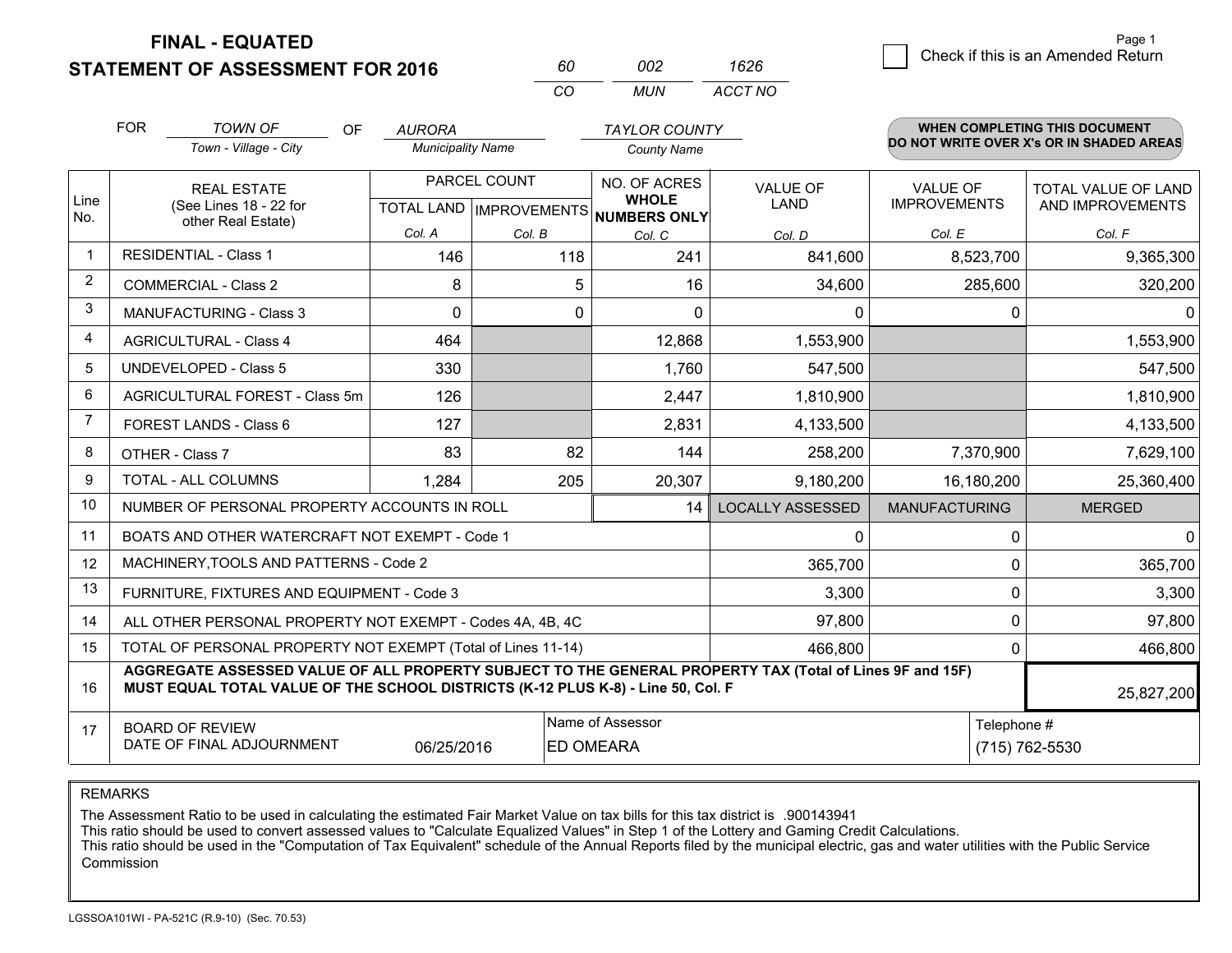*YEAR CO MUN ACCT NO* 2016 60 002 1626

Do not confuse FOREST LANDS (Line 7) with FOREST CROPS (in this section) - They are **NOT** the same

|    |                                  |                                                               |                   | Private Forest Crop - Reg Class @ 10¢ per acre                                 |                 | Private Forest Crop - Reg Class @ \$2.52 per acre                  |                                                                              |  |                    |  |
|----|----------------------------------|---------------------------------------------------------------|-------------------|--------------------------------------------------------------------------------|-----------------|--------------------------------------------------------------------|------------------------------------------------------------------------------|--|--------------------|--|
| 18 | (a) PARCELS                      | (b) ACRES                                                     |                   | (c) ASSESSED VALUE                                                             |                 | (d) PARCELS                                                        | (e) ACRES                                                                    |  | (f) ASSESSED VALUE |  |
|    |                                  |                                                               |                   |                                                                                |                 |                                                                    |                                                                              |  |                    |  |
|    |                                  |                                                               |                   | Private Forest Crop - Special Class @ 20¢ per acre                             |                 |                                                                    | Entered Before 2005 Managed Forest - Ferrous Mining CLOSED @ \$8.27 per acre |  |                    |  |
| 19 | (a) PARCELS                      | (b) ACRES                                                     |                   | (c) ASSESSED VALUE                                                             |                 | (d) PARCELS                                                        | (e) ACRES                                                                    |  | (f) ASSESSED VALUE |  |
|    |                                  |                                                               |                   |                                                                                |                 |                                                                    |                                                                              |  |                    |  |
|    |                                  |                                                               |                   | Entered Before 2005 Managed Forest - OPEN @ \$.79 per acre                     |                 |                                                                    | Entered Before 2005 Managed Forest - CLOSED @ \$1.87 per acre                |  |                    |  |
| 20 | (a) PARCELS                      | (b) ACRES                                                     |                   | (c) ASSESSED VALUE                                                             |                 | (d) PARCELS                                                        | (e) ACRES                                                                    |  | (f) ASSESSED VALUE |  |
|    | 11                               |                                                               | 389.02<br>583,600 |                                                                                |                 | 6                                                                  | 193.36                                                                       |  |                    |  |
|    |                                  | Entered After 2004 Managed Forest - OPEN @<br>\$2.14 per acre |                   |                                                                                |                 |                                                                    | Entered After 2004 Managed Forest - CLOSED @ \$10.68 per acre                |  |                    |  |
| 21 | (a) PARCELS                      | (b) ACRES                                                     |                   | (c) ASSESSED VALUE                                                             |                 | (d) PARCELS<br>(e) ACRES                                           |                                                                              |  | (f) ASSESSED VALUE |  |
|    |                                  |                                                               |                   |                                                                                |                 |                                                                    |                                                                              |  |                    |  |
|    |                                  | 92.09                                                         |                   | 138,100                                                                        |                 | 27<br>780.23                                                       |                                                                              |  | 1,147,800          |  |
| 22 | (a) County Forest Cropland Acres |                                                               |                   | (b) Federal Acres                                                              | (c) State Acres |                                                                    | (d) County (NOT FOREST CROP) Acres                                           |  | (e) Other Acres    |  |
|    |                                  |                                                               |                   |                                                                                |                 | 8.48                                                               | 53.37                                                                        |  | 52.79              |  |
|    |                                  |                                                               |                   | Assessed Value of Omitted Property From Prior Years (Sec. 70.44)               |                 |                                                                    | Assessed Value of Sec. 70.43 Corrections of Errors by Assessors              |  |                    |  |
| 23 |                                  | (a) REAL ESTATE                                               |                   | (b) PERSONAL                                                                   |                 |                                                                    | (c1) REAL ESTATE                                                             |  | (c2) PERSONAL      |  |
|    |                                  |                                                               |                   |                                                                                |                 |                                                                    |                                                                              |  |                    |  |
|    |                                  |                                                               |                   | Manufacturing Equated Value of Omitted Property From Prior Years (Sec. 70.995) |                 | Mfg. Equated Value of Sec.70.43 Corrections of Errors by Assessors |                                                                              |  |                    |  |
|    |                                  | (d) REAL ESTATE                                               |                   | (e) PERSONAL                                                                   |                 | (f1) REAL ESTATE                                                   |                                                                              |  | (f2) PERSONAL      |  |
|    |                                  |                                                               |                   |                                                                                |                 |                                                                    |                                                                              |  |                    |  |

## **SPECIAL DISTRICTS**

| Line<br>No. | Enter 6-digit<br><b>Special District</b> | <b>Account</b><br><b>Number</b> | <b>Special District Name</b> | <b>Locally Assessed Value</b><br>of Real Estate and | Mfg Value of Real Estate<br>and Personal Property | <b>Merged Value of</b><br><b>Real Estate and</b> |
|-------------|------------------------------------------|---------------------------------|------------------------------|-----------------------------------------------------|---------------------------------------------------|--------------------------------------------------|
|             | Code (Col. A)                            | (Col. B)                        | (Col. C)                     | Personal Property (Col. D)                          | (Col. E)                                          | Personal Property (Col. F)                       |
| 24          |                                          |                                 |                              |                                                     |                                                   |                                                  |
| 25          |                                          |                                 |                              |                                                     |                                                   |                                                  |
| 26          |                                          |                                 |                              |                                                     |                                                   |                                                  |
| 27          |                                          |                                 |                              |                                                     |                                                   |                                                  |
| 28          |                                          |                                 |                              |                                                     |                                                   |                                                  |
| 29          |                                          |                                 |                              |                                                     |                                                   |                                                  |
| 30          |                                          |                                 |                              |                                                     |                                                   |                                                  |
| 31          |                                          |                                 |                              |                                                     |                                                   |                                                  |
| 32          |                                          |                                 |                              |                                                     |                                                   |                                                  |
| 33          |                                          |                                 |                              |                                                     |                                                   |                                                  |
| 34          |                                          |                                 |                              |                                                     |                                                   |                                                  |
| 35          |                                          |                                 |                              |                                                     |                                                   |                                                  |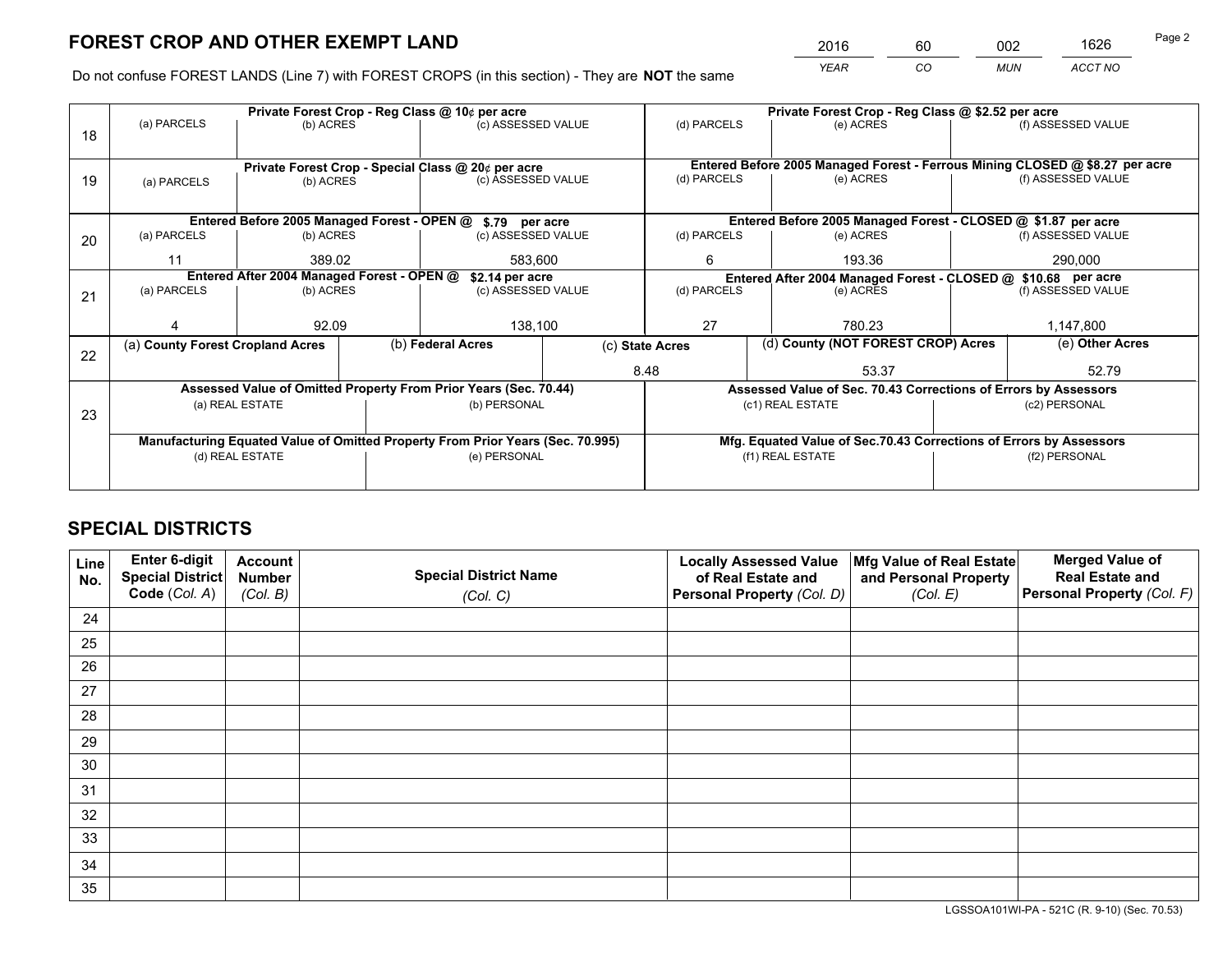|             |                                                          |                                             |                                                         | <b>YEAR</b>                                                                       | CO<br><b>MUN</b>                                              | ACCT NO                                                                        |
|-------------|----------------------------------------------------------|---------------------------------------------|---------------------------------------------------------|-----------------------------------------------------------------------------------|---------------------------------------------------------------|--------------------------------------------------------------------------------|
| Line<br>No. | Enter 6-digit<br><b>School District</b><br>Code (Col. A) | <b>Account</b><br><b>Number</b><br>(Col. B) | <b>School District Name</b><br>(Col. C)                 | <b>Locally Assessed Value</b><br>of Real Estate and<br>Personal Property (Col. D) | Mfg Value of Real Estate<br>and Personal Property<br>(Col. E) | <b>Merged Value of</b><br><b>Real Estate and</b><br>Personal Property (Col. F) |
|             | A. SCHOOL DISTRICTS (K-8 and K-12)                       |                                             |                                                         |                                                                                   |                                                               |                                                                                |
| 36          | 602135                                                   | 0355                                        | SCH D OF GILMAN                                         | 25,827,200                                                                        |                                                               | 25,827,200                                                                     |
| 37          |                                                          |                                             |                                                         |                                                                                   |                                                               |                                                                                |
| 38          |                                                          |                                             |                                                         |                                                                                   |                                                               |                                                                                |
| 39          |                                                          |                                             |                                                         |                                                                                   |                                                               |                                                                                |
| 40          |                                                          |                                             |                                                         |                                                                                   |                                                               |                                                                                |
| 41          |                                                          |                                             |                                                         |                                                                                   |                                                               |                                                                                |
| 42          |                                                          |                                             |                                                         |                                                                                   |                                                               |                                                                                |
| 43          |                                                          |                                             |                                                         |                                                                                   |                                                               |                                                                                |
| 44<br>45    |                                                          |                                             |                                                         |                                                                                   |                                                               |                                                                                |
| 46          |                                                          |                                             |                                                         |                                                                                   |                                                               |                                                                                |
| 47          |                                                          |                                             |                                                         |                                                                                   |                                                               |                                                                                |
| 48          |                                                          |                                             |                                                         |                                                                                   |                                                               |                                                                                |
| 49          |                                                          |                                             |                                                         |                                                                                   |                                                               |                                                                                |
| 50          |                                                          |                                             | TOTAL ASSESSED VALUE OF SCHOOL DISTRICTS (K-8 and K-12) | 25,827,200                                                                        |                                                               | 25,827,200                                                                     |
|             | <b>B.</b><br><b>UNION HIGH SCHOOL DISTRICTS</b>          |                                             |                                                         |                                                                                   |                                                               |                                                                                |
| 51          |                                                          |                                             |                                                         |                                                                                   |                                                               |                                                                                |
| 52          |                                                          |                                             |                                                         |                                                                                   |                                                               |                                                                                |
| 53          |                                                          |                                             |                                                         |                                                                                   |                                                               |                                                                                |
| 54          |                                                          |                                             |                                                         |                                                                                   |                                                               |                                                                                |
| 55          |                                                          |                                             | TOTAL ASSESSED VALUE OF UNION HIGH SCHOOLS              |                                                                                   |                                                               |                                                                                |
|             | C.<br><b>TECHNICAL COLLEGE DISTRICTS</b>                 |                                             |                                                         |                                                                                   |                                                               |                                                                                |
| 56          | 000100                                                   | 0001                                        | CHIPPEWA VALLEY TECHNICAL COLLEGE EAUC                  | 25,827,200                                                                        |                                                               | 25,827,200                                                                     |
| 57          |                                                          |                                             |                                                         |                                                                                   |                                                               |                                                                                |
| 58          |                                                          |                                             |                                                         |                                                                                   |                                                               |                                                                                |
| 59          |                                                          |                                             | TOTAL ASSESSED VALUE OF TECHNICAL COLLEGES              | 25,827,200                                                                        |                                                               | 25,827,200                                                                     |

60

002

 *I hereby certify, to the best of my knowledge and belief, this form is complete and correct.*

**SCHOOL DISTRICTS**

| Print name of preparer | Title                    |                | Date (MM / DD / CCYY) |
|------------------------|--------------------------|----------------|-----------------------|
|                        |                          |                |                       |
| Signature of preparer  | Contact Telephone Number | E-mail address |                       |
|                        | $\sim$                   |                |                       |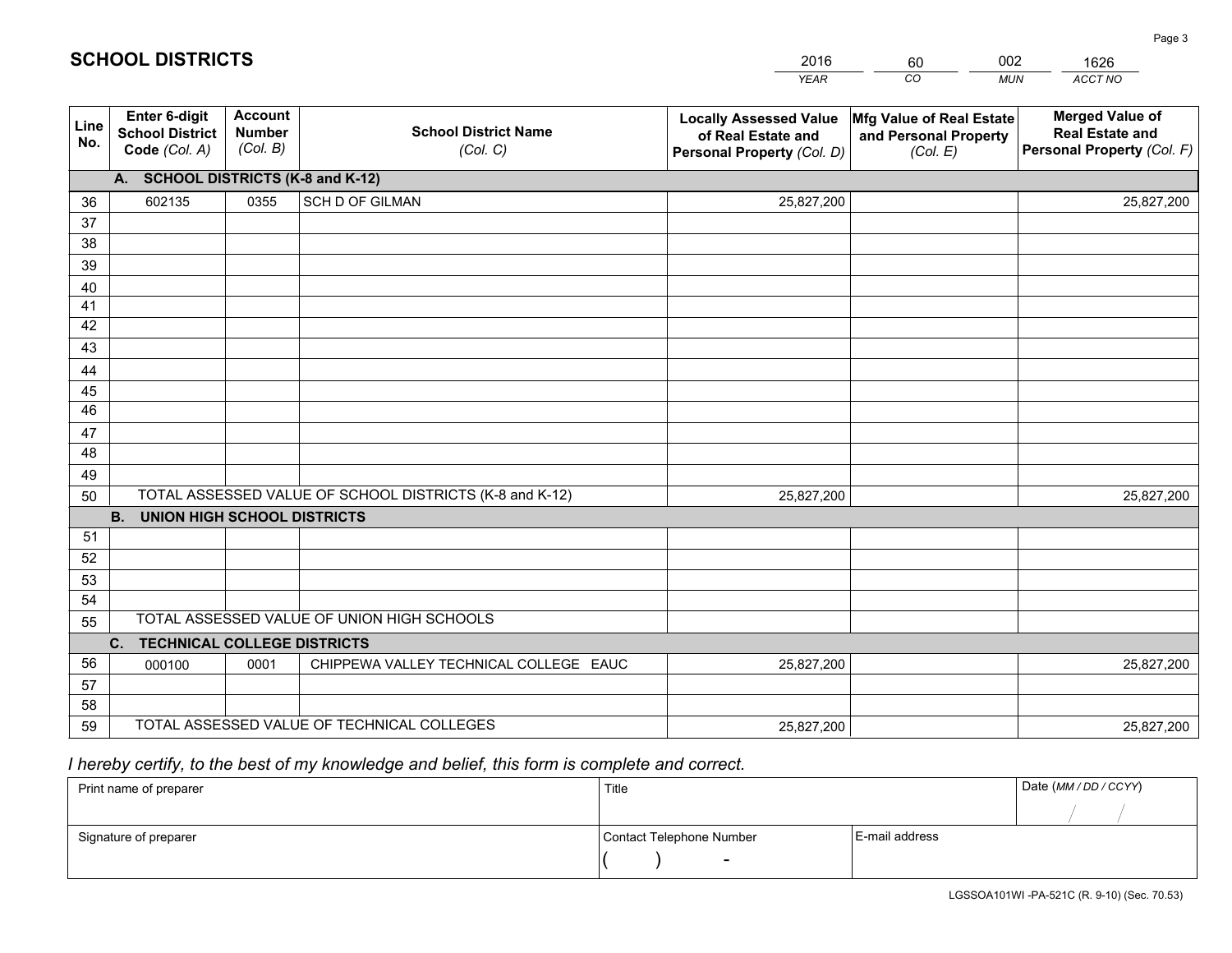## **HIGHLIGHTS**

- 1. Complete the Statement of Assessment after the Board of Review. Reflect any changes made there.
- 2. Use black ink to complete.
- 3. Line 16 must equal Line 50, Col D.
- 4. Line 55 must equal the total of K-8 schools listed on lines 36-49. Do not include K-12 schools in this comparision.
- 5. Line 59, Col. D must equal Line 16.
- 6. Special District, School District and Technical College District values must include both real estate and personal property. Examples of Special districts are: town sanitary districts, public inland lake protection and rehabilitation districts, and metropolitan sewerage districts.
- 7. DO NOT INCLUDE Manufacturing property values.DOR will print these values on the final SOA.
- 8. Accuracy of this form is very important. The values reported directly affect the equalized value DOR calculates for school and special districts.

#### **Page 1:**

 If not prefilled, enter the tax year,county and municipal code,municipal type, municipal name and county name on the top of form.

Check the Amended box, if filing an amended / corrected SOA.

 Report the parcel count, acres and assessed value of taxable general property, total parcel count, (real and personal), total acres, and values from final figures set by the Board of Review.

- A. Real Estate land and improvements (buildings, etc.) is reported on lines 1 8, total line 9.
- B. Personal Property is reported on lines 11 14, Column D, total line 15.
- C. To complete this report, use the computer produced summary of the assessment roll that shows these amounts.
- D. Use whole numbers only.
- E. Add each line across and each column down to verify entries.

## **Page 2:**

- A. Report Special Items (not subject to general property tax).
- 1. Private Forest Croplands and Managed Forest Lands are reported on lines 18,19, 20 and 21. Be sure to report assessed values **NOT** taxes.
- 2. You should have copies of the orders of entry, orders of withdrawal, etc., to update your assessment roll.
	- 3. Show hundredths of acres (e.g. 39.75).
- 4. Tax exempt lands are reported on line 22.
- 5. Omitted property and sec. 70.43, Wis. Stats., corrections of errors by assessor are reported on line 23. Report real estate and personal property separately. These should be for **prior years**, not something found on the current assessment roll after the board of review.
- B. Special District (Lines 24-35) Include the value of both real and personal property.
- The Department of Revenue (DOR) preprints much of the information regarding names and codes for schools, special districts,etc. If a district is not listed, enter the name and value only, DOR will enter the proper code.

## **Page 3 School Districts:**

Include the value of both real and personal property.

Report School District (regular, elementary, union high school, and technical college).

- 1. Regular (K-12) and Elementary (K-8) school values are reported on lines 36-49, total on line 50.
- 2. Union High School (UHS) (use only if elementary schools are listed on lines 36-49) are reported on lines 51-54. UHS total value (line 55) must equal to the total **elementary school** values reported on lines 36-49. Do notinclude K-12 schools in this comparison.
- 3. Technical College values are reported on lines 56-58, total on line 59.
- 4. Use the computer summary that shows these amounts to complete this report.

#### **This form is due the second Monday in June. File this report only after your Board of Review is complete.**

 *If you have questions: Return forms to:*

Fax number: (608) 264-6887 PO Box 8971

 Email: lgs@revenue.wi.gov Wisconsin Department of Revenue Call: (608) 261-5341 Local Government Services Section 6-97Madison WI 53708-8971

W15857 STATE HWY 64 W15857 STATE HWY 64 TOWN OF AURORA GARY WILCENSKI<br>TOWN OF AURORA GILMAN, WI 54433 GILMAN, WI 54433 GARY WILCENSKI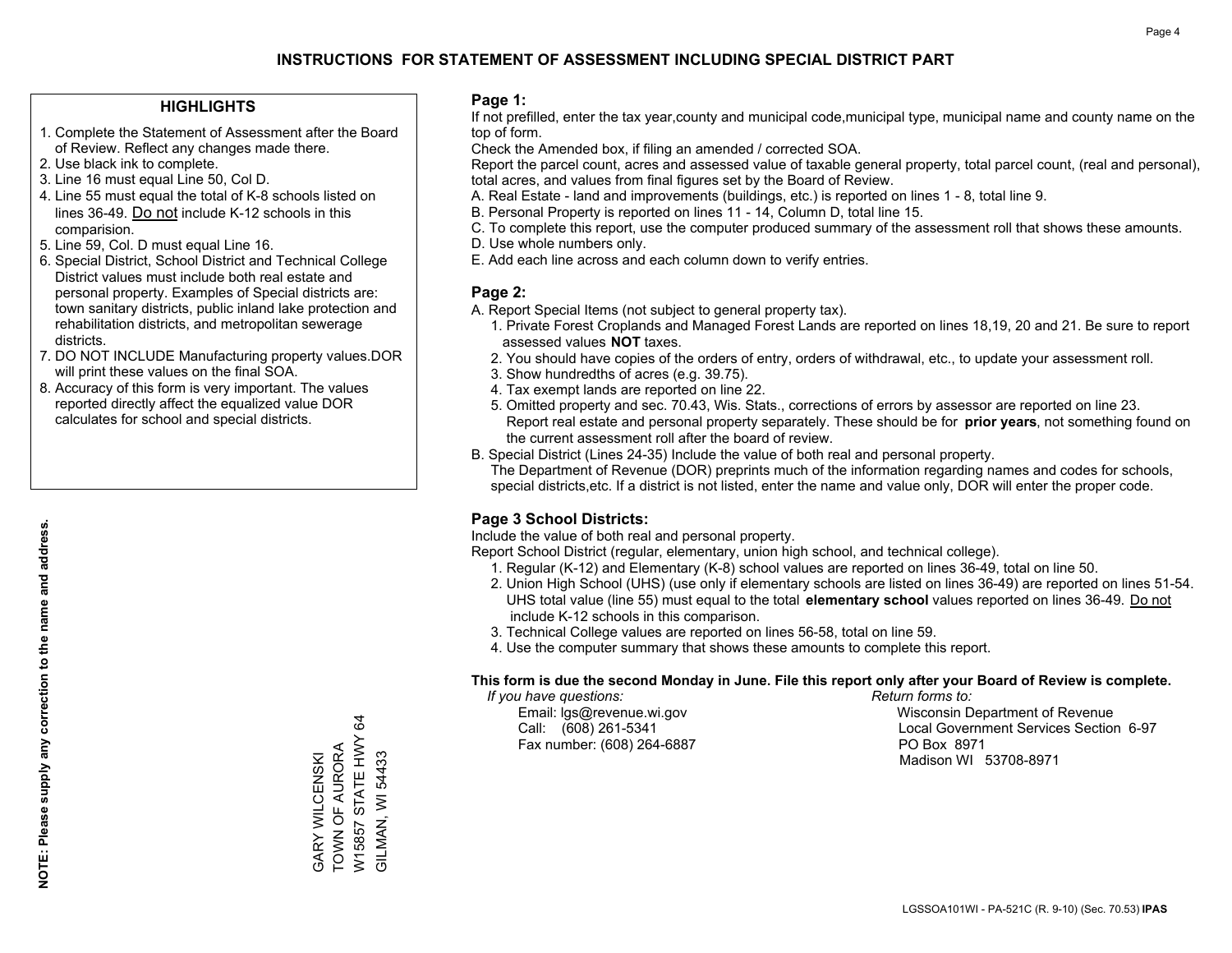**STATEMENT OF ASSESSMENT FOR 2016** 

**FINAL - EQUATED**

|                | <b>FOR</b> | <b>TOWN OF</b><br><b>OF</b><br>Town - Village - City                                                                                                                                         | <b>BROWNING</b><br><b>Municipality Name</b> |              | <b>TAYLOR COUNTY</b><br><b>County Name</b>               |                         |                      | <b>WHEN COMPLETING THIS DOCUMENT</b><br>DO NOT WRITE OVER X's OR IN SHADED AREAS |
|----------------|------------|----------------------------------------------------------------------------------------------------------------------------------------------------------------------------------------------|---------------------------------------------|--------------|----------------------------------------------------------|-------------------------|----------------------|----------------------------------------------------------------------------------|
|                |            | <b>REAL ESTATE</b>                                                                                                                                                                           |                                             | PARCEL COUNT | NO. OF ACRES                                             | <b>VALUE OF</b>         | <b>VALUE OF</b>      | TOTAL VALUE OF LAND                                                              |
| Line<br>No.    |            | (See Lines 18 - 22 for<br>other Real Estate)                                                                                                                                                 |                                             |              | <b>WHOLE</b><br>TOTAL LAND   IMPROVEMENTS   NUMBERS ONLY | <b>LAND</b>             | <b>IMPROVEMENTS</b>  | AND IMPROVEMENTS                                                                 |
|                |            |                                                                                                                                                                                              | Col. A                                      | Col. B       | Col. C                                                   | Col. D                  | Col. E               | Col. F                                                                           |
| $\mathbf 1$    |            | <b>RESIDENTIAL - Class 1</b>                                                                                                                                                                 | 312                                         | 282          | 622                                                      | 2,008,200               | 28,343,700           | 30,351,900                                                                       |
| $\overline{2}$ |            | <b>COMMERCIAL - Class 2</b>                                                                                                                                                                  | 11                                          | 11           | 17                                                       | 55,400                  | 531,900              | 587,300                                                                          |
| 3              |            | <b>MANUFACTURING - Class 3</b>                                                                                                                                                               | $\Omega$                                    |              | $\Omega$<br>$\Omega$                                     | 0                       | $\Omega$             | $\Omega$                                                                         |
| $\overline{4}$ |            | <b>AGRICULTURAL - Class 4</b>                                                                                                                                                                | 488                                         |              | 10,696                                                   | 1,490,100               |                      | 1,490,100                                                                        |
| 5              |            | <b>UNDEVELOPED - Class 5</b>                                                                                                                                                                 | 412                                         |              | 3,307                                                    | 1,328,200               |                      | 1,328,200                                                                        |
| 6              |            | AGRICULTURAL FOREST - Class 5m                                                                                                                                                               | 195                                         |              | 2,489                                                    | 2,203,600               |                      | 2,203,600                                                                        |
| $\overline{7}$ |            | FOREST LANDS - Class 6                                                                                                                                                                       | 202                                         |              | 3,848                                                    | 6,592,400               |                      | 6,592,400                                                                        |
| 8              |            | OTHER - Class 7                                                                                                                                                                              | 85                                          | 84           | 209                                                      | 276,200                 | 8,490,000            | 8,766,200                                                                        |
| 9              |            | TOTAL - ALL COLUMNS                                                                                                                                                                          | 1,705                                       | 377          | 21,188                                                   | 13,954,100              | 37,365,600           | 51,319,700                                                                       |
| 10             |            | NUMBER OF PERSONAL PROPERTY ACCOUNTS IN ROLL                                                                                                                                                 |                                             |              | 15                                                       | <b>LOCALLY ASSESSED</b> | <b>MANUFACTURING</b> | <b>MERGED</b>                                                                    |
| 11             |            | BOATS AND OTHER WATERCRAFT NOT EXEMPT - Code 1                                                                                                                                               |                                             |              |                                                          | 0                       | $\Omega$             | $\mathbf 0$                                                                      |
| 12             |            | MACHINERY, TOOLS AND PATTERNS - Code 2                                                                                                                                                       |                                             |              |                                                          | 21,800                  | 24,100               | 45,900                                                                           |
| 13             |            | FURNITURE, FIXTURES AND EQUIPMENT - Code 3                                                                                                                                                   |                                             |              |                                                          | 9,300                   | 0                    | 9,300                                                                            |
| 14             |            | ALL OTHER PERSONAL PROPERTY NOT EXEMPT - Codes 4A, 4B, 4C                                                                                                                                    |                                             |              |                                                          | 77,900                  | 100                  | 78,000                                                                           |
| 15             |            | TOTAL OF PERSONAL PROPERTY NOT EXEMPT (Total of Lines 11-14)                                                                                                                                 |                                             |              |                                                          | 109,000                 | 24,200               | 133,200                                                                          |
| 16             |            | AGGREGATE ASSESSED VALUE OF ALL PROPERTY SUBJECT TO THE GENERAL PROPERTY TAX (Total of Lines 9F and 15F)<br>MUST EQUAL TOTAL VALUE OF THE SCHOOL DISTRICTS (K-12 PLUS K-8) - Line 50, Col. F |                                             |              |                                                          |                         |                      | 51,452,900                                                                       |
| 17             |            | <b>BOARD OF REVIEW</b>                                                                                                                                                                       |                                             |              | Name of Assessor                                         |                         | Telephone #          |                                                                                  |
|                |            | DATE OF FINAL ADJOURNMENT                                                                                                                                                                    | 05/10/2016                                  |              |                                                          | (715) 762-5530          |                      |                                                                                  |

*CO*

*MUN*

*ACCT NO1627*

*<sup>60</sup> <sup>004</sup>*

REMARKS

The Assessment Ratio to be used in calculating the estimated Fair Market Value on tax bills for this tax district is .887636804<br>This ratio should be used to convert assessed values to "Calculate Equalized Values" in Step 1 Commission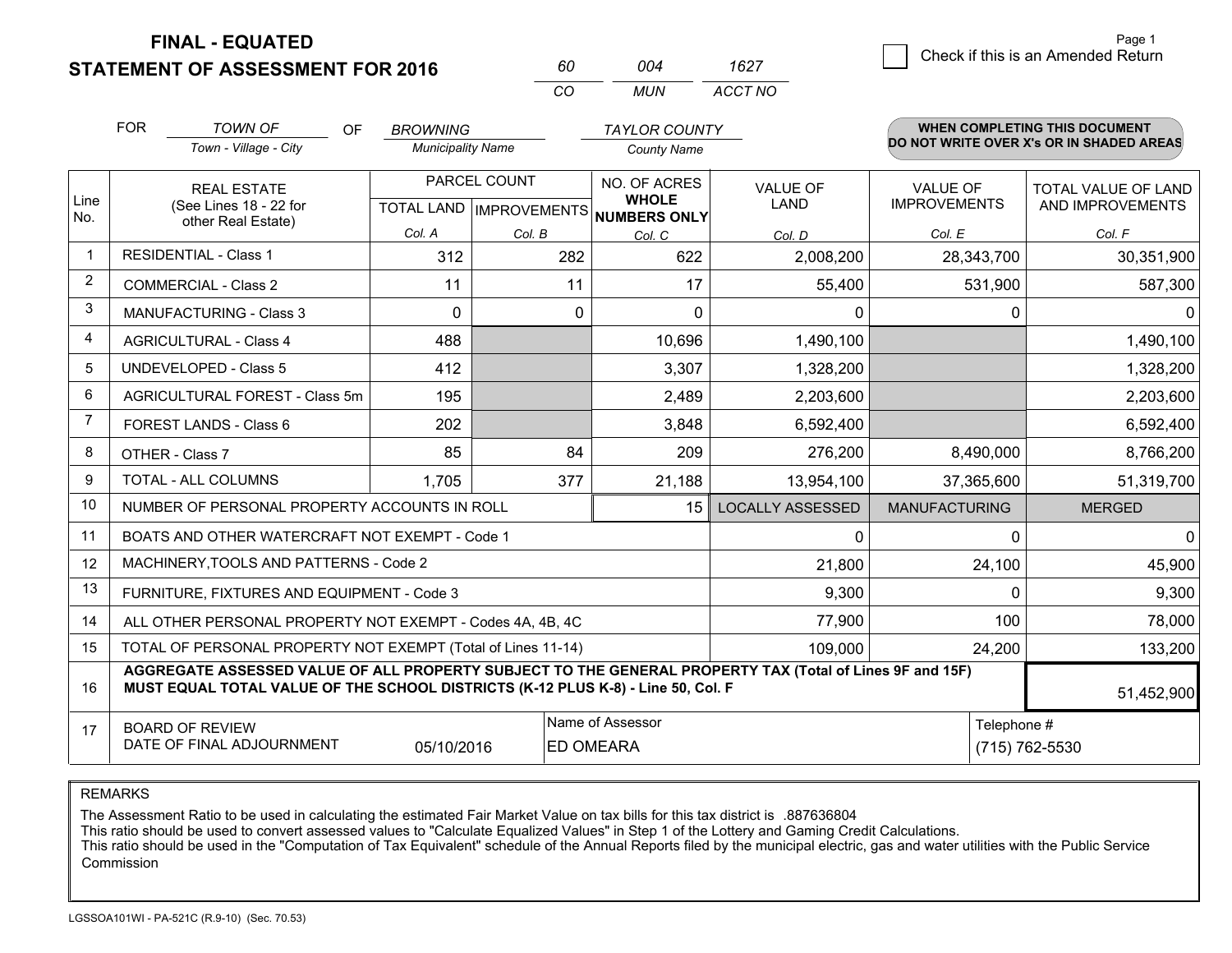*YEAR CO MUN ACCT NO* 2016 60 004 1627

Do not confuse FOREST LANDS (Line 7) with FOREST CROPS (in this section) - They are **NOT** the same

|    | Private Forest Crop - Reg Class @ 10¢ per acre |                                                               |                                                    |                                                                                |               |                                                                    | Private Forest Crop - Reg Class @ \$2.52 per acre |                                                                 |                    |                                                                              |
|----|------------------------------------------------|---------------------------------------------------------------|----------------------------------------------------|--------------------------------------------------------------------------------|---------------|--------------------------------------------------------------------|---------------------------------------------------|-----------------------------------------------------------------|--------------------|------------------------------------------------------------------------------|
| 18 | (a) PARCELS                                    | (b) ACRES                                                     |                                                    | (c) ASSESSED VALUE                                                             |               | (d) PARCELS                                                        |                                                   | (e) ACRES                                                       |                    | (f) ASSESSED VALUE                                                           |
|    |                                                |                                                               | Private Forest Crop - Special Class @ 20¢ per acre |                                                                                |               |                                                                    |                                                   |                                                                 |                    | Entered Before 2005 Managed Forest - Ferrous Mining CLOSED @ \$8.27 per acre |
| 19 | (a) PARCELS                                    | (b) ACRES                                                     |                                                    | (c) ASSESSED VALUE                                                             |               | (d) PARCELS                                                        |                                                   | (e) ACRES                                                       |                    | (f) ASSESSED VALUE                                                           |
|    |                                                |                                                               |                                                    | Entered Before 2005 Managed Forest - OPEN @ \$.79 per acre                     |               |                                                                    |                                                   | Entered Before 2005 Managed Forest - CLOSED @ \$1.87 per acre   |                    |                                                                              |
| 20 | (a) PARCELS                                    | (b) ACRES                                                     |                                                    | (c) ASSESSED VALUE                                                             |               | (d) PARCELS                                                        |                                                   | (e) ACRES                                                       |                    | (f) ASSESSED VALUE                                                           |
|    | 13                                             | 404.95                                                        |                                                    | 641.600                                                                        |               | 23                                                                 |                                                   | 809.33                                                          |                    | 1,334,000                                                                    |
|    |                                                | Entered After 2004 Managed Forest - OPEN @<br>\$2.14 per acre |                                                    |                                                                                |               |                                                                    |                                                   | Entered After 2004 Managed Forest - CLOSED @ \$10.68 per acre   |                    |                                                                              |
| 21 | (a) PARCELS                                    | (b) ACRES                                                     |                                                    | (c) ASSESSED VALUE                                                             |               | (d) PARCELS<br>(e) ACRES                                           |                                                   |                                                                 | (f) ASSESSED VALUE |                                                                              |
|    |                                                |                                                               |                                                    |                                                                                |               |                                                                    |                                                   |                                                                 |                    |                                                                              |
|    |                                                | 140.97                                                        |                                                    |                                                                                | 248,700<br>15 |                                                                    | 500.76                                            | 871,200                                                         |                    |                                                                              |
| 22 | (a) County Forest Cropland Acres               |                                                               |                                                    | (b) Federal Acres                                                              |               | (d) County (NOT FOREST CROP) Acres<br>(c) State Acres              |                                                   |                                                                 | (e) Other Acres    |                                                                              |
|    |                                                |                                                               |                                                    | 11.25                                                                          | .11           |                                                                    |                                                   | 15.86                                                           |                    | 17                                                                           |
|    |                                                |                                                               |                                                    | Assessed Value of Omitted Property From Prior Years (Sec. 70.44)               |               |                                                                    |                                                   | Assessed Value of Sec. 70.43 Corrections of Errors by Assessors |                    |                                                                              |
| 23 |                                                | (a) REAL ESTATE                                               |                                                    | (b) PERSONAL                                                                   |               |                                                                    |                                                   | (c1) REAL ESTATE                                                |                    | (c2) PERSONAL                                                                |
|    |                                                |                                                               |                                                    |                                                                                |               |                                                                    |                                                   |                                                                 |                    |                                                                              |
|    |                                                |                                                               |                                                    | Manufacturing Equated Value of Omitted Property From Prior Years (Sec. 70.995) |               | Mfg. Equated Value of Sec.70.43 Corrections of Errors by Assessors |                                                   |                                                                 |                    |                                                                              |
|    | (d) REAL ESTATE                                |                                                               |                                                    | (e) PERSONAL                                                                   |               | (f1) REAL ESTATE                                                   |                                                   |                                                                 | (f2) PERSONAL      |                                                                              |
|    |                                                |                                                               |                                                    |                                                                                |               |                                                                    |                                                   |                                                                 |                    |                                                                              |

## **SPECIAL DISTRICTS**

| Line<br>No. | Enter 6-digit<br>Special District<br>Code (Col. A) | <b>Account</b><br><b>Number</b> | <b>Special District Name</b> | <b>Locally Assessed Value</b><br>of Real Estate and | Mfg Value of Real Estate<br>and Personal Property | <b>Merged Value of</b><br><b>Real Estate and</b><br>Personal Property (Col. F) |
|-------------|----------------------------------------------------|---------------------------------|------------------------------|-----------------------------------------------------|---------------------------------------------------|--------------------------------------------------------------------------------|
|             |                                                    | (Col. B)                        | (Col. C)                     | Personal Property (Col. D)                          | (Col. E)                                          |                                                                                |
| 24          |                                                    |                                 |                              |                                                     |                                                   |                                                                                |
| 25          |                                                    |                                 |                              |                                                     |                                                   |                                                                                |
| 26          |                                                    |                                 |                              |                                                     |                                                   |                                                                                |
| 27          |                                                    |                                 |                              |                                                     |                                                   |                                                                                |
| 28          |                                                    |                                 |                              |                                                     |                                                   |                                                                                |
| 29          |                                                    |                                 |                              |                                                     |                                                   |                                                                                |
| 30          |                                                    |                                 |                              |                                                     |                                                   |                                                                                |
| 31          |                                                    |                                 |                              |                                                     |                                                   |                                                                                |
| 32          |                                                    |                                 |                              |                                                     |                                                   |                                                                                |
| 33          |                                                    |                                 |                              |                                                     |                                                   |                                                                                |
| 34          |                                                    |                                 |                              |                                                     |                                                   |                                                                                |
| 35          |                                                    |                                 |                              |                                                     |                                                   |                                                                                |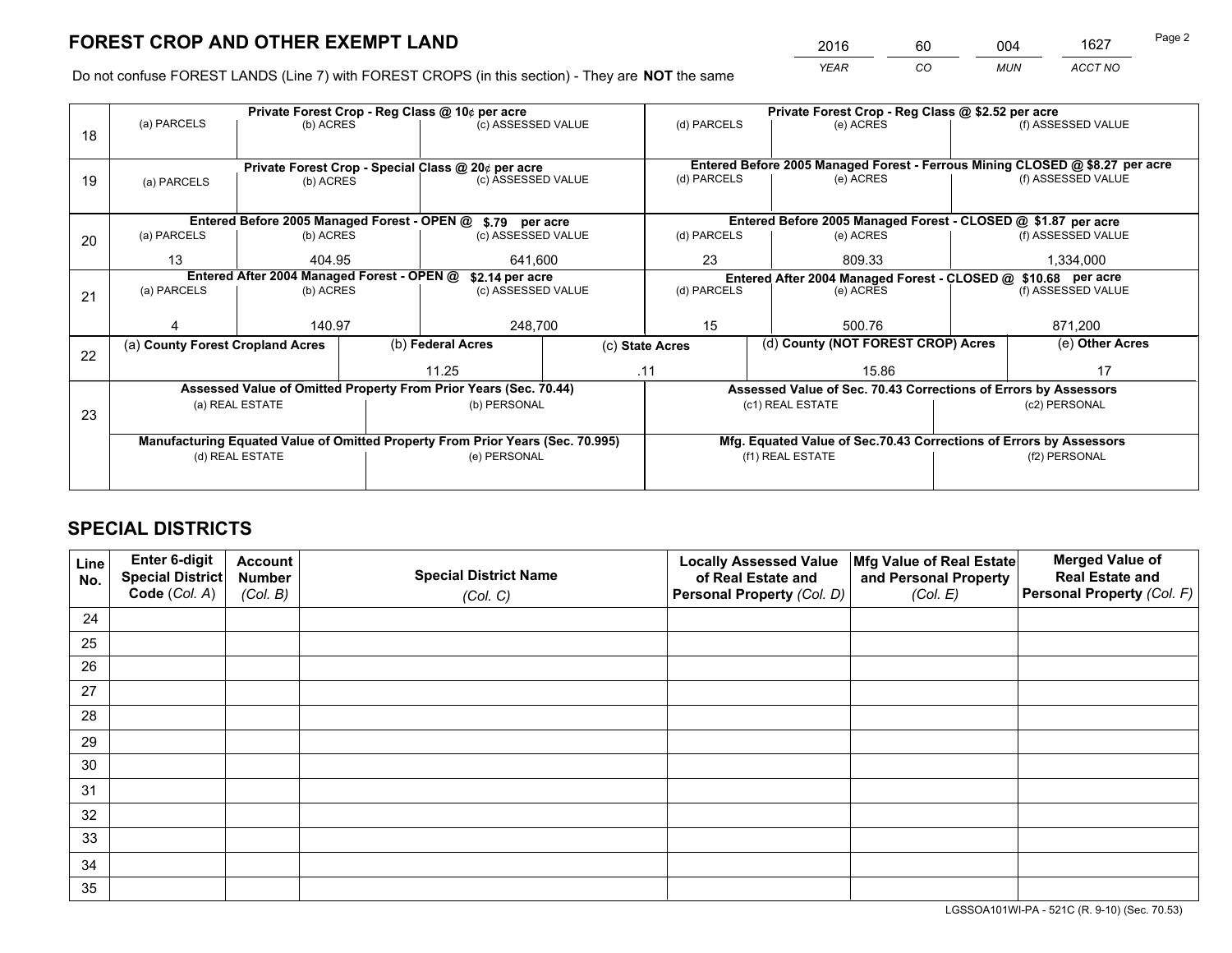|             |                                                                 |                                             |                                                         | <b>YEAR</b>                                                                       | CO<br><b>MUN</b>                                              | ACCT NO                                                                        |
|-------------|-----------------------------------------------------------------|---------------------------------------------|---------------------------------------------------------|-----------------------------------------------------------------------------------|---------------------------------------------------------------|--------------------------------------------------------------------------------|
| Line<br>No. | <b>Enter 6-digit</b><br><b>School District</b><br>Code (Col. A) | <b>Account</b><br><b>Number</b><br>(Col. B) | <b>School District Name</b><br>(Col. C)                 | <b>Locally Assessed Value</b><br>of Real Estate and<br>Personal Property (Col. D) | Mfg Value of Real Estate<br>and Personal Property<br>(Col. E) | <b>Merged Value of</b><br><b>Real Estate and</b><br>Personal Property (Col. F) |
|             | A. SCHOOL DISTRICTS (K-8 and K-12)                              |                                             |                                                         |                                                                                   |                                                               |                                                                                |
| 36          | 603409                                                          | 0356                                        | SCH D OF MEDFORD AREA                                   | 51,428,700                                                                        | 24,200                                                        | 51,452,900                                                                     |
| 37          |                                                                 |                                             |                                                         |                                                                                   |                                                               |                                                                                |
| 38          |                                                                 |                                             |                                                         |                                                                                   |                                                               |                                                                                |
| 39          |                                                                 |                                             |                                                         |                                                                                   |                                                               |                                                                                |
| 40          |                                                                 |                                             |                                                         |                                                                                   |                                                               |                                                                                |
| 41<br>42    |                                                                 |                                             |                                                         |                                                                                   |                                                               |                                                                                |
| 43          |                                                                 |                                             |                                                         |                                                                                   |                                                               |                                                                                |
|             |                                                                 |                                             |                                                         |                                                                                   |                                                               |                                                                                |
| 44<br>45    |                                                                 |                                             |                                                         |                                                                                   |                                                               |                                                                                |
| 46          |                                                                 |                                             |                                                         |                                                                                   |                                                               |                                                                                |
| 47          |                                                                 |                                             |                                                         |                                                                                   |                                                               |                                                                                |
| 48          |                                                                 |                                             |                                                         |                                                                                   |                                                               |                                                                                |
| 49          |                                                                 |                                             |                                                         |                                                                                   |                                                               |                                                                                |
| 50          |                                                                 |                                             | TOTAL ASSESSED VALUE OF SCHOOL DISTRICTS (K-8 and K-12) | 51,428,700                                                                        | 24,200                                                        | 51,452,900                                                                     |
|             | <b>B. UNION HIGH SCHOOL DISTRICTS</b>                           |                                             |                                                         |                                                                                   |                                                               |                                                                                |
| 51          |                                                                 |                                             |                                                         |                                                                                   |                                                               |                                                                                |
| 52          |                                                                 |                                             |                                                         |                                                                                   |                                                               |                                                                                |
| 53          |                                                                 |                                             |                                                         |                                                                                   |                                                               |                                                                                |
| 54          |                                                                 |                                             |                                                         |                                                                                   |                                                               |                                                                                |
| 55          |                                                                 |                                             | TOTAL ASSESSED VALUE OF UNION HIGH SCHOOLS              |                                                                                   |                                                               |                                                                                |
|             | C.<br><b>TECHNICAL COLLEGE DISTRICTS</b>                        |                                             |                                                         |                                                                                   |                                                               |                                                                                |
| 56          | 001500                                                          | 0014                                        | NORTH CENTRAL TECHNICAL COLLEGE<br>WAUS                 | 51,428,700                                                                        | 24,200                                                        | 51,452,900                                                                     |
| 57<br>58    |                                                                 |                                             |                                                         |                                                                                   |                                                               |                                                                                |
| 59          |                                                                 |                                             | TOTAL ASSESSED VALUE OF TECHNICAL COLLEGES              | 51,428,700                                                                        | 24,200                                                        | 51,452,900                                                                     |
|             |                                                                 |                                             |                                                         |                                                                                   |                                                               |                                                                                |

60

004

 *I hereby certify, to the best of my knowledge and belief, this form is complete and correct.*

**SCHOOL DISTRICTS**

| Print name of preparer | Title                    |                | Date (MM / DD / CCYY) |
|------------------------|--------------------------|----------------|-----------------------|
|                        |                          |                |                       |
| Signature of preparer  | Contact Telephone Number | E-mail address |                       |
|                        | $\sim$                   |                |                       |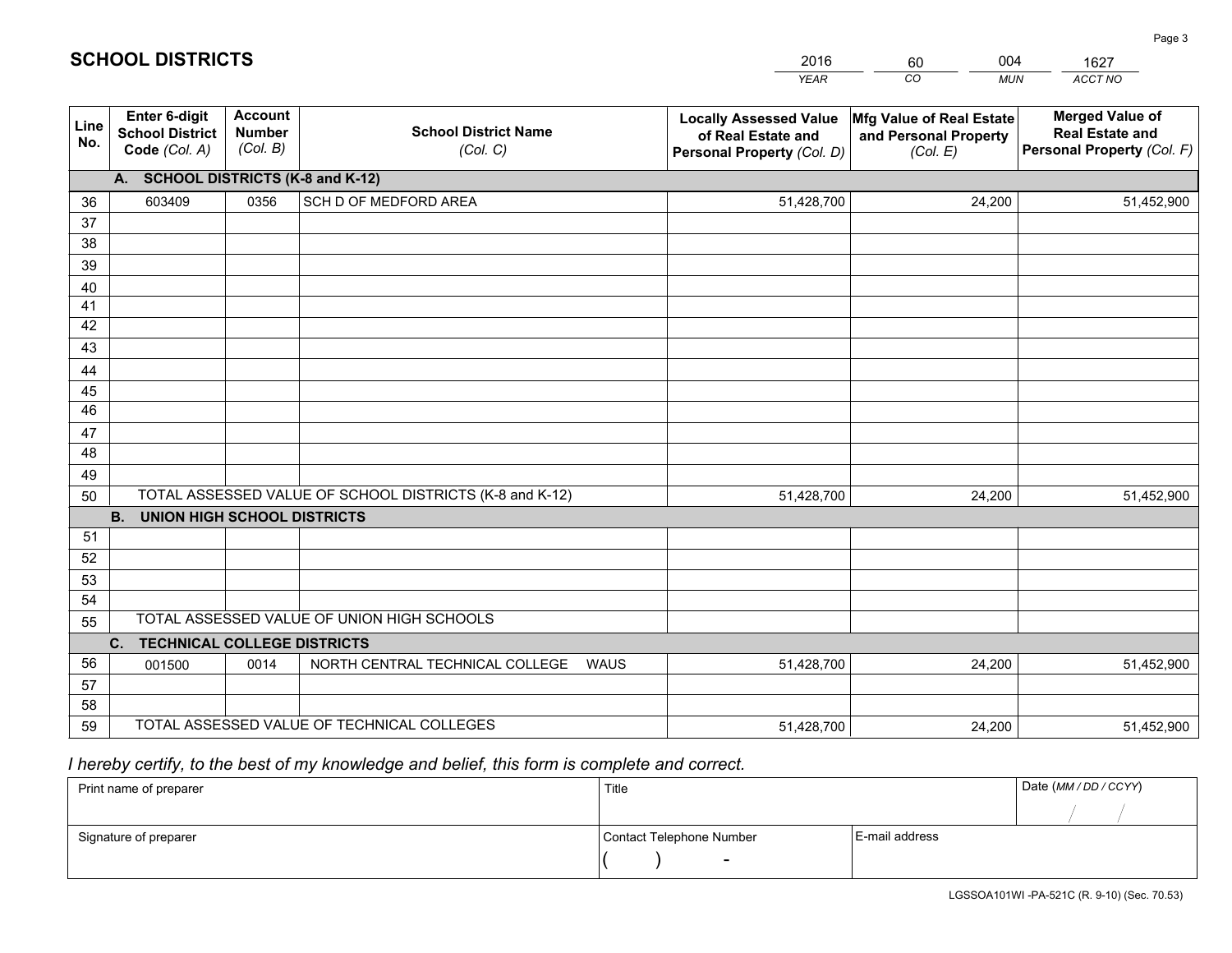## **HIGHLIGHTS**

- 1. Complete the Statement of Assessment after the Board of Review. Reflect any changes made there.
- 2. Use black ink to complete.

**NOTE: Please supply any correction to the name and address.**

NOTE: Please supply any correction to the name and address.

- 3. Line 16 must equal Line 50, Col D.
- 4. Line 55 must equal the total of K-8 schools listed on lines 36-49. Do not include K-12 schools in this comparision.
- 5. Line 59, Col. D must equal Line 16.
- 6. Special District, School District and Technical College District values must include both real estate and personal property. Examples of Special districts are: town sanitary districts, public inland lake protection and rehabilitation districts, and metropolitan sewerage districts.
- 7. DO NOT INCLUDE Manufacturing property values.DOR will print these values on the final SOA.
- 8. Accuracy of this form is very important. The values reported directly affect the equalized value DOR calculates for school and special districts.

#### **Page 1:**

 If not prefilled, enter the tax year,county and municipal code,municipal type, municipal name and county name on the top of form.

Check the Amended box, if filing an amended / corrected SOA.

 Report the parcel count, acres and assessed value of taxable general property, total parcel count, (real and personal), total acres, and values from final figures set by the Board of Review.

- A. Real Estate land and improvements (buildings, etc.) is reported on lines 1 8, total line 9.
- B. Personal Property is reported on lines 11 14, Column D, total line 15.
- C. To complete this report, use the computer produced summary of the assessment roll that shows these amounts.
- D. Use whole numbers only.
- E. Add each line across and each column down to verify entries.

## **Page 2:**

- A. Report Special Items (not subject to general property tax).
- 1. Private Forest Croplands and Managed Forest Lands are reported on lines 18,19, 20 and 21. Be sure to report assessed values **NOT** taxes.
- 2. You should have copies of the orders of entry, orders of withdrawal, etc., to update your assessment roll.
	- 3. Show hundredths of acres (e.g. 39.75).
- 4. Tax exempt lands are reported on line 22.
- 5. Omitted property and sec. 70.43, Wis. Stats., corrections of errors by assessor are reported on line 23. Report real estate and personal property separately. These should be for **prior years**, not something found on the current assessment roll after the board of review.
- B. Special District (Lines 24-35) Include the value of both real and personal property.
- The Department of Revenue (DOR) preprints much of the information regarding names and codes for schools, special districts,etc. If a district is not listed, enter the name and value only, DOR will enter the proper code.

## **Page 3 School Districts:**

Include the value of both real and personal property.

Report School District (regular, elementary, union high school, and technical college).

- 1. Regular (K-12) and Elementary (K-8) school values are reported on lines 36-49, total on line 50.
- 2. Union High School (UHS) (use only if elementary schools are listed on lines 36-49) are reported on lines 51-54. UHS total value (line 55) must equal to the total **elementary school** values reported on lines 36-49. Do notinclude K-12 schools in this comparison.
- 3. Technical College values are reported on lines 56-58, total on line 59.
- 4. Use the computer summary that shows these amounts to complete this report.

#### **This form is due the second Monday in June. File this report only after your Board of Review is complete.**

 *If you have questions: Return forms to:*

Fax number: (608) 264-6887 PO Box 8971

 Email: lgs@revenue.wi.gov Wisconsin Department of Revenue Call: (608) 261-5341 Local Government Services Section 6-97Madison WI 53708-8971

PATTI KRAEGENBRINK PATTI KRAEGENBRINK TOWN OF BROWNING TOWN OF BROWNING<br>W3947 LEKIE LN VIEDFORD, WI 54451 MEDFORD, WI 54451 W3947 LEKIE LN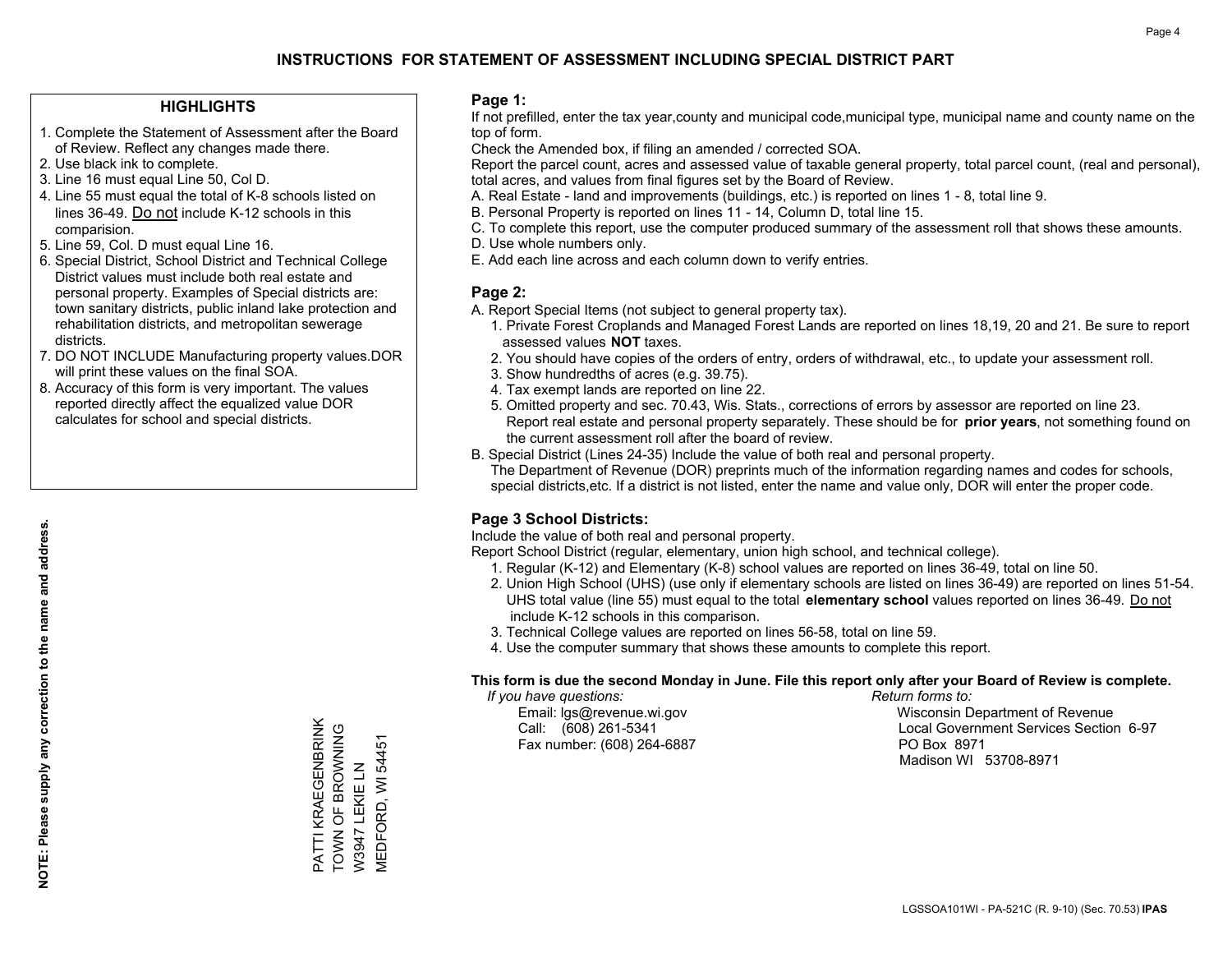**FINAL - EQUATED**

**STATEMENT OF ASSESSMENT FOR 2016** 

| 60. | NUE | 1628    |
|-----|-----|---------|
| CO. | MUN | ACCT NO |

|                | <b>FOR</b><br>TOWN OF<br>OF<br>Town - Village - City |                                                                                                                                                                                              | <b>CHELSEA</b><br><b>Municipality Name</b> |              | <b>TAYLOR COUNTY</b><br><b>County Name</b>                               |                                | <b>WHEN COMPLETING THIS DOCUMENT</b><br>DO NOT WRITE OVER X's OR IN SHADED AREAS |                                                |  |
|----------------|------------------------------------------------------|----------------------------------------------------------------------------------------------------------------------------------------------------------------------------------------------|--------------------------------------------|--------------|--------------------------------------------------------------------------|--------------------------------|----------------------------------------------------------------------------------|------------------------------------------------|--|
| Line<br>No.    |                                                      | <b>REAL ESTATE</b><br>(See Lines 18 - 22 for<br>other Real Estate)                                                                                                                           |                                            | PARCEL COUNT | NO. OF ACRES<br><b>WHOLE</b><br>TOTAL LAND   IMPROVEMENTS   NUMBERS ONLY | <b>VALUE OF</b><br><b>LAND</b> | <b>VALUE OF</b><br><b>IMPROVEMENTS</b>                                           | <b>TOTAL VALUE OF LAND</b><br>AND IMPROVEMENTS |  |
|                |                                                      |                                                                                                                                                                                              | Col. A                                     | Col. B       | Col. C                                                                   | Col. D                         | Col. E                                                                           | Col. F                                         |  |
|                |                                                      | <b>RESIDENTIAL - Class 1</b>                                                                                                                                                                 | 537                                        | 394          | 814                                                                      | 3,484,300                      | 36,992,800                                                                       | 40,477,100                                     |  |
| $\overline{c}$ |                                                      | <b>COMMERCIAL - Class 2</b>                                                                                                                                                                  | 24                                         | 13           | 270                                                                      | 629,400                        | 954,100                                                                          | 1,583,500                                      |  |
| 3              |                                                      | MANUFACTURING - Class 3                                                                                                                                                                      |                                            | $\Omega$     | 40                                                                       | 84,100                         | $\Omega$                                                                         | 84,100                                         |  |
| 4              |                                                      | <b>AGRICULTURAL - Class 4</b>                                                                                                                                                                | 246                                        |              | 3,591                                                                    | 516,700                        |                                                                                  | 516,700                                        |  |
| 5              |                                                      | <b>UNDEVELOPED - Class 5</b>                                                                                                                                                                 | 402                                        |              | 4,050                                                                    | 1,814,900                      |                                                                                  | 1,814,900                                      |  |
| 6              |                                                      | AGRICULTURAL FOREST - Class 5m                                                                                                                                                               | 144                                        |              | 2,067                                                                    | 1,734,300                      |                                                                                  | 1,734,300                                      |  |
|                |                                                      | FOREST LANDS - Class 6                                                                                                                                                                       | 334                                        |              | 7,002                                                                    | 11,787,400                     |                                                                                  | 11,787,400                                     |  |
| 8              |                                                      | OTHER - Class 7                                                                                                                                                                              | 19                                         | 19           | 38                                                                       | 166,400                        | 1,712,400                                                                        | 1,878,800                                      |  |
| 9              |                                                      | <b>TOTAL - ALL COLUMNS</b>                                                                                                                                                                   | 1,707                                      | 426          | 17,872                                                                   | 20,217,500                     | 39,659,300                                                                       | 59,876,800                                     |  |
| 10             |                                                      | NUMBER OF PERSONAL PROPERTY ACCOUNTS IN ROLL                                                                                                                                                 |                                            |              | 27                                                                       | <b>LOCALLY ASSESSED</b>        | <b>MANUFACTURING</b>                                                             | <b>MERGED</b>                                  |  |
| 11             |                                                      | BOATS AND OTHER WATERCRAFT NOT EXEMPT - Code 1                                                                                                                                               |                                            |              |                                                                          | 0                              | $\Omega$                                                                         | $\mathbf{0}$                                   |  |
| 12             |                                                      | MACHINERY, TOOLS AND PATTERNS - Code 2                                                                                                                                                       |                                            |              |                                                                          | 70,900                         | 0                                                                                | 70,900                                         |  |
| 13             |                                                      | FURNITURE, FIXTURES AND EQUIPMENT - Code 3                                                                                                                                                   |                                            |              |                                                                          | 15,200                         | $\Omega$                                                                         | 15,200                                         |  |
| 14             |                                                      | ALL OTHER PERSONAL PROPERTY NOT EXEMPT - Codes 4A, 4B, 4C                                                                                                                                    |                                            |              |                                                                          | 159,000                        | 1,200                                                                            | 160,200                                        |  |
| 15             |                                                      | TOTAL OF PERSONAL PROPERTY NOT EXEMPT (Total of Lines 11-14)                                                                                                                                 |                                            |              |                                                                          | 245,100                        | 1,200                                                                            | 246,300                                        |  |
| 16             |                                                      | AGGREGATE ASSESSED VALUE OF ALL PROPERTY SUBJECT TO THE GENERAL PROPERTY TAX (Total of Lines 9F and 15F)<br>MUST EQUAL TOTAL VALUE OF THE SCHOOL DISTRICTS (K-12 PLUS K-8) - Line 50, Col. F |                                            |              |                                                                          |                                |                                                                                  | 60,123,100                                     |  |
| 17             | <b>BOARD OF REVIEW</b><br>DATE OF FINAL ADJOURNMENT  | Telephone #                                                                                                                                                                                  | (715) 820-0541                             |              |                                                                          |                                |                                                                                  |                                                |  |

REMARKS

The Assessment Ratio to be used in calculating the estimated Fair Market Value on tax bills for this tax district is .955121638

This ratio should be used to convert assessed values to "Calculate Equalized Values" in Step 1 of the Lottery and Gaming Credit Calculations.<br>This ratio should be used in the "Computation of Tax Equivalent" schedule of the Commission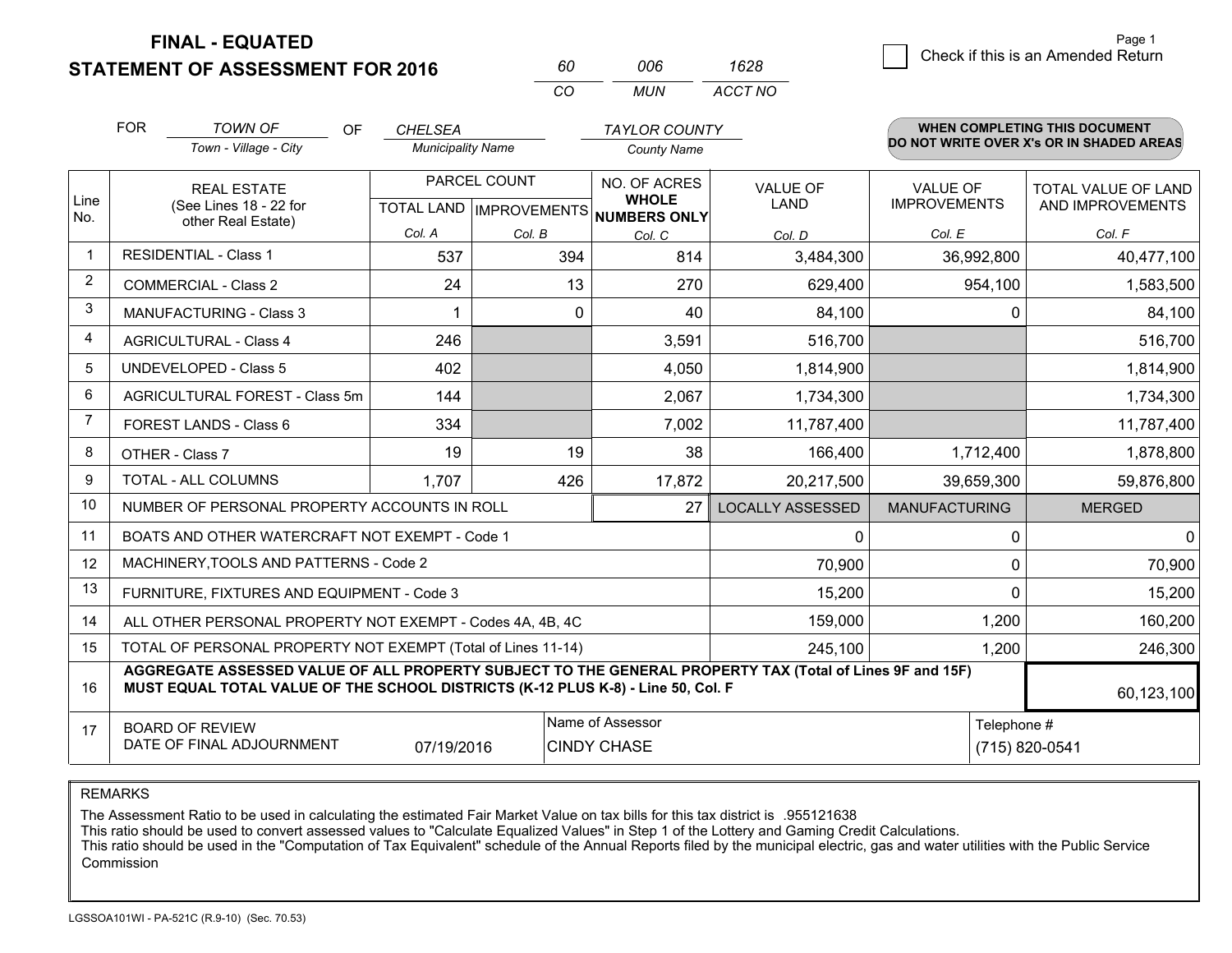*YEAR CO MUN ACCT NO* <sup>2016</sup> <sup>60</sup> <sup>006</sup> <sup>1628</sup>

Do not confuse FOREST LANDS (Line 7) with FOREST CROPS (in this section) - They are **NOT** the same

|    |                                            |                 |  | Private Forest Crop - Reg Class @ 10¢ per acre                                 |                          | Private Forest Crop - Reg Class @ \$2.52 per acre |                                                                              |                    |                                                                 |  |
|----|--------------------------------------------|-----------------|--|--------------------------------------------------------------------------------|--------------------------|---------------------------------------------------|------------------------------------------------------------------------------|--------------------|-----------------------------------------------------------------|--|
| 18 | (a) PARCELS                                | (b) ACRES       |  | (c) ASSESSED VALUE                                                             |                          | (d) PARCELS                                       | (e) ACRES                                                                    |                    | (f) ASSESSED VALUE                                              |  |
|    |                                            |                 |  | Private Forest Crop - Special Class @ 20¢ per acre                             |                          |                                                   | Entered Before 2005 Managed Forest - Ferrous Mining CLOSED @ \$8.27 per acre |                    |                                                                 |  |
| 19 | (a) PARCELS                                | (b) ACRES       |  | (c) ASSESSED VALUE                                                             | (d) PARCELS<br>(e) ACRES |                                                   |                                                                              | (f) ASSESSED VALUE |                                                                 |  |
|    |                                            |                 |  | Entered Before 2005 Managed Forest - OPEN @ \$.79 per acre                     |                          |                                                   | Entered Before 2005 Managed Forest - CLOSED @ \$1.87 per acre                |                    |                                                                 |  |
| 20 | (a) PARCELS                                | (b) ACRES       |  | (c) ASSESSED VALUE                                                             |                          | (d) PARCELS                                       | (e) ACRES                                                                    |                    | (f) ASSESSED VALUE                                              |  |
|    | 32<br>1,165.63                             |                 |  | 1,569,200                                                                      |                          | 36                                                | 1,275.07                                                                     |                    | 1,805,100                                                       |  |
|    | Entered After 2004 Managed Forest - OPEN @ |                 |  | \$2.14 per acre                                                                |                          |                                                   | Entered After 2004 Managed Forest - CLOSED @ \$10.68 per acre                |                    |                                                                 |  |
| 21 | (a) PARCELS                                | (b) ACRES       |  | (c) ASSESSED VALUE                                                             |                          | (d) PARCELS                                       | (e) ACRES                                                                    |                    | (f) ASSESSED VALUE                                              |  |
|    |                                            |                 |  |                                                                                |                          |                                                   |                                                                              |                    |                                                                 |  |
|    | 3                                          | 120             |  | 150,000                                                                        |                          | 11                                                | 388.96                                                                       |                    | 720,700                                                         |  |
|    | (a) County Forest Cropland Acres           |                 |  | (b) Federal Acres                                                              |                          | (c) State Acres                                   | (d) County (NOT FOREST CROP) Acres                                           |                    | (e) Other Acres                                                 |  |
| 22 |                                            |                 |  | 5.248.36                                                                       |                          | 106.85<br>128.19                                  |                                                                              |                    | 32.12                                                           |  |
|    |                                            |                 |  | Assessed Value of Omitted Property From Prior Years (Sec. 70.44)               |                          |                                                   |                                                                              |                    | Assessed Value of Sec. 70.43 Corrections of Errors by Assessors |  |
| 23 | (a) REAL ESTATE                            |                 |  | (b) PERSONAL                                                                   |                          | (c1) REAL ESTATE                                  |                                                                              |                    | (c2) PERSONAL                                                   |  |
|    |                                            |                 |  |                                                                                |                          |                                                   |                                                                              |                    |                                                                 |  |
|    |                                            |                 |  | Manufacturing Equated Value of Omitted Property From Prior Years (Sec. 70.995) |                          |                                                   | Mfg. Equated Value of Sec.70.43 Corrections of Errors by Assessors           |                    |                                                                 |  |
|    |                                            | (d) REAL ESTATE |  | (e) PERSONAL                                                                   |                          |                                                   | (f1) REAL ESTATE                                                             |                    | (f2) PERSONAL                                                   |  |
|    |                                            |                 |  |                                                                                |                          |                                                   |                                                                              |                    |                                                                 |  |

## **SPECIAL DISTRICTS**

| Line<br>No. | Enter 6-digit<br><b>Special District</b><br>Code (Col. A) | <b>Account</b><br><b>Number</b><br>(Col. B) | <b>Special District Name</b><br>(Col. C) | <b>Locally Assessed Value</b><br>of Real Estate and<br>Personal Property (Col. D) | Mfg Value of Real Estate<br>and Personal Property<br>(Col. E) | <b>Merged Value of</b><br><b>Real Estate and</b><br>Personal Property (Col. F) |
|-------------|-----------------------------------------------------------|---------------------------------------------|------------------------------------------|-----------------------------------------------------------------------------------|---------------------------------------------------------------|--------------------------------------------------------------------------------|
| 24          | 607040                                                    | 0382                                        | CHELSEA SANITARY DISTRICT                | 3,390,900                                                                         |                                                               | 3,390,900                                                                      |
| 25          |                                                           |                                             |                                          |                                                                                   |                                                               |                                                                                |
| 26          |                                                           |                                             |                                          |                                                                                   |                                                               |                                                                                |
| 27          |                                                           |                                             |                                          |                                                                                   |                                                               |                                                                                |
| 28          |                                                           |                                             |                                          |                                                                                   |                                                               |                                                                                |
| 29          |                                                           |                                             |                                          |                                                                                   |                                                               |                                                                                |
| 30          |                                                           |                                             |                                          |                                                                                   |                                                               |                                                                                |
| 31          |                                                           |                                             |                                          |                                                                                   |                                                               |                                                                                |
| 32          |                                                           |                                             |                                          |                                                                                   |                                                               |                                                                                |
| 33          |                                                           |                                             |                                          |                                                                                   |                                                               |                                                                                |
| 34          |                                                           |                                             |                                          |                                                                                   |                                                               |                                                                                |
| 35          |                                                           |                                             |                                          |                                                                                   |                                                               |                                                                                |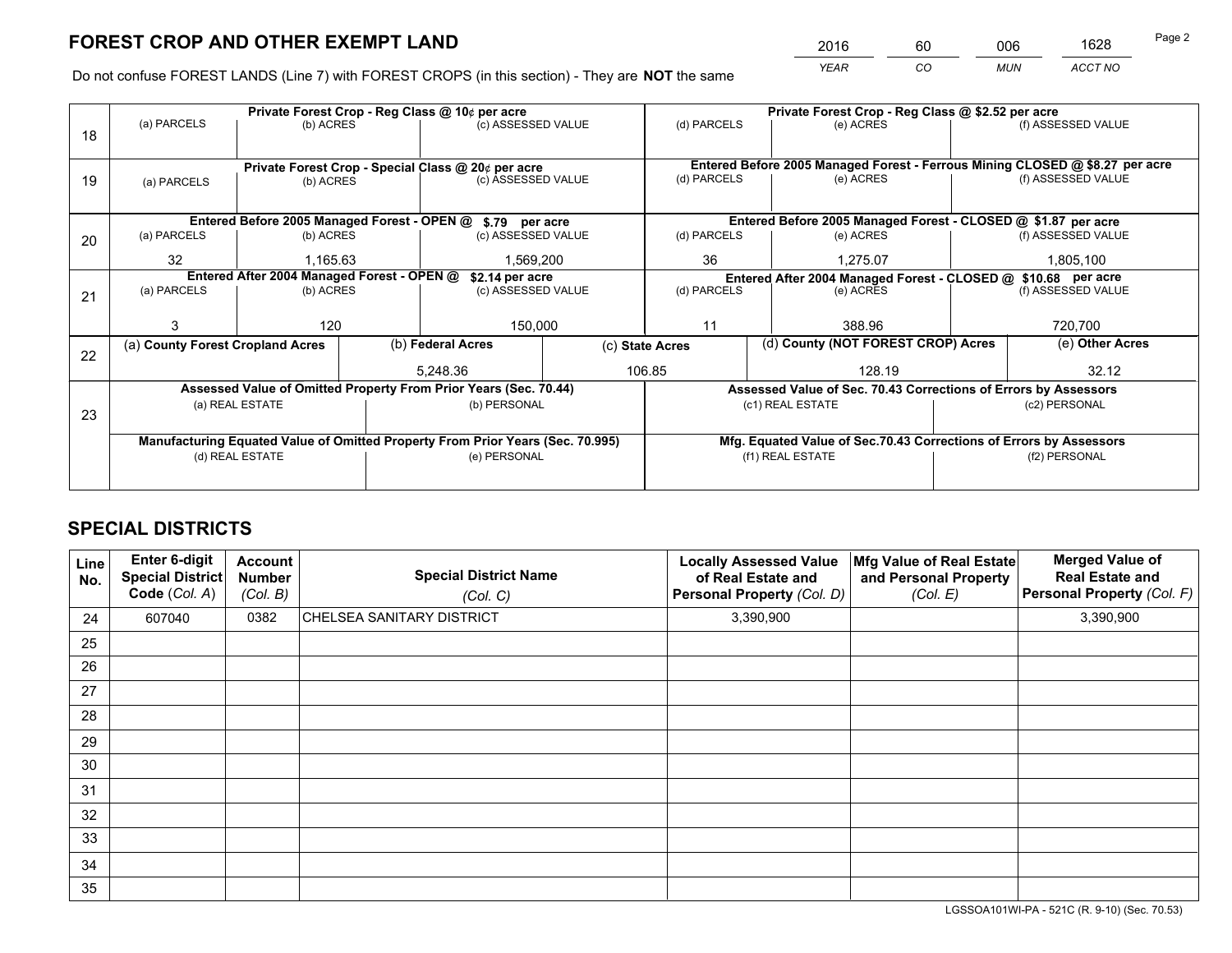|             |                                                                 |                                             |                                                         | <b>YEAR</b>                                                                       | CO<br><b>MUN</b>                                              | <b>ACCT NO</b>                                                                 |
|-------------|-----------------------------------------------------------------|---------------------------------------------|---------------------------------------------------------|-----------------------------------------------------------------------------------|---------------------------------------------------------------|--------------------------------------------------------------------------------|
| Line<br>No. | <b>Enter 6-digit</b><br><b>School District</b><br>Code (Col. A) | <b>Account</b><br><b>Number</b><br>(Col. B) | <b>School District Name</b><br>(Col. C)                 | <b>Locally Assessed Value</b><br>of Real Estate and<br>Personal Property (Col. D) | Mfg Value of Real Estate<br>and Personal Property<br>(Col. E) | <b>Merged Value of</b><br><b>Real Estate and</b><br>Personal Property (Col. F) |
|             | A. SCHOOL DISTRICTS (K-8 and K-12)                              |                                             |                                                         |                                                                                   |                                                               |                                                                                |
| 36          | 603409                                                          | 0356                                        | SCH D OF MEDFORD AREA                                   | 60,037,800                                                                        | 85,300                                                        | 60,123,100                                                                     |
| 37          |                                                                 |                                             |                                                         |                                                                                   |                                                               |                                                                                |
| 38          |                                                                 |                                             |                                                         |                                                                                   |                                                               |                                                                                |
| 39          |                                                                 |                                             |                                                         |                                                                                   |                                                               |                                                                                |
| 40          |                                                                 |                                             |                                                         |                                                                                   |                                                               |                                                                                |
| 41<br>42    |                                                                 |                                             |                                                         |                                                                                   |                                                               |                                                                                |
| 43          |                                                                 |                                             |                                                         |                                                                                   |                                                               |                                                                                |
| 44          |                                                                 |                                             |                                                         |                                                                                   |                                                               |                                                                                |
| 45          |                                                                 |                                             |                                                         |                                                                                   |                                                               |                                                                                |
| 46          |                                                                 |                                             |                                                         |                                                                                   |                                                               |                                                                                |
| 47          |                                                                 |                                             |                                                         |                                                                                   |                                                               |                                                                                |
| 48          |                                                                 |                                             |                                                         |                                                                                   |                                                               |                                                                                |
| 49          |                                                                 |                                             |                                                         |                                                                                   |                                                               |                                                                                |
| 50          |                                                                 |                                             | TOTAL ASSESSED VALUE OF SCHOOL DISTRICTS (K-8 and K-12) | 60,037,800                                                                        | 85,300                                                        | 60,123,100                                                                     |
|             | <b>B.</b><br><b>UNION HIGH SCHOOL DISTRICTS</b>                 |                                             |                                                         |                                                                                   |                                                               |                                                                                |
| 51          |                                                                 |                                             |                                                         |                                                                                   |                                                               |                                                                                |
| 52          |                                                                 |                                             |                                                         |                                                                                   |                                                               |                                                                                |
| 53          |                                                                 |                                             |                                                         |                                                                                   |                                                               |                                                                                |
| 54          |                                                                 |                                             | TOTAL ASSESSED VALUE OF UNION HIGH SCHOOLS              |                                                                                   |                                                               |                                                                                |
| 55          | C.<br><b>TECHNICAL COLLEGE DISTRICTS</b>                        |                                             |                                                         |                                                                                   |                                                               |                                                                                |
| 56          | 001500                                                          | 0014                                        | NORTH CENTRAL TECHNICAL COLLEGE<br>WAUS                 | 60,037,800                                                                        | 85,300                                                        | 60,123,100                                                                     |
| 57          |                                                                 |                                             |                                                         |                                                                                   |                                                               |                                                                                |
| 58          |                                                                 |                                             |                                                         |                                                                                   |                                                               |                                                                                |
| 59          |                                                                 |                                             | TOTAL ASSESSED VALUE OF TECHNICAL COLLEGES              | 60,037,800                                                                        | 85,300                                                        | 60,123,100                                                                     |

60

006

## *I hereby certify, to the best of my knowledge and belief, this form is complete and correct.*

**SCHOOL DISTRICTS**

| Print name of preparer | Title                    |                | Date (MM / DD / CCYY) |
|------------------------|--------------------------|----------------|-----------------------|
|                        |                          |                |                       |
| Signature of preparer  | Contact Telephone Number | E-mail address |                       |
|                        | $\sim$                   |                |                       |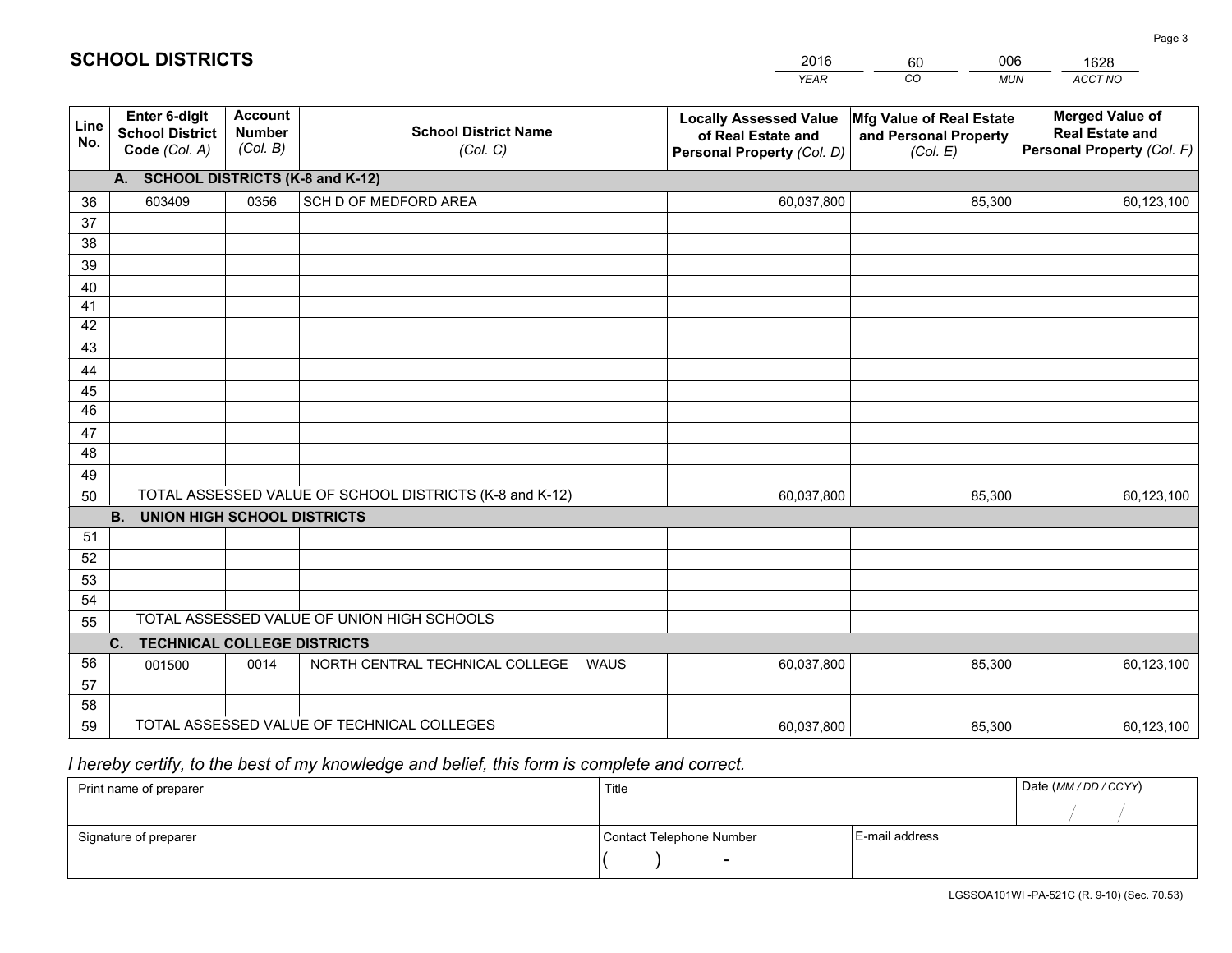### **HIGHLIGHTS**

- 1. Complete the Statement of Assessment after the Board of Review. Reflect any changes made there.
- 2. Use black ink to complete.
- 3. Line 16 must equal Line 50, Col D.
- 4. Line 55 must equal the total of K-8 schools listed on lines 36-49. Do not include K-12 schools in this comparision.
- 5. Line 59, Col. D must equal Line 16.
- 6. Special District, School District and Technical College District values must include both real estate and personal property. Examples of Special districts are: town sanitary districts, public inland lake protection and rehabilitation districts, and metropolitan sewerage districts.
- 7. DO NOT INCLUDE Manufacturing property values.DOR will print these values on the final SOA.
- 8. Accuracy of this form is very important. The values reported directly affect the equalized value DOR calculates for school and special districts.

#### **Page 1:**

 If not prefilled, enter the tax year,county and municipal code,municipal type, municipal name and county name on the top of form.

Check the Amended box, if filing an amended / corrected SOA.

 Report the parcel count, acres and assessed value of taxable general property, total parcel count, (real and personal), total acres, and values from final figures set by the Board of Review.

- A. Real Estate land and improvements (buildings, etc.) is reported on lines 1 8, total line 9.
- B. Personal Property is reported on lines 11 14, Column D, total line 15.
- C. To complete this report, use the computer produced summary of the assessment roll that shows these amounts.
- D. Use whole numbers only.
- E. Add each line across and each column down to verify entries.

#### **Page 2:**

- A. Report Special Items (not subject to general property tax).
- 1. Private Forest Croplands and Managed Forest Lands are reported on lines 18,19, 20 and 21. Be sure to report assessed values **NOT** taxes.
- 2. You should have copies of the orders of entry, orders of withdrawal, etc., to update your assessment roll.
	- 3. Show hundredths of acres (e.g. 39.75).
- 4. Tax exempt lands are reported on line 22.
- 5. Omitted property and sec. 70.43, Wis. Stats., corrections of errors by assessor are reported on line 23. Report real estate and personal property separately. These should be for **prior years**, not something found on the current assessment roll after the board of review.
- B. Special District (Lines 24-35) Include the value of both real and personal property.
- The Department of Revenue (DOR) preprints much of the information regarding names and codes for schools, special districts,etc. If a district is not listed, enter the name and value only, DOR will enter the proper code.

## **Page 3 School Districts:**

Include the value of both real and personal property.

Report School District (regular, elementary, union high school, and technical college).

- 1. Regular (K-12) and Elementary (K-8) school values are reported on lines 36-49, total on line 50.
- 2. Union High School (UHS) (use only if elementary schools are listed on lines 36-49) are reported on lines 51-54. UHS total value (line 55) must equal to the total **elementary school** values reported on lines 36-49. Do notinclude K-12 schools in this comparison.
- 3. Technical College values are reported on lines 56-58, total on line 59.
- 4. Use the computer summary that shows these amounts to complete this report.

#### **This form is due the second Monday in June. File this report only after your Board of Review is complete.**

 *If you have questions: Return forms to:*

Fax number: (608) 264-6887 PO Box 8971

 Email: lgs@revenue.wi.gov Wisconsin Department of Revenue Call: (608) 261-5341 Local Government Services Section 6-97Madison WI 53708-8971

**NOTE: Please supply any correction to the name and address.**

NOTE: Please supply any correction to the name and address.

W5339 WHITTLESEY AVE W5339 WHITTLESEY AVE TOWN OF CHELSEA GAIL MILDBRAND<br>TOWN OF CHELSEA VIEDFORD, WI 54451 MEDFORD, WI 54451 GAIL MILDBRAND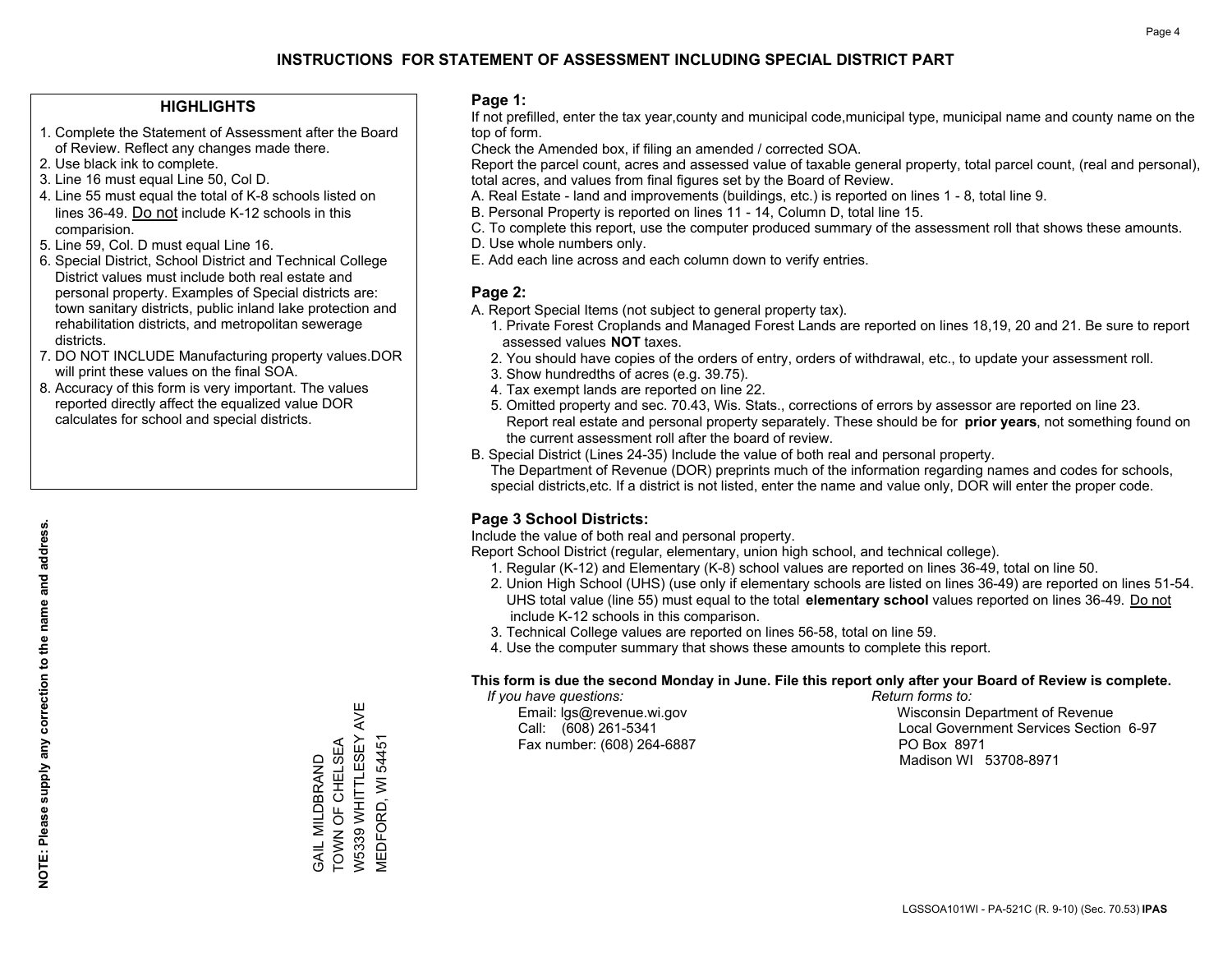**STATEMENT OF ASSESSMENT FOR 2016** 

**FINAL - EQUATED**

|                | <b>FOR</b>                     | <b>TOWN OF</b><br><b>OF</b>                                                                                                                                                                  | <b>CLEVELAND</b>         |              | <b>TAYLOR COUNTY</b>                                 |                                          |                      | <b>WHEN COMPLETING THIS DOCUMENT</b> |  |  |
|----------------|--------------------------------|----------------------------------------------------------------------------------------------------------------------------------------------------------------------------------------------|--------------------------|--------------|------------------------------------------------------|------------------------------------------|----------------------|--------------------------------------|--|--|
|                |                                | Town - Village - City                                                                                                                                                                        | <b>Municipality Name</b> |              | <b>County Name</b>                                   | DO NOT WRITE OVER X's OR IN SHADED AREAS |                      |                                      |  |  |
|                |                                | <b>REAL ESTATE</b>                                                                                                                                                                           |                          | PARCEL COUNT | NO. OF ACRES                                         | VALUE OF                                 | <b>VALUE OF</b>      | TOTAL VALUE OF LAND                  |  |  |
| Line<br>No.    |                                | (See Lines 18 - 22 for<br>other Real Estate)                                                                                                                                                 |                          |              | <b>WHOLE</b><br>TOTAL LAND IMPROVEMENTS NUMBERS ONLY | <b>LAND</b>                              | <b>IMPROVEMENTS</b>  | AND IMPROVEMENTS                     |  |  |
|                |                                |                                                                                                                                                                                              | Col. A                   | Col. B       | Col. C                                               | Col. D                                   | Col. E               | Col. F                               |  |  |
|                |                                | <b>RESIDENTIAL - Class 1</b>                                                                                                                                                                 | 205                      | 163          | 351                                                  | 1,953,500                                | 10,362,800           | 12,316,300                           |  |  |
| 2              |                                | <b>COMMERCIAL - Class 2</b>                                                                                                                                                                  | 7                        | 6            | 7                                                    | 34,600                                   | 183,000              | 217,600                              |  |  |
| 3              | <b>MANUFACTURING - Class 3</b> |                                                                                                                                                                                              | $\Omega$                 | 0            | $\Omega$                                             | $\Omega$                                 | $\Omega$             | $\Omega$                             |  |  |
| 4              | <b>AGRICULTURAL - Class 4</b>  |                                                                                                                                                                                              | 208                      |              | 4,770                                                | 557,400                                  |                      | 557,400                              |  |  |
| 5              | <b>UNDEVELOPED - Class 5</b>   |                                                                                                                                                                                              | 201                      |              | 1,398                                                | 424,200                                  |                      | 424,200                              |  |  |
| 6              |                                | AGRICULTURAL FOREST - Class 5m                                                                                                                                                               | 94                       |              | 1,510                                                | 1,254,800                                |                      | 1,254,800                            |  |  |
| $\overline{7}$ |                                | <b>FOREST LANDS - Class 6</b>                                                                                                                                                                | 82                       |              | 2,095                                                | 3,246,300                                |                      | 3,246,300                            |  |  |
| 8              |                                | OTHER - Class 7                                                                                                                                                                              | 33                       | 32           | 69                                                   | 181,400                                  | 2,475,300            | 2,656,700                            |  |  |
| 9              |                                | <b>TOTAL - ALL COLUMNS</b>                                                                                                                                                                   | 830                      | 201          | 10,200                                               | 7,652,200                                |                      | 13,021,100<br>20,673,300             |  |  |
| 10             |                                | NUMBER OF PERSONAL PROPERTY ACCOUNTS IN ROLL                                                                                                                                                 |                          |              | 10                                                   | <b>LOCALLY ASSESSED</b>                  | <b>MANUFACTURING</b> | <b>MERGED</b>                        |  |  |
| 11             |                                | BOATS AND OTHER WATERCRAFT NOT EXEMPT - Code 1                                                                                                                                               |                          |              |                                                      | $\Omega$                                 | $\Omega$             | $\mathbf{0}$                         |  |  |
| 12             |                                | MACHINERY, TOOLS AND PATTERNS - Code 2                                                                                                                                                       |                          |              |                                                      | 4,200                                    | $\Omega$             | 4,200                                |  |  |
| 13             |                                | FURNITURE, FIXTURES AND EQUIPMENT - Code 3                                                                                                                                                   |                          |              |                                                      | 7,300                                    | $\Omega$             | 7,300                                |  |  |
| 14             |                                | ALL OTHER PERSONAL PROPERTY NOT EXEMPT - Codes 4A, 4B, 4C                                                                                                                                    |                          |              |                                                      | 82,500                                   | $\Omega$             | 82,500                               |  |  |
| 15             |                                | TOTAL OF PERSONAL PROPERTY NOT EXEMPT (Total of Lines 11-14)                                                                                                                                 |                          |              |                                                      | 94,000                                   |                      | $\Omega$<br>94,000                   |  |  |
| 16             |                                | AGGREGATE ASSESSED VALUE OF ALL PROPERTY SUBJECT TO THE GENERAL PROPERTY TAX (Total of Lines 9F and 15F)<br>MUST EQUAL TOTAL VALUE OF THE SCHOOL DISTRICTS (K-12 PLUS K-8) - Line 50, Col. F |                          |              |                                                      |                                          |                      | 20,767,300                           |  |  |
| 17             |                                | <b>BOARD OF REVIEW</b>                                                                                                                                                                       |                          |              | Name of Assessor                                     |                                          | Telephone #          |                                      |  |  |
|                |                                | DATE OF FINAL ADJOURNMENT                                                                                                                                                                    | 06/29/2016               |              | <b>ED OMEARA</b>                                     |                                          |                      | (715) 762-5530                       |  |  |

*CO*

*MUN*

*ACCT NO1629*

*<sup>60</sup> <sup>008</sup>*

REMARKS

The Assessment Ratio to be used in calculating the estimated Fair Market Value on tax bills for this tax district is .957653927<br>This ratio should be used to convert assessed values to "Calculate Equalized Values" in Step 1 Commission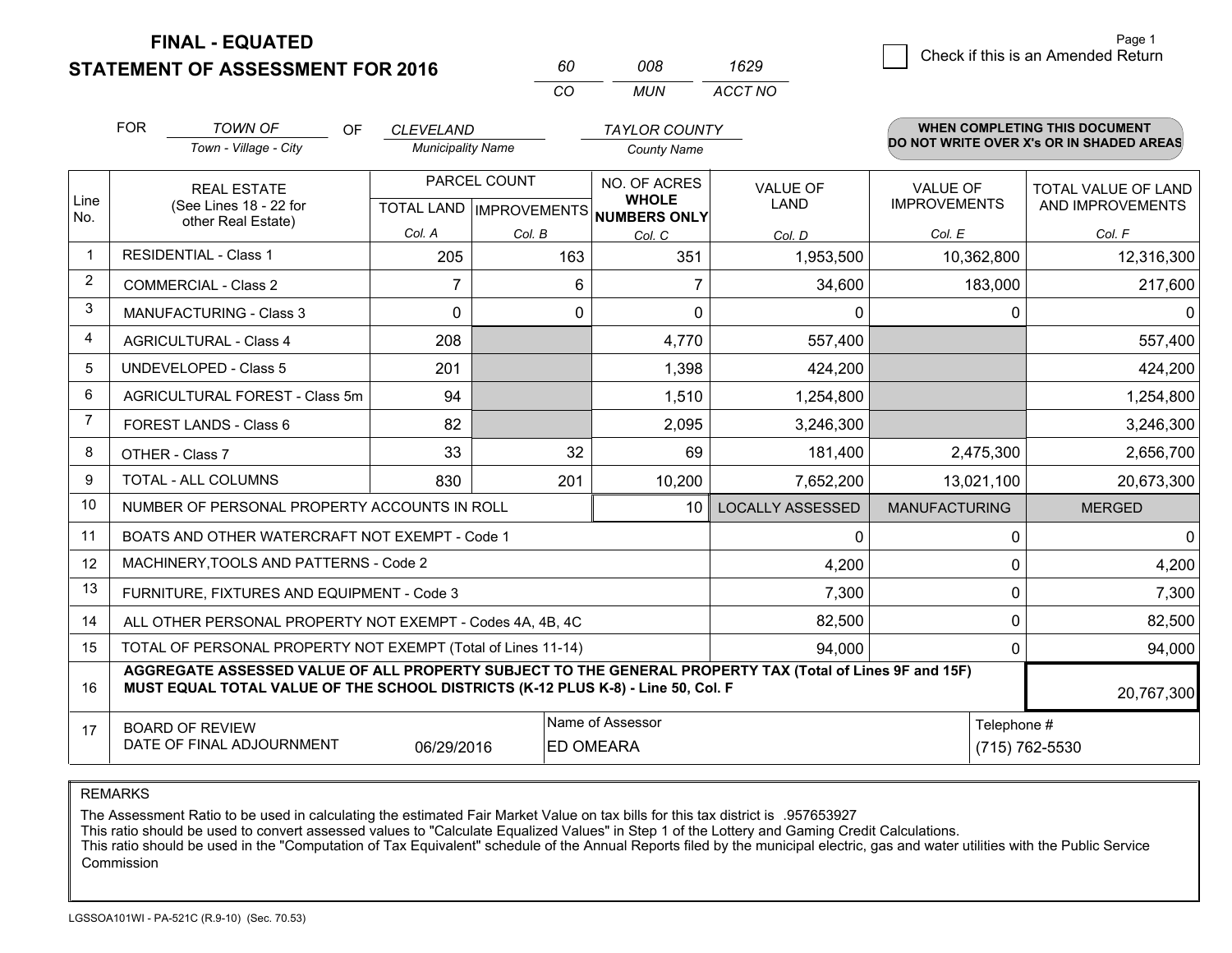*YEAR CO MUN ACCT NO* 2016 60 008 1629

Do not confuse FOREST LANDS (Line 7) with FOREST CROPS (in this section) - They are **NOT** the same

|    |                                            |                                             |  | Private Forest Crop - Reg Class @ 10¢ per acre                                 |  |                    | Private Forest Crop - Reg Class @ \$2.52 per acre                            |                                                                 |                                                                    |  |
|----|--------------------------------------------|---------------------------------------------|--|--------------------------------------------------------------------------------|--|--------------------|------------------------------------------------------------------------------|-----------------------------------------------------------------|--------------------------------------------------------------------|--|
| 18 | (a) PARCELS                                | (b) ACRES                                   |  | (c) ASSESSED VALUE                                                             |  | (d) PARCELS        | (e) ACRES                                                                    |                                                                 | (f) ASSESSED VALUE                                                 |  |
|    |                                            |                                             |  |                                                                                |  |                    |                                                                              |                                                                 |                                                                    |  |
|    |                                            |                                             |  | Private Forest Crop - Special Class @ 20¢ per acre                             |  |                    | Entered Before 2005 Managed Forest - Ferrous Mining CLOSED @ \$8.27 per acre |                                                                 |                                                                    |  |
| 19 | (a) PARCELS                                | (b) ACRES                                   |  | (c) ASSESSED VALUE                                                             |  | (d) PARCELS        | (e) ACRES                                                                    |                                                                 | (f) ASSESSED VALUE                                                 |  |
|    |                                            |                                             |  |                                                                                |  |                    |                                                                              |                                                                 |                                                                    |  |
|    |                                            | Entered Before 2005 Managed Forest - OPEN @ |  | \$.79 per acre                                                                 |  |                    | Entered Before 2005 Managed Forest - CLOSED @ \$1.87 per acre                |                                                                 |                                                                    |  |
| 20 | (a) PARCELS<br>(b) ACRES                   |                                             |  | (c) ASSESSED VALUE                                                             |  | (d) PARCELS        | (e) ACRES                                                                    |                                                                 | (f) ASSESSED VALUE                                                 |  |
|    | 6<br>225.04                                |                                             |  | 362,600                                                                        |  | 14                 | 447.33                                                                       |                                                                 | 715.500                                                            |  |
|    | Entered After 2004 Managed Forest - OPEN @ |                                             |  | \$2.14 per acre                                                                |  |                    | Entered After 2004 Managed Forest - CLOSED @ \$10.68 per acre                |                                                                 |                                                                    |  |
| 21 | (a) PARCELS                                | (b) ACRES                                   |  | (c) ASSESSED VALUE                                                             |  | (d) PARCELS        | (e) ACRES                                                                    |                                                                 | (f) ASSESSED VALUE                                                 |  |
|    |                                            |                                             |  |                                                                                |  |                    |                                                                              |                                                                 |                                                                    |  |
|    | 27                                         | 1.048.66                                    |  | 1,762,600                                                                      |  | 17                 | 582.61                                                                       |                                                                 | 879,900                                                            |  |
| 22 | (a) County Forest Cropland Acres           |                                             |  | (b) Federal Acres                                                              |  | (c) State Acres    | (d) County (NOT FOREST CROP) Acres                                           |                                                                 | (e) Other Acres                                                    |  |
|    |                                            |                                             |  | 8,326.99                                                                       |  | 1,568.89<br>357.42 |                                                                              | 78.08                                                           |                                                                    |  |
|    |                                            |                                             |  | Assessed Value of Omitted Property From Prior Years (Sec. 70.44)               |  |                    |                                                                              | Assessed Value of Sec. 70.43 Corrections of Errors by Assessors |                                                                    |  |
| 23 | (a) REAL ESTATE                            |                                             |  | (b) PERSONAL                                                                   |  |                    | (c1) REAL ESTATE                                                             | (c2) PERSONAL                                                   |                                                                    |  |
|    |                                            |                                             |  |                                                                                |  |                    |                                                                              |                                                                 |                                                                    |  |
|    |                                            |                                             |  | Manufacturing Equated Value of Omitted Property From Prior Years (Sec. 70.995) |  |                    |                                                                              |                                                                 | Mfg. Equated Value of Sec.70.43 Corrections of Errors by Assessors |  |
|    | (d) REAL ESTATE                            |                                             |  | (e) PERSONAL                                                                   |  | (f1) REAL ESTATE   |                                                                              | (f2) PERSONAL                                                   |                                                                    |  |
|    |                                            |                                             |  |                                                                                |  |                    |                                                                              |                                                                 |                                                                    |  |

## **SPECIAL DISTRICTS**

| Line<br>No. | Enter 6-digit<br><b>Special District</b> | <b>Account</b><br><b>Number</b> | <b>Special District Name</b> | <b>Locally Assessed Value</b><br>of Real Estate and | Mfg Value of Real Estate<br>and Personal Property | <b>Merged Value of</b><br><b>Real Estate and</b> |
|-------------|------------------------------------------|---------------------------------|------------------------------|-----------------------------------------------------|---------------------------------------------------|--------------------------------------------------|
|             | Code (Col. A)                            | (Col. B)                        | (Col. C)                     | Personal Property (Col. D)                          | (Col. E)                                          | Personal Property (Col. F)                       |
| 24          |                                          |                                 |                              |                                                     |                                                   |                                                  |
| 25          |                                          |                                 |                              |                                                     |                                                   |                                                  |
| 26          |                                          |                                 |                              |                                                     |                                                   |                                                  |
| 27          |                                          |                                 |                              |                                                     |                                                   |                                                  |
| 28          |                                          |                                 |                              |                                                     |                                                   |                                                  |
| 29          |                                          |                                 |                              |                                                     |                                                   |                                                  |
| 30          |                                          |                                 |                              |                                                     |                                                   |                                                  |
| 31          |                                          |                                 |                              |                                                     |                                                   |                                                  |
| 32          |                                          |                                 |                              |                                                     |                                                   |                                                  |
| 33          |                                          |                                 |                              |                                                     |                                                   |                                                  |
| 34          |                                          |                                 |                              |                                                     |                                                   |                                                  |
| 35          |                                          |                                 |                              |                                                     |                                                   |                                                  |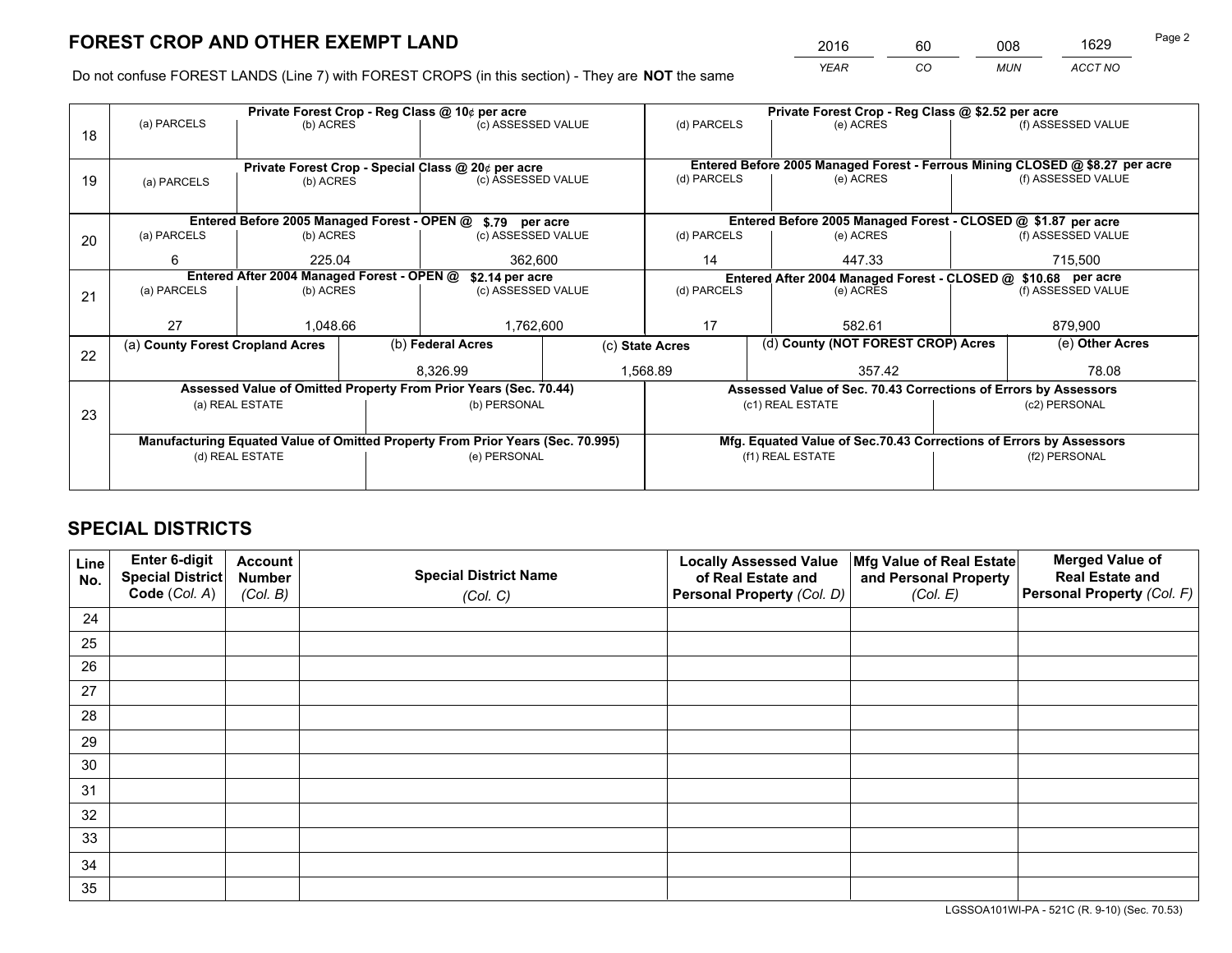|             |                                                          |                                             |                                                         | <b>YEAR</b>                                                                       | CO<br><b>MUN</b>                                              | ACCT NO                                                                        |
|-------------|----------------------------------------------------------|---------------------------------------------|---------------------------------------------------------|-----------------------------------------------------------------------------------|---------------------------------------------------------------|--------------------------------------------------------------------------------|
| Line<br>No. | Enter 6-digit<br><b>School District</b><br>Code (Col. A) | <b>Account</b><br><b>Number</b><br>(Col. B) | <b>School District Name</b><br>(Col. C)                 | <b>Locally Assessed Value</b><br>of Real Estate and<br>Personal Property (Col. D) | Mfg Value of Real Estate<br>and Personal Property<br>(Col. E) | <b>Merged Value of</b><br><b>Real Estate and</b><br>Personal Property (Col. F) |
|             | A. SCHOOL DISTRICTS (K-8 and K-12)                       |                                             |                                                         |                                                                                   |                                                               |                                                                                |
| 36          | 602135                                                   | 0355                                        | SCH D OF GILMAN                                         | 20,767,300                                                                        |                                                               | 20,767,300                                                                     |
| 37          |                                                          |                                             |                                                         |                                                                                   |                                                               |                                                                                |
| 38          |                                                          |                                             |                                                         |                                                                                   |                                                               |                                                                                |
| 39          |                                                          |                                             |                                                         |                                                                                   |                                                               |                                                                                |
| 40          |                                                          |                                             |                                                         |                                                                                   |                                                               |                                                                                |
| 41          |                                                          |                                             |                                                         |                                                                                   |                                                               |                                                                                |
| 42          |                                                          |                                             |                                                         |                                                                                   |                                                               |                                                                                |
| 43          |                                                          |                                             |                                                         |                                                                                   |                                                               |                                                                                |
| 44<br>45    |                                                          |                                             |                                                         |                                                                                   |                                                               |                                                                                |
| 46          |                                                          |                                             |                                                         |                                                                                   |                                                               |                                                                                |
| 47          |                                                          |                                             |                                                         |                                                                                   |                                                               |                                                                                |
| 48          |                                                          |                                             |                                                         |                                                                                   |                                                               |                                                                                |
| 49          |                                                          |                                             |                                                         |                                                                                   |                                                               |                                                                                |
| 50          |                                                          |                                             | TOTAL ASSESSED VALUE OF SCHOOL DISTRICTS (K-8 and K-12) | 20,767,300                                                                        |                                                               | 20,767,300                                                                     |
|             | <b>B.</b><br><b>UNION HIGH SCHOOL DISTRICTS</b>          |                                             |                                                         |                                                                                   |                                                               |                                                                                |
| 51          |                                                          |                                             |                                                         |                                                                                   |                                                               |                                                                                |
| 52          |                                                          |                                             |                                                         |                                                                                   |                                                               |                                                                                |
| 53          |                                                          |                                             |                                                         |                                                                                   |                                                               |                                                                                |
| 54          |                                                          |                                             |                                                         |                                                                                   |                                                               |                                                                                |
| 55          |                                                          |                                             | TOTAL ASSESSED VALUE OF UNION HIGH SCHOOLS              |                                                                                   |                                                               |                                                                                |
|             | C.<br><b>TECHNICAL COLLEGE DISTRICTS</b>                 |                                             |                                                         |                                                                                   |                                                               |                                                                                |
| 56          | 000100                                                   | 0001                                        | CHIPPEWA VALLEY TECHNICAL COLLEGE EAUC                  | 20,767,300                                                                        |                                                               | 20,767,300                                                                     |
| 57          |                                                          |                                             |                                                         |                                                                                   |                                                               |                                                                                |
| 58          |                                                          |                                             |                                                         |                                                                                   |                                                               |                                                                                |
| 59          |                                                          |                                             | TOTAL ASSESSED VALUE OF TECHNICAL COLLEGES              | 20,767,300                                                                        |                                                               | 20,767,300                                                                     |

60

008

## *I hereby certify, to the best of my knowledge and belief, this form is complete and correct.*

**SCHOOL DISTRICTS**

| Print name of preparer | Title                    |                | Date (MM / DD / CCYY) |
|------------------------|--------------------------|----------------|-----------------------|
|                        |                          |                |                       |
| Signature of preparer  | Contact Telephone Number | E-mail address |                       |
|                        | $\overline{\phantom{0}}$ |                |                       |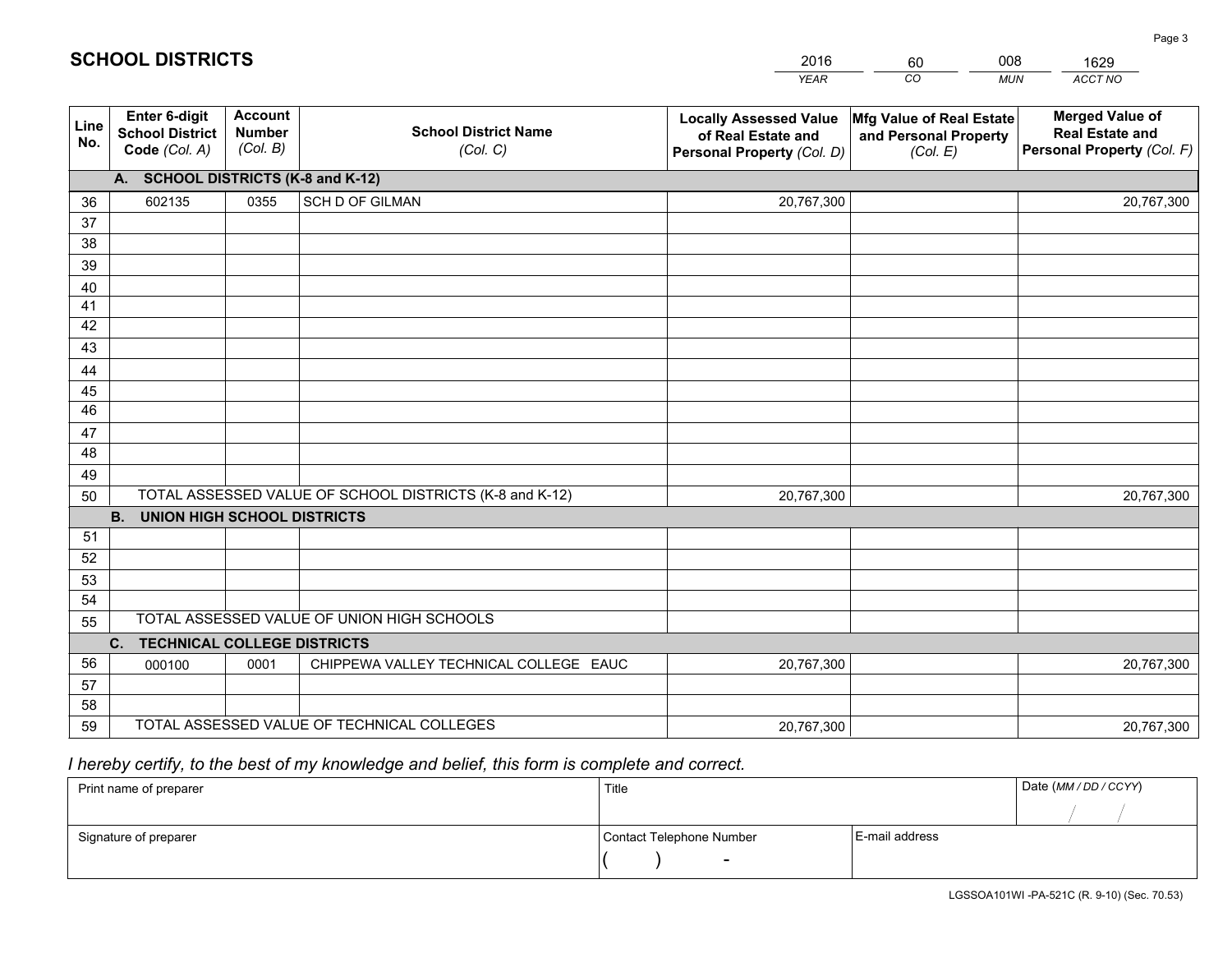## **HIGHLIGHTS**

- 1. Complete the Statement of Assessment after the Board of Review. Reflect any changes made there.
- 2. Use black ink to complete.
- 3. Line 16 must equal Line 50, Col D.
- 4. Line 55 must equal the total of K-8 schools listed on lines 36-49. Do not include K-12 schools in this comparision.
- 5. Line 59, Col. D must equal Line 16.
- 6. Special District, School District and Technical College District values must include both real estate and personal property. Examples of Special districts are: town sanitary districts, public inland lake protection and rehabilitation districts, and metropolitan sewerage districts.
- 7. DO NOT INCLUDE Manufacturing property values.DOR will print these values on the final SOA.

SHELDON CLARK TOWN OF CLEVELAND N5691 CLARK ROAD GILMAN, WI 54433 - 9366

SHELDON CLARK<br>TOWN OF CLEVELAND

N5691 CLARK ROAD<br>GILMAN, WI 54433 - 9366

 8. Accuracy of this form is very important. The values reported directly affect the equalized value DOR calculates for school and special districts.

#### **Page 1:**

 If not prefilled, enter the tax year,county and municipal code,municipal type, municipal name and county name on the top of form.

Check the Amended box, if filing an amended / corrected SOA.

 Report the parcel count, acres and assessed value of taxable general property, total parcel count, (real and personal), total acres, and values from final figures set by the Board of Review.

- A. Real Estate land and improvements (buildings, etc.) is reported on lines 1 8, total line 9.
- B. Personal Property is reported on lines 11 14, Column D, total line 15.
- C. To complete this report, use the computer produced summary of the assessment roll that shows these amounts.
- D. Use whole numbers only.
- E. Add each line across and each column down to verify entries.

## **Page 2:**

- A. Report Special Items (not subject to general property tax).
- 1. Private Forest Croplands and Managed Forest Lands are reported on lines 18,19, 20 and 21. Be sure to report assessed values **NOT** taxes.
- 2. You should have copies of the orders of entry, orders of withdrawal, etc., to update your assessment roll.
	- 3. Show hundredths of acres (e.g. 39.75).
- 4. Tax exempt lands are reported on line 22.
- 5. Omitted property and sec. 70.43, Wis. Stats., corrections of errors by assessor are reported on line 23. Report real estate and personal property separately. These should be for **prior years**, not something found on the current assessment roll after the board of review.
- B. Special District (Lines 24-35) Include the value of both real and personal property.
- The Department of Revenue (DOR) preprints much of the information regarding names and codes for schools, special districts,etc. If a district is not listed, enter the name and value only, DOR will enter the proper code.

## **Page 3 School Districts:**

Include the value of both real and personal property.

Report School District (regular, elementary, union high school, and technical college).

- 1. Regular (K-12) and Elementary (K-8) school values are reported on lines 36-49, total on line 50.
- 2. Union High School (UHS) (use only if elementary schools are listed on lines 36-49) are reported on lines 51-54. UHS total value (line 55) must equal to the total **elementary school** values reported on lines 36-49. Do notinclude K-12 schools in this comparison.
- 3. Technical College values are reported on lines 56-58, total on line 59.
- 4. Use the computer summary that shows these amounts to complete this report.

#### **This form is due the second Monday in June. File this report only after your Board of Review is complete.**

 *If you have questions: Return forms to:*

Fax number: (608) 264-6887 PO Box 8971

 Email: lgs@revenue.wi.gov Wisconsin Department of Revenue Call: (608) 261-5341 Local Government Services Section 6-97Madison WI 53708-8971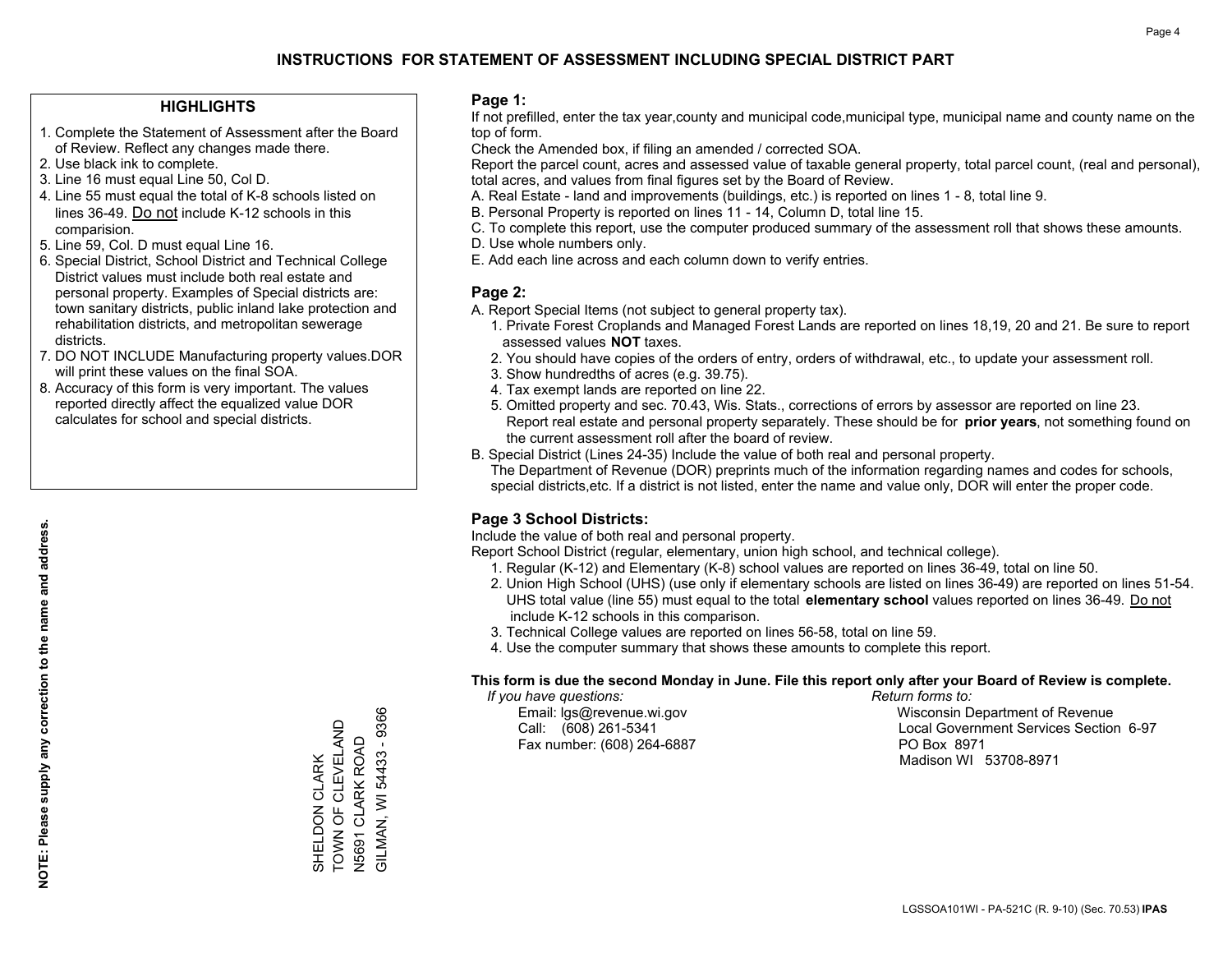**STATEMENT OF ASSESSMENT FOR 2016** 

**FINAL - EQUATED**

0 **Check if this is an Amended Return** Page 1

|                | <b>FOR</b>                                                                                                                                                                                   | <b>TOWN OF</b><br><b>OF</b><br>Town - Village - City         | <b>DEER CREEK</b><br><b>Municipality Name</b> |        | <b>TAYLOR COUNTY</b><br><b>County Name</b>   |                                |                                        | <b>WHEN COMPLETING THIS DOCUMENT</b><br>DO NOT WRITE OVER X's OR IN SHADED AREAS |
|----------------|----------------------------------------------------------------------------------------------------------------------------------------------------------------------------------------------|--------------------------------------------------------------|-----------------------------------------------|--------|----------------------------------------------|--------------------------------|----------------------------------------|----------------------------------------------------------------------------------|
| Line<br>No.    |                                                                                                                                                                                              | <b>REAL ESTATE</b><br>(See Lines 18 - 22 for                 | PARCEL COUNT<br>TOTAL LAND   IMPROVEMENTS     |        | NO. OF ACRES<br><b>WHOLE</b><br>NUMBERS ONLY | <b>VALUE OF</b><br><b>LAND</b> | <b>VALUE OF</b><br><b>IMPROVEMENTS</b> | <b>TOTAL VALUE OF LAND</b><br>AND IMPROVEMENTS                                   |
|                |                                                                                                                                                                                              | other Real Estate)                                           | Col. A                                        | Col. B | Col. C                                       | Col. D                         | Col. E                                 | Col. F                                                                           |
| $\mathbf{1}$   |                                                                                                                                                                                              | <b>RESIDENTIAL - Class 1</b>                                 | 211                                           | 205    | 481                                          | 1,877,700                      | 18,210,500                             | 20,088,200                                                                       |
| $\overline{2}$ |                                                                                                                                                                                              | <b>COMMERCIAL - Class 2</b>                                  | 8                                             |        | 6<br>13                                      | 50,500                         | 474,900                                | 525,400                                                                          |
| 3              |                                                                                                                                                                                              | <b>MANUFACTURING - Class 3</b>                               | 0                                             |        | $\Omega$<br>$\Omega$                         | 0                              | $\Omega$                               | $\Omega$                                                                         |
| 4              |                                                                                                                                                                                              | <b>AGRICULTURAL - Class 4</b>                                | 611                                           |        | 14,164                                       | 2,143,900                      |                                        | 2,143,900                                                                        |
| 5              |                                                                                                                                                                                              | <b>UNDEVELOPED - Class 5</b>                                 | 446                                           |        | 2,116                                        | 795,800                        |                                        | 795,800                                                                          |
| 6              |                                                                                                                                                                                              | AGRICULTURAL FOREST - Class 5m                               | 199                                           |        | 2,624                                        | 2,280,000                      |                                        | 2,280,000                                                                        |
| $\overline{7}$ |                                                                                                                                                                                              | <b>FOREST LANDS - Class 6</b>                                | 58                                            |        | 1,361                                        | 2,370,400                      |                                        | 2,370,400                                                                        |
| 8              |                                                                                                                                                                                              | OTHER - Class 7                                              | 99                                            | 99     | 276                                          | 939,100                        | 10,848,200                             | 11,787,300                                                                       |
| 9              |                                                                                                                                                                                              | TOTAL - ALL COLUMNS                                          | 1,632                                         | 310    | 21,035                                       | 10,457,400                     | 29,533,600                             | 39,991,000                                                                       |
| 10             |                                                                                                                                                                                              | NUMBER OF PERSONAL PROPERTY ACCOUNTS IN ROLL                 |                                               |        | 28                                           | <b>LOCALLY ASSESSED</b>        | <b>MANUFACTURING</b>                   | <b>MERGED</b>                                                                    |
| 11             |                                                                                                                                                                                              | BOATS AND OTHER WATERCRAFT NOT EXEMPT - Code 1               |                                               |        |                                              | 0                              | $\Omega$                               | $\mathbf 0$                                                                      |
| 12             |                                                                                                                                                                                              | MACHINERY, TOOLS AND PATTERNS - Code 2                       |                                               |        |                                              | 28,500                         | 11,000                                 | 39,500                                                                           |
| 13             |                                                                                                                                                                                              | FURNITURE, FIXTURES AND EQUIPMENT - Code 3                   |                                               |        |                                              | 6,700                          | 0                                      | 6,700                                                                            |
| 14             |                                                                                                                                                                                              | ALL OTHER PERSONAL PROPERTY NOT EXEMPT - Codes 4A, 4B, 4C    |                                               |        |                                              | 244,900                        | 100                                    | 245,000                                                                          |
| 15             |                                                                                                                                                                                              | TOTAL OF PERSONAL PROPERTY NOT EXEMPT (Total of Lines 11-14) |                                               |        |                                              | 280,100                        | 11,100                                 | 291,200                                                                          |
| 16             | AGGREGATE ASSESSED VALUE OF ALL PROPERTY SUBJECT TO THE GENERAL PROPERTY TAX (Total of Lines 9F and 15F)<br>MUST EQUAL TOTAL VALUE OF THE SCHOOL DISTRICTS (K-12 PLUS K-8) - Line 50, Col. F |                                                              |                                               |        |                                              |                                |                                        | 40,282,200                                                                       |
| 17             | Name of Assessor<br><b>BOARD OF REVIEW</b><br>DATE OF FINAL ADJOURNMENT<br>06/03/2016<br><b>BOB CHRISTENSEN</b>                                                                              |                                                              |                                               |        |                                              |                                |                                        | Telephone #<br>(715) 297-6600                                                    |

*CO*

*MUN*

*ACCT NO1630*

*<sup>60</sup> <sup>010</sup>*

REMARKS

The Assessment Ratio to be used in calculating the estimated Fair Market Value on tax bills for this tax district is .902733007<br>This ratio should be used to convert assessed values to "Calculate Equalized Values" in Step 1 Commission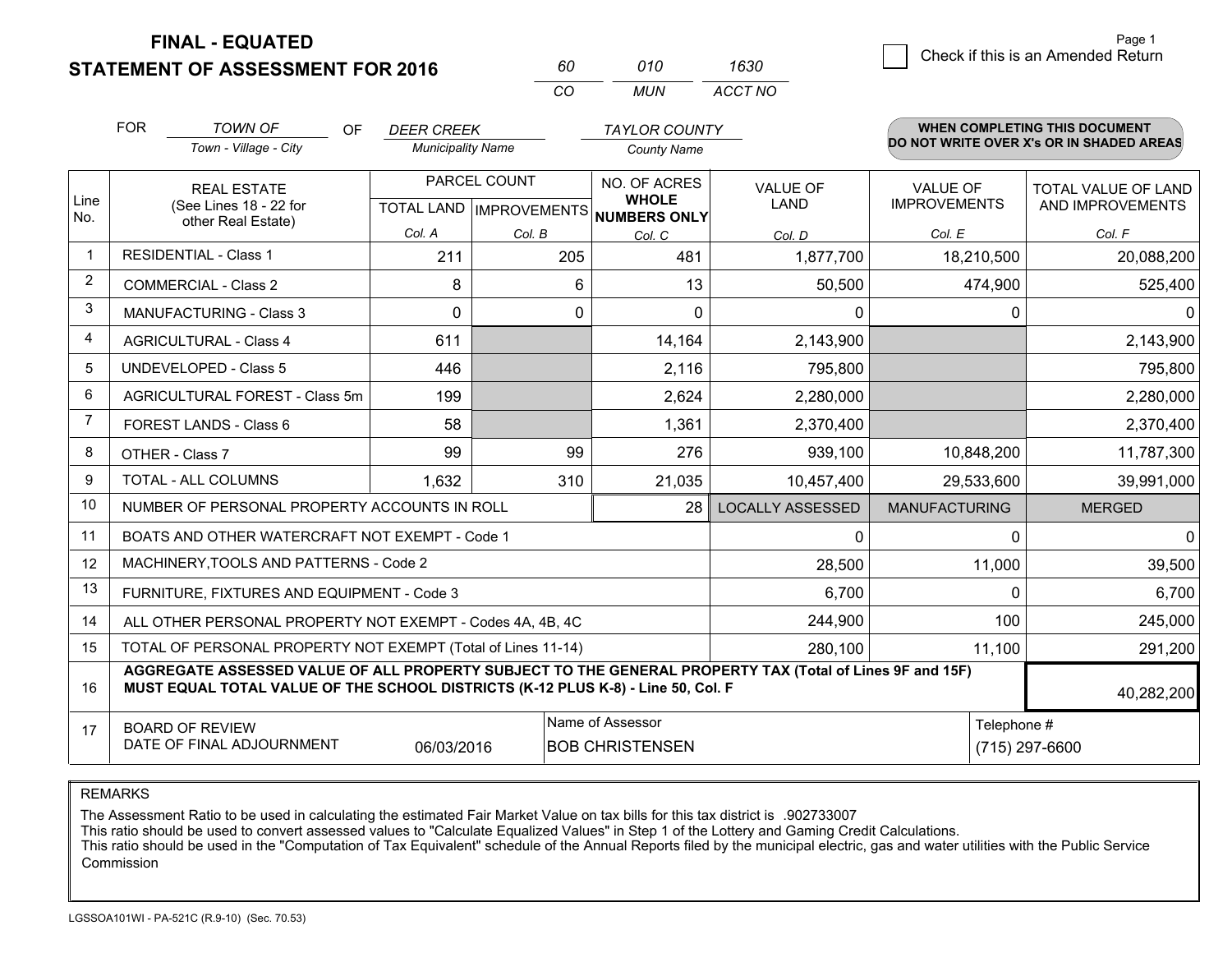*YEAR CO MUN ACCT NO* <sup>2016</sup> <sup>60</sup> <sup>010</sup> <sup>1630</sup>

Do not confuse FOREST LANDS (Line 7) with FOREST CROPS (in this section) - They are **NOT** the same

|    |                                  |                                            |                                                                                | Private Forest Crop - Reg Class @ 10¢ per acre                           |        |                                                               |                                                                    | Private Forest Crop - Reg Class @ \$2.52 per acre             |                                                                              |                    |  |
|----|----------------------------------|--------------------------------------------|--------------------------------------------------------------------------------|--------------------------------------------------------------------------|--------|---------------------------------------------------------------|--------------------------------------------------------------------|---------------------------------------------------------------|------------------------------------------------------------------------------|--------------------|--|
| 18 | (a) PARCELS                      | (b) ACRES                                  |                                                                                | (c) ASSESSED VALUE                                                       |        | (d) PARCELS                                                   |                                                                    | (e) ACRES                                                     |                                                                              | (f) ASSESSED VALUE |  |
|    |                                  |                                            |                                                                                |                                                                          |        |                                                               |                                                                    |                                                               | Entered Before 2005 Managed Forest - Ferrous Mining CLOSED @ \$8.27 per acre |                    |  |
| 19 | (a) PARCELS                      | (b) ACRES                                  |                                                                                | Private Forest Crop - Special Class @ 20¢ per acre<br>(c) ASSESSED VALUE |        | (d) PARCELS                                                   |                                                                    | (e) ACRES                                                     |                                                                              | (f) ASSESSED VALUE |  |
|    |                                  |                                            |                                                                                |                                                                          |        |                                                               |                                                                    |                                                               |                                                                              |                    |  |
|    |                                  |                                            |                                                                                | Entered Before 2005 Managed Forest - OPEN @ \$.79 per acre               |        |                                                               |                                                                    | Entered Before 2005 Managed Forest - CLOSED @ \$1.87 per acre |                                                                              |                    |  |
| 20 | (a) PARCELS                      | (b) ACRES                                  |                                                                                | (c) ASSESSED VALUE                                                       |        |                                                               | (d) PARCELS                                                        | (e) ACRES                                                     |                                                                              | (f) ASSESSED VALUE |  |
|    |                                  | 11                                         |                                                                                | 9.600                                                                    |        |                                                               | 9<br>210.32                                                        |                                                               |                                                                              | 284,600            |  |
|    |                                  | Entered After 2004 Managed Forest - OPEN @ |                                                                                | \$2.14 per acre                                                          |        | Entered After 2004 Managed Forest - CLOSED @ \$10.68 per acre |                                                                    |                                                               |                                                                              |                    |  |
| 21 |                                  | (a) PARCELS<br>(b) ACRES                   |                                                                                | (c) ASSESSED VALUE                                                       |        | (d) PARCELS                                                   |                                                                    | (e) ACRES                                                     |                                                                              | (f) ASSESSED VALUE |  |
|    |                                  | 40                                         |                                                                                |                                                                          | 29,800 |                                                               |                                                                    |                                                               |                                                                              |                    |  |
|    |                                  |                                            |                                                                                | (b) Federal Acres                                                        |        |                                                               | (d) County (NOT FOREST CROP) Acres                                 |                                                               | (e) Other Acres                                                              |                    |  |
| 22 | (a) County Forest Cropland Acres |                                            |                                                                                |                                                                          |        | (c) State Acres                                               |                                                                    |                                                               |                                                                              |                    |  |
|    |                                  |                                            |                                                                                |                                                                          |        | 16.11<br>610.15                                               |                                                                    |                                                               | 80.51                                                                        |                    |  |
|    |                                  |                                            |                                                                                | Assessed Value of Omitted Property From Prior Years (Sec. 70.44)         |        |                                                               |                                                                    |                                                               | Assessed Value of Sec. 70.43 Corrections of Errors by Assessors              |                    |  |
| 23 |                                  | (a) REAL ESTATE                            |                                                                                | (b) PERSONAL                                                             |        |                                                               | (c1) REAL ESTATE                                                   |                                                               |                                                                              | (c2) PERSONAL      |  |
|    |                                  |                                            |                                                                                |                                                                          |        |                                                               |                                                                    |                                                               |                                                                              | $-86,100$          |  |
|    |                                  |                                            | Manufacturing Equated Value of Omitted Property From Prior Years (Sec. 70.995) |                                                                          |        |                                                               | Mfg. Equated Value of Sec.70.43 Corrections of Errors by Assessors |                                                               |                                                                              |                    |  |
|    |                                  | (d) REAL ESTATE                            |                                                                                | (e) PERSONAL                                                             |        |                                                               | (f1) REAL ESTATE                                                   |                                                               |                                                                              | (f2) PERSONAL      |  |
|    |                                  |                                            |                                                                                |                                                                          |        |                                                               |                                                                    |                                                               |                                                                              |                    |  |

## **SPECIAL DISTRICTS**

| Line<br>No. | Enter 6-digit<br><b>Special District</b> | <b>Account</b><br><b>Number</b> | <b>Special District Name</b> | <b>Locally Assessed Value</b><br>of Real Estate and | Mfg Value of Real Estate<br>and Personal Property | <b>Merged Value of</b><br><b>Real Estate and</b> |
|-------------|------------------------------------------|---------------------------------|------------------------------|-----------------------------------------------------|---------------------------------------------------|--------------------------------------------------|
|             | Code (Col. A)                            | (Col. B)                        | (Col. C)                     | Personal Property (Col. D)                          | (Col. E)                                          | Personal Property (Col. F)                       |
| 24          |                                          |                                 |                              |                                                     |                                                   |                                                  |
| 25          |                                          |                                 |                              |                                                     |                                                   |                                                  |
| 26          |                                          |                                 |                              |                                                     |                                                   |                                                  |
| 27          |                                          |                                 |                              |                                                     |                                                   |                                                  |
| 28          |                                          |                                 |                              |                                                     |                                                   |                                                  |
| 29          |                                          |                                 |                              |                                                     |                                                   |                                                  |
| 30          |                                          |                                 |                              |                                                     |                                                   |                                                  |
| 31          |                                          |                                 |                              |                                                     |                                                   |                                                  |
| 32          |                                          |                                 |                              |                                                     |                                                   |                                                  |
| 33          |                                          |                                 |                              |                                                     |                                                   |                                                  |
| 34          |                                          |                                 |                              |                                                     |                                                   |                                                  |
| 35          |                                          |                                 |                              |                                                     |                                                   |                                                  |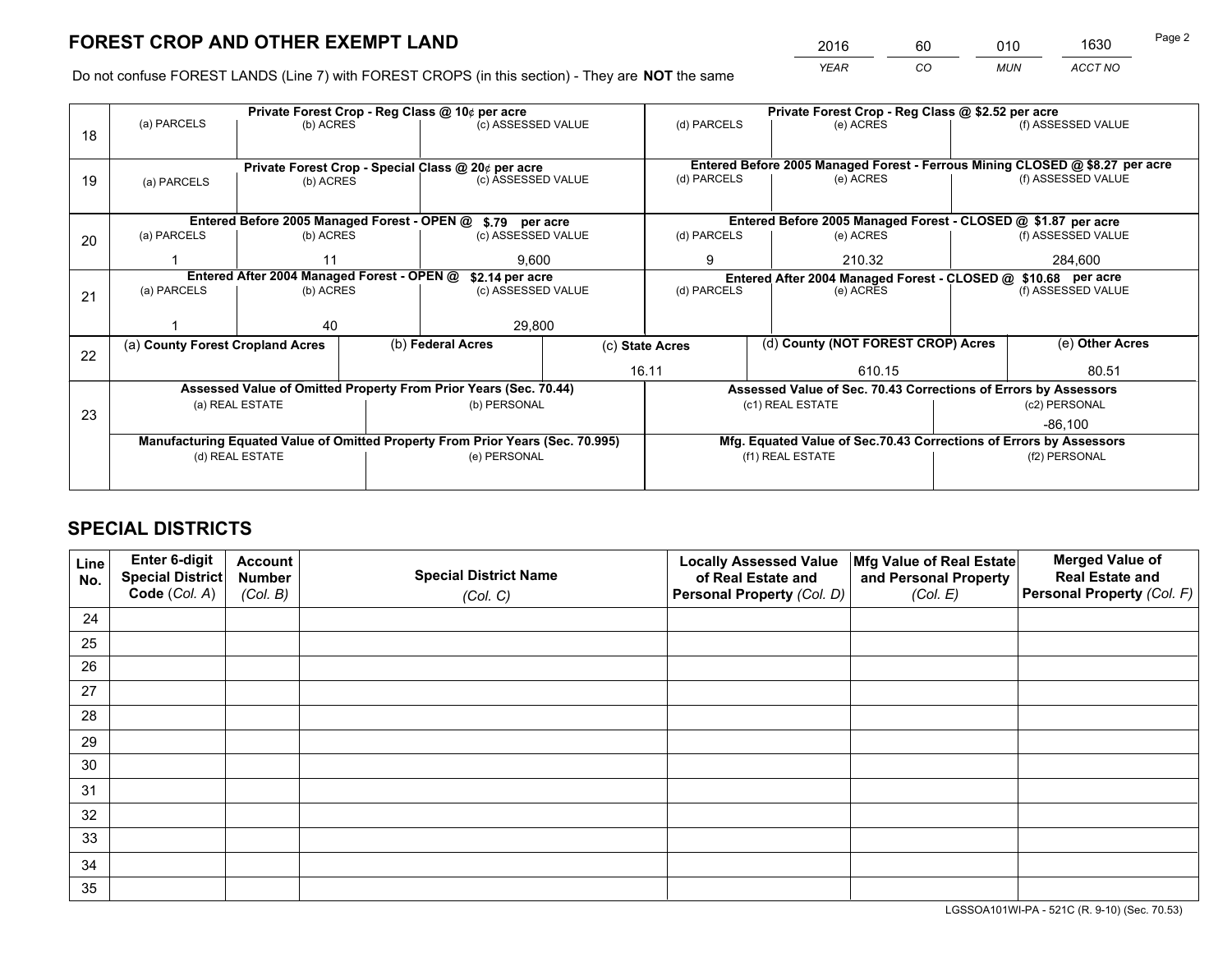|             |                                                                 |                                             |                                                         | <b>YEAR</b>                                                                       | CO<br><b>MUN</b>                                              | ACCT NO                                                                        |
|-------------|-----------------------------------------------------------------|---------------------------------------------|---------------------------------------------------------|-----------------------------------------------------------------------------------|---------------------------------------------------------------|--------------------------------------------------------------------------------|
| Line<br>No. | <b>Enter 6-digit</b><br><b>School District</b><br>Code (Col. A) | <b>Account</b><br><b>Number</b><br>(Col. B) | <b>School District Name</b><br>(Col. C)                 | <b>Locally Assessed Value</b><br>of Real Estate and<br>Personal Property (Col. D) | Mfg Value of Real Estate<br>and Personal Property<br>(Col. E) | <b>Merged Value of</b><br><b>Real Estate and</b><br>Personal Property (Col. F) |
|             | A. SCHOOL DISTRICTS (K-8 and K-12)                              |                                             |                                                         |                                                                                   |                                                               |                                                                                |
| 36          | 603409                                                          | 0356                                        | SCH D OF MEDFORD AREA                                   | 40,271,100                                                                        | 11,100                                                        | 40,282,200                                                                     |
| 37          |                                                                 |                                             |                                                         |                                                                                   |                                                               |                                                                                |
| 38          |                                                                 |                                             |                                                         |                                                                                   |                                                               |                                                                                |
| 39          |                                                                 |                                             |                                                         |                                                                                   |                                                               |                                                                                |
| 40          |                                                                 |                                             |                                                         |                                                                                   |                                                               |                                                                                |
| 41<br>42    |                                                                 |                                             |                                                         |                                                                                   |                                                               |                                                                                |
| 43          |                                                                 |                                             |                                                         |                                                                                   |                                                               |                                                                                |
|             |                                                                 |                                             |                                                         |                                                                                   |                                                               |                                                                                |
| 44<br>45    |                                                                 |                                             |                                                         |                                                                                   |                                                               |                                                                                |
| 46          |                                                                 |                                             |                                                         |                                                                                   |                                                               |                                                                                |
| 47          |                                                                 |                                             |                                                         |                                                                                   |                                                               |                                                                                |
| 48          |                                                                 |                                             |                                                         |                                                                                   |                                                               |                                                                                |
| 49          |                                                                 |                                             |                                                         |                                                                                   |                                                               |                                                                                |
| 50          |                                                                 |                                             | TOTAL ASSESSED VALUE OF SCHOOL DISTRICTS (K-8 and K-12) | 40,271,100                                                                        | 11,100                                                        | 40,282,200                                                                     |
|             | <b>B.</b><br>UNION HIGH SCHOOL DISTRICTS                        |                                             |                                                         |                                                                                   |                                                               |                                                                                |
| 51          |                                                                 |                                             |                                                         |                                                                                   |                                                               |                                                                                |
| 52          |                                                                 |                                             |                                                         |                                                                                   |                                                               |                                                                                |
| 53          |                                                                 |                                             |                                                         |                                                                                   |                                                               |                                                                                |
| 54          |                                                                 |                                             |                                                         |                                                                                   |                                                               |                                                                                |
| 55          |                                                                 |                                             | TOTAL ASSESSED VALUE OF UNION HIGH SCHOOLS              |                                                                                   |                                                               |                                                                                |
|             | C.<br><b>TECHNICAL COLLEGE DISTRICTS</b>                        |                                             |                                                         |                                                                                   |                                                               |                                                                                |
| 56          | 001500                                                          | 0014                                        | NORTH CENTRAL TECHNICAL COLLEGE<br><b>WAUS</b>          | 40,271,100                                                                        | 11,100                                                        | 40,282,200                                                                     |
| 57<br>58    |                                                                 |                                             |                                                         |                                                                                   |                                                               |                                                                                |
| 59          |                                                                 |                                             | TOTAL ASSESSED VALUE OF TECHNICAL COLLEGES              | 40,271,100                                                                        | 11,100                                                        | 40,282,200                                                                     |
|             |                                                                 |                                             |                                                         |                                                                                   |                                                               |                                                                                |

60

010

 *I hereby certify, to the best of my knowledge and belief, this form is complete and correct.*

**SCHOOL DISTRICTS**

| Print name of preparer | Title                    |                | Date (MM/DD/CCYY) |
|------------------------|--------------------------|----------------|-------------------|
|                        |                          |                |                   |
| Signature of preparer  | Contact Telephone Number | E-mail address |                   |
|                        | $\overline{\phantom{0}}$ |                |                   |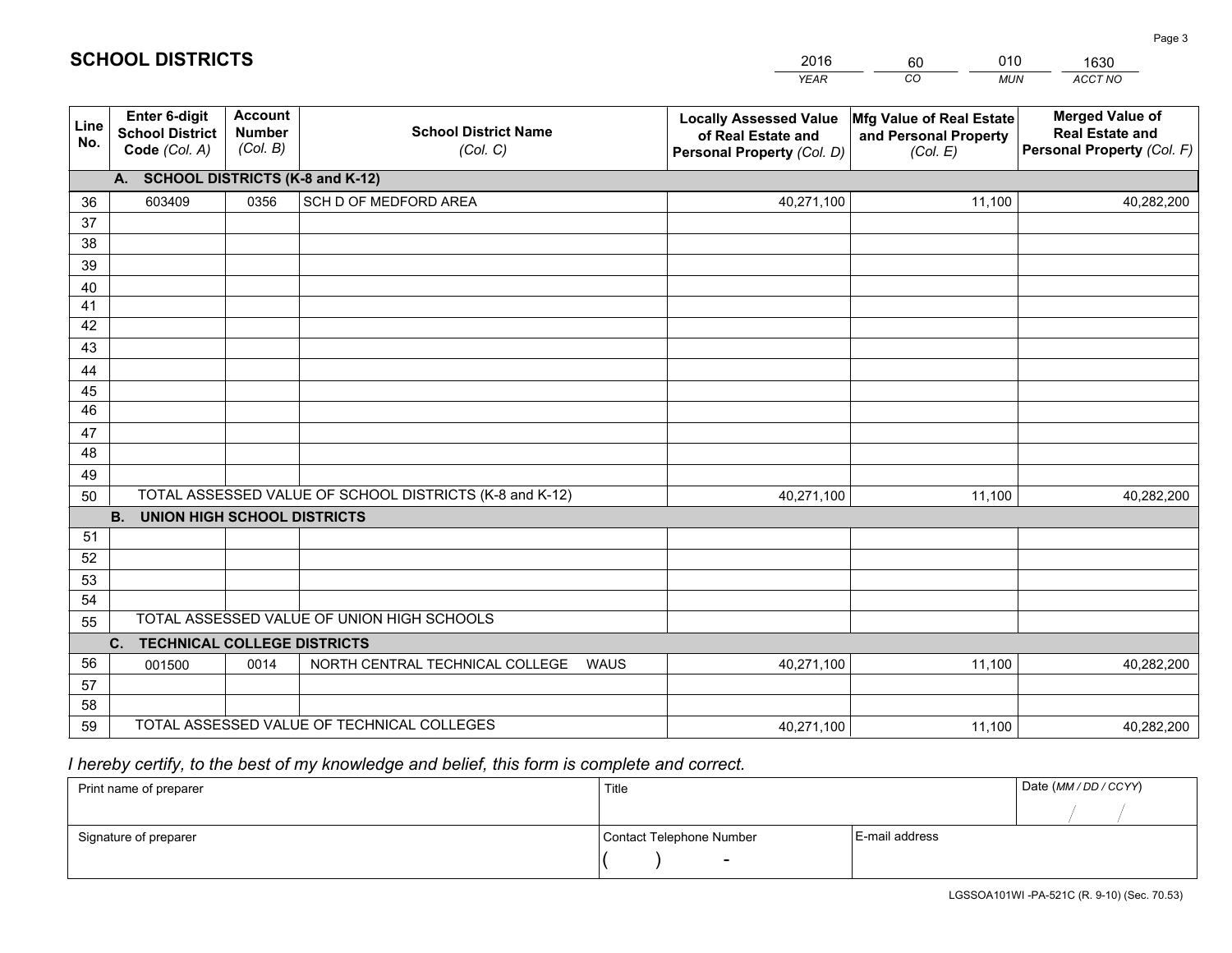## **HIGHLIGHTS**

- 1. Complete the Statement of Assessment after the Board of Review. Reflect any changes made there.
- 2. Use black ink to complete.
- 3. Line 16 must equal Line 50, Col D.
- 4. Line 55 must equal the total of K-8 schools listed on lines 36-49. Do not include K-12 schools in this comparision.
- 5. Line 59, Col. D must equal Line 16.
- 6. Special District, School District and Technical College District values must include both real estate and personal property. Examples of Special districts are: town sanitary districts, public inland lake protection and rehabilitation districts, and metropolitan sewerage districts.
- 7. DO NOT INCLUDE Manufacturing property values.DOR will print these values on the final SOA.

JENEANE METZ

TOWN OF DEER CREEK N1478 ORIOLE DR

JENEANE METZ<br>TOWN OF DEER CREEK

STETSONVILLE, WI 54480 - 9524

N1478 ORIOLE DR<br>STETSONVILLE, WI 54480 -

9524

 8. Accuracy of this form is very important. The values reported directly affect the equalized value DOR calculates for school and special districts.

#### **Page 1:**

 If not prefilled, enter the tax year,county and municipal code,municipal type, municipal name and county name on the top of form.

Check the Amended box, if filing an amended / corrected SOA.

 Report the parcel count, acres and assessed value of taxable general property, total parcel count, (real and personal), total acres, and values from final figures set by the Board of Review.

- A. Real Estate land and improvements (buildings, etc.) is reported on lines 1 8, total line 9.
- B. Personal Property is reported on lines 11 14, Column D, total line 15.
- C. To complete this report, use the computer produced summary of the assessment roll that shows these amounts.
- D. Use whole numbers only.
- E. Add each line across and each column down to verify entries.

#### **Page 2:**

- A. Report Special Items (not subject to general property tax).
- 1. Private Forest Croplands and Managed Forest Lands are reported on lines 18,19, 20 and 21. Be sure to report assessed values **NOT** taxes.
- 2. You should have copies of the orders of entry, orders of withdrawal, etc., to update your assessment roll.
	- 3. Show hundredths of acres (e.g. 39.75).
- 4. Tax exempt lands are reported on line 22.
- 5. Omitted property and sec. 70.43, Wis. Stats., corrections of errors by assessor are reported on line 23. Report real estate and personal property separately. These should be for **prior years**, not something found on the current assessment roll after the board of review.
- B. Special District (Lines 24-35) Include the value of both real and personal property.
- The Department of Revenue (DOR) preprints much of the information regarding names and codes for schools, special districts,etc. If a district is not listed, enter the name and value only, DOR will enter the proper code.

## **Page 3 School Districts:**

Include the value of both real and personal property.

Report School District (regular, elementary, union high school, and technical college).

- 1. Regular (K-12) and Elementary (K-8) school values are reported on lines 36-49, total on line 50.
- 2. Union High School (UHS) (use only if elementary schools are listed on lines 36-49) are reported on lines 51-54. UHS total value (line 55) must equal to the total **elementary school** values reported on lines 36-49. Do notinclude K-12 schools in this comparison.
- 3. Technical College values are reported on lines 56-58, total on line 59.
- 4. Use the computer summary that shows these amounts to complete this report.

#### **This form is due the second Monday in June. File this report only after your Board of Review is complete.**

 *If you have questions: Return forms to:*

Fax number: (608) 264-6887 PO Box 8971

 Email: lgs@revenue.wi.gov Wisconsin Department of Revenue Call: (608) 261-5341 Local Government Services Section 6-97Madison WI 53708-8971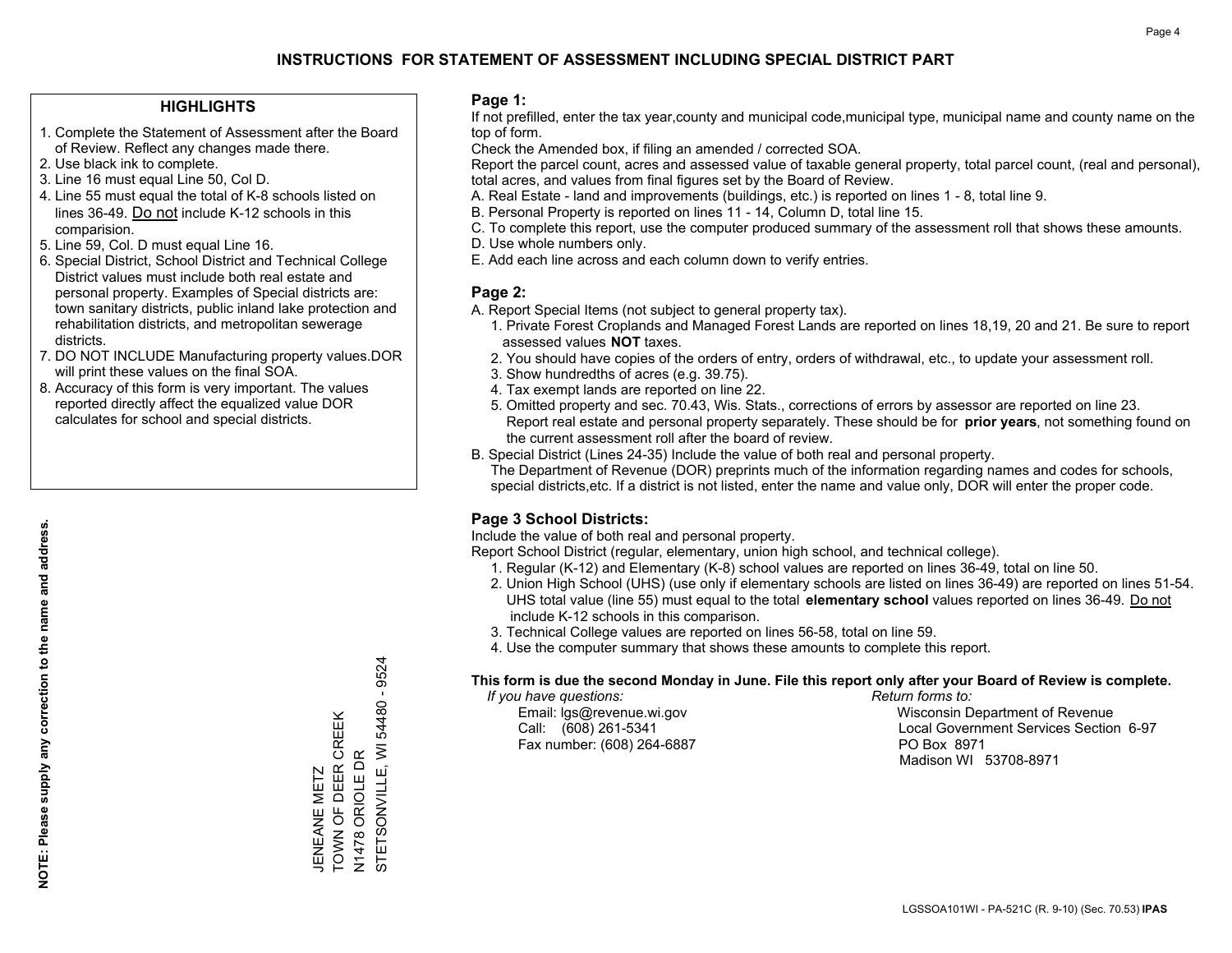**FINAL - EQUATED**

**STATEMENT OF ASSESSMENT FOR 2016** 

| 60.      | 012  | 1631    |
|----------|------|---------|
| $\cdots$ | MUN. | ACCT NO |

|                | <b>FOR</b>                                   | <b>TOWN OF</b><br>OF<br>Town - Village - City                                                                                                                                                | <b>FORD</b><br><b>Municipality Name</b> |                           | <b>TAYLOR COUNTY</b>         |                         |                      | <b>WHEN COMPLETING THIS DOCUMENT</b><br>DO NOT WRITE OVER X's OR IN SHADED AREAS |
|----------------|----------------------------------------------|----------------------------------------------------------------------------------------------------------------------------------------------------------------------------------------------|-----------------------------------------|---------------------------|------------------------------|-------------------------|----------------------|----------------------------------------------------------------------------------|
|                |                                              |                                                                                                                                                                                              |                                         |                           | <b>County Name</b>           |                         |                      |                                                                                  |
|                |                                              | <b>REAL ESTATE</b>                                                                                                                                                                           | PARCEL COUNT                            |                           | NO. OF ACRES<br><b>WHOLE</b> | <b>VALUE OF</b>         | <b>VALUE OF</b>      | TOTAL VALUE OF LAND                                                              |
| Line<br>No.    | (See Lines 18 - 22 for<br>other Real Estate) |                                                                                                                                                                                              |                                         | TOTAL LAND   IMPROVEMENTS | <b>NUMBERS ONLY</b>          | <b>LAND</b>             | <b>IMPROVEMENTS</b>  | AND IMPROVEMENTS                                                                 |
|                |                                              |                                                                                                                                                                                              | Col. A                                  | Col. B                    | Col. C                       | Col. D                  | Col. E               | Col. F                                                                           |
| $\mathbf 1$    |                                              | <b>RESIDENTIAL - Class 1</b>                                                                                                                                                                 | 144                                     | 118                       | 228                          | 1,351,500               | 9,778,800            | 11,130,300                                                                       |
| $\overline{2}$ |                                              | <b>COMMERCIAL - Class 2</b>                                                                                                                                                                  | 3                                       | 3                         | 8                            | 60,000                  | 237,700              | 297,700                                                                          |
| 3              |                                              | <b>MANUFACTURING - Class 3</b>                                                                                                                                                               | $\Omega$                                | 0                         | $\Omega$                     | $\mathbf{0}$            | 0                    | 0                                                                                |
| $\overline{4}$ |                                              | <b>AGRICULTURAL - Class 4</b>                                                                                                                                                                | 243                                     |                           | 4,527                        | 634,500                 |                      | 634,500                                                                          |
| 5              |                                              | <b>UNDEVELOPED - Class 5</b>                                                                                                                                                                 | 252                                     |                           | 1,938                        | 628,100                 |                      | 628,100                                                                          |
| 6              | AGRICULTURAL FOREST - Class 5m               |                                                                                                                                                                                              | 120                                     |                           | 1,825                        | 1,573,200               |                      | 1,573,200                                                                        |
| $\overline{7}$ | FOREST LANDS - Class 6                       |                                                                                                                                                                                              | 116                                     |                           | 2,786                        | 4,528,300               |                      | 4,528,300                                                                        |
| 8              |                                              | OTHER - Class 7                                                                                                                                                                              | 28                                      | 28                        | 55                           | 115,800                 | 1,849,100            | 1,964,900                                                                        |
| 9              |                                              | TOTAL - ALL COLUMNS                                                                                                                                                                          | 906                                     | 149                       | 11,367                       | 8,891,400               | 11,865,600           | 20,757,000                                                                       |
| 10             |                                              | NUMBER OF PERSONAL PROPERTY ACCOUNTS IN ROLL                                                                                                                                                 |                                         |                           | 4                            | <b>LOCALLY ASSESSED</b> | <b>MANUFACTURING</b> | <b>MERGED</b>                                                                    |
| 11             |                                              | BOATS AND OTHER WATERCRAFT NOT EXEMPT - Code 1                                                                                                                                               |                                         |                           |                              | 0                       | 0                    | 0                                                                                |
| 12             |                                              | MACHINERY, TOOLS AND PATTERNS - Code 2                                                                                                                                                       |                                         |                           |                              | $\Omega$                | $\Omega$             | $\Omega$                                                                         |
| 13             |                                              | FURNITURE, FIXTURES AND EQUIPMENT - Code 3                                                                                                                                                   |                                         |                           |                              | 5,200                   | 0                    | 5,200                                                                            |
| 14             |                                              | ALL OTHER PERSONAL PROPERTY NOT EXEMPT - Codes 4A, 4B, 4C                                                                                                                                    |                                         |                           |                              | 23,700                  | $\mathbf{0}$         | 23,700                                                                           |
| 15             |                                              | TOTAL OF PERSONAL PROPERTY NOT EXEMPT (Total of Lines 11-14)                                                                                                                                 |                                         |                           |                              | 28,900                  | 0                    | 28,900                                                                           |
| 16             |                                              | AGGREGATE ASSESSED VALUE OF ALL PROPERTY SUBJECT TO THE GENERAL PROPERTY TAX (Total of Lines 9F and 15F)<br>MUST EQUAL TOTAL VALUE OF THE SCHOOL DISTRICTS (K-12 PLUS K-8) - Line 50, Col. F |                                         |                           |                              |                         |                      | 20,785,900                                                                       |
| 17             | Name of Assessor<br><b>BOARD OF REVIEW</b>   |                                                                                                                                                                                              |                                         |                           |                              |                         | Telephone #          |                                                                                  |
|                |                                              | DATE OF FINAL ADJOURNMENT                                                                                                                                                                    | 05/10/2016                              |                           | <b>SCOTT ZILLMER</b>         |                         |                      | (715) 754-2287                                                                   |

REMARKS

The Assessment Ratio to be used in calculating the estimated Fair Market Value on tax bills for this tax district is .96583369

This ratio should be used to convert assessed values to "Calculate Equalized Values" in Step 1 of the Lottery and Gaming Credit Calculations.<br>This ratio should be used in the "Computation of Tax Equivalent" schedule of the Commission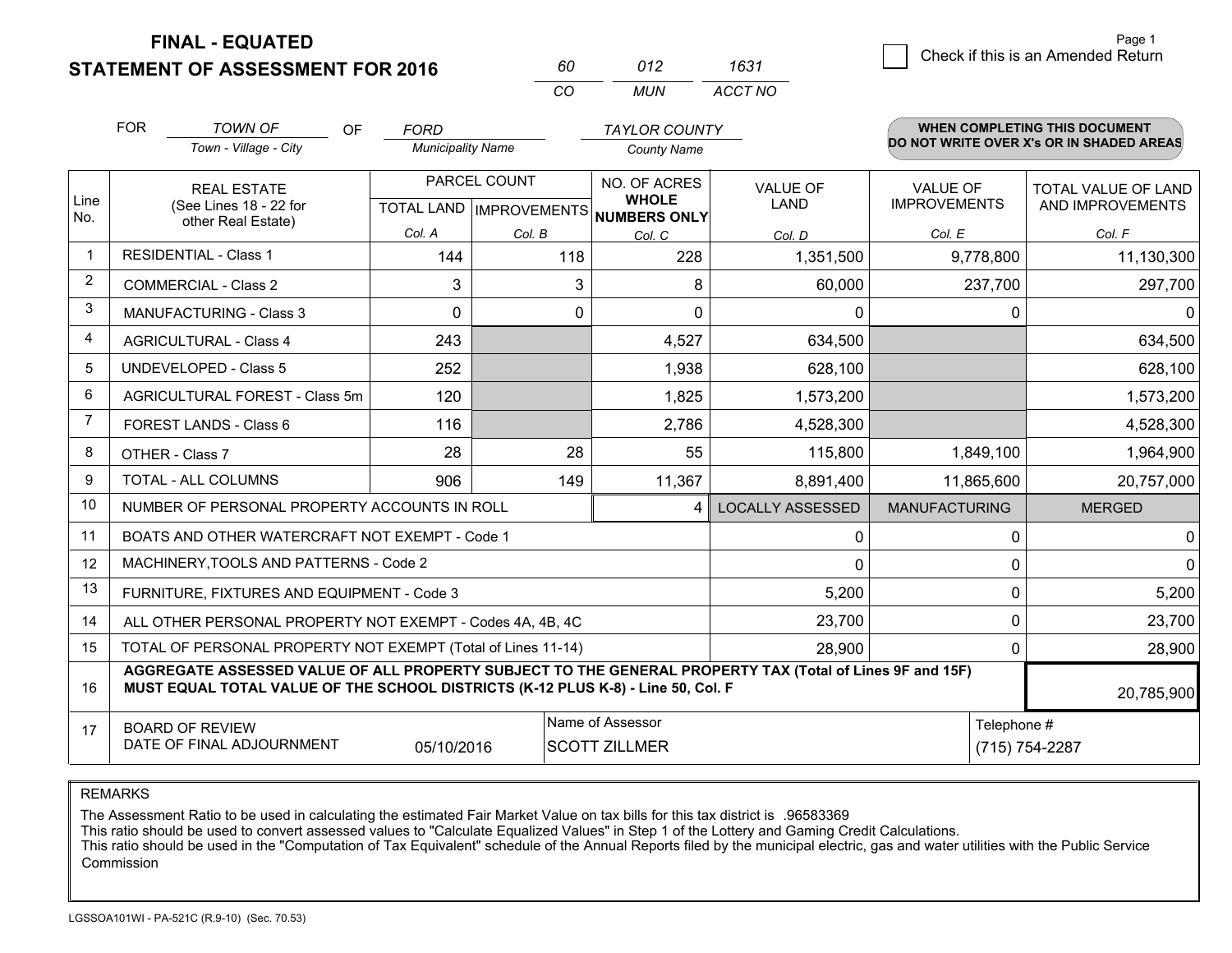*YEAR CO MUN ACCT NO* <sup>2016</sup> <sup>60</sup> <sup>012</sup> <sup>1631</sup>

Do not confuse FOREST LANDS (Line 7) with FOREST CROPS (in this section) - They are **NOT** the same

|    |                                                               | Private Forest Crop - Reg Class @ 10¢ per acre |  |                                                                                |  |                  |                                                                              | Private Forest Crop - Reg Class @ \$2.52 per acre                          |               |                    |
|----|---------------------------------------------------------------|------------------------------------------------|--|--------------------------------------------------------------------------------|--|------------------|------------------------------------------------------------------------------|----------------------------------------------------------------------------|---------------|--------------------|
| 18 | (a) PARCELS                                                   | (b) ACRES                                      |  | (c) ASSESSED VALUE                                                             |  | (d) PARCELS      |                                                                              | (e) ACRES                                                                  |               | (f) ASSESSED VALUE |
|    |                                                               |                                                |  |                                                                                |  |                  |                                                                              | 145.48                                                                     |               | 215,800            |
|    |                                                               |                                                |  | Private Forest Crop - Special Class @ 20¢ per acre                             |  |                  | Entered Before 2005 Managed Forest - Ferrous Mining CLOSED @ \$8.27 per acre |                                                                            |               |                    |
| 19 | (a) PARCELS                                                   | (b) ACRES                                      |  | (c) ASSESSED VALUE                                                             |  | (d) PARCELS      |                                                                              | (e) ACRES                                                                  |               | (f) ASSESSED VALUE |
|    |                                                               |                                                |  |                                                                                |  |                  |                                                                              |                                                                            |               |                    |
|    |                                                               |                                                |  | Entered Before 2005 Managed Forest - OPEN @ \$.79 per acre                     |  |                  |                                                                              | Entered Before 2005 Managed Forest - CLOSED @ \$1.87 per acre              |               |                    |
| 20 | (a) PARCELS                                                   | (b) ACRES                                      |  | (c) ASSESSED VALUE                                                             |  | (d) PARCELS      |                                                                              | (e) ACRES                                                                  |               | (f) ASSESSED VALUE |
|    |                                                               | 40                                             |  | 60,000                                                                         |  |                  |                                                                              |                                                                            |               |                    |
|    | Entered After 2004 Managed Forest - OPEN @<br>\$2.14 per acre |                                                |  |                                                                                |  |                  |                                                                              |                                                                            |               |                    |
|    | (a) PARCELS<br>(b) ACRES                                      |                                                |  | (c) ASSESSED VALUE                                                             |  | (d) PARCELS      |                                                                              | Entered After 2004 Managed Forest - CLOSED @ \$10.68 per acre<br>(e) ACRES |               | (f) ASSESSED VALUE |
| 21 |                                                               |                                                |  |                                                                                |  |                  |                                                                              |                                                                            |               |                    |
|    | 10                                                            | 345.5                                          |  | 576,900                                                                        |  | 23               |                                                                              | 759                                                                        |               |                    |
|    |                                                               |                                                |  |                                                                                |  |                  |                                                                              |                                                                            |               | 1,121,100          |
| 22 | (a) County Forest Cropland Acres                              |                                                |  | (b) Federal Acres                                                              |  | (c) State Acres  |                                                                              | (d) County (NOT FOREST CROP) Acres                                         |               | (e) Other Acres    |
|    |                                                               |                                                |  | 9.527.87                                                                       |  | 16.23            |                                                                              | 117.22                                                                     |               | 212.87             |
|    |                                                               |                                                |  | Assessed Value of Omitted Property From Prior Years (Sec. 70.44)               |  |                  |                                                                              | Assessed Value of Sec. 70.43 Corrections of Errors by Assessors            |               |                    |
|    |                                                               | (a) REAL ESTATE                                |  | (b) PERSONAL                                                                   |  |                  |                                                                              | (c1) REAL ESTATE                                                           |               | (c2) PERSONAL      |
| 23 |                                                               |                                                |  |                                                                                |  |                  |                                                                              |                                                                            |               |                    |
|    |                                                               |                                                |  | Manufacturing Equated Value of Omitted Property From Prior Years (Sec. 70.995) |  |                  |                                                                              | Mfg. Equated Value of Sec.70.43 Corrections of Errors by Assessors         |               |                    |
|    |                                                               | (d) REAL ESTATE                                |  | (e) PERSONAL                                                                   |  | (f1) REAL ESTATE |                                                                              |                                                                            | (f2) PERSONAL |                    |
|    |                                                               |                                                |  |                                                                                |  |                  |                                                                              |                                                                            |               |                    |

## **SPECIAL DISTRICTS**

| Line<br>No. | Enter 6-digit<br>Special District<br>Code (Col. A) | <b>Account</b><br><b>Number</b> | <b>Special District Name</b> | <b>Locally Assessed Value</b><br>of Real Estate and | Mfg Value of Real Estate<br>and Personal Property | <b>Merged Value of</b><br><b>Real Estate and</b><br>Personal Property (Col. F) |
|-------------|----------------------------------------------------|---------------------------------|------------------------------|-----------------------------------------------------|---------------------------------------------------|--------------------------------------------------------------------------------|
|             |                                                    | (Col. B)                        | (Col. C)                     | Personal Property (Col. D)                          | (Col. E)                                          |                                                                                |
| 24          |                                                    |                                 |                              |                                                     |                                                   |                                                                                |
| 25          |                                                    |                                 |                              |                                                     |                                                   |                                                                                |
| 26          |                                                    |                                 |                              |                                                     |                                                   |                                                                                |
| 27          |                                                    |                                 |                              |                                                     |                                                   |                                                                                |
| 28          |                                                    |                                 |                              |                                                     |                                                   |                                                                                |
| 29          |                                                    |                                 |                              |                                                     |                                                   |                                                                                |
| 30          |                                                    |                                 |                              |                                                     |                                                   |                                                                                |
| 31          |                                                    |                                 |                              |                                                     |                                                   |                                                                                |
| 32          |                                                    |                                 |                              |                                                     |                                                   |                                                                                |
| 33          |                                                    |                                 |                              |                                                     |                                                   |                                                                                |
| 34          |                                                    |                                 |                              |                                                     |                                                   |                                                                                |
| 35          |                                                    |                                 |                              |                                                     |                                                   |                                                                                |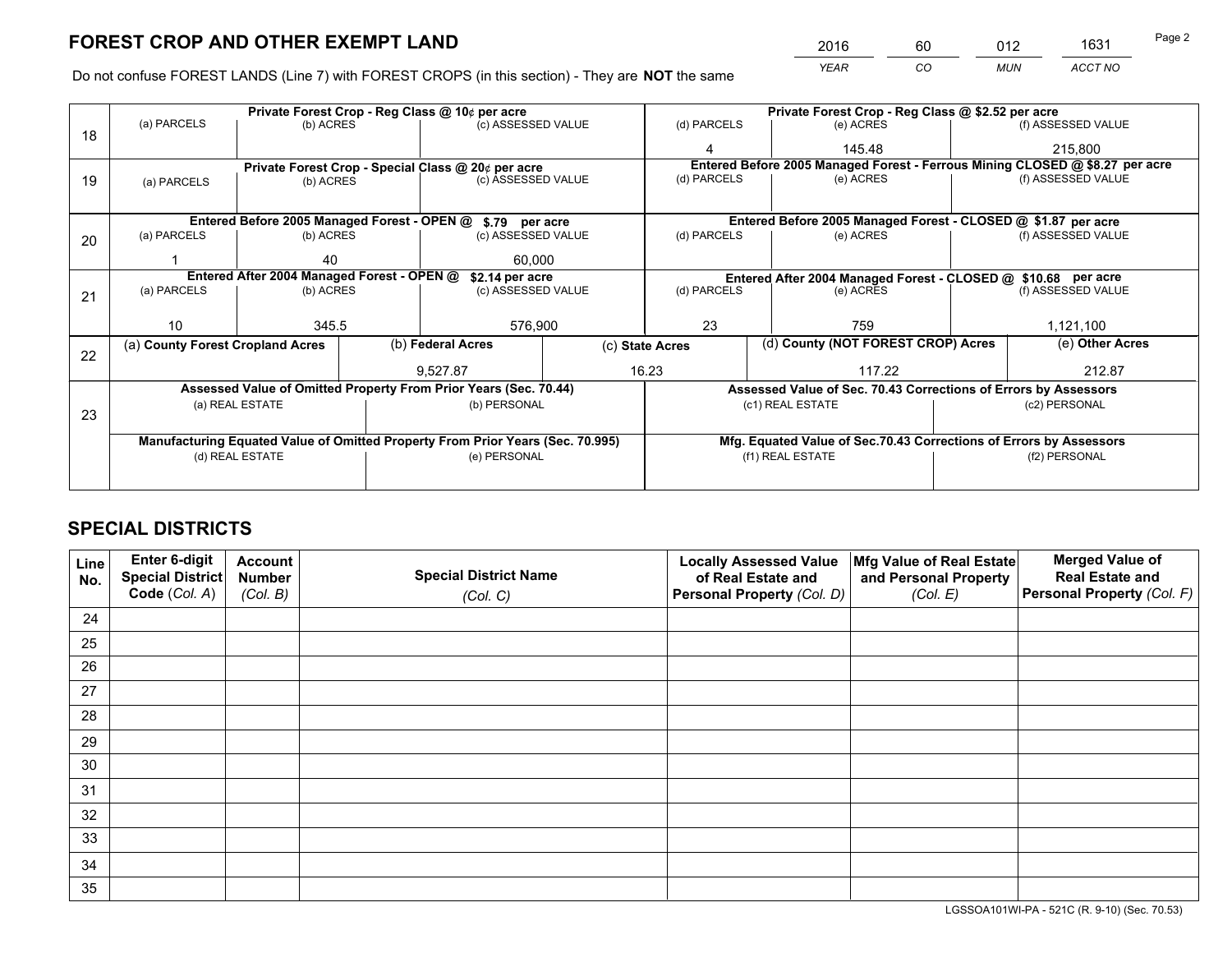|             |                                                          |                                             |                                                         | <b>YEAR</b>                                                                       | CO<br><b>MUN</b>                                              | ACCT NO                                                                        |
|-------------|----------------------------------------------------------|---------------------------------------------|---------------------------------------------------------|-----------------------------------------------------------------------------------|---------------------------------------------------------------|--------------------------------------------------------------------------------|
| Line<br>No. | Enter 6-digit<br><b>School District</b><br>Code (Col. A) | <b>Account</b><br><b>Number</b><br>(Col. B) | <b>School District Name</b><br>(Col. C)                 | <b>Locally Assessed Value</b><br>of Real Estate and<br>Personal Property (Col. D) | Mfg Value of Real Estate<br>and Personal Property<br>(Col. E) | <b>Merged Value of</b><br><b>Real Estate and</b><br>Personal Property (Col. F) |
|             | A. SCHOOL DISTRICTS (K-8 and K-12)                       |                                             |                                                         |                                                                                   |                                                               |                                                                                |
| 36          | 602135                                                   | 0355                                        | SCH D OF GILMAN                                         | 20,785,900                                                                        |                                                               | 20,785,900                                                                     |
| 37          |                                                          |                                             |                                                         |                                                                                   |                                                               |                                                                                |
| 38          |                                                          |                                             |                                                         |                                                                                   |                                                               |                                                                                |
| 39          |                                                          |                                             |                                                         |                                                                                   |                                                               |                                                                                |
| 40          |                                                          |                                             |                                                         |                                                                                   |                                                               |                                                                                |
| 41          |                                                          |                                             |                                                         |                                                                                   |                                                               |                                                                                |
| 42          |                                                          |                                             |                                                         |                                                                                   |                                                               |                                                                                |
| 43          |                                                          |                                             |                                                         |                                                                                   |                                                               |                                                                                |
| 44<br>45    |                                                          |                                             |                                                         |                                                                                   |                                                               |                                                                                |
| 46          |                                                          |                                             |                                                         |                                                                                   |                                                               |                                                                                |
| 47          |                                                          |                                             |                                                         |                                                                                   |                                                               |                                                                                |
| 48          |                                                          |                                             |                                                         |                                                                                   |                                                               |                                                                                |
| 49          |                                                          |                                             |                                                         |                                                                                   |                                                               |                                                                                |
| 50          |                                                          |                                             | TOTAL ASSESSED VALUE OF SCHOOL DISTRICTS (K-8 and K-12) | 20,785,900                                                                        |                                                               | 20,785,900                                                                     |
|             | <b>B.</b><br><b>UNION HIGH SCHOOL DISTRICTS</b>          |                                             |                                                         |                                                                                   |                                                               |                                                                                |
| 51          |                                                          |                                             |                                                         |                                                                                   |                                                               |                                                                                |
| 52          |                                                          |                                             |                                                         |                                                                                   |                                                               |                                                                                |
| 53          |                                                          |                                             |                                                         |                                                                                   |                                                               |                                                                                |
| 54          |                                                          |                                             |                                                         |                                                                                   |                                                               |                                                                                |
| 55          |                                                          |                                             | TOTAL ASSESSED VALUE OF UNION HIGH SCHOOLS              |                                                                                   |                                                               |                                                                                |
|             | C.<br><b>TECHNICAL COLLEGE DISTRICTS</b>                 |                                             |                                                         |                                                                                   |                                                               |                                                                                |
| 56          | 000100                                                   | 0001                                        | CHIPPEWA VALLEY TECHNICAL COLLEGE EAUC                  | 20,785,900                                                                        |                                                               | 20,785,900                                                                     |
| 57          |                                                          |                                             |                                                         |                                                                                   |                                                               |                                                                                |
| 58          |                                                          |                                             |                                                         |                                                                                   |                                                               |                                                                                |
| 59          |                                                          |                                             | TOTAL ASSESSED VALUE OF TECHNICAL COLLEGES              | 20,785,900                                                                        |                                                               | 20,785,900                                                                     |

60

012

 *I hereby certify, to the best of my knowledge and belief, this form is complete and correct.*

**SCHOOL DISTRICTS**

| Print name of preparer | Title                    | Date (MM / DD / CCYY) |  |
|------------------------|--------------------------|-----------------------|--|
|                        |                          |                       |  |
| Signature of preparer  | Contact Telephone Number | E-mail address        |  |
|                        | $\overline{\phantom{0}}$ |                       |  |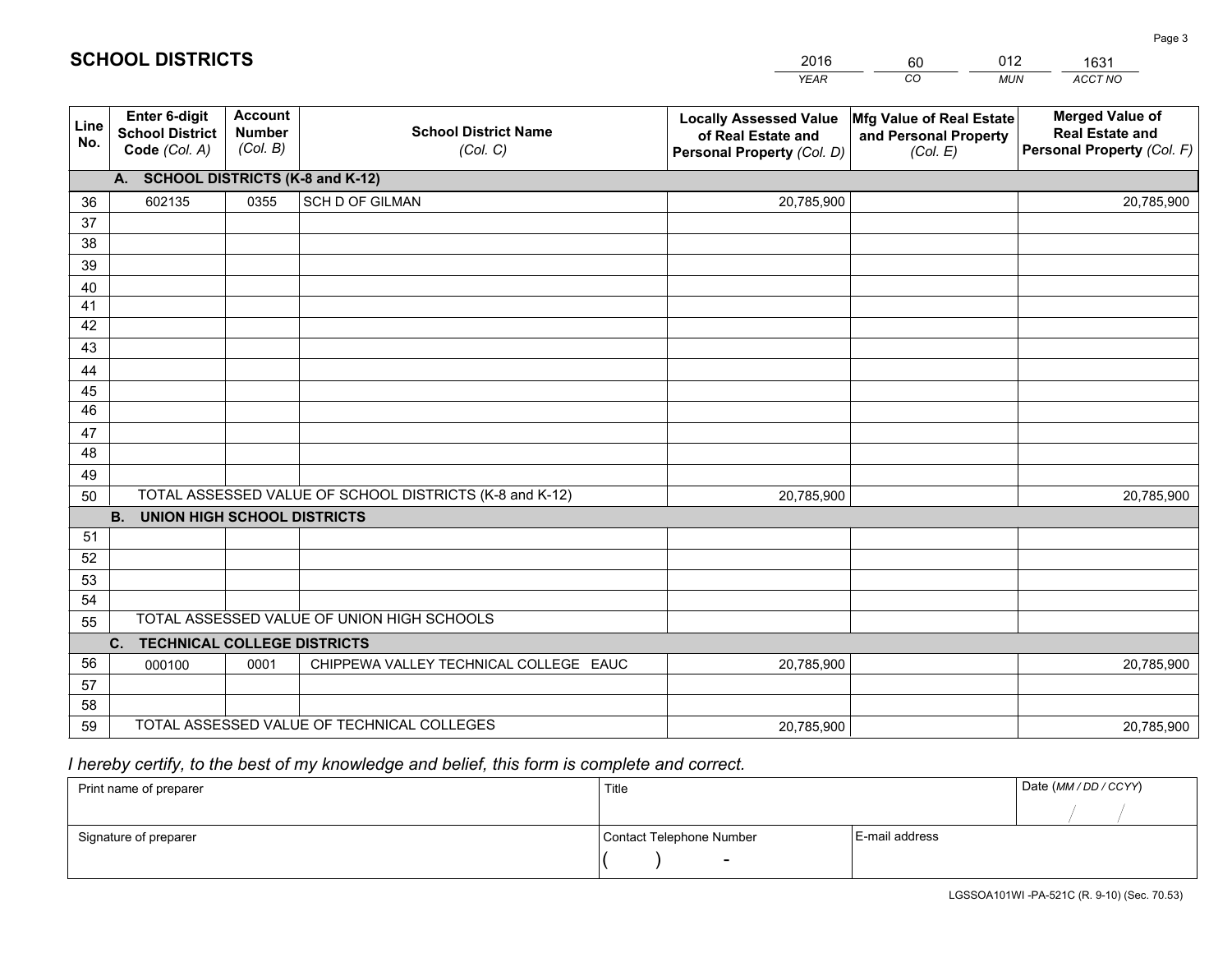## **HIGHLIGHTS**

- 1. Complete the Statement of Assessment after the Board of Review. Reflect any changes made there.
- 2. Use black ink to complete.
- 3. Line 16 must equal Line 50, Col D.
- 4. Line 55 must equal the total of K-8 schools listed on lines 36-49. Do not include K-12 schools in this comparision.
- 5. Line 59, Col. D must equal Line 16.
- 6. Special District, School District and Technical College District values must include both real estate and personal property. Examples of Special districts are: town sanitary districts, public inland lake protection and rehabilitation districts, and metropolitan sewerage districts.
- 7. DO NOT INCLUDE Manufacturing property values.DOR will print these values on the final SOA.
- 8. Accuracy of this form is very important. The values reported directly affect the equalized value DOR calculates for school and special districts.

#### **Page 1:**

 If not prefilled, enter the tax year,county and municipal code,municipal type, municipal name and county name on the top of form.

Check the Amended box, if filing an amended / corrected SOA.

 Report the parcel count, acres and assessed value of taxable general property, total parcel count, (real and personal), total acres, and values from final figures set by the Board of Review.

- A. Real Estate land and improvements (buildings, etc.) is reported on lines 1 8, total line 9.
- B. Personal Property is reported on lines 11 14, Column D, total line 15.
- C. To complete this report, use the computer produced summary of the assessment roll that shows these amounts.
- D. Use whole numbers only.
- E. Add each line across and each column down to verify entries.

## **Page 2:**

- A. Report Special Items (not subject to general property tax).
- 1. Private Forest Croplands and Managed Forest Lands are reported on lines 18,19, 20 and 21. Be sure to report assessed values **NOT** taxes.
- 2. You should have copies of the orders of entry, orders of withdrawal, etc., to update your assessment roll.
	- 3. Show hundredths of acres (e.g. 39.75).
- 4. Tax exempt lands are reported on line 22.
- 5. Omitted property and sec. 70.43, Wis. Stats., corrections of errors by assessor are reported on line 23. Report real estate and personal property separately. These should be for **prior years**, not something found on the current assessment roll after the board of review.
- B. Special District (Lines 24-35) Include the value of both real and personal property.
- The Department of Revenue (DOR) preprints much of the information regarding names and codes for schools, special districts,etc. If a district is not listed, enter the name and value only, DOR will enter the proper code.

## **Page 3 School Districts:**

Include the value of both real and personal property.

Report School District (regular, elementary, union high school, and technical college).

- 1. Regular (K-12) and Elementary (K-8) school values are reported on lines 36-49, total on line 50.
- 2. Union High School (UHS) (use only if elementary schools are listed on lines 36-49) are reported on lines 51-54. UHS total value (line 55) must equal to the total **elementary school** values reported on lines 36-49. Do notinclude K-12 schools in this comparison.
- 3. Technical College values are reported on lines 56-58, total on line 59.
- 4. Use the computer summary that shows these amounts to complete this report.

#### **This form is due the second Monday in June. File this report only after your Board of Review is complete.**

 *If you have questions: Return forms to:*

Fax number: (608) 264-6887 PO Box 8971

 Email: lgs@revenue.wi.gov Wisconsin Department of Revenue Call: (608) 261-5341 Local Government Services Section 6-97Madison WI 53708-8971

**NOTE: Please supply any correction to the name and address.**

NOTE: Please supply any correction to the name and address.

W15167 POLLEY LN<br>GILMAN, WI 54433 - 9637 GILMAN, WI 54433 - 9637 W15167 POLLEY LN SHARON BAKER<br>TOWN OF FORD TOWN OF FORD SHARON BAKER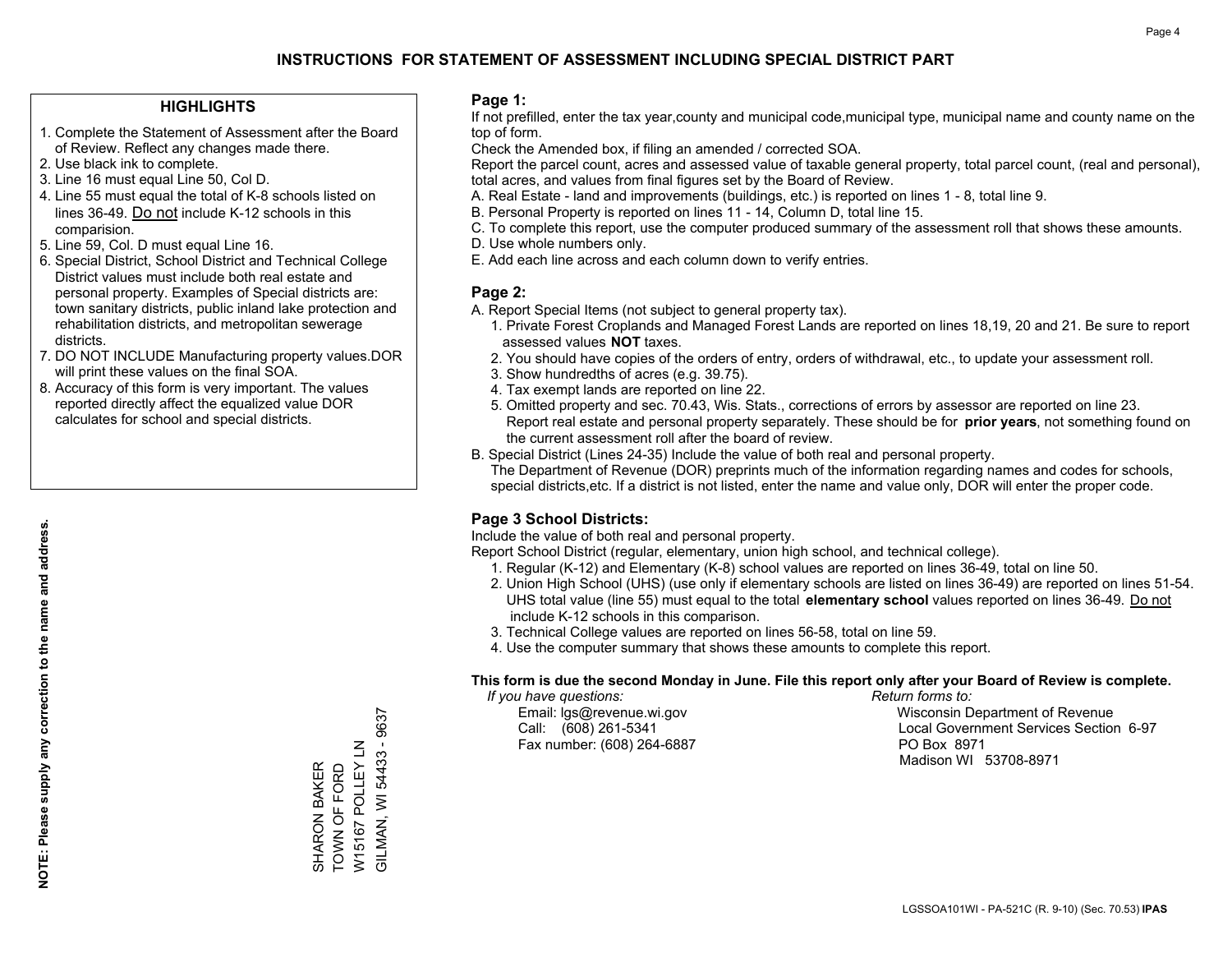**STATEMENT OF ASSESSMENT FOR 2016** 

**FINAL - EQUATED**

|                | <b>FOR</b>                                                    | <b>TOWN OF</b><br><b>OF</b>                                                                                                                                                                  | <b>GOODRICH</b>          |          | <b>TAYLOR COUNTY</b>                                 |                         |                      | WHEN COMPLETING THIS DOCUMENT            |
|----------------|---------------------------------------------------------------|----------------------------------------------------------------------------------------------------------------------------------------------------------------------------------------------|--------------------------|----------|------------------------------------------------------|-------------------------|----------------------|------------------------------------------|
|                |                                                               | Town - Village - City                                                                                                                                                                        | <b>Municipality Name</b> |          | <b>County Name</b>                                   |                         |                      | DO NOT WRITE OVER X's OR IN SHADED AREAS |
|                |                                                               | <b>REAL ESTATE</b>                                                                                                                                                                           | PARCEL COUNT             |          | NO. OF ACRES                                         | <b>VALUE OF</b>         | <b>VALUE OF</b>      | <b>TOTAL VALUE OF LAND</b>               |
| Line<br>No.    |                                                               | (See Lines 18 - 22 for<br>other Real Estate)                                                                                                                                                 |                          |          | <b>WHOLE</b><br>TOTAL LAND IMPROVEMENTS NUMBERS ONLY | <b>LAND</b>             | <b>IMPROVEMENTS</b>  | AND IMPROVEMENTS                         |
|                |                                                               |                                                                                                                                                                                              | Col. A                   | Col. B   | Col. C                                               | Col. D                  | Col. E               | Col. F                                   |
| -1             |                                                               | <b>RESIDENTIAL - Class 1</b>                                                                                                                                                                 | 227                      | 209      | 447                                                  | 1,388,000               | 16,936,600           | 18,324,600                               |
| 2              |                                                               | <b>COMMERCIAL - Class 2</b>                                                                                                                                                                  | 6                        | 5        | 13                                                   | 36,800                  | 489,500              | 526,300                                  |
| 3              |                                                               | <b>MANUFACTURING - Class 3</b>                                                                                                                                                               | $\Omega$                 | $\Omega$ | $\Omega$                                             | 0                       | 0                    | $\Omega$                                 |
| 4              |                                                               | <b>AGRICULTURAL - Class 4</b>                                                                                                                                                                | 307                      |          | 5,728                                                | 862,000                 |                      | 862,000                                  |
| 5              |                                                               | UNDEVELOPED - Class 5                                                                                                                                                                        | 304                      |          | 2,130                                                | 482,000                 |                      | 482,000                                  |
| 6              |                                                               | AGRICULTURAL FOREST - Class 5m                                                                                                                                                               | 160                      |          | 2,572                                                | 2,046,600               |                      | 2,046,600                                |
| $\overline{7}$ |                                                               | FOREST LANDS - Class 6                                                                                                                                                                       | 240                      |          | 5,115                                                | 7,387,000               |                      | 7,387,000                                |
| 8              |                                                               | OTHER - Class 7                                                                                                                                                                              | 35                       | 35       | 169                                                  | 378,600                 | 3,567,500            | 3,946,100                                |
| 9              |                                                               | TOTAL - ALL COLUMNS                                                                                                                                                                          | 1,279                    | 249      | 16,174                                               | 12,581,000              | 20,993,600           | 33,574,600                               |
| 10             |                                                               | NUMBER OF PERSONAL PROPERTY ACCOUNTS IN ROLL                                                                                                                                                 |                          |          | 24                                                   | <b>LOCALLY ASSESSED</b> | <b>MANUFACTURING</b> | <b>MERGED</b>                            |
| 11             |                                                               | BOATS AND OTHER WATERCRAFT NOT EXEMPT - Code 1                                                                                                                                               |                          |          |                                                      | 0                       | $\mathbf 0$          | $\Omega$                                 |
| 12             |                                                               | MACHINERY, TOOLS AND PATTERNS - Code 2                                                                                                                                                       |                          |          |                                                      | 2,700                   | $\Omega$             | 2,700                                    |
| 13             |                                                               | FURNITURE, FIXTURES AND EQUIPMENT - Code 3                                                                                                                                                   |                          |          |                                                      | 1,900                   | $\Omega$             | 1,900                                    |
| 14             |                                                               | ALL OTHER PERSONAL PROPERTY NOT EXEMPT - Codes 4A, 4B, 4C                                                                                                                                    |                          |          |                                                      | 217,800                 | 71,500               | 289,300                                  |
| 15             |                                                               | TOTAL OF PERSONAL PROPERTY NOT EXEMPT (Total of Lines 11-14)                                                                                                                                 |                          |          |                                                      | 222,400                 | 71,500               | 293,900                                  |
| 16             |                                                               | AGGREGATE ASSESSED VALUE OF ALL PROPERTY SUBJECT TO THE GENERAL PROPERTY TAX (Total of Lines 9F and 15F)<br>MUST EQUAL TOTAL VALUE OF THE SCHOOL DISTRICTS (K-12 PLUS K-8) - Line 50, Col. F |                          |          |                                                      |                         |                      | 33,868,500                               |
| 17             |                                                               | <b>BOARD OF REVIEW</b>                                                                                                                                                                       |                          |          | Name of Assessor                                     |                         | Telephone #          |                                          |
|                | DATE OF FINAL ADJOURNMENT<br>05/10/2016<br><b>CINDY CHASE</b> |                                                                                                                                                                                              |                          |          |                                                      |                         |                      | (715) 820-0541                           |

*CO*

*MUN*

*ACCT NO1632*

*<sup>60</sup> <sup>014</sup>*

REMARKS

The Assessment Ratio to be used in calculating the estimated Fair Market Value on tax bills for this tax district is .905782245<br>This ratio should be used to convert assessed values to "Calculate Equalized Values" in Step 1 Commission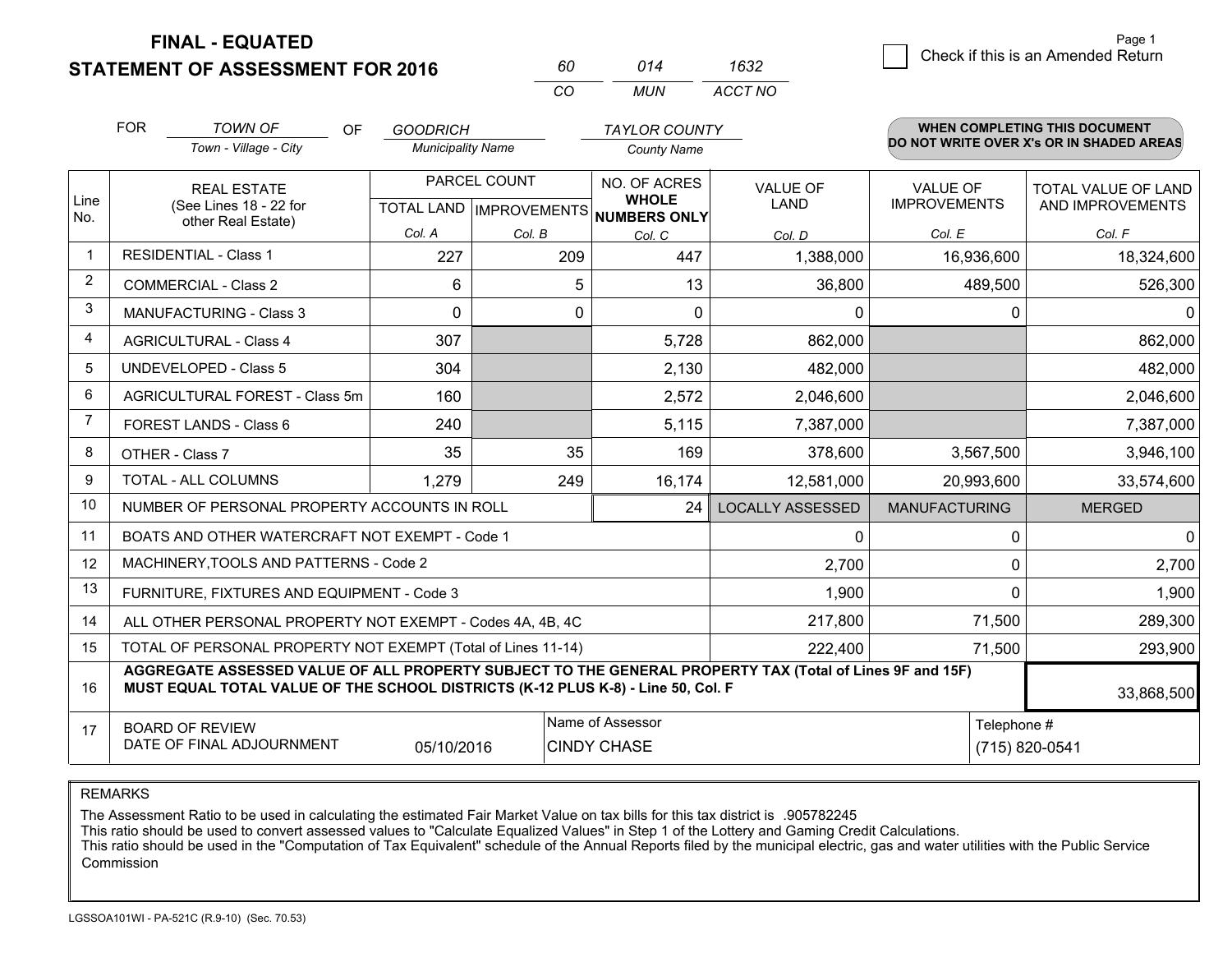*YEAR CO MUN ACCT NO* <sup>2016</sup> <sup>60</sup> <sup>014</sup> <sup>1632</sup>

Do not confuse FOREST LANDS (Line 7) with FOREST CROPS (in this section) - They are **NOT** the same

|                          |                                  |                                                                                  | Private Forest Crop - Reg Class @ 10¢ per acre |                                                                 | Private Forest Crop - Reg Class @ \$2.52 per acre                                                                                                                                                                                                                                                                                                                                                       |                  |                                    |                                           |                                                                                                                                                                                                        |
|--------------------------|----------------------------------|----------------------------------------------------------------------------------|------------------------------------------------|-----------------------------------------------------------------|---------------------------------------------------------------------------------------------------------------------------------------------------------------------------------------------------------------------------------------------------------------------------------------------------------------------------------------------------------------------------------------------------------|------------------|------------------------------------|-------------------------------------------|--------------------------------------------------------------------------------------------------------------------------------------------------------------------------------------------------------|
|                          |                                  |                                                                                  |                                                |                                                                 |                                                                                                                                                                                                                                                                                                                                                                                                         |                  | (e) ACRES                          |                                           | (f) ASSESSED VALUE                                                                                                                                                                                     |
|                          |                                  |                                                                                  |                                                |                                                                 |                                                                                                                                                                                                                                                                                                                                                                                                         |                  |                                    |                                           |                                                                                                                                                                                                        |
|                          |                                  |                                                                                  |                                                |                                                                 | Entered Before 2005 Managed Forest - Ferrous Mining CLOSED @ \$8.27 per acre                                                                                                                                                                                                                                                                                                                            |                  |                                    |                                           |                                                                                                                                                                                                        |
| (a) PARCELS              |                                  |                                                                                  |                                                |                                                                 | (d) PARCELS                                                                                                                                                                                                                                                                                                                                                                                             |                  | (e) ACRES                          |                                           | (f) ASSESSED VALUE                                                                                                                                                                                     |
|                          |                                  |                                                                                  |                                                |                                                                 |                                                                                                                                                                                                                                                                                                                                                                                                         |                  |                                    |                                           |                                                                                                                                                                                                        |
|                          |                                  |                                                                                  |                                                |                                                                 |                                                                                                                                                                                                                                                                                                                                                                                                         |                  |                                    |                                           |                                                                                                                                                                                                        |
| (a) PARCELS<br>(b) ACRES |                                  |                                                                                  |                                                |                                                                 | (d) PARCELS                                                                                                                                                                                                                                                                                                                                                                                             |                  | (e) ACRES                          |                                           | (f) ASSESSED VALUE                                                                                                                                                                                     |
| 15<br>519.71             |                                  |                                                                                  |                                                | 107                                                             |                                                                                                                                                                                                                                                                                                                                                                                                         | 3,616.38         |                                    | 5,001,800                                 |                                                                                                                                                                                                        |
|                          |                                  |                                                                                  |                                                | Entered After 2004 Managed Forest - CLOSED @ \$10.68 per acre   |                                                                                                                                                                                                                                                                                                                                                                                                         |                  |                                    |                                           |                                                                                                                                                                                                        |
|                          |                                  |                                                                                  |                                                |                                                                 |                                                                                                                                                                                                                                                                                                                                                                                                         |                  |                                    |                                           | (f) ASSESSED VALUE                                                                                                                                                                                     |
|                          |                                  |                                                                                  |                                                |                                                                 |                                                                                                                                                                                                                                                                                                                                                                                                         |                  |                                    |                                           |                                                                                                                                                                                                        |
|                          |                                  |                                                                                  |                                                |                                                                 |                                                                                                                                                                                                                                                                                                                                                                                                         |                  |                                    | 2,832,900                                 |                                                                                                                                                                                                        |
|                          |                                  |                                                                                  |                                                | (c) State Acres                                                 |                                                                                                                                                                                                                                                                                                                                                                                                         |                  | (d) County (NOT FOREST CROP) Acres |                                           | (e) Other Acres                                                                                                                                                                                        |
|                          |                                  |                                                                                  |                                                |                                                                 |                                                                                                                                                                                                                                                                                                                                                                                                         |                  | 32.95                              |                                           | 167.17                                                                                                                                                                                                 |
|                          |                                  |                                                                                  |                                                |                                                                 |                                                                                                                                                                                                                                                                                                                                                                                                         |                  |                                    |                                           |                                                                                                                                                                                                        |
|                          |                                  |                                                                                  | (b) PERSONAL                                   |                                                                 |                                                                                                                                                                                                                                                                                                                                                                                                         |                  |                                    |                                           | (c2) PERSONAL                                                                                                                                                                                          |
|                          |                                  |                                                                                  |                                                |                                                                 |                                                                                                                                                                                                                                                                                                                                                                                                         |                  |                                    |                                           |                                                                                                                                                                                                        |
|                          |                                  |                                                                                  |                                                |                                                                 |                                                                                                                                                                                                                                                                                                                                                                                                         |                  |                                    |                                           |                                                                                                                                                                                                        |
|                          |                                  |                                                                                  | (e) PERSONAL                                   |                                                                 |                                                                                                                                                                                                                                                                                                                                                                                                         | (f1) REAL ESTATE |                                    |                                           | (f2) PERSONAL                                                                                                                                                                                          |
|                          |                                  |                                                                                  |                                                |                                                                 |                                                                                                                                                                                                                                                                                                                                                                                                         |                  |                                    |                                           |                                                                                                                                                                                                        |
|                          | (a) PARCELS<br>(a) PARCELS<br>16 | 504.56<br>(a) County Forest Cropland Acres<br>(a) REAL ESTATE<br>(d) REAL ESTATE | (b) ACRES<br>(b) ACRES<br>(b) ACRES            | Entered After 2004 Managed Forest - OPEN @<br>(b) Federal Acres | (c) ASSESSED VALUE<br>Private Forest Crop - Special Class @ 20¢ per acre<br>(c) ASSESSED VALUE<br>Entered Before 2005 Managed Forest - OPEN @ \$.79 per acre<br>(c) ASSESSED VALUE<br>809,600<br>\$2.14 per acre<br>(c) ASSESSED VALUE<br>720,400<br>Assessed Value of Omitted Property From Prior Years (Sec. 70.44)<br>Manufacturing Equated Value of Omitted Property From Prior Years (Sec. 70.995) | 61<br>56.73      | (d) PARCELS<br>(d) PARCELS         | (e) ACRES<br>2,088.85<br>(c1) REAL ESTATE | Entered Before 2005 Managed Forest - CLOSED @ \$1.87 per acre<br>Assessed Value of Sec. 70.43 Corrections of Errors by Assessors<br>Mfg. Equated Value of Sec.70.43 Corrections of Errors by Assessors |

## **SPECIAL DISTRICTS**

| Line<br>No. | Enter 6-digit<br>Special District<br>Code (Col. A) | <b>Account</b><br><b>Number</b><br>(Col. B) | <b>Special District Name</b><br>(Col. C) | <b>Locally Assessed Value</b><br>of Real Estate and<br>Personal Property (Col. D) | Mfg Value of Real Estate<br>and Personal Property<br>(Col. E) | <b>Merged Value of</b><br><b>Real Estate and</b><br>Personal Property (Col. F) |
|-------------|----------------------------------------------------|---------------------------------------------|------------------------------------------|-----------------------------------------------------------------------------------|---------------------------------------------------------------|--------------------------------------------------------------------------------|
| 24          |                                                    |                                             |                                          |                                                                                   |                                                               |                                                                                |
| 25          |                                                    |                                             |                                          |                                                                                   |                                                               |                                                                                |
| 26          |                                                    |                                             |                                          |                                                                                   |                                                               |                                                                                |
| 27          |                                                    |                                             |                                          |                                                                                   |                                                               |                                                                                |
| 28          |                                                    |                                             |                                          |                                                                                   |                                                               |                                                                                |
| 29          |                                                    |                                             |                                          |                                                                                   |                                                               |                                                                                |
| 30          |                                                    |                                             |                                          |                                                                                   |                                                               |                                                                                |
| 31          |                                                    |                                             |                                          |                                                                                   |                                                               |                                                                                |
| 32          |                                                    |                                             |                                          |                                                                                   |                                                               |                                                                                |
| 33          |                                                    |                                             |                                          |                                                                                   |                                                               |                                                                                |
| 34          |                                                    |                                             |                                          |                                                                                   |                                                               |                                                                                |
| 35          |                                                    |                                             |                                          |                                                                                   |                                                               |                                                                                |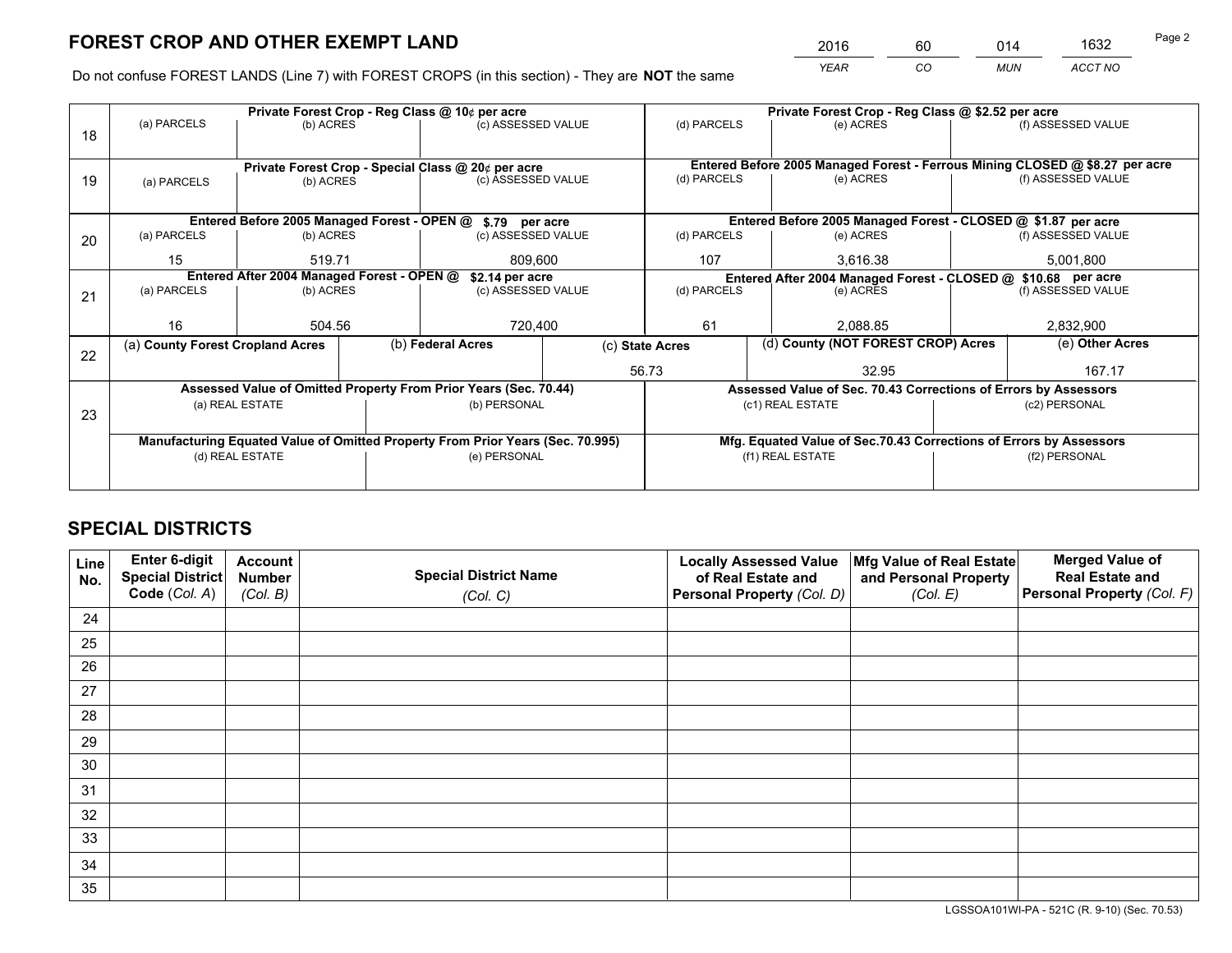|             |                                                                 |                                             |                                                         | <b>YEAR</b>                                                                       | CO<br><b>MUN</b>                                              | ACCT NO                                                                        |
|-------------|-----------------------------------------------------------------|---------------------------------------------|---------------------------------------------------------|-----------------------------------------------------------------------------------|---------------------------------------------------------------|--------------------------------------------------------------------------------|
| Line<br>No. | <b>Enter 6-digit</b><br><b>School District</b><br>Code (Col. A) | <b>Account</b><br><b>Number</b><br>(Col. B) | <b>School District Name</b><br>(Col. C)                 | <b>Locally Assessed Value</b><br>of Real Estate and<br>Personal Property (Col. D) | Mfg Value of Real Estate<br>and Personal Property<br>(Col. E) | <b>Merged Value of</b><br><b>Real Estate and</b><br>Personal Property (Col. F) |
|             | A. SCHOOL DISTRICTS (K-8 and K-12)                              |                                             |                                                         |                                                                                   |                                                               |                                                                                |
| 36          | 370196                                                          | 0215                                        | <b>SCH D OF ATHENS</b>                                  | 147,700                                                                           |                                                               | 147,700                                                                        |
| 37          | 603409                                                          | 0356                                        | SCH D OF MEDFORD AREA                                   | 33,649,300                                                                        | 71,500                                                        | 33,720,800                                                                     |
| 38          |                                                                 |                                             |                                                         |                                                                                   |                                                               |                                                                                |
| 39          |                                                                 |                                             |                                                         |                                                                                   |                                                               |                                                                                |
| 40          |                                                                 |                                             |                                                         |                                                                                   |                                                               |                                                                                |
| 41          |                                                                 |                                             |                                                         |                                                                                   |                                                               |                                                                                |
| 42          |                                                                 |                                             |                                                         |                                                                                   |                                                               |                                                                                |
| 43          |                                                                 |                                             |                                                         |                                                                                   |                                                               |                                                                                |
| 44<br>45    |                                                                 |                                             |                                                         |                                                                                   |                                                               |                                                                                |
| 46          |                                                                 |                                             |                                                         |                                                                                   |                                                               |                                                                                |
| 47          |                                                                 |                                             |                                                         |                                                                                   |                                                               |                                                                                |
| 48          |                                                                 |                                             |                                                         |                                                                                   |                                                               |                                                                                |
| 49          |                                                                 |                                             |                                                         |                                                                                   |                                                               |                                                                                |
| 50          |                                                                 |                                             | TOTAL ASSESSED VALUE OF SCHOOL DISTRICTS (K-8 and K-12) | 33,797,000                                                                        | 71,500                                                        | 33,868,500                                                                     |
|             | <b>B.</b><br><b>UNION HIGH SCHOOL DISTRICTS</b>                 |                                             |                                                         |                                                                                   |                                                               |                                                                                |
| 51          |                                                                 |                                             |                                                         |                                                                                   |                                                               |                                                                                |
| 52          |                                                                 |                                             |                                                         |                                                                                   |                                                               |                                                                                |
| 53          |                                                                 |                                             |                                                         |                                                                                   |                                                               |                                                                                |
| 54          |                                                                 |                                             |                                                         |                                                                                   |                                                               |                                                                                |
| 55          |                                                                 |                                             | TOTAL ASSESSED VALUE OF UNION HIGH SCHOOLS              |                                                                                   |                                                               |                                                                                |
|             | C.<br><b>TECHNICAL COLLEGE DISTRICTS</b>                        |                                             |                                                         |                                                                                   |                                                               |                                                                                |
| 56          | 001500                                                          | 0014                                        | NORTH CENTRAL TECHNICAL COLLEGE<br><b>WAUS</b>          | 33,797,000                                                                        | 71,500                                                        | 33,868,500                                                                     |
| 57          |                                                                 |                                             |                                                         |                                                                                   |                                                               |                                                                                |
| 58          |                                                                 |                                             |                                                         |                                                                                   |                                                               |                                                                                |
| 59          |                                                                 |                                             | TOTAL ASSESSED VALUE OF TECHNICAL COLLEGES              | 33,797,000                                                                        | 71,500                                                        | 33,868,500                                                                     |

60

014

 *I hereby certify, to the best of my knowledge and belief, this form is complete and correct.*

**SCHOOL DISTRICTS**

| Print name of preparer | Title                    |                | Date (MM / DD / CCYY) |
|------------------------|--------------------------|----------------|-----------------------|
|                        |                          |                |                       |
| Signature of preparer  | Contact Telephone Number | E-mail address |                       |
|                        | $\sim$                   |                |                       |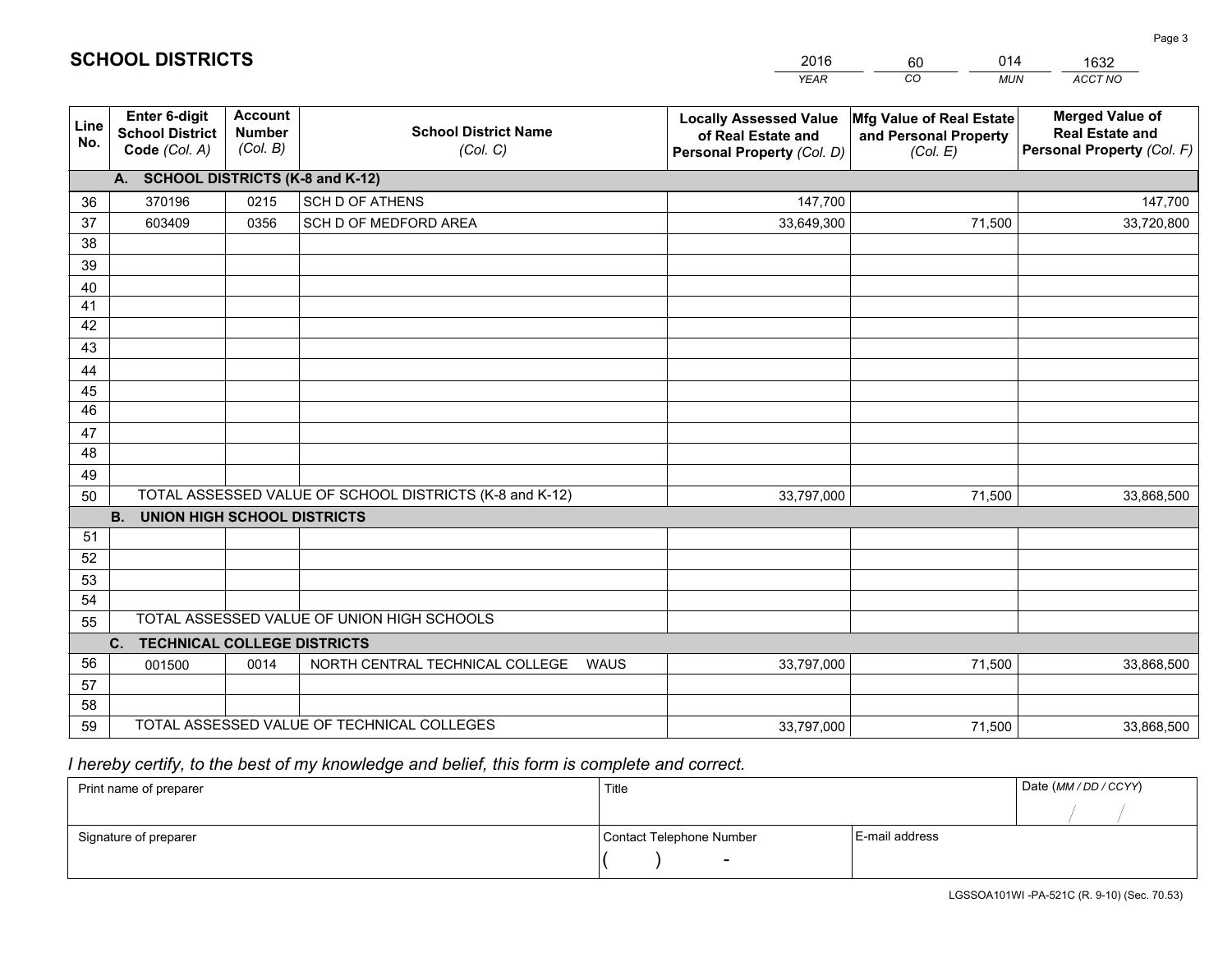## **HIGHLIGHTS**

- 1. Complete the Statement of Assessment after the Board of Review. Reflect any changes made there.
- 2. Use black ink to complete.

**NOTE: Please supply any correction to the name and address.**

NOTE: Please supply any correction to the name and address.

- 3. Line 16 must equal Line 50, Col D.
- 4. Line 55 must equal the total of K-8 schools listed on lines 36-49. Do not include K-12 schools in this comparision.
- 5. Line 59, Col. D must equal Line 16.
- 6. Special District, School District and Technical College District values must include both real estate and personal property. Examples of Special districts are: town sanitary districts, public inland lake protection and rehabilitation districts, and metropolitan sewerage districts.
- 7. DO NOT INCLUDE Manufacturing property values.DOR will print these values on the final SOA.
- 8. Accuracy of this form is very important. The values reported directly affect the equalized value DOR calculates for school and special districts.

#### **Page 1:**

 If not prefilled, enter the tax year,county and municipal code,municipal type, municipal name and county name on the top of form.

Check the Amended box, if filing an amended / corrected SOA.

 Report the parcel count, acres and assessed value of taxable general property, total parcel count, (real and personal), total acres, and values from final figures set by the Board of Review.

- A. Real Estate land and improvements (buildings, etc.) is reported on lines 1 8, total line 9.
- B. Personal Property is reported on lines 11 14, Column D, total line 15.
- C. To complete this report, use the computer produced summary of the assessment roll that shows these amounts.
- D. Use whole numbers only.
- E. Add each line across and each column down to verify entries.

## **Page 2:**

- A. Report Special Items (not subject to general property tax).
- 1. Private Forest Croplands and Managed Forest Lands are reported on lines 18,19, 20 and 21. Be sure to report assessed values **NOT** taxes.
- 2. You should have copies of the orders of entry, orders of withdrawal, etc., to update your assessment roll.
	- 3. Show hundredths of acres (e.g. 39.75).
- 4. Tax exempt lands are reported on line 22.
- 5. Omitted property and sec. 70.43, Wis. Stats., corrections of errors by assessor are reported on line 23. Report real estate and personal property separately. These should be for **prior years**, not something found on the current assessment roll after the board of review.
- B. Special District (Lines 24-35) Include the value of both real and personal property.
- The Department of Revenue (DOR) preprints much of the information regarding names and codes for schools, special districts,etc. If a district is not listed, enter the name and value only, DOR will enter the proper code.

## **Page 3 School Districts:**

Include the value of both real and personal property.

Report School District (regular, elementary, union high school, and technical college).

- 1. Regular (K-12) and Elementary (K-8) school values are reported on lines 36-49, total on line 50.
- 2. Union High School (UHS) (use only if elementary schools are listed on lines 36-49) are reported on lines 51-54. UHS total value (line 55) must equal to the total **elementary school** values reported on lines 36-49. Do notinclude K-12 schools in this comparison.
- 3. Technical College values are reported on lines 56-58, total on line 59.
- 4. Use the computer summary that shows these amounts to complete this report.

## **This form is due the second Monday in June. File this report only after your Board of Review is complete.**

 *If you have questions: Return forms to:*

Fax number: (608) 264-6887 PO Box 8971

 Email: lgs@revenue.wi.gov Wisconsin Department of Revenue Call: (608) 261-5341 Local Government Services Section 6-97Madison WI 53708-8971

TOWN OF GOODRICH CATHERINE LEMKE<br>TOWN OF GOODRICH **MEDFORD, WI 54451** MEDFORD, WI 54451 CATHERINE LEMKE **N2738 MARTIN DR** N2738 MARTIN DR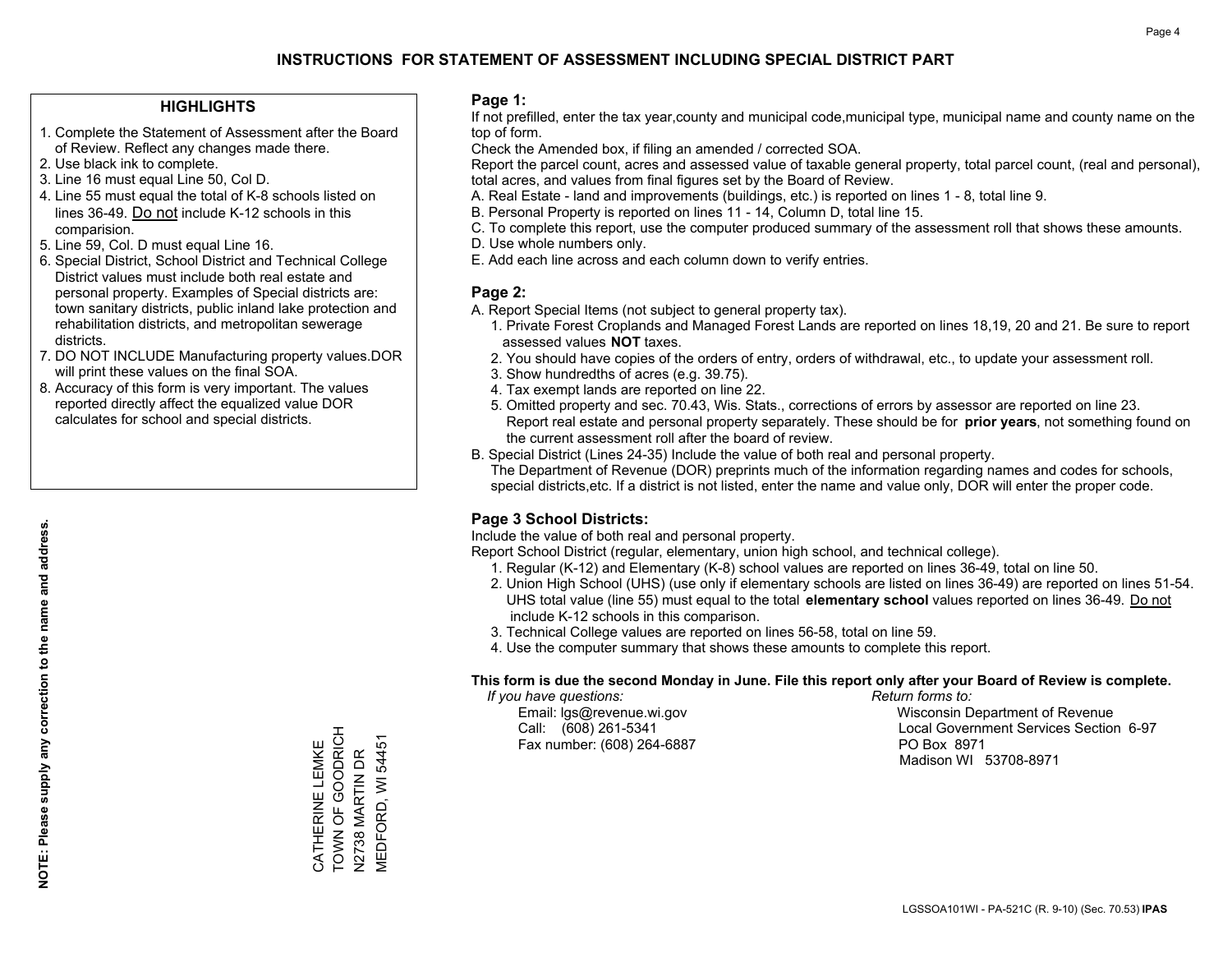**STATEMENT OF ASSESSMENT FOR 2016** 

**FINAL - EQUATED**

| 60  | 016 | 1633    |
|-----|-----|---------|
| CO. | MUN | ACCT NO |

|                | <b>FOR</b><br><b>TOWN OF</b><br>OF.<br>Town - Village - City                                                                                                                                               | <b>GREENWOOD</b><br><b>Municipality Name</b> |                                           | <b>TAYLOR COUNTY</b><br><b>County Name</b>                                     |                         |                                        | <b>WHEN COMPLETING THIS DOCUMENT</b><br>DO NOT WRITE OVER X's OR IN SHADED AREAS |  |
|----------------|------------------------------------------------------------------------------------------------------------------------------------------------------------------------------------------------------------|----------------------------------------------|-------------------------------------------|--------------------------------------------------------------------------------|-------------------------|----------------------------------------|----------------------------------------------------------------------------------|--|
| Line<br>No.    | <b>REAL ESTATE</b><br>(See Lines 18 - 22 for<br>other Real Estate)                                                                                                                                         |                                              | PARCEL COUNT<br>TOTAL LAND   IMPROVEMENTS | NO. OF ACRES<br>VALUE OF<br><b>WHOLE</b><br><b>LAND</b><br><b>NUMBERS ONLY</b> |                         | <b>VALUE OF</b><br><b>IMPROVEMENTS</b> | TOTAL VALUE OF LAND<br>AND IMPROVEMENTS                                          |  |
|                |                                                                                                                                                                                                            | Col. A                                       | Col. B                                    | Col. C                                                                         | Col. D                  | Col. E                                 | Col. F                                                                           |  |
| $\overline{1}$ | <b>RESIDENTIAL - Class 1</b>                                                                                                                                                                               | 337                                          | 319                                       | 566                                                                            | 1,982,000               | 22,823,200                             | 24,805,200                                                                       |  |
| 2              | <b>COMMERCIAL - Class 2</b>                                                                                                                                                                                | 6                                            | 4                                         | 20                                                                             | 67,300                  | 261,100                                | 328,400                                                                          |  |
| 3              | <b>MANUFACTURING - Class 3</b>                                                                                                                                                                             | $\Omega$                                     | 0                                         | $\mathbf 0$                                                                    | 0                       | 0                                      | $\Omega$                                                                         |  |
| 4              | <b>AGRICULTURAL - Class 4</b>                                                                                                                                                                              | 477                                          |                                           | 8,259                                                                          | 1,218,500               |                                        | 1,218,500                                                                        |  |
| 5              | UNDEVELOPED - Class 5                                                                                                                                                                                      | 410                                          |                                           | 4,147                                                                          | 1,621,200               |                                        | 1,621,200                                                                        |  |
| 6              | AGRICULTURAL FOREST - Class 5m                                                                                                                                                                             | 264                                          |                                           | 4,929                                                                          | 3,540,000               |                                        | 3,540,000                                                                        |  |
| $\overline{7}$ | FOREST LANDS - Class 6                                                                                                                                                                                     | 379                                          |                                           | 9,255                                                                          | 12,731,600              |                                        | 12,731,600                                                                       |  |
| 8              | OTHER - Class 7                                                                                                                                                                                            | 45                                           | 45                                        | 147                                                                            | 643,100                 | 4,372,300                              | 5,015,400                                                                        |  |
| 9              | TOTAL - ALL COLUMNS                                                                                                                                                                                        | 1,918                                        | 368                                       | 27,323                                                                         | 21,803,700              | 27,456,600                             | 49,260,300                                                                       |  |
| 10             | NUMBER OF PERSONAL PROPERTY ACCOUNTS IN ROLL                                                                                                                                                               |                                              |                                           | 23                                                                             | <b>LOCALLY ASSESSED</b> | <b>MANUFACTURING</b>                   | <b>MERGED</b>                                                                    |  |
| 11             | BOATS AND OTHER WATERCRAFT NOT EXEMPT - Code 1                                                                                                                                                             |                                              |                                           |                                                                                | 0                       | 0                                      | $\overline{0}$                                                                   |  |
| 12             | MACHINERY, TOOLS AND PATTERNS - Code 2                                                                                                                                                                     |                                              |                                           |                                                                                | 104,500                 | 900                                    | 105,400                                                                          |  |
| 13             | FURNITURE, FIXTURES AND EQUIPMENT - Code 3                                                                                                                                                                 |                                              |                                           |                                                                                | 5,200                   | 100                                    | 5,300                                                                            |  |
| 14             | ALL OTHER PERSONAL PROPERTY NOT EXEMPT - Codes 4A, 4B, 4C                                                                                                                                                  |                                              |                                           |                                                                                | 203,300                 | 100                                    | 203,400                                                                          |  |
| 15             | TOTAL OF PERSONAL PROPERTY NOT EXEMPT (Total of Lines 11-14)                                                                                                                                               |                                              |                                           |                                                                                | 313,000                 | 1,100                                  | 314,100                                                                          |  |
| 16             | AGGREGATE ASSESSED VALUE OF ALL PROPERTY SUBJECT TO THE GENERAL PROPERTY TAX (Total of Lines 9F and 15F)<br>MUST EQUAL TOTAL VALUE OF THE SCHOOL DISTRICTS (K-12 PLUS K-8) - Line 50, Col. F<br>49,574,400 |                                              |                                           |                                                                                |                         |                                        |                                                                                  |  |
| 17             | Name of Assessor<br>Telephone #<br><b>BOARD OF REVIEW</b><br>DATE OF FINAL ADJOURNMENT<br>06/29/2016<br><b>BOB IRWIN</b>                                                                                   |                                              |                                           |                                                                                |                         | (715) 235-6941                         |                                                                                  |  |

REMARKS

The Assessment Ratio to be used in calculating the estimated Fair Market Value on tax bills for this tax district is .917651915

This ratio should be used to convert assessed values to "Calculate Equalized Values" in Step 1 of the Lottery and Gaming Credit Calculations.

 This ratio should be used in the "Computation of Tax Equivalent" schedule of the Annual Reports filed by the municipal electric, gas and water utilities with the Public Service Commission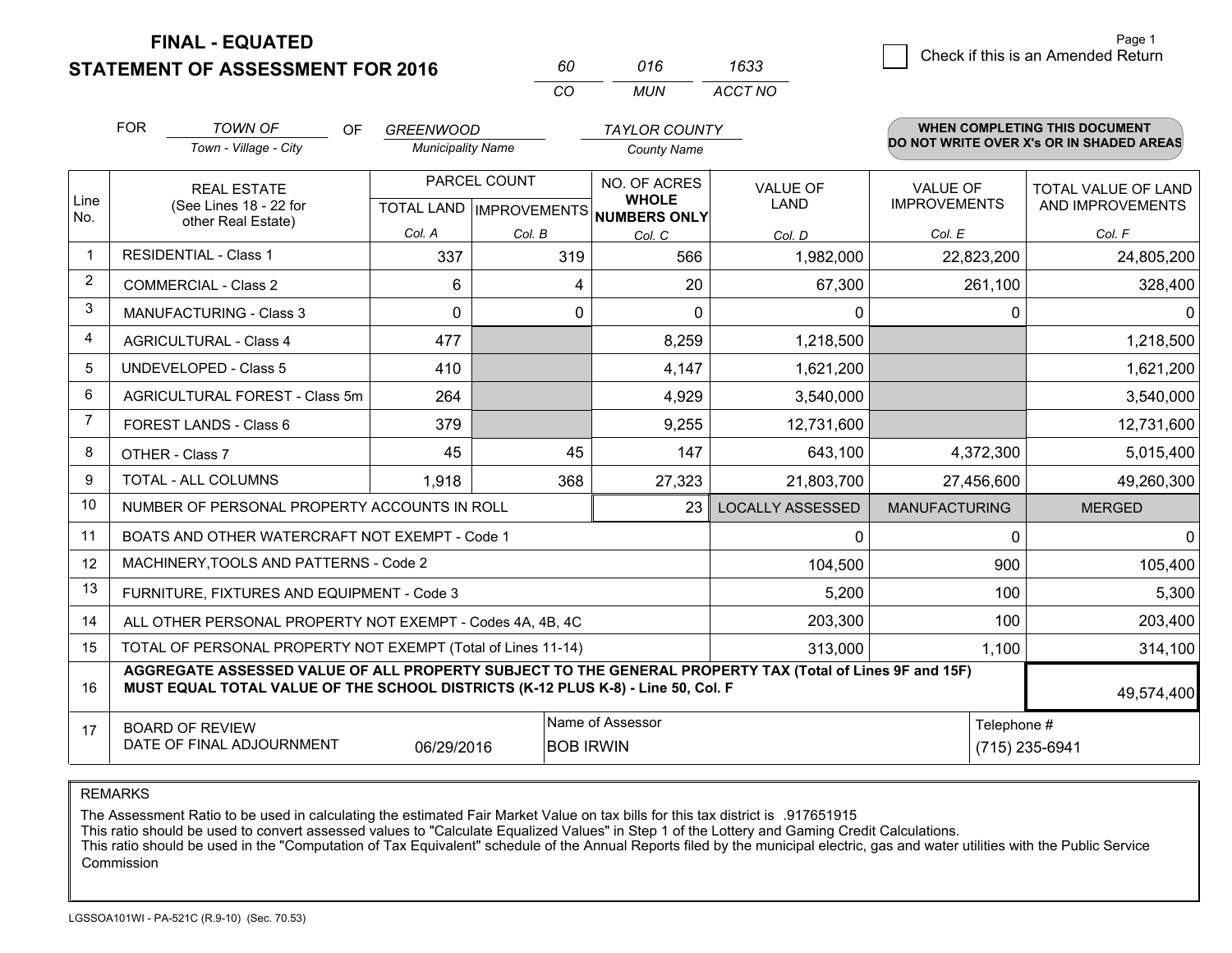*YEAR CO MUN ACCT NO* <sup>2016</sup> <sup>60</sup> <sup>016</sup> <sup>1633</sup>

Do not confuse FOREST LANDS (Line 7) with FOREST CROPS (in this section) - They are **NOT** the same

|    |                                                               |                                             |           | Private Forest Crop - Reg Class @ 10¢ per acre                                 |                 | Private Forest Crop - Reg Class @ \$2.52 per acre                  |                                                                              |  |  |
|----|---------------------------------------------------------------|---------------------------------------------|-----------|--------------------------------------------------------------------------------|-----------------|--------------------------------------------------------------------|------------------------------------------------------------------------------|--|--|
| 18 | (a) PARCELS                                                   | (b) ACRES                                   |           | (c) ASSESSED VALUE                                                             | (d) PARCELS     | (e) ACRES                                                          | (f) ASSESSED VALUE                                                           |  |  |
|    |                                                               |                                             |           |                                                                                | 9               | 359.07                                                             | 515,700                                                                      |  |  |
|    | Private Forest Crop - Special Class @ 20¢ per acre            |                                             |           |                                                                                |                 |                                                                    | Entered Before 2005 Managed Forest - Ferrous Mining CLOSED @ \$8.27 per acre |  |  |
| 19 | (a) PARCELS                                                   | (b) ACRES                                   |           | (c) ASSESSED VALUE                                                             | (d) PARCELS     | (e) ACRES                                                          | (f) ASSESSED VALUE                                                           |  |  |
|    |                                                               |                                             |           |                                                                                |                 |                                                                    |                                                                              |  |  |
|    |                                                               | Entered Before 2005 Managed Forest - OPEN @ |           | \$.79 per acre                                                                 |                 | Entered Before 2005 Managed Forest - CLOSED @ \$1.87 per acre      |                                                                              |  |  |
| 20 | (a) PARCELS                                                   | (b) ACRES                                   |           | (c) ASSESSED VALUE                                                             | (d) PARCELS     | (e) ACRES                                                          | (f) ASSESSED VALUE                                                           |  |  |
|    | 36<br>1.101.46                                                |                                             | 1,515,500 | 73                                                                             | 2,422.59        | 3,467,900                                                          |                                                                              |  |  |
|    | Entered After 2004 Managed Forest - OPEN @<br>\$2.14 per acre |                                             |           |                                                                                |                 | Entered After 2004 Managed Forest - CLOSED @ \$10.68 per acre      |                                                                              |  |  |
| 21 | (a) PARCELS                                                   | (b) ACRES                                   |           | (c) ASSESSED VALUE                                                             | (d) PARCELS     | (e) ACRES                                                          | (f) ASSESSED VALUE                                                           |  |  |
|    |                                                               |                                             |           |                                                                                |                 |                                                                    |                                                                              |  |  |
|    | 41                                                            | 1,344.15                                    |           | 1,880,500                                                                      | 55              | 1.957.67                                                           | 2,877,400                                                                    |  |  |
| 22 | (a) County Forest Cropland Acres                              |                                             |           | (b) Federal Acres                                                              | (c) State Acres | (d) County (NOT FOREST CROP) Acres                                 | (e) Other Acres                                                              |  |  |
|    |                                                               |                                             |           |                                                                                | 225.4           | 98.62                                                              | 51.08                                                                        |  |  |
|    |                                                               |                                             |           | Assessed Value of Omitted Property From Prior Years (Sec. 70.44)               |                 | Assessed Value of Sec. 70.43 Corrections of Errors by Assessors    |                                                                              |  |  |
|    |                                                               | (a) REAL ESTATE                             |           | (b) PERSONAL                                                                   |                 | (c1) REAL ESTATE                                                   | (c2) PERSONAL                                                                |  |  |
| 23 |                                                               |                                             |           |                                                                                |                 |                                                                    |                                                                              |  |  |
|    |                                                               |                                             |           | Manufacturing Equated Value of Omitted Property From Prior Years (Sec. 70.995) |                 | Mfg. Equated Value of Sec.70.43 Corrections of Errors by Assessors |                                                                              |  |  |
|    |                                                               | (d) REAL ESTATE                             |           | (e) PERSONAL                                                                   |                 | (f1) REAL ESTATE                                                   | (f2) PERSONAL                                                                |  |  |
|    |                                                               |                                             |           |                                                                                |                 |                                                                    |                                                                              |  |  |

## **SPECIAL DISTRICTS**

| Line<br>No. | Enter 6-digit<br>Special District<br>Code (Col. A) | <b>Account</b><br><b>Number</b> | <b>Special District Name</b> | <b>Locally Assessed Value</b><br>of Real Estate and | Mfg Value of Real Estate<br>and Personal Property | <b>Merged Value of</b><br><b>Real Estate and</b><br>Personal Property (Col. F) |
|-------------|----------------------------------------------------|---------------------------------|------------------------------|-----------------------------------------------------|---------------------------------------------------|--------------------------------------------------------------------------------|
|             |                                                    | (Col. B)                        | (Col. C)                     | Personal Property (Col. D)                          | (Col. E)                                          |                                                                                |
| 24          |                                                    |                                 |                              |                                                     |                                                   |                                                                                |
| 25          |                                                    |                                 |                              |                                                     |                                                   |                                                                                |
| 26          |                                                    |                                 |                              |                                                     |                                                   |                                                                                |
| 27          |                                                    |                                 |                              |                                                     |                                                   |                                                                                |
| 28          |                                                    |                                 |                              |                                                     |                                                   |                                                                                |
| 29          |                                                    |                                 |                              |                                                     |                                                   |                                                                                |
| 30          |                                                    |                                 |                              |                                                     |                                                   |                                                                                |
| 31          |                                                    |                                 |                              |                                                     |                                                   |                                                                                |
| 32          |                                                    |                                 |                              |                                                     |                                                   |                                                                                |
| 33          |                                                    |                                 |                              |                                                     |                                                   |                                                                                |
| 34          |                                                    |                                 |                              |                                                     |                                                   |                                                                                |
| 35          |                                                    |                                 |                              |                                                     |                                                   |                                                                                |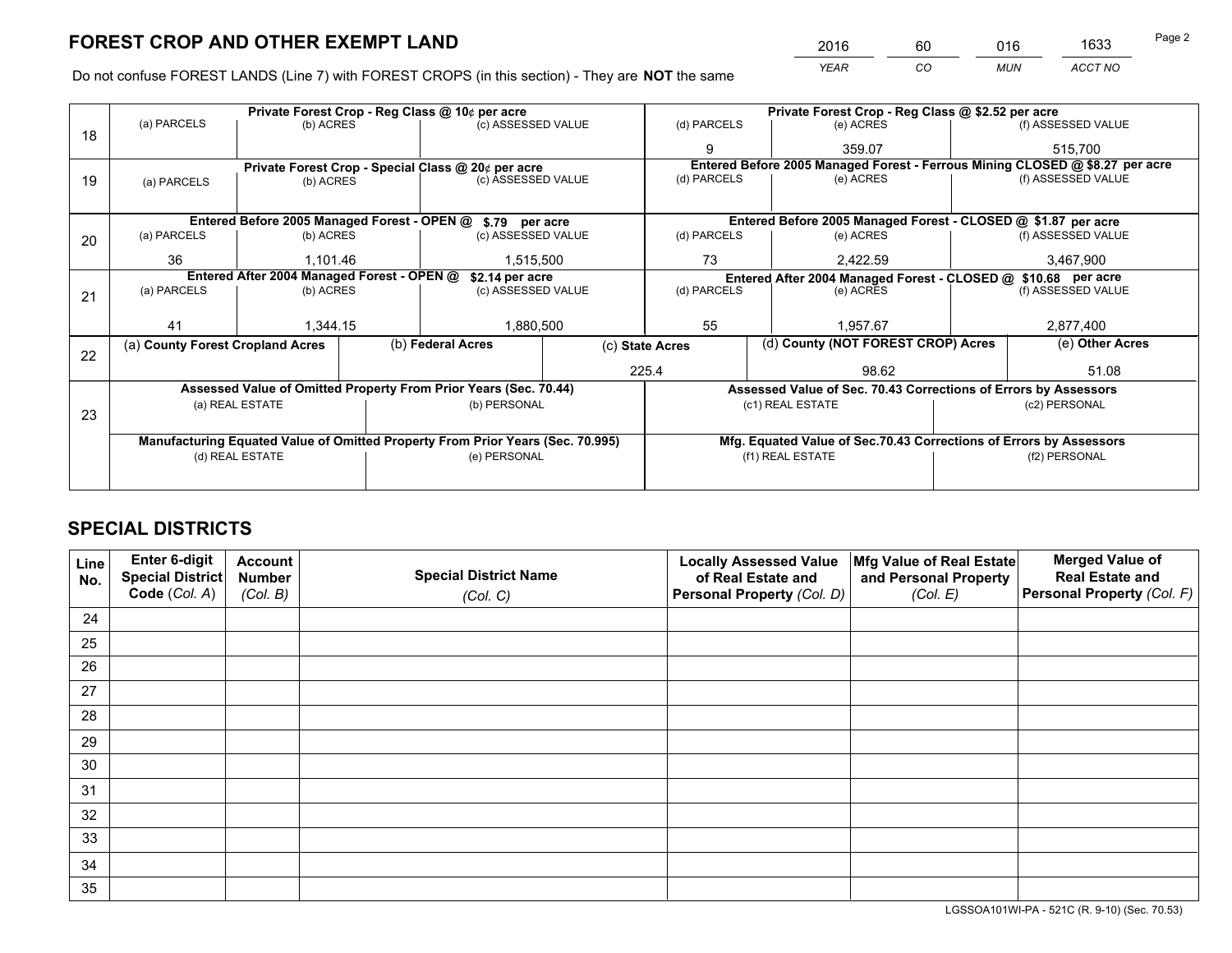|             |                                                                 |                                             |                                                         | YEAR                                                                              | CO<br><b>MUN</b>                                              | ACCT NO                                                                        |
|-------------|-----------------------------------------------------------------|---------------------------------------------|---------------------------------------------------------|-----------------------------------------------------------------------------------|---------------------------------------------------------------|--------------------------------------------------------------------------------|
| Line<br>No. | <b>Enter 6-digit</b><br><b>School District</b><br>Code (Col. A) | <b>Account</b><br><b>Number</b><br>(Col. B) | <b>School District Name</b><br>(Col. C)                 | <b>Locally Assessed Value</b><br>of Real Estate and<br>Personal Property (Col. D) | Mfg Value of Real Estate<br>and Personal Property<br>(Col. E) | <b>Merged Value of</b><br><b>Real Estate and</b><br>Personal Property (Col. F) |
|             | A. SCHOOL DISTRICTS (K-8 and K-12)                              |                                             |                                                         |                                                                                   |                                                               |                                                                                |
| 36          | 604795                                                          | 0357                                        | <b>SCH D OF RIB LAKE</b>                                | 49,573,300                                                                        | 1,100                                                         | 49,574,400                                                                     |
| 37          |                                                                 |                                             |                                                         |                                                                                   |                                                               |                                                                                |
| 38          |                                                                 |                                             |                                                         |                                                                                   |                                                               |                                                                                |
| 39          |                                                                 |                                             |                                                         |                                                                                   |                                                               |                                                                                |
| 40          |                                                                 |                                             |                                                         |                                                                                   |                                                               |                                                                                |
| 41<br>42    |                                                                 |                                             |                                                         |                                                                                   |                                                               |                                                                                |
| 43          |                                                                 |                                             |                                                         |                                                                                   |                                                               |                                                                                |
| 44          |                                                                 |                                             |                                                         |                                                                                   |                                                               |                                                                                |
| 45          |                                                                 |                                             |                                                         |                                                                                   |                                                               |                                                                                |
| 46          |                                                                 |                                             |                                                         |                                                                                   |                                                               |                                                                                |
| 47          |                                                                 |                                             |                                                         |                                                                                   |                                                               |                                                                                |
| 48          |                                                                 |                                             |                                                         |                                                                                   |                                                               |                                                                                |
| 49          |                                                                 |                                             |                                                         |                                                                                   |                                                               |                                                                                |
| 50          |                                                                 |                                             | TOTAL ASSESSED VALUE OF SCHOOL DISTRICTS (K-8 and K-12) | 49,573,300                                                                        | 1,100                                                         | 49,574,400                                                                     |
|             | <b>B.</b><br><b>UNION HIGH SCHOOL DISTRICTS</b>                 |                                             |                                                         |                                                                                   |                                                               |                                                                                |
| 51          |                                                                 |                                             |                                                         |                                                                                   |                                                               |                                                                                |
| 52          |                                                                 |                                             |                                                         |                                                                                   |                                                               |                                                                                |
| 53          |                                                                 |                                             |                                                         |                                                                                   |                                                               |                                                                                |
| 54<br>55    |                                                                 |                                             | TOTAL ASSESSED VALUE OF UNION HIGH SCHOOLS              |                                                                                   |                                                               |                                                                                |
|             | C.<br><b>TECHNICAL COLLEGE DISTRICTS</b>                        |                                             |                                                         |                                                                                   |                                                               |                                                                                |
| 56          | 001500                                                          | 0014                                        | NORTH CENTRAL TECHNICAL COLLEGE<br><b>WAUS</b>          | 49,573,300                                                                        | 1,100                                                         | 49,574,400                                                                     |
| 57          |                                                                 |                                             |                                                         |                                                                                   |                                                               |                                                                                |
| 58          |                                                                 |                                             |                                                         |                                                                                   |                                                               |                                                                                |
| 59          |                                                                 |                                             | TOTAL ASSESSED VALUE OF TECHNICAL COLLEGES              | 49,573,300                                                                        | 1,100                                                         | 49,574,400                                                                     |

60

016

 *I hereby certify, to the best of my knowledge and belief, this form is complete and correct.*

**SCHOOL DISTRICTS**

| Print name of preparer | Title                    |                | Date (MM / DD / CCYY) |
|------------------------|--------------------------|----------------|-----------------------|
|                        |                          |                |                       |
| Signature of preparer  | Contact Telephone Number | E-mail address |                       |
|                        | $\sim$                   |                |                       |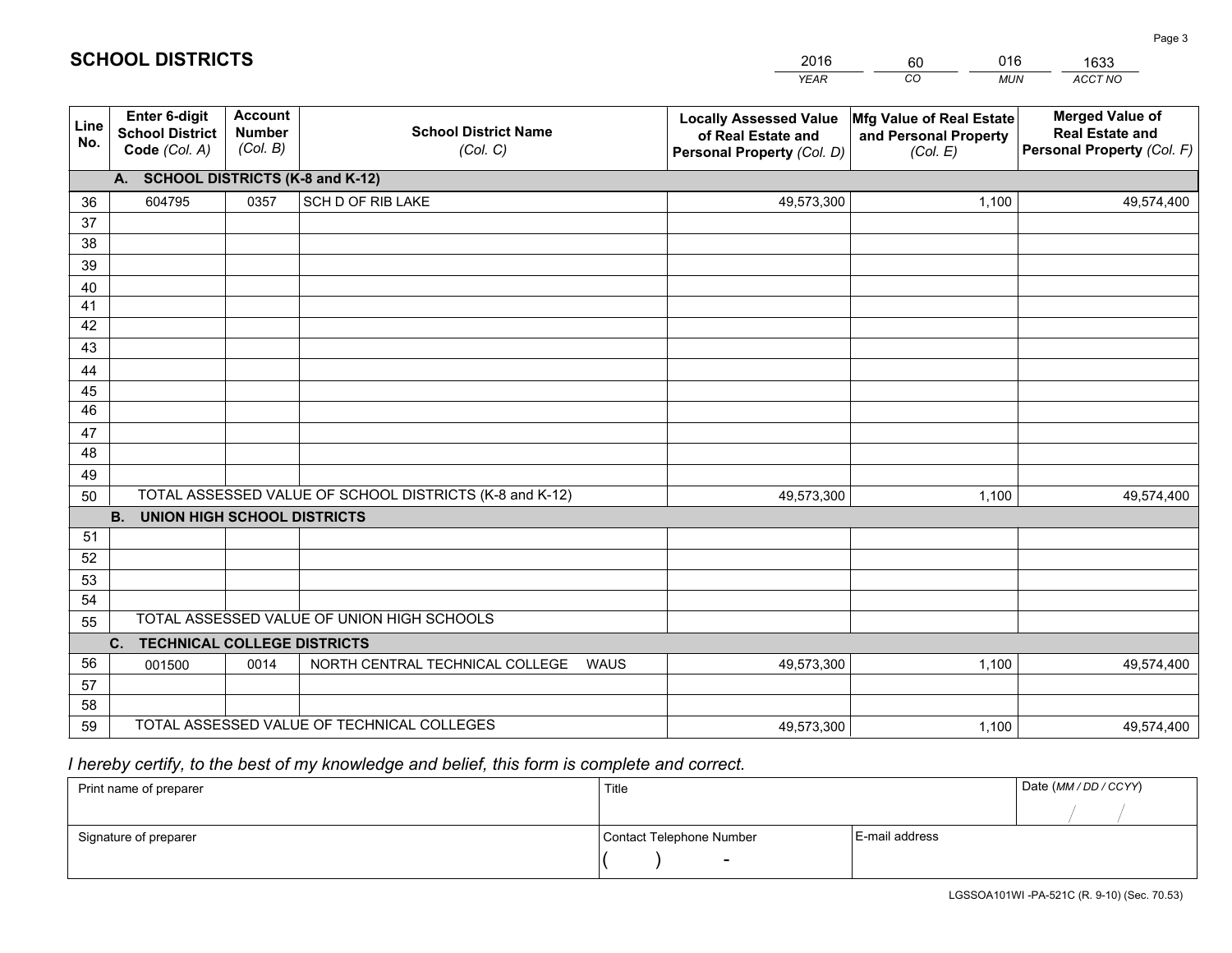### **HIGHLIGHTS**

- 1. Complete the Statement of Assessment after the Board of Review. Reflect any changes made there.
- 2. Use black ink to complete.
- 3. Line 16 must equal Line 50, Col D.
- 4. Line 55 must equal the total of K-8 schools listed on lines 36-49. Do not include K-12 schools in this comparision.
- 5. Line 59, Col. D must equal Line 16.
- 6. Special District, School District and Technical College District values must include both real estate and personal property. Examples of Special districts are: town sanitary districts, public inland lake protection and rehabilitation districts, and metropolitan sewerage districts.
- 7. DO NOT INCLUDE Manufacturing property values.DOR will print these values on the final SOA.
- 8. Accuracy of this form is very important. The values reported directly affect the equalized value DOR calculates for school and special districts.

#### **Page 1:**

 If not prefilled, enter the tax year,county and municipal code,municipal type, municipal name and county name on the top of form.

Check the Amended box, if filing an amended / corrected SOA.

 Report the parcel count, acres and assessed value of taxable general property, total parcel count, (real and personal), total acres, and values from final figures set by the Board of Review.

- A. Real Estate land and improvements (buildings, etc.) is reported on lines 1 8, total line 9.
- B. Personal Property is reported on lines 11 14, Column D, total line 15.
- C. To complete this report, use the computer produced summary of the assessment roll that shows these amounts.
- D. Use whole numbers only.
- E. Add each line across and each column down to verify entries.

#### **Page 2:**

- A. Report Special Items (not subject to general property tax).
- 1. Private Forest Croplands and Managed Forest Lands are reported on lines 18,19, 20 and 21. Be sure to report assessed values **NOT** taxes.
- 2. You should have copies of the orders of entry, orders of withdrawal, etc., to update your assessment roll.
	- 3. Show hundredths of acres (e.g. 39.75).
- 4. Tax exempt lands are reported on line 22.
- 5. Omitted property and sec. 70.43, Wis. Stats., corrections of errors by assessor are reported on line 23. Report real estate and personal property separately. These should be for **prior years**, not something found on the current assessment roll after the board of review.
- B. Special District (Lines 24-35) Include the value of both real and personal property.
- The Department of Revenue (DOR) preprints much of the information regarding names and codes for schools, special districts,etc. If a district is not listed, enter the name and value only, DOR will enter the proper code.

## **Page 3 School Districts:**

Include the value of both real and personal property.

Report School District (regular, elementary, union high school, and technical college).

- 1. Regular (K-12) and Elementary (K-8) school values are reported on lines 36-49, total on line 50.
- 2. Union High School (UHS) (use only if elementary schools are listed on lines 36-49) are reported on lines 51-54. UHS total value (line 55) must equal to the total **elementary school** values reported on lines 36-49. Do notinclude K-12 schools in this comparison.
- 3. Technical College values are reported on lines 56-58, total on line 59.
- 4. Use the computer summary that shows these amounts to complete this report.

#### **This form is due the second Monday in June. File this report only after your Board of Review is complete.**

 *If you have questions: Return forms to:*

Fax number: (608) 264-6887 PO Box 8971

 Email: lgs@revenue.wi.gov Wisconsin Department of Revenue Call: (608) 261-5341 Local Government Services Section 6-97Madison WI 53708-8971

TOWN OF GREENWOOD TOWN OF GREENWOOD W4733 COUNTY RD M W4733 COUNTY RD M **MEDFORD, WI 54451** MEDFORD, WI 54451 **JILL SCHEITHAUER** JILL SCHEITHAUER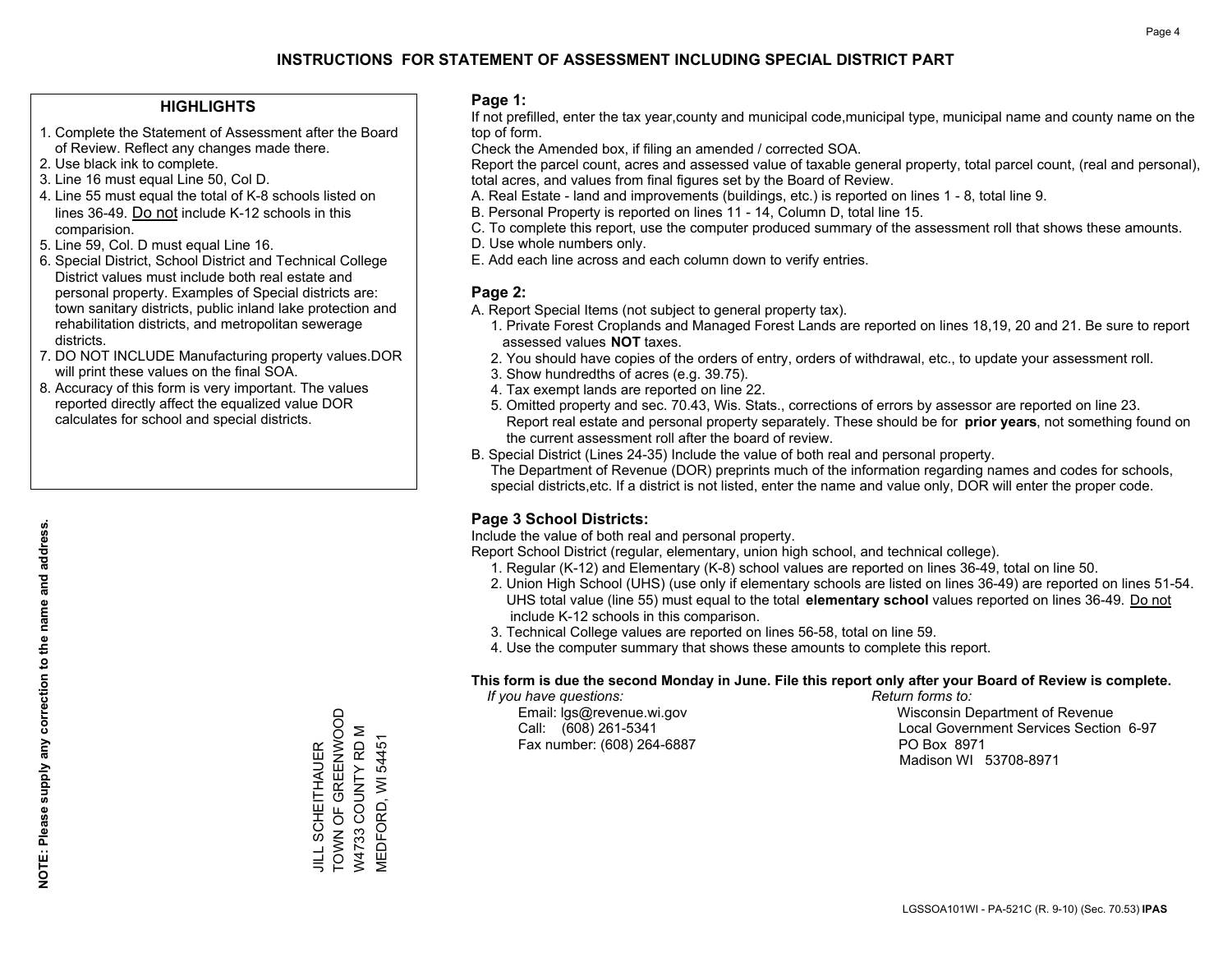**STATEMENT OF ASSESSMENT FOR 2016 FINAL - EQUATED**

| 60 | 018 1634    | Check if this is an Amended Return |
|----|-------------|------------------------------------|
| CO | MUN ACCT NO |                                    |

|                         | <b>FOR</b>                                                                                                                                                                                   | <b>TOWN OF</b><br>OF                                         | <b>GROVER</b>            |              | <b>TAYLOR COUNTY</b>                                 |                         |                      | <b>WHEN COMPLETING THIS DOCUMENT</b>     |
|-------------------------|----------------------------------------------------------------------------------------------------------------------------------------------------------------------------------------------|--------------------------------------------------------------|--------------------------|--------------|------------------------------------------------------|-------------------------|----------------------|------------------------------------------|
|                         |                                                                                                                                                                                              | Town - Village - City                                        | <b>Municipality Name</b> |              | <b>County Name</b>                                   |                         |                      | DO NOT WRITE OVER X's OR IN SHADED AREAS |
|                         |                                                                                                                                                                                              | <b>REAL ESTATE</b>                                           |                          | PARCEL COUNT | NO. OF ACRES                                         | <b>VALUE OF</b>         | <b>VALUE OF</b>      | TOTAL VALUE OF LAND                      |
| Line<br>No.             |                                                                                                                                                                                              | (See Lines 18 - 22 for<br>other Real Estate)                 |                          |              | <b>WHOLE</b><br>TOTAL LAND IMPROVEMENTS NUMBERS ONLY | <b>LAND</b>             | <b>IMPROVEMENTS</b>  | AND IMPROVEMENTS                         |
|                         |                                                                                                                                                                                              |                                                              | Col. A                   | Col. B       | Col. C                                               | Col. D                  | Col. E               | Col. F                                   |
| $\overline{\mathbf{1}}$ |                                                                                                                                                                                              | <b>RESIDENTIAL - Class 1</b>                                 | 309                      | 233          | 510                                                  | 4,155,900               | 17,451,600           | 21,607,500                               |
| 2                       |                                                                                                                                                                                              | <b>COMMERCIAL - Class 2</b>                                  | 4                        | 2            | 18                                                   | 52,200                  | 215,700              | 267,900                                  |
| 3                       |                                                                                                                                                                                              | <b>MANUFACTURING - Class 3</b>                               | $\Omega$                 | 0            | $\Omega$                                             | 0                       |                      | $\Omega$<br>$\Omega$                     |
| 4                       |                                                                                                                                                                                              | <b>AGRICULTURAL - Class 4</b>                                | 91                       |              | 1,509                                                | 211,700                 |                      | 211,700                                  |
| 5                       |                                                                                                                                                                                              | <b>UNDEVELOPED - Class 5</b>                                 | 35                       |              | 326                                                  | 162,900                 |                      | 162,900                                  |
| 6                       |                                                                                                                                                                                              | AGRICULTURAL FOREST - Class 5m                               | 58                       |              | 1,173                                                | 987,500                 |                      | 987,500                                  |
| $\overline{7}$          |                                                                                                                                                                                              | FOREST LANDS - Class 6                                       | 202                      |              | 4,951                                                | 8,188,700               |                      | 8,188,700                                |
| 8                       |                                                                                                                                                                                              | OTHER - Class 7                                              | 15                       | 15           | 38                                                   | 101,000                 | 1,086,900            | 1,187,900                                |
| 9                       |                                                                                                                                                                                              | TOTAL - ALL COLUMNS                                          | 714                      | 250          | 8,525                                                | 13,859,900              | 18,754,200           | 32,614,100                               |
| 10                      |                                                                                                                                                                                              | NUMBER OF PERSONAL PROPERTY ACCOUNTS IN ROLL                 |                          |              | 17                                                   | <b>LOCALLY ASSESSED</b> | <b>MANUFACTURING</b> | <b>MERGED</b>                            |
| 11                      |                                                                                                                                                                                              | BOATS AND OTHER WATERCRAFT NOT EXEMPT - Code 1               |                          |              |                                                      | 0                       |                      | $\mathbf{0}$<br>$\Omega$                 |
| 12                      |                                                                                                                                                                                              | MACHINERY, TOOLS AND PATTERNS - Code 2                       |                          |              |                                                      | 50,300                  |                      | 50,300<br>$\Omega$                       |
| 13                      |                                                                                                                                                                                              | FURNITURE, FIXTURES AND EQUIPMENT - Code 3                   |                          |              |                                                      | 9,800                   |                      | 9,800<br>0                               |
| 14                      |                                                                                                                                                                                              | ALL OTHER PERSONAL PROPERTY NOT EXEMPT - Codes 4A, 4B, 4C    |                          |              |                                                      | 228,300                 |                      | $\Omega$<br>228,300                      |
| 15                      |                                                                                                                                                                                              | TOTAL OF PERSONAL PROPERTY NOT EXEMPT (Total of Lines 11-14) |                          |              |                                                      | 288,400                 |                      | 288,400<br>0                             |
| 16                      | AGGREGATE ASSESSED VALUE OF ALL PROPERTY SUBJECT TO THE GENERAL PROPERTY TAX (Total of Lines 9F and 15F)<br>MUST EQUAL TOTAL VALUE OF THE SCHOOL DISTRICTS (K-12 PLUS K-8) - Line 50, Col. F |                                                              |                          |              |                                                      |                         |                      | 32,902,500                               |
| 17                      |                                                                                                                                                                                              | <b>BOARD OF REVIEW</b>                                       |                          |              | Name of Assessor                                     |                         | Telephone #          |                                          |
|                         | DATE OF FINAL ADJOURNMENT<br><b>BOB CHRISTENSEN</b><br>(715) 297-6600<br>01/31/2016                                                                                                          |                                                              |                          |              |                                                      |                         |                      |                                          |

*CO*

REMARKS

The Assessment Ratio to be used in calculating the estimated Fair Market Value on tax bills for this tax district is .977777316<br>This ratio should be used to convert assessed values to "Calculate Equalized Values" in Step 1 Commission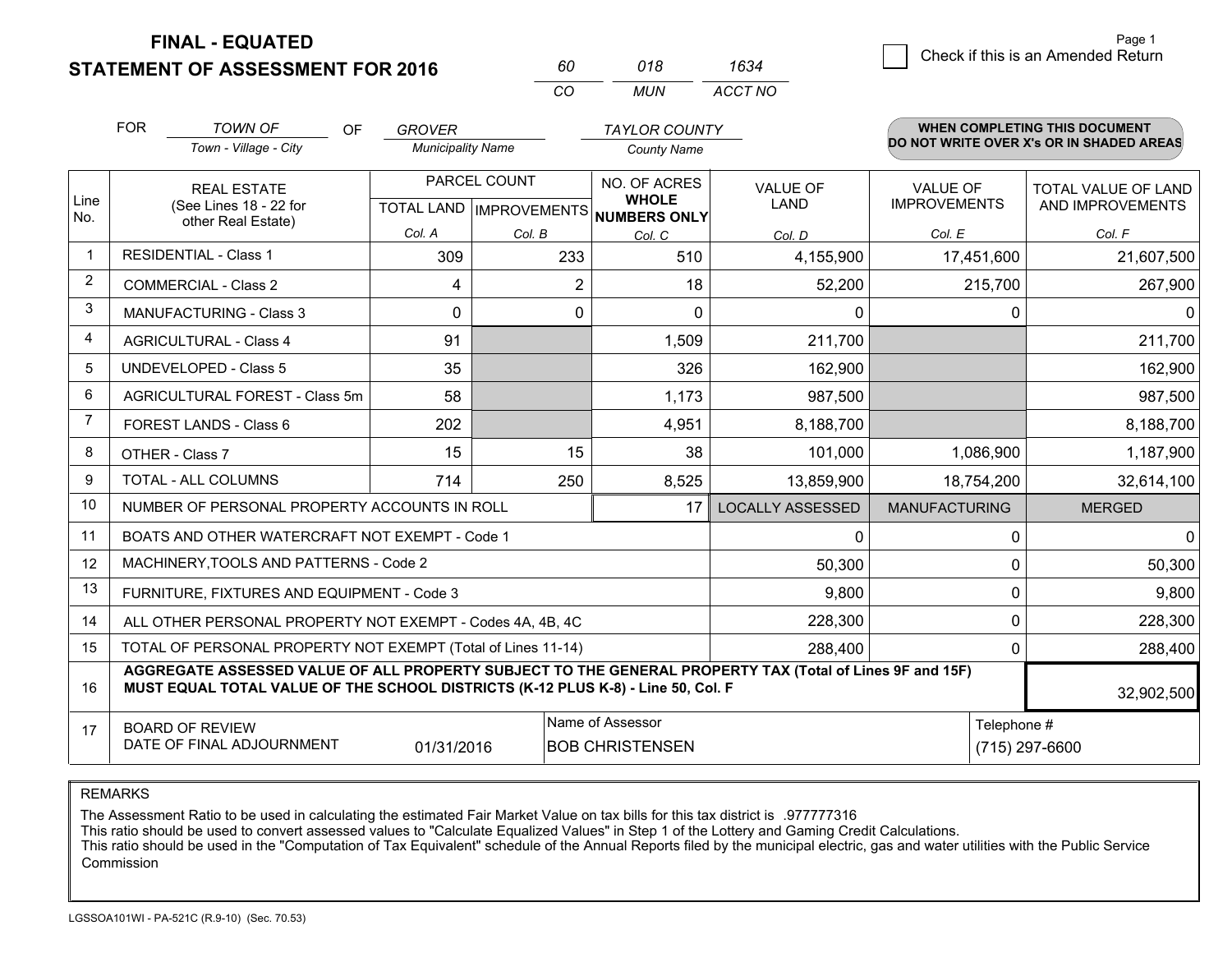*YEAR CO MUN ACCT NO* <sup>2016</sup> <sup>60</sup> <sup>018</sup> <sup>1634</sup>

Do not confuse FOREST LANDS (Line 7) with FOREST CROPS (in this section) - They are **NOT** the same

|    |                                            |                                                    |  | Private Forest Crop - Reg Class @ 10¢ per acre                                 |  |                 | Private Forest Crop - Reg Class @ \$2.52 per acre |                                                                    |  |                                                                                     |  |  |
|----|--------------------------------------------|----------------------------------------------------|--|--------------------------------------------------------------------------------|--|-----------------|---------------------------------------------------|--------------------------------------------------------------------|--|-------------------------------------------------------------------------------------|--|--|
| 18 | (a) PARCELS                                | (b) ACRES                                          |  | (c) ASSESSED VALUE                                                             |  | (d) PARCELS     |                                                   | (e) ACRES                                                          |  | (f) ASSESSED VALUE                                                                  |  |  |
|    |                                            |                                                    |  |                                                                                |  |                 |                                                   |                                                                    |  |                                                                                     |  |  |
|    |                                            | Private Forest Crop - Special Class @ 20¢ per acre |  |                                                                                |  |                 |                                                   |                                                                    |  | Entered Before 2005 Managed Forest - Ferrous Mining CLOSED @ \$8.27 per acre        |  |  |
| 19 | (a) PARCELS                                | (b) ACRES                                          |  | (c) ASSESSED VALUE                                                             |  | (d) PARCELS     |                                                   | (e) ACRES                                                          |  | (f) ASSESSED VALUE                                                                  |  |  |
|    |                                            |                                                    |  |                                                                                |  |                 |                                                   |                                                                    |  |                                                                                     |  |  |
|    |                                            |                                                    |  | Entered Before 2005 Managed Forest - OPEN @ \$.79 per acre                     |  |                 |                                                   | Entered Before 2005 Managed Forest - CLOSED @ \$1.87 per acre      |  |                                                                                     |  |  |
| 20 | (a) PARCELS                                | (b) ACRES                                          |  | (c) ASSESSED VALUE                                                             |  | (d) PARCELS     |                                                   | (e) ACRES                                                          |  | (f) ASSESSED VALUE                                                                  |  |  |
|    |                                            | 245                                                |  | 371,100                                                                        |  | 18              |                                                   | 644.38                                                             |  |                                                                                     |  |  |
|    | Entered After 2004 Managed Forest - OPEN @ |                                                    |  |                                                                                |  |                 |                                                   |                                                                    |  | 1,026,500                                                                           |  |  |
|    | (a) PARCELS<br>(b) ACRES                   |                                                    |  | \$2.14 per acre                                                                |  |                 |                                                   |                                                                    |  |                                                                                     |  |  |
| 21 |                                            |                                                    |  | (c) ASSESSED VALUE                                                             |  | (d) PARCELS     |                                                   | (e) ACRES                                                          |  | Entered After 2004 Managed Forest - CLOSED @ \$10.68 per acre<br>(f) ASSESSED VALUE |  |  |
|    |                                            |                                                    |  |                                                                                |  |                 |                                                   |                                                                    |  | 2,933,300                                                                           |  |  |
|    |                                            | 287.71                                             |  | 462,300                                                                        |  | 58              |                                                   | 1.870.76                                                           |  |                                                                                     |  |  |
| 22 | (a) County Forest Cropland Acres           |                                                    |  | (b) Federal Acres                                                              |  | (c) State Acres |                                                   | (d) County (NOT FOREST CROP) Acres                                 |  | (e) Other Acres                                                                     |  |  |
|    |                                            |                                                    |  | 34.031.8                                                                       |  | 100.46          |                                                   | 138.96                                                             |  | 8.07                                                                                |  |  |
|    |                                            |                                                    |  | Assessed Value of Omitted Property From Prior Years (Sec. 70.44)               |  |                 |                                                   | Assessed Value of Sec. 70.43 Corrections of Errors by Assessors    |  |                                                                                     |  |  |
|    |                                            | (a) REAL ESTATE                                    |  | (b) PERSONAL                                                                   |  |                 |                                                   | (c1) REAL ESTATE                                                   |  | (c2) PERSONAL                                                                       |  |  |
| 23 |                                            |                                                    |  |                                                                                |  |                 |                                                   |                                                                    |  |                                                                                     |  |  |
|    |                                            |                                                    |  | 58,600                                                                         |  |                 |                                                   |                                                                    |  |                                                                                     |  |  |
|    |                                            |                                                    |  | Manufacturing Equated Value of Omitted Property From Prior Years (Sec. 70.995) |  |                 |                                                   | Mfg. Equated Value of Sec.70.43 Corrections of Errors by Assessors |  |                                                                                     |  |  |
|    |                                            | (d) REAL ESTATE                                    |  | (e) PERSONAL                                                                   |  |                 |                                                   | (f1) REAL ESTATE                                                   |  | (f2) PERSONAL                                                                       |  |  |
|    |                                            |                                                    |  |                                                                                |  |                 |                                                   |                                                                    |  |                                                                                     |  |  |
|    |                                            |                                                    |  |                                                                                |  |                 |                                                   |                                                                    |  |                                                                                     |  |  |

## **SPECIAL DISTRICTS**

| Line<br>No. | Enter 6-digit<br><b>Special District</b> | <b>Account</b><br><b>Number</b> | <b>Special District Name</b> | <b>Locally Assessed Value</b><br>of Real Estate and | Mfg Value of Real Estate<br>and Personal Property | <b>Merged Value of</b><br><b>Real Estate and</b> |
|-------------|------------------------------------------|---------------------------------|------------------------------|-----------------------------------------------------|---------------------------------------------------|--------------------------------------------------|
|             | Code (Col. A)                            | (Col. B)                        | (Col. C)                     | Personal Property (Col. D)                          | (Col. E)                                          | Personal Property (Col. F)                       |
| 24          |                                          |                                 |                              |                                                     |                                                   |                                                  |
| 25          |                                          |                                 |                              |                                                     |                                                   |                                                  |
| 26          |                                          |                                 |                              |                                                     |                                                   |                                                  |
| 27          |                                          |                                 |                              |                                                     |                                                   |                                                  |
| 28          |                                          |                                 |                              |                                                     |                                                   |                                                  |
| 29          |                                          |                                 |                              |                                                     |                                                   |                                                  |
| 30          |                                          |                                 |                              |                                                     |                                                   |                                                  |
| 31          |                                          |                                 |                              |                                                     |                                                   |                                                  |
| 32          |                                          |                                 |                              |                                                     |                                                   |                                                  |
| 33          |                                          |                                 |                              |                                                     |                                                   |                                                  |
| 34          |                                          |                                 |                              |                                                     |                                                   |                                                  |
| 35          |                                          |                                 |                              |                                                     |                                                   |                                                  |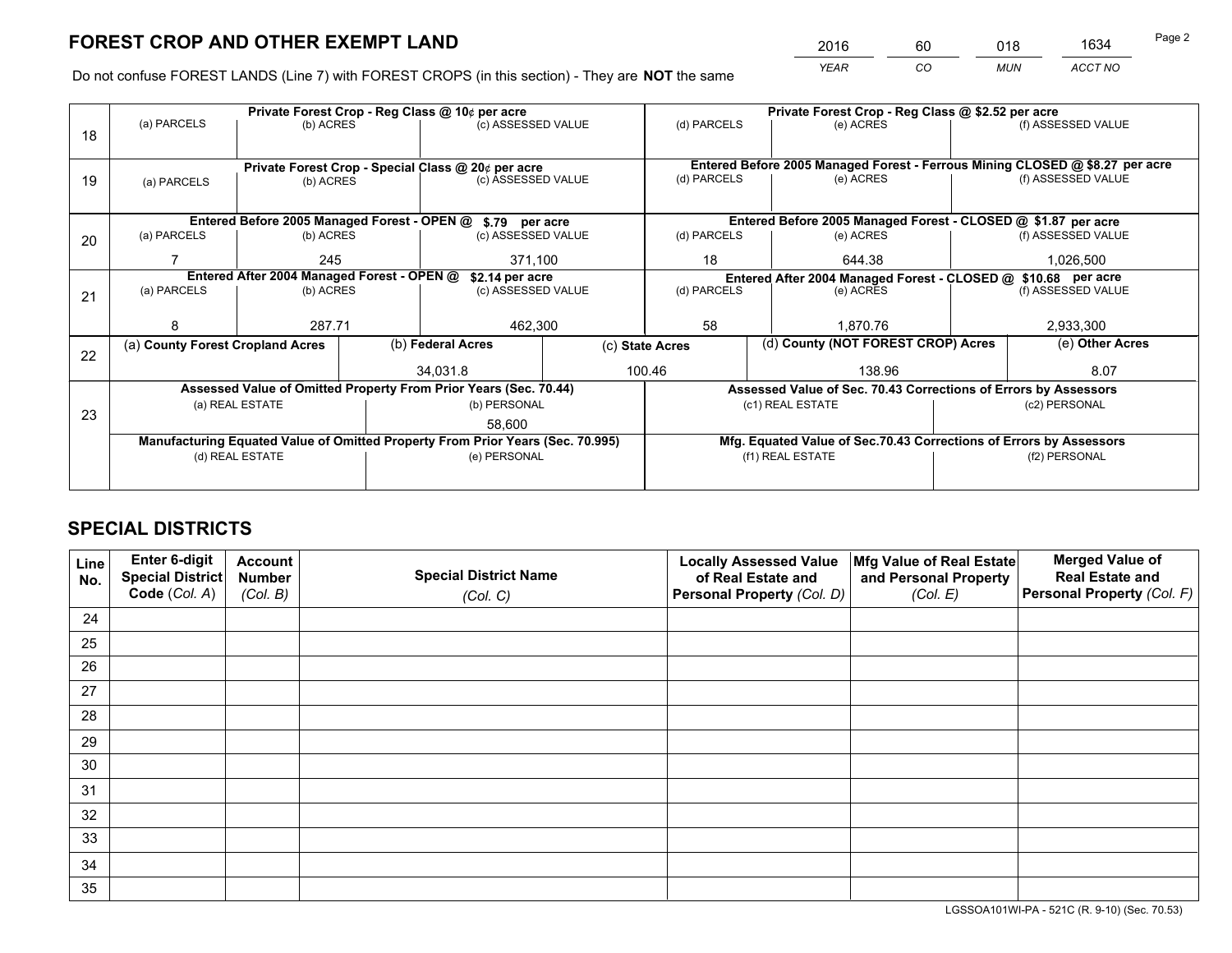|             |                                                          |                                             |                                                         | <b>YEAR</b>                                                                       | CO<br><b>MUN</b>                                              | ACCT NO                                                                        |
|-------------|----------------------------------------------------------|---------------------------------------------|---------------------------------------------------------|-----------------------------------------------------------------------------------|---------------------------------------------------------------|--------------------------------------------------------------------------------|
| Line<br>No. | Enter 6-digit<br><b>School District</b><br>Code (Col. A) | <b>Account</b><br><b>Number</b><br>(Col. B) | <b>School District Name</b><br>(Col. C)                 | <b>Locally Assessed Value</b><br>of Real Estate and<br>Personal Property (Col. D) | Mfg Value of Real Estate<br>and Personal Property<br>(Col. E) | <b>Merged Value of</b><br><b>Real Estate and</b><br>Personal Property (Col. F) |
|             | A. SCHOOL DISTRICTS (K-8 and K-12)                       |                                             |                                                         |                                                                                   |                                                               |                                                                                |
| 36          | 602135                                                   | 0355                                        | SCH D OF GILMAN                                         | 27,559,800                                                                        |                                                               | 27,559,800                                                                     |
| 37          | 603409                                                   | 0356                                        | SCH D OF MEDFORD AREA                                   | 5,342,700                                                                         |                                                               | 5,342,700                                                                      |
| 38          |                                                          |                                             |                                                         |                                                                                   |                                                               |                                                                                |
| 39          |                                                          |                                             |                                                         |                                                                                   |                                                               |                                                                                |
| 40          |                                                          |                                             |                                                         |                                                                                   |                                                               |                                                                                |
| 41          |                                                          |                                             |                                                         |                                                                                   |                                                               |                                                                                |
| 42          |                                                          |                                             |                                                         |                                                                                   |                                                               |                                                                                |
| 43          |                                                          |                                             |                                                         |                                                                                   |                                                               |                                                                                |
| 44          |                                                          |                                             |                                                         |                                                                                   |                                                               |                                                                                |
| 45          |                                                          |                                             |                                                         |                                                                                   |                                                               |                                                                                |
| 46          |                                                          |                                             |                                                         |                                                                                   |                                                               |                                                                                |
| 47          |                                                          |                                             |                                                         |                                                                                   |                                                               |                                                                                |
| 48          |                                                          |                                             |                                                         |                                                                                   |                                                               |                                                                                |
| 49          |                                                          |                                             |                                                         |                                                                                   |                                                               |                                                                                |
| 50          |                                                          |                                             | TOTAL ASSESSED VALUE OF SCHOOL DISTRICTS (K-8 and K-12) | 32,902,500                                                                        |                                                               | 32,902,500                                                                     |
|             | <b>B.</b><br><b>UNION HIGH SCHOOL DISTRICTS</b>          |                                             |                                                         |                                                                                   |                                                               |                                                                                |
| 51          |                                                          |                                             |                                                         |                                                                                   |                                                               |                                                                                |
| 52          |                                                          |                                             |                                                         |                                                                                   |                                                               |                                                                                |
| 53          |                                                          |                                             |                                                         |                                                                                   |                                                               |                                                                                |
| 54          |                                                          |                                             |                                                         |                                                                                   |                                                               |                                                                                |
| 55          |                                                          |                                             | TOTAL ASSESSED VALUE OF UNION HIGH SCHOOLS              |                                                                                   |                                                               |                                                                                |
|             | C. TECHNICAL COLLEGE DISTRICTS                           |                                             |                                                         |                                                                                   |                                                               |                                                                                |
| 56          | 000100                                                   | 0001                                        | CHIPPEWA VALLEY TECHNICAL COLLEGE EAUC                  | 27,559,800                                                                        |                                                               | 27,559,800                                                                     |
| 57          | 001500                                                   | 0014                                        | NORTH CENTRAL TECHNICAL COLLEGE<br><b>WAUS</b>          | 5,342,700                                                                         |                                                               | 5,342,700                                                                      |
| 58          |                                                          |                                             |                                                         |                                                                                   |                                                               |                                                                                |
| 59          |                                                          |                                             | TOTAL ASSESSED VALUE OF TECHNICAL COLLEGES              | 32,902,500                                                                        |                                                               | 32,902,500                                                                     |

60

018

 *I hereby certify, to the best of my knowledge and belief, this form is complete and correct.*

**SCHOOL DISTRICTS**

| Print name of preparer | Title                    |                | Date (MM/DD/CCYY) |
|------------------------|--------------------------|----------------|-------------------|
|                        |                          |                |                   |
| Signature of preparer  | Contact Telephone Number | E-mail address |                   |
|                        | $\overline{\phantom{a}}$ |                |                   |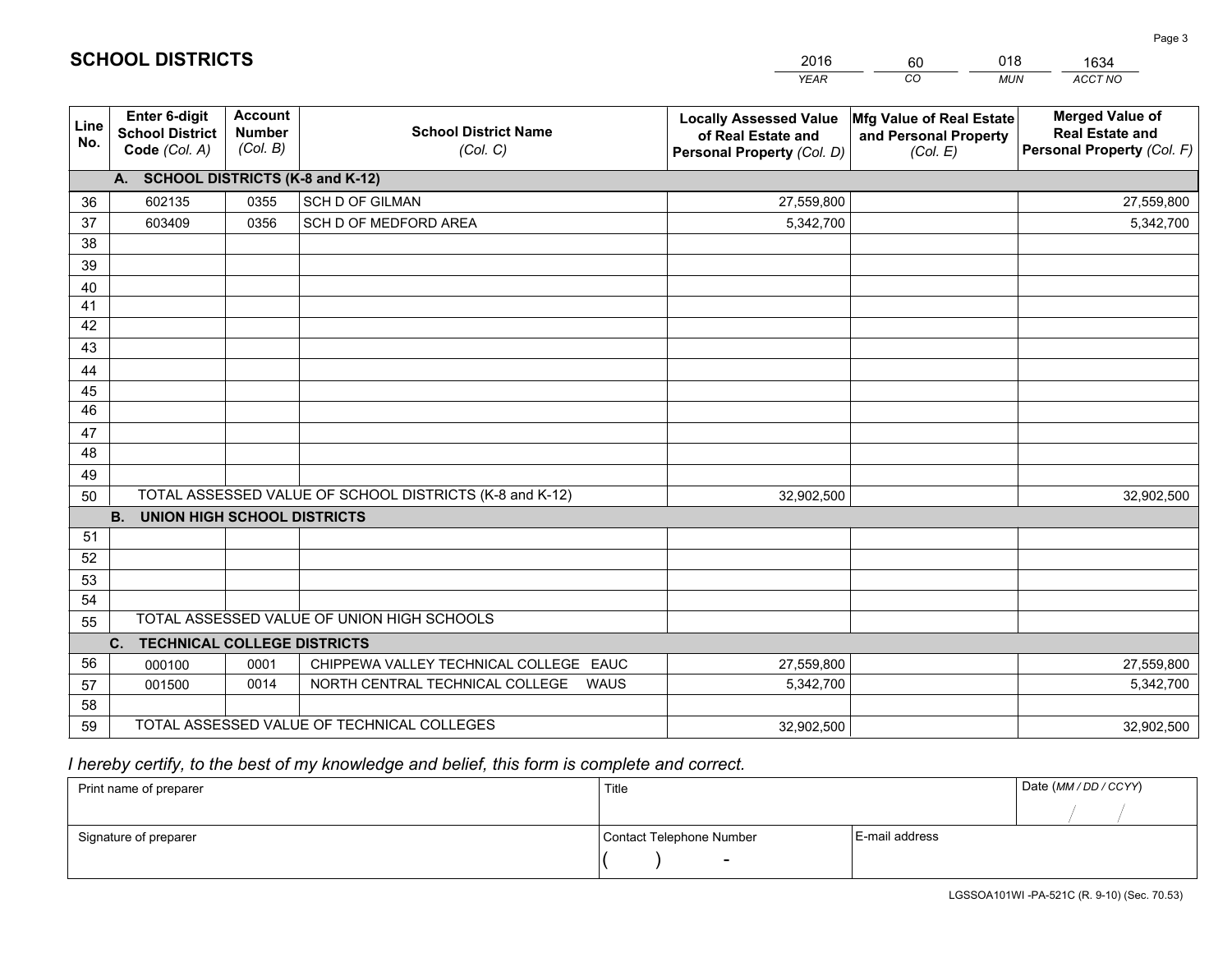## **HIGHLIGHTS**

- 1. Complete the Statement of Assessment after the Board of Review. Reflect any changes made there.
- 2. Use black ink to complete.
- 3. Line 16 must equal Line 50, Col D.
- 4. Line 55 must equal the total of K-8 schools listed on lines 36-49. Do not include K-12 schools in this comparision.
- 5. Line 59, Col. D must equal Line 16.
- 6. Special District, School District and Technical College District values must include both real estate and personal property. Examples of Special districts are: town sanitary districts, public inland lake protection and rehabilitation districts, and metropolitan sewerage districts.
- 7. DO NOT INCLUDE Manufacturing property values.DOR will print these values on the final SOA.

MARY QUANTE TOWN OF GROVER

VIARY QUANTE<br>TOWN OF GROVER

W11260 STATE HIGHWAY 64

, U.T., O.T., O.T., O.T., O.T.<br>11260 STATE HIGHWAY 64

WITHEE, WI 54498

WITHEE, WI 54498

 8. Accuracy of this form is very important. The values reported directly affect the equalized value DOR calculates for school and special districts.

#### **Page 1:**

 If not prefilled, enter the tax year,county and municipal code,municipal type, municipal name and county name on the top of form.

Check the Amended box, if filing an amended / corrected SOA.

 Report the parcel count, acres and assessed value of taxable general property, total parcel count, (real and personal), total acres, and values from final figures set by the Board of Review.

- A. Real Estate land and improvements (buildings, etc.) is reported on lines 1 8, total line 9.
- B. Personal Property is reported on lines 11 14, Column D, total line 15.
- C. To complete this report, use the computer produced summary of the assessment roll that shows these amounts.
- D. Use whole numbers only.
- E. Add each line across and each column down to verify entries.

## **Page 2:**

- A. Report Special Items (not subject to general property tax).
- 1. Private Forest Croplands and Managed Forest Lands are reported on lines 18,19, 20 and 21. Be sure to report assessed values **NOT** taxes.
- 2. You should have copies of the orders of entry, orders of withdrawal, etc., to update your assessment roll.
	- 3. Show hundredths of acres (e.g. 39.75).
- 4. Tax exempt lands are reported on line 22.
- 5. Omitted property and sec. 70.43, Wis. Stats., corrections of errors by assessor are reported on line 23. Report real estate and personal property separately. These should be for **prior years**, not something found on the current assessment roll after the board of review.
- B. Special District (Lines 24-35) Include the value of both real and personal property.

 The Department of Revenue (DOR) preprints much of the information regarding names and codes for schools, special districts,etc. If a district is not listed, enter the name and value only, DOR will enter the proper code.

## **Page 3 School Districts:**

Include the value of both real and personal property.

Report School District (regular, elementary, union high school, and technical college).

- 1. Regular (K-12) and Elementary (K-8) school values are reported on lines 36-49, total on line 50.
- 2. Union High School (UHS) (use only if elementary schools are listed on lines 36-49) are reported on lines 51-54. UHS total value (line 55) must equal to the total **elementary school** values reported on lines 36-49. Do notinclude K-12 schools in this comparison.
- 3. Technical College values are reported on lines 56-58, total on line 59.
- 4. Use the computer summary that shows these amounts to complete this report.

#### **This form is due the second Monday in June. File this report only after your Board of Review is complete.**

 *If you have questions: Return forms to:*

Fax number: (608) 264-6887 PO Box 8971

 Email: lgs@revenue.wi.gov Wisconsin Department of Revenue Call: (608) 261-5341 Local Government Services Section 6-97Madison WI 53708-8971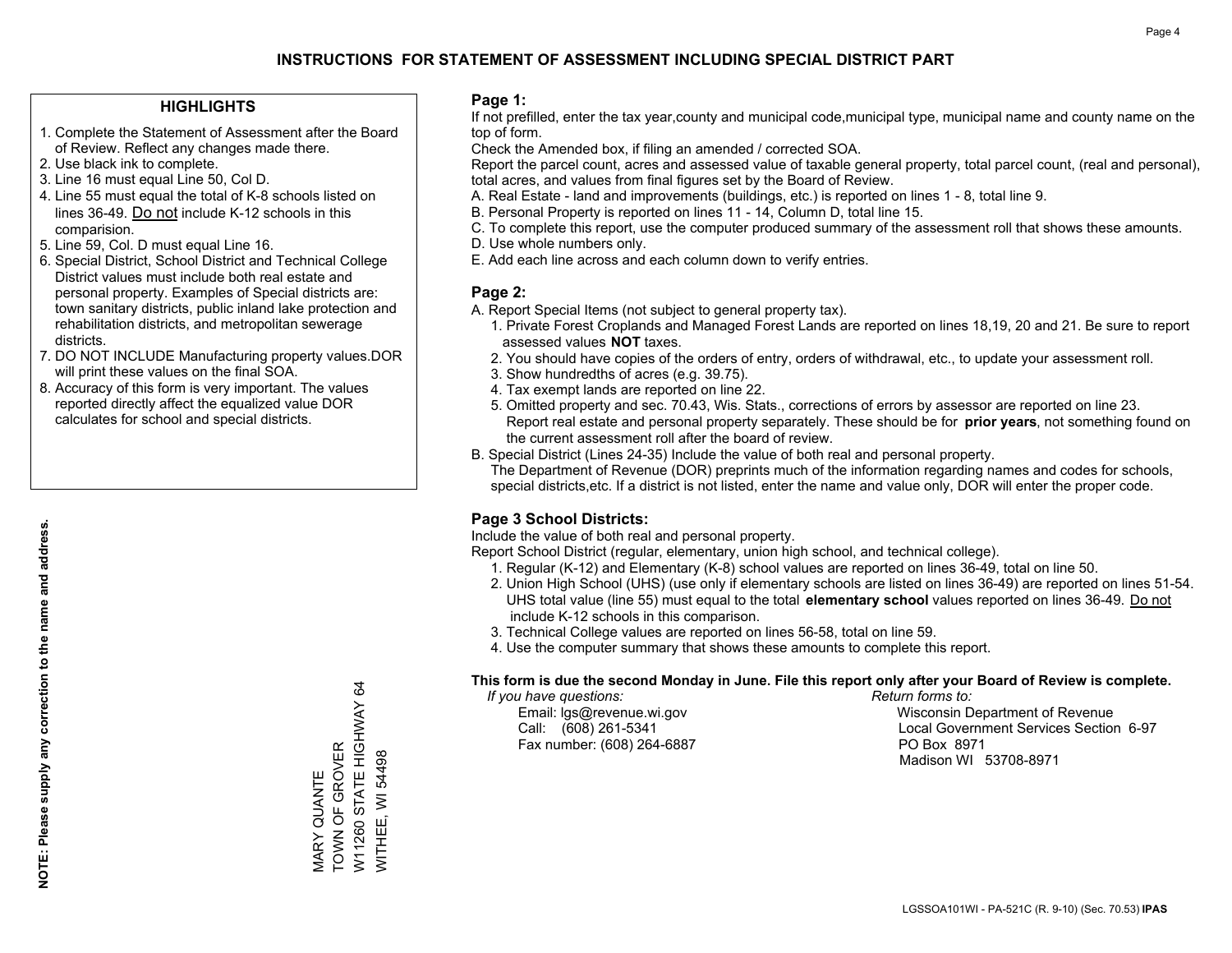**STATEMENT OF ASSESSMENT FOR 2016 FINAL - EQUATED**

 $\overline{5}$  Check if this is an Amended Return Page 1

|                | <b>FOR</b>                                 | <b>TOWN OF</b><br><b>OF</b><br>Town - Village - City                                                                                                                                         | <b>HAMMEL</b><br><b>Municipality Name</b> |              |                                                          | <b>TAYLOR COUNTY</b><br><b>County Name</b> |                      | <b>WHEN COMPLETING THIS DOCUMENT</b><br>DO NOT WRITE OVER X's OR IN SHADED AREAS |  |  |
|----------------|--------------------------------------------|----------------------------------------------------------------------------------------------------------------------------------------------------------------------------------------------|-------------------------------------------|--------------|----------------------------------------------------------|--------------------------------------------|----------------------|----------------------------------------------------------------------------------|--|--|
|                |                                            |                                                                                                                                                                                              |                                           |              |                                                          |                                            |                      |                                                                                  |  |  |
|                |                                            | <b>REAL ESTATE</b>                                                                                                                                                                           |                                           | PARCEL COUNT | NO. OF ACRES                                             | <b>VALUE OF</b>                            | <b>VALUE OF</b>      | TOTAL VALUE OF LAND                                                              |  |  |
| Line<br>No.    |                                            | (See Lines 18 - 22 for<br>other Real Estate)                                                                                                                                                 |                                           |              | <b>WHOLE</b><br>TOTAL LAND   IMPROVEMENTS   NUMBERS ONLY | <b>LAND</b>                                | <b>IMPROVEMENTS</b>  | AND IMPROVEMENTS                                                                 |  |  |
|                |                                            |                                                                                                                                                                                              | Col. A                                    | Col. B       | Col. C                                                   | Col. D                                     | Col. E               | Col. F                                                                           |  |  |
| $\mathbf{1}$   |                                            | <b>RESIDENTIAL - Class 1</b>                                                                                                                                                                 | 481                                       | 407          | 665                                                      | 8,217,600                                  | 42,039,100           | 50,256,700                                                                       |  |  |
| $\overline{2}$ |                                            | <b>COMMERCIAL - Class 2</b>                                                                                                                                                                  | 18                                        | 13           | 57                                                       | 241,400                                    | 996,900              | 1,238,300                                                                        |  |  |
| 3              |                                            | <b>MANUFACTURING - Class 3</b>                                                                                                                                                               | 0                                         | 0            | 0                                                        | 0                                          | 0                    | 0                                                                                |  |  |
| 4              |                                            | <b>AGRICULTURAL - Class 4</b>                                                                                                                                                                | 260                                       |              | 4,623                                                    | 709,100                                    |                      | 709,100                                                                          |  |  |
| 5              |                                            | UNDEVELOPED - Class 5                                                                                                                                                                        | 414                                       |              | 4,069                                                    | 1,812,700                                  |                      | 1,812,700                                                                        |  |  |
| 6              |                                            | <b>AGRICULTURAL FOREST - Class 5m</b>                                                                                                                                                        | 131                                       |              | 1,935                                                    | 1,644,800                                  |                      | 1,644,800                                                                        |  |  |
| $\overline{7}$ |                                            | FOREST LANDS - Class 6                                                                                                                                                                       | 288                                       |              | 5,309                                                    | 9,015,500                                  |                      | 9,015,500                                                                        |  |  |
| 8              |                                            | OTHER - Class 7                                                                                                                                                                              | 27                                        | 25           | 47                                                       | 147,400                                    | 2,029,700            | 2,177,100                                                                        |  |  |
| 9              |                                            | TOTAL - ALL COLUMNS                                                                                                                                                                          | 1,619                                     | 445          | 16,705                                                   | 21,788,500                                 | 45,065,700           | 66,854,200                                                                       |  |  |
| 10             |                                            | NUMBER OF PERSONAL PROPERTY ACCOUNTS IN ROLL                                                                                                                                                 |                                           |              | 41                                                       | <b>LOCALLY ASSESSED</b>                    | <b>MANUFACTURING</b> | <b>MERGED</b>                                                                    |  |  |
| 11             |                                            | BOATS AND OTHER WATERCRAFT NOT EXEMPT - Code 1                                                                                                                                               |                                           |              |                                                          | 0                                          | 0                    | $\mathbf{0}$                                                                     |  |  |
| 12             |                                            | MACHINERY, TOOLS AND PATTERNS - Code 2                                                                                                                                                       |                                           |              |                                                          | 176,900                                    | 0                    | 176,900                                                                          |  |  |
| 13             | FURNITURE, FIXTURES AND EQUIPMENT - Code 3 |                                                                                                                                                                                              |                                           |              |                                                          | 33,100                                     | 0                    | 33,100                                                                           |  |  |
| 14             |                                            | ALL OTHER PERSONAL PROPERTY NOT EXEMPT - Codes 4A, 4B, 4C                                                                                                                                    |                                           |              |                                                          | 184,300                                    | 0                    | 184,300                                                                          |  |  |
| 15             |                                            | TOTAL OF PERSONAL PROPERTY NOT EXEMPT (Total of Lines 11-14)                                                                                                                                 |                                           |              |                                                          | 394,300                                    | 0                    | 394,300                                                                          |  |  |
| 16             |                                            | AGGREGATE ASSESSED VALUE OF ALL PROPERTY SUBJECT TO THE GENERAL PROPERTY TAX (Total of Lines 9F and 15F)<br>MUST EQUAL TOTAL VALUE OF THE SCHOOL DISTRICTS (K-12 PLUS K-8) - Line 50, Col. F |                                           |              |                                                          |                                            | 67 248 500           |                                                                                  |  |  |

*CO*

*MUN*

*ACCT NO1635*

*<sup>60</sup> <sup>020</sup>*

17**MUST EQUAL TOTAL VALUE OF THE SCHOOL DISTRICTS (K-12 PLUS K-8) - Line 50, Col. F**BOARD OF REVIEW DATE OF FINAL ADJOURNMENTName of Assessor Telephone # $E$  (715) 820-0541 67,248,50005/15/2016CINDY CHASE

REMARKS

The Assessment Ratio to be used in calculating the estimated Fair Market Value on tax bills for this tax district is .997992099

This ratio should be used to convert assessed values to "Calculate Equalized Values" in Step 1 of the Lottery and Gaming Credit Calculations.<br>This ratio should be used in the "Computation of Tax Equivalent" schedule of the Commission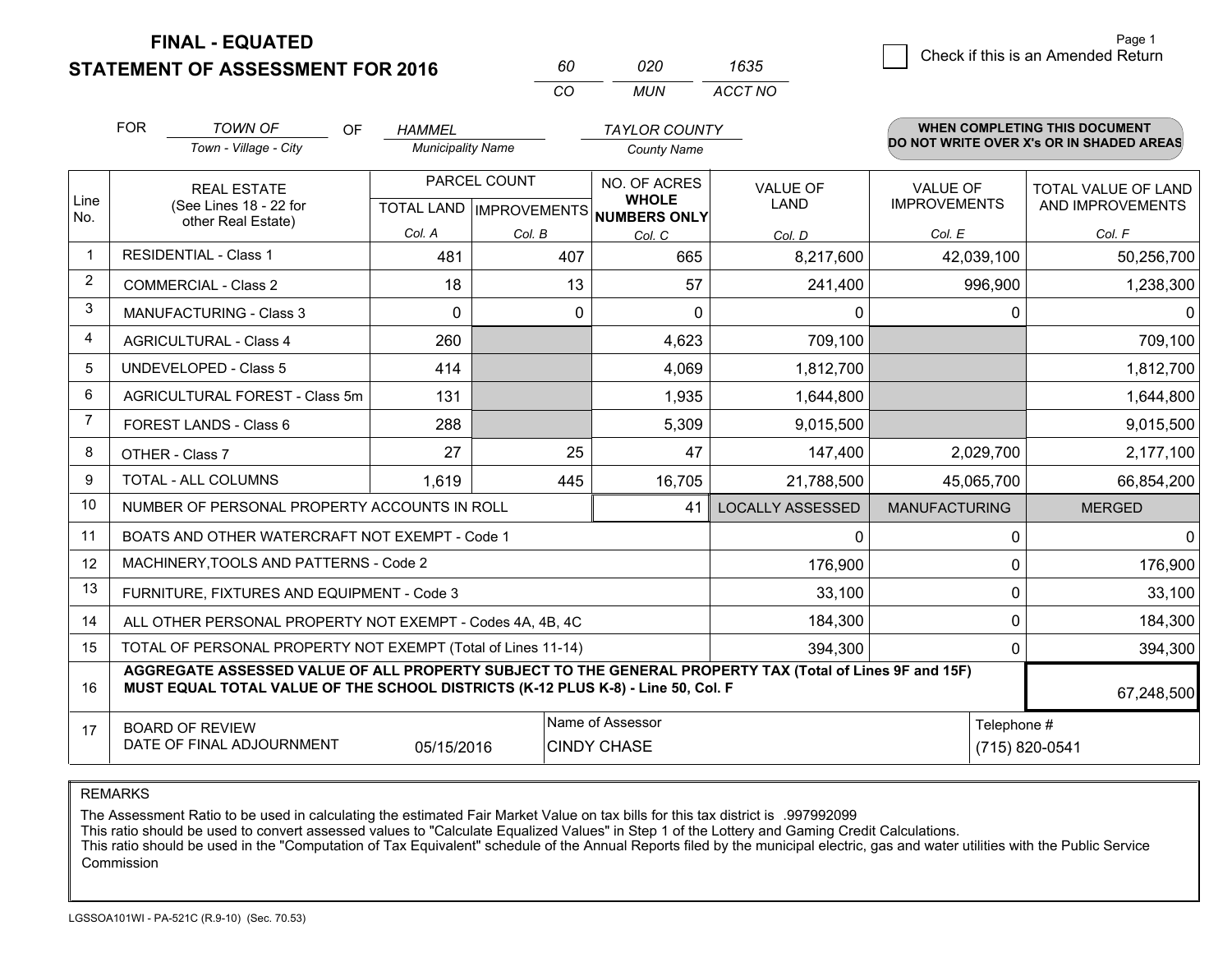*YEAR CO MUN ACCT NO* 2016 60 020 1635

Do not confuse FOREST LANDS (Line 7) with FOREST CROPS (in this section) - They are **NOT** the same

|                                                               |                                                                                |                                             |  | Private Forest Crop - Reg Class @ 10¢ per acre                   |                                                               | Private Forest Crop - Reg Class @ \$2.52 per acre |                                                                    |  |                                                                              |  |  |
|---------------------------------------------------------------|--------------------------------------------------------------------------------|---------------------------------------------|--|------------------------------------------------------------------|---------------------------------------------------------------|---------------------------------------------------|--------------------------------------------------------------------|--|------------------------------------------------------------------------------|--|--|
| 18                                                            | (a) PARCELS                                                                    | (b) ACRES                                   |  | (c) ASSESSED VALUE                                               |                                                               | (d) PARCELS                                       | (e) ACRES                                                          |  | (f) ASSESSED VALUE                                                           |  |  |
|                                                               |                                                                                |                                             |  |                                                                  |                                                               | $\mathfrak{p}$                                    | 80                                                                 |  | 152,000                                                                      |  |  |
|                                                               |                                                                                |                                             |  | Private Forest Crop - Special Class @ 20¢ per acre               |                                                               |                                                   |                                                                    |  | Entered Before 2005 Managed Forest - Ferrous Mining CLOSED @ \$8.27 per acre |  |  |
| 19                                                            | (a) PARCELS                                                                    | (b) ACRES                                   |  | (c) ASSESSED VALUE                                               |                                                               | (d) PARCELS                                       | (e) ACRES                                                          |  | (f) ASSESSED VALUE                                                           |  |  |
|                                                               |                                                                                |                                             |  |                                                                  |                                                               |                                                   |                                                                    |  |                                                                              |  |  |
|                                                               |                                                                                | Entered Before 2005 Managed Forest - OPEN @ |  | \$.79 per acre                                                   |                                                               |                                                   | Entered Before 2005 Managed Forest - CLOSED @ \$1.87 per acre      |  |                                                                              |  |  |
| 20                                                            | (a) PARCELS                                                                    | (b) ACRES                                   |  | (c) ASSESSED VALUE                                               |                                                               | (d) PARCELS                                       | (e) ACRES                                                          |  | (f) ASSESSED VALUE                                                           |  |  |
|                                                               | 3                                                                              | 117.36                                      |  | 200.100                                                          |                                                               | 26                                                | 736.54                                                             |  | 1,369,000                                                                    |  |  |
| Entered After 2004 Managed Forest - OPEN @<br>\$2.14 per acre |                                                                                |                                             |  |                                                                  | Entered After 2004 Managed Forest - CLOSED @ \$10.68 per acre |                                                   |                                                                    |  |                                                                              |  |  |
| 21                                                            | (a) PARCELS                                                                    | (b) ACRES                                   |  | (c) ASSESSED VALUE                                               |                                                               | (d) PARCELS<br>(e) ACRES                          |                                                                    |  | (f) ASSESSED VALUE                                                           |  |  |
|                                                               |                                                                                |                                             |  |                                                                  |                                                               |                                                   |                                                                    |  |                                                                              |  |  |
|                                                               | 20                                                                             | 733.5                                       |  | 1,260,900                                                        |                                                               | 34                                                | 1,154.15                                                           |  | 1,996,200                                                                    |  |  |
| 22                                                            |                                                                                | (a) County Forest Cropland Acres            |  | (b) Federal Acres                                                | (c) State Acres                                               |                                                   | (d) County (NOT FOREST CROP) Acres                                 |  | (e) Other Acres                                                              |  |  |
|                                                               |                                                                                |                                             |  | 3,180.91                                                         |                                                               | 64.18                                             |                                                                    |  | 48.5                                                                         |  |  |
|                                                               |                                                                                |                                             |  | Assessed Value of Omitted Property From Prior Years (Sec. 70.44) |                                                               |                                                   | Assessed Value of Sec. 70.43 Corrections of Errors by Assessors    |  |                                                                              |  |  |
|                                                               |                                                                                | (a) REAL ESTATE                             |  | (b) PERSONAL                                                     |                                                               | (c1) REAL ESTATE                                  |                                                                    |  | (c2) PERSONAL                                                                |  |  |
|                                                               | 23                                                                             |                                             |  |                                                                  |                                                               |                                                   |                                                                    |  |                                                                              |  |  |
|                                                               | Manufacturing Equated Value of Omitted Property From Prior Years (Sec. 70.995) |                                             |  |                                                                  |                                                               |                                                   | Mfg. Equated Value of Sec.70.43 Corrections of Errors by Assessors |  |                                                                              |  |  |
|                                                               | (d) REAL ESTATE                                                                |                                             |  | (e) PERSONAL                                                     |                                                               | (f1) REAL ESTATE                                  |                                                                    |  | (f2) PERSONAL                                                                |  |  |
|                                                               |                                                                                |                                             |  |                                                                  |                                                               |                                                   |                                                                    |  |                                                                              |  |  |

## **SPECIAL DISTRICTS**

| Line<br>No. | Enter 6-digit<br>Special District<br>Code (Col. A) | <b>Account</b><br><b>Number</b> | <b>Special District Name</b> | <b>Locally Assessed Value</b><br>of Real Estate and | Mfg Value of Real Estate<br>and Personal Property | <b>Merged Value of</b><br><b>Real Estate and</b><br>Personal Property (Col. F) |
|-------------|----------------------------------------------------|---------------------------------|------------------------------|-----------------------------------------------------|---------------------------------------------------|--------------------------------------------------------------------------------|
|             |                                                    | (Col. B)                        | (Col. C)                     | Personal Property (Col. D)                          | (Col. E)                                          |                                                                                |
| 24          |                                                    |                                 |                              |                                                     |                                                   |                                                                                |
| 25          |                                                    |                                 |                              |                                                     |                                                   |                                                                                |
| 26          |                                                    |                                 |                              |                                                     |                                                   |                                                                                |
| 27          |                                                    |                                 |                              |                                                     |                                                   |                                                                                |
| 28          |                                                    |                                 |                              |                                                     |                                                   |                                                                                |
| 29          |                                                    |                                 |                              |                                                     |                                                   |                                                                                |
| 30          |                                                    |                                 |                              |                                                     |                                                   |                                                                                |
| 31          |                                                    |                                 |                              |                                                     |                                                   |                                                                                |
| 32          |                                                    |                                 |                              |                                                     |                                                   |                                                                                |
| 33          |                                                    |                                 |                              |                                                     |                                                   |                                                                                |
| 34          |                                                    |                                 |                              |                                                     |                                                   |                                                                                |
| 35          |                                                    |                                 |                              |                                                     |                                                   |                                                                                |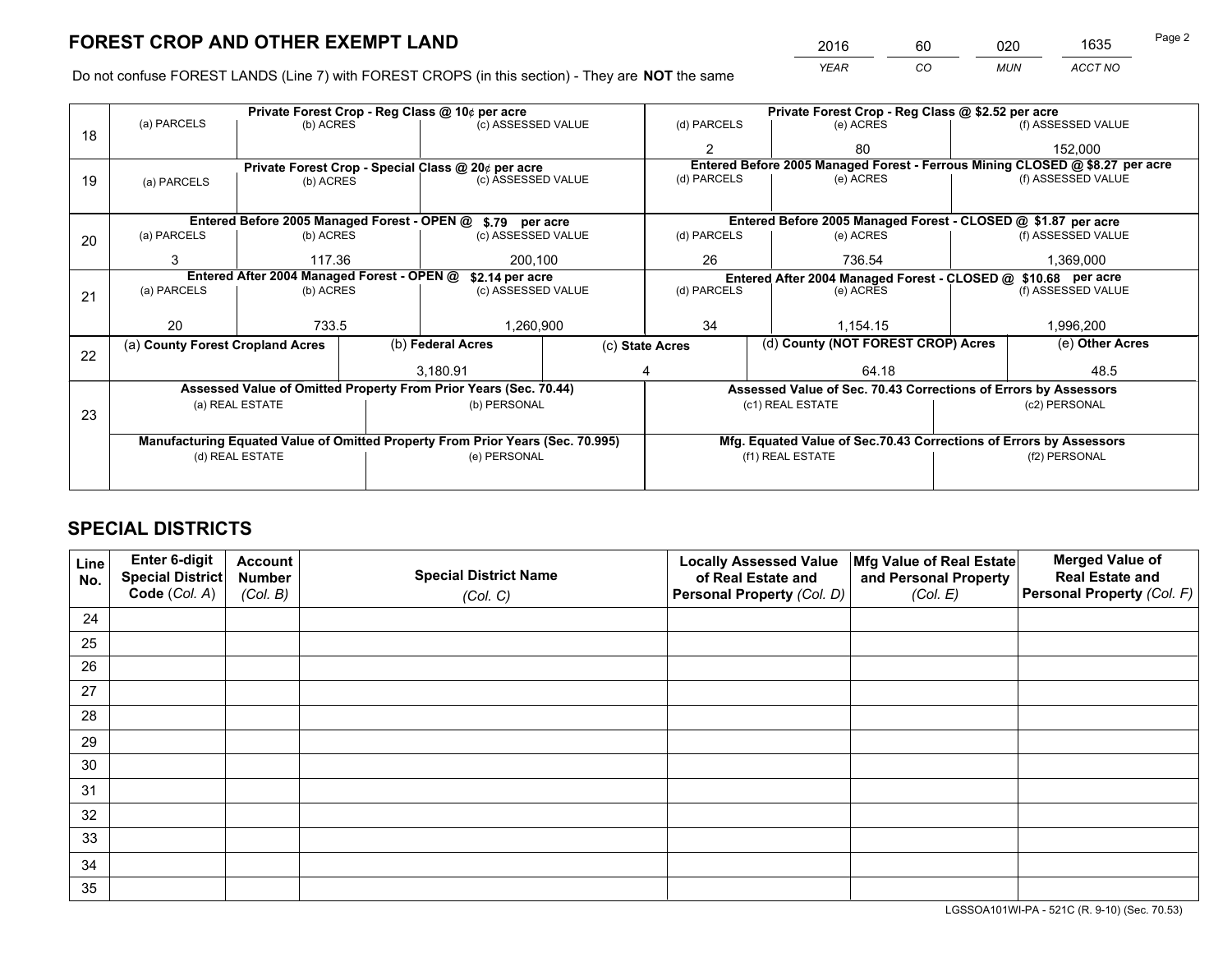|             |                                                                 |                                             |                                                         | <b>YEAR</b>                                                                       | CO<br><b>MUN</b>                                              | ACCT NO                                                                        |
|-------------|-----------------------------------------------------------------|---------------------------------------------|---------------------------------------------------------|-----------------------------------------------------------------------------------|---------------------------------------------------------------|--------------------------------------------------------------------------------|
| Line<br>No. | <b>Enter 6-digit</b><br><b>School District</b><br>Code (Col. A) | <b>Account</b><br><b>Number</b><br>(Col. B) | <b>School District Name</b><br>(Col. C)                 | <b>Locally Assessed Value</b><br>of Real Estate and<br>Personal Property (Col. D) | Mfg Value of Real Estate<br>and Personal Property<br>(Col. E) | <b>Merged Value of</b><br><b>Real Estate and</b><br>Personal Property (Col. F) |
|             | A. SCHOOL DISTRICTS (K-8 and K-12)                              |                                             |                                                         |                                                                                   |                                                               |                                                                                |
| 36          | 603409                                                          | 0356                                        | SCH D OF MEDFORD AREA                                   | 67,248,500                                                                        |                                                               | 67,248,500                                                                     |
| 37          |                                                                 |                                             |                                                         |                                                                                   |                                                               |                                                                                |
| 38          |                                                                 |                                             |                                                         |                                                                                   |                                                               |                                                                                |
| 39          |                                                                 |                                             |                                                         |                                                                                   |                                                               |                                                                                |
| 40          |                                                                 |                                             |                                                         |                                                                                   |                                                               |                                                                                |
| 41          |                                                                 |                                             |                                                         |                                                                                   |                                                               |                                                                                |
| 42          |                                                                 |                                             |                                                         |                                                                                   |                                                               |                                                                                |
| 43          |                                                                 |                                             |                                                         |                                                                                   |                                                               |                                                                                |
| 44          |                                                                 |                                             |                                                         |                                                                                   |                                                               |                                                                                |
| 45<br>46    |                                                                 |                                             |                                                         |                                                                                   |                                                               |                                                                                |
|             |                                                                 |                                             |                                                         |                                                                                   |                                                               |                                                                                |
| 47<br>48    |                                                                 |                                             |                                                         |                                                                                   |                                                               |                                                                                |
| 49          |                                                                 |                                             |                                                         |                                                                                   |                                                               |                                                                                |
| 50          |                                                                 |                                             | TOTAL ASSESSED VALUE OF SCHOOL DISTRICTS (K-8 and K-12) | 67,248,500                                                                        |                                                               | 67,248,500                                                                     |
|             | <b>UNION HIGH SCHOOL DISTRICTS</b><br><b>B.</b>                 |                                             |                                                         |                                                                                   |                                                               |                                                                                |
| 51          |                                                                 |                                             |                                                         |                                                                                   |                                                               |                                                                                |
| 52          |                                                                 |                                             |                                                         |                                                                                   |                                                               |                                                                                |
| 53          |                                                                 |                                             |                                                         |                                                                                   |                                                               |                                                                                |
| 54          |                                                                 |                                             |                                                         |                                                                                   |                                                               |                                                                                |
| 55          |                                                                 |                                             | TOTAL ASSESSED VALUE OF UNION HIGH SCHOOLS              |                                                                                   |                                                               |                                                                                |
|             | <b>TECHNICAL COLLEGE DISTRICTS</b><br>C.                        |                                             |                                                         |                                                                                   |                                                               |                                                                                |
| 56          | 001500                                                          | 0014                                        | NORTH CENTRAL TECHNICAL COLLEGE<br><b>WAUS</b>          | 67,248,500                                                                        |                                                               | 67,248,500                                                                     |
| 57          |                                                                 |                                             |                                                         |                                                                                   |                                                               |                                                                                |
| 58          |                                                                 |                                             |                                                         |                                                                                   |                                                               |                                                                                |
| 59          |                                                                 |                                             | TOTAL ASSESSED VALUE OF TECHNICAL COLLEGES              | 67,248,500                                                                        |                                                               | 67,248,500                                                                     |

60

020

## *I hereby certify, to the best of my knowledge and belief, this form is complete and correct.*

**SCHOOL DISTRICTS**

| Print name of preparer | Title                    |                | Date (MM / DD / CCYY) |
|------------------------|--------------------------|----------------|-----------------------|
|                        |                          |                |                       |
| Signature of preparer  | Contact Telephone Number | E-mail address |                       |
|                        | $\sim$                   |                |                       |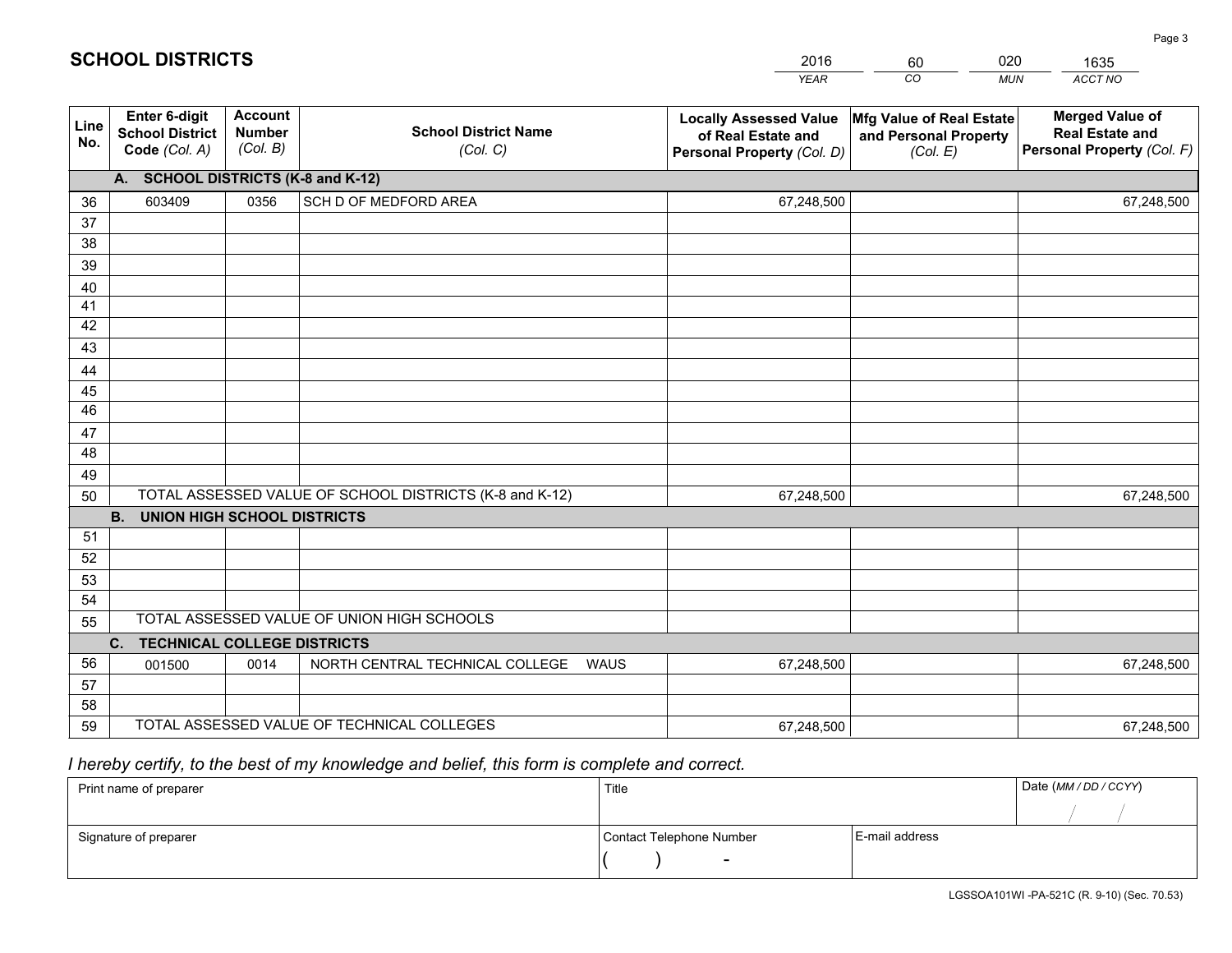#### **HIGHLIGHTS**

- 1. Complete the Statement of Assessment after the Board of Review. Reflect any changes made there.
- 2. Use black ink to complete.

**NOTE: Please supply any correction to the name and address.**

NOTE: Please supply any correction to the name and address.

- 3. Line 16 must equal Line 50, Col D.
- 4. Line 55 must equal the total of K-8 schools listed on lines 36-49. Do not include K-12 schools in this comparision.
- 5. Line 59, Col. D must equal Line 16.
- 6. Special District, School District and Technical College District values must include both real estate and personal property. Examples of Special districts are: town sanitary districts, public inland lake protection and rehabilitation districts, and metropolitan sewerage districts.
- 7. DO NOT INCLUDE Manufacturing property values.DOR will print these values on the final SOA.
- 8. Accuracy of this form is very important. The values reported directly affect the equalized value DOR calculates for school and special districts.

#### **Page 1:**

 If not prefilled, enter the tax year,county and municipal code,municipal type, municipal name and county name on the top of form.

Check the Amended box, if filing an amended / corrected SOA.

 Report the parcel count, acres and assessed value of taxable general property, total parcel count, (real and personal), total acres, and values from final figures set by the Board of Review.

- A. Real Estate land and improvements (buildings, etc.) is reported on lines 1 8, total line 9.
- B. Personal Property is reported on lines 11 14, Column D, total line 15.
- C. To complete this report, use the computer produced summary of the assessment roll that shows these amounts.
- D. Use whole numbers only.
- E. Add each line across and each column down to verify entries.

#### **Page 2:**

- A. Report Special Items (not subject to general property tax).
- 1. Private Forest Croplands and Managed Forest Lands are reported on lines 18,19, 20 and 21. Be sure to report assessed values **NOT** taxes.
- 2. You should have copies of the orders of entry, orders of withdrawal, etc., to update your assessment roll.
	- 3. Show hundredths of acres (e.g. 39.75).
- 4. Tax exempt lands are reported on line 22.
- 5. Omitted property and sec. 70.43, Wis. Stats., corrections of errors by assessor are reported on line 23. Report real estate and personal property separately. These should be for **prior years**, not something found on the current assessment roll after the board of review.
- B. Special District (Lines 24-35) Include the value of both real and personal property.
- The Department of Revenue (DOR) preprints much of the information regarding names and codes for schools, special districts,etc. If a district is not listed, enter the name and value only, DOR will enter the proper code.

### **Page 3 School Districts:**

Include the value of both real and personal property.

Report School District (regular, elementary, union high school, and technical college).

- 1. Regular (K-12) and Elementary (K-8) school values are reported on lines 36-49, total on line 50.
- 2. Union High School (UHS) (use only if elementary schools are listed on lines 36-49) are reported on lines 51-54. UHS total value (line 55) must equal to the total **elementary school** values reported on lines 36-49. Do notinclude K-12 schools in this comparison.
- 3. Technical College values are reported on lines 56-58, total on line 59.
- 4. Use the computer summary that shows these amounts to complete this report.

#### **This form is due the second Monday in June. File this report only after your Board of Review is complete.**

 *If you have questions: Return forms to:*

Fax number: (608) 264-6887 PO Box 8971

 Email: lgs@revenue.wi.gov Wisconsin Department of Revenue Call: (608) 261-5341 Local Government Services Section 6-97Madison WI 53708-8971

N2497 COUNTY RD E VIEDFORD, WI 54451 MEDFORD, WI 54451 TOWN OF HAMMEL TOWN OF HAMMEL RENEE ZENNER RENEE ZENNER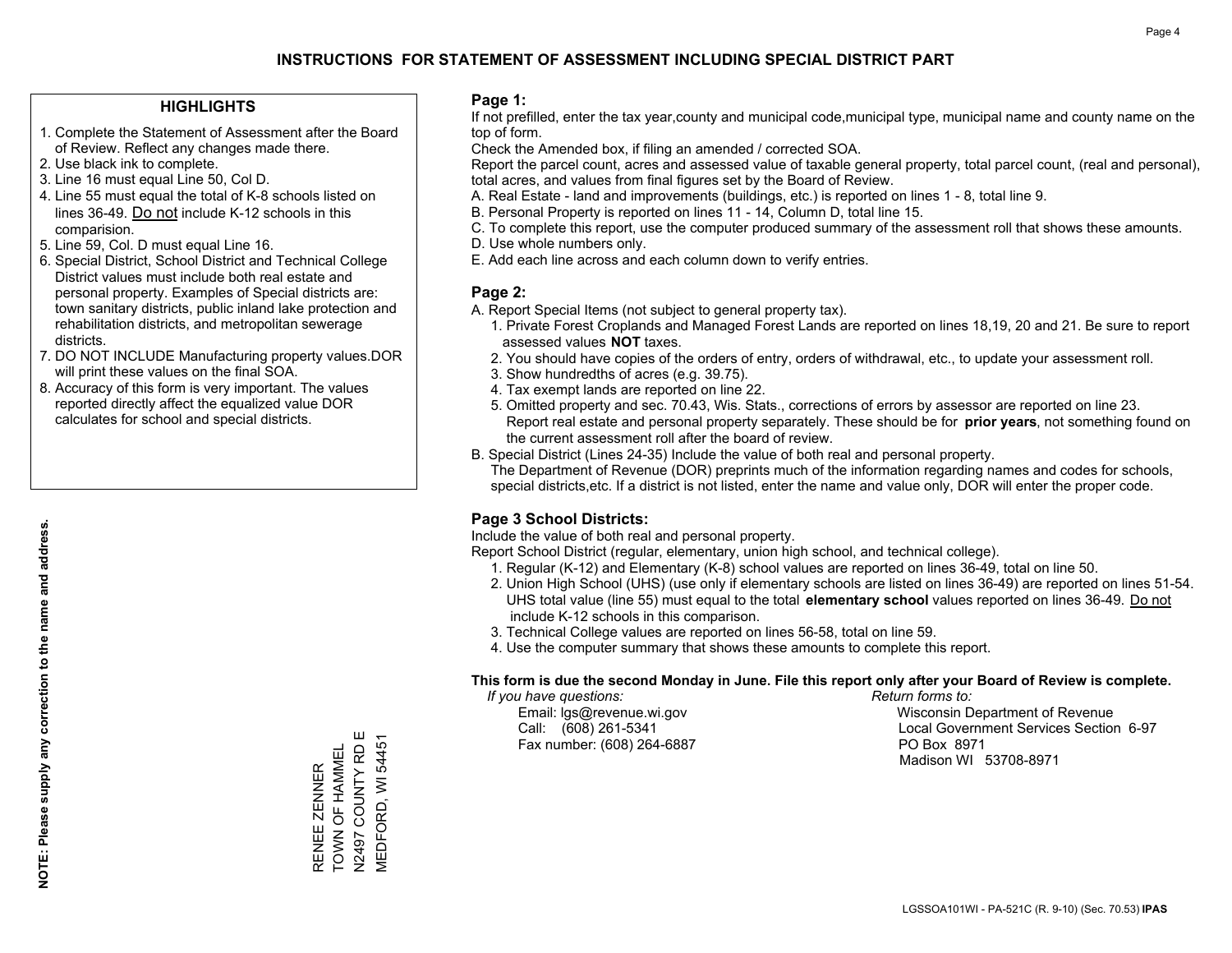**FINAL - EQUATED**

**STATEMENT OF ASSESSMENT FOR 2016** 

| 60  | N22 | 1636    |
|-----|-----|---------|
| rn. | MUN | ACCT NO |

|                | <b>FOR</b>                                                                                                                                                                                   | <b>TOWN OF</b><br><b>OF</b><br>Town - Village - City               | <b>HOLWAY</b><br><b>Municipality Name</b> |              | <b>TAYLOR COUNTY</b><br><b>County Name</b>                               |                         |                                        | <b>WHEN COMPLETING THIS DOCUMENT</b><br>DO NOT WRITE OVER X's OR IN SHADED AREAS |
|----------------|----------------------------------------------------------------------------------------------------------------------------------------------------------------------------------------------|--------------------------------------------------------------------|-------------------------------------------|--------------|--------------------------------------------------------------------------|-------------------------|----------------------------------------|----------------------------------------------------------------------------------|
| Line<br>No.    |                                                                                                                                                                                              | <b>REAL ESTATE</b><br>(See Lines 18 - 22 for<br>other Real Estate) |                                           | PARCEL COUNT | NO. OF ACRES<br><b>WHOLE</b><br>TOTAL LAND   IMPROVEMENTS   NUMBERS ONLY | <b>VALUE OF</b><br>LAND | <b>VALUE OF</b><br><b>IMPROVEMENTS</b> | <b>TOTAL VALUE OF LAND</b><br>AND IMPROVEMENTS                                   |
|                |                                                                                                                                                                                              |                                                                    | Col. A                                    | Col. B       | Col. C                                                                   | Col. D                  | Col. E                                 | Col. F                                                                           |
|                |                                                                                                                                                                                              | <b>RESIDENTIAL - Class 1</b>                                       | 238                                       | 232          | 488                                                                      | 1,543,200               | 18,715,900                             | 20,259,100                                                                       |
| 2              |                                                                                                                                                                                              | <b>COMMERCIAL - Class 2</b>                                        | $\Omega$                                  | $\Omega$     | $\Omega$                                                                 | 0                       | 0                                      | 0                                                                                |
| 3              |                                                                                                                                                                                              | <b>MANUFACTURING - Class 3</b>                                     | $\mathbf{0}$                              | 0            | $\Omega$                                                                 | 0                       | $\Omega$                               | $\mathbf{0}$                                                                     |
| 4              |                                                                                                                                                                                              | <b>AGRICULTURAL - Class 4</b>                                      | 492                                       |              | 10,369                                                                   | 1,518,200               |                                        | 1,518,200                                                                        |
| 5              |                                                                                                                                                                                              | <b>UNDEVELOPED - Class 5</b>                                       | 441                                       |              | 3,708                                                                    | 1,597,300               |                                        | 1,597,300                                                                        |
| 6              |                                                                                                                                                                                              | AGRICULTURAL FOREST - Class 5m                                     | 189                                       |              | 2,932                                                                    | 2,369,800               |                                        | 2,369,800                                                                        |
| $\overline{7}$ |                                                                                                                                                                                              | FOREST LANDS - Class 6                                             | 166                                       |              | 3,611                                                                    | 5,456,700               |                                        | 5,456,700                                                                        |
| 8              |                                                                                                                                                                                              | OTHER - Class 7                                                    | 92                                        | 90           | 216                                                                      | 669,600                 | 5,865,500                              | 6,535,100                                                                        |
| 9              |                                                                                                                                                                                              | TOTAL - ALL COLUMNS                                                | 1,618                                     | 322          | 21,324                                                                   | 13,154,800              | 24,581,400                             | 37,736,200                                                                       |
| 10             |                                                                                                                                                                                              | NUMBER OF PERSONAL PROPERTY ACCOUNTS IN ROLL                       |                                           |              | 22                                                                       | <b>LOCALLY ASSESSED</b> | <b>MANUFACTURING</b>                   | <b>MERGED</b>                                                                    |
| 11             |                                                                                                                                                                                              | BOATS AND OTHER WATERCRAFT NOT EXEMPT - Code 1                     |                                           |              |                                                                          | 0                       | $\Omega$                               | $\mathbf{0}$                                                                     |
| 12             |                                                                                                                                                                                              | MACHINERY, TOOLS AND PATTERNS - Code 2                             |                                           |              |                                                                          | 57,950                  | $\Omega$                               | 57,950                                                                           |
| 13             |                                                                                                                                                                                              | FURNITURE, FIXTURES AND EQUIPMENT - Code 3                         |                                           |              |                                                                          | 200                     | 0                                      | 200                                                                              |
| 14             |                                                                                                                                                                                              | ALL OTHER PERSONAL PROPERTY NOT EXEMPT - Codes 4A, 4B, 4C          |                                           |              |                                                                          | 279,800                 | $\mathbf{0}$                           | 279,800                                                                          |
| 15             |                                                                                                                                                                                              | TOTAL OF PERSONAL PROPERTY NOT EXEMPT (Total of Lines 11-14)       |                                           |              | 337,950                                                                  | $\mathbf 0$             | 337,950                                |                                                                                  |
| 16             | AGGREGATE ASSESSED VALUE OF ALL PROPERTY SUBJECT TO THE GENERAL PROPERTY TAX (Total of Lines 9F and 15F)<br>MUST EQUAL TOTAL VALUE OF THE SCHOOL DISTRICTS (K-12 PLUS K-8) - Line 50, Col. F |                                                                    |                                           |              |                                                                          |                         |                                        | 38,074,150                                                                       |
| 17             | Name of Assessor<br>Telephone #<br><b>BOARD OF REVIEW</b><br>DATE OF FINAL ADJOURNMENT<br><b>MIKE BARNA</b><br>06/08/2016<br>(715) 678-2553                                                  |                                                                    |                                           |              |                                                                          |                         |                                        |                                                                                  |

REMARKS

The Assessment Ratio to be used in calculating the estimated Fair Market Value on tax bills for this tax district is .936829349<br>This ratio should be used to convert assessed values to "Calculate Equalized Values" in Step 1 Commission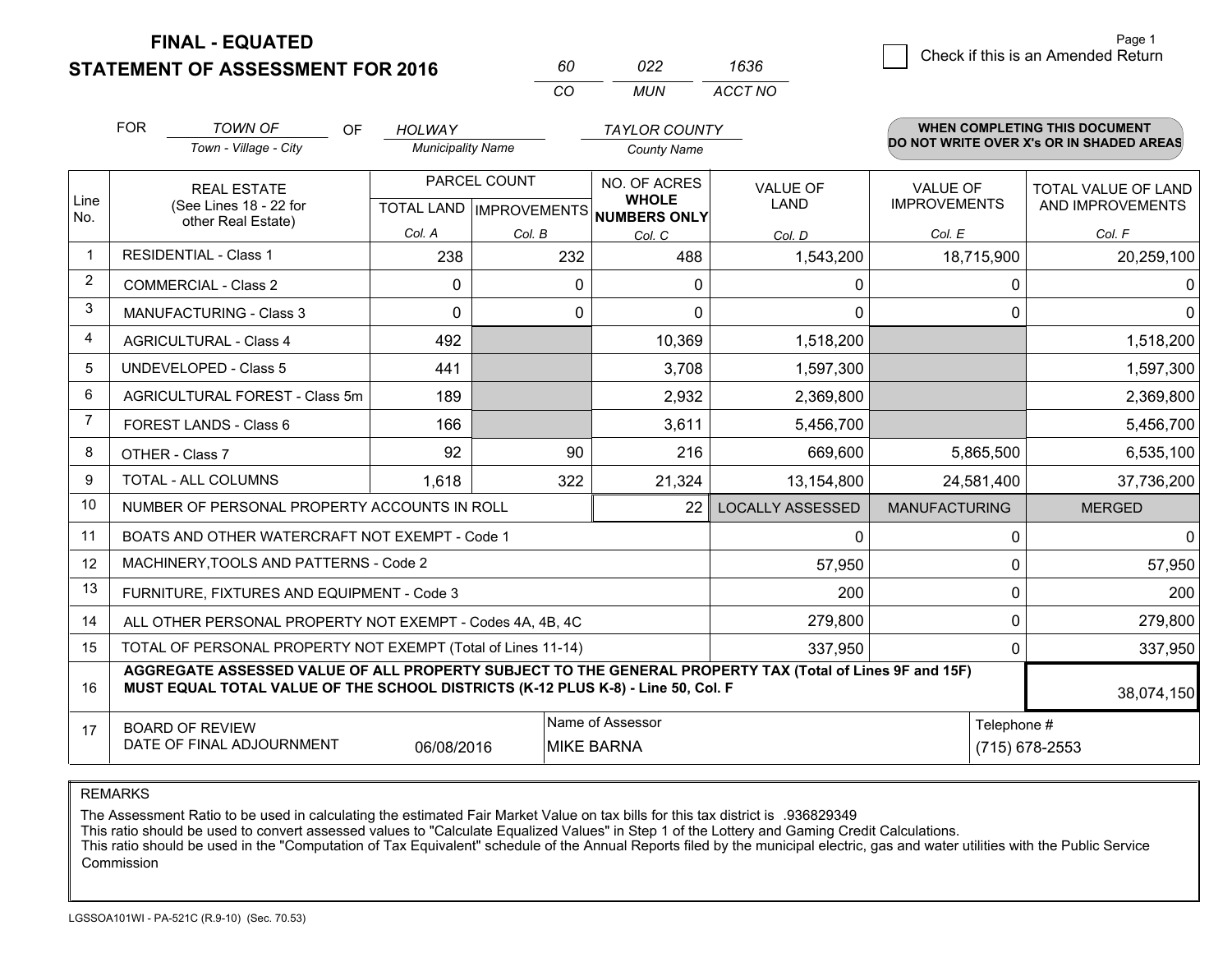*YEAR CO MUN ACCT NO* 2016 60 022 1636

Do not confuse FOREST LANDS (Line 7) with FOREST CROPS (in this section) - They are **NOT** the same

|    |                                                                                |                                             |  | Private Forest Crop - Reg Class @ 10¢ per acre                   |                                                               | Private Forest Crop - Reg Class @ \$2.52 per acre |                                                                                        |               |                    |  |
|----|--------------------------------------------------------------------------------|---------------------------------------------|--|------------------------------------------------------------------|---------------------------------------------------------------|---------------------------------------------------|----------------------------------------------------------------------------------------|---------------|--------------------|--|
| 18 | (a) PARCELS                                                                    | (b) ACRES                                   |  | (c) ASSESSED VALUE                                               |                                                               | (d) PARCELS                                       | (e) ACRES                                                                              |               | (f) ASSESSED VALUE |  |
|    |                                                                                |                                             |  |                                                                  |                                                               |                                                   |                                                                                        |               |                    |  |
|    |                                                                                |                                             |  | Private Forest Crop - Special Class @ 20¢ per acre               |                                                               |                                                   | Entered Before 2005 Managed Forest - Ferrous Mining CLOSED @ \$8.27 per acre           |               |                    |  |
| 19 | (a) PARCELS                                                                    | (b) ACRES                                   |  | (c) ASSESSED VALUE                                               |                                                               | (d) PARCELS                                       | (e) ACRES                                                                              |               | (f) ASSESSED VALUE |  |
|    |                                                                                |                                             |  |                                                                  |                                                               |                                                   |                                                                                        |               |                    |  |
|    |                                                                                | Entered Before 2005 Managed Forest - OPEN @ |  | \$.79 per acre                                                   |                                                               |                                                   | Entered Before 2005 Managed Forest - CLOSED @ \$1.87 per acre                          |               |                    |  |
| 20 | (a) PARCELS                                                                    | (b) ACRES                                   |  | (c) ASSESSED VALUE                                               |                                                               | (d) PARCELS                                       | (e) ACRES                                                                              |               | (f) ASSESSED VALUE |  |
|    |                                                                                |                                             |  |                                                                  |                                                               | 17                                                | 589.4                                                                                  |               | 857,800            |  |
|    | Entered After 2004 Managed Forest - OPEN @<br>\$2.14 per acre                  |                                             |  |                                                                  | Entered After 2004 Managed Forest - CLOSED @ \$10.68 per acre |                                                   |                                                                                        |               |                    |  |
| 21 | (a) PARCELS                                                                    | (b) ACRES                                   |  | (c) ASSESSED VALUE                                               |                                                               | (d) PARCELS<br>(e) ACRES                          |                                                                                        |               | (f) ASSESSED VALUE |  |
|    |                                                                                |                                             |  |                                                                  |                                                               |                                                   |                                                                                        |               |                    |  |
|    |                                                                                | 84                                          |  |                                                                  | 33<br>100,600                                                 |                                                   | 1.178.56                                                                               |               |                    |  |
|    |                                                                                | (a) County Forest Cropland Acres            |  | (b) Federal Acres                                                |                                                               |                                                   | (d) County (NOT FOREST CROP) Acres<br>(c) State Acres                                  |               | (e) Other Acres    |  |
| 22 |                                                                                |                                             |  |                                                                  |                                                               | 34.66                                             |                                                                                        |               | 55.46              |  |
|    |                                                                                |                                             |  | Assessed Value of Omitted Property From Prior Years (Sec. 70.44) |                                                               |                                                   | Assessed Value of Sec. 70.43 Corrections of Errors by Assessors                        |               |                    |  |
|    |                                                                                | (a) REAL ESTATE                             |  | (b) PERSONAL                                                     |                                                               |                                                   | (c1) REAL ESTATE                                                                       | (c2) PERSONAL |                    |  |
| 23 |                                                                                |                                             |  |                                                                  |                                                               |                                                   |                                                                                        |               |                    |  |
|    | Manufacturing Equated Value of Omitted Property From Prior Years (Sec. 70.995) |                                             |  |                                                                  |                                                               |                                                   |                                                                                        |               |                    |  |
|    |                                                                                | (d) REAL ESTATE                             |  | (e) PERSONAL                                                     |                                                               |                                                   | Mfg. Equated Value of Sec.70.43 Corrections of Errors by Assessors<br>(f1) REAL ESTATE |               | (f2) PERSONAL      |  |
|    |                                                                                |                                             |  |                                                                  |                                                               |                                                   |                                                                                        |               |                    |  |
|    |                                                                                |                                             |  |                                                                  |                                                               |                                                   |                                                                                        |               |                    |  |

## **SPECIAL DISTRICTS**

| Line<br>No. | Enter 6-digit<br>Special District<br>Code (Col. A) | <b>Account</b><br><b>Number</b> | <b>Special District Name</b> | <b>Locally Assessed Value</b><br>of Real Estate and | Mfg Value of Real Estate<br>and Personal Property | <b>Merged Value of</b><br><b>Real Estate and</b><br>Personal Property (Col. F) |
|-------------|----------------------------------------------------|---------------------------------|------------------------------|-----------------------------------------------------|---------------------------------------------------|--------------------------------------------------------------------------------|
|             |                                                    | (Col. B)                        | (Col. C)                     | Personal Property (Col. D)                          | (Col. E)                                          |                                                                                |
| 24          |                                                    |                                 |                              |                                                     |                                                   |                                                                                |
| 25          |                                                    |                                 |                              |                                                     |                                                   |                                                                                |
| 26          |                                                    |                                 |                              |                                                     |                                                   |                                                                                |
| 27          |                                                    |                                 |                              |                                                     |                                                   |                                                                                |
| 28          |                                                    |                                 |                              |                                                     |                                                   |                                                                                |
| 29          |                                                    |                                 |                              |                                                     |                                                   |                                                                                |
| 30          |                                                    |                                 |                              |                                                     |                                                   |                                                                                |
| 31          |                                                    |                                 |                              |                                                     |                                                   |                                                                                |
| 32          |                                                    |                                 |                              |                                                     |                                                   |                                                                                |
| 33          |                                                    |                                 |                              |                                                     |                                                   |                                                                                |
| 34          |                                                    |                                 |                              |                                                     |                                                   |                                                                                |
| 35          |                                                    |                                 |                              |                                                     |                                                   |                                                                                |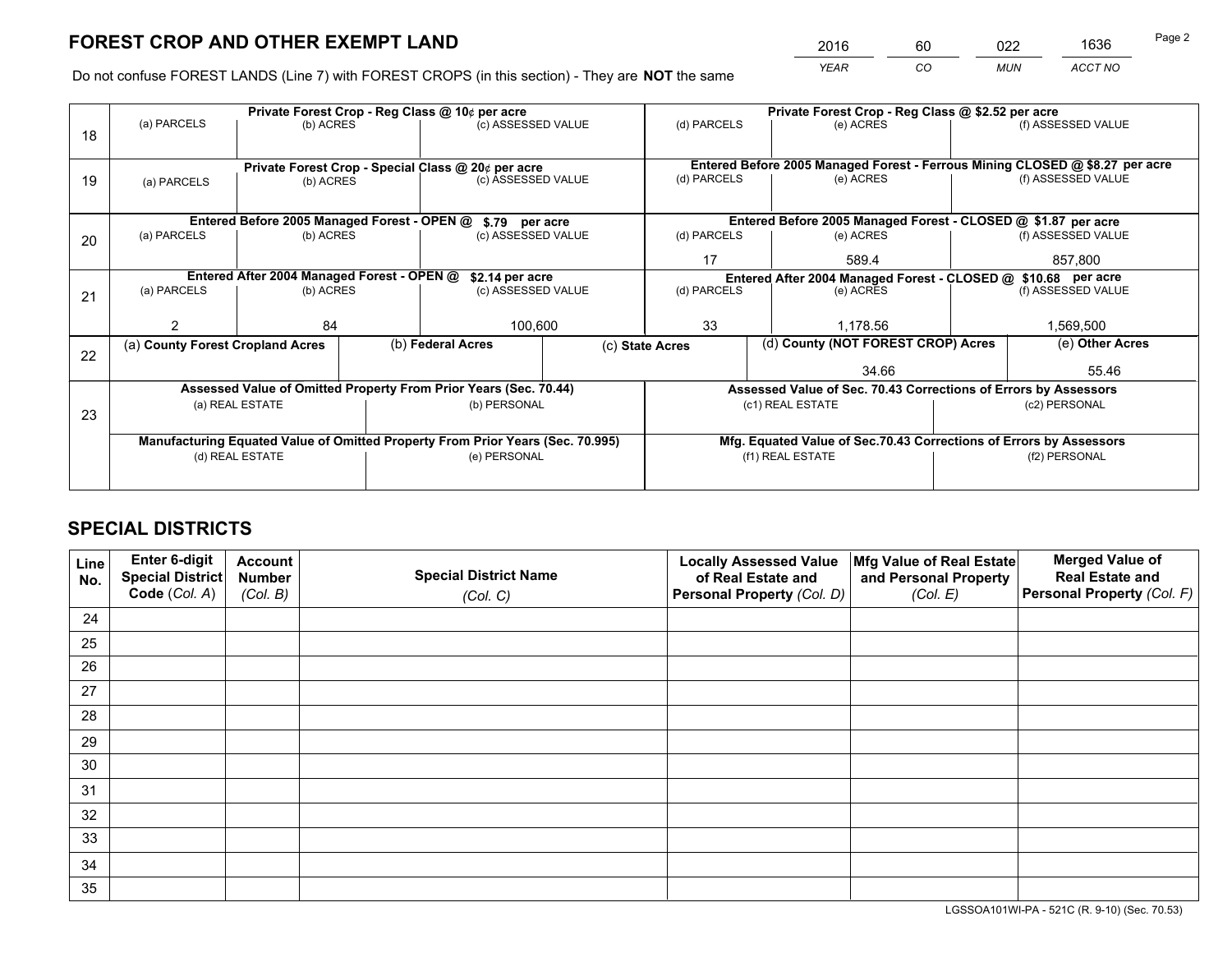|             |                                                                 |                                             |                                                         | <b>YEAR</b>                                                                       | CO<br><b>MUN</b>                                              | ACCT NO                                                                        |
|-------------|-----------------------------------------------------------------|---------------------------------------------|---------------------------------------------------------|-----------------------------------------------------------------------------------|---------------------------------------------------------------|--------------------------------------------------------------------------------|
| Line<br>No. | <b>Enter 6-digit</b><br><b>School District</b><br>Code (Col. A) | <b>Account</b><br><b>Number</b><br>(Col. B) | <b>School District Name</b><br>(Col. C)                 | <b>Locally Assessed Value</b><br>of Real Estate and<br>Personal Property (Col. D) | Mfg Value of Real Estate<br>and Personal Property<br>(Col. E) | <b>Merged Value of</b><br><b>Real Estate and</b><br>Personal Property (Col. F) |
|             | A. SCHOOL DISTRICTS (K-8 and K-12)                              |                                             |                                                         |                                                                                   |                                                               |                                                                                |
| 36          | 603409                                                          | 0356                                        | SCH D OF MEDFORD AREA                                   | 38,074,150                                                                        |                                                               | 38,074,150                                                                     |
| 37          |                                                                 |                                             |                                                         |                                                                                   |                                                               |                                                                                |
| 38          |                                                                 |                                             |                                                         |                                                                                   |                                                               |                                                                                |
| 39          |                                                                 |                                             |                                                         |                                                                                   |                                                               |                                                                                |
| 40          |                                                                 |                                             |                                                         |                                                                                   |                                                               |                                                                                |
| 41          |                                                                 |                                             |                                                         |                                                                                   |                                                               |                                                                                |
| 42          |                                                                 |                                             |                                                         |                                                                                   |                                                               |                                                                                |
| 43          |                                                                 |                                             |                                                         |                                                                                   |                                                               |                                                                                |
| 44          |                                                                 |                                             |                                                         |                                                                                   |                                                               |                                                                                |
| 45<br>46    |                                                                 |                                             |                                                         |                                                                                   |                                                               |                                                                                |
| 47          |                                                                 |                                             |                                                         |                                                                                   |                                                               |                                                                                |
| 48          |                                                                 |                                             |                                                         |                                                                                   |                                                               |                                                                                |
| 49          |                                                                 |                                             |                                                         |                                                                                   |                                                               |                                                                                |
| 50          |                                                                 |                                             | TOTAL ASSESSED VALUE OF SCHOOL DISTRICTS (K-8 and K-12) | 38,074,150                                                                        |                                                               | 38,074,150                                                                     |
|             | <b>B.</b><br><b>UNION HIGH SCHOOL DISTRICTS</b>                 |                                             |                                                         |                                                                                   |                                                               |                                                                                |
| 51          |                                                                 |                                             |                                                         |                                                                                   |                                                               |                                                                                |
| 52          |                                                                 |                                             |                                                         |                                                                                   |                                                               |                                                                                |
| 53          |                                                                 |                                             |                                                         |                                                                                   |                                                               |                                                                                |
| 54          |                                                                 |                                             |                                                         |                                                                                   |                                                               |                                                                                |
| 55          |                                                                 |                                             | TOTAL ASSESSED VALUE OF UNION HIGH SCHOOLS              |                                                                                   |                                                               |                                                                                |
|             | <b>TECHNICAL COLLEGE DISTRICTS</b><br>C.                        |                                             |                                                         |                                                                                   |                                                               |                                                                                |
| 56          | 001500                                                          | 0014                                        | NORTH CENTRAL TECHNICAL COLLEGE<br><b>WAUS</b>          | 38,074,150                                                                        |                                                               | 38,074,150                                                                     |
| 57          |                                                                 |                                             |                                                         |                                                                                   |                                                               |                                                                                |
| 58          |                                                                 |                                             |                                                         |                                                                                   |                                                               |                                                                                |
| 59          |                                                                 |                                             | TOTAL ASSESSED VALUE OF TECHNICAL COLLEGES              | 38,074,150                                                                        |                                                               | 38,074,150                                                                     |

60

022

## *I hereby certify, to the best of my knowledge and belief, this form is complete and correct.*

**SCHOOL DISTRICTS**

| Print name of preparer | Title                    |                | Date (MM / DD / CCYY) |
|------------------------|--------------------------|----------------|-----------------------|
|                        |                          |                |                       |
| Signature of preparer  | Contact Telephone Number | E-mail address |                       |
|                        | $\sim$                   |                |                       |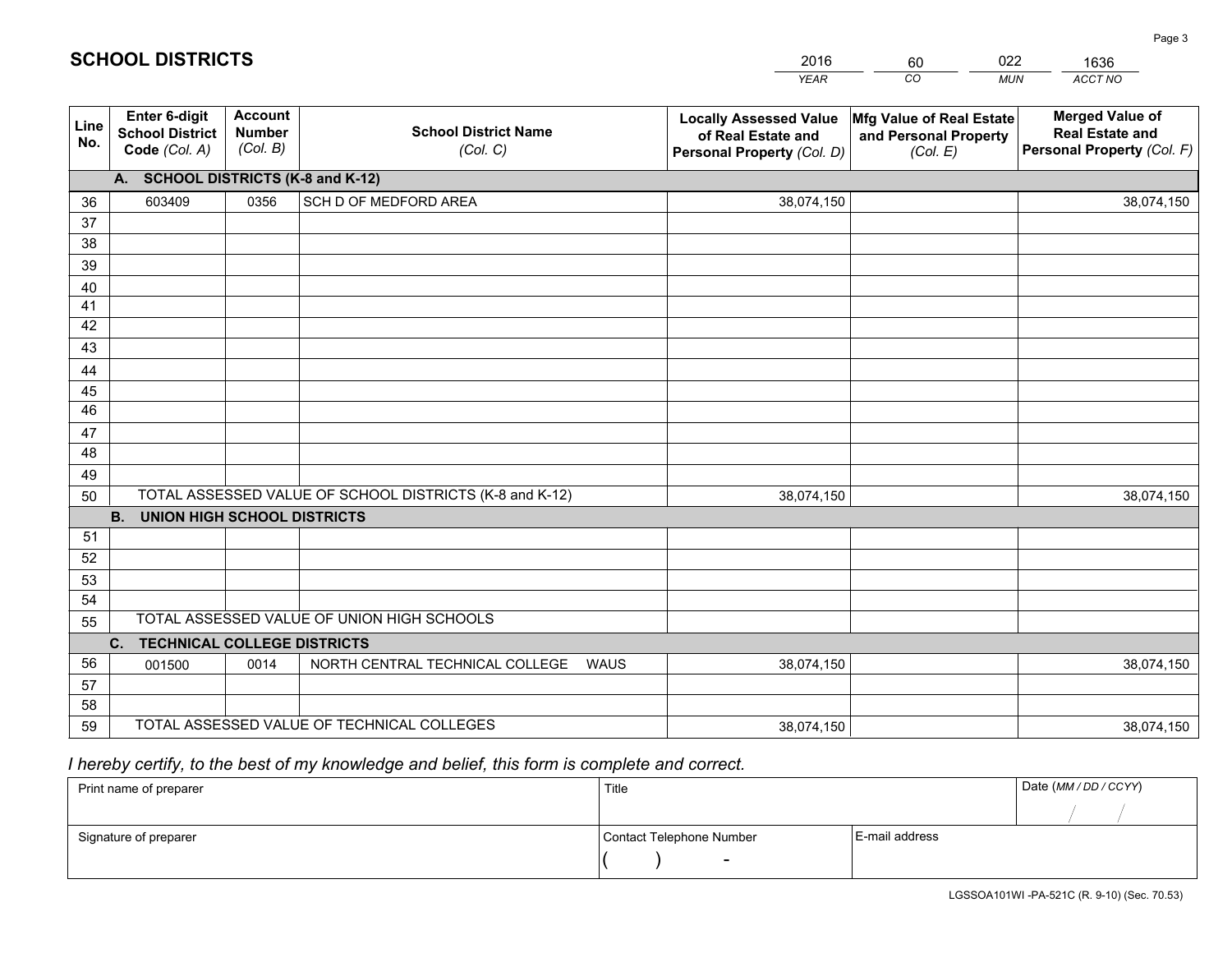#### **HIGHLIGHTS**

- 1. Complete the Statement of Assessment after the Board of Review. Reflect any changes made there.
- 2. Use black ink to complete.
- 3. Line 16 must equal Line 50, Col D.
- 4. Line 55 must equal the total of K-8 schools listed on lines 36-49. Do not include K-12 schools in this comparision.
- 5. Line 59, Col. D must equal Line 16.
- 6. Special District, School District and Technical College District values must include both real estate and personal property. Examples of Special districts are: town sanitary districts, public inland lake protection and rehabilitation districts, and metropolitan sewerage districts.
- 7. DO NOT INCLUDE Manufacturing property values.DOR will print these values on the final SOA.
- 8. Accuracy of this form is very important. The values reported directly affect the equalized value DOR calculates for school and special districts.

#### **Page 1:**

 If not prefilled, enter the tax year,county and municipal code,municipal type, municipal name and county name on the top of form.

Check the Amended box, if filing an amended / corrected SOA.

 Report the parcel count, acres and assessed value of taxable general property, total parcel count, (real and personal), total acres, and values from final figures set by the Board of Review.

- A. Real Estate land and improvements (buildings, etc.) is reported on lines 1 8, total line 9.
- B. Personal Property is reported on lines 11 14, Column D, total line 15.
- C. To complete this report, use the computer produced summary of the assessment roll that shows these amounts.
- D. Use whole numbers only.
- E. Add each line across and each column down to verify entries.

#### **Page 2:**

- A. Report Special Items (not subject to general property tax).
- 1. Private Forest Croplands and Managed Forest Lands are reported on lines 18,19, 20 and 21. Be sure to report assessed values **NOT** taxes.
- 2. You should have copies of the orders of entry, orders of withdrawal, etc., to update your assessment roll.
	- 3. Show hundredths of acres (e.g. 39.75).
- 4. Tax exempt lands are reported on line 22.
- 5. Omitted property and sec. 70.43, Wis. Stats., corrections of errors by assessor are reported on line 23. Report real estate and personal property separately. These should be for **prior years**, not something found on the current assessment roll after the board of review.
- B. Special District (Lines 24-35) Include the value of both real and personal property.
- The Department of Revenue (DOR) preprints much of the information regarding names and codes for schools, special districts,etc. If a district is not listed, enter the name and value only, DOR will enter the proper code.

### **Page 3 School Districts:**

Include the value of both real and personal property.

Report School District (regular, elementary, union high school, and technical college).

- 1. Regular (K-12) and Elementary (K-8) school values are reported on lines 36-49, total on line 50.
- 2. Union High School (UHS) (use only if elementary schools are listed on lines 36-49) are reported on lines 51-54. UHS total value (line 55) must equal to the total **elementary school** values reported on lines 36-49. Do notinclude K-12 schools in this comparison.
- 3. Technical College values are reported on lines 56-58, total on line 59.
- 4. Use the computer summary that shows these amounts to complete this report.

#### **This form is due the second Monday in June. File this report only after your Board of Review is complete.**

 *If you have questions: Return forms to:*

Fax number: (608) 264-6887 PO Box 8971

 Email: lgs@revenue.wi.gov Wisconsin Department of Revenue Call: (608) 261-5341 Local Government Services Section 6-97Madison WI 53708-8971

Ш N1381 COUNTY ROAD E N1381 COUNTY ROAD<br>MEDFORD, WI 54451 MEDFORD, WI 54451 JENNY NEHLS<br>TOWN OF HOLWAY TOWN OF HOLWAY JENNY NEHLS

**NOTE: Please supply any correction to the name and address.**

NOTE: Please supply any correction to the name and address.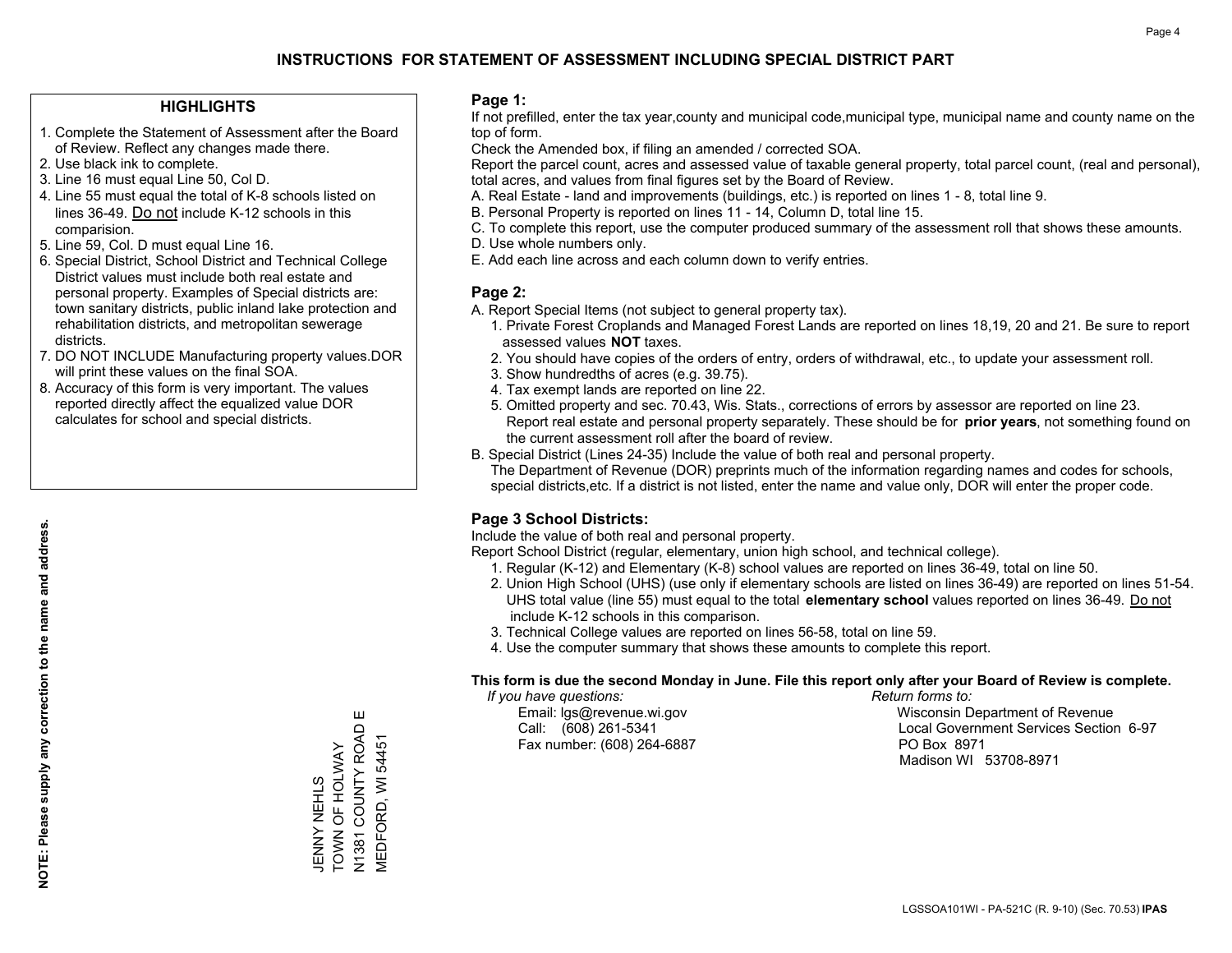**STATEMENT OF ASSESSMENT FOR 2016** 

**FINAL - EQUATED**

|                                    | Page i |
|------------------------------------|--------|
| Check if this is an Amended Return |        |
|                                    |        |

|                | <b>FOR</b><br><b>TOWN OF</b><br>OF                                                                                                                                                           | <b>JUMP RIVER</b>        |              | <b>TAYLOR COUNTY</b>                                     |                         |                      | WHEN COMPLETING THIS DOCUMENT            |
|----------------|----------------------------------------------------------------------------------------------------------------------------------------------------------------------------------------------|--------------------------|--------------|----------------------------------------------------------|-------------------------|----------------------|------------------------------------------|
|                | Town - Village - City                                                                                                                                                                        | <b>Municipality Name</b> |              | <b>County Name</b>                                       |                         |                      | DO NOT WRITE OVER X's OR IN SHADED AREAS |
|                | <b>REAL ESTATE</b>                                                                                                                                                                           |                          | PARCEL COUNT | NO. OF ACRES                                             | <b>VALUE OF</b>         | <b>VALUE OF</b>      | <b>TOTAL VALUE OF LAND</b>               |
| Line<br>No.    | (See Lines 18 - 22 for<br>other Real Estate)                                                                                                                                                 |                          |              | <b>WHOLE</b><br>TOTAL LAND   IMPROVEMENTS   NUMBERS ONLY | <b>LAND</b>             | <b>IMPROVEMENTS</b>  | AND IMPROVEMENTS                         |
|                |                                                                                                                                                                                              | Col. A                   | Col. B       | Col. C                                                   | Col. D                  | Col. E               | Col. F                                   |
| 1              | <b>RESIDENTIAL - Class 1</b>                                                                                                                                                                 | 168                      | 147          | 215                                                      | 497,000                 | 7,414,000            | 7,911,000                                |
| $\overline{2}$ | <b>COMMERCIAL - Class 2</b>                                                                                                                                                                  | 15                       | 8            | 63                                                       | 174,600                 | 709,400              | 884,000                                  |
| 3              | <b>MANUFACTURING - Class 3</b>                                                                                                                                                               | $\Omega$                 | 0            | $\Omega$                                                 | 0                       | $\Omega$             | $\Omega$                                 |
| $\overline{4}$ | <b>AGRICULTURAL - Class 4</b>                                                                                                                                                                | 267                      |              | 7,163                                                    | 1,289,200               |                      | 1,289,200                                |
| 5              | <b>UNDEVELOPED - Class 5</b>                                                                                                                                                                 | 248                      |              | 2,447                                                    | 763,900                 |                      | 763,900                                  |
| 6              | AGRICULTURAL FOREST - Class 5m                                                                                                                                                               | 64                       |              | 816                                                      | 581,200                 |                      | 581,200                                  |
| 7              | FOREST LANDS - Class 6                                                                                                                                                                       | 144                      |              | 3,044                                                    | 4,272,800               |                      | 4,272,800                                |
| 8              | OTHER - Class 7                                                                                                                                                                              | 45                       | 44           | 97                                                       | 341,800                 | 2,883,800            | 3,225,600                                |
| 9              | TOTAL - ALL COLUMNS                                                                                                                                                                          | 951                      | 199          | 13,845                                                   | 7,920,500               | 11,007,200           | 18,927,700                               |
| 10             | NUMBER OF PERSONAL PROPERTY ACCOUNTS IN ROLL                                                                                                                                                 |                          |              | 29                                                       | <b>LOCALLY ASSESSED</b> | <b>MANUFACTURING</b> | <b>MERGED</b>                            |
| 11             | BOATS AND OTHER WATERCRAFT NOT EXEMPT - Code 1                                                                                                                                               |                          |              |                                                          | 0                       | $\Omega$             | 0                                        |
| 12             | MACHINERY, TOOLS AND PATTERNS - Code 2                                                                                                                                                       |                          |              |                                                          | 25,200                  | 2,463,600            | 2,488,800                                |
| 13             | FURNITURE, FIXTURES AND EQUIPMENT - Code 3                                                                                                                                                   |                          |              |                                                          | 12,200                  | 21,000               | 33,200                                   |
| 14             | ALL OTHER PERSONAL PROPERTY NOT EXEMPT - Codes 4A, 4B, 4C                                                                                                                                    |                          |              |                                                          | 256,900                 | 9,000                | 265,900                                  |
| 15             | TOTAL OF PERSONAL PROPERTY NOT EXEMPT (Total of Lines 11-14)                                                                                                                                 |                          |              |                                                          | 294,300                 | 2,493,600            | 2,787,900                                |
| 16             | AGGREGATE ASSESSED VALUE OF ALL PROPERTY SUBJECT TO THE GENERAL PROPERTY TAX (Total of Lines 9F and 15F)<br>MUST EQUAL TOTAL VALUE OF THE SCHOOL DISTRICTS (K-12 PLUS K-8) - Line 50, Col. F |                          |              |                                                          |                         |                      | 21,715,600                               |
| 17             | <b>BOARD OF REVIEW</b>                                                                                                                                                                       |                          |              | Name of Assessor                                         |                         | Telephone #          |                                          |
|                | DATE OF FINAL ADJOURNMENT                                                                                                                                                                    | 06/04/2016               |              | <b>ED OMEARA</b>                                         |                         |                      | (715) 762-5530                           |

*CO*

*MUN*

*ACCT NO1637*

*<sup>60</sup> <sup>024</sup>*

REMARKS

The Assessment Ratio to be used in calculating the estimated Fair Market Value on tax bills for this tax district is .903816133<br>This ratio should be used to convert assessed values to "Calculate Equalized Values" in Step 1 Commission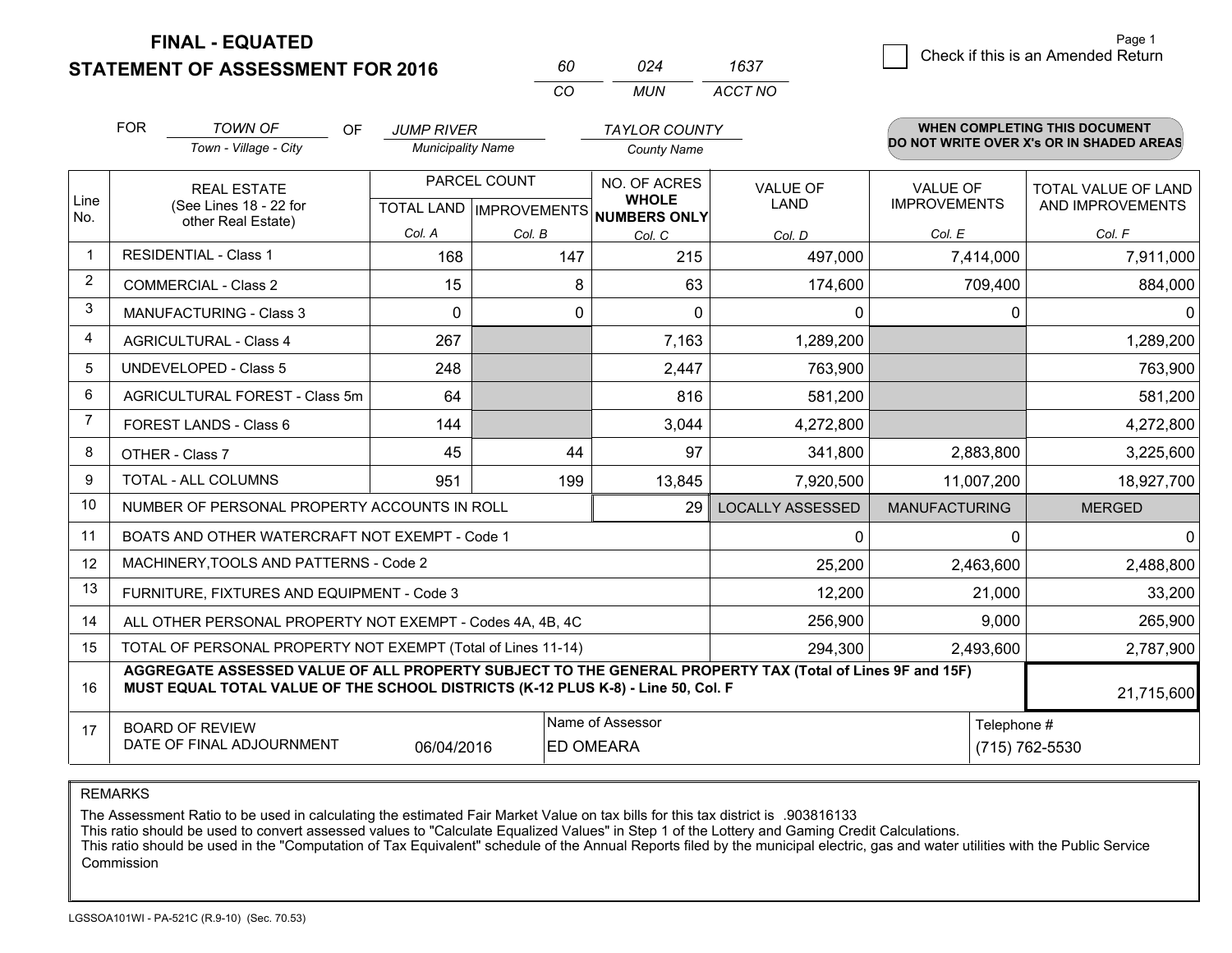*YEAR CO MUN ACCT NO* 2016 60 024 1637

Do not confuse FOREST LANDS (Line 7) with FOREST CROPS (in this section) - They are **NOT** the same

|    |                                                                                        |                 |  | Private Forest Crop - Reg Class @ 10¢ per acre                                 |                                   |                                                                              | Private Forest Crop - Reg Class @ \$2.52 per acre                  |           |                    |  |
|----|----------------------------------------------------------------------------------------|-----------------|--|--------------------------------------------------------------------------------|-----------------------------------|------------------------------------------------------------------------------|--------------------------------------------------------------------|-----------|--------------------|--|
| 18 | (a) PARCELS                                                                            | (b) ACRES       |  | (c) ASSESSED VALUE                                                             |                                   | (d) PARCELS                                                                  | (e) ACRES                                                          |           | (f) ASSESSED VALUE |  |
|    |                                                                                        |                 |  | Private Forest Crop - Special Class @ 20¢ per acre                             |                                   | Entered Before 2005 Managed Forest - Ferrous Mining CLOSED @ \$8.27 per acre |                                                                    |           |                    |  |
| 19 | (b) ACRES<br>(a) PARCELS                                                               |                 |  | (c) ASSESSED VALUE                                                             |                                   | (d) PARCELS                                                                  | (e) ACRES                                                          |           | (f) ASSESSED VALUE |  |
|    |                                                                                        |                 |  |                                                                                |                                   | Entered Before 2005 Managed Forest - CLOSED @ \$1.87 per acre                |                                                                    |           |                    |  |
|    | Entered Before 2005 Managed Forest - OPEN @ \$.79 per acre<br>(b) ACRES<br>(a) PARCELS |                 |  | (c) ASSESSED VALUE                                                             |                                   | (d) PARCELS                                                                  | (e) ACRES                                                          |           | (f) ASSESSED VALUE |  |
| 20 |                                                                                        |                 |  |                                                                                |                                   |                                                                              |                                                                    |           |                    |  |
|    | 10<br>369.01<br>520.900                                                                |                 |  |                                                                                | 35<br>1,319.63                    |                                                                              |                                                                    | 1,828,000 |                    |  |
|    | Entered After 2004 Managed Forest - OPEN @<br>\$2.14 per acre                          |                 |  |                                                                                |                                   | Entered After 2004 Managed Forest - CLOSED @ \$10.68 per acre                |                                                                    |           |                    |  |
| 21 | (a) PARCELS                                                                            | (b) ACRES       |  |                                                                                | (d) PARCELS<br>(c) ASSESSED VALUE |                                                                              | (e) ACRES                                                          |           | (f) ASSESSED VALUE |  |
|    |                                                                                        |                 |  |                                                                                |                                   |                                                                              |                                                                    |           |                    |  |
|    | 30                                                                                     | 1,090.32        |  | 1,386,500                                                                      |                                   | 15                                                                           | 525.7                                                              |           | 707,300            |  |
|    | (a) County Forest Cropland Acres                                                       |                 |  | (b) Federal Acres                                                              |                                   | (c) State Acres                                                              | (d) County (NOT FOREST CROP) Acres                                 |           | (e) Other Acres    |  |
| 22 |                                                                                        |                 |  |                                                                                |                                   |                                                                              |                                                                    |           |                    |  |
|    |                                                                                        |                 |  | 5.640                                                                          |                                   | 55.26                                                                        | 69.57                                                              |           | 65.8               |  |
|    |                                                                                        |                 |  | Assessed Value of Omitted Property From Prior Years (Sec. 70.44)               |                                   |                                                                              | Assessed Value of Sec. 70.43 Corrections of Errors by Assessors    |           |                    |  |
| 23 |                                                                                        | (a) REAL ESTATE |  | (b) PERSONAL                                                                   |                                   |                                                                              | (c1) REAL ESTATE                                                   |           | (c2) PERSONAL      |  |
|    |                                                                                        |                 |  |                                                                                |                                   |                                                                              |                                                                    |           |                    |  |
|    |                                                                                        |                 |  | Manufacturing Equated Value of Omitted Property From Prior Years (Sec. 70.995) |                                   |                                                                              | Mfg. Equated Value of Sec.70.43 Corrections of Errors by Assessors |           |                    |  |
|    |                                                                                        | (d) REAL ESTATE |  | (e) PERSONAL                                                                   |                                   |                                                                              | (f1) REAL ESTATE                                                   |           | (f2) PERSONAL      |  |
|    |                                                                                        |                 |  |                                                                                |                                   |                                                                              |                                                                    |           |                    |  |
|    |                                                                                        |                 |  |                                                                                |                                   |                                                                              |                                                                    |           |                    |  |

## **SPECIAL DISTRICTS**

| Line<br>No. | Enter 6-digit<br>Special District<br>Code (Col. A) | <b>Account</b><br><b>Number</b><br>(Col. B) | <b>Special District Name</b><br>(Col. C) | <b>Locally Assessed Value</b><br>of Real Estate and<br>Personal Property (Col. D) | Mfg Value of Real Estate<br>and Personal Property<br>(Col. E) | <b>Merged Value of</b><br><b>Real Estate and</b><br>Personal Property (Col. F) |
|-------------|----------------------------------------------------|---------------------------------------------|------------------------------------------|-----------------------------------------------------------------------------------|---------------------------------------------------------------|--------------------------------------------------------------------------------|
| 24          |                                                    |                                             |                                          |                                                                                   |                                                               |                                                                                |
| 25          |                                                    |                                             |                                          |                                                                                   |                                                               |                                                                                |
| 26          |                                                    |                                             |                                          |                                                                                   |                                                               |                                                                                |
| 27          |                                                    |                                             |                                          |                                                                                   |                                                               |                                                                                |
| 28          |                                                    |                                             |                                          |                                                                                   |                                                               |                                                                                |
| 29          |                                                    |                                             |                                          |                                                                                   |                                                               |                                                                                |
| 30          |                                                    |                                             |                                          |                                                                                   |                                                               |                                                                                |
| 31          |                                                    |                                             |                                          |                                                                                   |                                                               |                                                                                |
| 32          |                                                    |                                             |                                          |                                                                                   |                                                               |                                                                                |
| 33          |                                                    |                                             |                                          |                                                                                   |                                                               |                                                                                |
| 34          |                                                    |                                             |                                          |                                                                                   |                                                               |                                                                                |
| 35          |                                                    |                                             |                                          |                                                                                   |                                                               |                                                                                |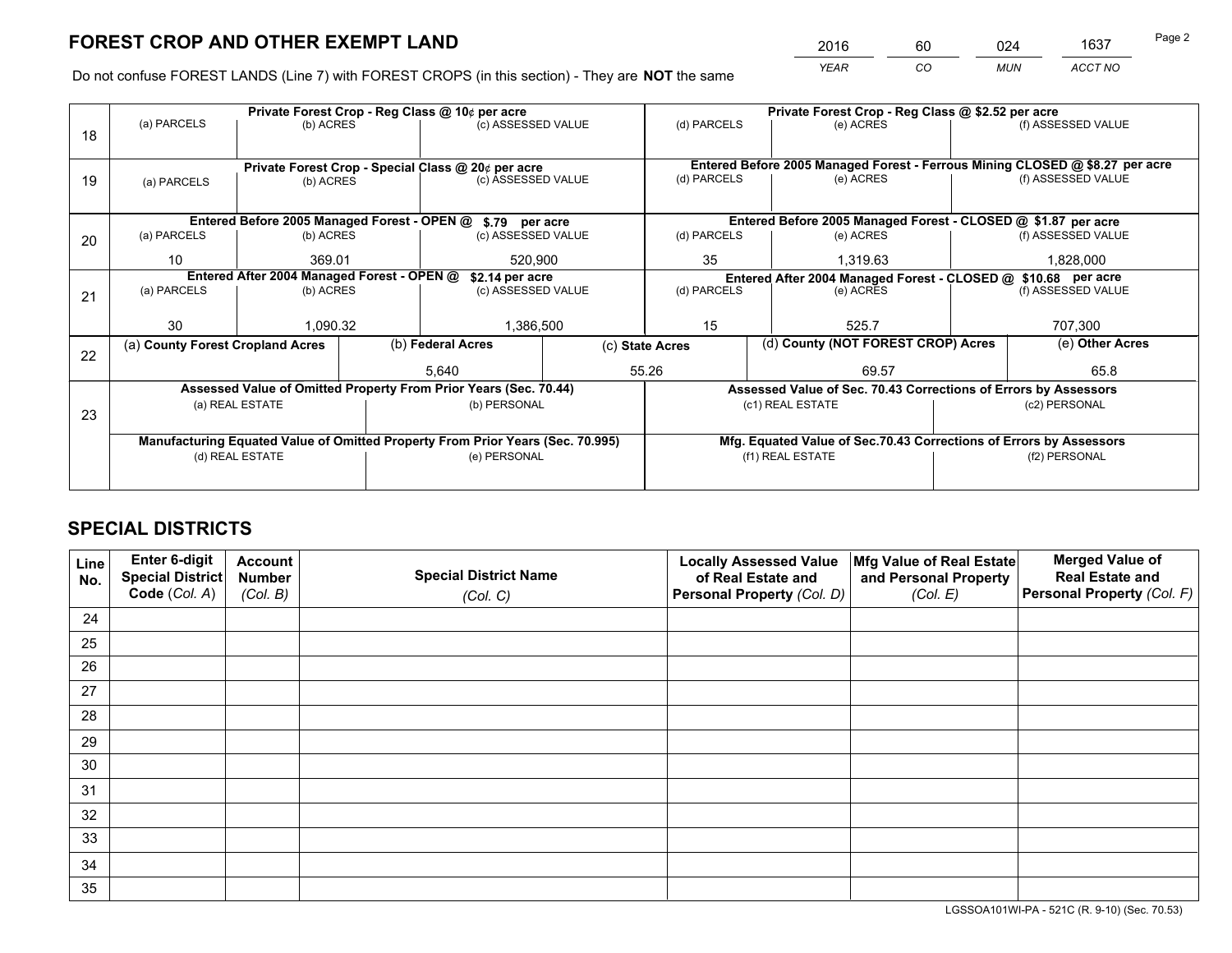|             |                                                                 |                                             |                                                         | <b>YEAR</b>                                                                       | CO<br><b>MUN</b>                                              | ACCT NO                                                                        |
|-------------|-----------------------------------------------------------------|---------------------------------------------|---------------------------------------------------------|-----------------------------------------------------------------------------------|---------------------------------------------------------------|--------------------------------------------------------------------------------|
| Line<br>No. | <b>Enter 6-digit</b><br><b>School District</b><br>Code (Col. A) | <b>Account</b><br><b>Number</b><br>(Col. B) | <b>School District Name</b><br>(Col. C)                 | <b>Locally Assessed Value</b><br>of Real Estate and<br>Personal Property (Col. D) | Mfg Value of Real Estate<br>and Personal Property<br>(Col. E) | <b>Merged Value of</b><br><b>Real Estate and</b><br>Personal Property (Col. F) |
|             | A. SCHOOL DISTRICTS (K-8 and K-12)                              |                                             |                                                         |                                                                                   |                                                               |                                                                                |
| 36          | 602135                                                          | 0355                                        | SCH D OF GILMAN                                         | 19,222,000                                                                        | 2,493,600                                                     | 21,715,600                                                                     |
| 37          |                                                                 |                                             |                                                         |                                                                                   |                                                               |                                                                                |
| 38          |                                                                 |                                             |                                                         |                                                                                   |                                                               |                                                                                |
| 39          |                                                                 |                                             |                                                         |                                                                                   |                                                               |                                                                                |
| 40          |                                                                 |                                             |                                                         |                                                                                   |                                                               |                                                                                |
| 41<br>42    |                                                                 |                                             |                                                         |                                                                                   |                                                               |                                                                                |
| 43          |                                                                 |                                             |                                                         |                                                                                   |                                                               |                                                                                |
|             |                                                                 |                                             |                                                         |                                                                                   |                                                               |                                                                                |
| 44<br>45    |                                                                 |                                             |                                                         |                                                                                   |                                                               |                                                                                |
| 46          |                                                                 |                                             |                                                         |                                                                                   |                                                               |                                                                                |
| 47          |                                                                 |                                             |                                                         |                                                                                   |                                                               |                                                                                |
| 48          |                                                                 |                                             |                                                         |                                                                                   |                                                               |                                                                                |
| 49          |                                                                 |                                             |                                                         |                                                                                   |                                                               |                                                                                |
| 50          |                                                                 |                                             | TOTAL ASSESSED VALUE OF SCHOOL DISTRICTS (K-8 and K-12) | 19,222,000                                                                        | 2,493,600                                                     | 21,715,600                                                                     |
|             | <b>B.</b><br>UNION HIGH SCHOOL DISTRICTS                        |                                             |                                                         |                                                                                   |                                                               |                                                                                |
| 51          |                                                                 |                                             |                                                         |                                                                                   |                                                               |                                                                                |
| 52          |                                                                 |                                             |                                                         |                                                                                   |                                                               |                                                                                |
| 53          |                                                                 |                                             |                                                         |                                                                                   |                                                               |                                                                                |
| 54          |                                                                 |                                             |                                                         |                                                                                   |                                                               |                                                                                |
| 55          |                                                                 |                                             | TOTAL ASSESSED VALUE OF UNION HIGH SCHOOLS              |                                                                                   |                                                               |                                                                                |
|             | C.<br><b>TECHNICAL COLLEGE DISTRICTS</b>                        |                                             |                                                         |                                                                                   |                                                               |                                                                                |
| 56          | 000100                                                          | 0001                                        | CHIPPEWA VALLEY TECHNICAL COLLEGE EAUC                  | 19,222,000                                                                        | 2,493,600                                                     | 21,715,600                                                                     |
| 57<br>58    |                                                                 |                                             |                                                         |                                                                                   |                                                               |                                                                                |
| 59          |                                                                 |                                             | TOTAL ASSESSED VALUE OF TECHNICAL COLLEGES              | 19,222,000                                                                        | 2,493,600                                                     | 21,715,600                                                                     |
|             |                                                                 |                                             |                                                         |                                                                                   |                                                               |                                                                                |

60

024

 *I hereby certify, to the best of my knowledge and belief, this form is complete and correct.*

**SCHOOL DISTRICTS**

| Print name of preparer | Title                    |                | Date (MM / DD / CCYY) |
|------------------------|--------------------------|----------------|-----------------------|
|                        |                          |                |                       |
| Signature of preparer  | Contact Telephone Number | E-mail address |                       |
|                        | $\sim$                   |                |                       |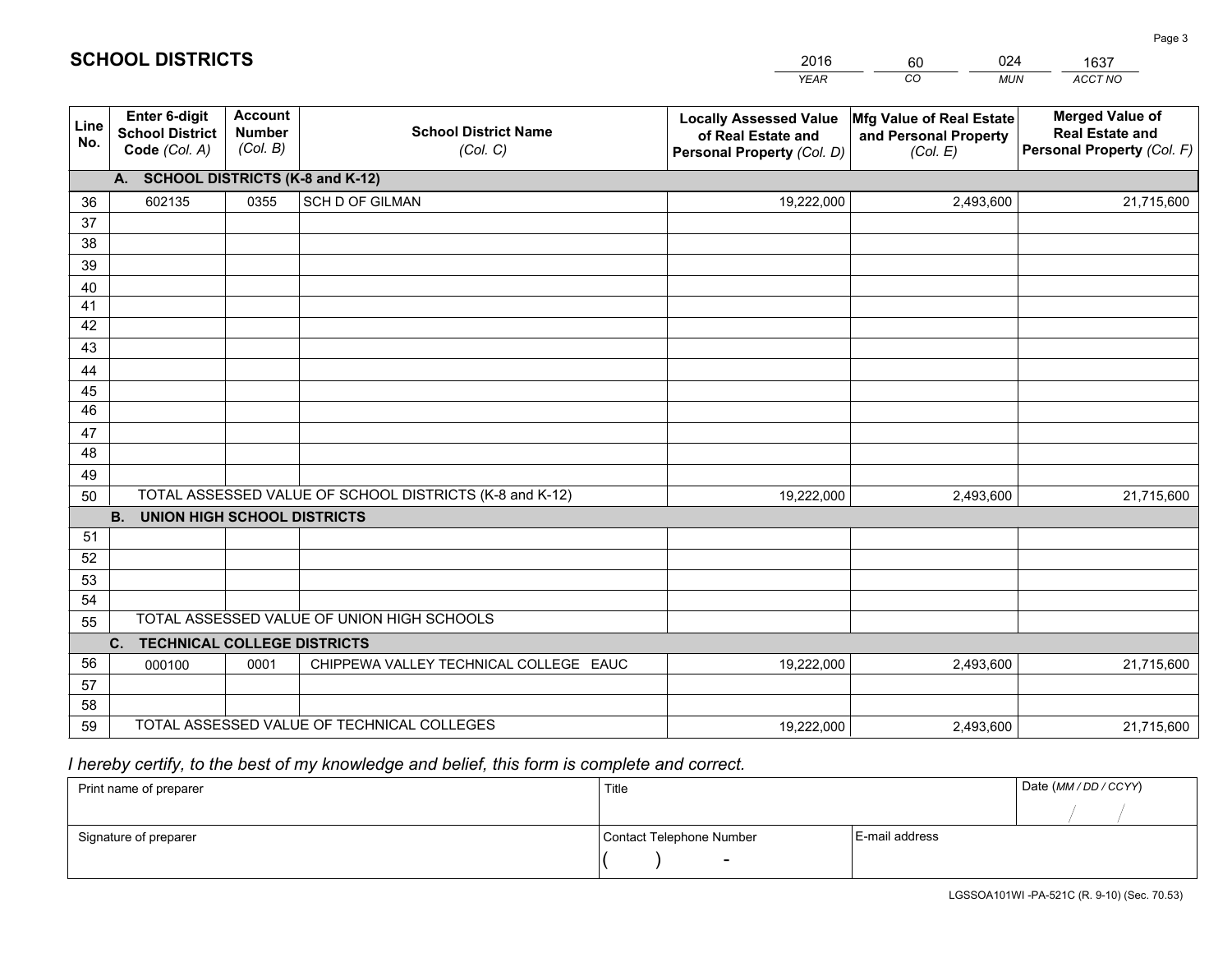#### **HIGHLIGHTS**

- 1. Complete the Statement of Assessment after the Board of Review. Reflect any changes made there.
- 2. Use black ink to complete.
- 3. Line 16 must equal Line 50, Col D.
- 4. Line 55 must equal the total of K-8 schools listed on lines 36-49. Do not include K-12 schools in this comparision.
- 5. Line 59, Col. D must equal Line 16.
- 6. Special District, School District and Technical College District values must include both real estate and personal property. Examples of Special districts are: town sanitary districts, public inland lake protection and rehabilitation districts, and metropolitan sewerage districts.
- 7. DO NOT INCLUDE Manufacturing property values.DOR will print these values on the final SOA.
- 8. Accuracy of this form is very important. The values reported directly affect the equalized value DOR calculates for school and special districts.

#### **Page 1:**

 If not prefilled, enter the tax year,county and municipal code,municipal type, municipal name and county name on the top of form.

Check the Amended box, if filing an amended / corrected SOA.

 Report the parcel count, acres and assessed value of taxable general property, total parcel count, (real and personal), total acres, and values from final figures set by the Board of Review.

- A. Real Estate land and improvements (buildings, etc.) is reported on lines 1 8, total line 9.
- B. Personal Property is reported on lines 11 14, Column D, total line 15.
- C. To complete this report, use the computer produced summary of the assessment roll that shows these amounts.
- D. Use whole numbers only.
- E. Add each line across and each column down to verify entries.

#### **Page 2:**

- A. Report Special Items (not subject to general property tax).
- 1. Private Forest Croplands and Managed Forest Lands are reported on lines 18,19, 20 and 21. Be sure to report assessed values **NOT** taxes.
- 2. You should have copies of the orders of entry, orders of withdrawal, etc., to update your assessment roll.
	- 3. Show hundredths of acres (e.g. 39.75).
- 4. Tax exempt lands are reported on line 22.
- 5. Omitted property and sec. 70.43, Wis. Stats., corrections of errors by assessor are reported on line 23. Report real estate and personal property separately. These should be for **prior years**, not something found on the current assessment roll after the board of review.
- B. Special District (Lines 24-35) Include the value of both real and personal property.
- The Department of Revenue (DOR) preprints much of the information regarding names and codes for schools, special districts,etc. If a district is not listed, enter the name and value only, DOR will enter the proper code.

### **Page 3 School Districts:**

Include the value of both real and personal property.

Report School District (regular, elementary, union high school, and technical college).

- 1. Regular (K-12) and Elementary (K-8) school values are reported on lines 36-49, total on line 50.
- 2. Union High School (UHS) (use only if elementary schools are listed on lines 36-49) are reported on lines 51-54. UHS total value (line 55) must equal to the total **elementary school** values reported on lines 36-49. Do notinclude K-12 schools in this comparison.
- 3. Technical College values are reported on lines 56-58, total on line 59.
- 4. Use the computer summary that shows these amounts to complete this report.

#### **This form is due the second Monday in June. File this report only after your Board of Review is complete.**

 *If you have questions: Return forms to:*

Fax number: (608) 264-6887 PO Box 8971

 Email: lgs@revenue.wi.gov Wisconsin Department of Revenue Call: (608) 261-5341 Local Government Services Section 6-97Madison WI 53708-8971

TOWN OF JUMP RIVER - ----- -- -- -- -- -- --<br>TOWN OF JUMP RIVER SHELDON, WI 54766 SHELDON, WI 54766 DENISE WEBSTER DENISE WEBSTER N9024 BEACH DR N9024 BEACH DR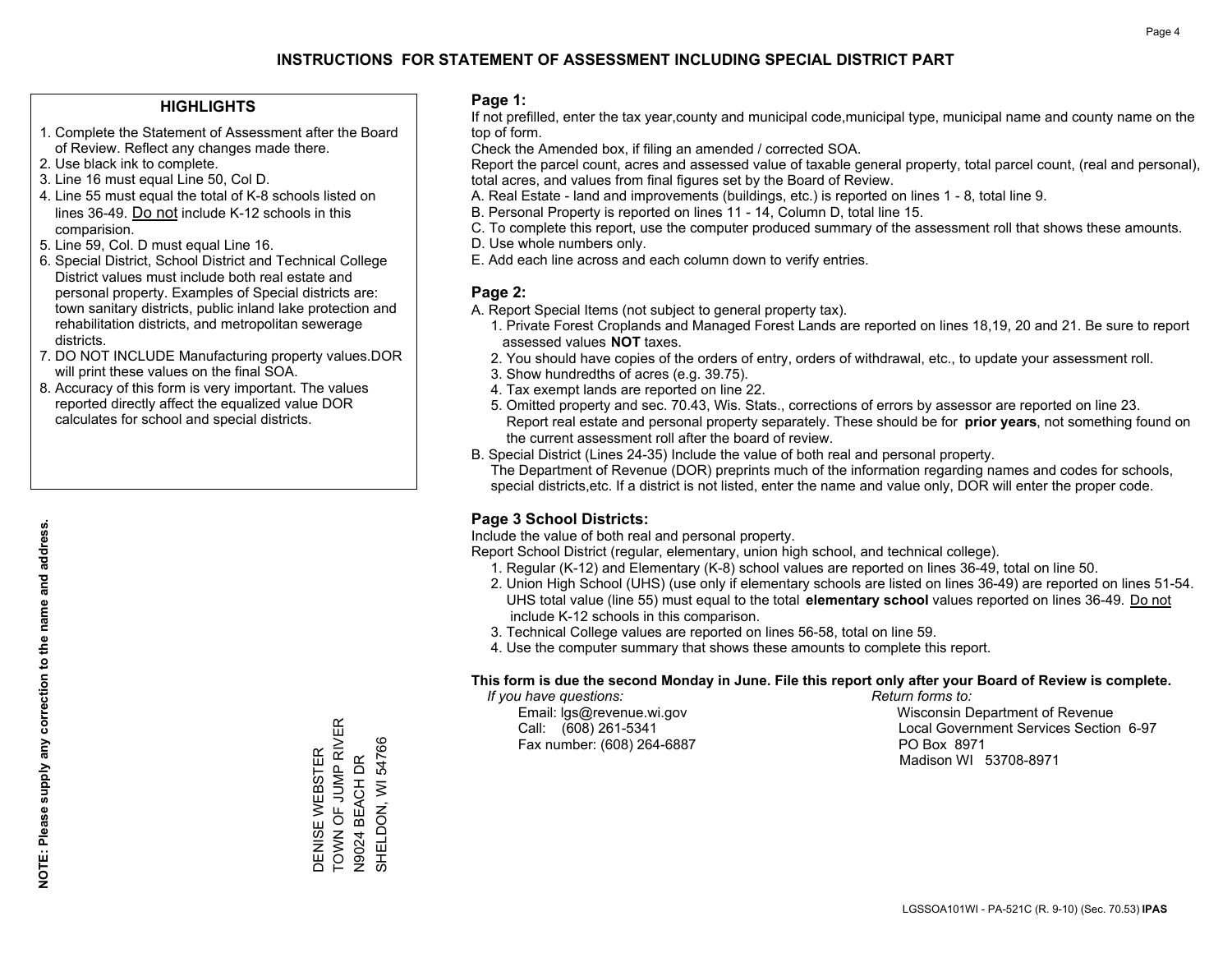**STATEMENT OF ASSESSMENT FOR 2016** 

**FINAL - EQUATED**

|             | <b>FOR</b>                                                        | <b>TOWN OF</b><br><b>OF</b><br>Town - Village - City                                                                                                                                         | <b>LITTLE BLACK</b><br><b>Municipality Name</b> |                                                | <b>TAYLOR COUNTY</b><br><b>County Name</b>   |                                |                                        | <b>WHEN COMPLETING THIS DOCUMENT</b><br>DO NOT WRITE OVER X's OR IN SHADED AREAS |  |
|-------------|-------------------------------------------------------------------|----------------------------------------------------------------------------------------------------------------------------------------------------------------------------------------------|-------------------------------------------------|------------------------------------------------|----------------------------------------------|--------------------------------|----------------------------------------|----------------------------------------------------------------------------------|--|
| Line<br>No. |                                                                   | <b>REAL ESTATE</b><br>(See Lines 18 - 22 for                                                                                                                                                 |                                                 | PARCEL COUNT<br><b>TOTAL LAND IMPROVEMENTS</b> | NO. OF ACRES<br><b>WHOLE</b><br>NUMBERS ONLY | <b>VALUE OF</b><br><b>LAND</b> | <b>VALUE OF</b><br><b>IMPROVEMENTS</b> | <b>TOTAL VALUE OF LAND</b><br>AND IMPROVEMENTS                                   |  |
|             |                                                                   | other Real Estate)                                                                                                                                                                           | Col. A                                          | Col. B                                         | Col. C                                       | Col. D                         | Col. E                                 | Col. F                                                                           |  |
|             |                                                                   | <b>RESIDENTIAL - Class 1</b>                                                                                                                                                                 | 454                                             | 407                                            | 771                                          | 6,154,400                      | 35,365,000                             | 41,519,400                                                                       |  |
| 2           |                                                                   | <b>COMMERCIAL - Class 2</b>                                                                                                                                                                  | 47                                              | 33                                             | 163                                          | 1,229,000                      | 3,717,300                              | 4,946,300                                                                        |  |
| 3           |                                                                   | <b>MANUFACTURING - Class 3</b>                                                                                                                                                               | $\overline{2}$                                  |                                                | $\Omega$<br>16                               | 0                              | 0                                      | 0                                                                                |  |
| 4           |                                                                   | <b>AGRICULTURAL - Class 4</b>                                                                                                                                                                | 628                                             |                                                | 13,424                                       | 2,224,600                      |                                        | 2,224,600                                                                        |  |
| 5           |                                                                   | <b>UNDEVELOPED - Class 5</b>                                                                                                                                                                 | 420                                             |                                                | 2,980                                        | 1,731,600                      |                                        | 1,731,600                                                                        |  |
| 6           |                                                                   | AGRICULTURAL FOREST - Class 5m                                                                                                                                                               | 162                                             |                                                | 2,195                                        | 2,010,200                      |                                        | 2,010,200                                                                        |  |
| 7           |                                                                   | FOREST LANDS - Class 6                                                                                                                                                                       | 142                                             |                                                | 1,933                                        | 3,289,100                      |                                        | 3,289,100                                                                        |  |
| 8           |                                                                   | OTHER - Class 7                                                                                                                                                                              | 93                                              | 92                                             | 177                                          | 1,242,300                      | 6,765,300                              | 8,007,600                                                                        |  |
| 9           |                                                                   | TOTAL - ALL COLUMNS                                                                                                                                                                          | 1,948                                           | 532                                            | 21,659                                       | 17,881,200                     | 45,847,600                             | 63,728,800                                                                       |  |
| 10          |                                                                   | NUMBER OF PERSONAL PROPERTY ACCOUNTS IN ROLL                                                                                                                                                 |                                                 |                                                | 45                                           | <b>LOCALLY ASSESSED</b>        | <b>MANUFACTURING</b>                   | <b>MERGED</b>                                                                    |  |
| 11          |                                                                   | BOATS AND OTHER WATERCRAFT NOT EXEMPT - Code 1                                                                                                                                               |                                                 |                                                |                                              | 0                              | $\Omega$                               | $\Omega$                                                                         |  |
| 12          |                                                                   | MACHINERY, TOOLS AND PATTERNS - Code 2                                                                                                                                                       |                                                 |                                                |                                              | 11,154,800                     | 2,000                                  | 11,156,800                                                                       |  |
| 13          |                                                                   | FURNITURE, FIXTURES AND EQUIPMENT - Code 3                                                                                                                                                   |                                                 |                                                |                                              | 88,300                         | 400                                    | 88,700                                                                           |  |
| 14          |                                                                   | ALL OTHER PERSONAL PROPERTY NOT EXEMPT - Codes 4A, 4B, 4C                                                                                                                                    |                                                 |                                                |                                              | 164,000                        | 7,400                                  | 171,400                                                                          |  |
| 15          |                                                                   | TOTAL OF PERSONAL PROPERTY NOT EXEMPT (Total of Lines 11-14)                                                                                                                                 |                                                 |                                                |                                              | 11,407,100                     | 9,800                                  | 11,416,900                                                                       |  |
| 16          |                                                                   | AGGREGATE ASSESSED VALUE OF ALL PROPERTY SUBJECT TO THE GENERAL PROPERTY TAX (Total of Lines 9F and 15F)<br>MUST EQUAL TOTAL VALUE OF THE SCHOOL DISTRICTS (K-12 PLUS K-8) - Line 50, Col. F |                                                 |                                                |                                              |                                |                                        | 75,145,700                                                                       |  |
| 17          | <b>BOARD OF REVIEW</b><br>DATE OF FINAL ADJOURNMENT<br>08/26/2016 |                                                                                                                                                                                              |                                                 |                                                | Name of Assessor<br><b>ROBERT PROKOP</b>     |                                |                                        | Telephone #<br>(715) 452-5344                                                    |  |

*CO*

*MUN*

*ACCT NO1638*

*<sup>60</sup> <sup>026</sup>*

REMARKS

The Assessment Ratio to be used in calculating the estimated Fair Market Value on tax bills for this tax district is .964647353<br>This ratio should be used to convert assessed values to "Calculate Equalized Values" in Step 1 Commission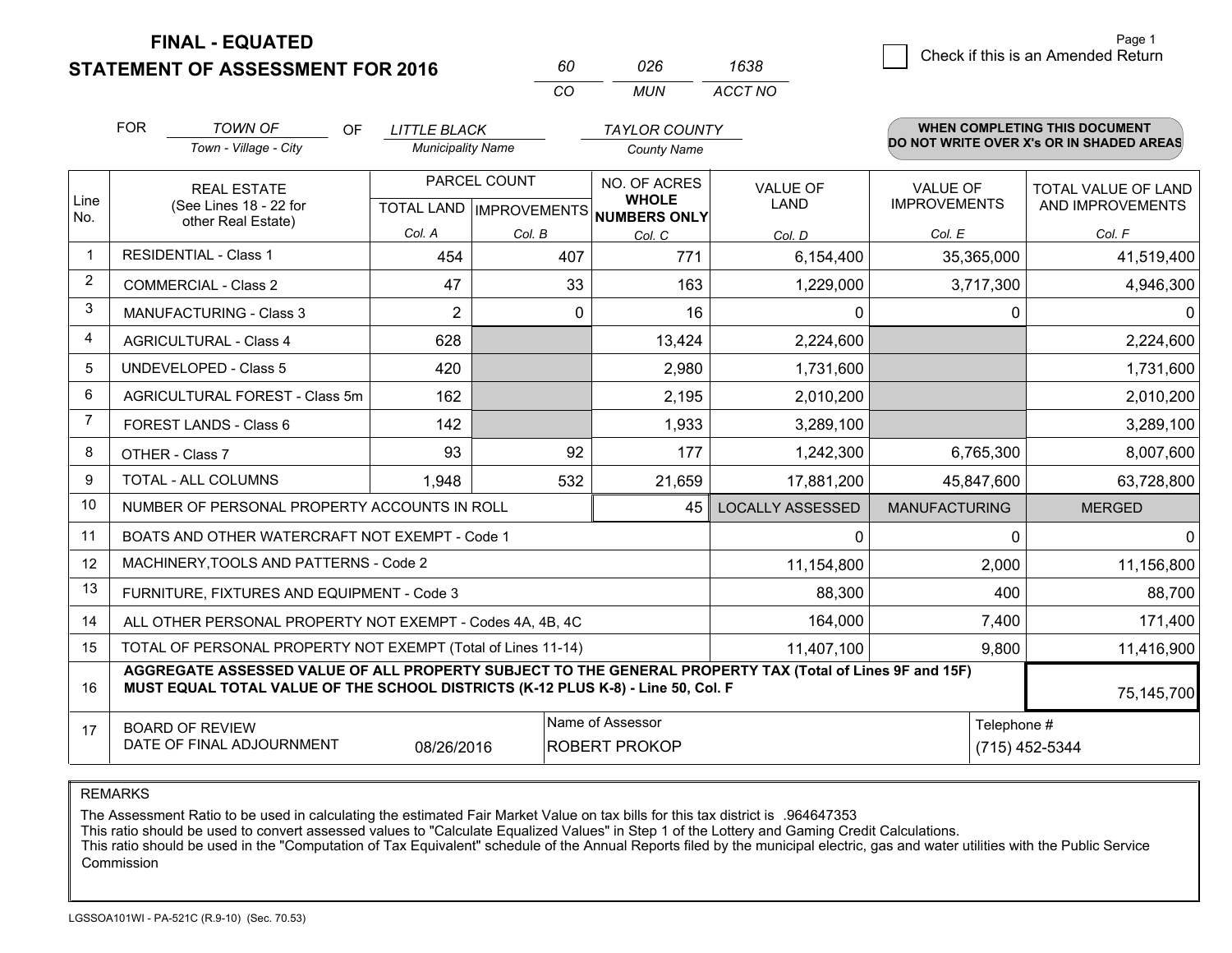*YEAR CO MUN ACCT NO* <sup>2016</sup> <sup>60</sup> <sup>026</sup> <sup>1638</sup>

Do not confuse FOREST LANDS (Line 7) with FOREST CROPS (in this section) - They are **NOT** the same

|    |                                                               |                                             |  | Private Forest Crop - Reg Class @ 10¢ per acre                                 |                    |                                                               | Private Forest Crop - Reg Class @ \$2.52 per acre                            |               |                    |  |
|----|---------------------------------------------------------------|---------------------------------------------|--|--------------------------------------------------------------------------------|--------------------|---------------------------------------------------------------|------------------------------------------------------------------------------|---------------|--------------------|--|
| 18 | (a) PARCELS                                                   | (b) ACRES                                   |  | (c) ASSESSED VALUE                                                             |                    | (d) PARCELS                                                   | (e) ACRES                                                                    |               | (f) ASSESSED VALUE |  |
|    |                                                               |                                             |  |                                                                                |                    |                                                               |                                                                              |               |                    |  |
|    |                                                               |                                             |  | Private Forest Crop - Special Class @ 20¢ per acre                             |                    |                                                               | Entered Before 2005 Managed Forest - Ferrous Mining CLOSED @ \$8.27 per acre |               |                    |  |
| 19 | (a) PARCELS                                                   | (b) ACRES                                   |  | (c) ASSESSED VALUE                                                             |                    | (d) PARCELS                                                   | (e) ACRES                                                                    |               | (f) ASSESSED VALUE |  |
|    |                                                               |                                             |  |                                                                                |                    |                                                               |                                                                              |               |                    |  |
|    |                                                               | Entered Before 2005 Managed Forest - OPEN @ |  | \$.79 per acre                                                                 |                    | Entered Before 2005 Managed Forest - CLOSED @ \$1.87 per acre |                                                                              |               |                    |  |
| 20 | (a) PARCELS                                                   | (c) ASSESSED VALUE<br>(b) ACRES             |  |                                                                                | (d) PARCELS        | (e) ACRES                                                     |                                                                              |               |                    |  |
|    | 2                                                             | 25.47                                       |  | 32.000                                                                         |                    | 121.21<br>5                                                   |                                                                              |               | 160,200            |  |
|    | Entered After 2004 Managed Forest - OPEN @<br>\$2.14 per acre |                                             |  |                                                                                |                    |                                                               | Entered After 2004 Managed Forest - CLOSED @ \$10.68 per acre                |               |                    |  |
| 21 | (a) PARCELS                                                   | (b) ACRES                                   |  |                                                                                | (c) ASSESSED VALUE |                                                               | (e) ACRES                                                                    |               | (f) ASSESSED VALUE |  |
|    |                                                               |                                             |  |                                                                                |                    | 2                                                             |                                                                              |               | 129,700            |  |
|    |                                                               |                                             |  |                                                                                |                    |                                                               | 74.25                                                                        |               |                    |  |
| 22 | (a) County Forest Cropland Acres                              |                                             |  | (b) Federal Acres                                                              | (c) State Acres    |                                                               | (d) County (NOT FOREST CROP) Acres                                           |               | (e) Other Acres    |  |
|    |                                                               |                                             |  |                                                                                |                    | 12.12                                                         | 21.38                                                                        |               | 193.08             |  |
|    |                                                               |                                             |  | Assessed Value of Omitted Property From Prior Years (Sec. 70.44)               |                    |                                                               | Assessed Value of Sec. 70.43 Corrections of Errors by Assessors              |               |                    |  |
| 23 |                                                               | (a) REAL ESTATE                             |  | (b) PERSONAL                                                                   |                    |                                                               | (c1) REAL ESTATE                                                             |               | (c2) PERSONAL      |  |
|    |                                                               |                                             |  |                                                                                |                    |                                                               |                                                                              |               |                    |  |
|    |                                                               |                                             |  | Manufacturing Equated Value of Omitted Property From Prior Years (Sec. 70.995) |                    |                                                               | Mfg. Equated Value of Sec.70.43 Corrections of Errors by Assessors           |               |                    |  |
|    | (d) REAL ESTATE                                               |                                             |  | (e) PERSONAL                                                                   |                    |                                                               | (f1) REAL ESTATE                                                             | (f2) PERSONAL |                    |  |
|    |                                                               |                                             |  |                                                                                |                    |                                                               |                                                                              |               |                    |  |

## **SPECIAL DISTRICTS**

| <b>Line</b><br>No. | Enter 6-digit<br><b>Special District</b><br>Code (Col. A) | <b>Account</b><br><b>Number</b><br>(Col. B) | <b>Special District Name</b><br>(Col. C) | <b>Locally Assessed Value</b><br>of Real Estate and<br><b>Personal Property (Col. D)</b> | Mfg Value of Real Estate<br>and Personal Property<br>(Col. E) | <b>Merged Value of</b><br><b>Real Estate and</b><br>Personal Property (Col. F) |
|--------------------|-----------------------------------------------------------|---------------------------------------------|------------------------------------------|------------------------------------------------------------------------------------------|---------------------------------------------------------------|--------------------------------------------------------------------------------|
| 24                 | 607030                                                    | 0381                                        | LITTLE BLACK SANITARY DISTRICT #1        | 75,135,900                                                                               | 9,800                                                         | 75,145,700                                                                     |
| 25                 |                                                           |                                             |                                          |                                                                                          |                                                               |                                                                                |
| 26                 |                                                           |                                             |                                          |                                                                                          |                                                               |                                                                                |
| 27                 |                                                           |                                             |                                          |                                                                                          |                                                               |                                                                                |
| 28                 |                                                           |                                             |                                          |                                                                                          |                                                               |                                                                                |
| 29                 |                                                           |                                             |                                          |                                                                                          |                                                               |                                                                                |
| 30                 |                                                           |                                             |                                          |                                                                                          |                                                               |                                                                                |
| 31                 |                                                           |                                             |                                          |                                                                                          |                                                               |                                                                                |
| 32                 |                                                           |                                             |                                          |                                                                                          |                                                               |                                                                                |
| 33                 |                                                           |                                             |                                          |                                                                                          |                                                               |                                                                                |
| 34                 |                                                           |                                             |                                          |                                                                                          |                                                               |                                                                                |
| 35                 |                                                           |                                             |                                          |                                                                                          |                                                               |                                                                                |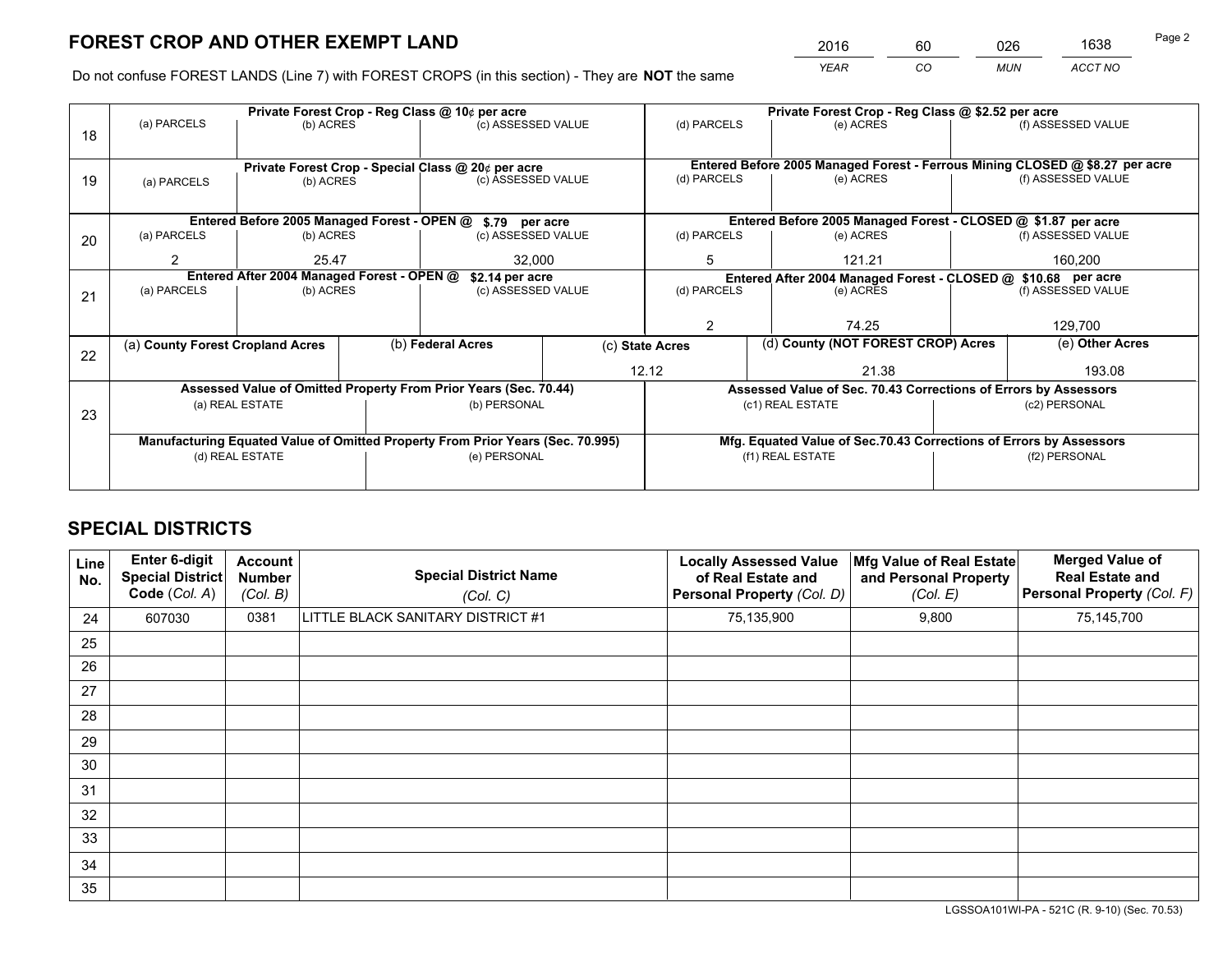| <b>Account</b><br><b>Enter 6-digit</b><br><b>Merged Value of</b><br>Mfg Value of Real Estate<br><b>Locally Assessed Value</b><br>Line<br><b>School District Name</b><br><b>Number</b><br><b>School District</b><br><b>Real Estate and</b><br>of Real Estate and<br>and Personal Property<br>No.<br>(Col. B)<br>Personal Property (Col. F)<br>Code (Col. A)<br>(Col. C)<br>(Col. E)<br>Personal Property (Col. D)<br>A. SCHOOL DISTRICTS (K-8 and K-12)<br>0356<br>SCH D OF MEDFORD AREA<br>603409<br>75,135,900<br>9,800<br>36<br>75,145,700<br>37 |  |
|----------------------------------------------------------------------------------------------------------------------------------------------------------------------------------------------------------------------------------------------------------------------------------------------------------------------------------------------------------------------------------------------------------------------------------------------------------------------------------------------------------------------------------------------------|--|
|                                                                                                                                                                                                                                                                                                                                                                                                                                                                                                                                                    |  |
|                                                                                                                                                                                                                                                                                                                                                                                                                                                                                                                                                    |  |
|                                                                                                                                                                                                                                                                                                                                                                                                                                                                                                                                                    |  |
|                                                                                                                                                                                                                                                                                                                                                                                                                                                                                                                                                    |  |
| 38                                                                                                                                                                                                                                                                                                                                                                                                                                                                                                                                                 |  |
| 39                                                                                                                                                                                                                                                                                                                                                                                                                                                                                                                                                 |  |
| 40                                                                                                                                                                                                                                                                                                                                                                                                                                                                                                                                                 |  |
| 41<br>42                                                                                                                                                                                                                                                                                                                                                                                                                                                                                                                                           |  |
| 43                                                                                                                                                                                                                                                                                                                                                                                                                                                                                                                                                 |  |
| 44                                                                                                                                                                                                                                                                                                                                                                                                                                                                                                                                                 |  |
| 45                                                                                                                                                                                                                                                                                                                                                                                                                                                                                                                                                 |  |
| $\overline{46}$                                                                                                                                                                                                                                                                                                                                                                                                                                                                                                                                    |  |
| 47                                                                                                                                                                                                                                                                                                                                                                                                                                                                                                                                                 |  |
| 48                                                                                                                                                                                                                                                                                                                                                                                                                                                                                                                                                 |  |
| 49                                                                                                                                                                                                                                                                                                                                                                                                                                                                                                                                                 |  |
| TOTAL ASSESSED VALUE OF SCHOOL DISTRICTS (K-8 and K-12)<br>50<br>9,800<br>75,145,700<br>75,135,900                                                                                                                                                                                                                                                                                                                                                                                                                                                 |  |
| <b>B.</b><br><b>UNION HIGH SCHOOL DISTRICTS</b>                                                                                                                                                                                                                                                                                                                                                                                                                                                                                                    |  |
| 51                                                                                                                                                                                                                                                                                                                                                                                                                                                                                                                                                 |  |
| 52                                                                                                                                                                                                                                                                                                                                                                                                                                                                                                                                                 |  |
| 53                                                                                                                                                                                                                                                                                                                                                                                                                                                                                                                                                 |  |
| 54<br>TOTAL ASSESSED VALUE OF UNION HIGH SCHOOLS                                                                                                                                                                                                                                                                                                                                                                                                                                                                                                   |  |
| 55                                                                                                                                                                                                                                                                                                                                                                                                                                                                                                                                                 |  |
| C.<br><b>TECHNICAL COLLEGE DISTRICTS</b><br>56<br>NORTH CENTRAL TECHNICAL COLLEGE<br>0014<br>WAUS                                                                                                                                                                                                                                                                                                                                                                                                                                                  |  |
| 75,135,900<br>9,800<br>001500<br>75,145,700<br>57                                                                                                                                                                                                                                                                                                                                                                                                                                                                                                  |  |
| 58                                                                                                                                                                                                                                                                                                                                                                                                                                                                                                                                                 |  |
| TOTAL ASSESSED VALUE OF TECHNICAL COLLEGES<br>59<br>9,800<br>75,135,900<br>75,145,700                                                                                                                                                                                                                                                                                                                                                                                                                                                              |  |

60

026

## *I hereby certify, to the best of my knowledge and belief, this form is complete and correct.*

**SCHOOL DISTRICTS**

| Print name of preparer | Title                    |                | Date (MM / DD / CCYY) |
|------------------------|--------------------------|----------------|-----------------------|
|                        |                          |                |                       |
| Signature of preparer  | Contact Telephone Number | E-mail address |                       |
|                        | $\overline{\phantom{0}}$ |                |                       |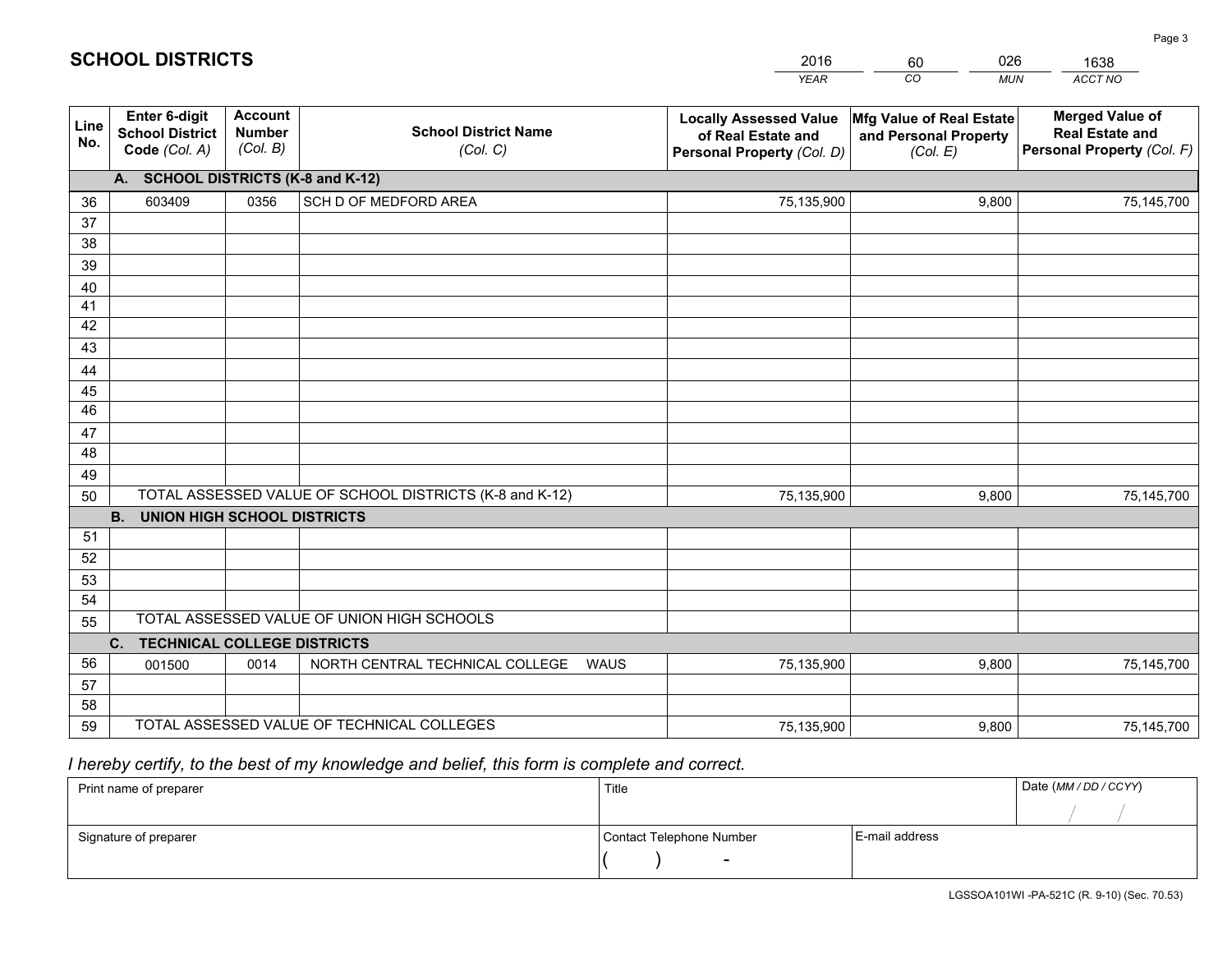#### **HIGHLIGHTS**

- 1. Complete the Statement of Assessment after the Board of Review. Reflect any changes made there.
- 2. Use black ink to complete.

**NOTE: Please supply any correction to the name and address.**

NOTE: Please supply any correction to the name and address.

- 3. Line 16 must equal Line 50, Col D.
- 4. Line 55 must equal the total of K-8 schools listed on lines 36-49. Do not include K-12 schools in this comparision.
- 5. Line 59, Col. D must equal Line 16.
- 6. Special District, School District and Technical College District values must include both real estate and personal property. Examples of Special districts are: town sanitary districts, public inland lake protection and rehabilitation districts, and metropolitan sewerage districts.
- 7. DO NOT INCLUDE Manufacturing property values.DOR will print these values on the final SOA.
- 8. Accuracy of this form is very important. The values reported directly affect the equalized value DOR calculates for school and special districts.

#### **Page 1:**

 If not prefilled, enter the tax year,county and municipal code,municipal type, municipal name and county name on the top of form.

Check the Amended box, if filing an amended / corrected SOA.

 Report the parcel count, acres and assessed value of taxable general property, total parcel count, (real and personal), total acres, and values from final figures set by the Board of Review.

- A. Real Estate land and improvements (buildings, etc.) is reported on lines 1 8, total line 9.
- B. Personal Property is reported on lines 11 14, Column D, total line 15.
- C. To complete this report, use the computer produced summary of the assessment roll that shows these amounts.
- D. Use whole numbers only.
- E. Add each line across and each column down to verify entries.

### **Page 2:**

- A. Report Special Items (not subject to general property tax).
- 1. Private Forest Croplands and Managed Forest Lands are reported on lines 18,19, 20 and 21. Be sure to report assessed values **NOT** taxes.
- 2. You should have copies of the orders of entry, orders of withdrawal, etc., to update your assessment roll.
	- 3. Show hundredths of acres (e.g. 39.75).
- 4. Tax exempt lands are reported on line 22.
- 5. Omitted property and sec. 70.43, Wis. Stats., corrections of errors by assessor are reported on line 23. Report real estate and personal property separately. These should be for **prior years**, not something found on the current assessment roll after the board of review.
- B. Special District (Lines 24-35) Include the value of both real and personal property.
- The Department of Revenue (DOR) preprints much of the information regarding names and codes for schools, special districts,etc. If a district is not listed, enter the name and value only, DOR will enter the proper code.

## **Page 3 School Districts:**

Include the value of both real and personal property.

Report School District (regular, elementary, union high school, and technical college).

- 1. Regular (K-12) and Elementary (K-8) school values are reported on lines 36-49, total on line 50.
- 2. Union High School (UHS) (use only if elementary schools are listed on lines 36-49) are reported on lines 51-54. UHS total value (line 55) must equal to the total **elementary school** values reported on lines 36-49. Do notinclude K-12 schools in this comparison.
- 3. Technical College values are reported on lines 56-58, total on line 59.
- 4. Use the computer summary that shows these amounts to complete this report.

#### **This form is due the second Monday in June. File this report only after your Board of Review is complete.**

 *If you have questions: Return forms to:*

Fax number: (608) 264-6887 PO Box 8971

 Email: lgs@revenue.wi.gov Wisconsin Department of Revenue Call: (608) 261-5341 Local Government Services Section 6-97Madison WI 53708-8971

TOWN OF LITTLE BLACK JO ANN SMITH<br>TOWN OF LITTLE BLACK W7461 COUNTY RD O W7461 COUNTY RD O VIEDFORD, WI 54451 HIMNS NAK<br>O

MEDFORD, WI 54451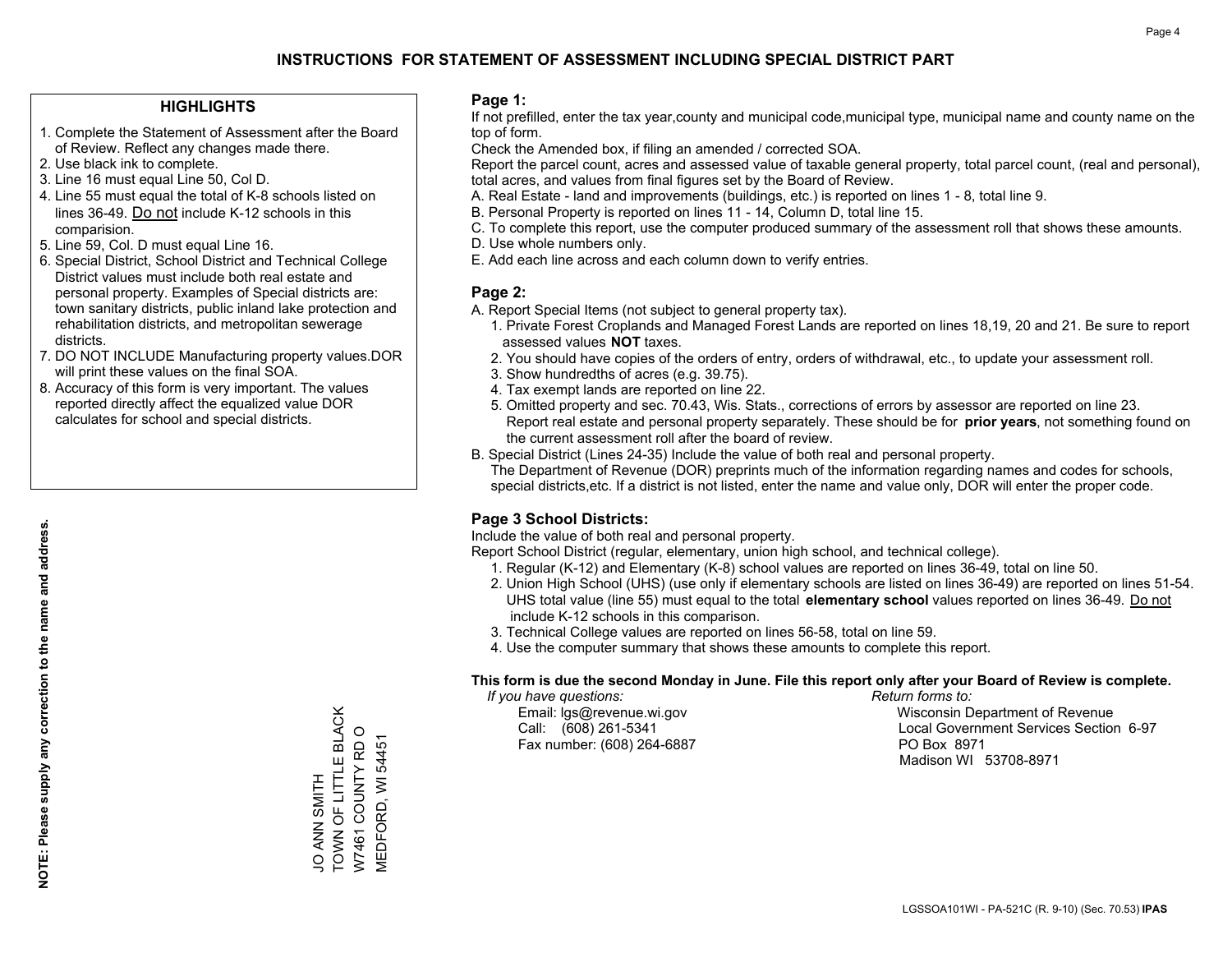**STATEMENT OF ASSESSMENT FOR 2016** 

**FINAL - EQUATED**

|                | <b>FOR</b> | <b>TOWN OF</b><br>OF                                                                                                                                                                         | <b>MAPLEHURST</b>        |                                  | <b>TAYLOR COUNTY</b>         |                         |                      | <b>WHEN COMPLETING THIS DOCUMENT</b>     |  |
|----------------|------------|----------------------------------------------------------------------------------------------------------------------------------------------------------------------------------------------|--------------------------|----------------------------------|------------------------------|-------------------------|----------------------|------------------------------------------|--|
|                |            | Town - Village - City                                                                                                                                                                        | <b>Municipality Name</b> |                                  | <b>County Name</b>           |                         |                      | DO NOT WRITE OVER X's OR IN SHADED AREAS |  |
|                |            | <b>REAL ESTATE</b>                                                                                                                                                                           |                          | PARCEL COUNT                     | NO. OF ACRES                 | <b>VALUE OF</b>         | <b>VALUE OF</b>      | TOTAL VALUE OF LAND                      |  |
| Line<br>No.    |            | (See Lines 18 - 22 for<br>other Real Estate)                                                                                                                                                 |                          | <b>TOTAL LAND   IMPROVEMENTS</b> | <b>WHOLE</b><br>NUMBERS ONLY | <b>LAND</b>             | <b>IMPROVEMENTS</b>  | AND IMPROVEMENTS                         |  |
|                |            |                                                                                                                                                                                              | Col. A                   | Col. B                           | Col. C                       | Col. D                  | Col. E               | Col. F                                   |  |
| $\mathbf{1}$   |            | <b>RESIDENTIAL - Class 1</b>                                                                                                                                                                 | 145                      | 133                              | 251                          | 819,400                 | 9,669,200            | 10,488,600                               |  |
| $\overline{2}$ |            | <b>COMMERCIAL - Class 2</b>                                                                                                                                                                  | 9                        | 4                                | 33                           | 93,800                  | 468,700              | 562,500                                  |  |
| 3              |            | <b>MANUFACTURING - Class 3</b>                                                                                                                                                               |                          | 0                                | 40                           | 83,300                  | 0                    | 83,300                                   |  |
| $\overline{4}$ |            | <b>AGRICULTURAL - Class 4</b>                                                                                                                                                                | 459                      |                                  | 9,746                        | 1,079,000               |                      | 1,079,000                                |  |
| 5              |            | <b>UNDEVELOPED - Class 5</b>                                                                                                                                                                 | 392                      |                                  | 4,619                        | 1,588,400               |                      | 1,588,400                                |  |
| 6              |            | AGRICULTURAL FOREST - Class 5m                                                                                                                                                               | 194                      |                                  | 3,279                        | 2,317,200               |                      | 2,317,200                                |  |
| $\overline{7}$ |            | FOREST LANDS - Class 6                                                                                                                                                                       | 154                      |                                  | 2,812                        | 3,727,800               |                      | 3,727,800                                |  |
| 8              |            | OTHER - Class 7                                                                                                                                                                              | 38                       | 37                               | 99                           | 297,500                 | 3,767,900            | 4,065,400                                |  |
| $\mathbf{Q}$   |            | <b>TOTAL - ALL COLUMNS</b>                                                                                                                                                                   | 1,392                    | 174                              | 20,879                       | 10,006,400              | 13,905,800           | 23,912,200                               |  |
| 10             |            | NUMBER OF PERSONAL PROPERTY ACCOUNTS IN ROLL                                                                                                                                                 |                          |                                  | 24                           | <b>LOCALLY ASSESSED</b> | <b>MANUFACTURING</b> | <b>MERGED</b>                            |  |
| 11             |            | BOATS AND OTHER WATERCRAFT NOT EXEMPT - Code 1                                                                                                                                               |                          |                                  |                              | 0                       | $\Omega$             | $\Omega$                                 |  |
| 12             |            | MACHINERY, TOOLS AND PATTERNS - Code 2                                                                                                                                                       |                          |                                  |                              | 46,250                  | 413,900              | 460,150                                  |  |
| 13             |            | FURNITURE, FIXTURES AND EQUIPMENT - Code 3                                                                                                                                                   |                          |                                  |                              | 10,000                  | 0                    | 10,000                                   |  |
| 14             |            | ALL OTHER PERSONAL PROPERTY NOT EXEMPT - Codes 4A, 4B, 4C                                                                                                                                    |                          |                                  |                              | 91,850                  | $\Omega$             | 91,850                                   |  |
| 15             |            | TOTAL OF PERSONAL PROPERTY NOT EXEMPT (Total of Lines 11-14)                                                                                                                                 |                          |                                  |                              | 148.100                 | 413,900              | 562,000                                  |  |
| 16             |            | AGGREGATE ASSESSED VALUE OF ALL PROPERTY SUBJECT TO THE GENERAL PROPERTY TAX (Total of Lines 9F and 15F)<br>MUST EQUAL TOTAL VALUE OF THE SCHOOL DISTRICTS (K-12 PLUS K-8) - Line 50, Col. F |                          |                                  |                              |                         |                      | 24,474,200                               |  |
| 17             |            | <b>BOARD OF REVIEW</b>                                                                                                                                                                       |                          |                                  | Name of Assessor             |                         | Telephone #          |                                          |  |
|                |            | DATE OF FINAL ADJOURNMENT                                                                                                                                                                    | 05/12/2016               |                                  | <b>MICHAEL BARNA</b>         |                         |                      | (715) 678-2553                           |  |

*CO*

*MUN*

*ACCT NO1639*

*<sup>60</sup> <sup>028</sup>*

REMARKS

The Assessment Ratio to be used in calculating the estimated Fair Market Value on tax bills for this tax district is .949249571<br>This ratio should be used to convert assessed values to "Calculate Equalized Values" in Step 1 Commission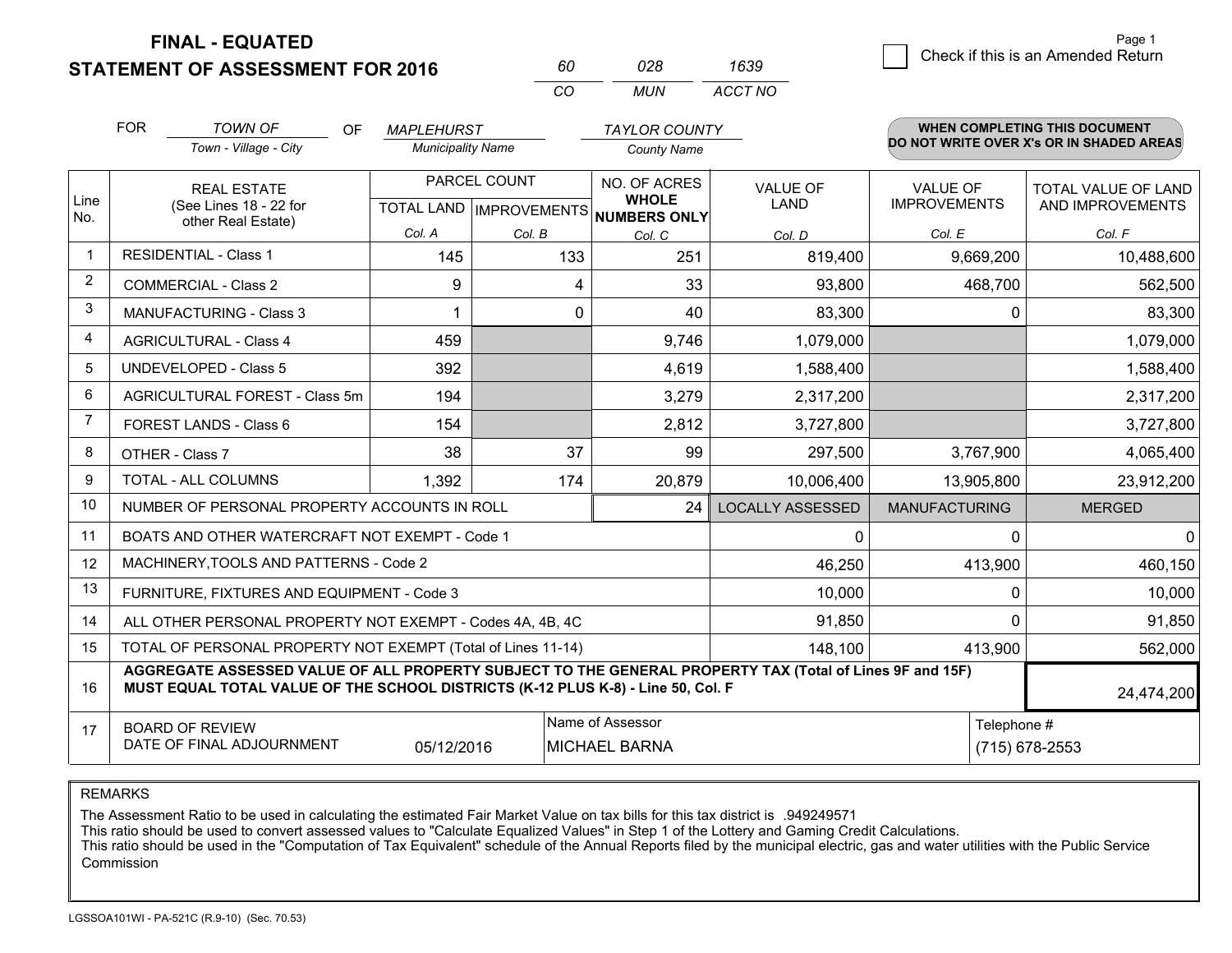*YEAR CO MUN ACCT NO* <sup>2016</sup> <sup>60</sup> <sup>028</sup> <sup>1639</sup>

Do not confuse FOREST LANDS (Line 7) with FOREST CROPS (in this section) - They are **NOT** the same

|    |                                                               |                                 |  | Private Forest Crop - Reg Class @ 10¢ per acre                                 |                 |                                                                              | Private Forest Crop - Reg Class @ \$2.52 per acre                  |                                    |                    |
|----|---------------------------------------------------------------|---------------------------------|--|--------------------------------------------------------------------------------|-----------------|------------------------------------------------------------------------------|--------------------------------------------------------------------|------------------------------------|--------------------|
| 18 | (a) PARCELS                                                   | (b) ACRES                       |  | (c) ASSESSED VALUE                                                             |                 | (d) PARCELS                                                                  | (e) ACRES                                                          |                                    | (f) ASSESSED VALUE |
|    | 6                                                             | 239.17                          |  | 342.700                                                                        |                 |                                                                              |                                                                    |                                    |                    |
|    |                                                               |                                 |  | Private Forest Crop - Special Class @ 20¢ per acre                             |                 | Entered Before 2005 Managed Forest - Ferrous Mining CLOSED @ \$8.27 per acre |                                                                    |                                    |                    |
| 19 | (a) PARCELS                                                   | (b) ACRES                       |  | (c) ASSESSED VALUE                                                             |                 | (d) PARCELS                                                                  | (e) ACRES                                                          |                                    | (f) ASSESSED VALUE |
|    |                                                               |                                 |  |                                                                                |                 |                                                                              |                                                                    |                                    |                    |
|    |                                                               |                                 |  | Entered Before 2005 Managed Forest - OPEN @ \$.79 per acre                     |                 | Entered Before 2005 Managed Forest - CLOSED @ \$1.87 per acre                |                                                                    |                                    |                    |
| 20 | (a) PARCELS                                                   | (b) ACRES<br>(c) ASSESSED VALUE |  |                                                                                | (d) PARCELS     | (e) ACRES                                                                    |                                                                    | (f) ASSESSED VALUE                 |                    |
|    | 5                                                             | 157.94                          |  | 191,300                                                                        |                 | 24<br>800.3                                                                  |                                                                    |                                    | 961,400            |
|    | Entered After 2004 Managed Forest - OPEN @<br>\$2.14 per acre |                                 |  |                                                                                |                 |                                                                              | Entered After 2004 Managed Forest - CLOSED @ \$10.68 per acre      |                                    |                    |
| 21 | (a) PARCELS                                                   | (b) ACRES                       |  | (c) ASSESSED VALUE                                                             |                 | (d) PARCELS                                                                  | (e) ACRES                                                          |                                    | (f) ASSESSED VALUE |
|    |                                                               |                                 |  |                                                                                |                 |                                                                              |                                                                    |                                    |                    |
|    | 6                                                             | 232                             |  | 267,200                                                                        |                 | 10                                                                           | 358.35                                                             |                                    |                    |
| 22 | (a) County Forest Cropland Acres                              |                                 |  | (b) Federal Acres                                                              | (c) State Acres |                                                                              |                                                                    | (d) County (NOT FOREST CROP) Acres |                    |
|    |                                                               |                                 |  |                                                                                |                 | 105.51                                                                       | 209.06                                                             |                                    | 34.89              |
|    |                                                               |                                 |  | Assessed Value of Omitted Property From Prior Years (Sec. 70.44)               |                 |                                                                              | Assessed Value of Sec. 70.43 Corrections of Errors by Assessors    |                                    |                    |
|    |                                                               | (a) REAL ESTATE                 |  | (b) PERSONAL                                                                   |                 |                                                                              | (c1) REAL ESTATE                                                   |                                    | (c2) PERSONAL      |
| 23 |                                                               |                                 |  |                                                                                |                 |                                                                              |                                                                    |                                    |                    |
|    |                                                               |                                 |  | Manufacturing Equated Value of Omitted Property From Prior Years (Sec. 70.995) |                 |                                                                              | Mfg. Equated Value of Sec.70.43 Corrections of Errors by Assessors |                                    |                    |
|    |                                                               | (d) REAL ESTATE                 |  | (e) PERSONAL                                                                   |                 |                                                                              | (f1) REAL ESTATE                                                   | (f2) PERSONAL                      |                    |
|    |                                                               |                                 |  |                                                                                |                 |                                                                              |                                                                    |                                    |                    |

## **SPECIAL DISTRICTS**

| Line<br>No. | Enter 6-digit<br>Special District<br>Code (Col. A) | <b>Account</b><br><b>Number</b><br>(Col. B) | <b>Special District Name</b><br>(Col. C) | <b>Locally Assessed Value</b><br>of Real Estate and<br>Personal Property (Col. D) | Mfg Value of Real Estate<br>and Personal Property<br>(Col. E) | <b>Merged Value of</b><br><b>Real Estate and</b><br>Personal Property (Col. F) |
|-------------|----------------------------------------------------|---------------------------------------------|------------------------------------------|-----------------------------------------------------------------------------------|---------------------------------------------------------------|--------------------------------------------------------------------------------|
| 24          |                                                    |                                             |                                          |                                                                                   |                                                               |                                                                                |
| 25          |                                                    |                                             |                                          |                                                                                   |                                                               |                                                                                |
| 26          |                                                    |                                             |                                          |                                                                                   |                                                               |                                                                                |
| 27          |                                                    |                                             |                                          |                                                                                   |                                                               |                                                                                |
| 28          |                                                    |                                             |                                          |                                                                                   |                                                               |                                                                                |
| 29          |                                                    |                                             |                                          |                                                                                   |                                                               |                                                                                |
| 30          |                                                    |                                             |                                          |                                                                                   |                                                               |                                                                                |
| 31          |                                                    |                                             |                                          |                                                                                   |                                                               |                                                                                |
| 32          |                                                    |                                             |                                          |                                                                                   |                                                               |                                                                                |
| 33          |                                                    |                                             |                                          |                                                                                   |                                                               |                                                                                |
| 34          |                                                    |                                             |                                          |                                                                                   |                                                               |                                                                                |
| 35          |                                                    |                                             |                                          |                                                                                   |                                                               |                                                                                |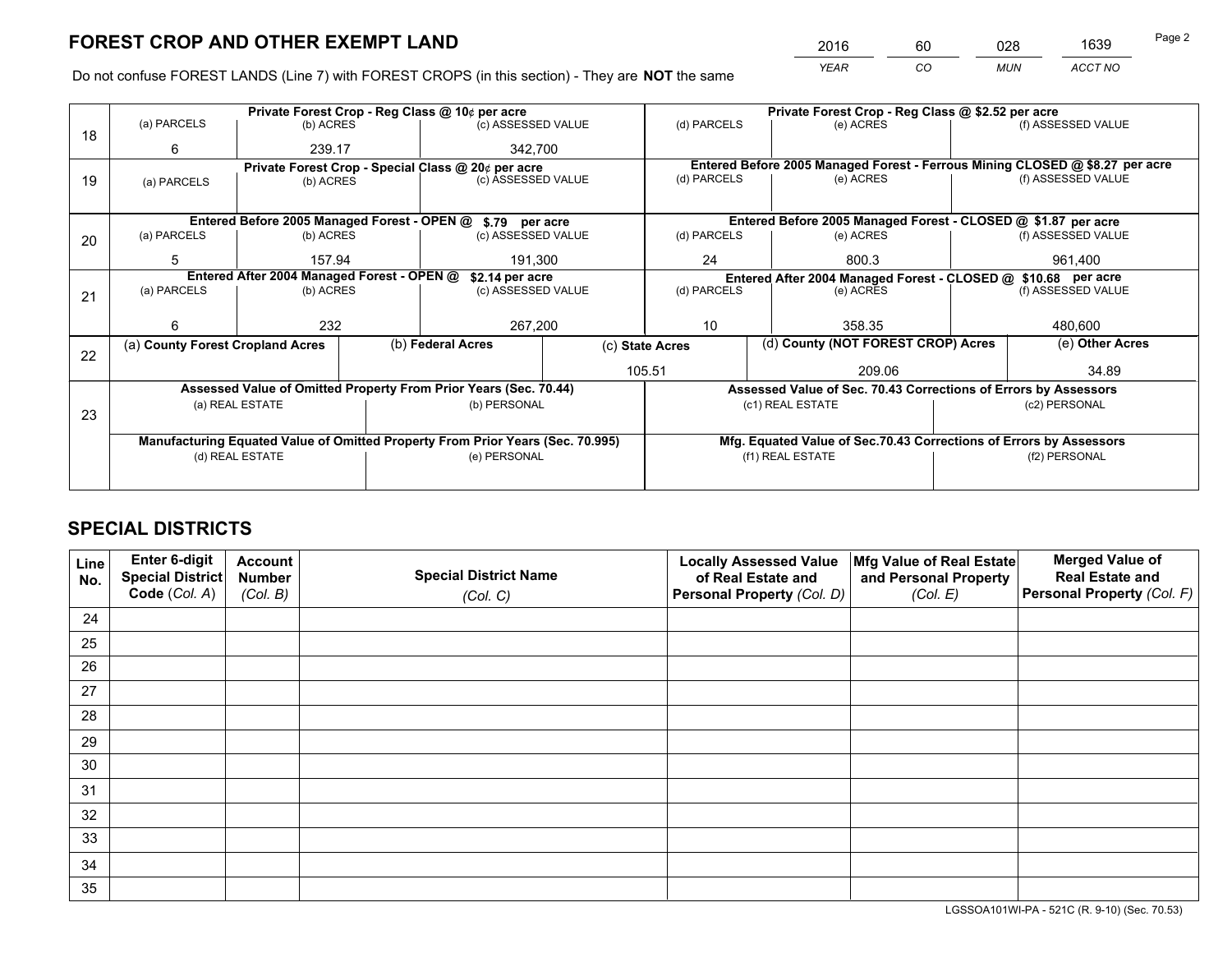|             |                                                                 |                                             |                                                                                   | <b>YEAR</b>                                                                       | CO<br><b>MUN</b>                                              | ACCT NO                                                                        |
|-------------|-----------------------------------------------------------------|---------------------------------------------|-----------------------------------------------------------------------------------|-----------------------------------------------------------------------------------|---------------------------------------------------------------|--------------------------------------------------------------------------------|
| Line<br>No. | <b>Enter 6-digit</b><br><b>School District</b><br>Code (Col. A) | <b>Account</b><br><b>Number</b><br>(Col. B) | <b>School District Name</b><br>(Col. C)                                           | <b>Locally Assessed Value</b><br>of Real Estate and<br>Personal Property (Col. D) | Mfg Value of Real Estate<br>and Personal Property<br>(Col. E) | <b>Merged Value of</b><br><b>Real Estate and</b><br>Personal Property (Col. F) |
|             | A. SCHOOL DISTRICTS (K-8 and K-12)                              |                                             |                                                                                   |                                                                                   |                                                               |                                                                                |
| 36          | 104207                                                          | 0066                                        | SCH D OF OWEN-WITHEE                                                              | 19,624,800                                                                        | 497,200                                                       | 20,122,000                                                                     |
| 37          | 602135                                                          | 0355                                        | <b>SCH D OF GILMAN</b>                                                            | 2,449,100                                                                         |                                                               | 2,449,100                                                                      |
| 38          | 603409                                                          | 0356                                        | SCH D OF MEDFORD AREA                                                             | 1,903,100                                                                         |                                                               | 1,903,100                                                                      |
| 39          |                                                                 |                                             |                                                                                   |                                                                                   |                                                               |                                                                                |
| 40          |                                                                 |                                             |                                                                                   |                                                                                   |                                                               |                                                                                |
| 41          |                                                                 |                                             |                                                                                   |                                                                                   |                                                               |                                                                                |
| 42          |                                                                 |                                             |                                                                                   |                                                                                   |                                                               |                                                                                |
| 43          |                                                                 |                                             |                                                                                   |                                                                                   |                                                               |                                                                                |
| 44          |                                                                 |                                             |                                                                                   |                                                                                   |                                                               |                                                                                |
| 45          |                                                                 |                                             |                                                                                   |                                                                                   |                                                               |                                                                                |
| 46          |                                                                 |                                             |                                                                                   |                                                                                   |                                                               |                                                                                |
| 47          |                                                                 |                                             |                                                                                   |                                                                                   |                                                               |                                                                                |
| 48          |                                                                 |                                             |                                                                                   |                                                                                   |                                                               |                                                                                |
| 49          |                                                                 |                                             |                                                                                   |                                                                                   |                                                               |                                                                                |
| 50          |                                                                 |                                             | TOTAL ASSESSED VALUE OF SCHOOL DISTRICTS (K-8 and K-12)                           | 23,977,000                                                                        | 497,200                                                       | 24,474,200                                                                     |
|             | <b>UNION HIGH SCHOOL DISTRICTS</b><br><b>B.</b>                 |                                             |                                                                                   |                                                                                   |                                                               |                                                                                |
| 51          |                                                                 |                                             |                                                                                   |                                                                                   |                                                               |                                                                                |
| 52          |                                                                 |                                             |                                                                                   |                                                                                   |                                                               |                                                                                |
| 53          |                                                                 |                                             |                                                                                   |                                                                                   |                                                               |                                                                                |
| 54          |                                                                 |                                             | TOTAL ASSESSED VALUE OF UNION HIGH SCHOOLS                                        |                                                                                   |                                                               |                                                                                |
| 55          |                                                                 |                                             |                                                                                   |                                                                                   |                                                               |                                                                                |
|             | C.<br><b>TECHNICAL COLLEGE DISTRICTS</b>                        |                                             |                                                                                   |                                                                                   |                                                               |                                                                                |
| 56          | 000100                                                          | 0001<br>0014                                | CHIPPEWA VALLEY TECHNICAL COLLEGE EAUC<br>NORTH CENTRAL TECHNICAL COLLEGE<br>WAUS | 22,073,900                                                                        | 497,200                                                       | 22,571,100                                                                     |
| 57<br>58    | 001500                                                          |                                             |                                                                                   | 1,903,100                                                                         |                                                               | 1,903,100                                                                      |
| 59          |                                                                 |                                             | TOTAL ASSESSED VALUE OF TECHNICAL COLLEGES                                        | 23,977,000                                                                        | 497,200                                                       | 24,474,200                                                                     |
|             |                                                                 |                                             |                                                                                   |                                                                                   |                                                               |                                                                                |

60

028

 *I hereby certify, to the best of my knowledge and belief, this form is complete and correct.*

**SCHOOL DISTRICTS**

| Print name of preparer | Title                    | Date (MM/DD/CCYY) |  |
|------------------------|--------------------------|-------------------|--|
|                        |                          |                   |  |
| Signature of preparer  | Contact Telephone Number | E-mail address    |  |
|                        | $\overline{\phantom{a}}$ |                   |  |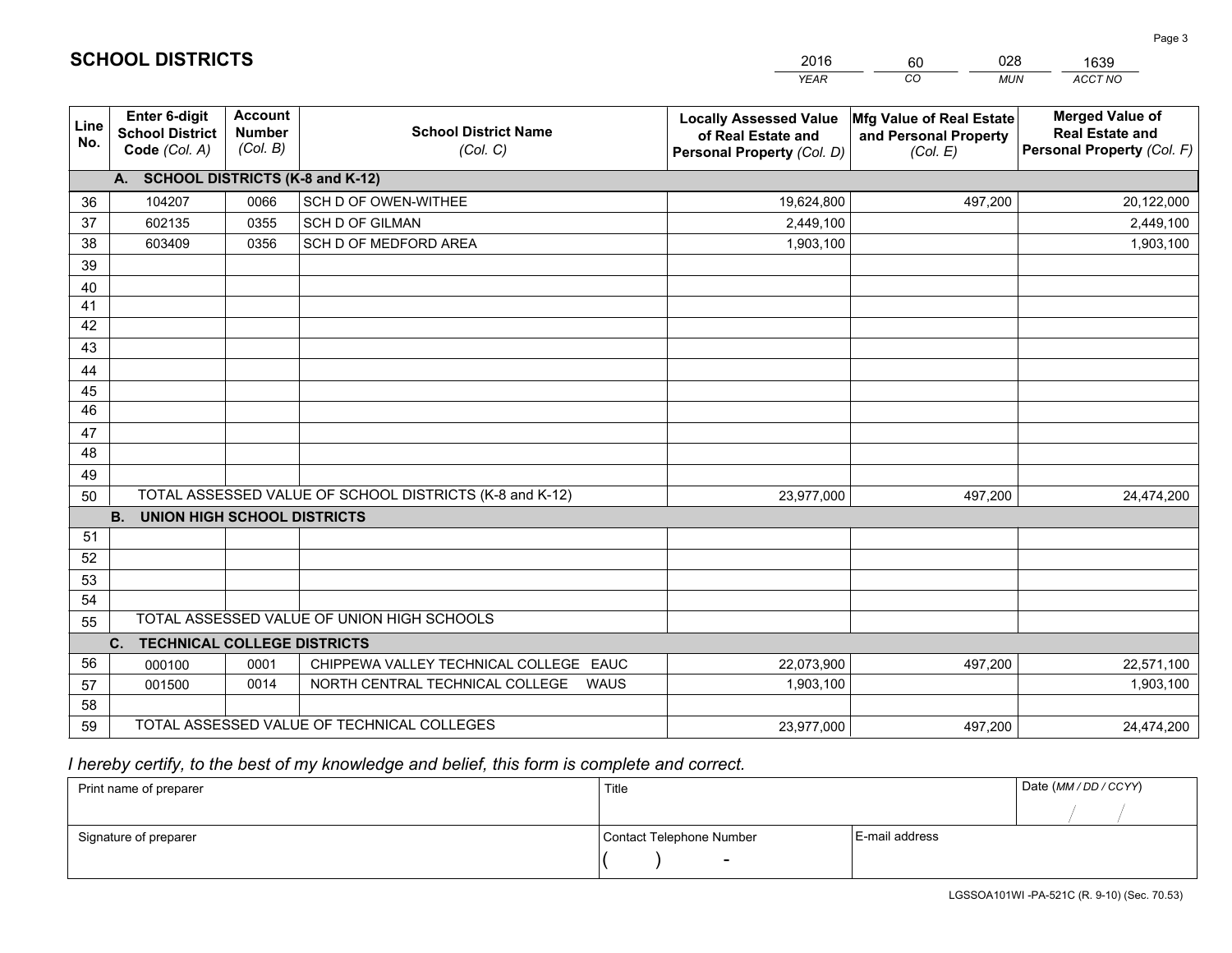#### **HIGHLIGHTS**

- 1. Complete the Statement of Assessment after the Board of Review. Reflect any changes made there.
- 2. Use black ink to complete.
- 3. Line 16 must equal Line 50, Col D.
- 4. Line 55 must equal the total of K-8 schools listed on lines 36-49. Do not include K-12 schools in this comparision.
- 5. Line 59, Col. D must equal Line 16.
- 6. Special District, School District and Technical College District values must include both real estate and personal property. Examples of Special districts are: town sanitary districts, public inland lake protection and rehabilitation districts, and metropolitan sewerage districts.
- 7. DO NOT INCLUDE Manufacturing property values.DOR will print these values on the final SOA.

DON SCHINDLER

TOWN OF MAPLEHURST W10241 BITNER AVE OWEN, WI 54460 - 9424

W10241 BITNER AVE<br>OWEN, WI 54460 - 9424

DON SCHINDLER<br>TOWN OF MAPLEHURST

 8. Accuracy of this form is very important. The values reported directly affect the equalized value DOR calculates for school and special districts.

#### **Page 1:**

 If not prefilled, enter the tax year,county and municipal code,municipal type, municipal name and county name on the top of form.

Check the Amended box, if filing an amended / corrected SOA.

 Report the parcel count, acres and assessed value of taxable general property, total parcel count, (real and personal), total acres, and values from final figures set by the Board of Review.

- A. Real Estate land and improvements (buildings, etc.) is reported on lines 1 8, total line 9.
- B. Personal Property is reported on lines 11 14, Column D, total line 15.
- C. To complete this report, use the computer produced summary of the assessment roll that shows these amounts.
- D. Use whole numbers only.
- E. Add each line across and each column down to verify entries.

#### **Page 2:**

- A. Report Special Items (not subject to general property tax).
- 1. Private Forest Croplands and Managed Forest Lands are reported on lines 18,19, 20 and 21. Be sure to report assessed values **NOT** taxes.
- 2. You should have copies of the orders of entry, orders of withdrawal, etc., to update your assessment roll.
	- 3. Show hundredths of acres (e.g. 39.75).
- 4. Tax exempt lands are reported on line 22.
- 5. Omitted property and sec. 70.43, Wis. Stats., corrections of errors by assessor are reported on line 23. Report real estate and personal property separately. These should be for **prior years**, not something found on the current assessment roll after the board of review.
- B. Special District (Lines 24-35) Include the value of both real and personal property.
- The Department of Revenue (DOR) preprints much of the information regarding names and codes for schools, special districts,etc. If a district is not listed, enter the name and value only, DOR will enter the proper code.

### **Page 3 School Districts:**

Include the value of both real and personal property.

Report School District (regular, elementary, union high school, and technical college).

- 1. Regular (K-12) and Elementary (K-8) school values are reported on lines 36-49, total on line 50.
- 2. Union High School (UHS) (use only if elementary schools are listed on lines 36-49) are reported on lines 51-54. UHS total value (line 55) must equal to the total **elementary school** values reported on lines 36-49. Do notinclude K-12 schools in this comparison.
- 3. Technical College values are reported on lines 56-58, total on line 59.
- 4. Use the computer summary that shows these amounts to complete this report.

#### **This form is due the second Monday in June. File this report only after your Board of Review is complete.**

 *If you have questions: Return forms to:*

Fax number: (608) 264-6887 PO Box 8971

 Email: lgs@revenue.wi.gov Wisconsin Department of Revenue Call: (608) 261-5341 Local Government Services Section 6-97Madison WI 53708-8971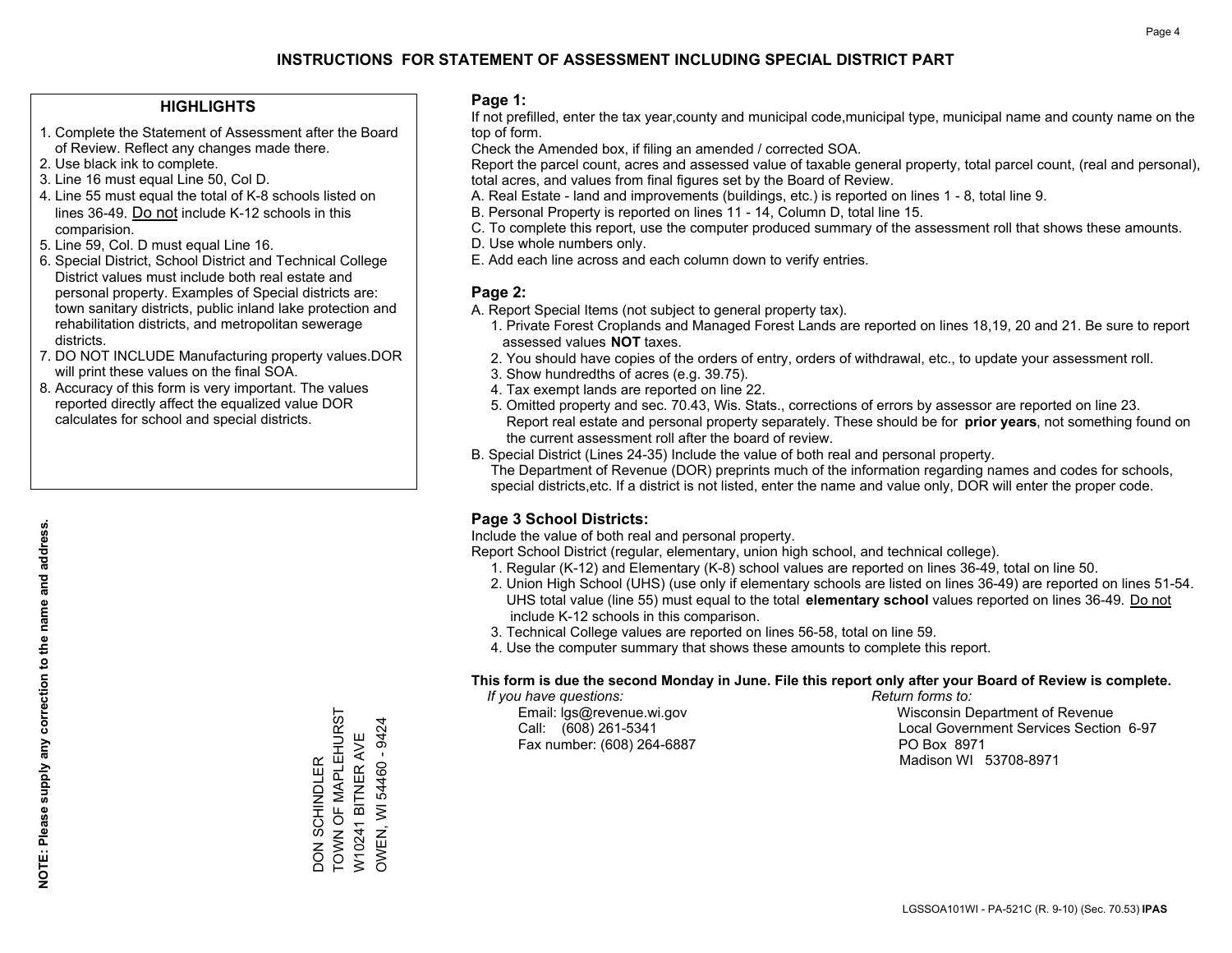**STATEMENT OF ASSESSMENT FOR 2016 FINAL - EQUATED**

0 **Check if this is an Amended Return** Page 1

(715) 452-5344

|                | <b>FOR</b>             | <b>TOWN OF</b><br>OF.                                                                                                                                                                        | <b>MCKINLEY</b>          |                                          | <b>TAYLOR COUNTY</b>         |                         |                      | WHEN COMPLETING THIS DOCUMENT            |
|----------------|------------------------|----------------------------------------------------------------------------------------------------------------------------------------------------------------------------------------------|--------------------------|------------------------------------------|------------------------------|-------------------------|----------------------|------------------------------------------|
|                | Town - Village - City  |                                                                                                                                                                                              | <b>Municipality Name</b> |                                          | <b>County Name</b>           |                         |                      | DO NOT WRITE OVER X's OR IN SHADED AREAS |
| Line           |                        | <b>REAL ESTATE</b>                                                                                                                                                                           |                          | PARCEL COUNT                             | NO. OF ACRES<br><b>WHOLE</b> | <b>VALUE OF</b>         | <b>VALUE OF</b>      | <b>TOTAL VALUE OF LAND</b>               |
| No.            |                        | (See Lines 18 - 22 for<br>other Real Estate)                                                                                                                                                 |                          | TOTAL LAND   IMPROVEMENTS   NUMBERS ONLY |                              | LAND                    | <b>IMPROVEMENTS</b>  | AND IMPROVEMENTS                         |
|                |                        |                                                                                                                                                                                              | Col. A                   | Col. B                                   | Col. C                       | Col. D                  | Col. E               | Col. F                                   |
| $\mathbf{1}$   |                        | <b>RESIDENTIAL - Class 1</b>                                                                                                                                                                 | 225                      | 187                                      | 370                          | 1,818,700               | 9,187,100            | 11,005,800                               |
| $\overline{2}$ |                        | <b>COMMERCIAL - Class 2</b>                                                                                                                                                                  | $\overline{7}$           | 4                                        | 21                           | 71,100                  | 293,600              | 364,700                                  |
| 3              |                        | <b>MANUFACTURING - Class 3</b>                                                                                                                                                               |                          |                                          | 38                           | 81,000                  | 18,200               | 99,200                                   |
| 4              |                        | <b>AGRICULTURAL - Class 4</b>                                                                                                                                                                | 413                      |                                          | 9,283                        | 1,335,800               |                      | 1,335,800                                |
| 5              |                        | UNDEVELOPED - Class 5                                                                                                                                                                        | 282                      |                                          | 2,162                        | 1,057,000               |                      | 1,057,000                                |
| 6              |                        | AGRICULTURAL FOREST - Class 5m                                                                                                                                                               | 182                      |                                          | 3,109                        | 2,580,800               |                      | 2,580,800                                |
| $\overline{7}$ |                        | FOREST LANDS - Class 6                                                                                                                                                                       | 264                      |                                          | 4,489                        | 6,577,900               |                      | 6,577,900                                |
| 8              |                        | OTHER - Class 7                                                                                                                                                                              | 58                       | 57                                       | 127                          | 569,700                 | 6,088,900            | 6,658,600                                |
| 9              |                        | <b>TOTAL - ALL COLUMNS</b>                                                                                                                                                                   | 1,432                    | 249                                      | 19,599                       | 14,092,000              | 15,587,800           | 29,679,800                               |
| 10             |                        | NUMBER OF PERSONAL PROPERTY ACCOUNTS IN ROLL                                                                                                                                                 |                          |                                          | 17                           | <b>LOCALLY ASSESSED</b> | <b>MANUFACTURING</b> | <b>MERGED</b>                            |
| 11             |                        | BOATS AND OTHER WATERCRAFT NOT EXEMPT - Code 1                                                                                                                                               |                          |                                          |                              | 0                       | $\mathbf 0$          | $\mathbf 0$                              |
| 12             |                        | MACHINERY, TOOLS AND PATTERNS - Code 2                                                                                                                                                       |                          |                                          |                              | 108,100                 | 35,300               | 143,400                                  |
| 13             |                        | FURNITURE, FIXTURES AND EQUIPMENT - Code 3                                                                                                                                                   |                          |                                          |                              | 7,300                   | $\mathbf{0}$         | 7,300                                    |
| 14             |                        | ALL OTHER PERSONAL PROPERTY NOT EXEMPT - Codes 4A, 4B, 4C                                                                                                                                    |                          |                                          |                              | 117,700                 | 100                  | 117,800                                  |
| 15             |                        | TOTAL OF PERSONAL PROPERTY NOT EXEMPT (Total of Lines 11-14)                                                                                                                                 |                          |                                          |                              | 233,100                 | 35,400               | 268,500                                  |
| 16             |                        | AGGREGATE ASSESSED VALUE OF ALL PROPERTY SUBJECT TO THE GENERAL PROPERTY TAX (Total of Lines 9F and 15F)<br>MUST EQUAL TOTAL VALUE OF THE SCHOOL DISTRICTS (K-12 PLUS K-8) - Line 50, Col. F |                          |                                          |                              |                         |                      | 29,948,300                               |
| 17             | <b>BOARD OF REVIEW</b> | Telephone #                                                                                                                                                                                  |                          |                                          |                              |                         |                      |                                          |

*CO*

*MUN*

*ACCT NO1640*

*<sup>60</sup> <sup>030</sup>*

DATE OF FINAL ADJOURNMENT

REMARKS

05/17/2016

The Assessment Ratio to be used in calculating the estimated Fair Market Value on tax bills for this tax district is .956483938<br>This ratio should be used to convert assessed values to "Calculate Equalized Values" in Step 1 Commission

ROBERT PROKOP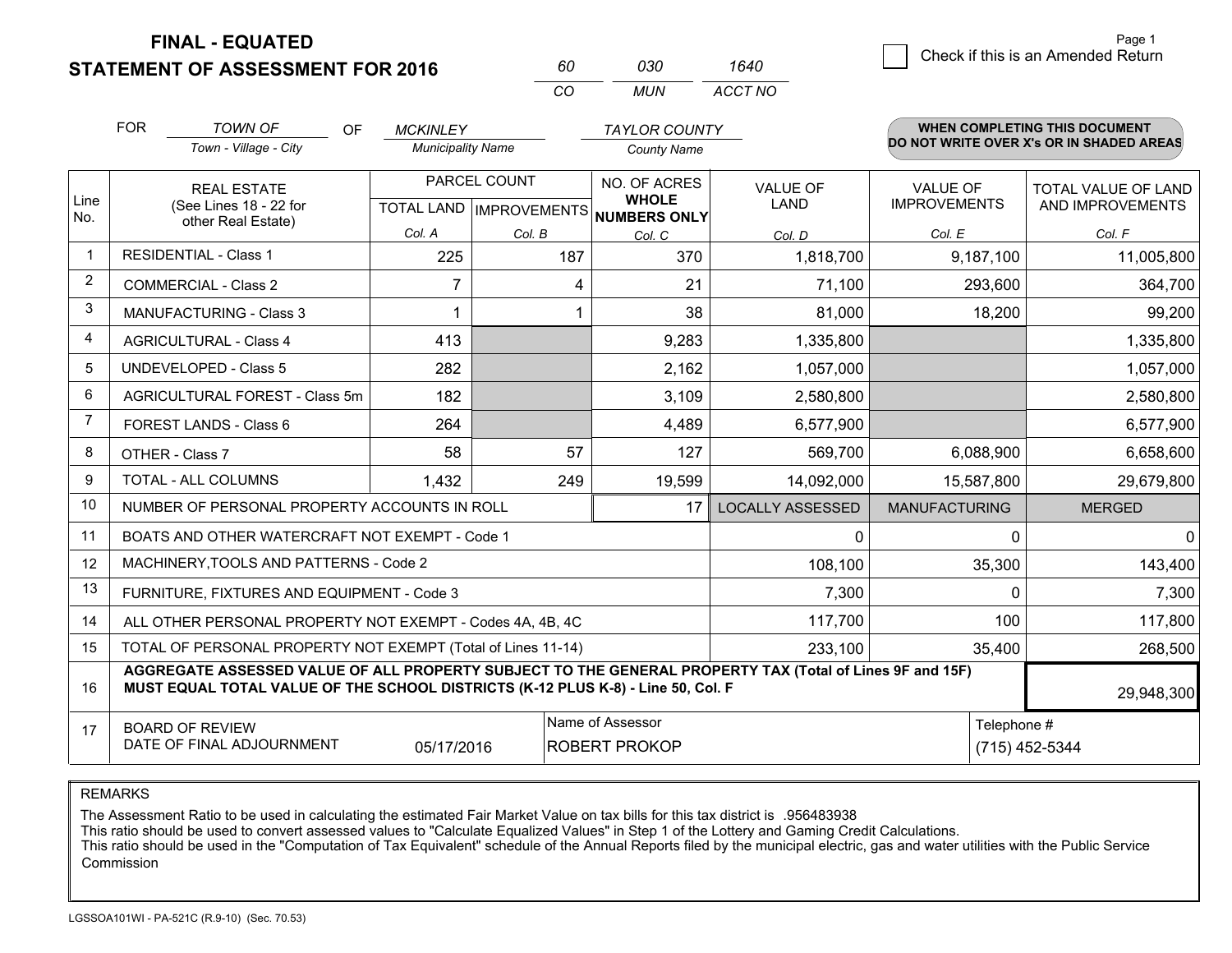*YEAR CO MUN ACCT NO* <sup>2016</sup> <sup>60</sup> <sup>030</sup> <sup>1640</sup>

Do not confuse FOREST LANDS (Line 7) with FOREST CROPS (in this section) - They are **NOT** the same

|    |                                                               |                                             |  | Private Forest Crop - Reg Class @ 10¢ per acre                                 |             |                                                                    | Private Forest Crop - Reg Class @ \$2.52 per acre                            |                    |                    |
|----|---------------------------------------------------------------|---------------------------------------------|--|--------------------------------------------------------------------------------|-------------|--------------------------------------------------------------------|------------------------------------------------------------------------------|--------------------|--------------------|
| 18 | (a) PARCELS                                                   | (b) ACRES                                   |  | (c) ASSESSED VALUE                                                             |             | (d) PARCELS                                                        | (e) ACRES                                                                    |                    | (f) ASSESSED VALUE |
|    |                                                               | 153.03                                      |  | 195.100                                                                        |             |                                                                    |                                                                              |                    |                    |
|    |                                                               |                                             |  | Private Forest Crop - Special Class @ 20¢ per acre                             |             |                                                                    | Entered Before 2005 Managed Forest - Ferrous Mining CLOSED @ \$8.27 per acre |                    |                    |
| 19 | (a) PARCELS                                                   | (c) ASSESSED VALUE<br>(b) ACRES             |  |                                                                                | (d) PARCELS | (e) ACRES                                                          |                                                                              | (f) ASSESSED VALUE |                    |
|    |                                                               |                                             |  |                                                                                |             |                                                                    |                                                                              |                    |                    |
|    |                                                               | Entered Before 2005 Managed Forest - OPEN @ |  | \$.79 per acre                                                                 |             |                                                                    | Entered Before 2005 Managed Forest - CLOSED @ \$1.87 per acre                |                    |                    |
| 20 | (a) PARCELS                                                   | (b) ACRES                                   |  | (c) ASSESSED VALUE                                                             |             | (d) PARCELS                                                        | (e) ACRES                                                                    |                    | (f) ASSESSED VALUE |
|    | 5                                                             | 197.5                                       |  | 242,000                                                                        |             | 20                                                                 | 543.35                                                                       | 774,500            |                    |
|    | Entered After 2004 Managed Forest - OPEN @<br>\$2.14 per acre |                                             |  |                                                                                |             |                                                                    | Entered After 2004 Managed Forest - CLOSED @ \$10.68 per acre                |                    |                    |
| 21 | (a) PARCELS                                                   | (b) ACRES                                   |  | (c) ASSESSED VALUE                                                             |             | (d) PARCELS                                                        | (e) ACRES                                                                    |                    |                    |
|    |                                                               |                                             |  |                                                                                |             |                                                                    |                                                                              |                    |                    |
|    | 18                                                            | 691.15                                      |  | 919,700                                                                        | 25          |                                                                    | 848.56                                                                       |                    |                    |
| 22 | (a) County Forest Cropland Acres                              |                                             |  | (b) Federal Acres<br>(c) State Acres                                           |             | (d) County (NOT FOREST CROP) Acres                                 |                                                                              |                    | (e) Other Acres    |
|    |                                                               |                                             |  |                                                                                | 932.23      |                                                                    | 32.38                                                                        |                    | 57.63              |
|    |                                                               |                                             |  | Assessed Value of Omitted Property From Prior Years (Sec. 70.44)               |             |                                                                    | Assessed Value of Sec. 70.43 Corrections of Errors by Assessors              |                    |                    |
|    |                                                               | (a) REAL ESTATE                             |  | (b) PERSONAL                                                                   |             |                                                                    | (c1) REAL ESTATE                                                             |                    | (c2) PERSONAL      |
| 23 |                                                               |                                             |  |                                                                                |             |                                                                    |                                                                              |                    |                    |
|    |                                                               |                                             |  | Manufacturing Equated Value of Omitted Property From Prior Years (Sec. 70.995) |             | Mfg. Equated Value of Sec.70.43 Corrections of Errors by Assessors |                                                                              |                    |                    |
|    |                                                               | (d) REAL ESTATE                             |  | (e) PERSONAL                                                                   |             |                                                                    | (f1) REAL ESTATE                                                             | (f2) PERSONAL      |                    |
|    |                                                               |                                             |  |                                                                                |             |                                                                    |                                                                              |                    |                    |

## **SPECIAL DISTRICTS**

| Line<br>No. | Enter 6-digit<br><b>Special District</b> | <b>Account</b><br><b>Number</b> | <b>Special District Name</b> | <b>Locally Assessed Value</b><br>of Real Estate and | Mfg Value of Real Estate<br>and Personal Property | <b>Merged Value of</b><br><b>Real Estate and</b> |
|-------------|------------------------------------------|---------------------------------|------------------------------|-----------------------------------------------------|---------------------------------------------------|--------------------------------------------------|
|             | Code (Col. A)                            | (Col. B)                        | (Col. C)                     | Personal Property (Col. D)                          | (Col. E)                                          | Personal Property (Col. F)                       |
| 24          |                                          |                                 |                              |                                                     |                                                   |                                                  |
| 25          |                                          |                                 |                              |                                                     |                                                   |                                                  |
| 26          |                                          |                                 |                              |                                                     |                                                   |                                                  |
| 27          |                                          |                                 |                              |                                                     |                                                   |                                                  |
| 28          |                                          |                                 |                              |                                                     |                                                   |                                                  |
| 29          |                                          |                                 |                              |                                                     |                                                   |                                                  |
| 30          |                                          |                                 |                              |                                                     |                                                   |                                                  |
| 31          |                                          |                                 |                              |                                                     |                                                   |                                                  |
| 32          |                                          |                                 |                              |                                                     |                                                   |                                                  |
| 33          |                                          |                                 |                              |                                                     |                                                   |                                                  |
| 34          |                                          |                                 |                              |                                                     |                                                   |                                                  |
| 35          |                                          |                                 |                              |                                                     |                                                   |                                                  |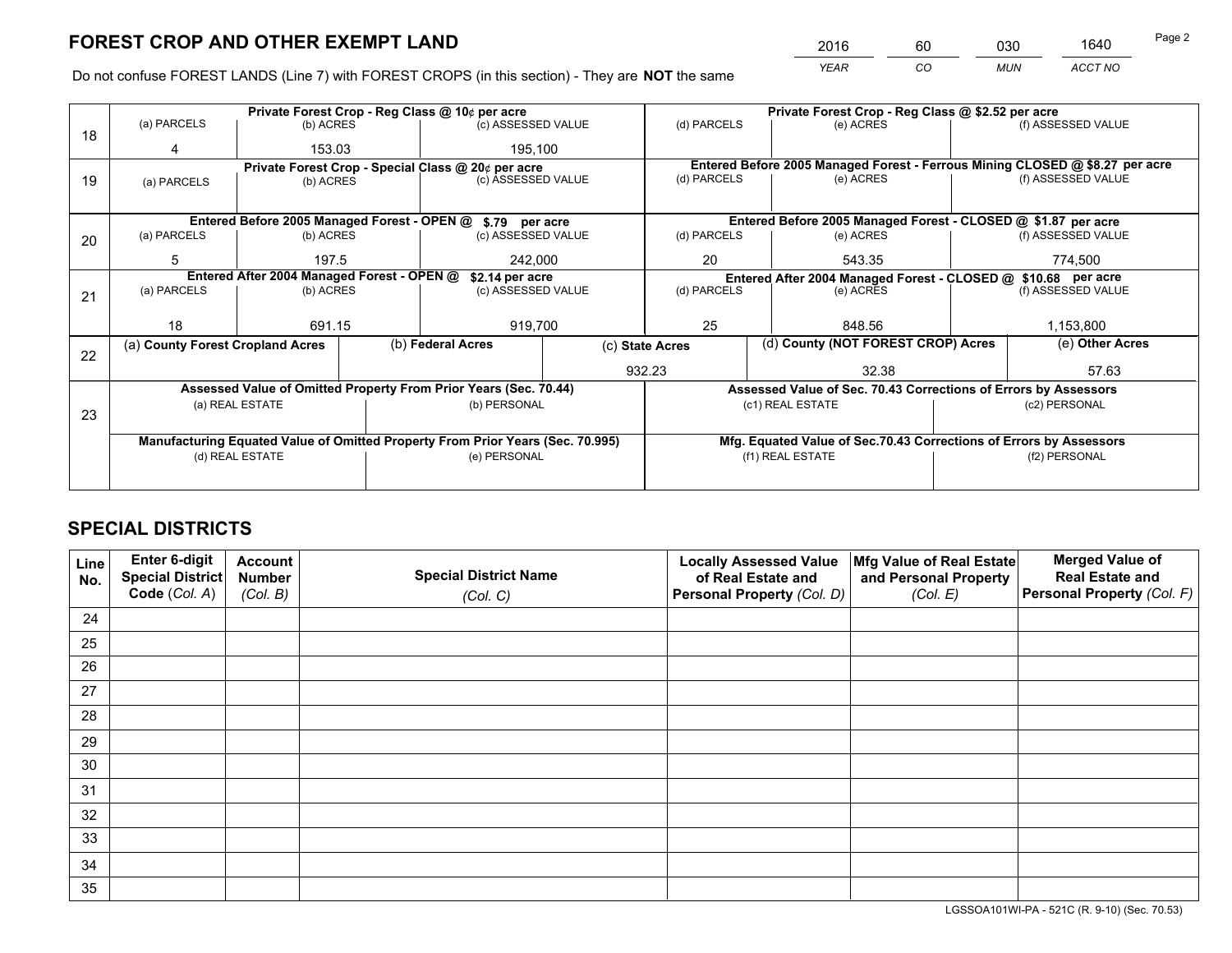|                       |                                                                 |                                             |                                                         | <b>YEAR</b>                                                                       | CO<br><b>MUN</b>                                              | ACCT NO                                                                        |
|-----------------------|-----------------------------------------------------------------|---------------------------------------------|---------------------------------------------------------|-----------------------------------------------------------------------------------|---------------------------------------------------------------|--------------------------------------------------------------------------------|
| Line<br>No.           | <b>Enter 6-digit</b><br><b>School District</b><br>Code (Col. A) | <b>Account</b><br><b>Number</b><br>(Col. B) | <b>School District Name</b><br>(Col. C)                 | <b>Locally Assessed Value</b><br>of Real Estate and<br>Personal Property (Col. D) | Mfg Value of Real Estate<br>and Personal Property<br>(Col. E) | <b>Merged Value of</b><br><b>Real Estate and</b><br>Personal Property (Col. F) |
|                       | A. SCHOOL DISTRICTS (K-8 and K-12)                              |                                             |                                                         |                                                                                   |                                                               |                                                                                |
| 36                    | 545757                                                          | 0325                                        | SCH D OF FLAMBEAU                                       | 13,615,000                                                                        |                                                               | 13,615,000                                                                     |
| 37                    | 602135                                                          | 0355                                        | <b>SCH D OF GILMAN</b>                                  | 16,198,700                                                                        | 134,600                                                       | 16,333,300                                                                     |
| 38                    |                                                                 |                                             |                                                         |                                                                                   |                                                               |                                                                                |
| 39                    |                                                                 |                                             |                                                         |                                                                                   |                                                               |                                                                                |
| 40                    |                                                                 |                                             |                                                         |                                                                                   |                                                               |                                                                                |
| 41                    |                                                                 |                                             |                                                         |                                                                                   |                                                               |                                                                                |
| 42                    |                                                                 |                                             |                                                         |                                                                                   |                                                               |                                                                                |
| 43                    |                                                                 |                                             |                                                         |                                                                                   |                                                               |                                                                                |
| 44                    |                                                                 |                                             |                                                         |                                                                                   |                                                               |                                                                                |
| 45<br>$\overline{46}$ |                                                                 |                                             |                                                         |                                                                                   |                                                               |                                                                                |
| 47                    |                                                                 |                                             |                                                         |                                                                                   |                                                               |                                                                                |
| 48                    |                                                                 |                                             |                                                         |                                                                                   |                                                               |                                                                                |
| 49                    |                                                                 |                                             |                                                         |                                                                                   |                                                               |                                                                                |
| 50                    |                                                                 |                                             | TOTAL ASSESSED VALUE OF SCHOOL DISTRICTS (K-8 and K-12) | 29,813,700                                                                        | 134,600                                                       | 29,948,300                                                                     |
|                       | <b>B.</b><br><b>UNION HIGH SCHOOL DISTRICTS</b>                 |                                             |                                                         |                                                                                   |                                                               |                                                                                |
| 51                    |                                                                 |                                             |                                                         |                                                                                   |                                                               |                                                                                |
| 52                    |                                                                 |                                             |                                                         |                                                                                   |                                                               |                                                                                |
| 53                    |                                                                 |                                             |                                                         |                                                                                   |                                                               |                                                                                |
| 54                    |                                                                 |                                             |                                                         |                                                                                   |                                                               |                                                                                |
| 55                    |                                                                 |                                             | TOTAL ASSESSED VALUE OF UNION HIGH SCHOOLS              |                                                                                   |                                                               |                                                                                |
|                       | C.<br><b>TECHNICAL COLLEGE DISTRICTS</b>                        |                                             |                                                         |                                                                                   |                                                               |                                                                                |
| 56                    | 000100                                                          | 0001                                        | CHIPPEWA VALLEY TECHNICAL COLLEGE EAUC                  | 29,813,700                                                                        | 134,600                                                       | 29,948,300                                                                     |
| 57                    |                                                                 |                                             |                                                         |                                                                                   |                                                               |                                                                                |
| 58                    |                                                                 |                                             |                                                         |                                                                                   |                                                               |                                                                                |
| 59                    |                                                                 |                                             | TOTAL ASSESSED VALUE OF TECHNICAL COLLEGES              | 29,813,700                                                                        | 134,600                                                       | 29,948,300                                                                     |

60

030

 *I hereby certify, to the best of my knowledge and belief, this form is complete and correct.*

**SCHOOL DISTRICTS**

| Print name of preparer | Title                    | Date (MM/DD/CCYY) |  |
|------------------------|--------------------------|-------------------|--|
|                        |                          |                   |  |
| Signature of preparer  | Contact Telephone Number | E-mail address    |  |
|                        | $\overline{\phantom{a}}$ |                   |  |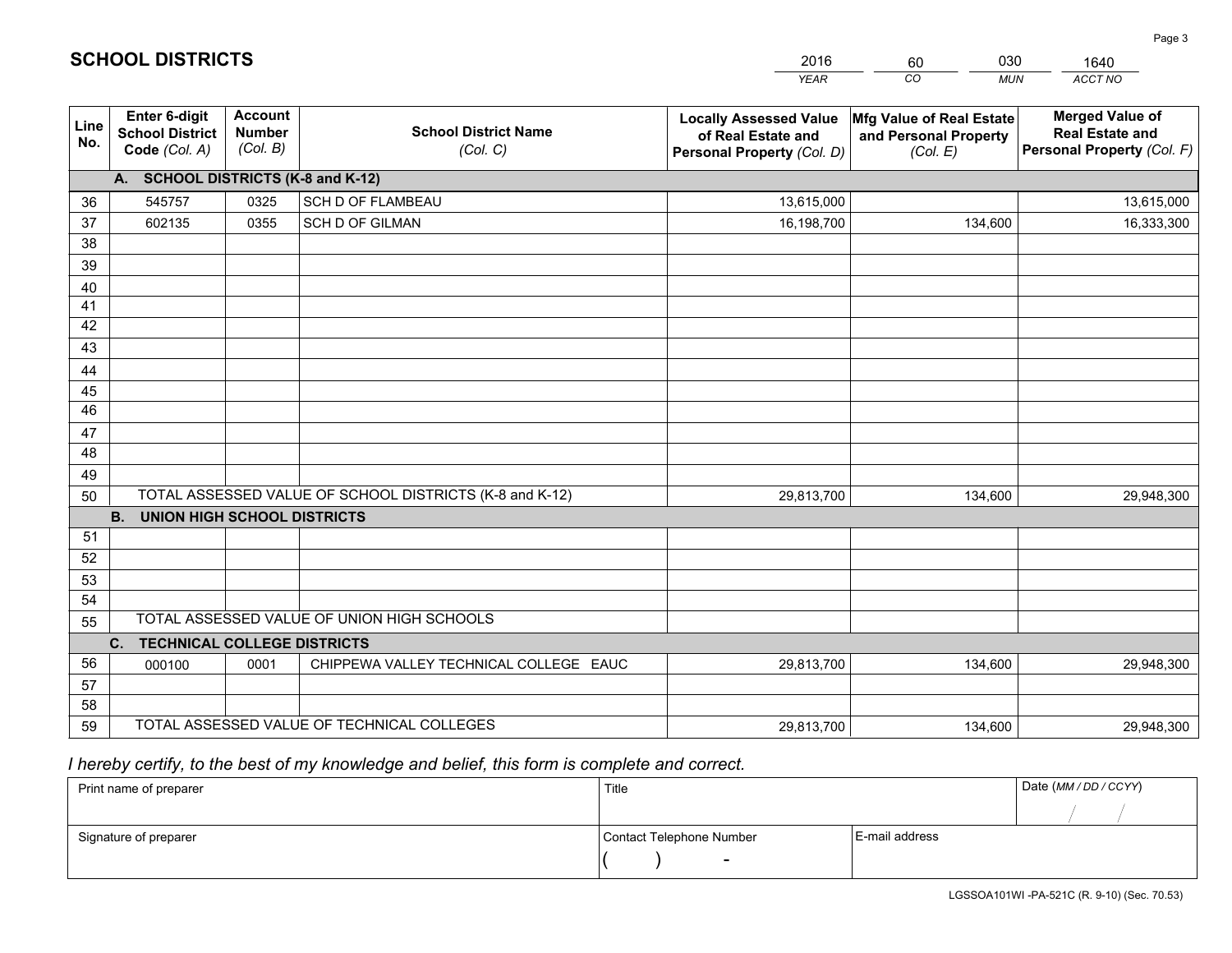#### **HIGHLIGHTS**

- 1. Complete the Statement of Assessment after the Board of Review. Reflect any changes made there.
- 2. Use black ink to complete.
- 3. Line 16 must equal Line 50, Col D.
- 4. Line 55 must equal the total of K-8 schools listed on lines 36-49. Do not include K-12 schools in this comparision.
- 5. Line 59, Col. D must equal Line 16.
- 6. Special District, School District and Technical College District values must include both real estate and personal property. Examples of Special districts are: town sanitary districts, public inland lake protection and rehabilitation districts, and metropolitan sewerage districts.
- 7. DO NOT INCLUDE Manufacturing property values.DOR will print these values on the final SOA.
- 8. Accuracy of this form is very important. The values reported directly affect the equalized value DOR calculates for school and special districts.

#### **Page 1:**

 If not prefilled, enter the tax year,county and municipal code,municipal type, municipal name and county name on the top of form.

Check the Amended box, if filing an amended / corrected SOA.

 Report the parcel count, acres and assessed value of taxable general property, total parcel count, (real and personal), total acres, and values from final figures set by the Board of Review.

- A. Real Estate land and improvements (buildings, etc.) is reported on lines 1 8, total line 9.
- B. Personal Property is reported on lines 11 14, Column D, total line 15.
- C. To complete this report, use the computer produced summary of the assessment roll that shows these amounts.
- D. Use whole numbers only.
- E. Add each line across and each column down to verify entries.

### **Page 2:**

- A. Report Special Items (not subject to general property tax).
- 1. Private Forest Croplands and Managed Forest Lands are reported on lines 18,19, 20 and 21. Be sure to report assessed values **NOT** taxes.
- 2. You should have copies of the orders of entry, orders of withdrawal, etc., to update your assessment roll.
	- 3. Show hundredths of acres (e.g. 39.75).
- 4. Tax exempt lands are reported on line 22.
- 5. Omitted property and sec. 70.43, Wis. Stats., corrections of errors by assessor are reported on line 23. Report real estate and personal property separately. These should be for **prior years**, not something found on the current assessment roll after the board of review.
- B. Special District (Lines 24-35) Include the value of both real and personal property.
- The Department of Revenue (DOR) preprints much of the information regarding names and codes for schools, special districts,etc. If a district is not listed, enter the name and value only, DOR will enter the proper code.

### **Page 3 School Districts:**

Include the value of both real and personal property.

Report School District (regular, elementary, union high school, and technical college).

- 1. Regular (K-12) and Elementary (K-8) school values are reported on lines 36-49, total on line 50.
- 2. Union High School (UHS) (use only if elementary schools are listed on lines 36-49) are reported on lines 51-54. UHS total value (line 55) must equal to the total **elementary school** values reported on lines 36-49. Do notinclude K-12 schools in this comparison.
- 3. Technical College values are reported on lines 56-58, total on line 59.
- 4. Use the computer summary that shows these amounts to complete this report.

#### **This form is due the second Monday in June. File this report only after your Board of Review is complete.**

 *If you have questions: Return forms to:*

Fax number: (608) 264-6887 PO Box 8971

 Email: lgs@revenue.wi.gov Wisconsin Department of Revenue Call: (608) 261-5341 Local Government Services Section 6-97Madison WI 53708-8971

W16516 OLD HWY 194 W16516 OLD HWY 194 TOWN OF MCKINLEY \_YNNE LUND<br>TOWN OF MCKINLEY SHELDON, WI 54766 SHELDON, WI 54766 LYNNE LUND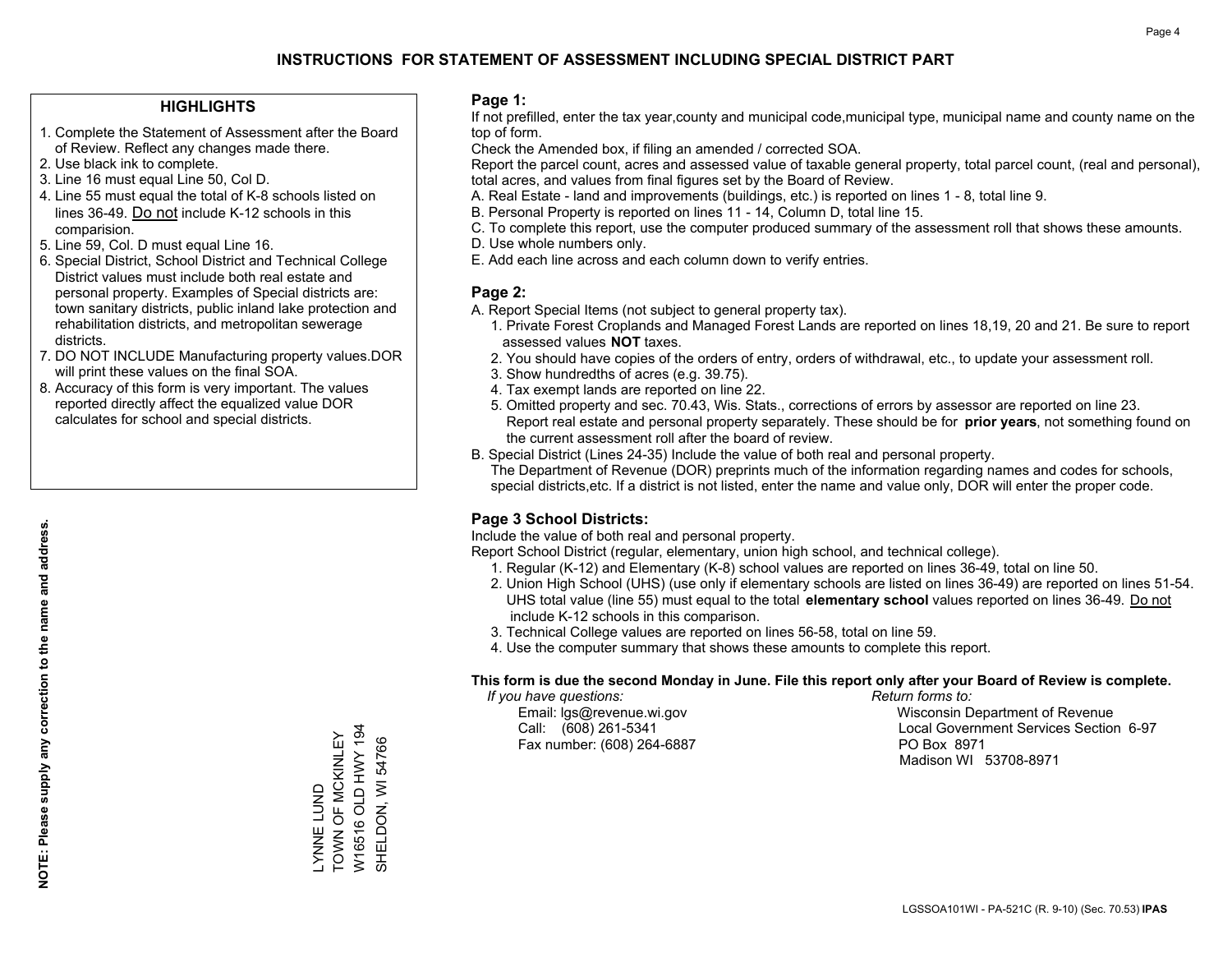**FINAL - EQUATED**

**STATEMENT OF ASSESSMENT FOR 2016** 

| 60       | 7132 | 1641    |
|----------|------|---------|
| $\cdots$ | MUN  | ACCT NO |

|                | <b>FOR</b><br><b>TOWN OF</b><br>OF<br><b>MEDFORD</b><br><b>TAYLOR COUNTY</b><br>Town - Village - City<br><b>Municipality Name</b><br><b>County Name</b>                                      |        | <b>WHEN COMPLETING THIS DOCUMENT</b><br>DO NOT WRITE OVER X's OR IN SHADED AREAS |        |                                |                                        |                                         |
|----------------|----------------------------------------------------------------------------------------------------------------------------------------------------------------------------------------------|--------|----------------------------------------------------------------------------------|--------|--------------------------------|----------------------------------------|-----------------------------------------|
| Line<br>No.    | <b>REAL ESTATE</b><br>(See Lines 18 - 22 for<br>other Real Estate)                                                                                                                           |        | PARCEL COUNT<br>TOTAL LAND   IMPROVEMENTS   NUMBERS ONLY                         |        | <b>VALUE OF</b><br><b>LAND</b> | <b>VALUE OF</b><br><b>IMPROVEMENTS</b> | TOTAL VALUE OF LAND<br>AND IMPROVEMENTS |
|                |                                                                                                                                                                                              | Col. A | Col. B                                                                           | Col. C | Col. D                         | Col. E                                 | Col. F                                  |
| $\mathbf{1}$   | <b>RESIDENTIAL - Class 1</b>                                                                                                                                                                 | 1,138  | 942                                                                              | 2,217  | 20,902,500                     | 110,753,900                            | 131,656,400                             |
| 2              | <b>COMMERCIAL - Class 2</b>                                                                                                                                                                  | 64     | 51                                                                               | 143    | 1,570,100                      | 3,828,800                              | 5,398,900                               |
| 3              | <b>MANUFACTURING - Class 3</b>                                                                                                                                                               |        |                                                                                  | 12     | 104,100                        | 2,600                                  | 106,700                                 |
| 4              | <b>AGRICULTURAL - Class 4</b>                                                                                                                                                                | 559    |                                                                                  | 8,899  | 1,407,200                      |                                        | 1,407,200                               |
| 5              | UNDEVELOPED - Class 5                                                                                                                                                                        | 509    |                                                                                  | 3,999  | 2,774,400                      |                                        | 2,774,400                               |
| 6              | AGRICULTURAL FOREST - Class 5m                                                                                                                                                               | 215    |                                                                                  | 2,401  | 2,254,400                      |                                        | 2,254,400                               |
| $\overline{7}$ | FOREST LANDS - Class 6                                                                                                                                                                       | 490    |                                                                                  | 5,383  | 9,564,100                      |                                        | 9,564,100                               |
| 8              | OTHER - Class 7                                                                                                                                                                              | 54     | 53                                                                               | 110    | 854,600                        | 4,270,400                              | 5,125,000                               |
| 9              | TOTAL - ALL COLUMNS                                                                                                                                                                          | 3,030  | 1,047                                                                            | 23,164 | 39,431,400                     | 118,855,700                            | 158,287,100                             |
| 10             | NUMBER OF PERSONAL PROPERTY ACCOUNTS IN ROLL                                                                                                                                                 |        |                                                                                  | 46     | <b>LOCALLY ASSESSED</b>        | <b>MANUFACTURING</b>                   | <b>MERGED</b>                           |
| 11             | BOATS AND OTHER WATERCRAFT NOT EXEMPT - Code 1                                                                                                                                               |        |                                                                                  |        | $\mathbf{0}$                   | 0                                      | $\Omega$                                |
| 12             | MACHINERY, TOOLS AND PATTERNS - Code 2                                                                                                                                                       |        |                                                                                  |        | 794,800                        | 122,800                                | 917,600                                 |
| 13             | FURNITURE, FIXTURES AND EQUIPMENT - Code 3                                                                                                                                                   |        |                                                                                  |        | 93,800                         | 4,400                                  | 98,200                                  |
| 14             | ALL OTHER PERSONAL PROPERTY NOT EXEMPT - Codes 4A, 4B, 4C                                                                                                                                    |        |                                                                                  |        | 295,000                        | 63,400                                 | 358,400                                 |
| 15             | TOTAL OF PERSONAL PROPERTY NOT EXEMPT (Total of Lines 11-14)                                                                                                                                 |        |                                                                                  |        | 1,183,600                      | 190,600                                | 1,374,200                               |
| 16             | AGGREGATE ASSESSED VALUE OF ALL PROPERTY SUBJECT TO THE GENERAL PROPERTY TAX (Total of Lines 9F and 15F)<br>MUST EQUAL TOTAL VALUE OF THE SCHOOL DISTRICTS (K-12 PLUS K-8) - Line 50, Col. F |        |                                                                                  |        |                                |                                        | 159,661,300                             |
| 17             | Name of Assessor<br>Telephone #<br><b>BOARD OF REVIEW</b><br>DATE OF FINAL ADJOURNMENT<br><b>ROBERT PROKOP</b><br>08/17/2016                                                                 |        |                                                                                  |        |                                |                                        | (715) 452-5344                          |

REMARKS

The Assessment Ratio to be used in calculating the estimated Fair Market Value on tax bills for this tax district is .941085043

This ratio should be used to convert assessed values to "Calculate Equalized Values" in Step 1 of the Lottery and Gaming Credit Calculations.<br>This ratio should be used in the "Computation of Tax Equivalent" schedule of the Commission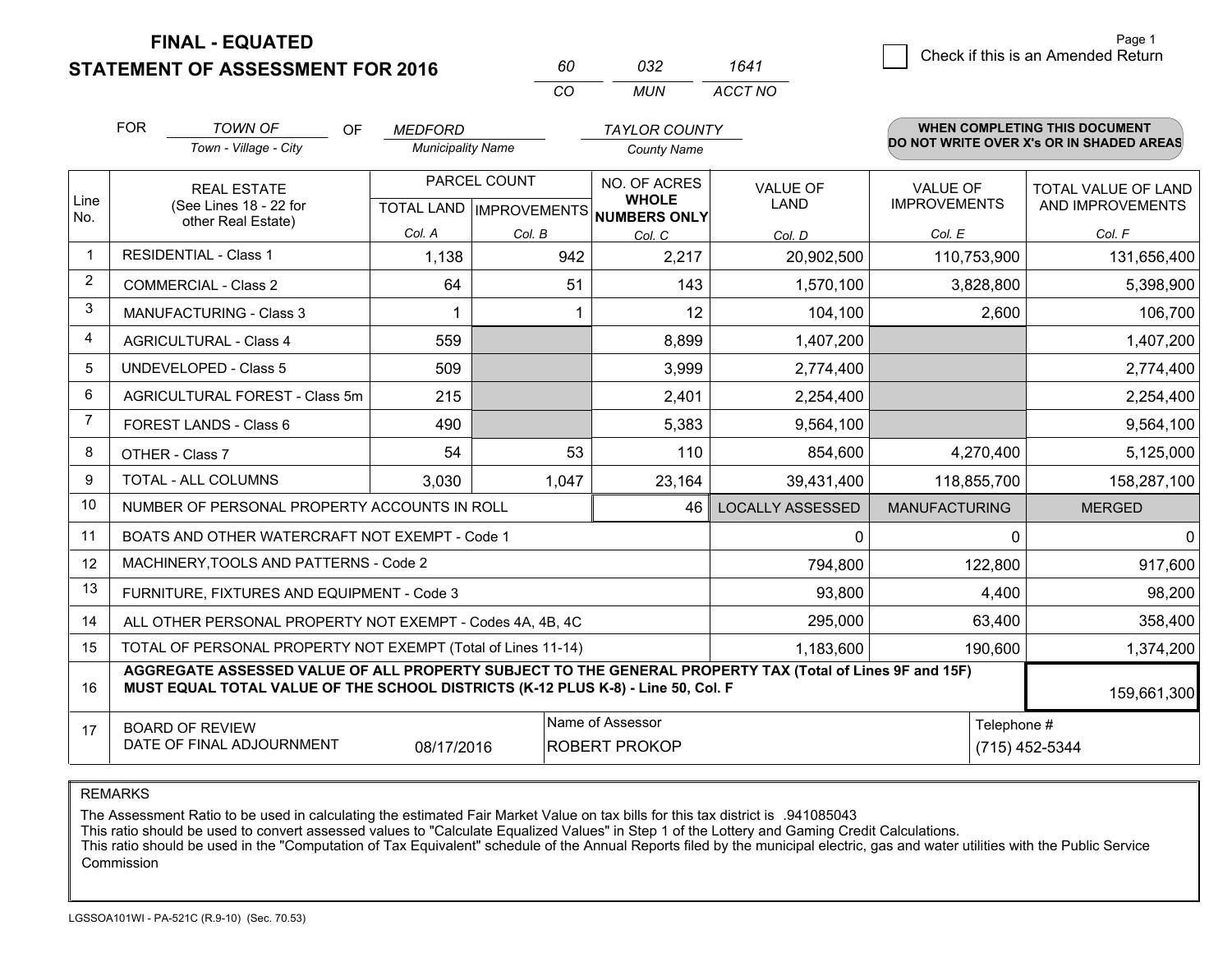*YEAR CO MUN ACCT NO* 2016 60 032 1641

Do not confuse FOREST LANDS (Line 7) with FOREST CROPS (in this section) - They are **NOT** the same

|    |                                  |                                                    |  | Private Forest Crop - Reg Class @ 10¢ per acre                                                 |                 |                                                               | Private Forest Crop - Reg Class @ \$2.52 per acre |                                                                              |                    |                    |  |
|----|----------------------------------|----------------------------------------------------|--|------------------------------------------------------------------------------------------------|-----------------|---------------------------------------------------------------|---------------------------------------------------|------------------------------------------------------------------------------|--------------------|--------------------|--|
| 18 | (a) PARCELS                      | (b) ACRES                                          |  | (c) ASSESSED VALUE                                                                             |                 | (d) PARCELS                                                   |                                                   | (e) ACRES                                                                    |                    | (f) ASSESSED VALUE |  |
|    |                                  | Private Forest Crop - Special Class @ 20¢ per acre |  |                                                                                                |                 |                                                               |                                                   | Entered Before 2005 Managed Forest - Ferrous Mining CLOSED @ \$8.27 per acre |                    |                    |  |
| 19 | (a) PARCELS                      | (b) ACRES                                          |  | (c) ASSESSED VALUE                                                                             |                 | (d) PARCELS                                                   |                                                   | (e) ACRES                                                                    |                    | (f) ASSESSED VALUE |  |
|    |                                  |                                                    |  | Entered Before 2005 Managed Forest - OPEN @ \$.79 per acre                                     |                 |                                                               |                                                   | Entered Before 2005 Managed Forest - CLOSED @ \$1.87 per acre                |                    |                    |  |
| 20 | (a) PARCELS                      | (b) ACRES                                          |  | (c) ASSESSED VALUE                                                                             |                 | (d) PARCELS                                                   |                                                   | (e) ACRES                                                                    |                    | (f) ASSESSED VALUE |  |
|    | Δ                                | 160.13                                             |  | 208,200                                                                                        |                 | 6                                                             |                                                   | 138.75                                                                       | 211,500            |                    |  |
|    |                                  | Entered After 2004 Managed Forest - OPEN @         |  | \$2.14 per acre                                                                                |                 | Entered After 2004 Managed Forest - CLOSED @ \$10.68 per acre |                                                   |                                                                              |                    |                    |  |
| 21 | (a) PARCELS                      | (b) ACRES                                          |  | (c) ASSESSED VALUE                                                                             |                 | (d) PARCELS<br>(e) ACRES                                      |                                                   |                                                                              | (f) ASSESSED VALUE |                    |  |
|    |                                  |                                                    |  |                                                                                                |                 |                                                               |                                                   |                                                                              |                    |                    |  |
|    |                                  | 27                                                 |  | 56,500                                                                                         |                 | 9                                                             |                                                   | 156.5                                                                        |                    | 256,300            |  |
| 22 | (a) County Forest Cropland Acres |                                                    |  | (b) Federal Acres                                                                              | (c) State Acres |                                                               |                                                   | (d) County (NOT FOREST CROP) Acres                                           |                    | (e) Other Acres    |  |
|    |                                  |                                                    |  |                                                                                                |                 | 54.49                                                         |                                                   | 120.64                                                                       |                    | 218.58             |  |
|    |                                  |                                                    |  | Assessed Value of Omitted Property From Prior Years (Sec. 70.44)                               |                 |                                                               |                                                   | Assessed Value of Sec. 70.43 Corrections of Errors by Assessors              |                    |                    |  |
| 23 |                                  | (a) REAL ESTATE                                    |  | (b) PERSONAL                                                                                   |                 | (c1) REAL ESTATE                                              |                                                   |                                                                              | (c2) PERSONAL      |                    |  |
|    |                                  |                                                    |  |                                                                                                |                 |                                                               |                                                   | Mfg. Equated Value of Sec.70.43 Corrections of Errors by Assessors           |                    |                    |  |
|    |                                  | (d) REAL ESTATE                                    |  | Manufacturing Equated Value of Omitted Property From Prior Years (Sec. 70.995)<br>(e) PERSONAL |                 |                                                               | (f1) REAL ESTATE                                  |                                                                              |                    | (f2) PERSONAL      |  |
|    |                                  |                                                    |  |                                                                                                |                 |                                                               |                                                   |                                                                              |                    |                    |  |

## **SPECIAL DISTRICTS**

| Line<br>No. | Enter 6-digit<br><b>Special District</b> | <b>Account</b><br><b>Number</b> | <b>Special District Name</b> | <b>Locally Assessed Value</b><br>of Real Estate and | Mfg Value of Real Estate<br>and Personal Property | <b>Merged Value of</b><br><b>Real Estate and</b> |
|-------------|------------------------------------------|---------------------------------|------------------------------|-----------------------------------------------------|---------------------------------------------------|--------------------------------------------------|
|             | Code (Col. A)                            | (Col. B)                        | (Col. C)                     | Personal Property (Col. D)                          | (Col. E)                                          | Personal Property (Col. F)                       |
| 24          |                                          |                                 |                              |                                                     |                                                   |                                                  |
| 25          |                                          |                                 |                              |                                                     |                                                   |                                                  |
| 26          |                                          |                                 |                              |                                                     |                                                   |                                                  |
| 27          |                                          |                                 |                              |                                                     |                                                   |                                                  |
| 28          |                                          |                                 |                              |                                                     |                                                   |                                                  |
| 29          |                                          |                                 |                              |                                                     |                                                   |                                                  |
| 30          |                                          |                                 |                              |                                                     |                                                   |                                                  |
| 31          |                                          |                                 |                              |                                                     |                                                   |                                                  |
| 32          |                                          |                                 |                              |                                                     |                                                   |                                                  |
| 33          |                                          |                                 |                              |                                                     |                                                   |                                                  |
| 34          |                                          |                                 |                              |                                                     |                                                   |                                                  |
| 35          |                                          |                                 |                              |                                                     |                                                   |                                                  |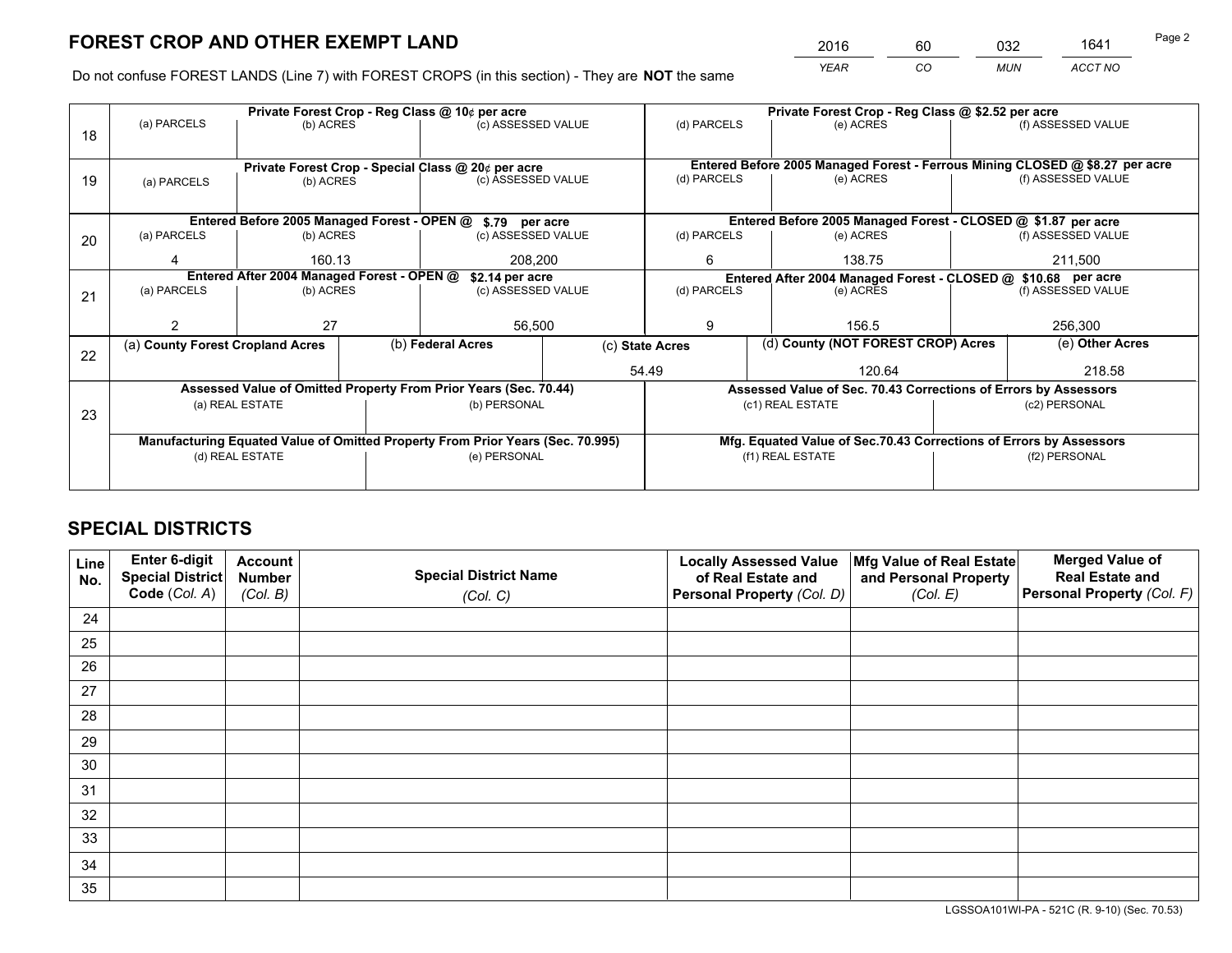|             |                                                                 |                                             |                                                         | <b>YEAR</b>                                                                       | CO<br><b>MUN</b>                                              | ACCT NO                                                                        |
|-------------|-----------------------------------------------------------------|---------------------------------------------|---------------------------------------------------------|-----------------------------------------------------------------------------------|---------------------------------------------------------------|--------------------------------------------------------------------------------|
| Line<br>No. | <b>Enter 6-digit</b><br><b>School District</b><br>Code (Col. A) | <b>Account</b><br><b>Number</b><br>(Col. B) | <b>School District Name</b><br>(Col. C)                 | <b>Locally Assessed Value</b><br>of Real Estate and<br>Personal Property (Col. D) | Mfg Value of Real Estate<br>and Personal Property<br>(Col. E) | <b>Merged Value of</b><br><b>Real Estate and</b><br>Personal Property (Col. F) |
|             | A. SCHOOL DISTRICTS (K-8 and K-12)                              |                                             |                                                         |                                                                                   |                                                               |                                                                                |
| 36          | 603409                                                          | 0356                                        | SCH D OF MEDFORD AREA                                   | 159,364,000                                                                       | 297,300                                                       | 159,661,300                                                                    |
| 37          |                                                                 |                                             |                                                         |                                                                                   |                                                               |                                                                                |
| 38          |                                                                 |                                             |                                                         |                                                                                   |                                                               |                                                                                |
| 39          |                                                                 |                                             |                                                         |                                                                                   |                                                               |                                                                                |
| 40          |                                                                 |                                             |                                                         |                                                                                   |                                                               |                                                                                |
| 41          |                                                                 |                                             |                                                         |                                                                                   |                                                               |                                                                                |
| 42          |                                                                 |                                             |                                                         |                                                                                   |                                                               |                                                                                |
| 43          |                                                                 |                                             |                                                         |                                                                                   |                                                               |                                                                                |
| 44          |                                                                 |                                             |                                                         |                                                                                   |                                                               |                                                                                |
| 45<br>46    |                                                                 |                                             |                                                         |                                                                                   |                                                               |                                                                                |
| 47          |                                                                 |                                             |                                                         |                                                                                   |                                                               |                                                                                |
| 48          |                                                                 |                                             |                                                         |                                                                                   |                                                               |                                                                                |
| 49          |                                                                 |                                             |                                                         |                                                                                   |                                                               |                                                                                |
| 50          |                                                                 |                                             | TOTAL ASSESSED VALUE OF SCHOOL DISTRICTS (K-8 and K-12) | 159,364,000                                                                       | 297,300                                                       | 159,661,300                                                                    |
|             | <b>B.</b><br><b>UNION HIGH SCHOOL DISTRICTS</b>                 |                                             |                                                         |                                                                                   |                                                               |                                                                                |
| 51          |                                                                 |                                             |                                                         |                                                                                   |                                                               |                                                                                |
| 52          |                                                                 |                                             |                                                         |                                                                                   |                                                               |                                                                                |
| 53          |                                                                 |                                             |                                                         |                                                                                   |                                                               |                                                                                |
| 54          |                                                                 |                                             |                                                         |                                                                                   |                                                               |                                                                                |
| 55          |                                                                 |                                             | TOTAL ASSESSED VALUE OF UNION HIGH SCHOOLS              |                                                                                   |                                                               |                                                                                |
|             | C.<br><b>TECHNICAL COLLEGE DISTRICTS</b>                        |                                             |                                                         |                                                                                   |                                                               |                                                                                |
| 56          | 001500                                                          | 0014                                        | NORTH CENTRAL TECHNICAL COLLEGE<br>WAUS                 | 159,364,000                                                                       | 297,300                                                       | 159,661,300                                                                    |
| 57          |                                                                 |                                             |                                                         |                                                                                   |                                                               |                                                                                |
| 58          |                                                                 |                                             |                                                         |                                                                                   |                                                               |                                                                                |
| 59          |                                                                 |                                             | TOTAL ASSESSED VALUE OF TECHNICAL COLLEGES              | 159,364,000                                                                       | 297,300                                                       | 159,661,300                                                                    |

60

032

 *I hereby certify, to the best of my knowledge and belief, this form is complete and correct.*

**SCHOOL DISTRICTS**

| Print name of preparer | Title                    |                | Date (MM / DD / CCYY) |
|------------------------|--------------------------|----------------|-----------------------|
|                        |                          |                |                       |
| Signature of preparer  | Contact Telephone Number | E-mail address |                       |
|                        |                          |                |                       |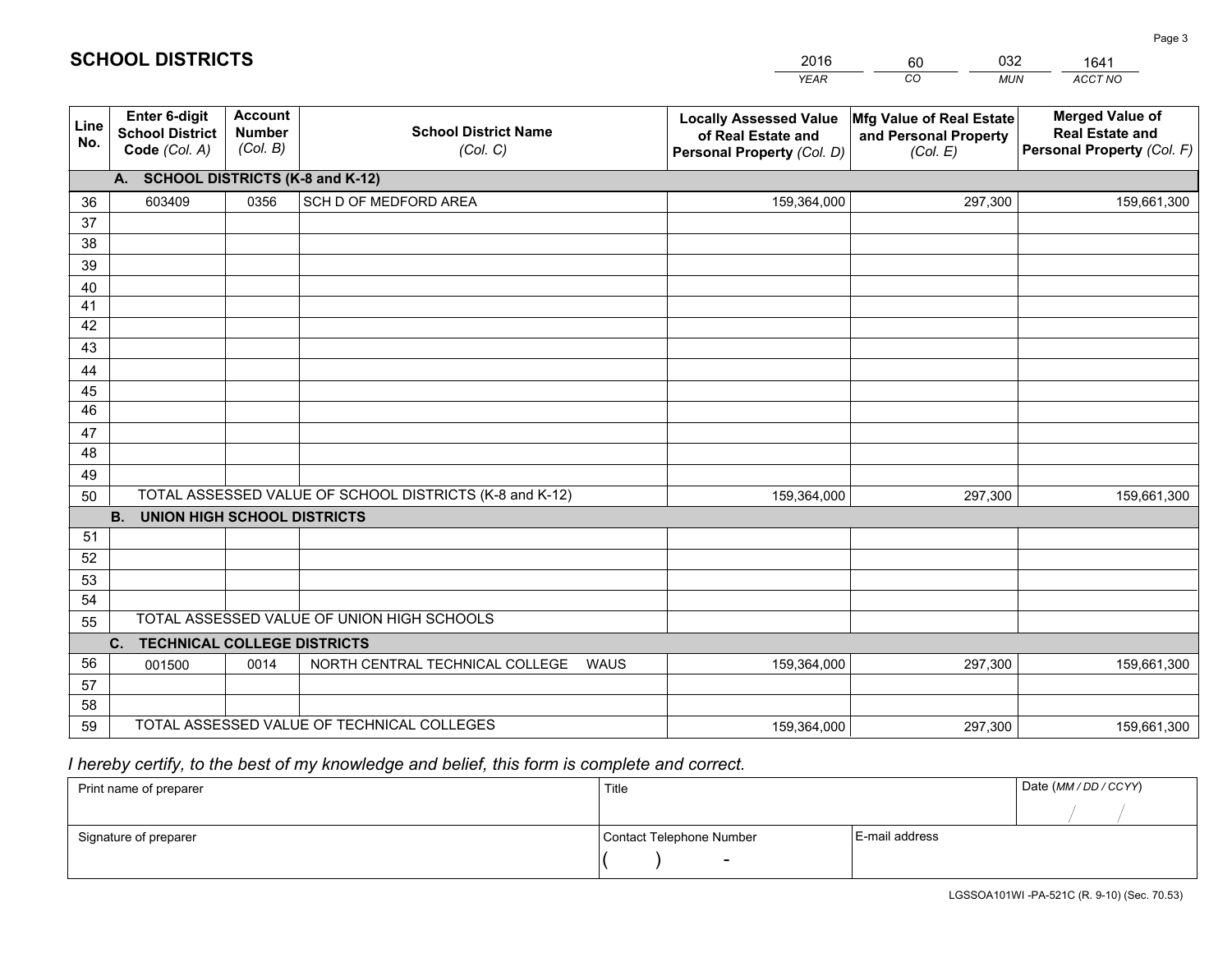#### **HIGHLIGHTS**

- 1. Complete the Statement of Assessment after the Board of Review. Reflect any changes made there.
- 2. Use black ink to complete.
- 3. Line 16 must equal Line 50, Col D.
- 4. Line 55 must equal the total of K-8 schools listed on lines 36-49. Do not include K-12 schools in this comparision.
- 5. Line 59, Col. D must equal Line 16.
- 6. Special District, School District and Technical College District values must include both real estate and personal property. Examples of Special districts are: town sanitary districts, public inland lake protection and rehabilitation districts, and metropolitan sewerage districts.
- 7. DO NOT INCLUDE Manufacturing property values.DOR will print these values on the final SOA.
- 8. Accuracy of this form is very important. The values reported directly affect the equalized value DOR calculates for school and special districts.

#### **Page 1:**

 If not prefilled, enter the tax year,county and municipal code,municipal type, municipal name and county name on the top of form.

Check the Amended box, if filing an amended / corrected SOA.

 Report the parcel count, acres and assessed value of taxable general property, total parcel count, (real and personal), total acres, and values from final figures set by the Board of Review.

- A. Real Estate land and improvements (buildings, etc.) is reported on lines 1 8, total line 9.
- B. Personal Property is reported on lines 11 14, Column D, total line 15.
- C. To complete this report, use the computer produced summary of the assessment roll that shows these amounts.
- D. Use whole numbers only.
- E. Add each line across and each column down to verify entries.

### **Page 2:**

- A. Report Special Items (not subject to general property tax).
- 1. Private Forest Croplands and Managed Forest Lands are reported on lines 18,19, 20 and 21. Be sure to report assessed values **NOT** taxes.
- 2. You should have copies of the orders of entry, orders of withdrawal, etc., to update your assessment roll.
	- 3. Show hundredths of acres (e.g. 39.75).
- 4. Tax exempt lands are reported on line 22.
- 5. Omitted property and sec. 70.43, Wis. Stats., corrections of errors by assessor are reported on line 23. Report real estate and personal property separately. These should be for **prior years**, not something found on the current assessment roll after the board of review.
- B. Special District (Lines 24-35) Include the value of both real and personal property.

 The Department of Revenue (DOR) preprints much of the information regarding names and codes for schools, special districts,etc. If a district is not listed, enter the name and value only, DOR will enter the proper code.

### **Page 3 School Districts:**

Include the value of both real and personal property.

Report School District (regular, elementary, union high school, and technical college).

- 1. Regular (K-12) and Elementary (K-8) school values are reported on lines 36-49, total on line 50.
- 2. Union High School (UHS) (use only if elementary schools are listed on lines 36-49) are reported on lines 51-54. UHS total value (line 55) must equal to the total **elementary school** values reported on lines 36-49. Do notinclude K-12 schools in this comparison.
- 3. Technical College values are reported on lines 56-58, total on line 59.
- 4. Use the computer summary that shows these amounts to complete this report.

#### **This form is due the second Monday in June. File this report only after your Board of Review is complete.**

 *If you have questions: Return forms to:*

Fax number: (608) 264-6887 PO Box 8971

 Email: lgs@revenue.wi.gov Wisconsin Department of Revenue Call: (608) 261-5341 Local Government Services Section 6-97Madison WI 53708-8971

**NOTE: Please supply any correction to the name and address.**

NOTE: Please supply any correction to the name and address.

9406 MEDFORD, WI 54451 - 9406 **MEDFORD, WI 54451 -**W6944 COUNTY RD O W6944 COUNTY RD O TOWN OF MEDFORD DIANE MAAR, CMC<br>TOWN OF MEDFORD DIANE MAAR, CMC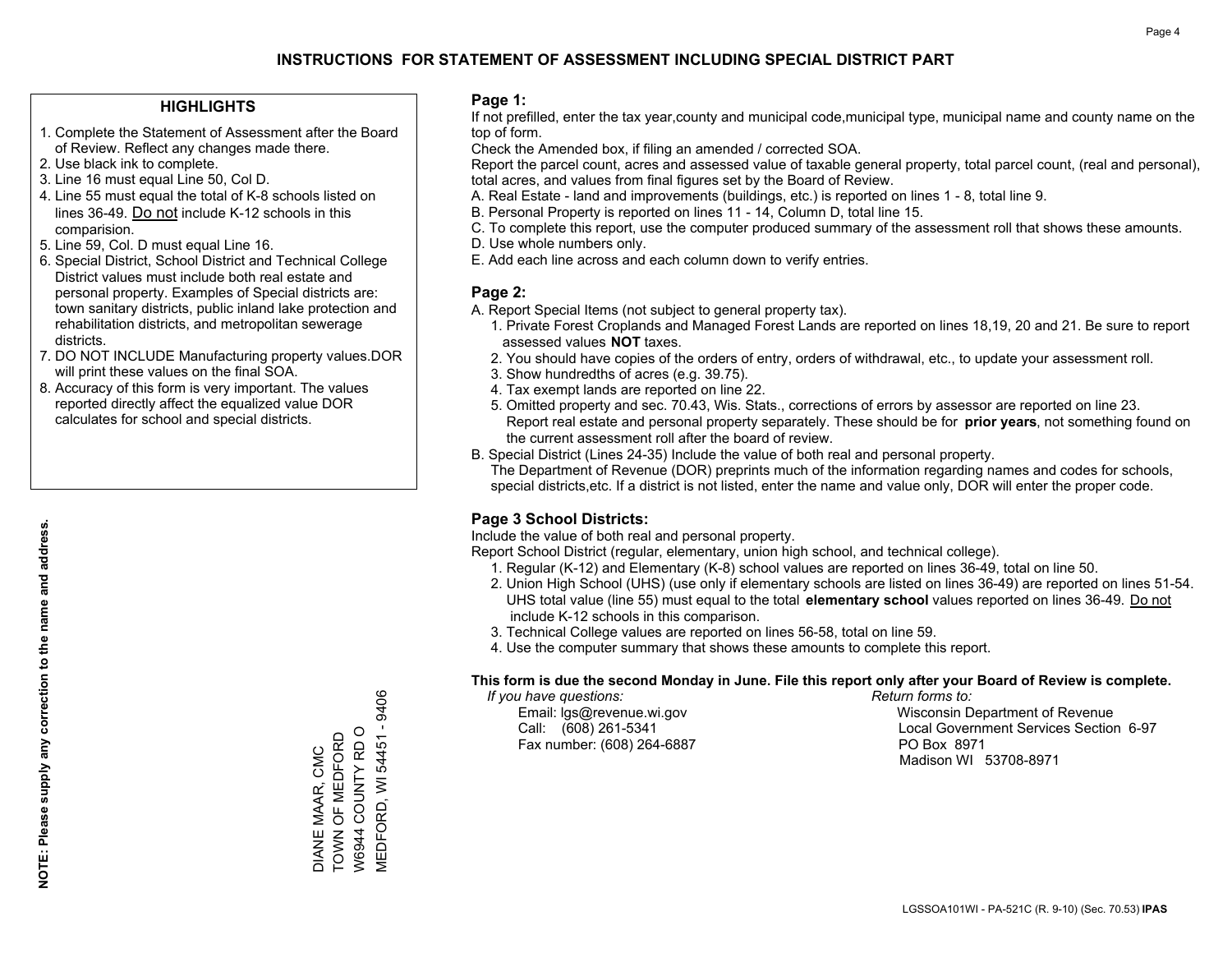**FINAL - EQUATED**

**STATEMENT OF ASSESSMENT FOR 2016** 

| m | กว4 | 1642    |
|---|-----|---------|
| ( | MUN | ACCT NO |

|             | <b>FOR</b>                                                                                                                                                                                   | <b>TOWN OF</b><br><b>OF</b><br>Town - Village - City      | <b>MOLITOR</b><br><b>Municipality Name</b>               |                | <b>TAYLOR COUNTY</b><br><b>County Name</b> |                                |                                        | <b>WHEN COMPLETING THIS DOCUMENT</b><br>DO NOT WRITE OVER X's OR IN SHADED AREAS |
|-------------|----------------------------------------------------------------------------------------------------------------------------------------------------------------------------------------------|-----------------------------------------------------------|----------------------------------------------------------|----------------|--------------------------------------------|--------------------------------|----------------------------------------|----------------------------------------------------------------------------------|
| Line<br>No. | <b>REAL ESTATE</b><br>(See Lines 18 - 22 for                                                                                                                                                 |                                                           | PARCEL COUNT<br>TOTAL LAND   IMPROVEMENTS   NUMBERS ONLY |                | NO. OF ACRES<br><b>WHOLE</b>               | <b>VALUE OF</b><br><b>LAND</b> | <b>VALUE OF</b><br><b>IMPROVEMENTS</b> | <b>TOTAL VALUE OF LAND</b><br>AND IMPROVEMENTS                                   |
|             |                                                                                                                                                                                              | other Real Estate)                                        | Col. A                                                   | Col. B         | Col. C                                     | Col. D                         | Col. E                                 | Col. F                                                                           |
| $\mathbf 1$ |                                                                                                                                                                                              | <b>RESIDENTIAL - Class 1</b>                              | 323                                                      | 280            | 402                                        | 6,998,300                      | 21,822,700                             | 28,821,000                                                                       |
| 2           |                                                                                                                                                                                              | <b>COMMERCIAL - Class 2</b>                               | 2                                                        | $\overline{2}$ | 2                                          | 11,700                         | 86,000                                 | 97,700                                                                           |
| 3           |                                                                                                                                                                                              | <b>MANUFACTURING - Class 3</b>                            | $\Omega$                                                 | $\Omega$       | $\Omega$                                   | 0                              | $\Omega$                               | $\Omega$                                                                         |
| 4           |                                                                                                                                                                                              | <b>AGRICULTURAL - Class 4</b>                             | 111                                                      |                | 1,987                                      | 276,200                        |                                        | 276,200                                                                          |
| 5           |                                                                                                                                                                                              | UNDEVELOPED - Class 5                                     | 178                                                      |                | 1,223                                      | 478,200                        |                                        | 478,200                                                                          |
| 6           |                                                                                                                                                                                              | AGRICULTURAL FOREST - Class 5m                            | 59                                                       |                | 800                                        | 552,000                        |                                        | 552,000                                                                          |
|             |                                                                                                                                                                                              | FOREST LANDS - Class 6                                    | 199                                                      |                | 4,103                                      | 6,161,500                      |                                        | 6,161,500                                                                        |
| 8           |                                                                                                                                                                                              | OTHER - Class 7                                           | 8                                                        | 8              | 14                                         | 63,800                         | 461,300                                | 525,100                                                                          |
| 9           |                                                                                                                                                                                              | TOTAL - ALL COLUMNS                                       | 880                                                      | 290            | 8,531                                      | 14,541,700                     | 22,370,000                             | 36,911,700                                                                       |
| 10          |                                                                                                                                                                                              | NUMBER OF PERSONAL PROPERTY ACCOUNTS IN ROLL              |                                                          |                | 16 I                                       | <b>LOCALLY ASSESSED</b>        | <b>MANUFACTURING</b>                   | <b>MERGED</b>                                                                    |
| 11          |                                                                                                                                                                                              | BOATS AND OTHER WATERCRAFT NOT EXEMPT - Code 1            |                                                          |                |                                            | $\mathbf{0}$                   | 0                                      | $\mathbf 0$                                                                      |
| 12          |                                                                                                                                                                                              | MACHINERY, TOOLS AND PATTERNS - Code 2                    |                                                          |                |                                            | 8,800                          | $\Omega$                               | 8,800                                                                            |
| 13          |                                                                                                                                                                                              | FURNITURE, FIXTURES AND EQUIPMENT - Code 3                |                                                          |                |                                            | 1,700                          | 0                                      | 1,700                                                                            |
| 14          |                                                                                                                                                                                              | ALL OTHER PERSONAL PROPERTY NOT EXEMPT - Codes 4A, 4B, 4C |                                                          |                |                                            | 141,400                        | $\Omega$                               | 141,400                                                                          |
| 15          | TOTAL OF PERSONAL PROPERTY NOT EXEMPT (Total of Lines 11-14)                                                                                                                                 |                                                           |                                                          |                |                                            | 151,900                        | $\mathbf 0$                            | 151,900                                                                          |
| 16          | AGGREGATE ASSESSED VALUE OF ALL PROPERTY SUBJECT TO THE GENERAL PROPERTY TAX (Total of Lines 9F and 15F)<br>MUST EQUAL TOTAL VALUE OF THE SCHOOL DISTRICTS (K-12 PLUS K-8) - Line 50, Col. F |                                                           |                                                          |                |                                            | 37,063,600                     |                                        |                                                                                  |
| 17          | <b>BOARD OF REVIEW</b><br>DATE OF FINAL ADJOURNMENT<br>05/24/2016                                                                                                                            |                                                           |                                                          |                | Name of Assessor<br><b>CINDY CHASE</b>     |                                |                                        | Telephone #<br>(715) 820-0541                                                    |

REMARKS

The Assessment Ratio to be used in calculating the estimated Fair Market Value on tax bills for this tax district is .907538498

This ratio should be used to convert assessed values to "Calculate Equalized Values" in Step 1 of the Lottery and Gaming Credit Calculations.<br>This ratio should be used in the "Computation of Tax Equivalent" schedule of the Commission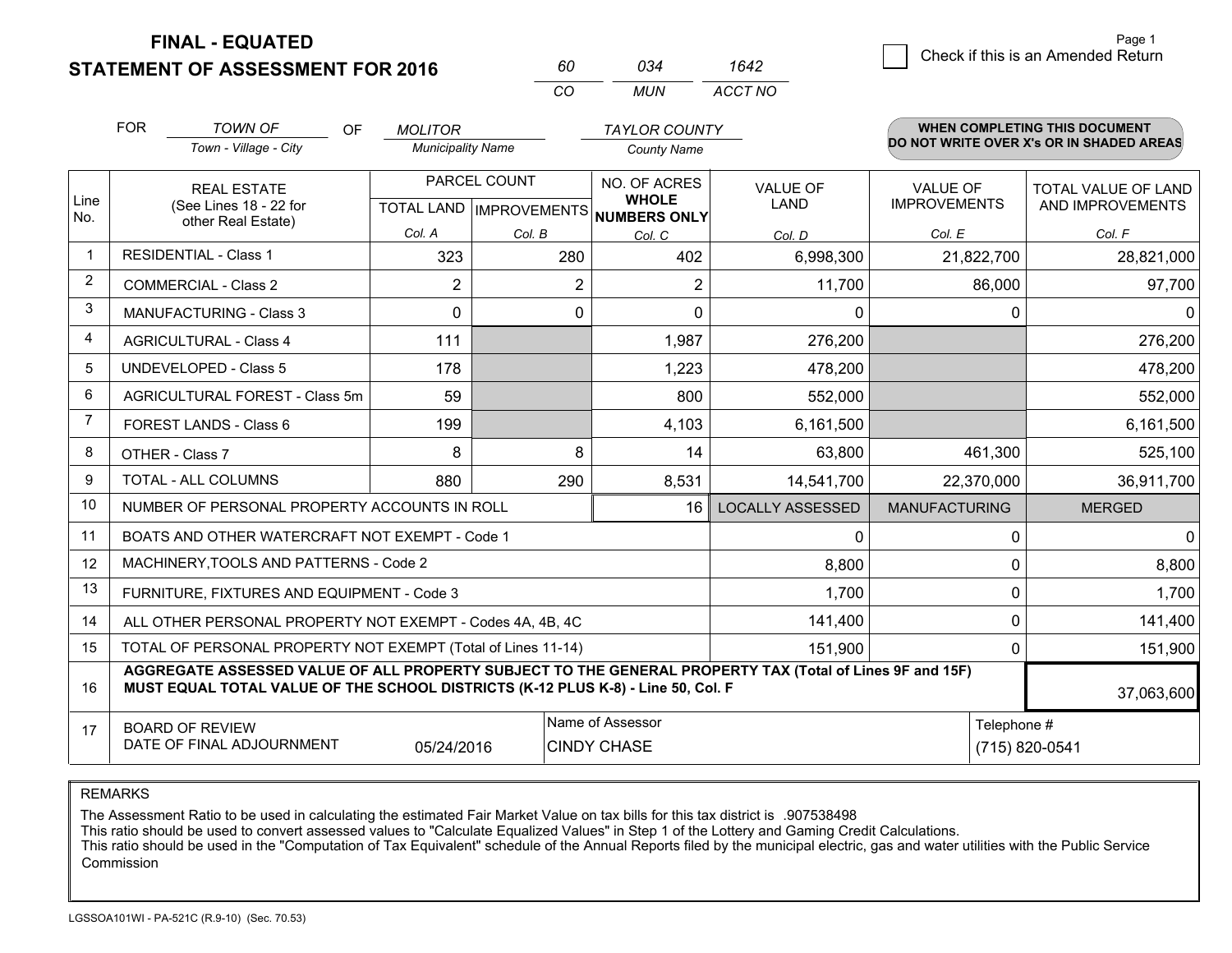*YEAR CO MUN ACCT NO* 2016 60 034 1642

Do not confuse FOREST LANDS (Line 7) with FOREST CROPS (in this section) - They are **NOT** the same

|    |                                                               |                 |  | Private Forest Crop - Reg Class @ 10¢ per acre                                 |                    | Private Forest Crop - Reg Class @ \$2.52 per acre                            |                                                               |                                                                    |                    |                    |  |
|----|---------------------------------------------------------------|-----------------|--|--------------------------------------------------------------------------------|--------------------|------------------------------------------------------------------------------|---------------------------------------------------------------|--------------------------------------------------------------------|--------------------|--------------------|--|
| 18 | (a) PARCELS                                                   | (b) ACRES       |  | (c) ASSESSED VALUE                                                             |                    | (d) PARCELS                                                                  |                                                               | (e) ACRES                                                          |                    | (f) ASSESSED VALUE |  |
|    |                                                               |                 |  |                                                                                |                    |                                                                              |                                                               |                                                                    |                    |                    |  |
|    | Private Forest Crop - Special Class @ 20¢ per acre            |                 |  |                                                                                |                    | Entered Before 2005 Managed Forest - Ferrous Mining CLOSED @ \$8.27 per acre |                                                               |                                                                    |                    |                    |  |
| 19 | (a) PARCELS                                                   | (b) ACRES       |  | (c) ASSESSED VALUE                                                             |                    | (d) PARCELS                                                                  |                                                               | (e) ACRES                                                          |                    | (f) ASSESSED VALUE |  |
|    |                                                               |                 |  |                                                                                |                    |                                                                              |                                                               |                                                                    |                    |                    |  |
|    |                                                               |                 |  | Entered Before 2005 Managed Forest - OPEN @ \$.79 per acre                     |                    |                                                                              |                                                               | Entered Before 2005 Managed Forest - CLOSED @ \$1.87 per acre      |                    |                    |  |
| 20 | (a) PARCELS                                                   | (b) ACRES       |  | (c) ASSESSED VALUE                                                             |                    | (d) PARCELS                                                                  |                                                               | (e) ACRES                                                          |                    | (f) ASSESSED VALUE |  |
|    | 3                                                             | 94              |  | 178.600                                                                        |                    | 14                                                                           |                                                               | 478.9                                                              |                    | 818.900            |  |
|    | Entered After 2004 Managed Forest - OPEN @<br>\$2.14 per acre |                 |  |                                                                                |                    |                                                                              | Entered After 2004 Managed Forest - CLOSED @ \$10.68 per acre |                                                                    |                    |                    |  |
| 21 | (a) PARCELS                                                   | (b) ACRES       |  |                                                                                | (c) ASSESSED VALUE |                                                                              | (d) PARCELS<br>(e) ACRES                                      |                                                                    | (f) ASSESSED VALUE |                    |  |
|    |                                                               |                 |  |                                                                                |                    |                                                                              |                                                               |                                                                    |                    |                    |  |
|    | 24                                                            | 808.87          |  | 1,369,500                                                                      |                    | 55                                                                           |                                                               | 1.938.89                                                           |                    | 2,944,800          |  |
| 22 | (a) County Forest Cropland Acres                              |                 |  | (b) Federal Acres                                                              |                    | (c) State Acres                                                              |                                                               | (d) County (NOT FOREST CROP) Acres                                 |                    | (e) Other Acres    |  |
|    |                                                               |                 |  | 10,973.45                                                                      |                    | 47.05<br>62.1                                                                |                                                               |                                                                    | 10.27              |                    |  |
|    |                                                               |                 |  | Assessed Value of Omitted Property From Prior Years (Sec. 70.44)               |                    |                                                                              |                                                               | Assessed Value of Sec. 70.43 Corrections of Errors by Assessors    |                    |                    |  |
| 23 |                                                               | (a) REAL ESTATE |  | (b) PERSONAL                                                                   |                    | (c1) REAL ESTATE                                                             |                                                               |                                                                    |                    | (c2) PERSONAL      |  |
|    |                                                               |                 |  |                                                                                |                    |                                                                              |                                                               |                                                                    |                    |                    |  |
|    |                                                               |                 |  | Manufacturing Equated Value of Omitted Property From Prior Years (Sec. 70.995) |                    |                                                                              |                                                               | Mfg. Equated Value of Sec.70.43 Corrections of Errors by Assessors |                    |                    |  |
|    | (d) REAL ESTATE                                               |                 |  | (e) PERSONAL                                                                   |                    |                                                                              | (f1) REAL ESTATE                                              |                                                                    |                    | (f2) PERSONAL      |  |
|    |                                                               |                 |  |                                                                                |                    |                                                                              |                                                               |                                                                    |                    |                    |  |

## **SPECIAL DISTRICTS**

| Line<br>No. | Enter 6-digit<br><b>Special District</b> | <b>Account</b><br><b>Number</b> | <b>Special District Name</b> | <b>Locally Assessed Value</b><br>of Real Estate and | Mfg Value of Real Estate<br>and Personal Property | <b>Merged Value of</b><br><b>Real Estate and</b> |
|-------------|------------------------------------------|---------------------------------|------------------------------|-----------------------------------------------------|---------------------------------------------------|--------------------------------------------------|
|             | Code (Col. A)                            | (Col. B)                        | (Col. C)                     | Personal Property (Col. D)                          | (Col. E)                                          | Personal Property (Col. F)                       |
| 24          |                                          |                                 |                              |                                                     |                                                   |                                                  |
| 25          |                                          |                                 |                              |                                                     |                                                   |                                                  |
| 26          |                                          |                                 |                              |                                                     |                                                   |                                                  |
| 27          |                                          |                                 |                              |                                                     |                                                   |                                                  |
| 28          |                                          |                                 |                              |                                                     |                                                   |                                                  |
| 29          |                                          |                                 |                              |                                                     |                                                   |                                                  |
| 30          |                                          |                                 |                              |                                                     |                                                   |                                                  |
| 31          |                                          |                                 |                              |                                                     |                                                   |                                                  |
| 32          |                                          |                                 |                              |                                                     |                                                   |                                                  |
| 33          |                                          |                                 |                              |                                                     |                                                   |                                                  |
| 34          |                                          |                                 |                              |                                                     |                                                   |                                                  |
| 35          |                                          |                                 |                              |                                                     |                                                   |                                                  |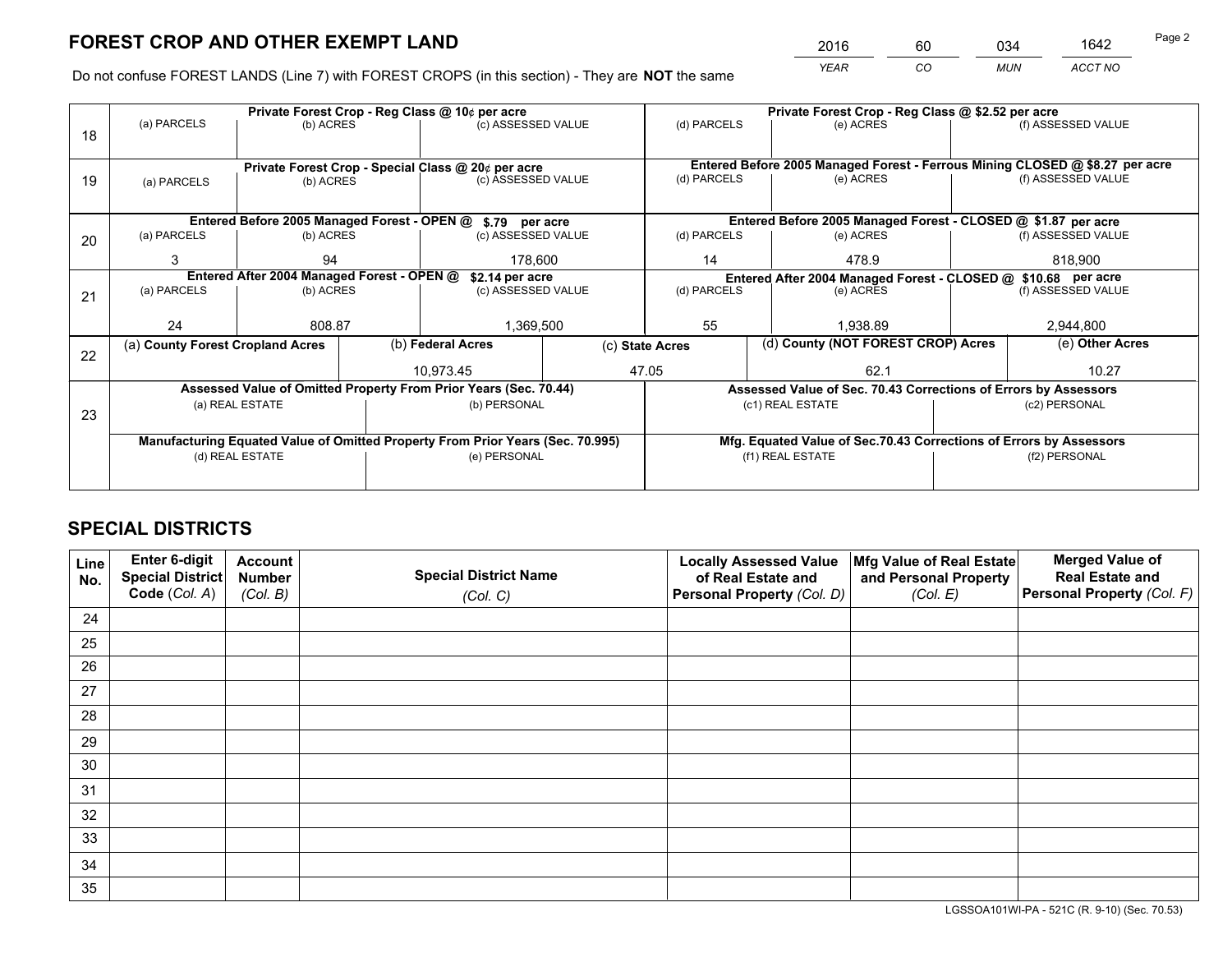|             |                                                                 |                                             |                                                         | <b>YEAR</b>                                                                       | CO<br><b>MUN</b>                                              | ACCT NO                                                                        |
|-------------|-----------------------------------------------------------------|---------------------------------------------|---------------------------------------------------------|-----------------------------------------------------------------------------------|---------------------------------------------------------------|--------------------------------------------------------------------------------|
| Line<br>No. | <b>Enter 6-digit</b><br><b>School District</b><br>Code (Col. A) | <b>Account</b><br><b>Number</b><br>(Col. B) | <b>School District Name</b><br>(Col. C)                 | <b>Locally Assessed Value</b><br>of Real Estate and<br>Personal Property (Col. D) | Mfg Value of Real Estate<br>and Personal Property<br>(Col. E) | <b>Merged Value of</b><br><b>Real Estate and</b><br>Personal Property (Col. F) |
|             | A. SCHOOL DISTRICTS (K-8 and K-12)                              |                                             |                                                         |                                                                                   |                                                               |                                                                                |
| 36          | 603409                                                          | 0356                                        | SCH D OF MEDFORD AREA                                   | 37,063,600                                                                        |                                                               | 37,063,600                                                                     |
| 37          |                                                                 |                                             |                                                         |                                                                                   |                                                               |                                                                                |
| 38          |                                                                 |                                             |                                                         |                                                                                   |                                                               |                                                                                |
| 39          |                                                                 |                                             |                                                         |                                                                                   |                                                               |                                                                                |
| 40          |                                                                 |                                             |                                                         |                                                                                   |                                                               |                                                                                |
| 41          |                                                                 |                                             |                                                         |                                                                                   |                                                               |                                                                                |
| 42          |                                                                 |                                             |                                                         |                                                                                   |                                                               |                                                                                |
| 43          |                                                                 |                                             |                                                         |                                                                                   |                                                               |                                                                                |
| 44<br>45    |                                                                 |                                             |                                                         |                                                                                   |                                                               |                                                                                |
| 46          |                                                                 |                                             |                                                         |                                                                                   |                                                               |                                                                                |
| 47          |                                                                 |                                             |                                                         |                                                                                   |                                                               |                                                                                |
| 48          |                                                                 |                                             |                                                         |                                                                                   |                                                               |                                                                                |
| 49          |                                                                 |                                             |                                                         |                                                                                   |                                                               |                                                                                |
| 50          |                                                                 |                                             | TOTAL ASSESSED VALUE OF SCHOOL DISTRICTS (K-8 and K-12) | 37,063,600                                                                        |                                                               | 37,063,600                                                                     |
|             | <b>B.</b><br><b>UNION HIGH SCHOOL DISTRICTS</b>                 |                                             |                                                         |                                                                                   |                                                               |                                                                                |
| 51          |                                                                 |                                             |                                                         |                                                                                   |                                                               |                                                                                |
| 52          |                                                                 |                                             |                                                         |                                                                                   |                                                               |                                                                                |
| 53          |                                                                 |                                             |                                                         |                                                                                   |                                                               |                                                                                |
| 54          |                                                                 |                                             |                                                         |                                                                                   |                                                               |                                                                                |
| 55          |                                                                 |                                             | TOTAL ASSESSED VALUE OF UNION HIGH SCHOOLS              |                                                                                   |                                                               |                                                                                |
|             | C.<br><b>TECHNICAL COLLEGE DISTRICTS</b>                        |                                             |                                                         |                                                                                   |                                                               |                                                                                |
| 56          | 001500                                                          | 0014                                        | NORTH CENTRAL TECHNICAL COLLEGE<br><b>WAUS</b>          | 37,063,600                                                                        |                                                               | 37,063,600                                                                     |
| 57          |                                                                 |                                             |                                                         |                                                                                   |                                                               |                                                                                |
| 58          |                                                                 |                                             |                                                         |                                                                                   |                                                               |                                                                                |
| 59          |                                                                 |                                             | TOTAL ASSESSED VALUE OF TECHNICAL COLLEGES              | 37,063,600                                                                        |                                                               | 37,063,600                                                                     |

60

034

## *I hereby certify, to the best of my knowledge and belief, this form is complete and correct.*

**SCHOOL DISTRICTS**

| Print name of preparer | Title                    |                | Date (MM / DD / CCYY) |
|------------------------|--------------------------|----------------|-----------------------|
|                        |                          |                |                       |
| Signature of preparer  | Contact Telephone Number | E-mail address |                       |
|                        | $\overline{\phantom{0}}$ |                |                       |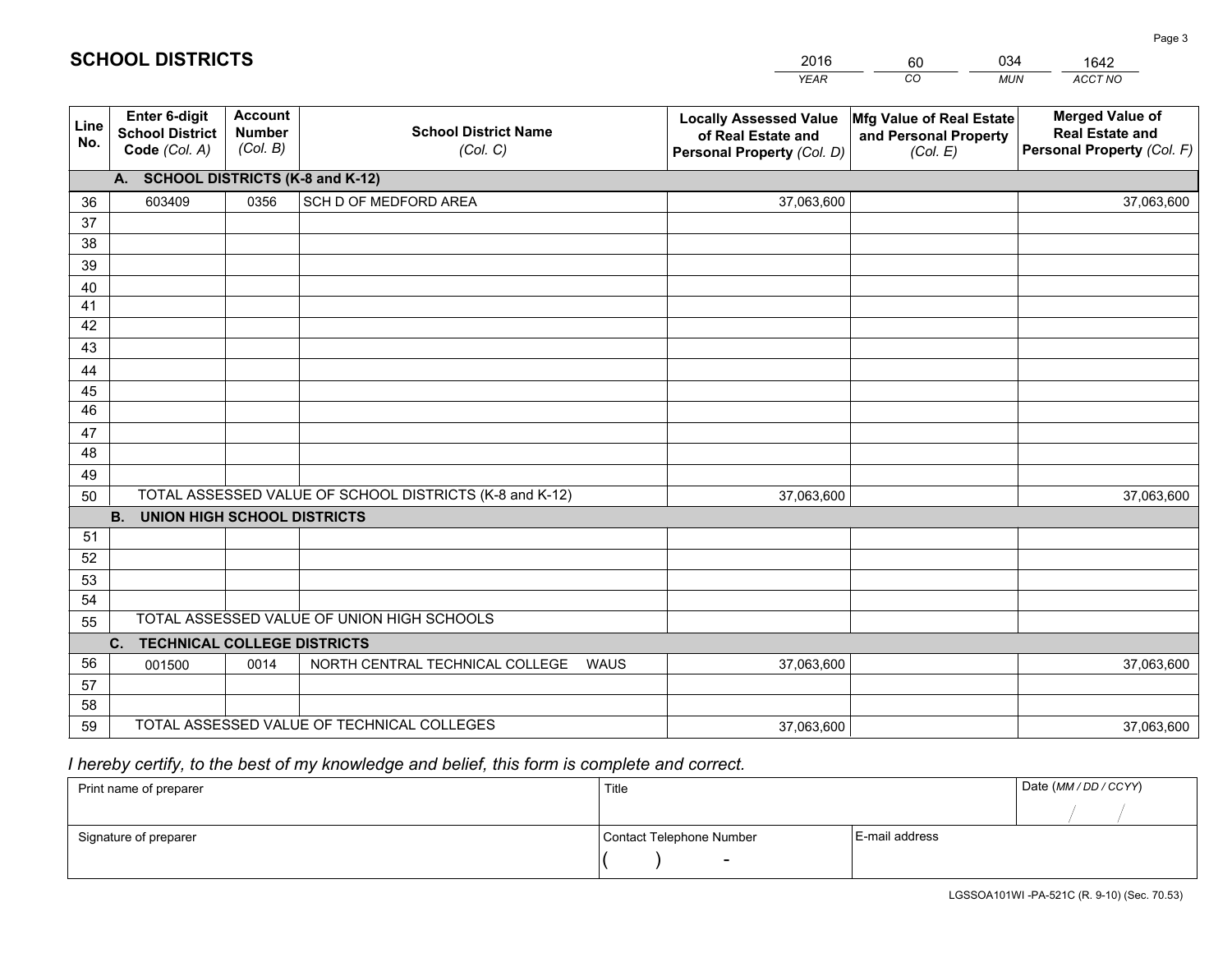#### **HIGHLIGHTS**

- 1. Complete the Statement of Assessment after the Board of Review. Reflect any changes made there.
- 2. Use black ink to complete.
- 3. Line 16 must equal Line 50, Col D.
- 4. Line 55 must equal the total of K-8 schools listed on lines 36-49. Do not include K-12 schools in this comparision.
- 5. Line 59, Col. D must equal Line 16.
- 6. Special District, School District and Technical College District values must include both real estate and personal property. Examples of Special districts are: town sanitary districts, public inland lake protection and rehabilitation districts, and metropolitan sewerage districts.
- 7. DO NOT INCLUDE Manufacturing property values.DOR will print these values on the final SOA.

LINDA HENRY TOWN OF MOLITOR

\_INDA HENRY<br>TOWN OF MOLITOR

P O BOX 35

 $\Delta$ 

O BOX 35

MEDFORD, WI 54451

MEDFORD, WI 54451

 8. Accuracy of this form is very important. The values reported directly affect the equalized value DOR calculates for school and special districts.

#### **Page 1:**

 If not prefilled, enter the tax year,county and municipal code,municipal type, municipal name and county name on the top of form.

Check the Amended box, if filing an amended / corrected SOA.

 Report the parcel count, acres and assessed value of taxable general property, total parcel count, (real and personal), total acres, and values from final figures set by the Board of Review.

- A. Real Estate land and improvements (buildings, etc.) is reported on lines 1 8, total line 9.
- B. Personal Property is reported on lines 11 14, Column D, total line 15.
- C. To complete this report, use the computer produced summary of the assessment roll that shows these amounts.
- D. Use whole numbers only.
- E. Add each line across and each column down to verify entries.

#### **Page 2:**

- A. Report Special Items (not subject to general property tax).
- 1. Private Forest Croplands and Managed Forest Lands are reported on lines 18,19, 20 and 21. Be sure to report assessed values **NOT** taxes.
- 2. You should have copies of the orders of entry, orders of withdrawal, etc., to update your assessment roll.
	- 3. Show hundredths of acres (e.g. 39.75).
- 4. Tax exempt lands are reported on line 22.
- 5. Omitted property and sec. 70.43, Wis. Stats., corrections of errors by assessor are reported on line 23. Report real estate and personal property separately. These should be for **prior years**, not something found on the current assessment roll after the board of review.
- B. Special District (Lines 24-35) Include the value of both real and personal property.
- The Department of Revenue (DOR) preprints much of the information regarding names and codes for schools, special districts,etc. If a district is not listed, enter the name and value only, DOR will enter the proper code.

### **Page 3 School Districts:**

Include the value of both real and personal property.

Report School District (regular, elementary, union high school, and technical college).

- 1. Regular (K-12) and Elementary (K-8) school values are reported on lines 36-49, total on line 50.
- 2. Union High School (UHS) (use only if elementary schools are listed on lines 36-49) are reported on lines 51-54. UHS total value (line 55) must equal to the total **elementary school** values reported on lines 36-49. Do notinclude K-12 schools in this comparison.
- 3. Technical College values are reported on lines 56-58, total on line 59.
- 4. Use the computer summary that shows these amounts to complete this report.

#### **This form is due the second Monday in June. File this report only after your Board of Review is complete.**

 *If you have questions: Return forms to:*

Fax number: (608) 264-6887 PO Box 8971

 Email: lgs@revenue.wi.gov Wisconsin Department of Revenue Call: (608) 261-5341 Local Government Services Section 6-97Madison WI 53708-8971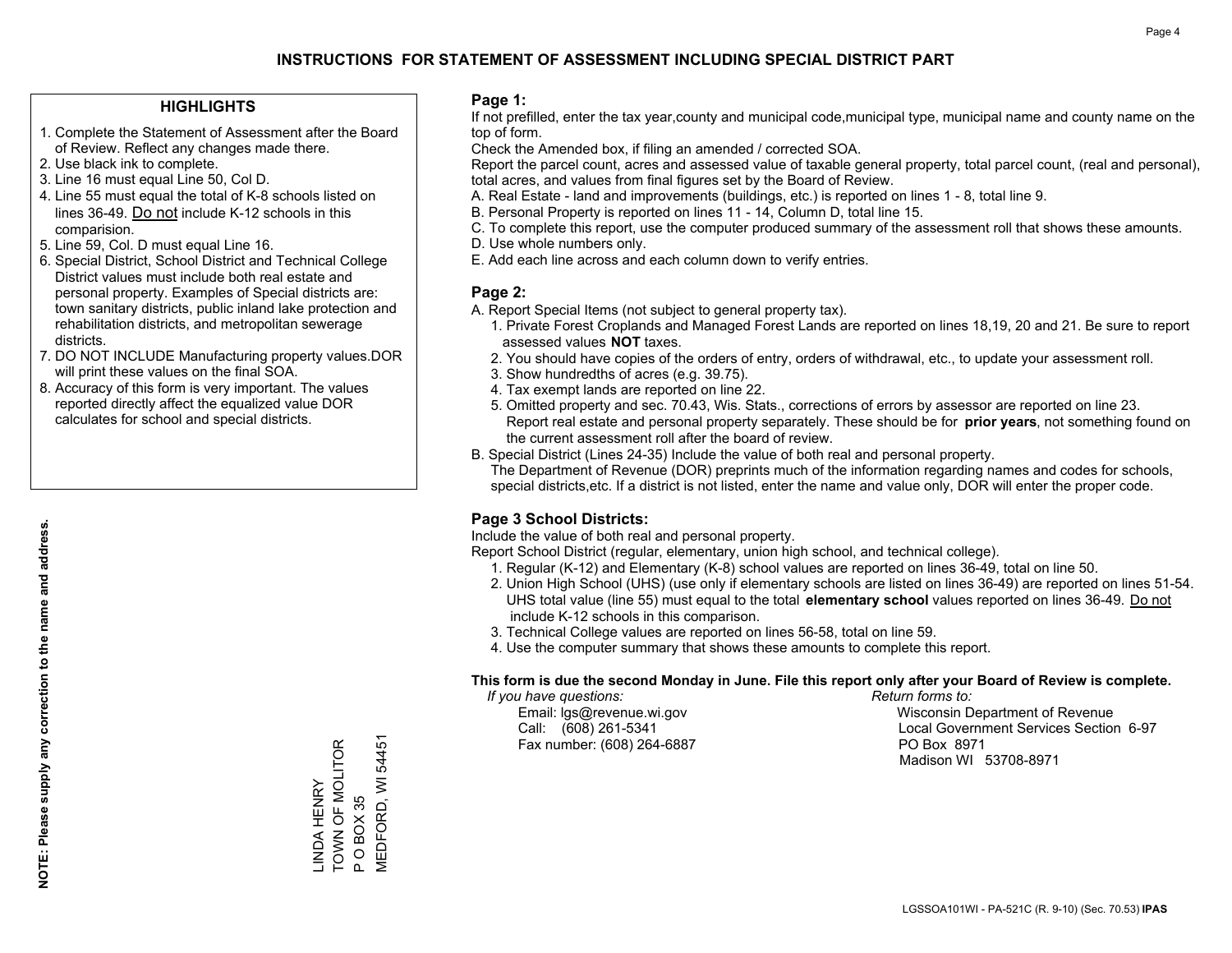**STATEMENT OF ASSESSMENT FOR 2016** 

**FINAL - EQUATED**

|             | <b>FOR</b>                                                                                                                                                                                   | <b>TOWN OF</b><br><b>OF</b>                    | <b>PERSHING</b>          |              | <b>TAYLOR COUNTY</b>                                |                         |                      | <b>WHEN COMPLETING THIS DOCUMENT</b>     |
|-------------|----------------------------------------------------------------------------------------------------------------------------------------------------------------------------------------------|------------------------------------------------|--------------------------|--------------|-----------------------------------------------------|-------------------------|----------------------|------------------------------------------|
|             |                                                                                                                                                                                              | Town - Village - City                          | <b>Municipality Name</b> |              | <b>County Name</b>                                  |                         |                      | DO NOT WRITE OVER X's OR IN SHADED AREAS |
|             |                                                                                                                                                                                              | <b>REAL ESTATE</b>                             |                          | PARCEL COUNT | NO. OF ACRES                                        | <b>VALUE OF</b>         | <b>VALUE OF</b>      | TOTAL VALUE OF LAND                      |
| Line<br>No. |                                                                                                                                                                                              | (See Lines 18 - 22 for<br>other Real Estate)   |                          |              | <b>WHOLE</b><br>TOTAL LAND MPROVEMENTS NUMBERS ONLY | <b>LAND</b>             | <b>IMPROVEMENTS</b>  | AND IMPROVEMENTS                         |
|             |                                                                                                                                                                                              |                                                | Col. A                   | Col. B       | Col. C                                              | Col. D                  | Col. E               | Col. F                                   |
| $\mathbf 1$ |                                                                                                                                                                                              | <b>RESIDENTIAL - Class 1</b>                   | 89                       | 78           | 145                                                 | 580,100                 | 3,592,700            | 4,172,800                                |
| 2           |                                                                                                                                                                                              | <b>COMMERCIAL - Class 2</b>                    |                          |              | 2                                                   | 9,000                   | 21,700               | 30,700                                   |
| 3           |                                                                                                                                                                                              | <b>MANUFACTURING - Class 3</b>                 | 0                        | 0            | $\mathbf{0}$                                        | 0                       | 0                    | $\Omega$                                 |
| 4           |                                                                                                                                                                                              | <b>AGRICULTURAL - Class 4</b>                  | 322                      |              | 6,350                                               | 892,700                 |                      | 892,700                                  |
| 5           |                                                                                                                                                                                              | <b>UNDEVELOPED - Class 5</b>                   | 243                      |              | 2,228                                               | 1,084,500               |                      | 1,084,500                                |
| 6           |                                                                                                                                                                                              | AGRICULTURAL FOREST - Class 5m                 | 162                      |              | 2,914                                               | 2,415,100               |                      | 2,415,100                                |
| 7           |                                                                                                                                                                                              | FOREST LANDS - Class 6                         | 130                      |              | 3,208                                               | 4,286,200               |                      | 4,286,200                                |
| 8           |                                                                                                                                                                                              | OTHER - Class 7                                | 41                       | 41           | 86                                                  | 388,100                 | 4,742,000            | 5,130,100                                |
| 9           |                                                                                                                                                                                              | TOTAL - ALL COLUMNS                            | 988                      | 120          | 14,933                                              | 9,655,700               | 8,356,400            | 18,012,100                               |
| 10          |                                                                                                                                                                                              | NUMBER OF PERSONAL PROPERTY ACCOUNTS IN ROLL   |                          |              | 4                                                   | <b>LOCALLY ASSESSED</b> | <b>MANUFACTURING</b> | <b>MERGED</b>                            |
| 11          |                                                                                                                                                                                              | BOATS AND OTHER WATERCRAFT NOT EXEMPT - Code 1 |                          |              |                                                     | $\Omega$                | $\Omega$             | $\Omega$                                 |
| 12          |                                                                                                                                                                                              | MACHINERY, TOOLS AND PATTERNS - Code 2         |                          |              |                                                     | 27,400                  | 0                    | 27,400                                   |
| 13          |                                                                                                                                                                                              | FURNITURE, FIXTURES AND EQUIPMENT - Code 3     |                          |              |                                                     | $\Omega$                | 0                    | $\Omega$                                 |
| 14          | ALL OTHER PERSONAL PROPERTY NOT EXEMPT - Codes 4A, 4B, 4C                                                                                                                                    |                                                |                          |              |                                                     | 65,500                  | $\Omega$             | 65,500                                   |
| 15          | TOTAL OF PERSONAL PROPERTY NOT EXEMPT (Total of Lines 11-14)                                                                                                                                 |                                                |                          |              |                                                     | 92,900                  | 0                    | 92,900                                   |
| 16          | AGGREGATE ASSESSED VALUE OF ALL PROPERTY SUBJECT TO THE GENERAL PROPERTY TAX (Total of Lines 9F and 15F)<br>MUST EQUAL TOTAL VALUE OF THE SCHOOL DISTRICTS (K-12 PLUS K-8) - Line 50, Col. F |                                                |                          |              |                                                     |                         | 18,105,000           |                                          |
| 17          | <b>BOARD OF REVIEW</b><br>DATE OF FINAL ADJOURNMENT<br>05/16/2016                                                                                                                            |                                                |                          |              | Name of Assessor<br><b>BOB PROKOP</b>               |                         | Telephone #          | (715) 452-5344                           |

*CO*

*MUN*

*ACCT NO1643*

*<sup>60</sup> <sup>036</sup>*

REMARKS

The Assessment Ratio to be used in calculating the estimated Fair Market Value on tax bills for this tax district is .909629868<br>This ratio should be used to convert assessed values to "Calculate Equalized Values" in Step 1 Commission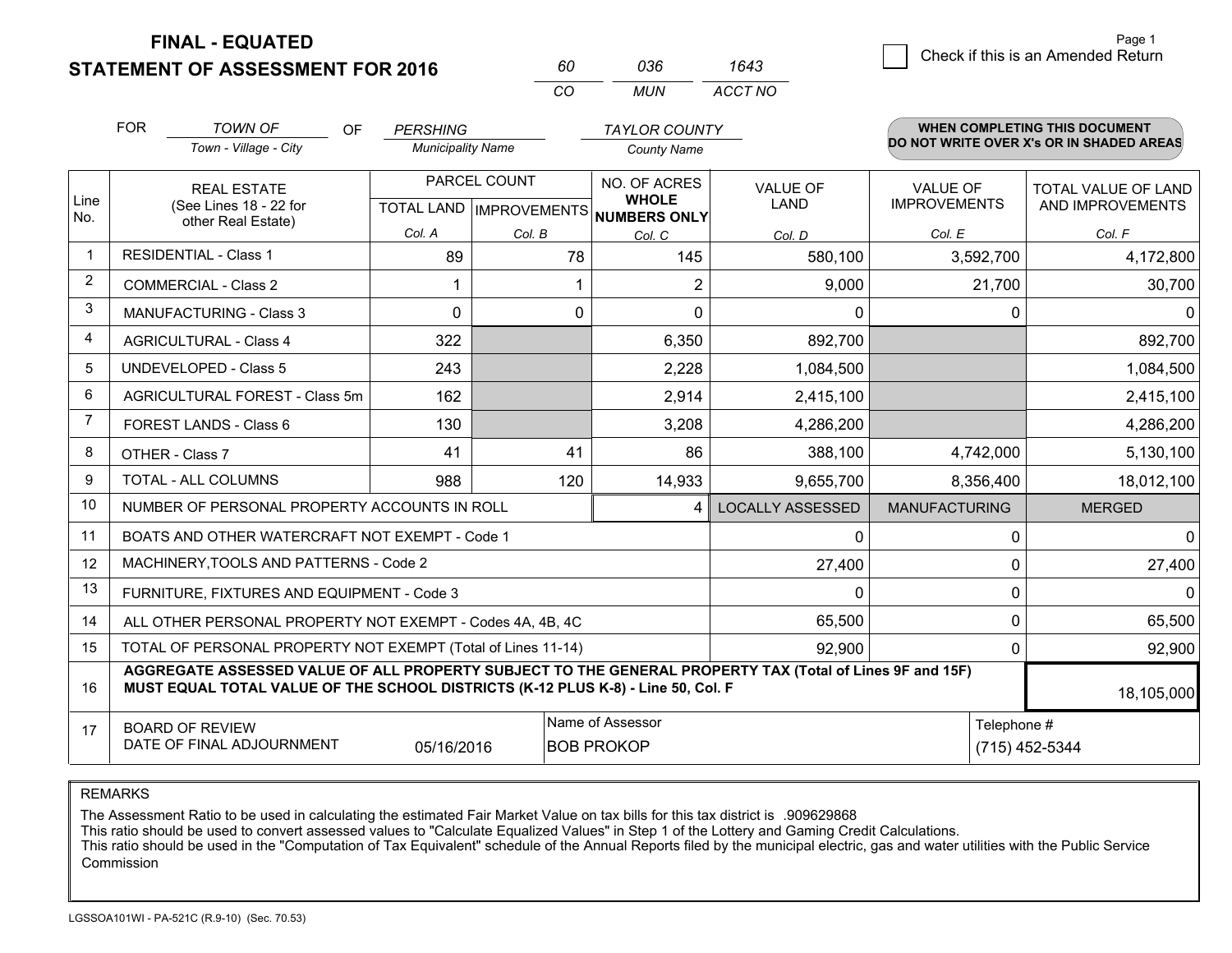*YEAR CO MUN ACCT NO* <sup>2016</sup> <sup>60</sup> <sup>036</sup> <sup>1643</sup>

Do not confuse FOREST LANDS (Line 7) with FOREST CROPS (in this section) - They are **NOT** the same

| Private Forest Crop - Reg Class @ \$2.52 per acre<br>(d) PARCELS                          |  |  |  |
|-------------------------------------------------------------------------------------------|--|--|--|
| (f) ASSESSED VALUE                                                                        |  |  |  |
|                                                                                           |  |  |  |
| Entered Before 2005 Managed Forest - Ferrous Mining CLOSED @ \$8.27 per acre              |  |  |  |
| (f) ASSESSED VALUE                                                                        |  |  |  |
|                                                                                           |  |  |  |
| Entered Before 2005 Managed Forest - CLOSED @ \$1.87 per acre                             |  |  |  |
| (f) ASSESSED VALUE                                                                        |  |  |  |
| 892,000                                                                                   |  |  |  |
| Entered After 2004 Managed Forest - CLOSED @ \$10.68 per acre<br>(d) PARCELS<br>(e) ACRES |  |  |  |
| (f) ASSESSED VALUE                                                                        |  |  |  |
|                                                                                           |  |  |  |
| 619,100                                                                                   |  |  |  |
| (e) Other Acres                                                                           |  |  |  |
| 183.44                                                                                    |  |  |  |
| Assessed Value of Sec. 70.43 Corrections of Errors by Assessors                           |  |  |  |
| (c2) PERSONAL                                                                             |  |  |  |
|                                                                                           |  |  |  |
| Mfg. Equated Value of Sec.70.43 Corrections of Errors by Assessors                        |  |  |  |
| (f2) PERSONAL                                                                             |  |  |  |
|                                                                                           |  |  |  |
|                                                                                           |  |  |  |

## **SPECIAL DISTRICTS**

| Line<br>No. | Enter 6-digit<br><b>Special District</b> | <b>Account</b><br><b>Number</b> | <b>Special District Name</b> | <b>Locally Assessed Value</b><br>of Real Estate and | Mfg Value of Real Estate<br>and Personal Property | <b>Merged Value of</b><br><b>Real Estate and</b> |
|-------------|------------------------------------------|---------------------------------|------------------------------|-----------------------------------------------------|---------------------------------------------------|--------------------------------------------------|
|             | Code (Col. A)                            | (Col. B)                        | (Col. C)                     | Personal Property (Col. D)                          | (Col. E)                                          | Personal Property (Col. F)                       |
| 24          |                                          |                                 |                              |                                                     |                                                   |                                                  |
| 25          |                                          |                                 |                              |                                                     |                                                   |                                                  |
| 26          |                                          |                                 |                              |                                                     |                                                   |                                                  |
| 27          |                                          |                                 |                              |                                                     |                                                   |                                                  |
| 28          |                                          |                                 |                              |                                                     |                                                   |                                                  |
| 29          |                                          |                                 |                              |                                                     |                                                   |                                                  |
| 30          |                                          |                                 |                              |                                                     |                                                   |                                                  |
| 31          |                                          |                                 |                              |                                                     |                                                   |                                                  |
| 32          |                                          |                                 |                              |                                                     |                                                   |                                                  |
| 33          |                                          |                                 |                              |                                                     |                                                   |                                                  |
| 34          |                                          |                                 |                              |                                                     |                                                   |                                                  |
| 35          |                                          |                                 |                              |                                                     |                                                   |                                                  |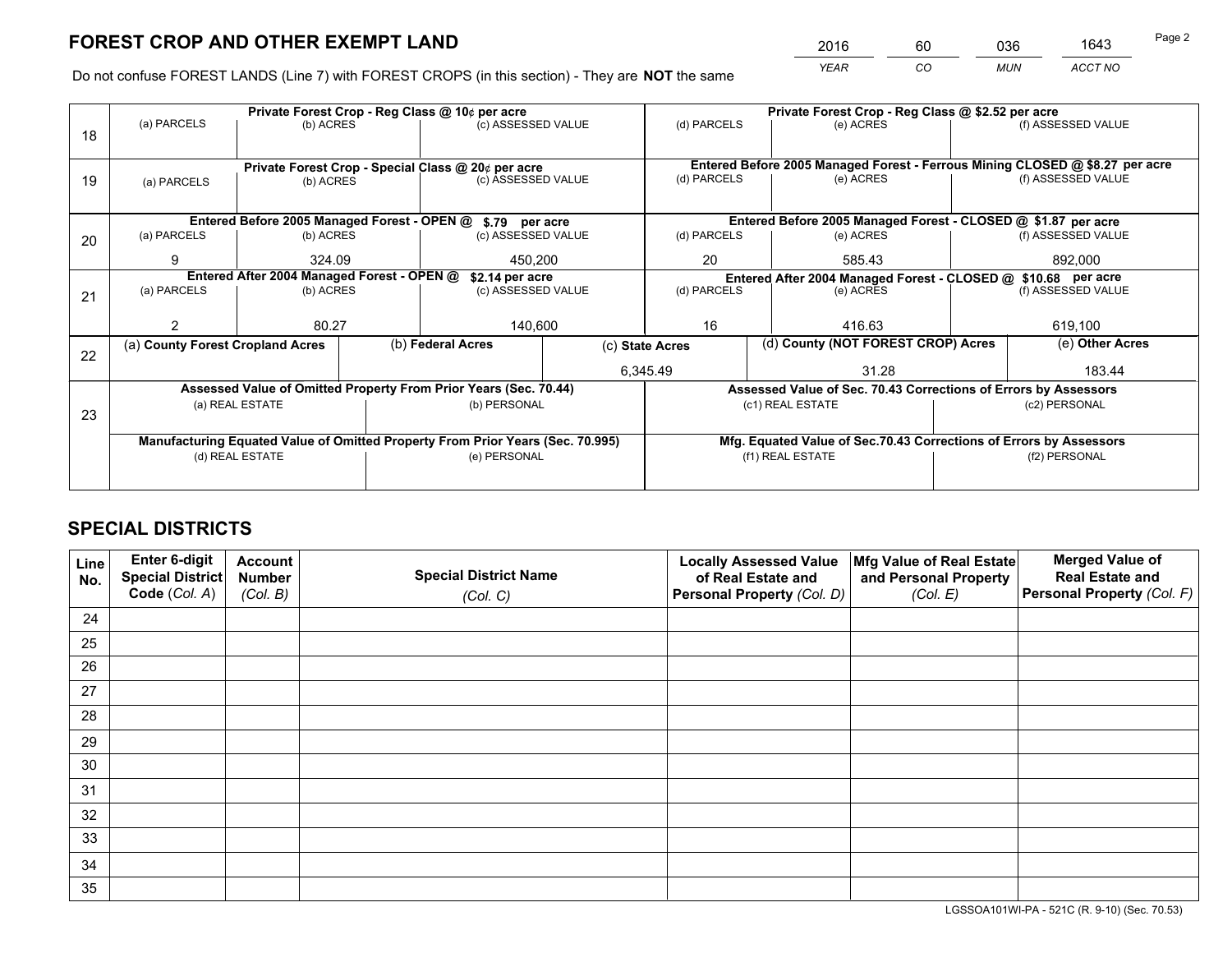|             |                                                          |                                             |                                                         | <b>YEAR</b>                                                                       | CO<br><b>MUN</b>                                              | ACCT NO                                                                        |
|-------------|----------------------------------------------------------|---------------------------------------------|---------------------------------------------------------|-----------------------------------------------------------------------------------|---------------------------------------------------------------|--------------------------------------------------------------------------------|
| Line<br>No. | Enter 6-digit<br><b>School District</b><br>Code (Col. A) | <b>Account</b><br><b>Number</b><br>(Col. B) | <b>School District Name</b><br>(Col. C)                 | <b>Locally Assessed Value</b><br>of Real Estate and<br>Personal Property (Col. D) | Mfg Value of Real Estate<br>and Personal Property<br>(Col. E) | <b>Merged Value of</b><br><b>Real Estate and</b><br>Personal Property (Col. F) |
|             | A. SCHOOL DISTRICTS (K-8 and K-12)                       |                                             |                                                         |                                                                                   |                                                               |                                                                                |
| 36          | 602135                                                   | 0355                                        | SCH D OF GILMAN                                         | 18,105,000                                                                        |                                                               | 18,105,000                                                                     |
| 37          |                                                          |                                             |                                                         |                                                                                   |                                                               |                                                                                |
| 38          |                                                          |                                             |                                                         |                                                                                   |                                                               |                                                                                |
| 39          |                                                          |                                             |                                                         |                                                                                   |                                                               |                                                                                |
| 40          |                                                          |                                             |                                                         |                                                                                   |                                                               |                                                                                |
| 41          |                                                          |                                             |                                                         |                                                                                   |                                                               |                                                                                |
| 42<br>43    |                                                          |                                             |                                                         |                                                                                   |                                                               |                                                                                |
|             |                                                          |                                             |                                                         |                                                                                   |                                                               |                                                                                |
| 44<br>45    |                                                          |                                             |                                                         |                                                                                   |                                                               |                                                                                |
| 46          |                                                          |                                             |                                                         |                                                                                   |                                                               |                                                                                |
| 47          |                                                          |                                             |                                                         |                                                                                   |                                                               |                                                                                |
| 48          |                                                          |                                             |                                                         |                                                                                   |                                                               |                                                                                |
| 49          |                                                          |                                             |                                                         |                                                                                   |                                                               |                                                                                |
| 50          |                                                          |                                             | TOTAL ASSESSED VALUE OF SCHOOL DISTRICTS (K-8 and K-12) | 18,105,000                                                                        |                                                               | 18,105,000                                                                     |
|             | B <sub>1</sub><br><b>UNION HIGH SCHOOL DISTRICTS</b>     |                                             |                                                         |                                                                                   |                                                               |                                                                                |
| 51          |                                                          |                                             |                                                         |                                                                                   |                                                               |                                                                                |
| 52          |                                                          |                                             |                                                         |                                                                                   |                                                               |                                                                                |
| 53          |                                                          |                                             |                                                         |                                                                                   |                                                               |                                                                                |
| 54          |                                                          |                                             |                                                         |                                                                                   |                                                               |                                                                                |
| 55          |                                                          |                                             | TOTAL ASSESSED VALUE OF UNION HIGH SCHOOLS              |                                                                                   |                                                               |                                                                                |
|             | C. TECHNICAL COLLEGE DISTRICTS                           |                                             |                                                         |                                                                                   |                                                               |                                                                                |
| 56          | 000100                                                   | 0001                                        | CHIPPEWA VALLEY TECHNICAL COLLEGE EAUC                  | 18,105,000                                                                        |                                                               | 18,105,000                                                                     |
| 57<br>58    |                                                          |                                             |                                                         |                                                                                   |                                                               |                                                                                |
| 59          |                                                          |                                             | TOTAL ASSESSED VALUE OF TECHNICAL COLLEGES              | 18,105,000                                                                        |                                                               | 18,105,000                                                                     |
|             |                                                          |                                             |                                                         |                                                                                   |                                                               |                                                                                |

60

036

## *I hereby certify, to the best of my knowledge and belief, this form is complete and correct.*

**SCHOOL DISTRICTS**

| Print name of preparer | Title                    |                | Date (MM / DD / CCYY) |
|------------------------|--------------------------|----------------|-----------------------|
|                        |                          |                |                       |
| Signature of preparer  | Contact Telephone Number | E-mail address |                       |
|                        | $\overline{\phantom{0}}$ |                |                       |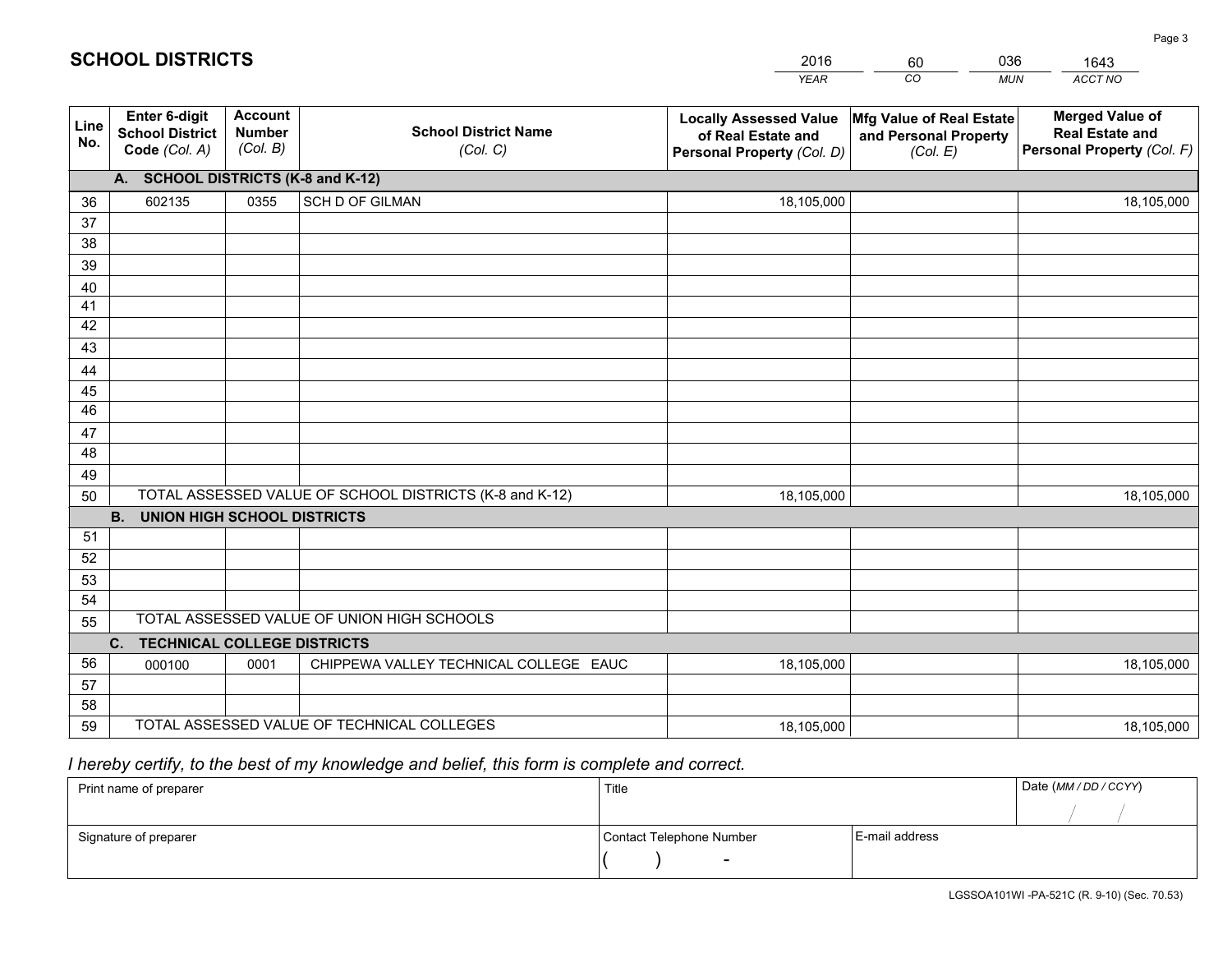#### **HIGHLIGHTS**

- 1. Complete the Statement of Assessment after the Board of Review. Reflect any changes made there.
- 2. Use black ink to complete.
- 3. Line 16 must equal Line 50, Col D.
- 4. Line 55 must equal the total of K-8 schools listed on lines 36-49. Do not include K-12 schools in this comparision.
- 5. Line 59, Col. D must equal Line 16.
- 6. Special District, School District and Technical College District values must include both real estate and personal property. Examples of Special districts are: town sanitary districts, public inland lake protection and rehabilitation districts, and metropolitan sewerage districts.
- 7. DO NOT INCLUDE Manufacturing property values.DOR will print these values on the final SOA.
- 8. Accuracy of this form is very important. The values reported directly affect the equalized value DOR calculates for school and special districts.

#### **Page 1:**

 If not prefilled, enter the tax year,county and municipal code,municipal type, municipal name and county name on the top of form.

Check the Amended box, if filing an amended / corrected SOA.

 Report the parcel count, acres and assessed value of taxable general property, total parcel count, (real and personal), total acres, and values from final figures set by the Board of Review.

- A. Real Estate land and improvements (buildings, etc.) is reported on lines 1 8, total line 9.
- B. Personal Property is reported on lines 11 14, Column D, total line 15.
- C. To complete this report, use the computer produced summary of the assessment roll that shows these amounts.
- D. Use whole numbers only.
- E. Add each line across and each column down to verify entries.

#### **Page 2:**

- A. Report Special Items (not subject to general property tax).
- 1. Private Forest Croplands and Managed Forest Lands are reported on lines 18,19, 20 and 21. Be sure to report assessed values **NOT** taxes.
- 2. You should have copies of the orders of entry, orders of withdrawal, etc., to update your assessment roll.
	- 3. Show hundredths of acres (e.g. 39.75).
- 4. Tax exempt lands are reported on line 22.
- 5. Omitted property and sec. 70.43, Wis. Stats., corrections of errors by assessor are reported on line 23. Report real estate and personal property separately. These should be for **prior years**, not something found on the current assessment roll after the board of review.
- B. Special District (Lines 24-35) Include the value of both real and personal property.
- The Department of Revenue (DOR) preprints much of the information regarding names and codes for schools, special districts,etc. If a district is not listed, enter the name and value only, DOR will enter the proper code.

### **Page 3 School Districts:**

Include the value of both real and personal property.

Report School District (regular, elementary, union high school, and technical college).

- 1. Regular (K-12) and Elementary (K-8) school values are reported on lines 36-49, total on line 50.
- 2. Union High School (UHS) (use only if elementary schools are listed on lines 36-49) are reported on lines 51-54. UHS total value (line 55) must equal to the total **elementary school** values reported on lines 36-49. Do notinclude K-12 schools in this comparison.
- 3. Technical College values are reported on lines 56-58, total on line 59.
- 4. Use the computer summary that shows these amounts to complete this report.

#### **This form is due the second Monday in June. File this report only after your Board of Review is complete.**

 *If you have questions: Return forms to:*

Fax number: (608) 264-6887 PO Box 8971

 Email: lgs@revenue.wi.gov Wisconsin Department of Revenue Call: (608) 261-5341 Local Government Services Section 6-97Madison WI 53708-8971

TOWN OF PERSHING ANDIE ELLIS<br>TOWN OF PERSHING W16219 ELLIS RD<br>GILMAN, WI 54433 W16219 ELLIS RD ANDIE ELLIS

GILMAN, WI 54433

**NOTE: Please supply any correction to the name and address.**

NOTE: Please supply any correction to the name and address.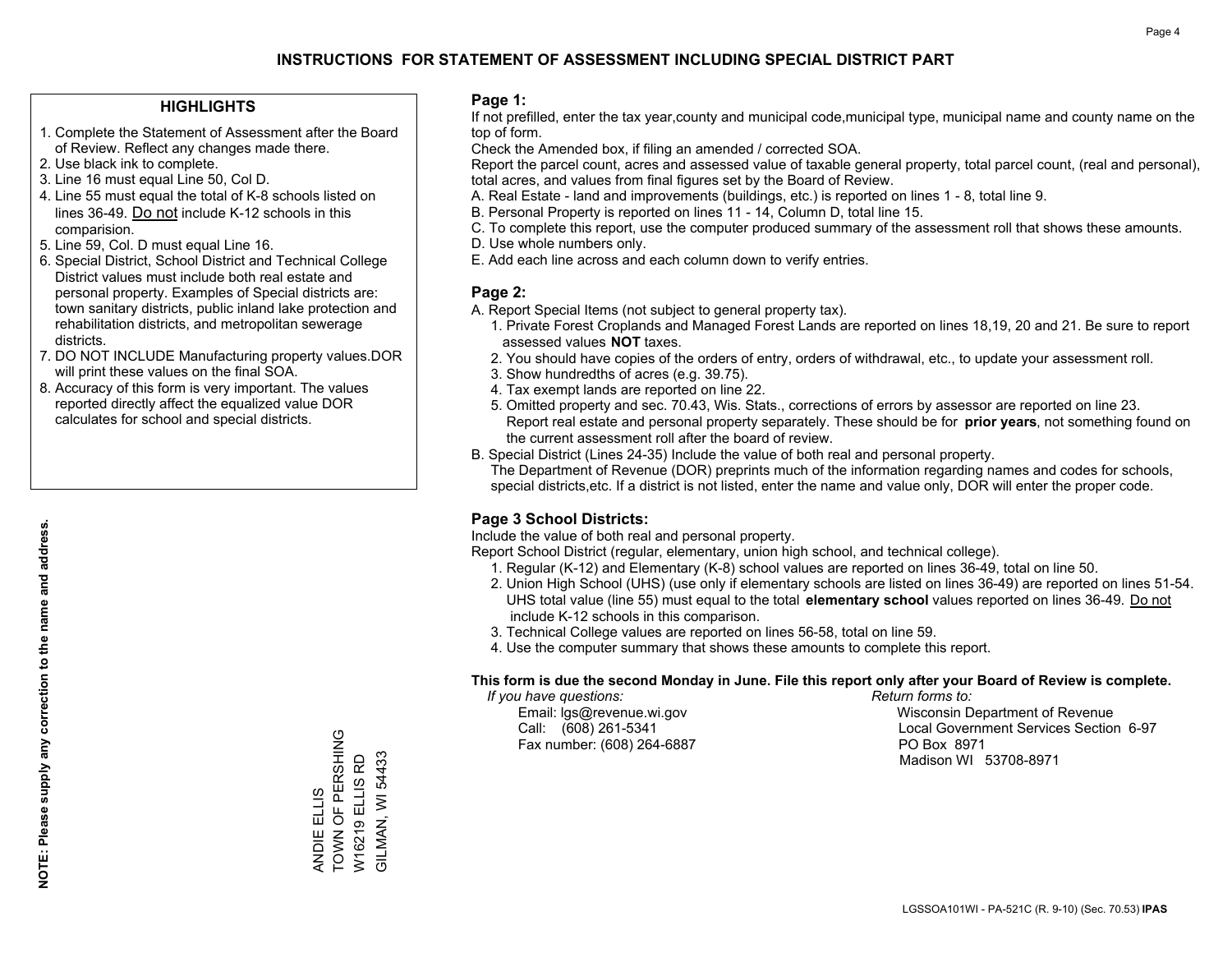**FINAL - EQUATED**

**STATEMENT OF ASSESSMENT FOR 2016** 

| 60  | กาล | 1644    |
|-----|-----|---------|
| CO. | MUN | ACCT NO |

|                | <b>FOR</b>                                                                                                                                                                                   | <b>TOWN OF</b><br><b>OF</b><br>Town - Village - City               | <b>RIB LAKE</b><br><b>Municipality Name</b> |                                                      | <b>TAYLOR COUNTY</b><br><b>County Name</b>             |                                   |                                                  | <b>WHEN COMPLETING THIS DOCUMENT</b><br>DO NOT WRITE OVER X's OR IN SHADED AREAS |
|----------------|----------------------------------------------------------------------------------------------------------------------------------------------------------------------------------------------|--------------------------------------------------------------------|---------------------------------------------|------------------------------------------------------|--------------------------------------------------------|-----------------------------------|--------------------------------------------------|----------------------------------------------------------------------------------|
| Line<br>No.    |                                                                                                                                                                                              | <b>REAL ESTATE</b><br>(See Lines 18 - 22 for<br>other Real Estate) | Col. A                                      | PARCEL COUNT<br>TOTAL LAND   IMPROVEMENTS <br>Col. B | NO. OF ACRES<br><b>WHOLE</b><br>NUMBERS ONLY<br>Col. C | <b>VALUE OF</b><br>LAND<br>Col. D | <b>VALUE OF</b><br><b>IMPROVEMENTS</b><br>Col. E | <b>TOTAL VALUE OF LAND</b><br>AND IMPROVEMENTS<br>Col. F                         |
|                |                                                                                                                                                                                              | <b>RESIDENTIAL - Class 1</b>                                       | 557                                         | 480                                                  | 860                                                    | 9,503,600                         | 38,049,200                                       | 47,552,800                                                                       |
| 2              |                                                                                                                                                                                              | <b>COMMERCIAL - Class 2</b>                                        | 6                                           | 6                                                    | 8                                                      | 38,500                            | 508,200                                          | 546,700                                                                          |
| 3              |                                                                                                                                                                                              | <b>MANUFACTURING - Class 3</b>                                     | $\Omega$                                    | 0                                                    | $\mathbf 0$                                            | 0                                 | 0                                                | $\Omega$                                                                         |
| 4              |                                                                                                                                                                                              | <b>AGRICULTURAL - Class 4</b>                                      | 316                                         |                                                      | 5,520                                                  | 799,700                           |                                                  | 799,700                                                                          |
| 5              |                                                                                                                                                                                              | UNDEVELOPED - Class 5                                              | 542                                         |                                                      | 4,722                                                  | 2,040,800                         |                                                  | 2,040,800                                                                        |
| 6              |                                                                                                                                                                                              | AGRICULTURAL FOREST - Class 5m                                     | 200                                         |                                                      | 2,982                                                  | 2,345,900                         |                                                  | 2,345,900                                                                        |
| $\overline{7}$ |                                                                                                                                                                                              | FOREST LANDS - Class 6                                             | 397                                         |                                                      | 7,434                                                  | 12,547,400                        |                                                  | 12,547,400                                                                       |
| 8              |                                                                                                                                                                                              | OTHER - Class 7                                                    | 46                                          | 46                                                   | 123                                                    | 554,300                           | 3,972,200                                        | 4,526,500                                                                        |
| 9              |                                                                                                                                                                                              | TOTAL - ALL COLUMNS                                                | 2,064                                       | 532                                                  | 21,649                                                 | 27,830,200                        | 42,529,600                                       | 70,359,800                                                                       |
| 10             |                                                                                                                                                                                              | NUMBER OF PERSONAL PROPERTY ACCOUNTS IN ROLL                       |                                             |                                                      | 34                                                     | <b>LOCALLY ASSESSED</b>           | <b>MANUFACTURING</b>                             | <b>MERGED</b>                                                                    |
| 11             |                                                                                                                                                                                              | BOATS AND OTHER WATERCRAFT NOT EXEMPT - Code 1                     |                                             |                                                      |                                                        | 0                                 | 0                                                | $\overline{0}$                                                                   |
| 12             |                                                                                                                                                                                              | MACHINERY, TOOLS AND PATTERNS - Code 2                             |                                             |                                                      |                                                        | 45,700                            | 0                                                | 45,700                                                                           |
| 13             |                                                                                                                                                                                              | FURNITURE, FIXTURES AND EQUIPMENT - Code 3                         |                                             |                                                      |                                                        | 31,200                            | 0                                                | 31,200                                                                           |
| 14             |                                                                                                                                                                                              | ALL OTHER PERSONAL PROPERTY NOT EXEMPT - Codes 4A, 4B, 4C          |                                             |                                                      |                                                        | 278,800                           | 0                                                | 278,800                                                                          |
| 15             | TOTAL OF PERSONAL PROPERTY NOT EXEMPT (Total of Lines 11-14)<br>355,700                                                                                                                      |                                                                    |                                             |                                                      |                                                        |                                   |                                                  | 355,700                                                                          |
| 16             | AGGREGATE ASSESSED VALUE OF ALL PROPERTY SUBJECT TO THE GENERAL PROPERTY TAX (Total of Lines 9F and 15F)<br>MUST EQUAL TOTAL VALUE OF THE SCHOOL DISTRICTS (K-12 PLUS K-8) - Line 50, Col. F |                                                                    |                                             |                                                      |                                                        |                                   | 70,715,500                                       |                                                                                  |
| 17             | Name of Assessor<br><b>BOARD OF REVIEW</b><br>DATE OF FINAL ADJOURNMENT<br>05/20/2016<br><b>CINDY CHASE</b>                                                                                  |                                                                    |                                             |                                                      |                                                        | Telephone #                       | (715) 820-0541                                   |                                                                                  |

REMARKS

The Assessment Ratio to be used in calculating the estimated Fair Market Value on tax bills for this tax district is .948195873

This ratio should be used to convert assessed values to "Calculate Equalized Values" in Step 1 of the Lottery and Gaming Credit Calculations.<br>This ratio should be used in the "Computation of Tax Equivalent" schedule of the Commission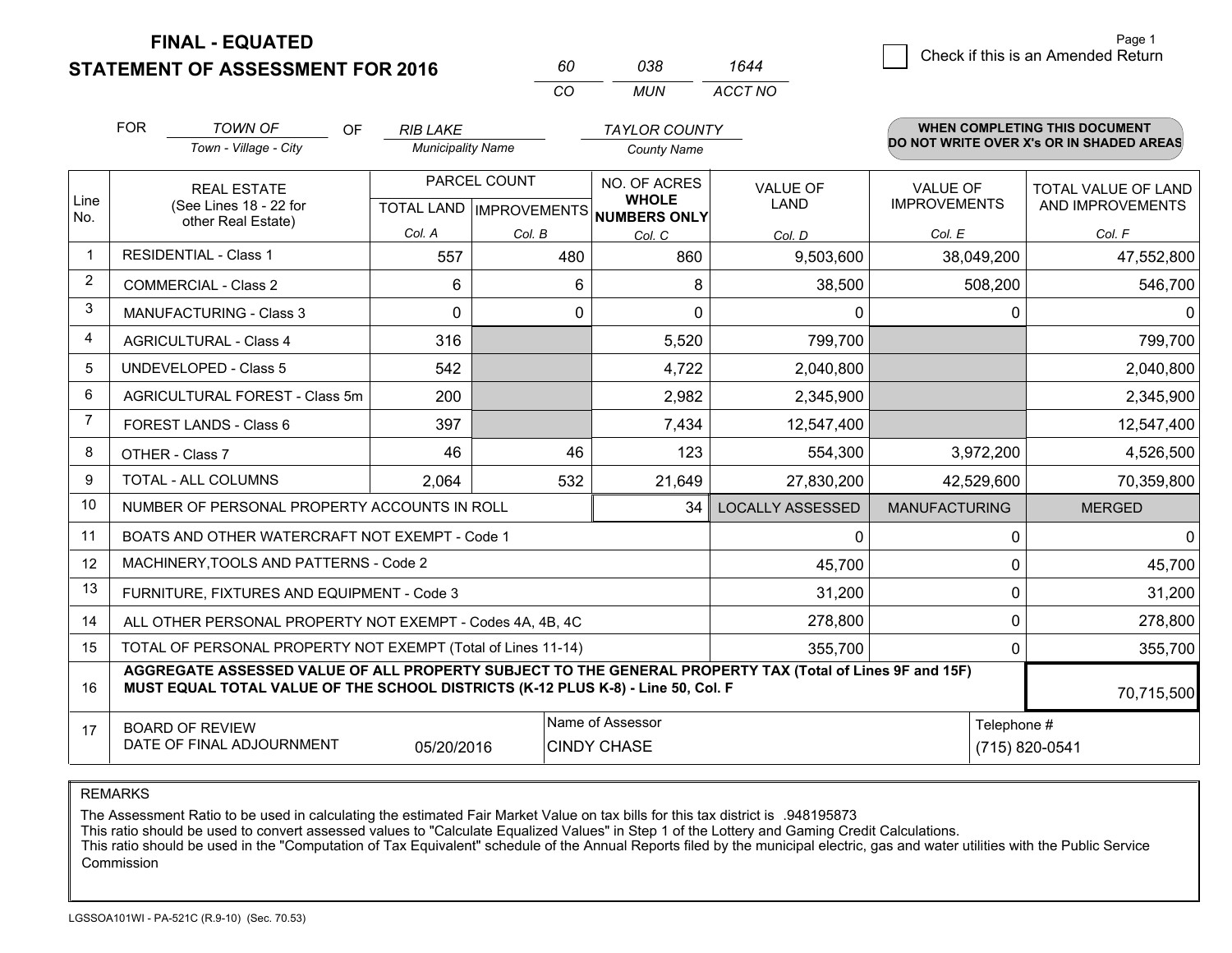*YEAR CO MUN ACCT NO* <sup>2016</sup> <sup>60</sup> <sup>038</sup> <sup>1644</sup>

Do not confuse FOREST LANDS (Line 7) with FOREST CROPS (in this section) - They are **NOT** the same

|    |                                                                                |           |  | Private Forest Crop - Reg Class @ 10¢ per acre                   |  | Private Forest Crop - Reg Class @ \$2.52 per acre             |                                                       |           |                    |                                                                              |
|----|--------------------------------------------------------------------------------|-----------|--|------------------------------------------------------------------|--|---------------------------------------------------------------|-------------------------------------------------------|-----------|--------------------|------------------------------------------------------------------------------|
| 18 | (a) PARCELS                                                                    | (b) ACRES |  | (c) ASSESSED VALUE                                               |  | (d) PARCELS                                                   |                                                       | (e) ACRES |                    | (f) ASSESSED VALUE                                                           |
|    | Private Forest Crop - Special Class @ 20¢ per acre                             |           |  |                                                                  |  |                                                               |                                                       |           |                    | Entered Before 2005 Managed Forest - Ferrous Mining CLOSED @ \$8.27 per acre |
| 19 | (b) ACRES<br>(a) PARCELS                                                       |           |  | (d) PARCELS<br>(c) ASSESSED VALUE                                |  |                                                               | (e) ACRES                                             |           | (f) ASSESSED VALUE |                                                                              |
|    |                                                                                |           |  | Entered Before 2005 Managed Forest - OPEN @ \$.79 per acre       |  |                                                               |                                                       |           |                    | Entered Before 2005 Managed Forest - CLOSED @ \$1.87 per acre                |
| 20 | (a) PARCELS                                                                    | (b) ACRES |  | (c) ASSESSED VALUE                                               |  | (d) PARCELS                                                   |                                                       | (e) ACRES |                    | (f) ASSESSED VALUE                                                           |
|    | 44                                                                             | 1,483.49  |  | 2,482,100                                                        |  | 92<br>3,184.82                                                |                                                       |           | 5,523,700          |                                                                              |
|    | Entered After 2004 Managed Forest - OPEN @<br>\$2.14 per acre                  |           |  |                                                                  |  | Entered After 2004 Managed Forest - CLOSED @ \$10.68 per acre |                                                       |           |                    |                                                                              |
| 21 | (a) PARCELS                                                                    | (b) ACRES |  | (c) ASSESSED VALUE                                               |  | (d) PARCELS                                                   |                                                       | (e) ACRES |                    | (f) ASSESSED VALUE                                                           |
|    |                                                                                |           |  |                                                                  |  |                                                               |                                                       |           |                    |                                                                              |
|    | 35                                                                             | 1,239.06  |  | 2,116,100                                                        |  | 83<br>2.631.31                                                |                                                       |           | 4,175,200          |                                                                              |
| 22 | (a) County Forest Cropland Acres                                               |           |  | (b) Federal Acres                                                |  |                                                               | (d) County (NOT FOREST CROP) Acres<br>(c) State Acres |           |                    | (e) Other Acres                                                              |
|    | 16,630.12                                                                      |           |  |                                                                  |  | 17.23                                                         |                                                       | 100.76    |                    | 498.34                                                                       |
|    |                                                                                |           |  | Assessed Value of Omitted Property From Prior Years (Sec. 70.44) |  |                                                               |                                                       |           |                    | Assessed Value of Sec. 70.43 Corrections of Errors by Assessors              |
| 23 | (a) REAL ESTATE<br>(b) PERSONAL                                                |           |  | (c1) REAL ESTATE<br>(c2) PERSONAL                                |  |                                                               |                                                       |           |                    |                                                                              |
|    | Manufacturing Equated Value of Omitted Property From Prior Years (Sec. 70.995) |           |  |                                                                  |  |                                                               |                                                       |           |                    | Mfg. Equated Value of Sec.70.43 Corrections of Errors by Assessors           |
|    | (d) REAL ESTATE                                                                |           |  | (e) PERSONAL                                                     |  | (f1) REAL ESTATE                                              |                                                       |           | (f2) PERSONAL      |                                                                              |
|    |                                                                                |           |  |                                                                  |  |                                                               |                                                       |           |                    |                                                                              |

## **SPECIAL DISTRICTS**

| Line<br>No. | Enter 6-digit<br><b>Special District</b> | <b>Account</b><br><b>Number</b> | <b>Special District Name</b> | <b>Locally Assessed Value</b><br>of Real Estate and | Mfg Value of Real Estate<br>and Personal Property | <b>Merged Value of</b><br><b>Real Estate and</b> |
|-------------|------------------------------------------|---------------------------------|------------------------------|-----------------------------------------------------|---------------------------------------------------|--------------------------------------------------|
|             | Code (Col. A)                            | (Col. B)                        | (Col. C)                     | Personal Property (Col. D)                          | (Col. E)                                          | Personal Property (Col. F)                       |
| 24          |                                          |                                 |                              |                                                     |                                                   |                                                  |
| 25          |                                          |                                 |                              |                                                     |                                                   |                                                  |
| 26          |                                          |                                 |                              |                                                     |                                                   |                                                  |
| 27          |                                          |                                 |                              |                                                     |                                                   |                                                  |
| 28          |                                          |                                 |                              |                                                     |                                                   |                                                  |
| 29          |                                          |                                 |                              |                                                     |                                                   |                                                  |
| 30          |                                          |                                 |                              |                                                     |                                                   |                                                  |
| 31          |                                          |                                 |                              |                                                     |                                                   |                                                  |
| 32          |                                          |                                 |                              |                                                     |                                                   |                                                  |
| 33          |                                          |                                 |                              |                                                     |                                                   |                                                  |
| 34          |                                          |                                 |                              |                                                     |                                                   |                                                  |
| 35          |                                          |                                 |                              |                                                     |                                                   |                                                  |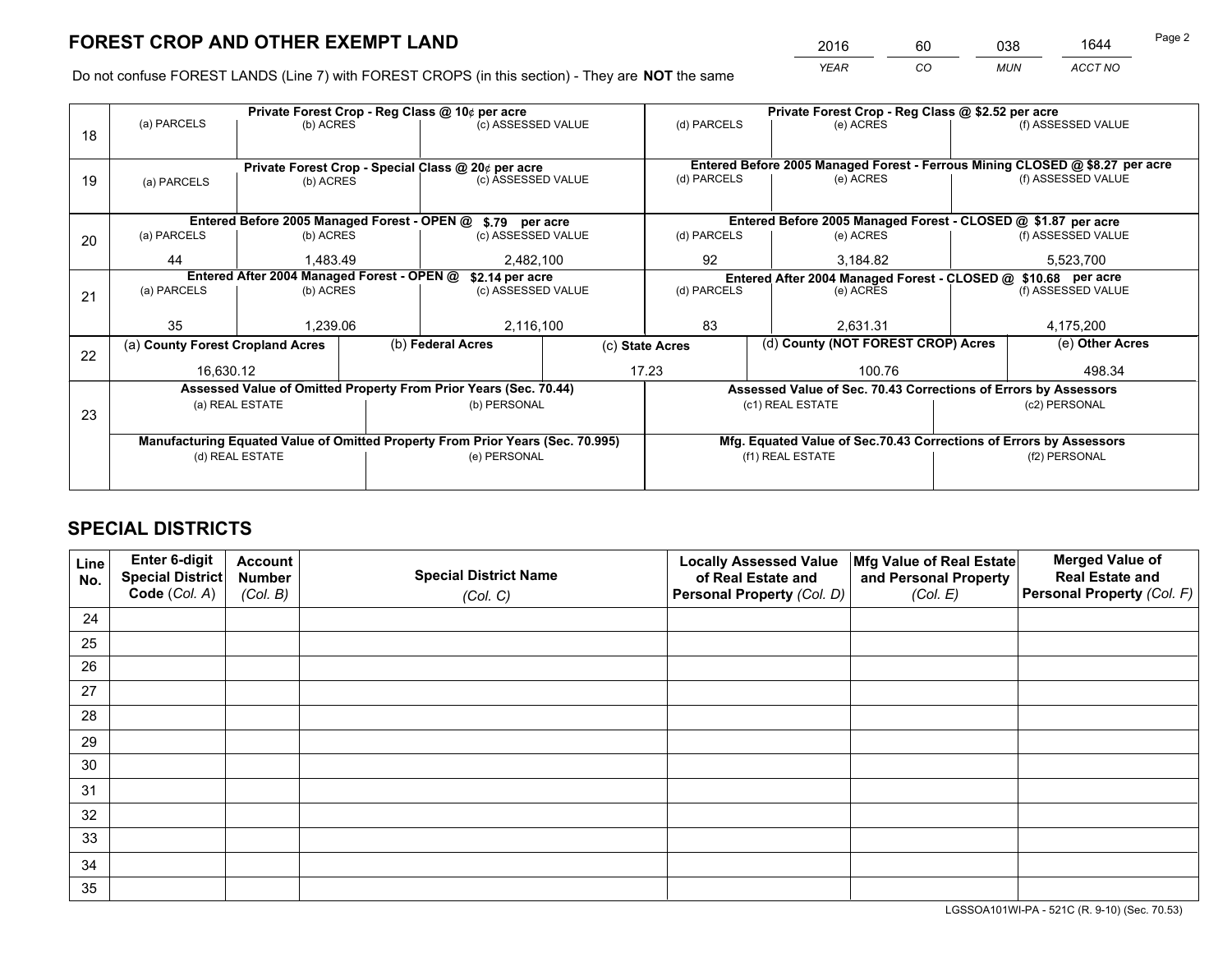|             |                                                          |                                             |                                                         | <b>YEAR</b>                                                                       | CO<br><b>MUN</b>                                              | ACCT NO                                                                        |
|-------------|----------------------------------------------------------|---------------------------------------------|---------------------------------------------------------|-----------------------------------------------------------------------------------|---------------------------------------------------------------|--------------------------------------------------------------------------------|
| Line<br>No. | Enter 6-digit<br><b>School District</b><br>Code (Col. A) | <b>Account</b><br><b>Number</b><br>(Col. B) | <b>School District Name</b><br>(Col. C)                 | <b>Locally Assessed Value</b><br>of Real Estate and<br>Personal Property (Col. D) | Mfg Value of Real Estate<br>and Personal Property<br>(Col. E) | <b>Merged Value of</b><br><b>Real Estate and</b><br>Personal Property (Col. F) |
|             | A. SCHOOL DISTRICTS (K-8 and K-12)                       |                                             |                                                         |                                                                                   |                                                               |                                                                                |
| 36          | 604795                                                   | 0357                                        | SCH D OF RIB LAKE                                       | 70,715,500                                                                        |                                                               | 70,715,500                                                                     |
| 37          |                                                          |                                             |                                                         |                                                                                   |                                                               |                                                                                |
| 38          |                                                          |                                             |                                                         |                                                                                   |                                                               |                                                                                |
| 39          |                                                          |                                             |                                                         |                                                                                   |                                                               |                                                                                |
| 40          |                                                          |                                             |                                                         |                                                                                   |                                                               |                                                                                |
| 41          |                                                          |                                             |                                                         |                                                                                   |                                                               |                                                                                |
| 42          |                                                          |                                             |                                                         |                                                                                   |                                                               |                                                                                |
| 43          |                                                          |                                             |                                                         |                                                                                   |                                                               |                                                                                |
| 44          |                                                          |                                             |                                                         |                                                                                   |                                                               |                                                                                |
| 45<br>46    |                                                          |                                             |                                                         |                                                                                   |                                                               |                                                                                |
|             |                                                          |                                             |                                                         |                                                                                   |                                                               |                                                                                |
| 47<br>48    |                                                          |                                             |                                                         |                                                                                   |                                                               |                                                                                |
| 49          |                                                          |                                             |                                                         |                                                                                   |                                                               |                                                                                |
| 50          |                                                          |                                             | TOTAL ASSESSED VALUE OF SCHOOL DISTRICTS (K-8 and K-12) | 70,715,500                                                                        |                                                               | 70,715,500                                                                     |
|             | <b>UNION HIGH SCHOOL DISTRICTS</b><br><b>B.</b>          |                                             |                                                         |                                                                                   |                                                               |                                                                                |
| 51          |                                                          |                                             |                                                         |                                                                                   |                                                               |                                                                                |
| 52          |                                                          |                                             |                                                         |                                                                                   |                                                               |                                                                                |
| 53          |                                                          |                                             |                                                         |                                                                                   |                                                               |                                                                                |
| 54          |                                                          |                                             |                                                         |                                                                                   |                                                               |                                                                                |
| 55          |                                                          |                                             | TOTAL ASSESSED VALUE OF UNION HIGH SCHOOLS              |                                                                                   |                                                               |                                                                                |
|             | $C_{1}$<br><b>TECHNICAL COLLEGE DISTRICTS</b>            |                                             |                                                         |                                                                                   |                                                               |                                                                                |
| 56          | 001500                                                   | 0014                                        | NORTH CENTRAL TECHNICAL COLLEGE<br><b>WAUS</b>          | 70,715,500                                                                        |                                                               | 70,715,500                                                                     |
| 57          |                                                          |                                             |                                                         |                                                                                   |                                                               |                                                                                |
| 58          |                                                          |                                             |                                                         |                                                                                   |                                                               |                                                                                |
| 59          |                                                          |                                             | TOTAL ASSESSED VALUE OF TECHNICAL COLLEGES              | 70,715,500                                                                        |                                                               | 70,715,500                                                                     |

60

038

 *I hereby certify, to the best of my knowledge and belief, this form is complete and correct.*

**SCHOOL DISTRICTS**

| Print name of preparer | Title                    |                | Date (MM / DD / CCYY) |
|------------------------|--------------------------|----------------|-----------------------|
|                        |                          |                |                       |
| Signature of preparer  | Contact Telephone Number | E-mail address |                       |
|                        | $\overline{\phantom{0}}$ |                |                       |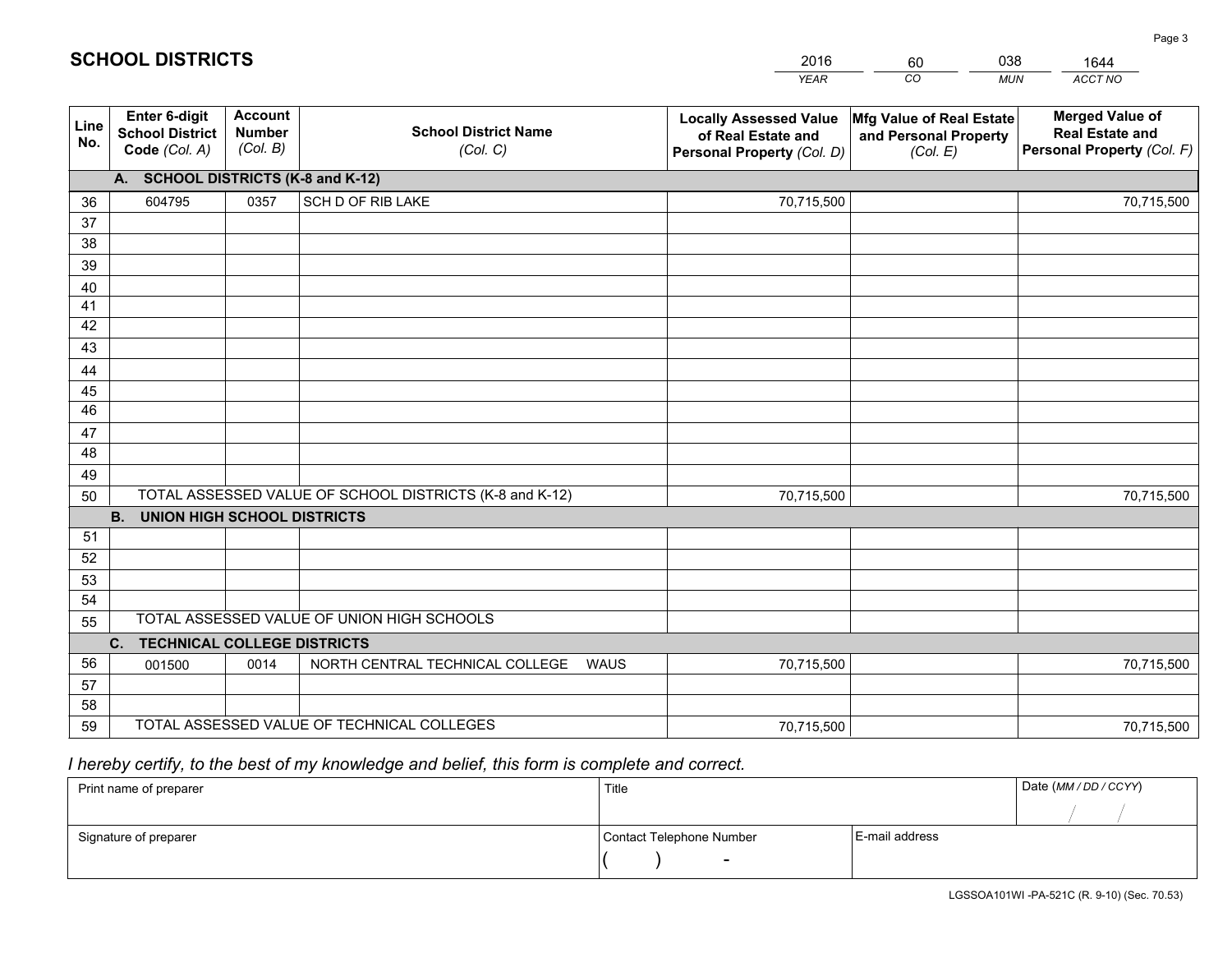### **HIGHLIGHTS**

- 1. Complete the Statement of Assessment after the Board of Review. Reflect any changes made there.
- 2. Use black ink to complete.
- 3. Line 16 must equal Line 50, Col D.
- 4. Line 55 must equal the total of K-8 schools listed on lines 36-49. Do not include K-12 schools in this comparision.
- 5. Line 59, Col. D must equal Line 16.
- 6. Special District, School District and Technical College District values must include both real estate and personal property. Examples of Special districts are: town sanitary districts, public inland lake protection and rehabilitation districts, and metropolitan sewerage districts.
- 7. DO NOT INCLUDE Manufacturing property values.DOR will print these values on the final SOA.
- 8. Accuracy of this form is very important. The values reported directly affect the equalized value DOR calculates for school and special districts.

### **Page 1:**

 If not prefilled, enter the tax year,county and municipal code,municipal type, municipal name and county name on the top of form.

Check the Amended box, if filing an amended / corrected SOA.

 Report the parcel count, acres and assessed value of taxable general property, total parcel count, (real and personal), total acres, and values from final figures set by the Board of Review.

- A. Real Estate land and improvements (buildings, etc.) is reported on lines 1 8, total line 9.
- B. Personal Property is reported on lines 11 14, Column D, total line 15.
- C. To complete this report, use the computer produced summary of the assessment roll that shows these amounts.
- D. Use whole numbers only.
- E. Add each line across and each column down to verify entries.

### **Page 2:**

- A. Report Special Items (not subject to general property tax).
- 1. Private Forest Croplands and Managed Forest Lands are reported on lines 18,19, 20 and 21. Be sure to report assessed values **NOT** taxes.
- 2. You should have copies of the orders of entry, orders of withdrawal, etc., to update your assessment roll.
	- 3. Show hundredths of acres (e.g. 39.75).
- 4. Tax exempt lands are reported on line 22.
- 5. Omitted property and sec. 70.43, Wis. Stats., corrections of errors by assessor are reported on line 23. Report real estate and personal property separately. These should be for **prior years**, not something found on the current assessment roll after the board of review.
- B. Special District (Lines 24-35) Include the value of both real and personal property.
- The Department of Revenue (DOR) preprints much of the information regarding names and codes for schools, special districts,etc. If a district is not listed, enter the name and value only, DOR will enter the proper code.

## **Page 3 School Districts:**

Include the value of both real and personal property.

Report School District (regular, elementary, union high school, and technical college).

- 1. Regular (K-12) and Elementary (K-8) school values are reported on lines 36-49, total on line 50.
- 2. Union High School (UHS) (use only if elementary schools are listed on lines 36-49) are reported on lines 51-54. UHS total value (line 55) must equal to the total **elementary school** values reported on lines 36-49. Do notinclude K-12 schools in this comparison.
- 3. Technical College values are reported on lines 56-58, total on line 59.
- 4. Use the computer summary that shows these amounts to complete this report.

#### **This form is due the second Monday in June. File this report only after your Board of Review is complete.**

 *If you have questions: Return forms to:*

Fax number: (608) 264-6887 PO Box 8971

 Email: lgs@revenue.wi.gov Wisconsin Department of Revenue Call: (608) 261-5341 Local Government Services Section 6-97Madison WI 53708-8971

KAREN SCHNEIDER<br>TOWN OF RIB LAKE<br>N7500 TIMBER DRIVE N7500 TIMBER DRIVE TOWN OF RIB LAKE KAREN SCHNEIDER RIB LAKE, WI 54470 RIB LAKE, WI 54470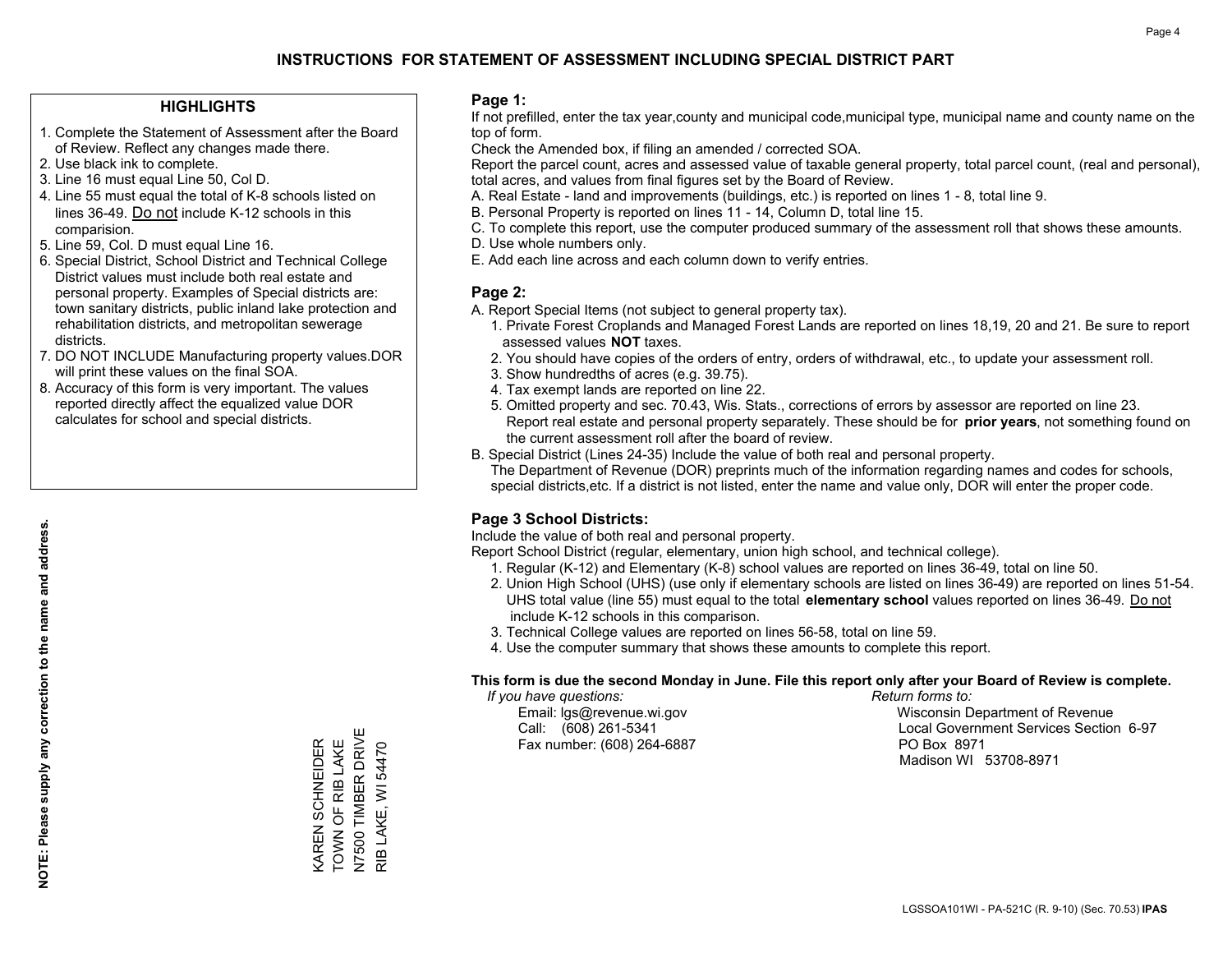**STATEMENT OF ASSESSMENT FOR 2016** 

**FINAL - EQUATED**

|                | <b>FOR</b>                                                                                                                                                                                   | <b>TOWN OF</b><br><b>OF</b><br>Town - Village - City         | <b>ROOSEVELT</b><br><b>Municipality Name</b> |                                           | <b>TAYLOR COUNTY</b><br><b>County Name</b>   |                         |                                 | WHEN COMPLETING THIS DOCUMENT<br>DO NOT WRITE OVER X's OR IN SHADED AREAS |
|----------------|----------------------------------------------------------------------------------------------------------------------------------------------------------------------------------------------|--------------------------------------------------------------|----------------------------------------------|-------------------------------------------|----------------------------------------------|-------------------------|---------------------------------|---------------------------------------------------------------------------|
| Line<br>No.    |                                                                                                                                                                                              | <b>REAL ESTATE</b><br>(See Lines 18 - 22 for                 |                                              | PARCEL COUNT<br>TOTAL LAND   IMPROVEMENTS | NO. OF ACRES<br><b>WHOLE</b><br>NUMBERS ONLY | <b>VALUE OF</b><br>LAND | VALUE OF<br><b>IMPROVEMENTS</b> | TOTAL VALUE OF LAND<br>AND IMPROVEMENTS                                   |
|                |                                                                                                                                                                                              | other Real Estate)                                           | Col. A                                       | Col. B                                    | Col. C                                       | Col. D                  | Col. E                          | Col. F                                                                    |
| $\mathbf 1$    |                                                                                                                                                                                              | <b>RESIDENTIAL - Class 1</b>                                 | 189                                          | 184                                       | 293                                          | 991,800                 | 12,728,500                      | 13,720,300                                                                |
| 2              |                                                                                                                                                                                              | <b>COMMERCIAL - Class 2</b>                                  | 6                                            |                                           | 10<br>4                                      | 34,400                  | 263,900                         | 298,300                                                                   |
| 3              |                                                                                                                                                                                              | <b>MANUFACTURING - Class 3</b>                               | $\Omega$                                     |                                           | 0<br>$\Omega$                                | $\Omega$                | 0                               | $\Omega$                                                                  |
| 4              |                                                                                                                                                                                              | <b>AGRICULTURAL - Class 4</b>                                | 469                                          |                                           | 7,737                                        | 1,020,500               |                                 | 1,020,500                                                                 |
| 5              |                                                                                                                                                                                              | <b>UNDEVELOPED - Class 5</b>                                 | 583                                          |                                           | 7,096                                        | 3,067,200               |                                 | 3,067,200                                                                 |
| 6              |                                                                                                                                                                                              | AGRICULTURAL FOREST - Class 5m                               | 214                                          |                                           | 2,544                                        | 1,912,300               |                                 | 1,912,300                                                                 |
| $\overline{7}$ |                                                                                                                                                                                              | FOREST LANDS - Class 6                                       | 187                                          |                                           | 3,016                                        | 4,080,300               |                                 | 4,080,300                                                                 |
| 8              |                                                                                                                                                                                              | OTHER - Class 7                                              | 56                                           | 54                                        | 122                                          | 377,900                 | 4,052,400                       | 4,430,300                                                                 |
| 9              |                                                                                                                                                                                              | TOTAL - ALL COLUMNS                                          | 1,704                                        | 242                                       | 20,818                                       | 11,484,400              | 17,044,800                      | 28,529,200                                                                |
| 10             |                                                                                                                                                                                              | NUMBER OF PERSONAL PROPERTY ACCOUNTS IN ROLL                 |                                              |                                           | 20                                           | <b>LOCALLY ASSESSED</b> | <b>MANUFACTURING</b>            | <b>MERGED</b>                                                             |
| 11             |                                                                                                                                                                                              | BOATS AND OTHER WATERCRAFT NOT EXEMPT - Code 1               |                                              |                                           |                                              | 0                       | 0                               | $\Omega$                                                                  |
| 12             |                                                                                                                                                                                              | MACHINERY, TOOLS AND PATTERNS - Code 2                       |                                              |                                           |                                              | 51,850                  | $\Omega$                        | 51,850                                                                    |
| 13             |                                                                                                                                                                                              | FURNITURE, FIXTURES AND EQUIPMENT - Code 3                   |                                              |                                           |                                              | 13,800                  | 0                               | 13,800                                                                    |
| 14             |                                                                                                                                                                                              | ALL OTHER PERSONAL PROPERTY NOT EXEMPT - Codes 4A, 4B, 4C    |                                              |                                           |                                              | 62,650                  | 0                               | 62,650                                                                    |
| 15             |                                                                                                                                                                                              | TOTAL OF PERSONAL PROPERTY NOT EXEMPT (Total of Lines 11-14) |                                              |                                           | 128,300                                      | 0                       | 128,300                         |                                                                           |
| 16             | AGGREGATE ASSESSED VALUE OF ALL PROPERTY SUBJECT TO THE GENERAL PROPERTY TAX (Total of Lines 9F and 15F)<br>MUST EQUAL TOTAL VALUE OF THE SCHOOL DISTRICTS (K-12 PLUS K-8) - Line 50, Col. F |                                                              |                                              |                                           |                                              |                         | 28,657,500                      |                                                                           |
| 17             |                                                                                                                                                                                              | <b>BOARD OF REVIEW</b>                                       |                                              |                                           | Name of Assessor                             |                         | Telephone #                     |                                                                           |
|                |                                                                                                                                                                                              | DATE OF FINAL ADJOURNMENT                                    | 05/16/2016                                   |                                           | <b>MICHAEL BARNA</b>                         |                         |                                 | (715) 678-2553                                                            |

*CO*

*MUN*

*ACCT NO1645*

*<sup>60</sup> <sup>040</sup>*

REMARKS

The Assessment Ratio to be used in calculating the estimated Fair Market Value on tax bills for this tax district is .940404153<br>This ratio should be used to convert assessed values to "Calculate Equalized Values" in Step 1 Commission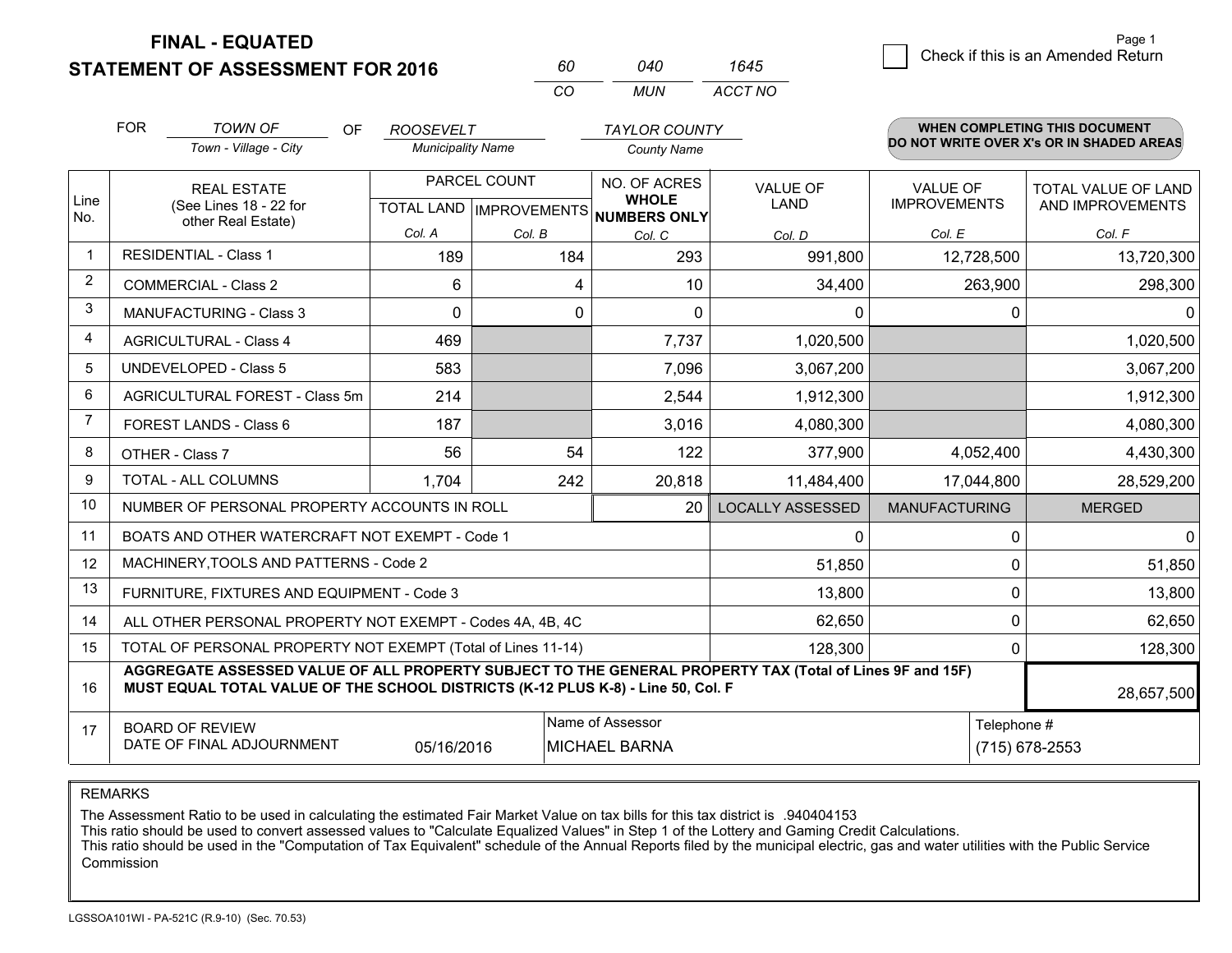*YEAR CO MUN ACCT NO* <sup>2016</sup> <sup>60</sup> <sup>040</sup> <sup>1645</sup>

Do not confuse FOREST LANDS (Line 7) with FOREST CROPS (in this section) - They are **NOT** the same

|    |                                                                                |                 |  | Private Forest Crop - Reg Class @ 10¢ per acre                           |  | Private Forest Crop - Reg Class @ \$2.52 per acre |                                                                              |         |                    |
|----|--------------------------------------------------------------------------------|-----------------|--|--------------------------------------------------------------------------|--|---------------------------------------------------|------------------------------------------------------------------------------|---------|--------------------|
| 18 | (a) PARCELS                                                                    | (b) ACRES       |  | (c) ASSESSED VALUE                                                       |  | (d) PARCELS                                       | (e) ACRES                                                                    |         | (f) ASSESSED VALUE |
|    |                                                                                |                 |  |                                                                          |  |                                                   | Entered Before 2005 Managed Forest - Ferrous Mining CLOSED @ \$8.27 per acre |         |                    |
| 19 | (a) PARCELS                                                                    | (b) ACRES       |  | Private Forest Crop - Special Class @ 20¢ per acre<br>(c) ASSESSED VALUE |  | (d) PARCELS                                       | (e) ACRES                                                                    |         | (f) ASSESSED VALUE |
|    |                                                                                |                 |  |                                                                          |  |                                                   |                                                                              |         |                    |
|    |                                                                                |                 |  | Entered Before 2005 Managed Forest - OPEN @ \$.79 per acre               |  |                                                   | Entered Before 2005 Managed Forest - CLOSED @ \$1.87 per acre                |         |                    |
| 20 | (a) PARCELS                                                                    | (b) ACRES       |  | (c) ASSESSED VALUE                                                       |  | (d) PARCELS                                       | (e) ACRES                                                                    |         | (f) ASSESSED VALUE |
|    | 8                                                                              | 201.13          |  | 245,400                                                                  |  | 12<br>299.75                                      |                                                                              | 353,700 |                    |
|    | Entered After 2004 Managed Forest - OPEN @<br>\$2.14 per acre                  |                 |  |                                                                          |  |                                                   | Entered After 2004 Managed Forest - CLOSED @ \$10.68 per acre                |         |                    |
| 21 | (a) PARCELS                                                                    | (b) ACRES       |  | (c) ASSESSED VALUE                                                       |  | (d) PARCELS                                       | (e) ACRES                                                                    |         |                    |
|    |                                                                                |                 |  |                                                                          |  |                                                   |                                                                              |         |                    |
|    |                                                                                |                 |  |                                                                          |  | 264.06                                            |                                                                              | 288,300 |                    |
| 22 | (a) County Forest Cropland Acres                                               |                 |  | (b) Federal Acres                                                        |  | (c) State Acres                                   | (d) County (NOT FOREST CROP) Acres                                           |         | (e) Other Acres    |
|    |                                                                                |                 |  |                                                                          |  | 178.88                                            | 83.18                                                                        |         | 228.93             |
|    |                                                                                |                 |  | Assessed Value of Omitted Property From Prior Years (Sec. 70.44)         |  |                                                   | Assessed Value of Sec. 70.43 Corrections of Errors by Assessors              |         |                    |
| 23 |                                                                                | (a) REAL ESTATE |  | (b) PERSONAL                                                             |  |                                                   | (c1) REAL ESTATE                                                             |         | (c2) PERSONAL      |
|    |                                                                                |                 |  |                                                                          |  |                                                   |                                                                              |         |                    |
|    | Manufacturing Equated Value of Omitted Property From Prior Years (Sec. 70.995) |                 |  |                                                                          |  |                                                   | Mfg. Equated Value of Sec.70.43 Corrections of Errors by Assessors           |         |                    |
|    |                                                                                | (d) REAL ESTATE |  | (e) PERSONAL                                                             |  |                                                   | (f1) REAL ESTATE                                                             |         | (f2) PERSONAL      |
|    |                                                                                |                 |  |                                                                          |  |                                                   |                                                                              |         |                    |

## **SPECIAL DISTRICTS**

| Line<br>No. | Enter 6-digit<br><b>Special District</b> | <b>Account</b><br><b>Number</b> | <b>Special District Name</b> | <b>Locally Assessed Value</b><br>of Real Estate and | Mfg Value of Real Estate<br>and Personal Property | <b>Merged Value of</b><br><b>Real Estate and</b> |
|-------------|------------------------------------------|---------------------------------|------------------------------|-----------------------------------------------------|---------------------------------------------------|--------------------------------------------------|
|             | Code (Col. A)                            | (Col. B)                        | (Col. C)                     | Personal Property (Col. D)                          | (Col. E)                                          | Personal Property (Col. F)                       |
| 24          |                                          |                                 |                              |                                                     |                                                   |                                                  |
| 25          |                                          |                                 |                              |                                                     |                                                   |                                                  |
| 26          |                                          |                                 |                              |                                                     |                                                   |                                                  |
| 27          |                                          |                                 |                              |                                                     |                                                   |                                                  |
| 28          |                                          |                                 |                              |                                                     |                                                   |                                                  |
| 29          |                                          |                                 |                              |                                                     |                                                   |                                                  |
| 30          |                                          |                                 |                              |                                                     |                                                   |                                                  |
| 31          |                                          |                                 |                              |                                                     |                                                   |                                                  |
| 32          |                                          |                                 |                              |                                                     |                                                   |                                                  |
| 33          |                                          |                                 |                              |                                                     |                                                   |                                                  |
| 34          |                                          |                                 |                              |                                                     |                                                   |                                                  |
| 35          |                                          |                                 |                              |                                                     |                                                   |                                                  |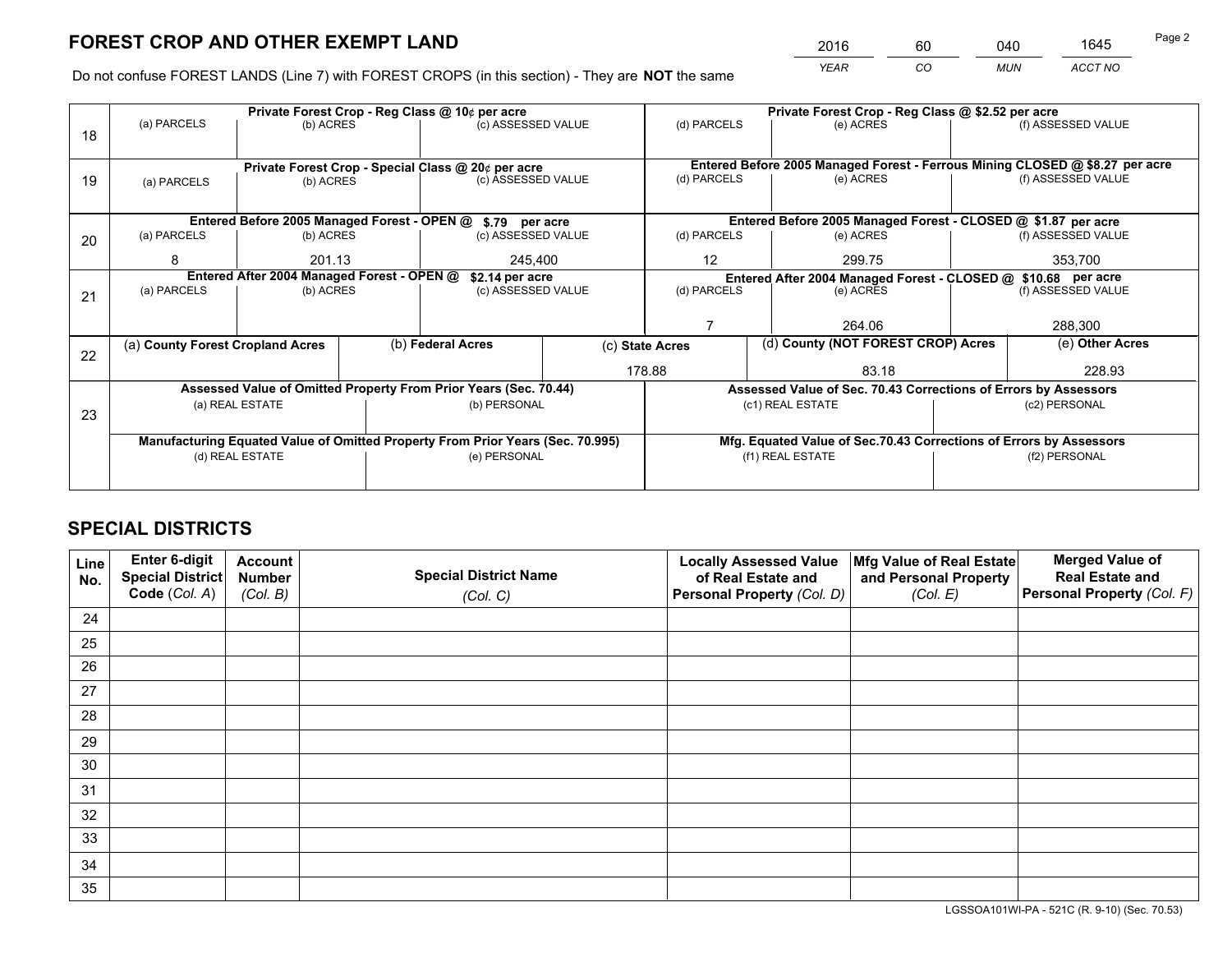|             |                                                          |                                             |                                                         | <b>YEAR</b>                                                                       | CO<br><b>MUN</b>                                              | ACCT NO                                                                        |
|-------------|----------------------------------------------------------|---------------------------------------------|---------------------------------------------------------|-----------------------------------------------------------------------------------|---------------------------------------------------------------|--------------------------------------------------------------------------------|
| Line<br>No. | Enter 6-digit<br><b>School District</b><br>Code (Col. A) | <b>Account</b><br><b>Number</b><br>(Col. B) | <b>School District Name</b><br>(Col. C)                 | <b>Locally Assessed Value</b><br>of Real Estate and<br>Personal Property (Col. D) | Mfg Value of Real Estate<br>and Personal Property<br>(Col. E) | <b>Merged Value of</b><br><b>Real Estate and</b><br>Personal Property (Col. F) |
|             | A. SCHOOL DISTRICTS (K-8 and K-12)                       |                                             |                                                         |                                                                                   |                                                               |                                                                                |
| 36          | 104207                                                   | 0066                                        | SCH D OF OWEN-WITHEE                                    | 1,297,300                                                                         |                                                               | 1,297,300                                                                      |
| 37          | 105726                                                   | 0067                                        | SCH D OF THORP                                          | 98,400                                                                            |                                                               | 98,400                                                                         |
| 38          | 602135                                                   | 0355                                        | <b>SCH D OF GILMAN</b>                                  | 27,261,800                                                                        |                                                               | 27,261,800                                                                     |
| 39          |                                                          |                                             |                                                         |                                                                                   |                                                               |                                                                                |
| 40          |                                                          |                                             |                                                         |                                                                                   |                                                               |                                                                                |
| 41          |                                                          |                                             |                                                         |                                                                                   |                                                               |                                                                                |
| 42          |                                                          |                                             |                                                         |                                                                                   |                                                               |                                                                                |
| 43          |                                                          |                                             |                                                         |                                                                                   |                                                               |                                                                                |
| 44          |                                                          |                                             |                                                         |                                                                                   |                                                               |                                                                                |
| 45          |                                                          |                                             |                                                         |                                                                                   |                                                               |                                                                                |
| 46          |                                                          |                                             |                                                         |                                                                                   |                                                               |                                                                                |
| 47          |                                                          |                                             |                                                         |                                                                                   |                                                               |                                                                                |
| 48          |                                                          |                                             |                                                         |                                                                                   |                                                               |                                                                                |
| 49          |                                                          |                                             |                                                         |                                                                                   |                                                               |                                                                                |
| 50          |                                                          |                                             | TOTAL ASSESSED VALUE OF SCHOOL DISTRICTS (K-8 and K-12) | 28,657,500                                                                        |                                                               | 28,657,500                                                                     |
| 51          | <b>B.</b><br><b>UNION HIGH SCHOOL DISTRICTS</b>          |                                             |                                                         |                                                                                   |                                                               |                                                                                |
| 52          |                                                          |                                             |                                                         |                                                                                   |                                                               |                                                                                |
| 53          |                                                          |                                             |                                                         |                                                                                   |                                                               |                                                                                |
| 54          |                                                          |                                             |                                                         |                                                                                   |                                                               |                                                                                |
| 55          |                                                          |                                             | TOTAL ASSESSED VALUE OF UNION HIGH SCHOOLS              |                                                                                   |                                                               |                                                                                |
|             | C. TECHNICAL COLLEGE DISTRICTS                           |                                             |                                                         |                                                                                   |                                                               |                                                                                |
| 56          | 000100                                                   | 0001                                        | CHIPPEWA VALLEY TECHNICAL COLLEGE EAUC                  | 28,657,500                                                                        |                                                               | 28,657,500                                                                     |
| 57          |                                                          |                                             |                                                         |                                                                                   |                                                               |                                                                                |
| 58          |                                                          |                                             |                                                         |                                                                                   |                                                               |                                                                                |
| 59          |                                                          |                                             | TOTAL ASSESSED VALUE OF TECHNICAL COLLEGES              | 28,657,500                                                                        |                                                               | 28,657,500                                                                     |

60

040

 *I hereby certify, to the best of my knowledge and belief, this form is complete and correct.*

**SCHOOL DISTRICTS**

| Print name of preparer | Title                    |                | Date (MM / DD / CCYY) |
|------------------------|--------------------------|----------------|-----------------------|
|                        |                          |                |                       |
| Signature of preparer  | Contact Telephone Number | E-mail address |                       |
|                        |                          |                |                       |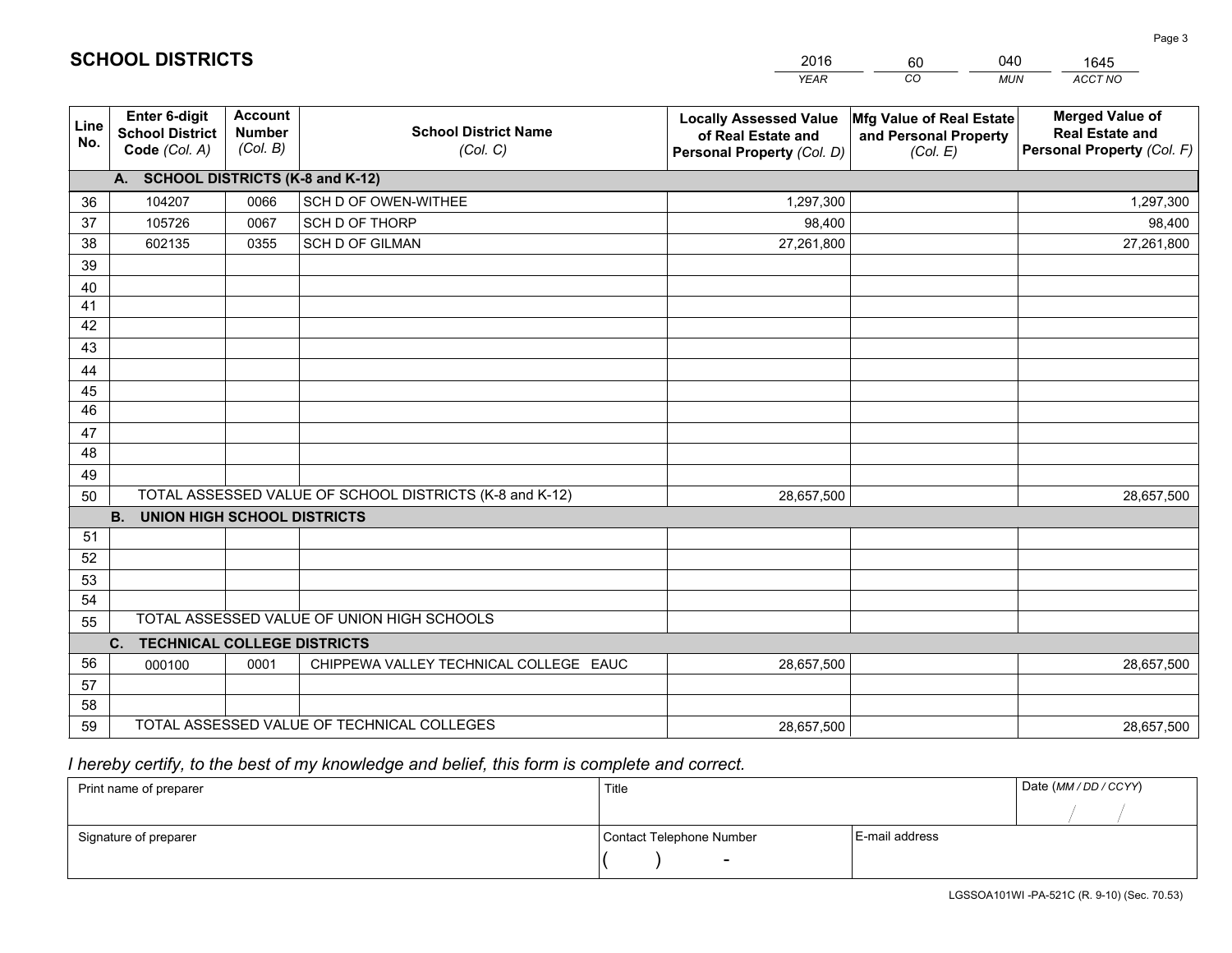### **HIGHLIGHTS**

- 1. Complete the Statement of Assessment after the Board of Review. Reflect any changes made there.
- 2. Use black ink to complete.
- 3. Line 16 must equal Line 50, Col D.
- 4. Line 55 must equal the total of K-8 schools listed on lines 36-49. Do not include K-12 schools in this comparision.
- 5. Line 59, Col. D must equal Line 16.
- 6. Special District, School District and Technical College District values must include both real estate and personal property. Examples of Special districts are: town sanitary districts, public inland lake protection and rehabilitation districts, and metropolitan sewerage districts.
- 7. DO NOT INCLUDE Manufacturing property values.DOR will print these values on the final SOA.
- 8. Accuracy of this form is very important. The values reported directly affect the equalized value DOR calculates for school and special districts.

### **Page 1:**

 If not prefilled, enter the tax year,county and municipal code,municipal type, municipal name and county name on the top of form.

Check the Amended box, if filing an amended / corrected SOA.

 Report the parcel count, acres and assessed value of taxable general property, total parcel count, (real and personal), total acres, and values from final figures set by the Board of Review.

- A. Real Estate land and improvements (buildings, etc.) is reported on lines 1 8, total line 9.
- B. Personal Property is reported on lines 11 14, Column D, total line 15.
- C. To complete this report, use the computer produced summary of the assessment roll that shows these amounts.
- D. Use whole numbers only.
- E. Add each line across and each column down to verify entries.

### **Page 2:**

- A. Report Special Items (not subject to general property tax).
- 1. Private Forest Croplands and Managed Forest Lands are reported on lines 18,19, 20 and 21. Be sure to report assessed values **NOT** taxes.
- 2. You should have copies of the orders of entry, orders of withdrawal, etc., to update your assessment roll.
	- 3. Show hundredths of acres (e.g. 39.75).
- 4. Tax exempt lands are reported on line 22.
- 5. Omitted property and sec. 70.43, Wis. Stats., corrections of errors by assessor are reported on line 23. Report real estate and personal property separately. These should be for **prior years**, not something found on the current assessment roll after the board of review.
- B. Special District (Lines 24-35) Include the value of both real and personal property.
- The Department of Revenue (DOR) preprints much of the information regarding names and codes for schools, special districts,etc. If a district is not listed, enter the name and value only, DOR will enter the proper code.

## **Page 3 School Districts:**

Include the value of both real and personal property.

Report School District (regular, elementary, union high school, and technical college).

- 1. Regular (K-12) and Elementary (K-8) school values are reported on lines 36-49, total on line 50.
- 2. Union High School (UHS) (use only if elementary schools are listed on lines 36-49) are reported on lines 51-54. UHS total value (line 55) must equal to the total **elementary school** values reported on lines 36-49. Do notinclude K-12 schools in this comparison.
- 3. Technical College values are reported on lines 56-58, total on line 59.
- 4. Use the computer summary that shows these amounts to complete this report.

#### **This form is due the second Monday in June. File this report only after your Board of Review is complete.**

 *If you have questions: Return forms to:*

Fax number: (608) 264-6887 PO Box 8971

 Email: lgs@revenue.wi.gov Wisconsin Department of Revenue Call: (608) 261-5341 Local Government Services Section 6-97Madison WI 53708-8971

TOWN OF ROOSEVELT ROXANNE KAHAN<br>TOWN OF ROOSEVELT W12491 LAKE DRIVE W12491 LAKE DRIVE ROXANNE KAHAN LUBLIN, WI 54447 LUBLIN, WI 54447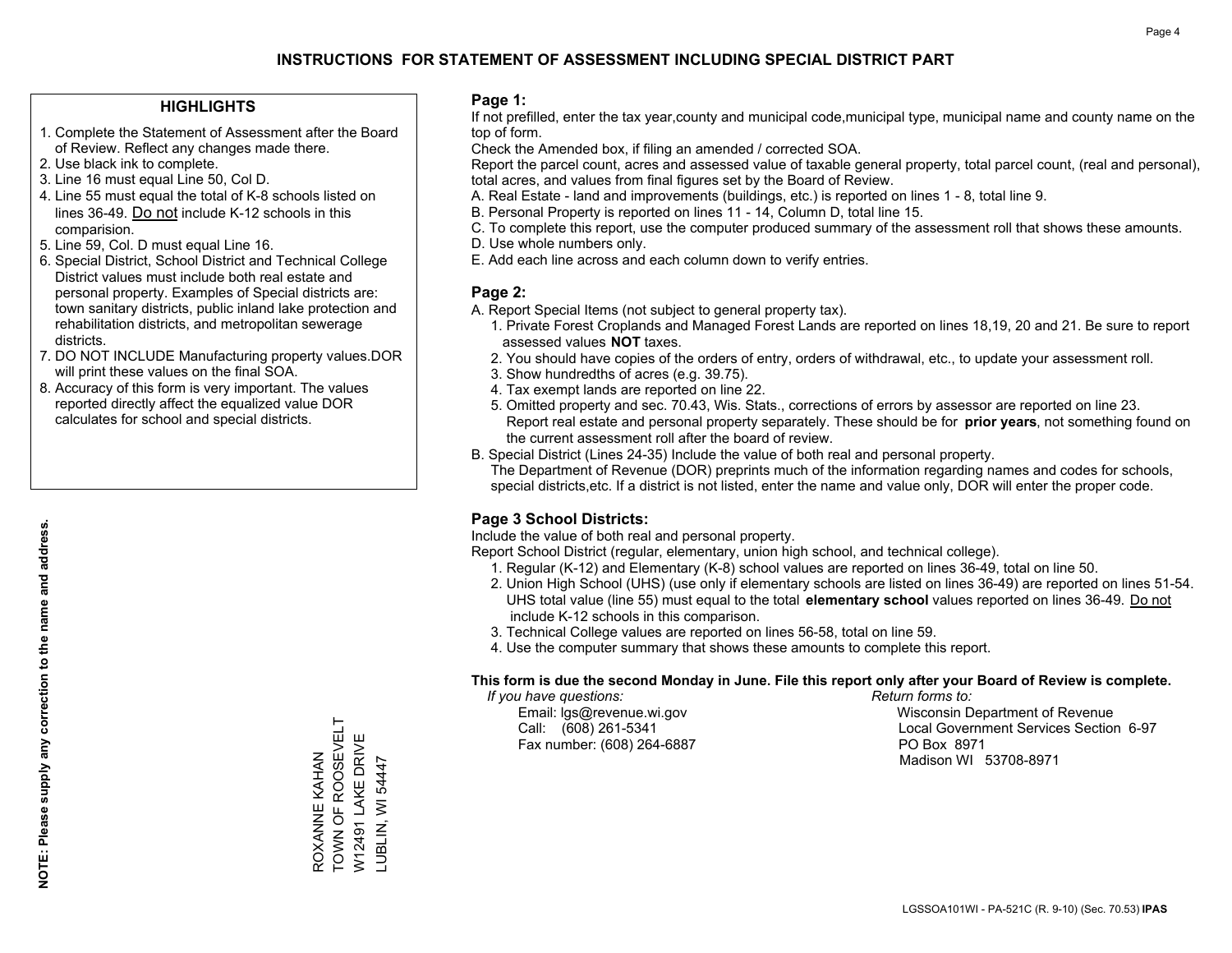**STATEMENT OF FINAL - EQUATED**

FOR

6 **Check if this is an Amended Return** Page 1

**WHEN COMPLETING THIS DOCUMENT**

| <b>ASSESSMENT FOR 2016</b> | 042 |
|----------------------------|-----|
|                            |     |

| 60  | 042 | 1646    |
|-----|-----|---------|
| CO. | MUN | ACCT NO |

|                | <b>FOR</b>                                                                                                    | <b>TOWN OF</b><br>OF                                                                                                                                                                         | <b>TAFT</b>              |                                           | <b>TAYLOR COUNTY</b>                                |                         |                                 | <b>WHEN COMPLETING THIS DOCUMENT</b>     |
|----------------|---------------------------------------------------------------------------------------------------------------|----------------------------------------------------------------------------------------------------------------------------------------------------------------------------------------------|--------------------------|-------------------------------------------|-----------------------------------------------------|-------------------------|---------------------------------|------------------------------------------|
|                |                                                                                                               | Town - Village - City                                                                                                                                                                        | <b>Municipality Name</b> |                                           | <b>County Name</b>                                  |                         |                                 | DO NOT WRITE OVER X's OR IN SHADED AREAS |
| Line<br>No.    |                                                                                                               | <b>REAL ESTATE</b><br>(See Lines 18 - 22 for                                                                                                                                                 |                          | PARCEL COUNT<br>TOTAL LAND   IMPROVEMENTS | NO. OF ACRES<br><b>WHOLE</b><br><b>NUMBERS ONLY</b> | VALUE OF<br><b>LAND</b> | VALUE OF<br><b>IMPROVEMENTS</b> | TOTAL VALUE OF LAND<br>AND IMPROVEMENTS  |
|                |                                                                                                               | other Real Estate)<br>Col. A<br>Col. B                                                                                                                                                       |                          | Col. C                                    | Col. D                                              | Col. E                  | Col. F                          |                                          |
| 1              |                                                                                                               | <b>RESIDENTIAL - Class 1</b>                                                                                                                                                                 | 151                      | 142                                       | 255                                                 | 857,600                 | 10,364,500                      | 11,222,100                               |
| 2              |                                                                                                               | <b>COMMERCIAL - Class 2</b>                                                                                                                                                                  | 9                        | 8                                         | 14                                                  | 64,900                  | 406,100                         | 471,000                                  |
| 3              |                                                                                                               | <b>MANUFACTURING - Class 3</b>                                                                                                                                                               | $\Omega$                 | $\Omega$                                  | $\Omega$                                            | 0                       | 0                               | $\mathbf{0}$                             |
| 4              |                                                                                                               | <b>AGRICULTURAL - Class 4</b>                                                                                                                                                                | 355                      |                                           | 6,706                                               | 903,400                 |                                 | 903,400                                  |
| 5              |                                                                                                               | <b>UNDEVELOPED - Class 5</b>                                                                                                                                                                 | 495                      |                                           | 5,531                                               | 2,115,600               |                                 | 2,115,600                                |
| 6              |                                                                                                               | AGRICULTURAL FOREST - Class 5m                                                                                                                                                               | 207                      |                                           | 3,113                                               | 2,303,600               |                                 | 2,303,600                                |
| $\overline{7}$ |                                                                                                               | FOREST LANDS - Class 6                                                                                                                                                                       | 220                      |                                           | 5,026                                               | 7,113,400               |                                 | 7,113,400                                |
| 8              |                                                                                                               | OTHER - Class 7                                                                                                                                                                              | 37                       | 37                                        | 84                                                  | 286,200                 | 4,214,200                       | 4,500,400                                |
| 9              |                                                                                                               | TOTAL - ALL COLUMNS                                                                                                                                                                          | 1,474                    | 187                                       | 20,729                                              | 13,644,700              | 14,984,800                      | 28,629,500                               |
| 10             |                                                                                                               | NUMBER OF PERSONAL PROPERTY ACCOUNTS IN ROLL                                                                                                                                                 |                          |                                           | 16                                                  | <b>LOCALLY ASSESSED</b> | <b>MANUFACTURING</b>            | <b>MERGED</b>                            |
| 11             |                                                                                                               | BOATS AND OTHER WATERCRAFT NOT EXEMPT - Code 1                                                                                                                                               |                          |                                           |                                                     | 0                       | 0                               | $\mathbf 0$                              |
| 12             |                                                                                                               | MACHINERY, TOOLS AND PATTERNS - Code 2                                                                                                                                                       |                          |                                           |                                                     | 83,500                  | $\Omega$                        | 83,500                                   |
| 13             |                                                                                                               | FURNITURE, FIXTURES AND EQUIPMENT - Code 3                                                                                                                                                   |                          |                                           |                                                     | 2,600                   | 0                               | 2,600                                    |
| 14             |                                                                                                               | ALL OTHER PERSONAL PROPERTY NOT EXEMPT - Codes 4A, 4B, 4C                                                                                                                                    |                          |                                           |                                                     | 172,750                 | 0                               | 172,750                                  |
| 15             |                                                                                                               | TOTAL OF PERSONAL PROPERTY NOT EXEMPT (Total of Lines 11-14)                                                                                                                                 |                          |                                           |                                                     | 258,850                 | 0                               | 258,850                                  |
| 16             |                                                                                                               | AGGREGATE ASSESSED VALUE OF ALL PROPERTY SUBJECT TO THE GENERAL PROPERTY TAX (Total of Lines 9F and 15F)<br>MUST EQUAL TOTAL VALUE OF THE SCHOOL DISTRICTS (K-12 PLUS K-8) - Line 50, Col. F |                          |                                           |                                                     |                         |                                 | 28,888,350                               |
| 17             | Name of Assessor<br><b>BOARD OF REVIEW</b><br>DATE OF FINAL ADJOURNMENT<br>05/25/2016<br><b>MICHAEL BARNA</b> |                                                                                                                                                                                              |                          |                                           |                                                     |                         | Telephone #                     | (715) 678-2553                           |

REMARKS

The Assessment Ratio to be used in calculating the estimated Fair Market Value on tax bills for this tax district is .932616317

This ratio should be used to convert assessed values to "Calculate Equalized Values" in Step 1 of the Lottery and Gaming Credit Calculations.

 This ratio should be used in the "Computation of Tax Equivalent" schedule of the Annual Reports filed by the municipal electric, gas and water utilities with the Public Service Commission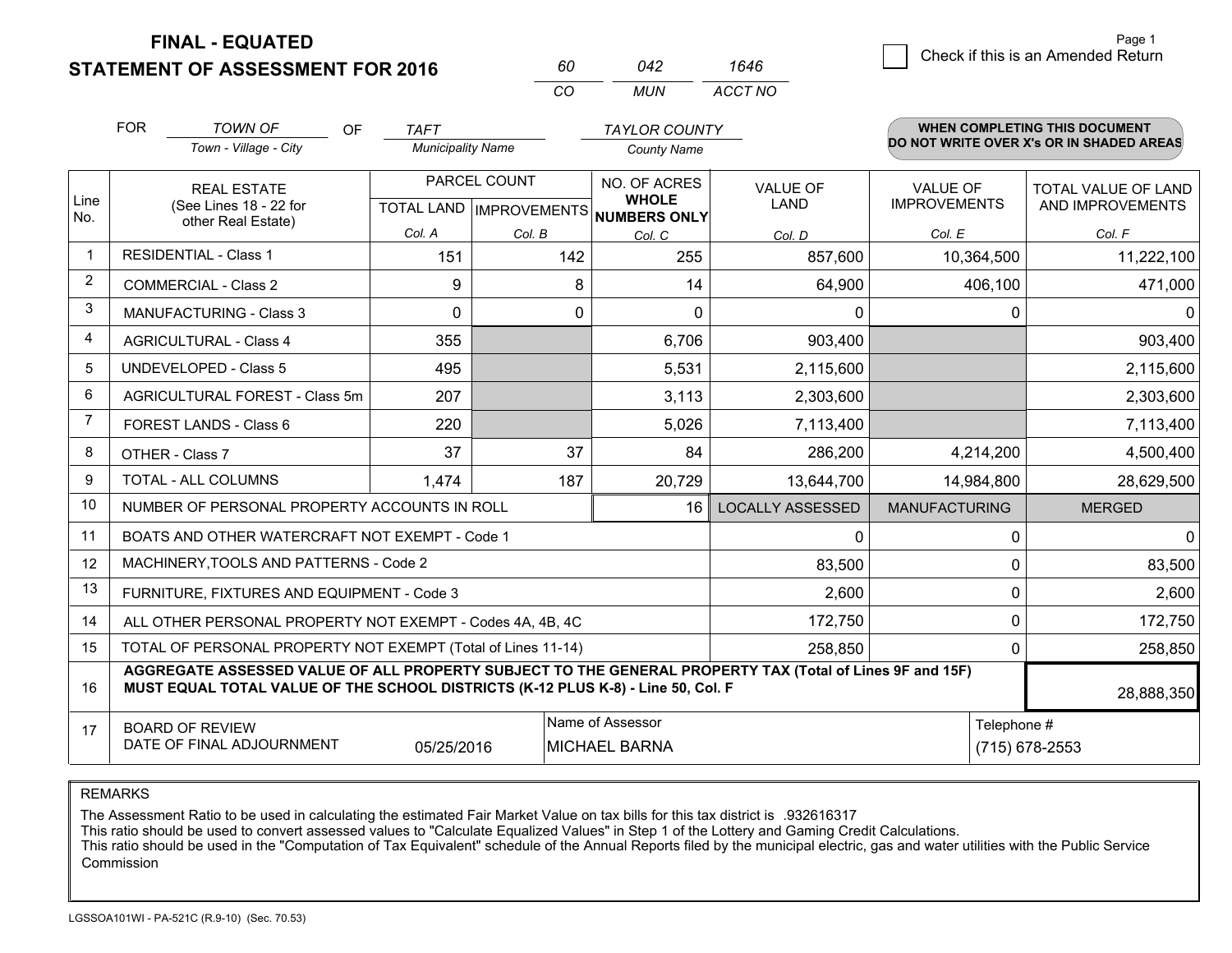*YEAR CO MUN ACCT NO* <sup>2016</sup> <sup>60</sup> <sup>042</sup> <sup>1646</sup>

Do not confuse FOREST LANDS (Line 7) with FOREST CROPS (in this section) - They are **NOT** the same

|                 |                            |                                                     |                                                           |                                                                                                                                                                  | (d) PARCELS                                                                                                                                                                                                                                                                                                                                                           | (e) ACRES |                                                   | (f) ASSESSED VALUE                                                                                                                                                                                                                                                                                                                                                                                                                                 |  |
|-----------------|----------------------------|-----------------------------------------------------|-----------------------------------------------------------|------------------------------------------------------------------------------------------------------------------------------------------------------------------|-----------------------------------------------------------------------------------------------------------------------------------------------------------------------------------------------------------------------------------------------------------------------------------------------------------------------------------------------------------------------|-----------|---------------------------------------------------|----------------------------------------------------------------------------------------------------------------------------------------------------------------------------------------------------------------------------------------------------------------------------------------------------------------------------------------------------------------------------------------------------------------------------------------------------|--|
|                 |                            |                                                     |                                                           |                                                                                                                                                                  |                                                                                                                                                                                                                                                                                                                                                                       |           |                                                   |                                                                                                                                                                                                                                                                                                                                                                                                                                                    |  |
|                 |                            |                                                     |                                                           |                                                                                                                                                                  | (d) PARCELS                                                                                                                                                                                                                                                                                                                                                           |           |                                                   | (f) ASSESSED VALUE                                                                                                                                                                                                                                                                                                                                                                                                                                 |  |
|                 |                            |                                                     |                                                           |                                                                                                                                                                  |                                                                                                                                                                                                                                                                                                                                                                       |           |                                                   |                                                                                                                                                                                                                                                                                                                                                                                                                                                    |  |
|                 |                            |                                                     |                                                           |                                                                                                                                                                  |                                                                                                                                                                                                                                                                                                                                                                       |           |                                                   |                                                                                                                                                                                                                                                                                                                                                                                                                                                    |  |
| (a) PARCELS     |                            |                                                     |                                                           |                                                                                                                                                                  | (d) PARCELS                                                                                                                                                                                                                                                                                                                                                           | (e) ACRES |                                                   | (f) ASSESSED VALUE                                                                                                                                                                                                                                                                                                                                                                                                                                 |  |
|                 |                            |                                                     |                                                           | 26                                                                                                                                                               | 872.42                                                                                                                                                                                                                                                                                                                                                                |           | 1,054,500                                         |                                                                                                                                                                                                                                                                                                                                                                                                                                                    |  |
|                 |                            |                                                     |                                                           |                                                                                                                                                                  |                                                                                                                                                                                                                                                                                                                                                                       |           |                                                   |                                                                                                                                                                                                                                                                                                                                                                                                                                                    |  |
| (a) PARCELS     |                            |                                                     |                                                           |                                                                                                                                                                  | (d) PARCELS                                                                                                                                                                                                                                                                                                                                                           | (e) ACRES |                                                   | (f) ASSESSED VALUE                                                                                                                                                                                                                                                                                                                                                                                                                                 |  |
|                 |                            |                                                     |                                                           |                                                                                                                                                                  |                                                                                                                                                                                                                                                                                                                                                                       |           |                                                   |                                                                                                                                                                                                                                                                                                                                                                                                                                                    |  |
|                 |                            |                                                     | 32,000                                                    |                                                                                                                                                                  | 46                                                                                                                                                                                                                                                                                                                                                                    | 1.700.03  |                                                   | 2,038,800                                                                                                                                                                                                                                                                                                                                                                                                                                          |  |
|                 |                            |                                                     |                                                           | (c) State Acres                                                                                                                                                  |                                                                                                                                                                                                                                                                                                                                                                       |           |                                                   |                                                                                                                                                                                                                                                                                                                                                                                                                                                    |  |
|                 |                            |                                                     |                                                           |                                                                                                                                                                  |                                                                                                                                                                                                                                                                                                                                                                       | 14.06     |                                                   | 119.36                                                                                                                                                                                                                                                                                                                                                                                                                                             |  |
|                 |                            |                                                     |                                                           |                                                                                                                                                                  |                                                                                                                                                                                                                                                                                                                                                                       |           |                                                   |                                                                                                                                                                                                                                                                                                                                                                                                                                                    |  |
|                 |                            |                                                     |                                                           |                                                                                                                                                                  |                                                                                                                                                                                                                                                                                                                                                                       |           |                                                   | (c2) PERSONAL                                                                                                                                                                                                                                                                                                                                                                                                                                      |  |
|                 |                            |                                                     |                                                           |                                                                                                                                                                  |                                                                                                                                                                                                                                                                                                                                                                       |           |                                                   |                                                                                                                                                                                                                                                                                                                                                                                                                                                    |  |
|                 |                            |                                                     |                                                           |                                                                                                                                                                  |                                                                                                                                                                                                                                                                                                                                                                       |           |                                                   |                                                                                                                                                                                                                                                                                                                                                                                                                                                    |  |
| (d) REAL ESTATE |                            |                                                     |                                                           |                                                                                                                                                                  |                                                                                                                                                                                                                                                                                                                                                                       |           |                                                   | (f2) PERSONAL                                                                                                                                                                                                                                                                                                                                                                                                                                      |  |
|                 |                            |                                                     |                                                           |                                                                                                                                                                  |                                                                                                                                                                                                                                                                                                                                                                       |           |                                                   |                                                                                                                                                                                                                                                                                                                                                                                                                                                    |  |
|                 | (a) PARCELS<br>(a) PARCELS | (a) County Forest Cropland Acres<br>(a) REAL ESTATE | (b) ACRES<br>(b) ACRES<br>(b) ACRES<br>(b) ACRES<br>19.98 | Private Forest Crop - Reg Class @ 10¢ per acre<br>Entered Before 2005 Managed Forest - OPEN @<br>Entered After 2004 Managed Forest - OPEN @<br>(b) Federal Acres | (c) ASSESSED VALUE<br>Private Forest Crop - Special Class @ 20¢ per acre<br>(c) ASSESSED VALUE<br>\$.79 per acre<br>(c) ASSESSED VALUE<br>\$2.14 per acre<br>(c) ASSESSED VALUE<br>Assessed Value of Omitted Property From Prior Years (Sec. 70.44)<br>(b) PERSONAL<br>Manufacturing Equated Value of Omitted Property From Prior Years (Sec. 70.995)<br>(e) PERSONAL | 10.89     | (e) ACRES<br>(c1) REAL ESTATE<br>(f1) REAL ESTATE | Private Forest Crop - Reg Class @ \$2.52 per acre<br>Entered Before 2005 Managed Forest - Ferrous Mining CLOSED @ \$8.27 per acre<br>Entered Before 2005 Managed Forest - CLOSED @ \$1.87 per acre<br>Entered After 2004 Managed Forest - CLOSED @ \$10.68 per acre<br>(d) County (NOT FOREST CROP) Acres<br>Assessed Value of Sec. 70.43 Corrections of Errors by Assessors<br>Mfg. Equated Value of Sec.70.43 Corrections of Errors by Assessors |  |

## **SPECIAL DISTRICTS**

| Line<br>No. | Enter 6-digit<br>Special District<br>Code (Col. A) | <b>Account</b><br><b>Number</b><br>(Col. B) | <b>Special District Name</b><br>(Col. C) | <b>Locally Assessed Value</b><br>of Real Estate and<br>Personal Property (Col. D) | Mfg Value of Real Estate<br>and Personal Property<br>(Col. E) | <b>Merged Value of</b><br><b>Real Estate and</b><br>Personal Property (Col. F) |
|-------------|----------------------------------------------------|---------------------------------------------|------------------------------------------|-----------------------------------------------------------------------------------|---------------------------------------------------------------|--------------------------------------------------------------------------------|
| 24          |                                                    |                                             |                                          |                                                                                   |                                                               |                                                                                |
| 25          |                                                    |                                             |                                          |                                                                                   |                                                               |                                                                                |
| 26          |                                                    |                                             |                                          |                                                                                   |                                                               |                                                                                |
| 27          |                                                    |                                             |                                          |                                                                                   |                                                               |                                                                                |
| 28          |                                                    |                                             |                                          |                                                                                   |                                                               |                                                                                |
| 29          |                                                    |                                             |                                          |                                                                                   |                                                               |                                                                                |
| 30          |                                                    |                                             |                                          |                                                                                   |                                                               |                                                                                |
| 31          |                                                    |                                             |                                          |                                                                                   |                                                               |                                                                                |
| 32          |                                                    |                                             |                                          |                                                                                   |                                                               |                                                                                |
| 33          |                                                    |                                             |                                          |                                                                                   |                                                               |                                                                                |
| 34          |                                                    |                                             |                                          |                                                                                   |                                                               |                                                                                |
| 35          |                                                    |                                             |                                          |                                                                                   |                                                               |                                                                                |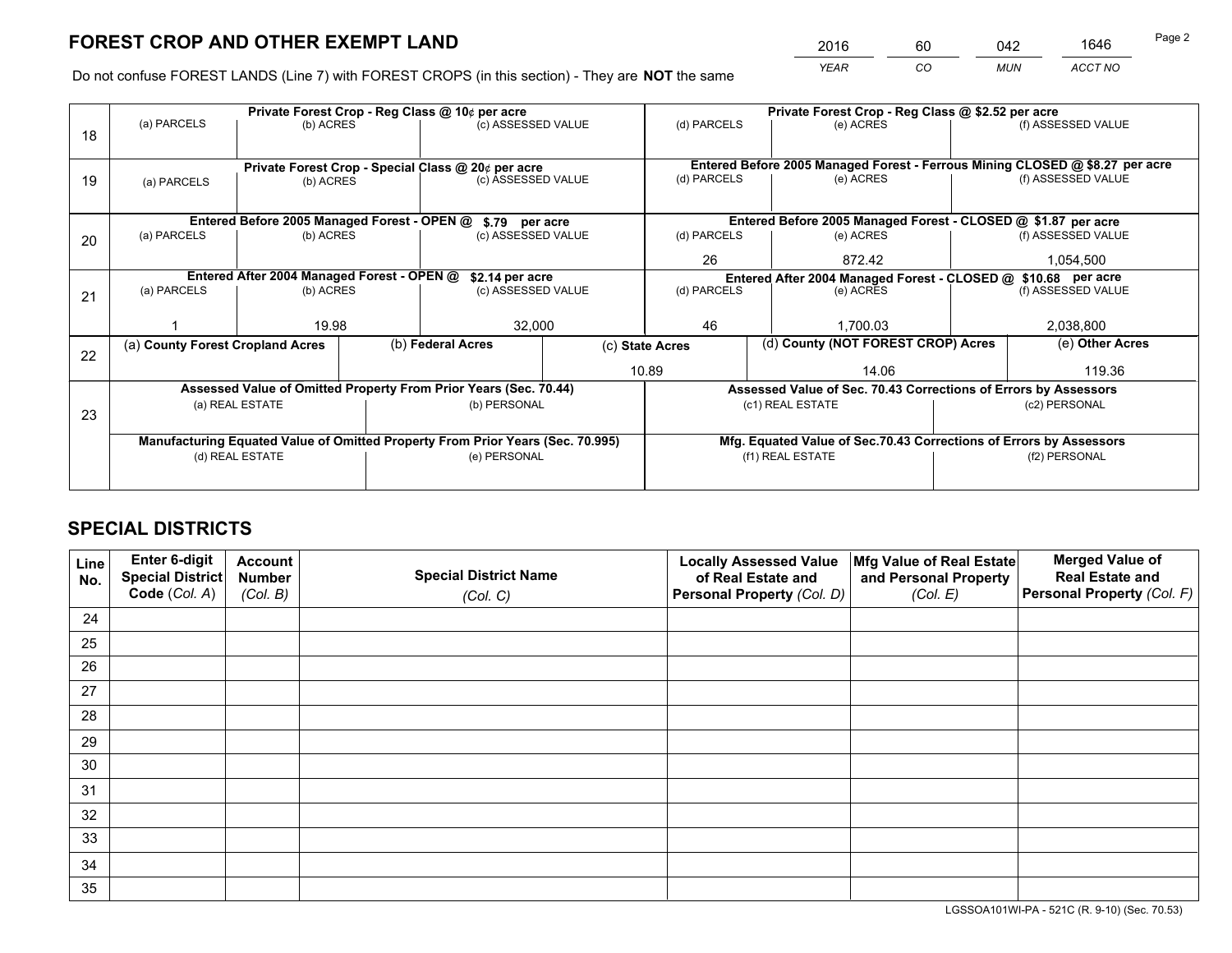|             |                                                          |                                             |                                                         | <b>YEAR</b>                                                                       | CO<br><b>MUN</b>                                              | ACCT NO                                                                        |
|-------------|----------------------------------------------------------|---------------------------------------------|---------------------------------------------------------|-----------------------------------------------------------------------------------|---------------------------------------------------------------|--------------------------------------------------------------------------------|
| Line<br>No. | Enter 6-digit<br><b>School District</b><br>Code (Col. A) | <b>Account</b><br><b>Number</b><br>(Col. B) | <b>School District Name</b><br>(Col. C)                 | <b>Locally Assessed Value</b><br>of Real Estate and<br>Personal Property (Col. D) | Mfg Value of Real Estate<br>and Personal Property<br>(Col. E) | <b>Merged Value of</b><br><b>Real Estate and</b><br>Personal Property (Col. F) |
|             | A. SCHOOL DISTRICTS (K-8 and K-12)                       |                                             |                                                         |                                                                                   |                                                               |                                                                                |
| 36          | 095593                                                   | 0059                                        | SCH D OF STANLEY-BOYD AREA                              | 9,954,400                                                                         |                                                               | 9,954,400                                                                      |
| 37          | 105726                                                   | 0067                                        | SCH D OF THORP                                          | 8,391,800                                                                         |                                                               | 8,391,800                                                                      |
| 38          | 602135                                                   | 0355                                        | <b>SCH D OF GILMAN</b>                                  | 10,542,150                                                                        |                                                               | 10,542,150                                                                     |
| 39          |                                                          |                                             |                                                         |                                                                                   |                                                               |                                                                                |
| 40          |                                                          |                                             |                                                         |                                                                                   |                                                               |                                                                                |
| 41          |                                                          |                                             |                                                         |                                                                                   |                                                               |                                                                                |
| 42          |                                                          |                                             |                                                         |                                                                                   |                                                               |                                                                                |
| 43          |                                                          |                                             |                                                         |                                                                                   |                                                               |                                                                                |
| 44          |                                                          |                                             |                                                         |                                                                                   |                                                               |                                                                                |
| 45          |                                                          |                                             |                                                         |                                                                                   |                                                               |                                                                                |
| 46          |                                                          |                                             |                                                         |                                                                                   |                                                               |                                                                                |
| 47          |                                                          |                                             |                                                         |                                                                                   |                                                               |                                                                                |
| 48          |                                                          |                                             |                                                         |                                                                                   |                                                               |                                                                                |
| 49          |                                                          |                                             | TOTAL ASSESSED VALUE OF SCHOOL DISTRICTS (K-8 and K-12) | 28,888,350                                                                        |                                                               |                                                                                |
| 50          | <b>B.</b><br><b>UNION HIGH SCHOOL DISTRICTS</b>          |                                             |                                                         |                                                                                   |                                                               | 28,888,350                                                                     |
| 51          |                                                          |                                             |                                                         |                                                                                   |                                                               |                                                                                |
| 52          |                                                          |                                             |                                                         |                                                                                   |                                                               |                                                                                |
| 53          |                                                          |                                             |                                                         |                                                                                   |                                                               |                                                                                |
| 54          |                                                          |                                             |                                                         |                                                                                   |                                                               |                                                                                |
| 55          |                                                          |                                             | TOTAL ASSESSED VALUE OF UNION HIGH SCHOOLS              |                                                                                   |                                                               |                                                                                |
|             | C. TECHNICAL COLLEGE DISTRICTS                           |                                             |                                                         |                                                                                   |                                                               |                                                                                |
| 56          | 000100                                                   | 0001                                        | CHIPPEWA VALLEY TECHNICAL COLLEGE EAUC                  | 28,888,350                                                                        |                                                               | 28,888,350                                                                     |
| 57          |                                                          |                                             |                                                         |                                                                                   |                                                               |                                                                                |
| 58          |                                                          |                                             |                                                         |                                                                                   |                                                               |                                                                                |
| 59          |                                                          |                                             | TOTAL ASSESSED VALUE OF TECHNICAL COLLEGES              | 28,888,350                                                                        |                                                               | 28,888,350                                                                     |

60

042

 *I hereby certify, to the best of my knowledge and belief, this form is complete and correct.*

**SCHOOL DISTRICTS**

| Print name of preparer | Title                    | Date (MM / DD / CCYY) |  |
|------------------------|--------------------------|-----------------------|--|
|                        |                          |                       |  |
| Signature of preparer  | Contact Telephone Number | E-mail address        |  |
|                        |                          |                       |  |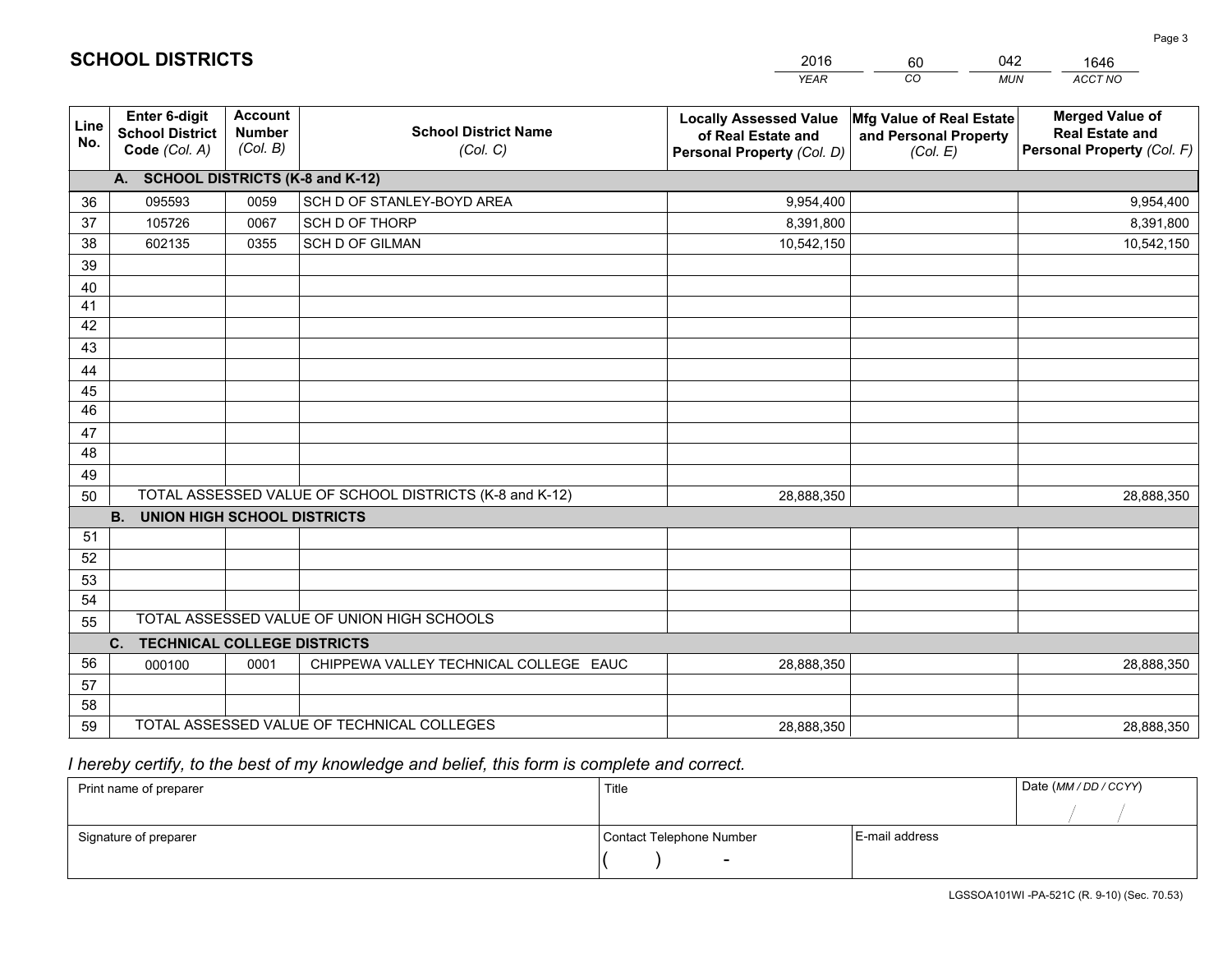### **HIGHLIGHTS**

- 1. Complete the Statement of Assessment after the Board of Review. Reflect any changes made there.
- 2. Use black ink to complete.
- 3. Line 16 must equal Line 50, Col D.
- 4. Line 55 must equal the total of K-8 schools listed on lines 36-49. Do not include K-12 schools in this comparision.
- 5. Line 59, Col. D must equal Line 16.
- 6. Special District, School District and Technical College District values must include both real estate and personal property. Examples of Special districts are: town sanitary districts, public inland lake protection and rehabilitation districts, and metropolitan sewerage districts.
- 7. DO NOT INCLUDE Manufacturing property values.DOR will print these values on the final SOA.

LORI CZUBAKOWSKI TOWN OF TAFT N652 COUNTY ROAD H STANLEY, WI 54768

TOWN OF TAFT

**ORI CZUBAKOWSKI** 

N652 COUNTY ROAD H

STANLEY, WI 54768

 8. Accuracy of this form is very important. The values reported directly affect the equalized value DOR calculates for school and special districts.

### **Page 1:**

 If not prefilled, enter the tax year,county and municipal code,municipal type, municipal name and county name on the top of form.

Check the Amended box, if filing an amended / corrected SOA.

 Report the parcel count, acres and assessed value of taxable general property, total parcel count, (real and personal), total acres, and values from final figures set by the Board of Review.

- A. Real Estate land and improvements (buildings, etc.) is reported on lines 1 8, total line 9.
- B. Personal Property is reported on lines 11 14, Column D, total line 15.
- C. To complete this report, use the computer produced summary of the assessment roll that shows these amounts.
- D. Use whole numbers only.
- E. Add each line across and each column down to verify entries.

### **Page 2:**

- A. Report Special Items (not subject to general property tax).
- 1. Private Forest Croplands and Managed Forest Lands are reported on lines 18,19, 20 and 21. Be sure to report assessed values **NOT** taxes.
- 2. You should have copies of the orders of entry, orders of withdrawal, etc., to update your assessment roll.
	- 3. Show hundredths of acres (e.g. 39.75).
- 4. Tax exempt lands are reported on line 22.
- 5. Omitted property and sec. 70.43, Wis. Stats., corrections of errors by assessor are reported on line 23. Report real estate and personal property separately. These should be for **prior years**, not something found on the current assessment roll after the board of review.
- B. Special District (Lines 24-35) Include the value of both real and personal property.
- The Department of Revenue (DOR) preprints much of the information regarding names and codes for schools, special districts,etc. If a district is not listed, enter the name and value only, DOR will enter the proper code.

## **Page 3 School Districts:**

Include the value of both real and personal property.

Report School District (regular, elementary, union high school, and technical college).

- 1. Regular (K-12) and Elementary (K-8) school values are reported on lines 36-49, total on line 50.
- 2. Union High School (UHS) (use only if elementary schools are listed on lines 36-49) are reported on lines 51-54. UHS total value (line 55) must equal to the total **elementary school** values reported on lines 36-49. Do notinclude K-12 schools in this comparison.
- 3. Technical College values are reported on lines 56-58, total on line 59.
- 4. Use the computer summary that shows these amounts to complete this report.

#### **This form is due the second Monday in June. File this report only after your Board of Review is complete.**

 *If you have questions: Return forms to:*

Fax number: (608) 264-6887 PO Box 8971

 Email: lgs@revenue.wi.gov Wisconsin Department of Revenue Call: (608) 261-5341 Local Government Services Section 6-97Madison WI 53708-8971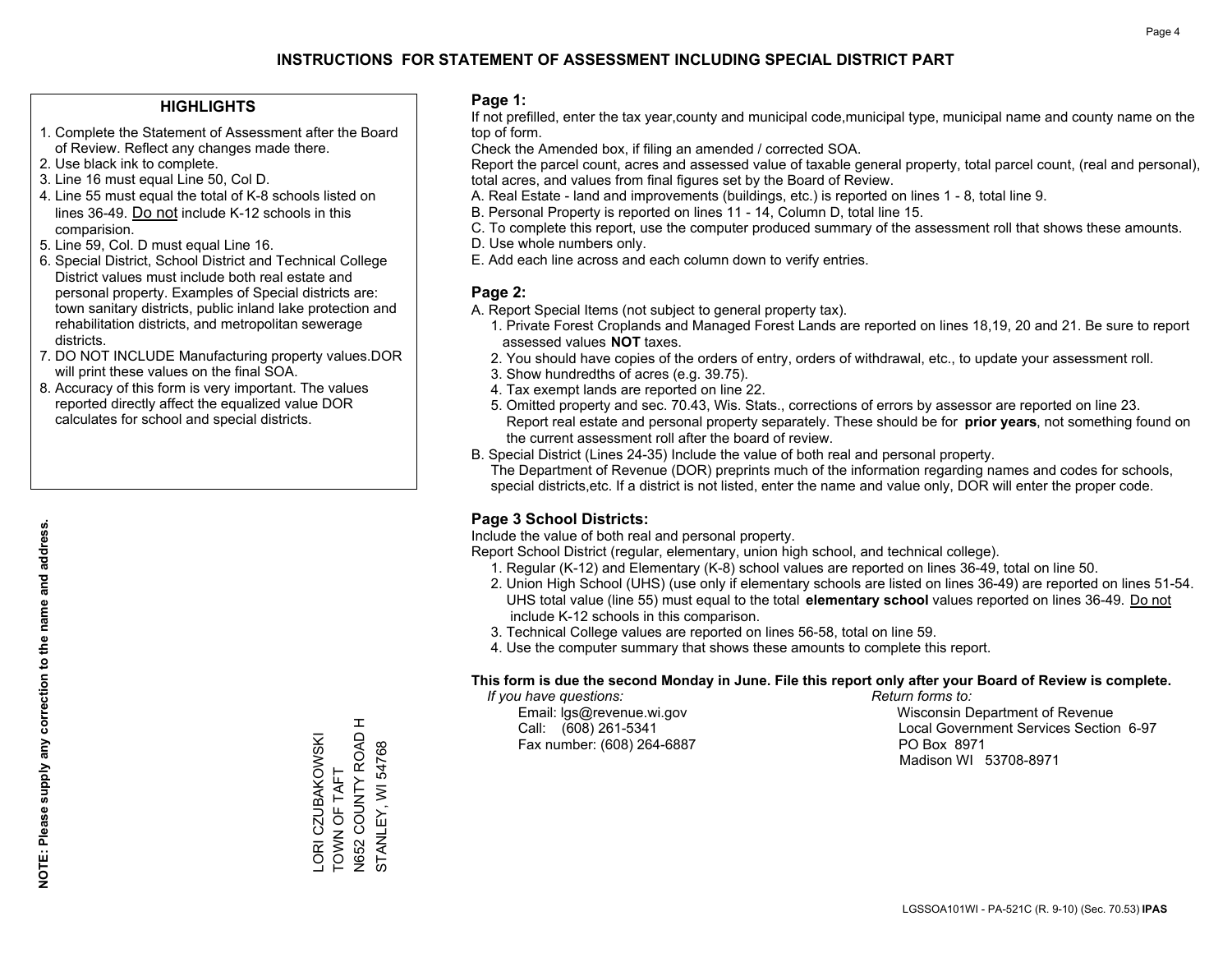**STATEMENT OF ASSESSMENT FOR 2016** 

**FINAL - EQUATED**

|             | <b>FOR</b>                                 | <b>TOWN OF</b><br><b>OF</b>                                                                                                                                                                  | <b>WESTBORO</b>          |        | <b>TAYLOR COUNTY</b>                                 |                                 |                      |             | <b>WHEN COMPLETING THIS DOCUMENT</b>     |
|-------------|--------------------------------------------|----------------------------------------------------------------------------------------------------------------------------------------------------------------------------------------------|--------------------------|--------|------------------------------------------------------|---------------------------------|----------------------|-------------|------------------------------------------|
|             |                                            | Town - Village - City                                                                                                                                                                        | <b>Municipality Name</b> |        | <b>County Name</b>                                   |                                 |                      |             | DO NOT WRITE OVER X's OR IN SHADED AREAS |
|             |                                            | <b>REAL ESTATE</b>                                                                                                                                                                           | PARCEL COUNT             |        | NO. OF ACRES                                         | <b>VALUE OF</b>                 | <b>VALUE OF</b>      |             | TOTAL VALUE OF LAND                      |
| Line<br>No. |                                            | (See Lines 18 - 22 for<br>other Real Estate)                                                                                                                                                 |                          |        | <b>WHOLE</b><br>TOTAL LAND IMPROVEMENTS NUMBERS ONLY | <b>LAND</b>                     | <b>IMPROVEMENTS</b>  |             | AND IMPROVEMENTS                         |
|             |                                            |                                                                                                                                                                                              | Col. A                   | Col. B | Col. C                                               | Col. D                          | Col. E               |             | Col. F                                   |
|             | <b>RESIDENTIAL - Class 1</b>               |                                                                                                                                                                                              | 536                      | 432    | 743                                                  | 5,644,300                       | 25,512,000           |             | 31,156,300                               |
| 2           |                                            | <b>COMMERCIAL - Class 2</b>                                                                                                                                                                  | 26                       | 15     | 47                                                   | 211,900                         | 922,500              |             | 1,134,400                                |
| 3           |                                            | <b>MANUFACTURING - Class 3</b>                                                                                                                                                               | $\Omega$                 |        | 0<br>$\Omega$                                        | $\Omega$                        |                      | $\Omega$    | $\Omega$                                 |
| 4           |                                            | <b>AGRICULTURAL - Class 4</b>                                                                                                                                                                | 253                      |        | 4,356                                                | 455,300                         |                      |             | 455,300                                  |
| 5           |                                            | <b>UNDEVELOPED - Class 5</b>                                                                                                                                                                 | 313                      |        | 3,242                                                | 1,152,300                       |                      |             | 1,152,300                                |
| 6           | AGRICULTURAL FOREST - Class 5m             |                                                                                                                                                                                              | 135                      |        | 2,581                                                | 2,118,000                       |                      |             | 2,118,000                                |
| 7           | FOREST LANDS - Class 6                     |                                                                                                                                                                                              | 551                      |        | 11,962                                               | 19,515,000                      |                      |             | 19,515,000                               |
| 8           |                                            | OTHER - Class 7                                                                                                                                                                              | 26                       | 26     | 52                                                   | 220,000                         | 1,935,200            |             | 2,155,200                                |
| 9           |                                            | TOTAL - ALL COLUMNS                                                                                                                                                                          | 1,840                    | 473    | 22,983                                               | 29,316,800                      | 28,369,700           |             | 57,686,500                               |
| 10          |                                            | NUMBER OF PERSONAL PROPERTY ACCOUNTS IN ROLL                                                                                                                                                 |                          |        | 25                                                   | <b>LOCALLY ASSESSED</b>         | <b>MANUFACTURING</b> |             | <b>MERGED</b>                            |
| 11          |                                            | BOATS AND OTHER WATERCRAFT NOT EXEMPT - Code 1                                                                                                                                               |                          |        |                                                      | 0                               |                      | $\Omega$    | $\mathbf{0}$                             |
| 12          |                                            | MACHINERY, TOOLS AND PATTERNS - Code 2                                                                                                                                                       |                          |        |                                                      | 5,900                           |                      | 0           | 5,900                                    |
| 13          |                                            | FURNITURE, FIXTURES AND EQUIPMENT - Code 3                                                                                                                                                   |                          |        |                                                      | 8,700                           |                      | 0           | 8,700                                    |
| 14          |                                            | ALL OTHER PERSONAL PROPERTY NOT EXEMPT - Codes 4A, 4B, 4C                                                                                                                                    |                          |        |                                                      | 300,500                         |                      | $\Omega$    | 300,500                                  |
| 15          |                                            | TOTAL OF PERSONAL PROPERTY NOT EXEMPT (Total of Lines 11-14)                                                                                                                                 |                          |        |                                                      | 315,100                         |                      | 0           | 315,100                                  |
| 16          |                                            | AGGREGATE ASSESSED VALUE OF ALL PROPERTY SUBJECT TO THE GENERAL PROPERTY TAX (Total of Lines 9F and 15F)<br>MUST EQUAL TOTAL VALUE OF THE SCHOOL DISTRICTS (K-12 PLUS K-8) - Line 50, Col. F |                          |        |                                                      |                                 |                      |             | 58,001,600                               |
| 17          | Name of Assessor<br><b>BOARD OF REVIEW</b> |                                                                                                                                                                                              |                          |        |                                                      |                                 |                      | Telephone # |                                          |
|             |                                            | DATE OF FINAL ADJOURNMENT                                                                                                                                                                    | 06/07/2016               |        |                                                      | ASSOCIATED APPRAISAL CONSULTANT |                      |             | (920) 749-1995                           |

*CO*

*MUN*

*ACCT NO1647*

*<sup>60</sup> <sup>044</sup>*

REMARKS

The Assessment Ratio to be used in calculating the estimated Fair Market Value on tax bills for this tax district is .962742878<br>This ratio should be used to convert assessed values to "Calculate Equalized Values" in Step 1 Commission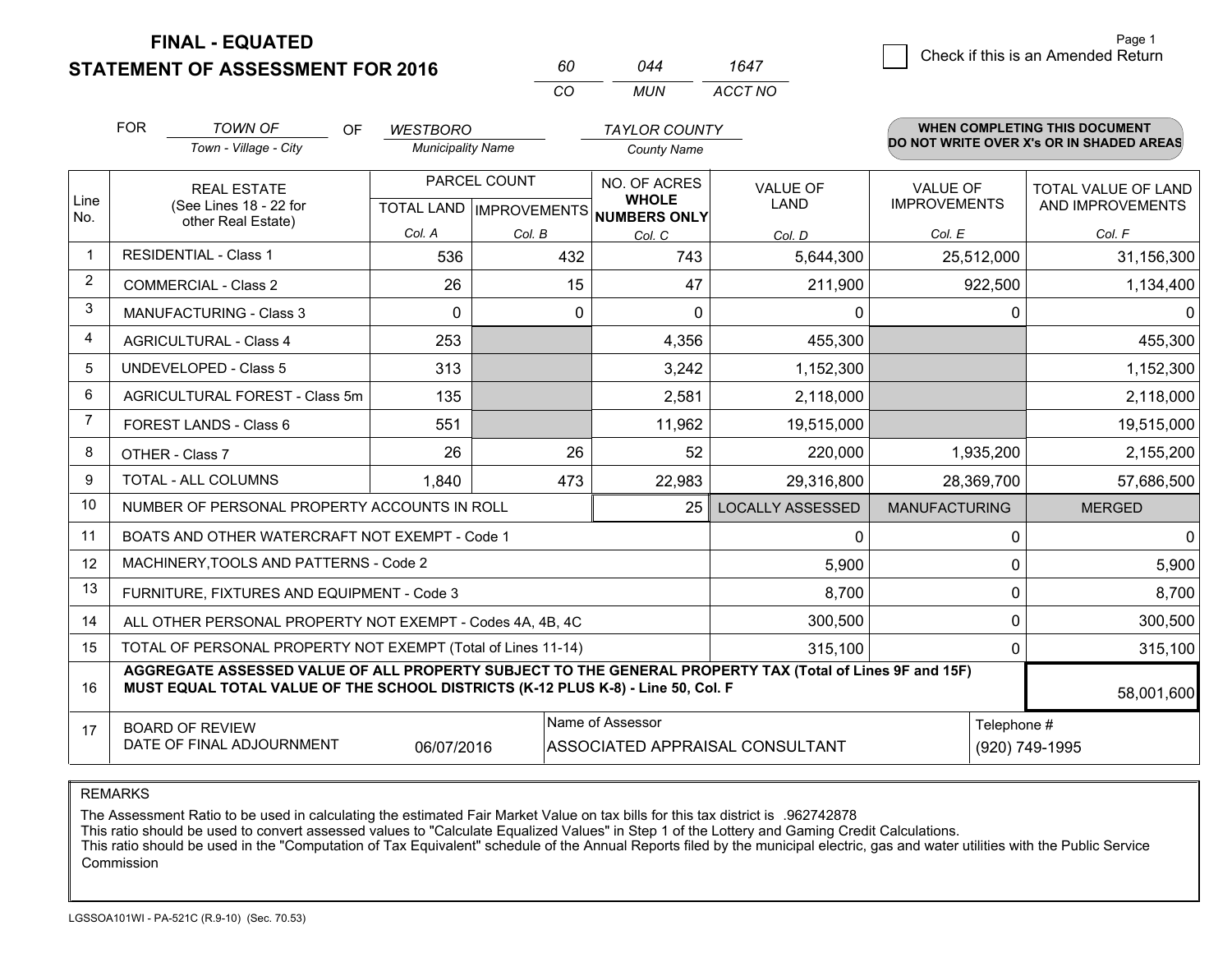*YEAR CO MUN ACCT NO* <sup>2016</sup> <sup>60</sup> <sup>044</sup> <sup>1647</sup>

Do not confuse FOREST LANDS (Line 7) with FOREST CROPS (in this section) - They are **NOT** the same

|    |                                                               |                                             |  | Private Forest Crop - Reg Class @ 10¢ per acre                                 |             |                                                                              | Private Forest Crop - Reg Class @ \$2.52 per acre                  |                    |                    |  |
|----|---------------------------------------------------------------|---------------------------------------------|--|--------------------------------------------------------------------------------|-------------|------------------------------------------------------------------------------|--------------------------------------------------------------------|--------------------|--------------------|--|
| 18 | (a) PARCELS                                                   | (b) ACRES                                   |  | (c) ASSESSED VALUE                                                             |             | (d) PARCELS                                                                  | (e) ACRES                                                          |                    | (f) ASSESSED VALUE |  |
|    |                                                               |                                             |  |                                                                                |             |                                                                              | 40                                                                 |                    | 68,000             |  |
|    |                                                               |                                             |  | Private Forest Crop - Special Class @ 20¢ per acre                             |             | Entered Before 2005 Managed Forest - Ferrous Mining CLOSED @ \$8.27 per acre |                                                                    |                    |                    |  |
| 19 | (a) PARCELS                                                   | (b) ACRES                                   |  | (c) ASSESSED VALUE                                                             |             | (d) PARCELS                                                                  | (e) ACRES                                                          |                    | (f) ASSESSED VALUE |  |
|    |                                                               |                                             |  |                                                                                |             |                                                                              |                                                                    |                    |                    |  |
|    |                                                               | Entered Before 2005 Managed Forest - OPEN @ |  | \$.79 per acre                                                                 |             |                                                                              | Entered Before 2005 Managed Forest - CLOSED @ \$1.87 per acre      |                    |                    |  |
| 20 | (a) PARCELS                                                   | (b) ACRES<br>(c) ASSESSED VALUE             |  |                                                                                | (d) PARCELS | (e) ACRES                                                                    |                                                                    | (f) ASSESSED VALUE |                    |  |
|    | 17                                                            | 636.52                                      |  | 1,050,500                                                                      |             | 39<br>1.159.39                                                               |                                                                    |                    | 1,929,600          |  |
|    | Entered After 2004 Managed Forest - OPEN @<br>\$2.14 per acre |                                             |  |                                                                                |             |                                                                              | Entered After 2004 Managed Forest - CLOSED @ \$10.68 per acre      |                    |                    |  |
| 21 | (a) PARCELS                                                   | (b) ACRES                                   |  | (c) ASSESSED VALUE                                                             |             | (d) PARCELS                                                                  | (e) ACRES                                                          |                    | (f) ASSESSED VALUE |  |
|    |                                                               |                                             |  |                                                                                |             |                                                                              |                                                                    |                    |                    |  |
|    | 71                                                            | 2,557.59                                    |  |                                                                                | 3,895,800   |                                                                              | 91<br>3,101.49                                                     |                    | 4,959,100          |  |
| 22 | (a) County Forest Cropland Acres                              |                                             |  | (b) Federal Acres                                                              |             | (d) County (NOT FOREST CROP) Acres<br>(c) State Acres                        |                                                                    |                    | (e) Other Acres    |  |
|    | 1,057.8                                                       |                                             |  | 47,971.53                                                                      | 190.35      |                                                                              | 264.36                                                             |                    | 220.87             |  |
|    |                                                               |                                             |  | Assessed Value of Omitted Property From Prior Years (Sec. 70.44)               |             |                                                                              | Assessed Value of Sec. 70.43 Corrections of Errors by Assessors    |                    |                    |  |
|    |                                                               | (a) REAL ESTATE                             |  | (b) PERSONAL                                                                   |             |                                                                              | (c1) REAL ESTATE                                                   |                    | (c2) PERSONAL      |  |
| 23 |                                                               |                                             |  |                                                                                |             |                                                                              |                                                                    |                    |                    |  |
|    |                                                               |                                             |  | Manufacturing Equated Value of Omitted Property From Prior Years (Sec. 70.995) |             |                                                                              | Mfg. Equated Value of Sec.70.43 Corrections of Errors by Assessors |                    |                    |  |
|    | (d) REAL ESTATE                                               |                                             |  | (e) PERSONAL                                                                   |             |                                                                              | (f1) REAL ESTATE                                                   |                    | (f2) PERSONAL      |  |
|    |                                                               |                                             |  |                                                                                |             |                                                                              |                                                                    |                    |                    |  |

## **SPECIAL DISTRICTS**

| <b>Line</b><br>No. | Enter 6-digit<br><b>Special District</b><br>Code (Col. A) | <b>Account</b><br><b>Number</b><br>(Col. B) | <b>Special District Name</b><br>(Col. C) | <b>Locally Assessed Value</b><br>of Real Estate and<br>Personal Property (Col. D) | Mfg Value of Real Estate<br>and Personal Property<br>(Col. E) | <b>Merged Value of</b><br><b>Real Estate and</b><br>Personal Property (Col. F) |
|--------------------|-----------------------------------------------------------|---------------------------------------------|------------------------------------------|-----------------------------------------------------------------------------------|---------------------------------------------------------------|--------------------------------------------------------------------------------|
| 24                 | 607020                                                    | 0380                                        | <b>WESTBORO SANITARY DISTRICT #1</b>     | 4,666,000                                                                         |                                                               | 4,666,000                                                                      |
| 25                 | 607040                                                    | 0382                                        | CHELSEA SANITARY DISTRICT                | 251,800                                                                           |                                                               | 251,800                                                                        |
| 26                 |                                                           |                                             |                                          |                                                                                   |                                                               |                                                                                |
| 27                 |                                                           |                                             |                                          |                                                                                   |                                                               |                                                                                |
| 28                 |                                                           |                                             |                                          |                                                                                   |                                                               |                                                                                |
| 29                 |                                                           |                                             |                                          |                                                                                   |                                                               |                                                                                |
| 30                 |                                                           |                                             |                                          |                                                                                   |                                                               |                                                                                |
| 31                 |                                                           |                                             |                                          |                                                                                   |                                                               |                                                                                |
| 32                 |                                                           |                                             |                                          |                                                                                   |                                                               |                                                                                |
| 33                 |                                                           |                                             |                                          |                                                                                   |                                                               |                                                                                |
| 34                 |                                                           |                                             |                                          |                                                                                   |                                                               |                                                                                |
| 35                 |                                                           |                                             |                                          |                                                                                   |                                                               |                                                                                |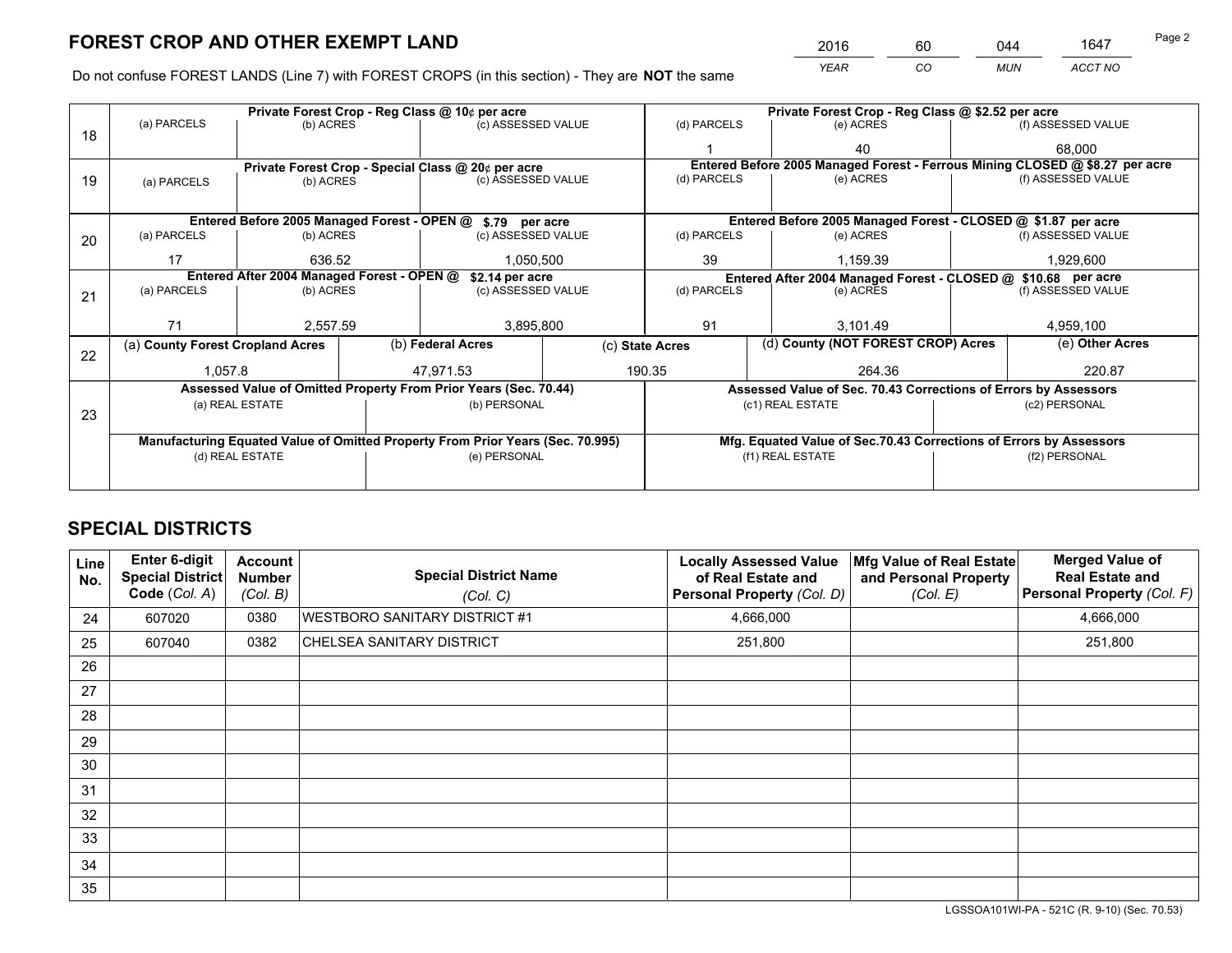|             |                                                          |                                             |                                                         | YEAR                                                                              | CO.<br><b>MUN</b>                                             | ACCT NO                                                                        |  |  |  |  |  |  |
|-------------|----------------------------------------------------------|---------------------------------------------|---------------------------------------------------------|-----------------------------------------------------------------------------------|---------------------------------------------------------------|--------------------------------------------------------------------------------|--|--|--|--|--|--|
| Line<br>No. | Enter 6-digit<br><b>School District</b><br>Code (Col. A) | <b>Account</b><br><b>Number</b><br>(Col. B) | <b>School District Name</b><br>(Col. C)                 | <b>Locally Assessed Value</b><br>of Real Estate and<br>Personal Property (Col. D) | Mfg Value of Real Estate<br>and Personal Property<br>(Col. E) | <b>Merged Value of</b><br><b>Real Estate and</b><br>Personal Property (Col. F) |  |  |  |  |  |  |
|             | A. SCHOOL DISTRICTS (K-8 and K-12)                       |                                             |                                                         |                                                                                   |                                                               |                                                                                |  |  |  |  |  |  |
| 36          | 604795                                                   | 0357                                        | SCH D OF RIB LAKE                                       | 58,001,600                                                                        |                                                               | 58,001,600                                                                     |  |  |  |  |  |  |
| 37          |                                                          |                                             |                                                         |                                                                                   |                                                               |                                                                                |  |  |  |  |  |  |
| 38          |                                                          |                                             |                                                         |                                                                                   |                                                               |                                                                                |  |  |  |  |  |  |
| 39          |                                                          |                                             |                                                         |                                                                                   |                                                               |                                                                                |  |  |  |  |  |  |
| 40          |                                                          |                                             |                                                         |                                                                                   |                                                               |                                                                                |  |  |  |  |  |  |
| 41          |                                                          |                                             |                                                         |                                                                                   |                                                               |                                                                                |  |  |  |  |  |  |
| 42          |                                                          |                                             |                                                         |                                                                                   |                                                               |                                                                                |  |  |  |  |  |  |
| 43          |                                                          |                                             |                                                         |                                                                                   |                                                               |                                                                                |  |  |  |  |  |  |
| 44          |                                                          |                                             |                                                         |                                                                                   |                                                               |                                                                                |  |  |  |  |  |  |
| 45<br>46    |                                                          |                                             |                                                         |                                                                                   |                                                               |                                                                                |  |  |  |  |  |  |
| 47          |                                                          |                                             |                                                         |                                                                                   |                                                               |                                                                                |  |  |  |  |  |  |
| 48          |                                                          |                                             |                                                         |                                                                                   |                                                               |                                                                                |  |  |  |  |  |  |
| 49          |                                                          |                                             |                                                         |                                                                                   |                                                               |                                                                                |  |  |  |  |  |  |
| 50          |                                                          |                                             | TOTAL ASSESSED VALUE OF SCHOOL DISTRICTS (K-8 and K-12) | 58,001,600                                                                        |                                                               | 58,001,600                                                                     |  |  |  |  |  |  |
|             | <b>UNION HIGH SCHOOL DISTRICTS</b><br><b>B.</b>          |                                             |                                                         |                                                                                   |                                                               |                                                                                |  |  |  |  |  |  |
| 51          |                                                          |                                             |                                                         |                                                                                   |                                                               |                                                                                |  |  |  |  |  |  |
| 52          |                                                          |                                             |                                                         |                                                                                   |                                                               |                                                                                |  |  |  |  |  |  |
| 53          |                                                          |                                             |                                                         |                                                                                   |                                                               |                                                                                |  |  |  |  |  |  |
| 54          |                                                          |                                             |                                                         |                                                                                   |                                                               |                                                                                |  |  |  |  |  |  |
| 55          |                                                          |                                             | TOTAL ASSESSED VALUE OF UNION HIGH SCHOOLS              |                                                                                   |                                                               |                                                                                |  |  |  |  |  |  |
|             | C.<br><b>TECHNICAL COLLEGE DISTRICTS</b>                 |                                             |                                                         |                                                                                   |                                                               |                                                                                |  |  |  |  |  |  |
| 56          | 001500                                                   | 0014                                        | NORTH CENTRAL TECHNICAL COLLEGE<br><b>WAUS</b>          | 58,001,600                                                                        |                                                               | 58,001,600                                                                     |  |  |  |  |  |  |
| 57          |                                                          |                                             |                                                         |                                                                                   |                                                               |                                                                                |  |  |  |  |  |  |
| 58          |                                                          |                                             |                                                         |                                                                                   |                                                               |                                                                                |  |  |  |  |  |  |
| 59          |                                                          |                                             | TOTAL ASSESSED VALUE OF TECHNICAL COLLEGES              | 58,001,600                                                                        |                                                               | 58,001,600                                                                     |  |  |  |  |  |  |

60

044

 *I hereby certify, to the best of my knowledge and belief, this form is complete and correct.*

**SCHOOL DISTRICTS**

| Print name of preparer | Title                    | Date (MM / DD / CCYY) |  |
|------------------------|--------------------------|-----------------------|--|
|                        |                          |                       |  |
| Signature of preparer  | Contact Telephone Number | E-mail address        |  |
|                        | $\sim$                   |                       |  |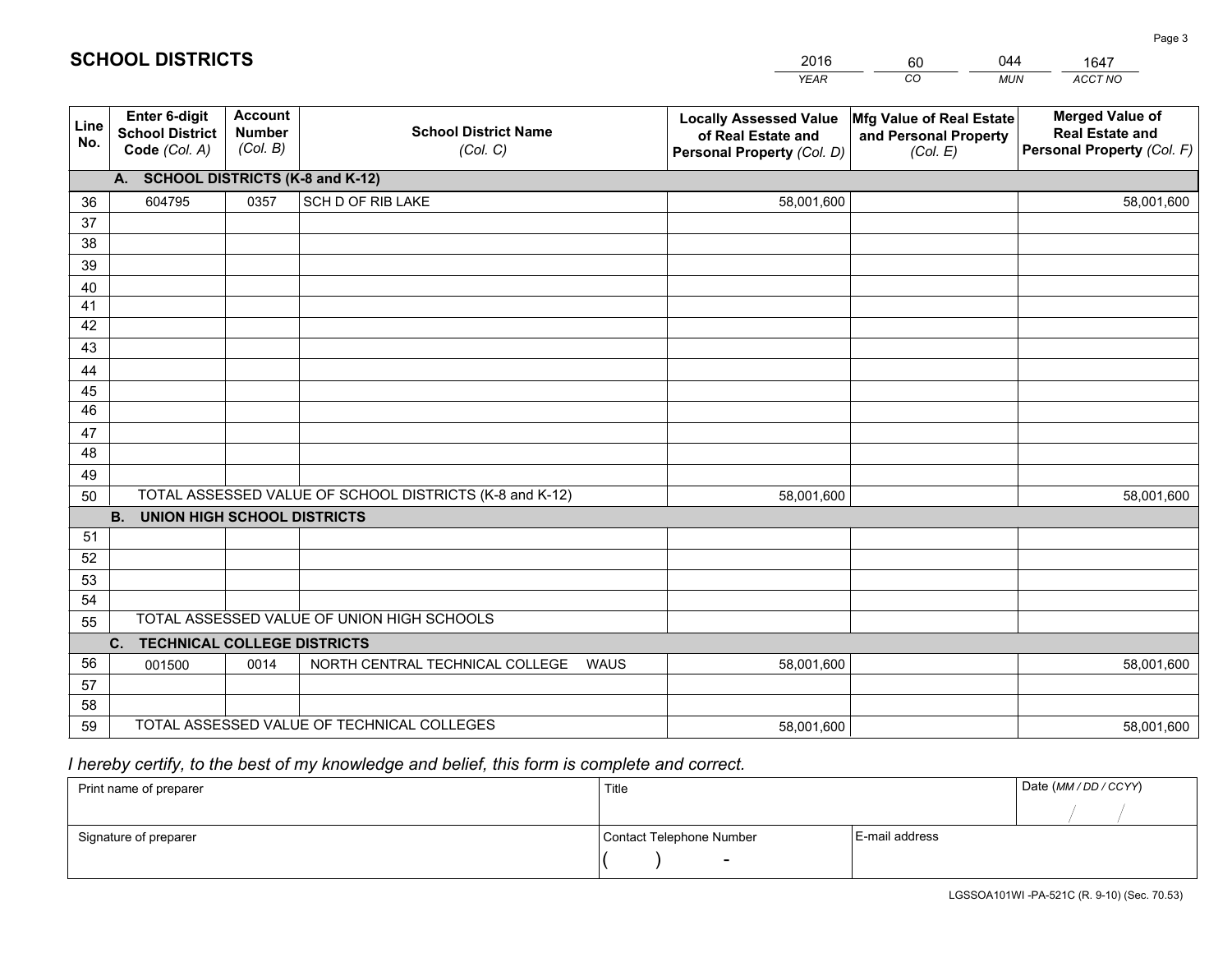### **HIGHLIGHTS**

- 1. Complete the Statement of Assessment after the Board of Review. Reflect any changes made there.
- 2. Use black ink to complete.
- 3. Line 16 must equal Line 50, Col D.
- 4. Line 55 must equal the total of K-8 schools listed on lines 36-49. Do not include K-12 schools in this comparision.
- 5. Line 59, Col. D must equal Line 16.
- 6. Special District, School District and Technical College District values must include both real estate and personal property. Examples of Special districts are: town sanitary districts, public inland lake protection and rehabilitation districts, and metropolitan sewerage districts.
- 7. DO NOT INCLUDE Manufacturing property values.DOR will print these values on the final SOA.

JOYCE PETERSON TOWN OF WESTBORO

JOYCE PETERSON<br>TOWN OF WESTBORO

P.O.BOX 127

WESTBORO, WI 54490 - 0127

**NESTBORO, WI** P.O.BOX 127

54490 - 0127

 8. Accuracy of this form is very important. The values reported directly affect the equalized value DOR calculates for school and special districts.

### **Page 1:**

 If not prefilled, enter the tax year,county and municipal code,municipal type, municipal name and county name on the top of form.

Check the Amended box, if filing an amended / corrected SOA.

 Report the parcel count, acres and assessed value of taxable general property, total parcel count, (real and personal), total acres, and values from final figures set by the Board of Review.

- A. Real Estate land and improvements (buildings, etc.) is reported on lines 1 8, total line 9.
- B. Personal Property is reported on lines 11 14, Column D, total line 15.
- C. To complete this report, use the computer produced summary of the assessment roll that shows these amounts.
- D. Use whole numbers only.
- E. Add each line across and each column down to verify entries.

### **Page 2:**

- A. Report Special Items (not subject to general property tax).
- 1. Private Forest Croplands and Managed Forest Lands are reported on lines 18,19, 20 and 21. Be sure to report assessed values **NOT** taxes.
- 2. You should have copies of the orders of entry, orders of withdrawal, etc., to update your assessment roll.
	- 3. Show hundredths of acres (e.g. 39.75).
- 4. Tax exempt lands are reported on line 22.
- 5. Omitted property and sec. 70.43, Wis. Stats., corrections of errors by assessor are reported on line 23. Report real estate and personal property separately. These should be for **prior years**, not something found on the current assessment roll after the board of review.
- B. Special District (Lines 24-35) Include the value of both real and personal property.
- The Department of Revenue (DOR) preprints much of the information regarding names and codes for schools, special districts,etc. If a district is not listed, enter the name and value only, DOR will enter the proper code.

## **Page 3 School Districts:**

Include the value of both real and personal property.

Report School District (regular, elementary, union high school, and technical college).

- 1. Regular (K-12) and Elementary (K-8) school values are reported on lines 36-49, total on line 50.
- 2. Union High School (UHS) (use only if elementary schools are listed on lines 36-49) are reported on lines 51-54. UHS total value (line 55) must equal to the total **elementary school** values reported on lines 36-49. Do notinclude K-12 schools in this comparison.
- 3. Technical College values are reported on lines 56-58, total on line 59.
- 4. Use the computer summary that shows these amounts to complete this report.

#### **This form is due the second Monday in June. File this report only after your Board of Review is complete.**

 *If you have questions: Return forms to:*

Fax number: (608) 264-6887 PO Box 8971

 Email: lgs@revenue.wi.gov Wisconsin Department of Revenue Call: (608) 261-5341 Local Government Services Section 6-97Madison WI 53708-8971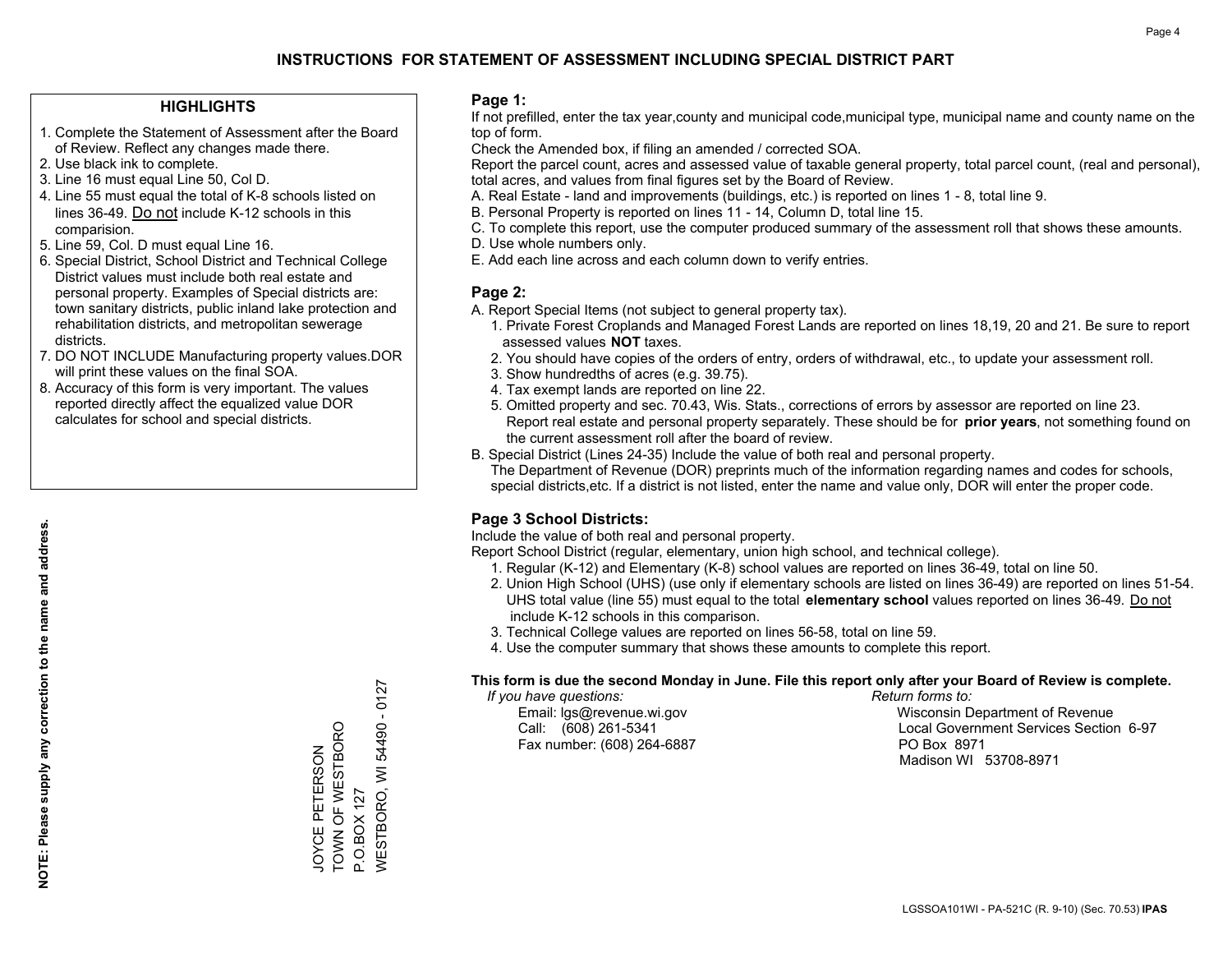**FINAL - EQUATED**

**STATEMENT OF ASSESSMENT FOR 2016** 

*CO MUN <sup>60</sup> <sup>131</sup> ACCT NO1648*

|                | <b>FOR</b>                                                                                                                                                                                                 | <b>VILLAGE OF</b><br><b>OF</b>                               | <b>GILMAN</b>            |                                           | <b>TAYLOR COUNTY</b>         |                         |                                        | <b>WHEN COMPLETING THIS DOCUMENT</b>     |  |
|----------------|------------------------------------------------------------------------------------------------------------------------------------------------------------------------------------------------------------|--------------------------------------------------------------|--------------------------|-------------------------------------------|------------------------------|-------------------------|----------------------------------------|------------------------------------------|--|
|                |                                                                                                                                                                                                            | Town - Village - City                                        | <b>Municipality Name</b> |                                           | <b>County Name</b>           |                         |                                        | DO NOT WRITE OVER X's OR IN SHADED AREAS |  |
| Line           |                                                                                                                                                                                                            | <b>REAL ESTATE</b><br>(See Lines 18 - 22 for                 |                          | PARCEL COUNT<br>TOTAL LAND   IMPROVEMENTS | NO. OF ACRES<br><b>WHOLE</b> | VALUE OF<br><b>LAND</b> | <b>VALUE OF</b><br><b>IMPROVEMENTS</b> | TOTAL VALUE OF LAND<br>AND IMPROVEMENTS  |  |
| No.            |                                                                                                                                                                                                            | other Real Estate)                                           | Col. A                   | Col. B                                    | NUMBERS ONLY<br>Col. C       | Col. D                  | Col. E                                 | Col. F                                   |  |
| -1             |                                                                                                                                                                                                            | <b>RESIDENTIAL - Class 1</b>                                 | 225                      | 154                                       | 162                          | 1,463,300               | 8,759,500                              | 10,222,800                               |  |
| 2              |                                                                                                                                                                                                            | <b>COMMERCIAL - Class 2</b>                                  | 67                       | 33                                        | 38                           | 532,200                 | 3,460,000                              | 3,992,200                                |  |
| 3              |                                                                                                                                                                                                            | <b>MANUFACTURING - Class 3</b>                               | 5                        | 3                                         | 13                           | 101,700                 | 1,916,900                              | 2,018,600                                |  |
| 4              |                                                                                                                                                                                                            | <b>AGRICULTURAL - Class 4</b>                                | 31                       |                                           | 668                          | 109,300                 |                                        | 109,300                                  |  |
| 5              |                                                                                                                                                                                                            | <b>UNDEVELOPED - Class 5</b>                                 | 36                       |                                           | 229                          | 140,400                 |                                        | 140,400                                  |  |
| 6              |                                                                                                                                                                                                            | AGRICULTURAL FOREST - Class 5m                               | 6                        |                                           | 42                           | 41,700                  |                                        | 41,700                                   |  |
| $\overline{7}$ |                                                                                                                                                                                                            | FOREST LANDS - Class 6                                       | $\overline{2}$           |                                           | 30                           | 39,000                  |                                        | 39,000                                   |  |
| 8              |                                                                                                                                                                                                            | OTHER - Class 7                                              | 3                        | 3                                         | 4                            | 14,000                  | 48,500                                 | 62,500                                   |  |
| 9              |                                                                                                                                                                                                            | TOTAL - ALL COLUMNS                                          | 375                      | 193                                       | 1,186                        | 2,441,600               | 14,184,900                             | 16,626,500                               |  |
| 10             |                                                                                                                                                                                                            | NUMBER OF PERSONAL PROPERTY ACCOUNTS IN ROLL                 |                          |                                           | 34                           | <b>LOCALLY ASSESSED</b> | <b>MANUFACTURING</b>                   | <b>MERGED</b>                            |  |
| 11             |                                                                                                                                                                                                            | BOATS AND OTHER WATERCRAFT NOT EXEMPT - Code 1               |                          |                                           |                              | 0                       | $\Omega$                               | 0                                        |  |
| 12             |                                                                                                                                                                                                            | MACHINERY, TOOLS AND PATTERNS - Code 2                       |                          |                                           |                              | 117,600                 | 140,000                                | 257,600                                  |  |
| 13             |                                                                                                                                                                                                            | FURNITURE, FIXTURES AND EQUIPMENT - Code 3                   |                          |                                           |                              | 320,900                 | 43,400                                 | 364,300                                  |  |
| 14             |                                                                                                                                                                                                            | ALL OTHER PERSONAL PROPERTY NOT EXEMPT - Codes 4A, 4B, 4C    |                          |                                           |                              | 43,700                  | 500                                    | 44,200                                   |  |
| 15             |                                                                                                                                                                                                            | TOTAL OF PERSONAL PROPERTY NOT EXEMPT (Total of Lines 11-14) |                          |                                           |                              | 482,200                 | 183,900                                | 666,100                                  |  |
| 16             | AGGREGATE ASSESSED VALUE OF ALL PROPERTY SUBJECT TO THE GENERAL PROPERTY TAX (Total of Lines 9F and 15F)<br>MUST EQUAL TOTAL VALUE OF THE SCHOOL DISTRICTS (K-12 PLUS K-8) - Line 50, Col. F<br>17,292,600 |                                                              |                          |                                           |                              |                         |                                        |                                          |  |
| 17             | Name of Assessor<br>Telephone #<br><b>BOARD OF REVIEW</b><br>DATE OF FINAL ADJOURNMENT<br><b>ROBERT PROKOP</b><br>05/10/2016<br>(715) 452-5344                                                             |                                                              |                          |                                           |                              |                         |                                        |                                          |  |

REMARKS

The Assessment Ratio to be used in calculating the estimated Fair Market Value on tax bills for this tax district is .998868089<br>This ratio should be used to convert assessed values to "Calculate Equalized Values" in Step 1 Commission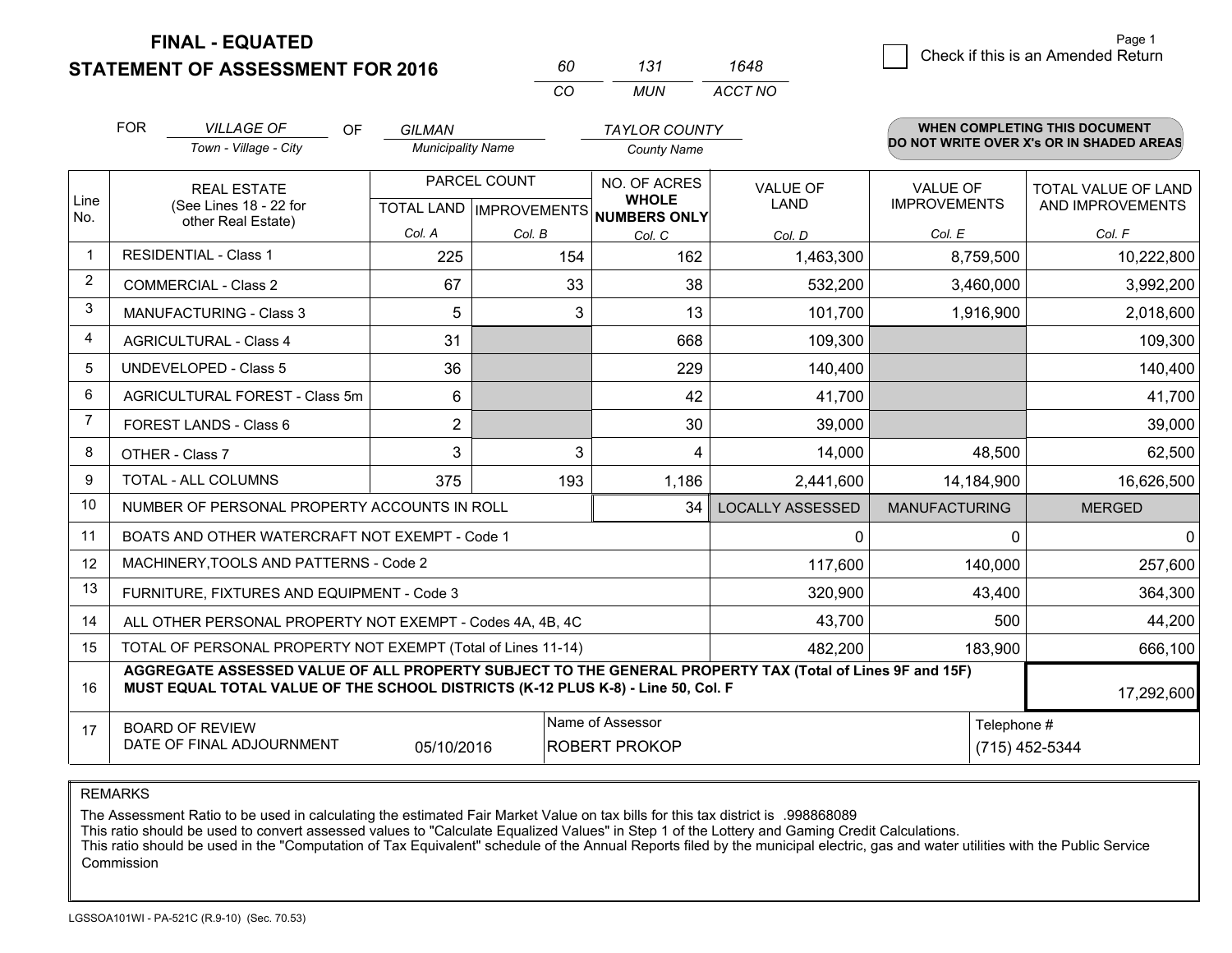*YEAR CO MUN ACCT NO* <sup>2016</sup> <sup>60</sup> <sup>131</sup> <sup>1648</sup>

Do not confuse FOREST LANDS (Line 7) with FOREST CROPS (in this section) - They are **NOT** the same

|    |                 |                                                       |  | Private Forest Crop - Reg Class @ 10¢ per acre                                 |                 | Private Forest Crop - Reg Class @ \$2.52 per acre                  |                                                                              |                    |                    |  |
|----|-----------------|-------------------------------------------------------|--|--------------------------------------------------------------------------------|-----------------|--------------------------------------------------------------------|------------------------------------------------------------------------------|--------------------|--------------------|--|
| 18 | (a) PARCELS     | (b) ACRES                                             |  | (c) ASSESSED VALUE                                                             |                 | (d) PARCELS                                                        | (e) ACRES                                                                    |                    | (f) ASSESSED VALUE |  |
|    |                 |                                                       |  |                                                                                |                 |                                                                    |                                                                              |                    |                    |  |
|    |                 |                                                       |  | Private Forest Crop - Special Class @ 20¢ per acre                             |                 |                                                                    | Entered Before 2005 Managed Forest - Ferrous Mining CLOSED @ \$8.27 per acre |                    |                    |  |
| 19 | (a) PARCELS     | (b) ACRES                                             |  | (c) ASSESSED VALUE                                                             |                 | (d) PARCELS                                                        | (e) ACRES                                                                    |                    | (f) ASSESSED VALUE |  |
|    |                 |                                                       |  |                                                                                |                 |                                                                    |                                                                              |                    |                    |  |
|    |                 | Entered Before 2005 Managed Forest - OPEN @           |  | \$.79 per acre                                                                 |                 |                                                                    | Entered Before 2005 Managed Forest - CLOSED @ \$1.87 per acre                |                    |                    |  |
| 20 | (a) PARCELS     | (b) ACRES                                             |  | (c) ASSESSED VALUE                                                             |                 | (d) PARCELS                                                        | (e) ACRES                                                                    |                    | (f) ASSESSED VALUE |  |
|    |                 |                                                       |  |                                                                                |                 |                                                                    |                                                                              |                    |                    |  |
|    |                 | Entered After 2004 Managed Forest - OPEN @            |  | \$2.14 per acre                                                                |                 | Entered After 2004 Managed Forest - CLOSED @ \$10.68 per acre      |                                                                              |                    |                    |  |
| 21 | (a) PARCELS     | (b) ACRES                                             |  | (c) ASSESSED VALUE                                                             |                 | (d) PARCELS<br>(e) ACRES                                           |                                                                              | (f) ASSESSED VALUE |                    |  |
|    |                 |                                                       |  |                                                                                |                 |                                                                    |                                                                              |                    |                    |  |
|    |                 |                                                       |  |                                                                                |                 |                                                                    |                                                                              |                    |                    |  |
| 22 |                 | (b) Federal Acres<br>(a) County Forest Cropland Acres |  |                                                                                | (c) State Acres |                                                                    | (d) County (NOT FOREST CROP) Acres                                           |                    | (e) Other Acres    |  |
|    |                 |                                                       |  |                                                                                | 5.73            |                                                                    |                                                                              | 205.98             |                    |  |
|    |                 |                                                       |  | Assessed Value of Omitted Property From Prior Years (Sec. 70.44)               |                 | Assessed Value of Sec. 70.43 Corrections of Errors by Assessors    |                                                                              |                    |                    |  |
| 23 |                 | (a) REAL ESTATE                                       |  | (b) PERSONAL                                                                   |                 | (c1) REAL ESTATE                                                   |                                                                              | (c2) PERSONAL      |                    |  |
|    |                 |                                                       |  |                                                                                |                 |                                                                    |                                                                              |                    |                    |  |
|    |                 |                                                       |  | Manufacturing Equated Value of Omitted Property From Prior Years (Sec. 70.995) |                 | Mfg. Equated Value of Sec.70.43 Corrections of Errors by Assessors |                                                                              |                    |                    |  |
|    | (d) REAL ESTATE |                                                       |  | (e) PERSONAL                                                                   |                 |                                                                    | (f1) REAL ESTATE                                                             | (f2) PERSONAL      |                    |  |
|    |                 |                                                       |  |                                                                                |                 |                                                                    |                                                                              |                    |                    |  |

## **SPECIAL DISTRICTS**

| Line<br>No. | Enter 6-digit<br>Special District<br>Code (Col. A) | <b>Account</b><br><b>Number</b> | <b>Special District Name</b> | <b>Locally Assessed Value</b><br>of Real Estate and | Mfg Value of Real Estate<br>and Personal Property | <b>Merged Value of</b><br><b>Real Estate and</b><br>Personal Property (Col. F) |
|-------------|----------------------------------------------------|---------------------------------|------------------------------|-----------------------------------------------------|---------------------------------------------------|--------------------------------------------------------------------------------|
|             |                                                    | (Col. B)                        | (Col. C)                     | Personal Property (Col. D)                          | (Col. E)                                          |                                                                                |
| 24          |                                                    |                                 |                              |                                                     |                                                   |                                                                                |
| 25          |                                                    |                                 |                              |                                                     |                                                   |                                                                                |
| 26          |                                                    |                                 |                              |                                                     |                                                   |                                                                                |
| 27          |                                                    |                                 |                              |                                                     |                                                   |                                                                                |
| 28          |                                                    |                                 |                              |                                                     |                                                   |                                                                                |
| 29          |                                                    |                                 |                              |                                                     |                                                   |                                                                                |
| 30          |                                                    |                                 |                              |                                                     |                                                   |                                                                                |
| 31          |                                                    |                                 |                              |                                                     |                                                   |                                                                                |
| 32          |                                                    |                                 |                              |                                                     |                                                   |                                                                                |
| 33          |                                                    |                                 |                              |                                                     |                                                   |                                                                                |
| 34          |                                                    |                                 |                              |                                                     |                                                   |                                                                                |
| 35          |                                                    |                                 |                              |                                                     |                                                   |                                                                                |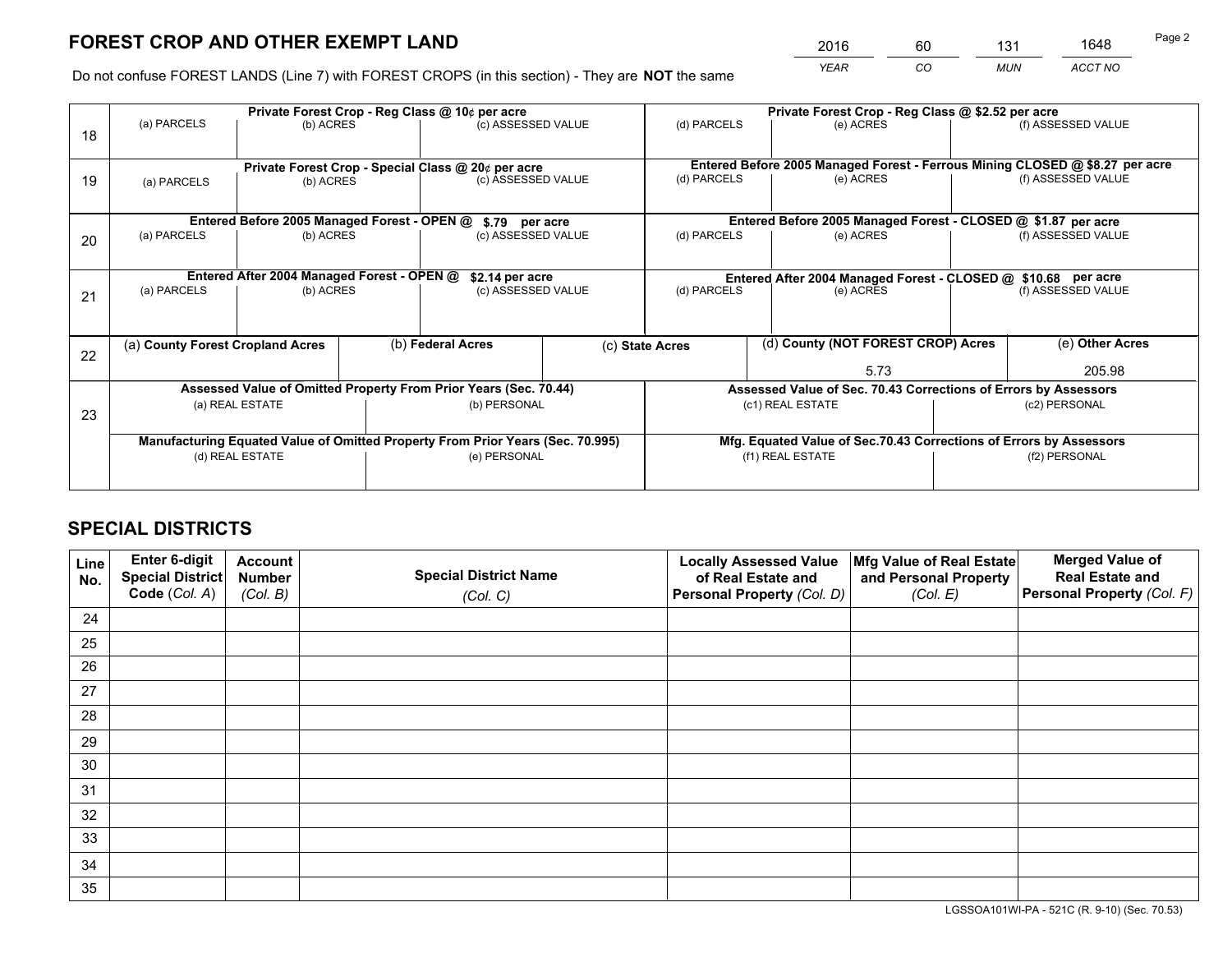|             |                                                                 |                                             |                                                         | <b>YEAR</b>                                                                       | CO<br><b>MUN</b>                                              | ACCT NO                                                                        |
|-------------|-----------------------------------------------------------------|---------------------------------------------|---------------------------------------------------------|-----------------------------------------------------------------------------------|---------------------------------------------------------------|--------------------------------------------------------------------------------|
| Line<br>No. | <b>Enter 6-digit</b><br><b>School District</b><br>Code (Col. A) | <b>Account</b><br><b>Number</b><br>(Col. B) | <b>School District Name</b><br>(Col. C)                 | <b>Locally Assessed Value</b><br>of Real Estate and<br>Personal Property (Col. D) | Mfg Value of Real Estate<br>and Personal Property<br>(Col. E) | <b>Merged Value of</b><br><b>Real Estate and</b><br>Personal Property (Col. F) |
|             | A. SCHOOL DISTRICTS (K-8 and K-12)                              |                                             |                                                         |                                                                                   |                                                               |                                                                                |
| 36          | 602135                                                          | 0355                                        | <b>SCH D OF GILMAN</b>                                  | 15,090,100                                                                        | 2,202,500                                                     | 17,292,600                                                                     |
| 37          |                                                                 |                                             |                                                         |                                                                                   |                                                               |                                                                                |
| 38          |                                                                 |                                             |                                                         |                                                                                   |                                                               |                                                                                |
| 39          |                                                                 |                                             |                                                         |                                                                                   |                                                               |                                                                                |
| 40          |                                                                 |                                             |                                                         |                                                                                   |                                                               |                                                                                |
| 41<br>42    |                                                                 |                                             |                                                         |                                                                                   |                                                               |                                                                                |
| 43          |                                                                 |                                             |                                                         |                                                                                   |                                                               |                                                                                |
| 44          |                                                                 |                                             |                                                         |                                                                                   |                                                               |                                                                                |
| 45          |                                                                 |                                             |                                                         |                                                                                   |                                                               |                                                                                |
| 46          |                                                                 |                                             |                                                         |                                                                                   |                                                               |                                                                                |
| 47          |                                                                 |                                             |                                                         |                                                                                   |                                                               |                                                                                |
| 48          |                                                                 |                                             |                                                         |                                                                                   |                                                               |                                                                                |
| 49          |                                                                 |                                             |                                                         |                                                                                   |                                                               |                                                                                |
| 50          |                                                                 |                                             | TOTAL ASSESSED VALUE OF SCHOOL DISTRICTS (K-8 and K-12) | 15,090,100                                                                        | 2,202,500                                                     | 17,292,600                                                                     |
|             | <b>B. UNION HIGH SCHOOL DISTRICTS</b>                           |                                             |                                                         |                                                                                   |                                                               |                                                                                |
| 51          |                                                                 |                                             |                                                         |                                                                                   |                                                               |                                                                                |
| 52          |                                                                 |                                             |                                                         |                                                                                   |                                                               |                                                                                |
| 53<br>54    |                                                                 |                                             |                                                         |                                                                                   |                                                               |                                                                                |
| 55          |                                                                 |                                             | TOTAL ASSESSED VALUE OF UNION HIGH SCHOOLS              |                                                                                   |                                                               |                                                                                |
|             | C.<br><b>TECHNICAL COLLEGE DISTRICTS</b>                        |                                             |                                                         |                                                                                   |                                                               |                                                                                |
| 56          | 000100                                                          | 0001                                        | CHIPPEWA VALLEY TECHNICAL COLLEGE EAUC                  | 15,090,100                                                                        | 2,202,500                                                     | 17,292,600                                                                     |
| 57          |                                                                 |                                             |                                                         |                                                                                   |                                                               |                                                                                |
| 58          |                                                                 |                                             |                                                         |                                                                                   |                                                               |                                                                                |
| 59          |                                                                 |                                             | TOTAL ASSESSED VALUE OF TECHNICAL COLLEGES              | 15,090,100                                                                        | 2,202,500                                                     | 17,292,600                                                                     |

60

131

 *I hereby certify, to the best of my knowledge and belief, this form is complete and correct.*

**SCHOOL DISTRICTS**

| Print name of preparer | Title                    |                | Date (MM / DD / CCYY) |
|------------------------|--------------------------|----------------|-----------------------|
|                        |                          |                |                       |
| Signature of preparer  | Contact Telephone Number | E-mail address |                       |
|                        | $\sim$                   |                |                       |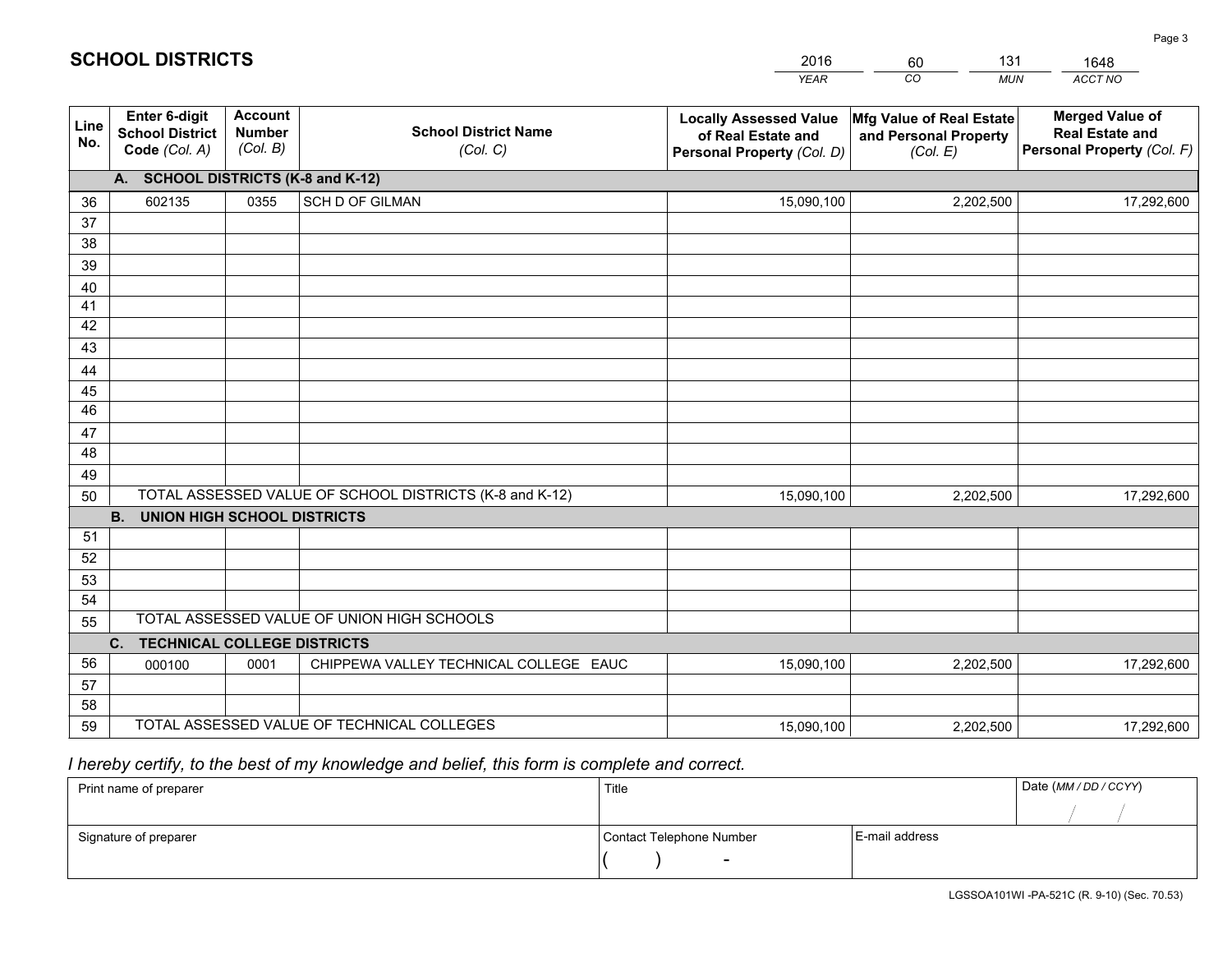### **HIGHLIGHTS**

- 1. Complete the Statement of Assessment after the Board of Review. Reflect any changes made there.
- 2. Use black ink to complete.
- 3. Line 16 must equal Line 50, Col D.
- 4. Line 55 must equal the total of K-8 schools listed on lines 36-49. Do not include K-12 schools in this comparision.
- 5. Line 59, Col. D must equal Line 16.
- 6. Special District, School District and Technical College District values must include both real estate and personal property. Examples of Special districts are: town sanitary districts, public inland lake protection and rehabilitation districts, and metropolitan sewerage districts.
- 7. DO NOT INCLUDE Manufacturing property values.DOR will print these values on the final SOA.

CANDICE GRUNSETH VILLAGE OF GILMAN

CANDICE GRUNSETH VILLAGE OF GILMAN BOX 157

PO BOX 157

 $\overline{S}$ 

GILMAN, WI 54433 - 0157

GILMAN, WI 54433 - 0157

 8. Accuracy of this form is very important. The values reported directly affect the equalized value DOR calculates for school and special districts.

### **Page 1:**

 If not prefilled, enter the tax year,county and municipal code,municipal type, municipal name and county name on the top of form.

Check the Amended box, if filing an amended / corrected SOA.

 Report the parcel count, acres and assessed value of taxable general property, total parcel count, (real and personal), total acres, and values from final figures set by the Board of Review.

- A. Real Estate land and improvements (buildings, etc.) is reported on lines 1 8, total line 9.
- B. Personal Property is reported on lines 11 14, Column D, total line 15.
- C. To complete this report, use the computer produced summary of the assessment roll that shows these amounts.
- D. Use whole numbers only.
- E. Add each line across and each column down to verify entries.

### **Page 2:**

- A. Report Special Items (not subject to general property tax).
- 1. Private Forest Croplands and Managed Forest Lands are reported on lines 18,19, 20 and 21. Be sure to report assessed values **NOT** taxes.
- 2. You should have copies of the orders of entry, orders of withdrawal, etc., to update your assessment roll.
	- 3. Show hundredths of acres (e.g. 39.75).
- 4. Tax exempt lands are reported on line 22.
- 5. Omitted property and sec. 70.43, Wis. Stats., corrections of errors by assessor are reported on line 23. Report real estate and personal property separately. These should be for **prior years**, not something found on the current assessment roll after the board of review.
- B. Special District (Lines 24-35) Include the value of both real and personal property.

 The Department of Revenue (DOR) preprints much of the information regarding names and codes for schools, special districts,etc. If a district is not listed, enter the name and value only, DOR will enter the proper code.

## **Page 3 School Districts:**

Include the value of both real and personal property.

Report School District (regular, elementary, union high school, and technical college).

- 1. Regular (K-12) and Elementary (K-8) school values are reported on lines 36-49, total on line 50.
- 2. Union High School (UHS) (use only if elementary schools are listed on lines 36-49) are reported on lines 51-54. UHS total value (line 55) must equal to the total **elementary school** values reported on lines 36-49. Do notinclude K-12 schools in this comparison.
- 3. Technical College values are reported on lines 56-58, total on line 59.
- 4. Use the computer summary that shows these amounts to complete this report.

#### **This form is due the second Monday in June. File this report only after your Board of Review is complete.**

 *If you have questions: Return forms to:*

Fax number: (608) 264-6887 PO Box 8971

 Email: lgs@revenue.wi.gov Wisconsin Department of Revenue Call: (608) 261-5341 Local Government Services Section 6-97Madison WI 53708-8971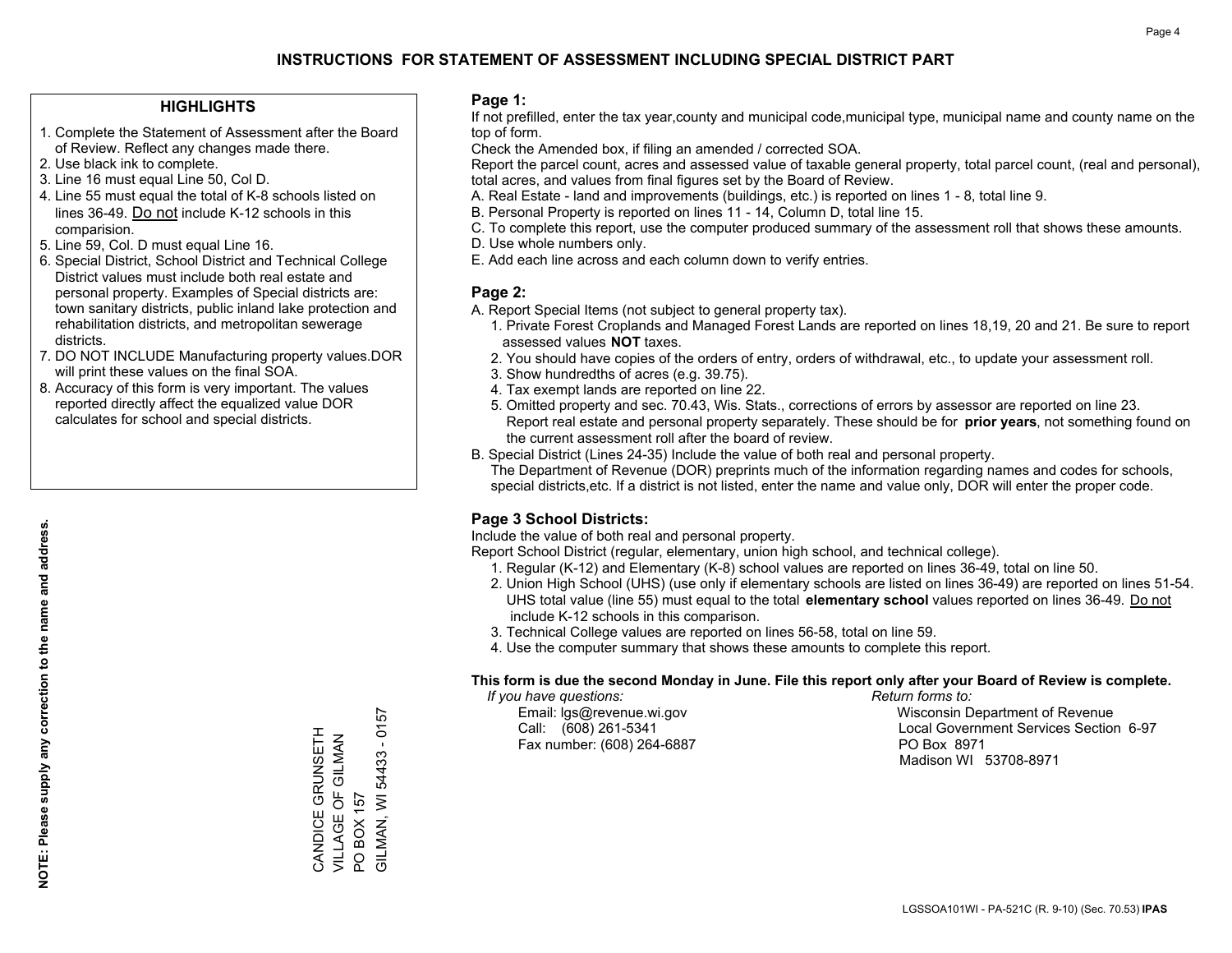**STATEMENT OF ASSESSMENT FOR 2016** 

**FINAL - EQUATED**

FOR

**WHEN COMPLETING THIS DOCUMENT** 

| RΠ  | 146 | 1649    |
|-----|-----|---------|
| CO. | MUN | ACCT NO |

|                | <b>FOR</b>                                                                                                                 | <b>VILLAGE OF</b><br><b>OF</b>                                                                                                                                                               | <b>LUBLIN</b>            |                                           | <b>TAYLOR COUNTY</b>                                |                                |                                        | <b>WHEN COMPLETING THIS DOCUMENT</b>           |
|----------------|----------------------------------------------------------------------------------------------------------------------------|----------------------------------------------------------------------------------------------------------------------------------------------------------------------------------------------|--------------------------|-------------------------------------------|-----------------------------------------------------|--------------------------------|----------------------------------------|------------------------------------------------|
|                |                                                                                                                            | Town - Village - City                                                                                                                                                                        | <b>Municipality Name</b> |                                           | <b>County Name</b>                                  |                                |                                        | DO NOT WRITE OVER X's OR IN SHADED AREAS       |
| Line<br>No.    |                                                                                                                            | <b>REAL ESTATE</b><br>(See Lines 18 - 22 for                                                                                                                                                 |                          | PARCEL COUNT<br>TOTAL LAND   IMPROVEMENTS | NO. OF ACRES<br><b>WHOLE</b><br><b>NUMBERS ONLY</b> | <b>VALUE OF</b><br><b>LAND</b> | <b>VALUE OF</b><br><b>IMPROVEMENTS</b> | <b>TOTAL VALUE OF LAND</b><br>AND IMPROVEMENTS |
|                |                                                                                                                            | other Real Estate)                                                                                                                                                                           | Col. A                   | Col. B                                    | Col. C                                              | Col. D                         | Col. E                                 | Col. F                                         |
| $\mathbf{1}$   |                                                                                                                            | <b>RESIDENTIAL - Class 1</b>                                                                                                                                                                 | 126                      | 77                                        | 61                                                  | 194,500                        | 2,466,500                              | 2,661,000                                      |
| 2              |                                                                                                                            | <b>COMMERCIAL - Class 2</b>                                                                                                                                                                  | 15                       | 11                                        | 11                                                  | 36,500                         | 365,600                                | 402,100                                        |
| 3              |                                                                                                                            | <b>MANUFACTURING - Class 3</b>                                                                                                                                                               | $\mathbf{0}$             | $\Omega$                                  | $\Omega$                                            | 0                              | 0                                      |                                                |
| 4              |                                                                                                                            | <b>AGRICULTURAL - Class 4</b>                                                                                                                                                                | 11                       |                                           | 125                                                 | 15,500                         |                                        | 15,500                                         |
| 5              |                                                                                                                            | <b>UNDEVELOPED - Class 5</b>                                                                                                                                                                 | 33                       |                                           | 378                                                 | 170,000                        |                                        | 170,000                                        |
| 6              | AGRICULTURAL FOREST - Class 5m                                                                                             |                                                                                                                                                                                              | 5                        |                                           | 36                                                  | 24,400                         |                                        | 24,400                                         |
| $\overline{7}$ |                                                                                                                            | FOREST LANDS - Class 6                                                                                                                                                                       | 19                       |                                           | 209                                                 | 275,400                        |                                        | 275,400                                        |
| 8              |                                                                                                                            | OTHER - Class 7                                                                                                                                                                              | $\overline{2}$           | $\overline{2}$                            | 4                                                   | 16,000                         | 139,300                                | 155,300                                        |
| 9              |                                                                                                                            | TOTAL - ALL COLUMNS                                                                                                                                                                          | 211                      | 90                                        | 824                                                 | 732,300                        | 2,971,400                              | 3,703,700                                      |
| 10             |                                                                                                                            | NUMBER OF PERSONAL PROPERTY ACCOUNTS IN ROLL                                                                                                                                                 |                          |                                           | 11                                                  | <b>LOCALLY ASSESSED</b>        | <b>MANUFACTURING</b>                   | <b>MERGED</b>                                  |
| 11             |                                                                                                                            | BOATS AND OTHER WATERCRAFT NOT EXEMPT - Code 1                                                                                                                                               |                          |                                           |                                                     | 0                              | $\Omega$                               | 0                                              |
| 12             |                                                                                                                            | MACHINERY, TOOLS AND PATTERNS - Code 2                                                                                                                                                       |                          |                                           |                                                     | 8,600                          | $\Omega$                               | 8,600                                          |
| 13             |                                                                                                                            | FURNITURE, FIXTURES AND EQUIPMENT - Code 3                                                                                                                                                   |                          |                                           |                                                     | 1,200                          | 0                                      | 1,200                                          |
| 14             |                                                                                                                            | ALL OTHER PERSONAL PROPERTY NOT EXEMPT - Codes 4A, 4B, 4C                                                                                                                                    |                          |                                           |                                                     | 11,000                         | 0                                      | 11,000                                         |
| 15             | TOTAL OF PERSONAL PROPERTY NOT EXEMPT (Total of Lines 11-14)<br>20,800<br>$\Omega$                                         |                                                                                                                                                                                              |                          |                                           |                                                     |                                |                                        | 20,800                                         |
| 16             |                                                                                                                            | AGGREGATE ASSESSED VALUE OF ALL PROPERTY SUBJECT TO THE GENERAL PROPERTY TAX (Total of Lines 9F and 15F)<br>MUST EQUAL TOTAL VALUE OF THE SCHOOL DISTRICTS (K-12 PLUS K-8) - Line 50, Col. F |                          |                                           |                                                     |                                |                                        | 3,724,500                                      |
| 17             | Name of Assessor<br>Telephone #<br><b>BOARD OF REVIEW</b><br>DATE OF FINAL ADJOURNMENT<br>05/23/2016<br><b>CINDY CHASE</b> |                                                                                                                                                                                              |                          |                                           |                                                     |                                | (715) 820-0541                         |                                                |

REMARKS

The Assessment Ratio to be used in calculating the estimated Fair Market Value on tax bills for this tax district is 1.036945264

This ratio should be used to convert assessed values to "Calculate Equalized Values" in Step 1 of the Lottery and Gaming Credit Calculations.

 This ratio should be used in the "Computation of Tax Equivalent" schedule of the Annual Reports filed by the municipal electric, gas and water utilities with the Public Service Commission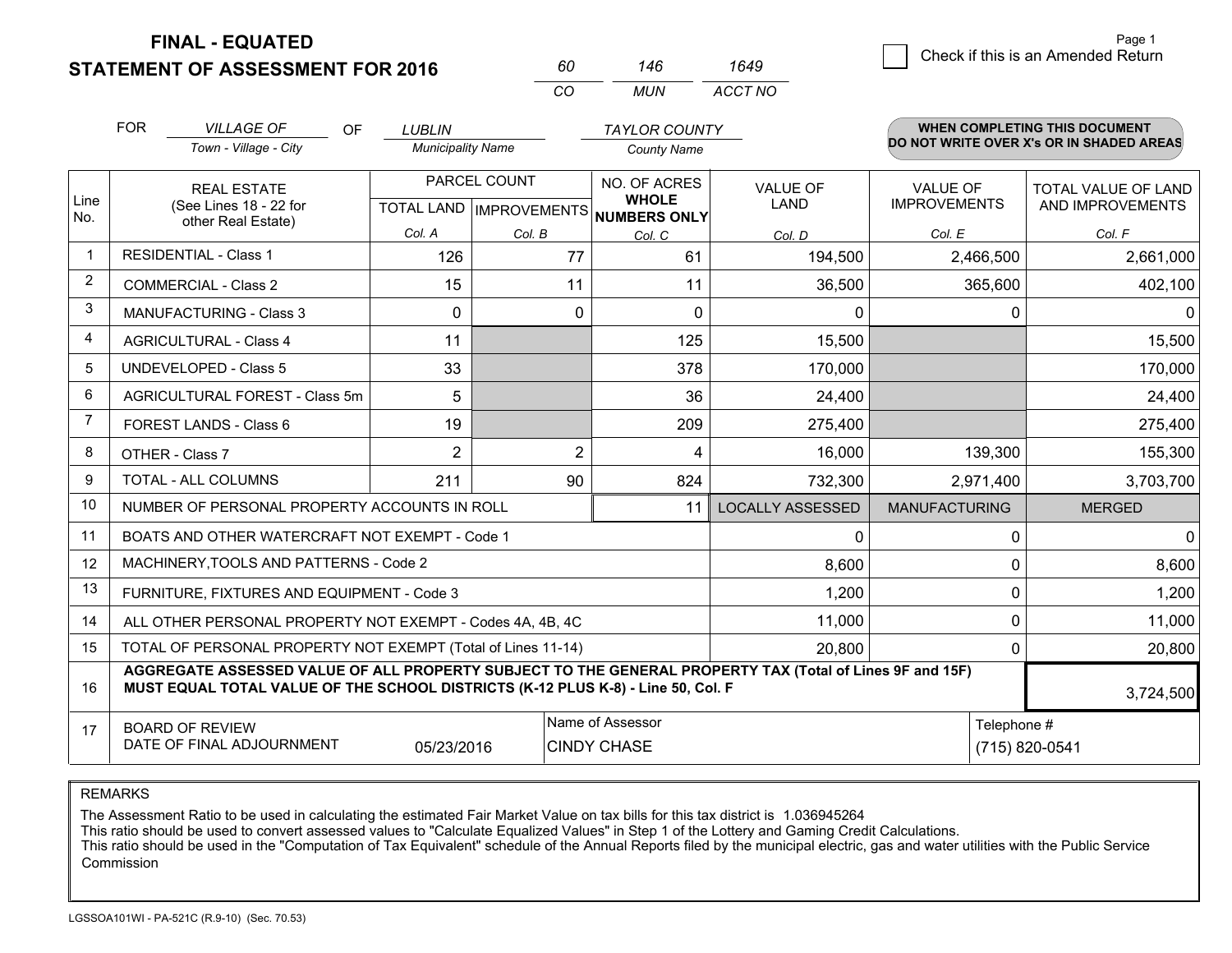*YEAR CO MUN ACCT NO* <sup>2016</sup> <sup>60</sup> <sup>146</sup> <sup>1649</sup>

Do not confuse FOREST LANDS (Line 7) with FOREST CROPS (in this section) - They are **NOT** the same

|    |                                  |                                             |                                                                                | Private Forest Crop - Reg Class @ 10¢ per acre                   |      | Private Forest Crop - Reg Class @ \$2.52 per acre                  |                                                               |  |                                                                              |  |
|----|----------------------------------|---------------------------------------------|--------------------------------------------------------------------------------|------------------------------------------------------------------|------|--------------------------------------------------------------------|---------------------------------------------------------------|--|------------------------------------------------------------------------------|--|
| 18 | (a) PARCELS                      | (b) ACRES                                   |                                                                                | (c) ASSESSED VALUE                                               |      | (d) PARCELS                                                        | (e) ACRES                                                     |  | (f) ASSESSED VALUE                                                           |  |
|    |                                  |                                             |                                                                                |                                                                  |      |                                                                    |                                                               |  |                                                                              |  |
|    |                                  |                                             |                                                                                | Private Forest Crop - Special Class @ 20¢ per acre               |      |                                                                    |                                                               |  | Entered Before 2005 Managed Forest - Ferrous Mining CLOSED @ \$8.27 per acre |  |
| 19 | (a) PARCELS                      | (b) ACRES                                   |                                                                                | (c) ASSESSED VALUE                                               |      | (d) PARCELS                                                        | (e) ACRES                                                     |  | (f) ASSESSED VALUE                                                           |  |
|    |                                  |                                             |                                                                                |                                                                  |      |                                                                    |                                                               |  |                                                                              |  |
|    |                                  | Entered Before 2005 Managed Forest - OPEN @ |                                                                                | \$.79 per acre                                                   |      |                                                                    | Entered Before 2005 Managed Forest - CLOSED @ \$1.87 per acre |  |                                                                              |  |
| 20 | (b) ACRES<br>(a) PARCELS         |                                             |                                                                                | (c) ASSESSED VALUE                                               |      | (d) PARCELS                                                        | (e) ACRES                                                     |  | (f) ASSESSED VALUE                                                           |  |
|    |                                  |                                             |                                                                                |                                                                  |      |                                                                    |                                                               |  |                                                                              |  |
|    |                                  | Entered After 2004 Managed Forest - OPEN @  |                                                                                | \$2.14 per acre                                                  |      |                                                                    |                                                               |  | Entered After 2004 Managed Forest - CLOSED @ \$10.68 per acre                |  |
|    | (a) PARCELS                      | (b) ACRES                                   |                                                                                | (c) ASSESSED VALUE                                               |      | (d) PARCELS<br>(e) ACRES                                           |                                                               |  | (f) ASSESSED VALUE                                                           |  |
| 21 |                                  |                                             |                                                                                |                                                                  |      |                                                                    |                                                               |  |                                                                              |  |
|    |                                  |                                             |                                                                                |                                                                  |      |                                                                    |                                                               |  |                                                                              |  |
|    | (a) County Forest Cropland Acres |                                             |                                                                                | (b) Federal Acres                                                |      | (c) State Acres                                                    | (d) County (NOT FOREST CROP) Acres                            |  | (e) Other Acres                                                              |  |
| 22 |                                  |                                             |                                                                                |                                                                  | 7.68 |                                                                    |                                                               |  | 122.06                                                                       |  |
|    |                                  |                                             |                                                                                | Assessed Value of Omitted Property From Prior Years (Sec. 70.44) |      | Assessed Value of Sec. 70.43 Corrections of Errors by Assessors    |                                                               |  |                                                                              |  |
|    |                                  | (a) REAL ESTATE                             |                                                                                | (b) PERSONAL                                                     |      |                                                                    | (c1) REAL ESTATE                                              |  | (c2) PERSONAL                                                                |  |
| 23 |                                  |                                             |                                                                                |                                                                  |      |                                                                    |                                                               |  |                                                                              |  |
|    |                                  |                                             | Manufacturing Equated Value of Omitted Property From Prior Years (Sec. 70.995) |                                                                  |      | Mfg. Equated Value of Sec.70.43 Corrections of Errors by Assessors |                                                               |  |                                                                              |  |
|    |                                  | (d) REAL ESTATE                             |                                                                                | (e) PERSONAL                                                     |      | (f1) REAL ESTATE                                                   |                                                               |  | (f2) PERSONAL                                                                |  |
|    |                                  |                                             |                                                                                |                                                                  |      |                                                                    |                                                               |  |                                                                              |  |
|    |                                  |                                             |                                                                                |                                                                  |      |                                                                    |                                                               |  |                                                                              |  |

## **SPECIAL DISTRICTS**

| Line<br>No. | Enter 6-digit<br>Special District<br>Code (Col. A) | <b>Account</b><br><b>Number</b><br>(Col. B) | <b>Special District Name</b><br>(Col. C) | <b>Locally Assessed Value</b><br>of Real Estate and<br>Personal Property (Col. D) | Mfg Value of Real Estate<br>and Personal Property<br>(Col. E) | <b>Merged Value of</b><br><b>Real Estate and</b><br>Personal Property (Col. F) |
|-------------|----------------------------------------------------|---------------------------------------------|------------------------------------------|-----------------------------------------------------------------------------------|---------------------------------------------------------------|--------------------------------------------------------------------------------|
| 24          |                                                    |                                             |                                          |                                                                                   |                                                               |                                                                                |
| 25          |                                                    |                                             |                                          |                                                                                   |                                                               |                                                                                |
| 26          |                                                    |                                             |                                          |                                                                                   |                                                               |                                                                                |
| 27          |                                                    |                                             |                                          |                                                                                   |                                                               |                                                                                |
| 28          |                                                    |                                             |                                          |                                                                                   |                                                               |                                                                                |
| 29          |                                                    |                                             |                                          |                                                                                   |                                                               |                                                                                |
| 30          |                                                    |                                             |                                          |                                                                                   |                                                               |                                                                                |
| 31          |                                                    |                                             |                                          |                                                                                   |                                                               |                                                                                |
| 32          |                                                    |                                             |                                          |                                                                                   |                                                               |                                                                                |
| 33          |                                                    |                                             |                                          |                                                                                   |                                                               |                                                                                |
| 34          |                                                    |                                             |                                          |                                                                                   |                                                               |                                                                                |
| 35          |                                                    |                                             |                                          |                                                                                   |                                                               |                                                                                |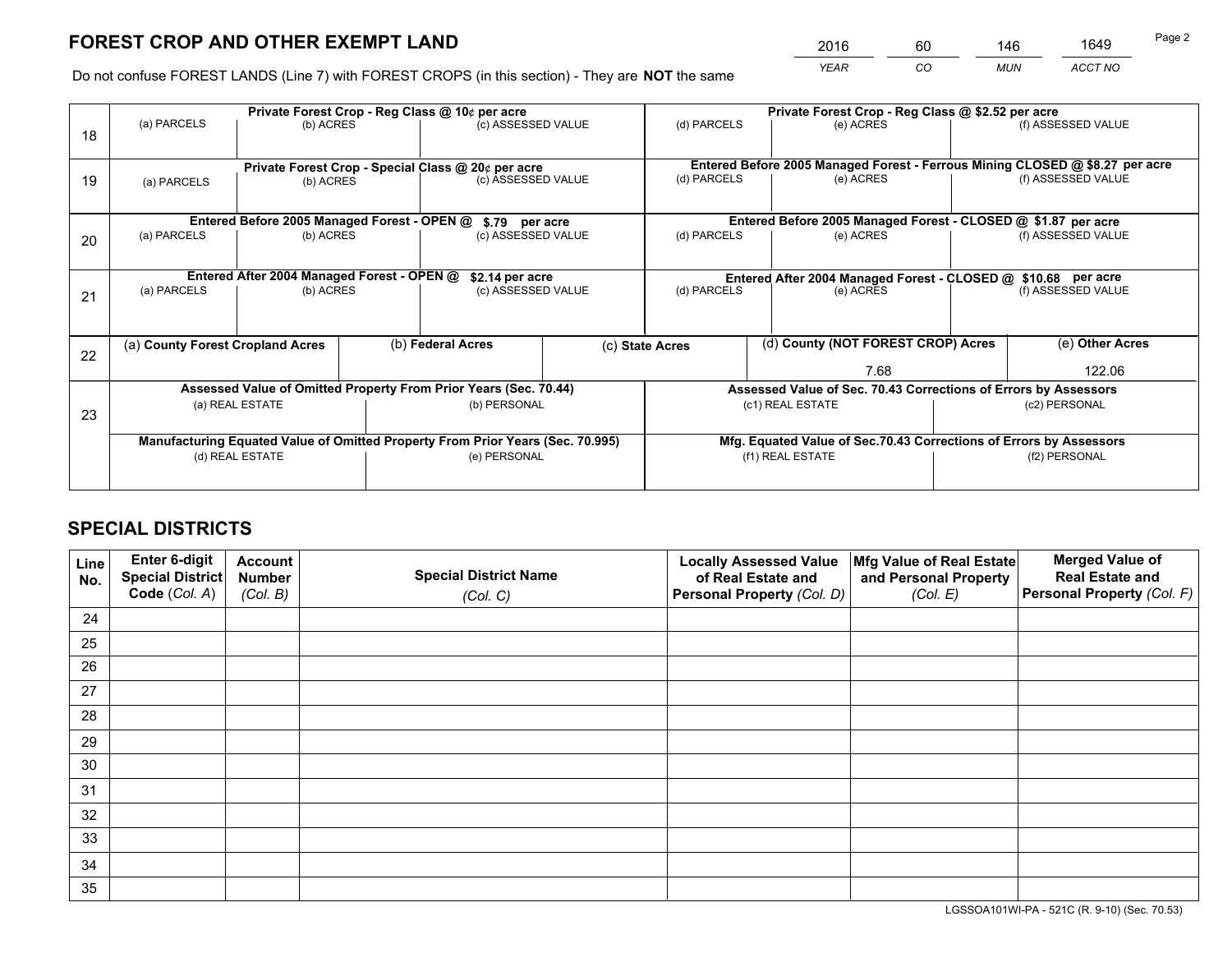|             |                                                                 |                                             |                                                         | <b>YEAR</b>                                                                       | CO<br><b>MUN</b>                                              | ACCT NO                                                                        |
|-------------|-----------------------------------------------------------------|---------------------------------------------|---------------------------------------------------------|-----------------------------------------------------------------------------------|---------------------------------------------------------------|--------------------------------------------------------------------------------|
| Line<br>No. | <b>Enter 6-digit</b><br><b>School District</b><br>Code (Col. A) | <b>Account</b><br><b>Number</b><br>(Col. B) | <b>School District Name</b><br>(Col. C)                 | <b>Locally Assessed Value</b><br>of Real Estate and<br>Personal Property (Col. D) | Mfg Value of Real Estate<br>and Personal Property<br>(Col. E) | <b>Merged Value of</b><br><b>Real Estate and</b><br>Personal Property (Col. F) |
|             | A. SCHOOL DISTRICTS (K-8 and K-12)                              |                                             |                                                         |                                                                                   |                                                               |                                                                                |
| 36          | 602135                                                          | 0355                                        | SCH D OF GILMAN                                         | 3,724,500                                                                         |                                                               | 3,724,500                                                                      |
| 37          |                                                                 |                                             |                                                         |                                                                                   |                                                               |                                                                                |
| 38          |                                                                 |                                             |                                                         |                                                                                   |                                                               |                                                                                |
| 39          |                                                                 |                                             |                                                         |                                                                                   |                                                               |                                                                                |
| 40          |                                                                 |                                             |                                                         |                                                                                   |                                                               |                                                                                |
| 41          |                                                                 |                                             |                                                         |                                                                                   |                                                               |                                                                                |
| 42<br>43    |                                                                 |                                             |                                                         |                                                                                   |                                                               |                                                                                |
|             |                                                                 |                                             |                                                         |                                                                                   |                                                               |                                                                                |
| 44<br>45    |                                                                 |                                             |                                                         |                                                                                   |                                                               |                                                                                |
| 46          |                                                                 |                                             |                                                         |                                                                                   |                                                               |                                                                                |
| 47          |                                                                 |                                             |                                                         |                                                                                   |                                                               |                                                                                |
| 48          |                                                                 |                                             |                                                         |                                                                                   |                                                               |                                                                                |
| 49          |                                                                 |                                             |                                                         |                                                                                   |                                                               |                                                                                |
| 50          |                                                                 |                                             | TOTAL ASSESSED VALUE OF SCHOOL DISTRICTS (K-8 and K-12) | 3,724,500                                                                         |                                                               | 3,724,500                                                                      |
|             | <b>B.</b><br><b>UNION HIGH SCHOOL DISTRICTS</b>                 |                                             |                                                         |                                                                                   |                                                               |                                                                                |
| 51          |                                                                 |                                             |                                                         |                                                                                   |                                                               |                                                                                |
| 52          |                                                                 |                                             |                                                         |                                                                                   |                                                               |                                                                                |
| 53          |                                                                 |                                             |                                                         |                                                                                   |                                                               |                                                                                |
| 54          |                                                                 |                                             |                                                         |                                                                                   |                                                               |                                                                                |
| 55          |                                                                 |                                             | TOTAL ASSESSED VALUE OF UNION HIGH SCHOOLS              |                                                                                   |                                                               |                                                                                |
|             | C.<br><b>TECHNICAL COLLEGE DISTRICTS</b>                        |                                             |                                                         |                                                                                   |                                                               |                                                                                |
| 56          | 000100                                                          | 0001                                        | CHIPPEWA VALLEY TECHNICAL COLLEGE EAUC                  | 3,724,500                                                                         |                                                               | 3,724,500                                                                      |
| 57          |                                                                 |                                             |                                                         |                                                                                   |                                                               |                                                                                |
| 58<br>59    |                                                                 |                                             | TOTAL ASSESSED VALUE OF TECHNICAL COLLEGES              |                                                                                   |                                                               |                                                                                |
|             |                                                                 |                                             |                                                         | 3,724,500                                                                         |                                                               | 3,724,500                                                                      |

60

146

# *I hereby certify, to the best of my knowledge and belief, this form is complete and correct.*

**SCHOOL DISTRICTS**

| Print name of preparer | Title                    |                | Date (MM / DD / CCYY) |
|------------------------|--------------------------|----------------|-----------------------|
|                        |                          |                |                       |
| Signature of preparer  | Contact Telephone Number | E-mail address |                       |
|                        | $\sim$                   |                |                       |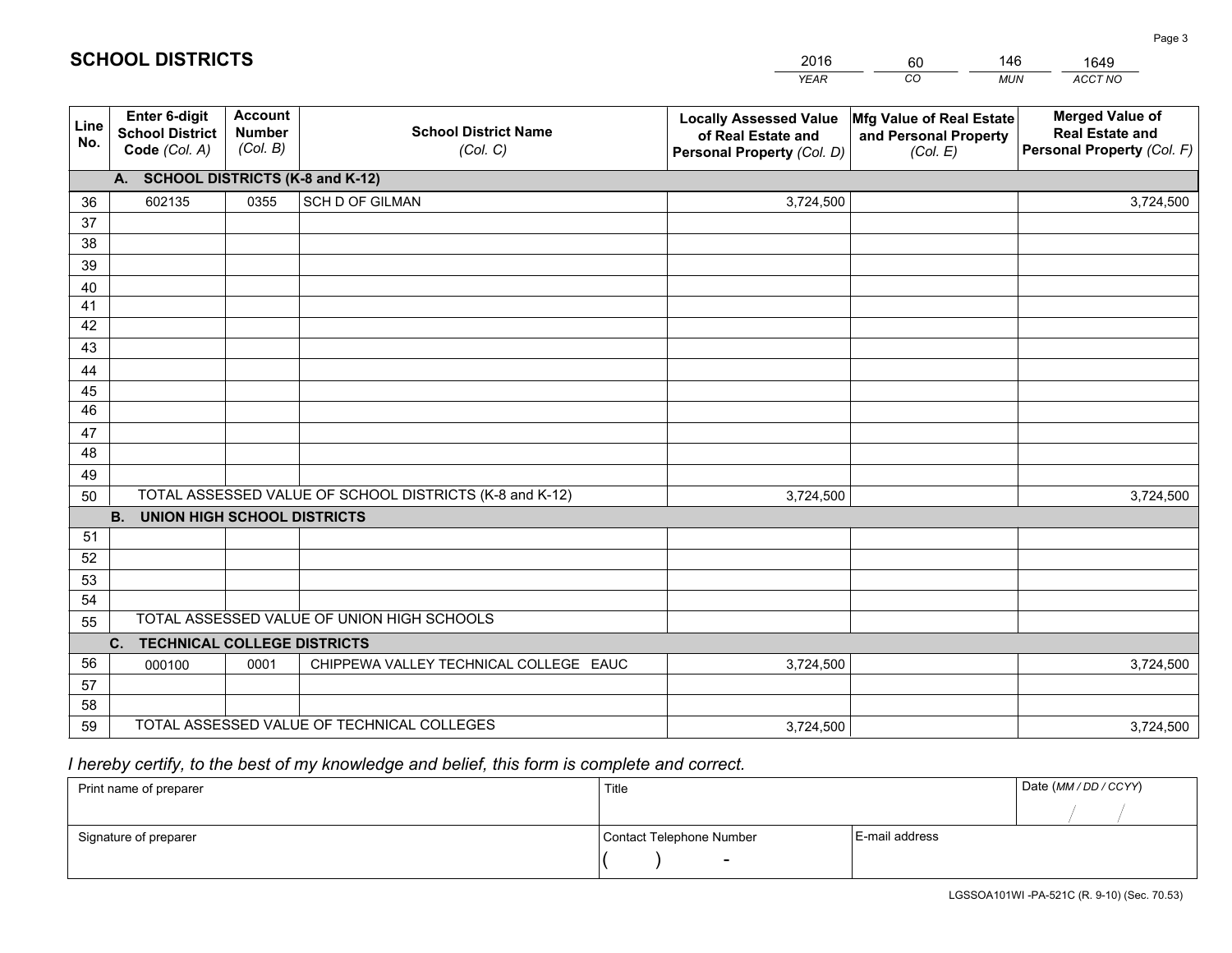### **HIGHLIGHTS**

- 1. Complete the Statement of Assessment after the Board of Review. Reflect any changes made there.
- 2. Use black ink to complete.
- 3. Line 16 must equal Line 50, Col D.
- 4. Line 55 must equal the total of K-8 schools listed on lines 36-49. Do not include K-12 schools in this comparision.
- 5. Line 59, Col. D must equal Line 16.
- 6. Special District, School District and Technical College District values must include both real estate and personal property. Examples of Special districts are: town sanitary districts, public inland lake protection and rehabilitation districts, and metropolitan sewerage districts.
- 7. DO NOT INCLUDE Manufacturing property values.DOR will print these values on the final SOA.
- 8. Accuracy of this form is very important. The values reported directly affect the equalized value DOR calculates for school and special districts.

### **Page 1:**

 If not prefilled, enter the tax year,county and municipal code,municipal type, municipal name and county name on the top of form.

Check the Amended box, if filing an amended / corrected SOA.

 Report the parcel count, acres and assessed value of taxable general property, total parcel count, (real and personal), total acres, and values from final figures set by the Board of Review.

- A. Real Estate land and improvements (buildings, etc.) is reported on lines 1 8, total line 9.
- B. Personal Property is reported on lines 11 14, Column D, total line 15.
- C. To complete this report, use the computer produced summary of the assessment roll that shows these amounts.
- D. Use whole numbers only.
- E. Add each line across and each column down to verify entries.

### **Page 2:**

- A. Report Special Items (not subject to general property tax).
- 1. Private Forest Croplands and Managed Forest Lands are reported on lines 18,19, 20 and 21. Be sure to report assessed values **NOT** taxes.
- 2. You should have copies of the orders of entry, orders of withdrawal, etc., to update your assessment roll.
	- 3. Show hundredths of acres (e.g. 39.75).
- 4. Tax exempt lands are reported on line 22.
- 5. Omitted property and sec. 70.43, Wis. Stats., corrections of errors by assessor are reported on line 23. Report real estate and personal property separately. These should be for **prior years**, not something found on the current assessment roll after the board of review.
- B. Special District (Lines 24-35) Include the value of both real and personal property.

 The Department of Revenue (DOR) preprints much of the information regarding names and codes for schools, special districts,etc. If a district is not listed, enter the name and value only, DOR will enter the proper code.

## **Page 3 School Districts:**

Include the value of both real and personal property.

Report School District (regular, elementary, union high school, and technical college).

- 1. Regular (K-12) and Elementary (K-8) school values are reported on lines 36-49, total on line 50.
- 2. Union High School (UHS) (use only if elementary schools are listed on lines 36-49) are reported on lines 51-54. UHS total value (line 55) must equal to the total **elementary school** values reported on lines 36-49. Do notinclude K-12 schools in this comparison.
- 3. Technical College values are reported on lines 56-58, total on line 59.
- 4. Use the computer summary that shows these amounts to complete this report.

#### **This form is due the second Monday in June. File this report only after your Board of Review is complete.**

 *If you have questions: Return forms to:*

Fax number: (608) 264-6887 PO Box 8971

 Email: lgs@revenue.wi.gov Wisconsin Department of Revenue Call: (608) 261-5341 Local Government Services Section 6-97Madison WI 53708-8971

VILLAGE OF LUBLIN DELORIS ELLIOT<br>VILLAGE OF LUBLIN -UBLIN, WI 54447 LUBLIN, WI 54447 DELORIS ELLIOT OBOX1 P O BOX 1  $\Delta$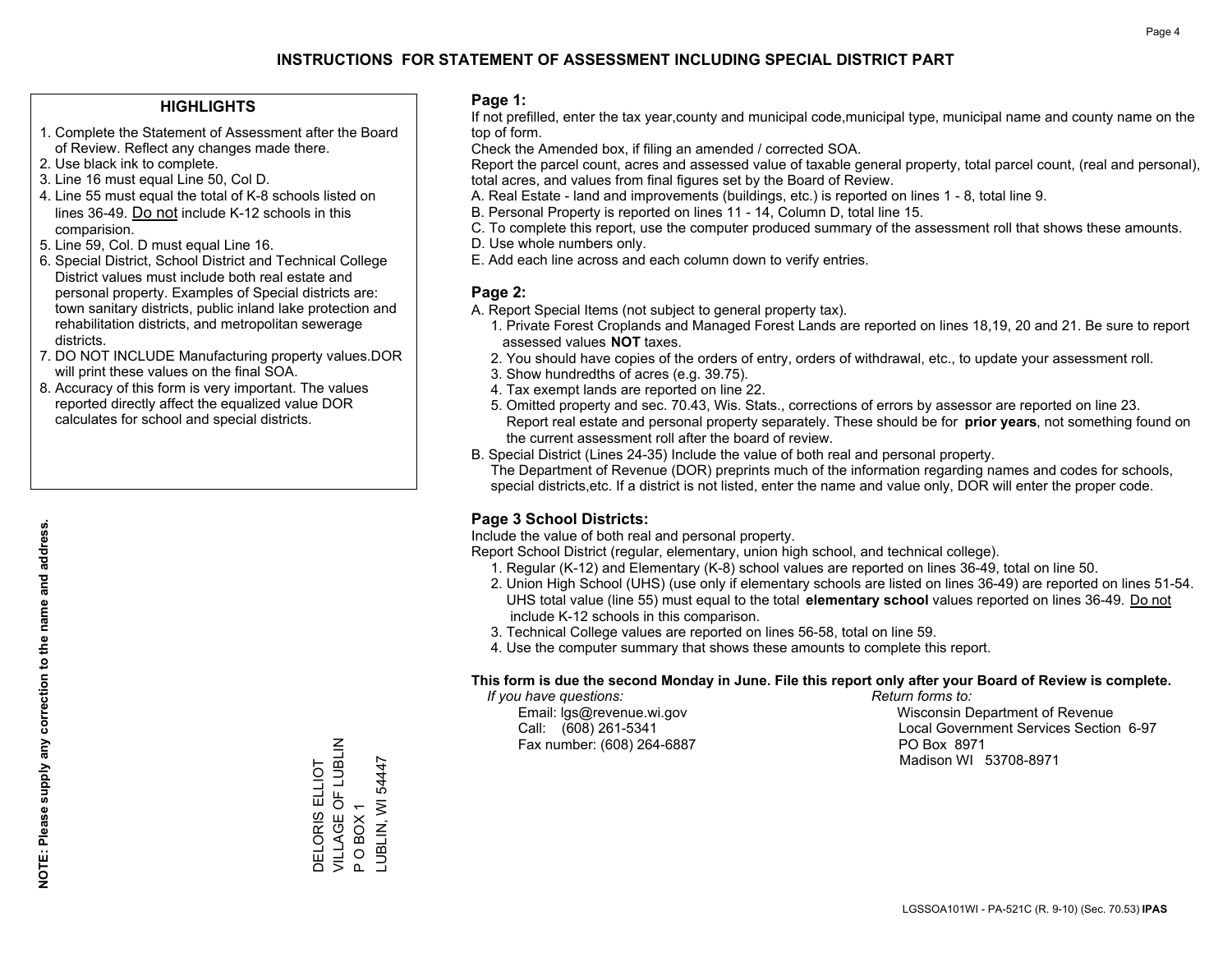**STATEMENT OF ASSESSMENT FOR 2016** 

**FINAL - EQUATED**

|   | Page 1                             |
|---|------------------------------------|
| 0 | Check if this is an Amended Return |
|   |                                    |

|                | <b>FOR</b>                                                                                                                                                                                   | <b>VILLAGE OF</b><br><b>OF</b><br>Town - Village - City   | <b>RIB LAKE</b><br><b>Municipality Name</b> |                                | <b>TAYLOR COUNTY</b>                    |                         |                      | <b>WHEN COMPLETING THIS DOCUMENT</b><br>DO NOT WRITE OVER X's OR IN SHADED AREAS |
|----------------|----------------------------------------------------------------------------------------------------------------------------------------------------------------------------------------------|-----------------------------------------------------------|---------------------------------------------|--------------------------------|-----------------------------------------|-------------------------|----------------------|----------------------------------------------------------------------------------|
|                |                                                                                                                                                                                              |                                                           |                                             |                                | <b>County Name</b>                      |                         |                      |                                                                                  |
|                |                                                                                                                                                                                              | PARCEL COUNT<br><b>REAL ESTATE</b>                        |                                             |                                | NO. OF ACRES                            | <b>VALUE OF</b>         | <b>VALUE OF</b>      | <b>TOTAL VALUE OF LAND</b>                                                       |
| Line<br>No.    |                                                                                                                                                                                              | (See Lines 18 - 22 for                                    |                                             | <b>TOTAL LAND IMPROVEMENTS</b> | <b>WHOLE</b><br><b>NUMBERS ONLY</b>     | <b>LAND</b>             | <b>IMPROVEMENTS</b>  | AND IMPROVEMENTS                                                                 |
|                |                                                                                                                                                                                              | other Real Estate)                                        | Col. A                                      | Col. B                         | Col. C                                  | Col. D                  | Col. E               | Col. F                                                                           |
| $\mathbf{1}$   | <b>RESIDENTIAL - Class 1</b>                                                                                                                                                                 |                                                           | 354                                         | 288                            | 269                                     | 3,404,500               | 20,217,800           | 23,622,300                                                                       |
| $\overline{2}$ |                                                                                                                                                                                              | <b>COMMERCIAL - Class 2</b>                               | 59                                          | 49                             | 32                                      | 548,300                 | 5,832,800            | 6,381,100                                                                        |
| 3              |                                                                                                                                                                                              | <b>MANUFACTURING - Class 3</b>                            | $\overline{2}$                              | 2                              | 4                                       | 30,700                  | 823,800              | 854,500                                                                          |
| 4              |                                                                                                                                                                                              | <b>AGRICULTURAL - Class 4</b>                             | 3                                           |                                | 32                                      | 4,200                   |                      | 4,200                                                                            |
| 5              |                                                                                                                                                                                              | <b>UNDEVELOPED - Class 5</b>                              | 17                                          |                                | 256                                     | 87,400                  |                      | 87,400                                                                           |
| 6              |                                                                                                                                                                                              | AGRICULTURAL FOREST - Class 5m                            | $\overline{2}$                              |                                | 36                                      | 20,800                  |                      | 20,800                                                                           |
| $\overline{7}$ |                                                                                                                                                                                              | FOREST LANDS - Class 6                                    | 10                                          |                                | 247                                     | 315,200                 |                      | 315,200                                                                          |
| 8              |                                                                                                                                                                                              | OTHER - Class 7                                           | 0                                           | $\Omega$                       | $\Omega$                                | $\mathbf{0}$            | $\Omega$             | $\Omega$                                                                         |
| 9              |                                                                                                                                                                                              | TOTAL - ALL COLUMNS                                       | 447                                         | 339                            | 876                                     | 4,411,100               | 26,874,400           | 31,285,500                                                                       |
| 10             |                                                                                                                                                                                              | NUMBER OF PERSONAL PROPERTY ACCOUNTS IN ROLL              |                                             |                                | 44                                      | <b>LOCALLY ASSESSED</b> | <b>MANUFACTURING</b> | <b>MERGED</b>                                                                    |
| 11             |                                                                                                                                                                                              | BOATS AND OTHER WATERCRAFT NOT EXEMPT - Code 1            |                                             |                                |                                         | $\mathbf{0}$            | $\Omega$             | $\mathbf{0}$                                                                     |
| 12             |                                                                                                                                                                                              | MACHINERY, TOOLS AND PATTERNS - Code 2                    |                                             |                                |                                         | 239,800                 | 11,300               | 251,100                                                                          |
| 13             |                                                                                                                                                                                              | FURNITURE, FIXTURES AND EQUIPMENT - Code 3                |                                             |                                |                                         | 352,000                 | 33,200               | 385,200                                                                          |
| 14             |                                                                                                                                                                                              | ALL OTHER PERSONAL PROPERTY NOT EXEMPT - Codes 4A, 4B, 4C |                                             |                                |                                         | 124,600                 | 6,200                | 130,800                                                                          |
| 15             | TOTAL OF PERSONAL PROPERTY NOT EXEMPT (Total of Lines 11-14)                                                                                                                                 |                                                           |                                             |                                |                                         | 716,400                 | 50,700               | 767,100                                                                          |
| 16             | AGGREGATE ASSESSED VALUE OF ALL PROPERTY SUBJECT TO THE GENERAL PROPERTY TAX (Total of Lines 9F and 15F)<br>MUST EQUAL TOTAL VALUE OF THE SCHOOL DISTRICTS (K-12 PLUS K-8) - Line 50, Col. F |                                                           |                                             |                                |                                         |                         |                      | 32,052,600                                                                       |
| 17             |                                                                                                                                                                                              | <b>BOARD OF REVIEW</b><br>DATE OF FINAL ADJOURNMENT       | 05/17/2016                                  |                                | Name of Assessor<br><b>ROBERT IRWIN</b> |                         | Telephone #          | (715) 235-6941                                                                   |

*CO*

*MUN*

*ACCT NO1650*

*<sup>60</sup> <sup>176</sup>*

REMARKS

The Assessment Ratio to be used in calculating the estimated Fair Market Value on tax bills for this tax district is .958936246<br>This ratio should be used to convert assessed values to "Calculate Equalized Values" in Step 1 Commission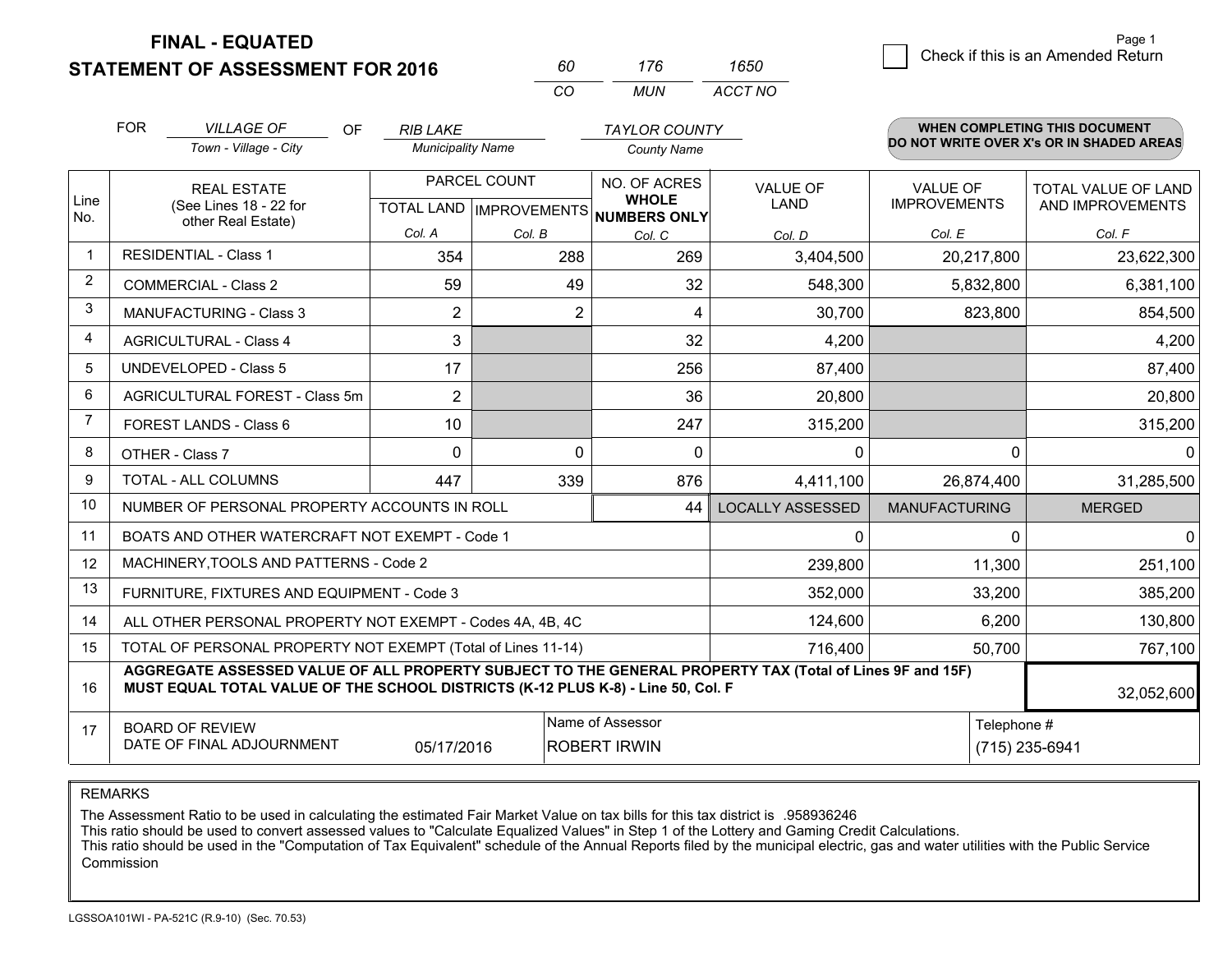*YEAR CO MUN ACCT NO* <sup>2016</sup> <sup>60</sup> <sup>176</sup> <sup>1650</sup>

Do not confuse FOREST LANDS (Line 7) with FOREST CROPS (in this section) - They are **NOT** the same

|    |                                  |                                                    |  | Private Forest Crop - Reg Class @ 10¢ per acre                                 |  |                                                               | Private Forest Crop - Reg Class @ \$2.52 per acre                            |               |                    |  |
|----|----------------------------------|----------------------------------------------------|--|--------------------------------------------------------------------------------|--|---------------------------------------------------------------|------------------------------------------------------------------------------|---------------|--------------------|--|
| 18 | (a) PARCELS                      | (b) ACRES                                          |  | (c) ASSESSED VALUE                                                             |  | (d) PARCELS                                                   | (e) ACRES                                                                    |               | (f) ASSESSED VALUE |  |
|    |                                  |                                                    |  |                                                                                |  |                                                               |                                                                              |               |                    |  |
|    |                                  | Private Forest Crop - Special Class @ 20¢ per acre |  |                                                                                |  |                                                               | Entered Before 2005 Managed Forest - Ferrous Mining CLOSED @ \$8.27 per acre |               | (f) ASSESSED VALUE |  |
| 19 | (a) PARCELS                      | (b) ACRES                                          |  | (c) ASSESSED VALUE                                                             |  | (d) PARCELS                                                   | (e) ACRES                                                                    |               |                    |  |
|    |                                  |                                                    |  |                                                                                |  |                                                               |                                                                              |               |                    |  |
|    |                                  | Entered Before 2005 Managed Forest - OPEN @        |  | \$.79 per acre                                                                 |  |                                                               | Entered Before 2005 Managed Forest - CLOSED @ \$1.87 per acre                |               |                    |  |
| 20 | (a) PARCELS                      | (b) ACRES                                          |  | (c) ASSESSED VALUE                                                             |  | (d) PARCELS                                                   | (e) ACRES                                                                    |               | (f) ASSESSED VALUE |  |
|    |                                  |                                                    |  |                                                                                |  |                                                               |                                                                              |               |                    |  |
|    |                                  | Entered After 2004 Managed Forest - OPEN @         |  | \$2.14 per acre                                                                |  | Entered After 2004 Managed Forest - CLOSED @ \$10.68 per acre |                                                                              |               |                    |  |
|    | (a) PARCELS                      | (b) ACRES                                          |  | (c) ASSESSED VALUE                                                             |  | (d) PARCELS<br>(e) ACRES                                      |                                                                              |               | (f) ASSESSED VALUE |  |
| 21 |                                  |                                                    |  |                                                                                |  |                                                               |                                                                              |               |                    |  |
|    |                                  |                                                    |  |                                                                                |  |                                                               |                                                                              |               |                    |  |
|    | (a) County Forest Cropland Acres |                                                    |  | (b) Federal Acres                                                              |  | (d) County (NOT FOREST CROP) Acres<br>(c) State Acres         |                                                                              |               | (e) Other Acres    |  |
| 22 |                                  |                                                    |  |                                                                                |  | 2.44                                                          |                                                                              | 174.01        |                    |  |
|    |                                  |                                                    |  | Assessed Value of Omitted Property From Prior Years (Sec. 70.44)               |  |                                                               | Assessed Value of Sec. 70.43 Corrections of Errors by Assessors              |               |                    |  |
|    |                                  | (a) REAL ESTATE                                    |  | (b) PERSONAL                                                                   |  |                                                               | (c1) REAL ESTATE                                                             |               | (c2) PERSONAL      |  |
| 23 |                                  |                                                    |  |                                                                                |  |                                                               |                                                                              |               |                    |  |
|    |                                  |                                                    |  | Manufacturing Equated Value of Omitted Property From Prior Years (Sec. 70.995) |  |                                                               | Mfg. Equated Value of Sec.70.43 Corrections of Errors by Assessors           |               |                    |  |
|    |                                  | (d) REAL ESTATE                                    |  | (e) PERSONAL                                                                   |  |                                                               | (f1) REAL ESTATE                                                             | (f2) PERSONAL |                    |  |
|    |                                  |                                                    |  |                                                                                |  |                                                               |                                                                              |               |                    |  |
|    |                                  |                                                    |  |                                                                                |  |                                                               |                                                                              |               |                    |  |

## **SPECIAL DISTRICTS**

| Line<br>No. | Enter 6-digit<br><b>Special District</b><br>Code (Col. A) | <b>Account</b><br><b>Number</b><br>(Col. B) | <b>Special District Name</b><br>(Col. C)     | <b>Locally Assessed Value</b><br>of Real Estate and<br>Personal Property (Col. D) | Mfg Value of Real Estate<br>and Personal Property<br>(Col. E) | <b>Merged Value of</b><br><b>Real Estate and</b><br>Personal Property (Col. F) |
|-------------|-----------------------------------------------------------|---------------------------------------------|----------------------------------------------|-----------------------------------------------------------------------------------|---------------------------------------------------------------|--------------------------------------------------------------------------------|
| 24          | 608020                                                    | 0383                                        | RIB LAKE PUBLIC INLAND LAKE PRO & REHAB DIST | 31,147,400                                                                        | 905,200                                                       | 32,052,600                                                                     |
| 25          |                                                           |                                             |                                              |                                                                                   |                                                               |                                                                                |
| 26          |                                                           |                                             |                                              |                                                                                   |                                                               |                                                                                |
| 27          |                                                           |                                             |                                              |                                                                                   |                                                               |                                                                                |
| 28          |                                                           |                                             |                                              |                                                                                   |                                                               |                                                                                |
| 29          |                                                           |                                             |                                              |                                                                                   |                                                               |                                                                                |
| 30          |                                                           |                                             |                                              |                                                                                   |                                                               |                                                                                |
| 31          |                                                           |                                             |                                              |                                                                                   |                                                               |                                                                                |
| 32          |                                                           |                                             |                                              |                                                                                   |                                                               |                                                                                |
| 33          |                                                           |                                             |                                              |                                                                                   |                                                               |                                                                                |
| 34          |                                                           |                                             |                                              |                                                                                   |                                                               |                                                                                |
| 35          |                                                           |                                             |                                              |                                                                                   |                                                               |                                                                                |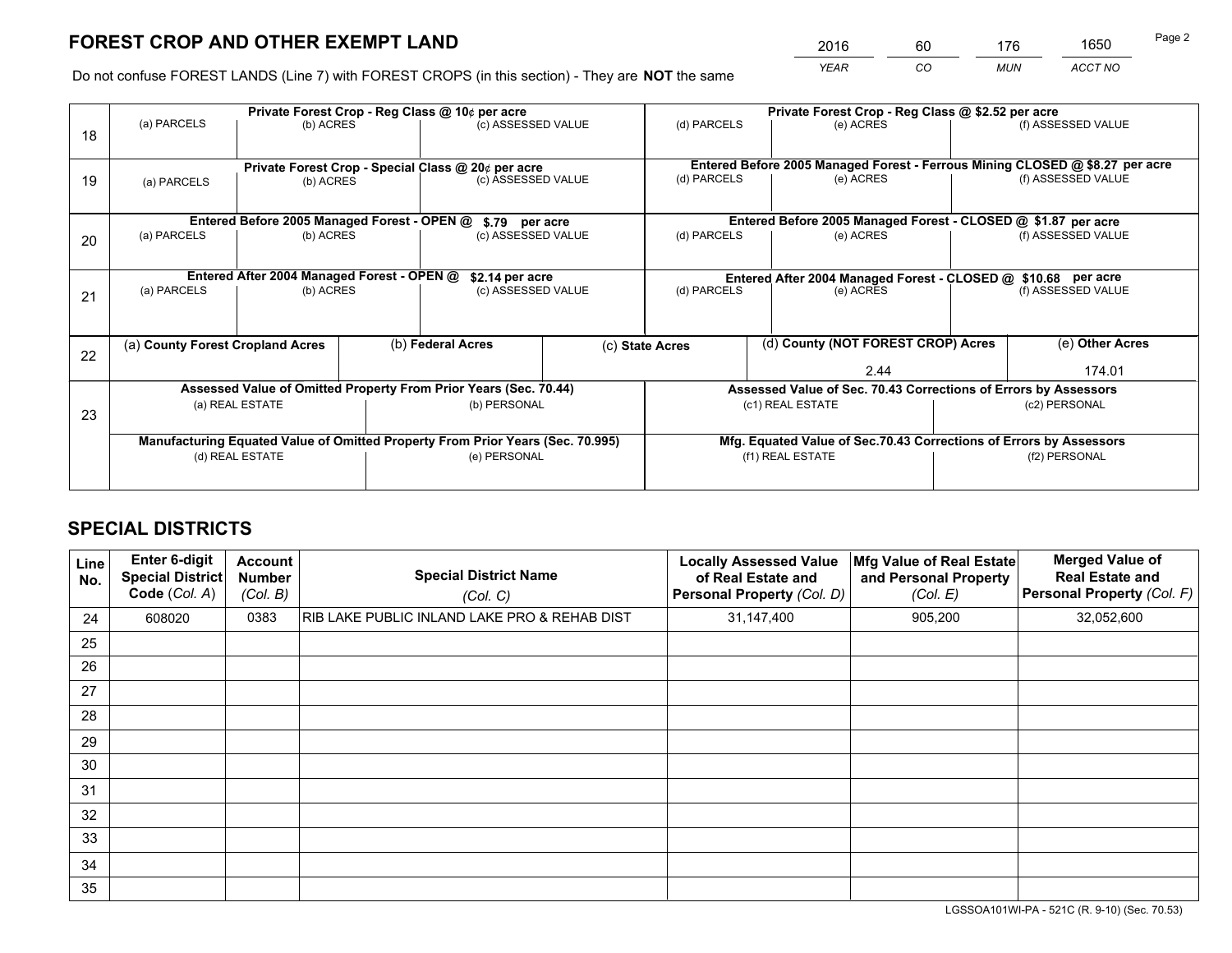|             |                                                                 |                                             |                                                         | <b>YEAR</b>                                                                       | CO<br><b>MUN</b>                                              | ACCT NO                                                                        |
|-------------|-----------------------------------------------------------------|---------------------------------------------|---------------------------------------------------------|-----------------------------------------------------------------------------------|---------------------------------------------------------------|--------------------------------------------------------------------------------|
| Line<br>No. | <b>Enter 6-digit</b><br><b>School District</b><br>Code (Col. A) | <b>Account</b><br><b>Number</b><br>(Col. B) | <b>School District Name</b><br>(Col. C)                 | <b>Locally Assessed Value</b><br>of Real Estate and<br>Personal Property (Col. D) | Mfg Value of Real Estate<br>and Personal Property<br>(Col. E) | <b>Merged Value of</b><br><b>Real Estate and</b><br>Personal Property (Col. F) |
|             | A. SCHOOL DISTRICTS (K-8 and K-12)                              |                                             |                                                         |                                                                                   |                                                               |                                                                                |
| 36          | 604795                                                          | 0357                                        | SCH D OF RIB LAKE                                       | 31,147,400                                                                        | 905,200                                                       | 32,052,600                                                                     |
| 37          |                                                                 |                                             |                                                         |                                                                                   |                                                               |                                                                                |
| 38          |                                                                 |                                             |                                                         |                                                                                   |                                                               |                                                                                |
| 39          |                                                                 |                                             |                                                         |                                                                                   |                                                               |                                                                                |
| 40          |                                                                 |                                             |                                                         |                                                                                   |                                                               |                                                                                |
| 41<br>42    |                                                                 |                                             |                                                         |                                                                                   |                                                               |                                                                                |
| 43          |                                                                 |                                             |                                                         |                                                                                   |                                                               |                                                                                |
| 44          |                                                                 |                                             |                                                         |                                                                                   |                                                               |                                                                                |
| 45          |                                                                 |                                             |                                                         |                                                                                   |                                                               |                                                                                |
| 46          |                                                                 |                                             |                                                         |                                                                                   |                                                               |                                                                                |
| 47          |                                                                 |                                             |                                                         |                                                                                   |                                                               |                                                                                |
| 48          |                                                                 |                                             |                                                         |                                                                                   |                                                               |                                                                                |
| 49          |                                                                 |                                             |                                                         |                                                                                   |                                                               |                                                                                |
| 50          |                                                                 |                                             | TOTAL ASSESSED VALUE OF SCHOOL DISTRICTS (K-8 and K-12) | 31,147,400                                                                        | 905,200                                                       | 32,052,600                                                                     |
|             | <b>B. UNION HIGH SCHOOL DISTRICTS</b>                           |                                             |                                                         |                                                                                   |                                                               |                                                                                |
| 51<br>52    |                                                                 |                                             |                                                         |                                                                                   |                                                               |                                                                                |
| 53          |                                                                 |                                             |                                                         |                                                                                   |                                                               |                                                                                |
| 54          |                                                                 |                                             |                                                         |                                                                                   |                                                               |                                                                                |
| 55          |                                                                 |                                             | TOTAL ASSESSED VALUE OF UNION HIGH SCHOOLS              |                                                                                   |                                                               |                                                                                |
|             | C.<br><b>TECHNICAL COLLEGE DISTRICTS</b>                        |                                             |                                                         |                                                                                   |                                                               |                                                                                |
| 56          | 001500                                                          | 0014                                        | NORTH CENTRAL TECHNICAL COLLEGE<br><b>WAUS</b>          | 31,147,400                                                                        | 905,200                                                       | 32,052,600                                                                     |
| 57          |                                                                 |                                             |                                                         |                                                                                   |                                                               |                                                                                |
| 58          |                                                                 |                                             |                                                         |                                                                                   |                                                               |                                                                                |
| 59          |                                                                 |                                             | TOTAL ASSESSED VALUE OF TECHNICAL COLLEGES              | 31,147,400                                                                        | 905,200                                                       | 32,052,600                                                                     |

60

176

 *I hereby certify, to the best of my knowledge and belief, this form is complete and correct.*

**SCHOOL DISTRICTS**

| Print name of preparer | Title                    |                | Date (MM / DD / CCYY) |
|------------------------|--------------------------|----------------|-----------------------|
|                        |                          |                |                       |
| Signature of preparer  | Contact Telephone Number | E-mail address |                       |
|                        | $\sim$                   |                |                       |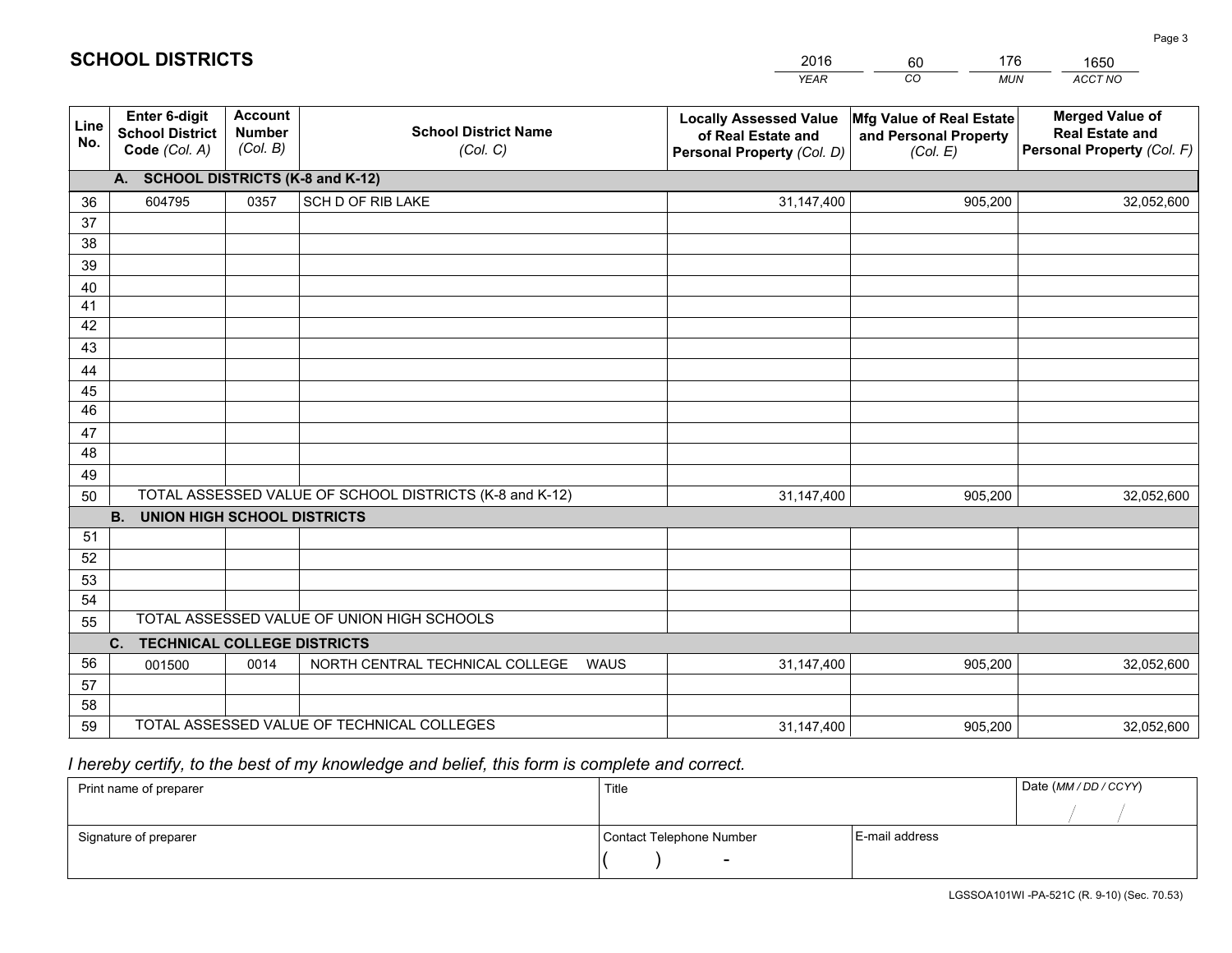### **HIGHLIGHTS**

- 1. Complete the Statement of Assessment after the Board of Review. Reflect any changes made there.
- 2. Use black ink to complete.
- 3. Line 16 must equal Line 50, Col D.
- 4. Line 55 must equal the total of K-8 schools listed on lines 36-49. Do not include K-12 schools in this comparision.
- 5. Line 59, Col. D must equal Line 16.
- 6. Special District, School District and Technical College District values must include both real estate and personal property. Examples of Special districts are: town sanitary districts, public inland lake protection and rehabilitation districts, and metropolitan sewerage districts.
- 7. DO NOT INCLUDE Manufacturing property values.DOR will print these values on the final SOA.

DAWN SWENSON VILLAGE OF RIB LAKE

DAWN SWENSON<br>VILLAGE OF RIB LAKE

PO BOX 205

 $\overline{S}$ 

**BOX 205** 

RIB LAKE, WI 54470 - 0205

RIB LAKE, WI 54470 - 0205

 8. Accuracy of this form is very important. The values reported directly affect the equalized value DOR calculates for school and special districts.

### **Page 1:**

 If not prefilled, enter the tax year,county and municipal code,municipal type, municipal name and county name on the top of form.

Check the Amended box, if filing an amended / corrected SOA.

 Report the parcel count, acres and assessed value of taxable general property, total parcel count, (real and personal), total acres, and values from final figures set by the Board of Review.

- A. Real Estate land and improvements (buildings, etc.) is reported on lines 1 8, total line 9.
- B. Personal Property is reported on lines 11 14, Column D, total line 15.
- C. To complete this report, use the computer produced summary of the assessment roll that shows these amounts.
- D. Use whole numbers only.
- E. Add each line across and each column down to verify entries.

### **Page 2:**

- A. Report Special Items (not subject to general property tax).
- 1. Private Forest Croplands and Managed Forest Lands are reported on lines 18,19, 20 and 21. Be sure to report assessed values **NOT** taxes.
- 2. You should have copies of the orders of entry, orders of withdrawal, etc., to update your assessment roll.
	- 3. Show hundredths of acres (e.g. 39.75).
- 4. Tax exempt lands are reported on line 22.
- 5. Omitted property and sec. 70.43, Wis. Stats., corrections of errors by assessor are reported on line 23. Report real estate and personal property separately. These should be for **prior years**, not something found on the current assessment roll after the board of review.
- B. Special District (Lines 24-35) Include the value of both real and personal property.

 The Department of Revenue (DOR) preprints much of the information regarding names and codes for schools, special districts,etc. If a district is not listed, enter the name and value only, DOR will enter the proper code.

## **Page 3 School Districts:**

Include the value of both real and personal property.

Report School District (regular, elementary, union high school, and technical college).

- 1. Regular (K-12) and Elementary (K-8) school values are reported on lines 36-49, total on line 50.
- 2. Union High School (UHS) (use only if elementary schools are listed on lines 36-49) are reported on lines 51-54. UHS total value (line 55) must equal to the total **elementary school** values reported on lines 36-49. Do notinclude K-12 schools in this comparison.
- 3. Technical College values are reported on lines 56-58, total on line 59.
- 4. Use the computer summary that shows these amounts to complete this report.

#### **This form is due the second Monday in June. File this report only after your Board of Review is complete.**

 *If you have questions: Return forms to:*

Fax number: (608) 264-6887 PO Box 8971

 Email: lgs@revenue.wi.gov Wisconsin Department of Revenue Call: (608) 261-5341 Local Government Services Section 6-97Madison WI 53708-8971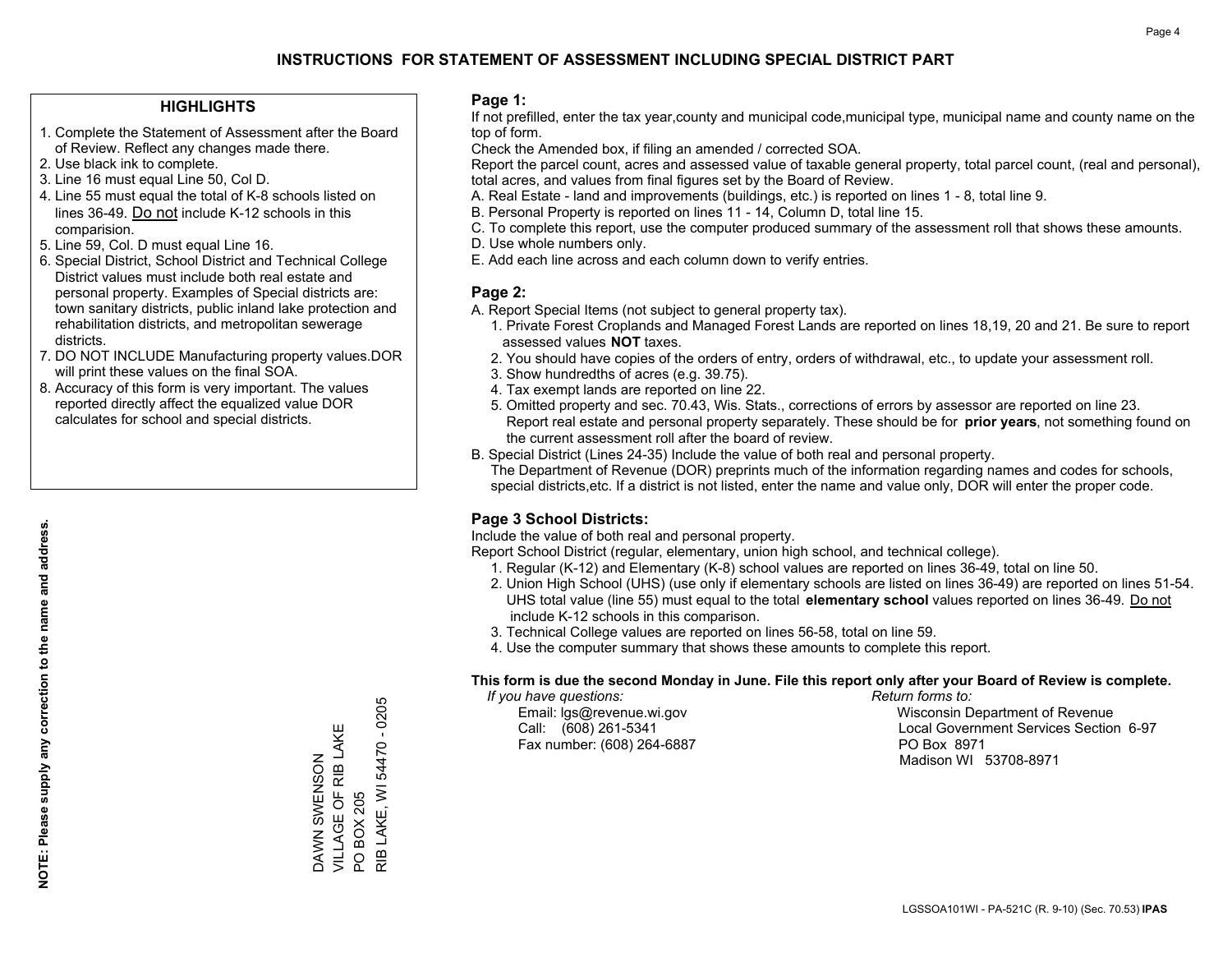**STATEMENT OF ASSESSMENT FOR 2016** 

**FINAL - EQUATED**

|                | <b>FOR</b><br><b>VILLAGE OF</b><br>OF.<br>Town - Village - City                                                                                                                              | <b>STETSONVILLE</b><br><b>Municipality Name</b> |                           | <b>TAYLOR COUNTY</b><br><b>County Name</b> |                         |                      | <b>WHEN COMPLETING THIS DOCUMENT</b><br>DO NOT WRITE OVER X's OR IN SHADED AREAS |
|----------------|----------------------------------------------------------------------------------------------------------------------------------------------------------------------------------------------|-------------------------------------------------|---------------------------|--------------------------------------------|-------------------------|----------------------|----------------------------------------------------------------------------------|
| Line           | <b>REAL ESTATE</b>                                                                                                                                                                           |                                                 | PARCEL COUNT              | NO. OF ACRES<br><b>WHOLE</b>               | <b>VALUE OF</b>         | VALUE OF             | TOTAL VALUE OF LAND                                                              |
| No.            | (See Lines 18 - 22 for<br>other Real Estate)                                                                                                                                                 |                                                 | TOTAL LAND   IMPROVEMENTS | NUMBERS ONLY                               | LAND                    | <b>IMPROVEMENTS</b>  | AND IMPROVEMENTS                                                                 |
|                |                                                                                                                                                                                              | Col. A                                          | Col. B                    | Col. C                                     | Col. D                  | Col. E               | Col. F                                                                           |
| -1             | <b>RESIDENTIAL - Class 1</b>                                                                                                                                                                 | 323                                             | 209                       | 103                                        | 2,424,600               | 15,783,800           | 18,208,400                                                                       |
| 2              | COMMERCIAL - Class 2                                                                                                                                                                         | 52                                              | 28                        | 12                                         | 393,000                 | 1,868,600            | 2,261,600                                                                        |
| 3              | <b>MANUFACTURING - Class 3</b>                                                                                                                                                               | 5                                               | 4                         | 21                                         | 106,100                 | 1,382,100            | 1,488,200                                                                        |
| 4              | <b>AGRICULTURAL - Class 4</b>                                                                                                                                                                | 4                                               |                           | 16                                         | 2,400                   |                      | 2,400                                                                            |
| 5              | <b>UNDEVELOPED - Class 5</b>                                                                                                                                                                 |                                                 |                           |                                            | 200                     |                      | 200                                                                              |
| 6              | AGRICULTURAL FOREST - Class 5m                                                                                                                                                               | 0                                               |                           | $\mathbf 0$                                | $\mathbf 0$             |                      | $\Omega$                                                                         |
| $\overline{7}$ | FOREST LANDS - Class 6                                                                                                                                                                       | $\Omega$                                        |                           | 0                                          | 0                       |                      | $\mathbf 0$                                                                      |
| 8              | OTHER - Class 7                                                                                                                                                                              | $\Omega$                                        | $\Omega$                  | $\Omega$                                   | 0                       | $\Omega$             | $\Omega$                                                                         |
| 9              | TOTAL - ALL COLUMNS                                                                                                                                                                          | 385                                             | 241                       | 153                                        | 2,926,300               | 19,034,500           | 21,960,800                                                                       |
| 10             | NUMBER OF PERSONAL PROPERTY ACCOUNTS IN ROLL                                                                                                                                                 |                                                 |                           | 28                                         | <b>LOCALLY ASSESSED</b> | <b>MANUFACTURING</b> | <b>MERGED</b>                                                                    |
| 11             | BOATS AND OTHER WATERCRAFT NOT EXEMPT - Code 1                                                                                                                                               |                                                 |                           |                                            | $\mathbf 0$             | $\Omega$             | $\Omega$                                                                         |
| 12             | MACHINERY, TOOLS AND PATTERNS - Code 2                                                                                                                                                       |                                                 |                           |                                            | 66,400                  | 167,500              | 233,900                                                                          |
| 13             | FURNITURE, FIXTURES AND EQUIPMENT - Code 3                                                                                                                                                   |                                                 |                           |                                            | 25,900                  | 3,500                | 29,400                                                                           |
| 14             | ALL OTHER PERSONAL PROPERTY NOT EXEMPT - Codes 4A, 4B, 4C                                                                                                                                    |                                                 |                           |                                            | 18,500                  | 1,200                | 19,700                                                                           |
| 15             | TOTAL OF PERSONAL PROPERTY NOT EXEMPT (Total of Lines 11-14)                                                                                                                                 |                                                 |                           |                                            | 110,800                 | 172,200              | 283,000                                                                          |
| 16             | AGGREGATE ASSESSED VALUE OF ALL PROPERTY SUBJECT TO THE GENERAL PROPERTY TAX (Total of Lines 9F and 15F)<br>MUST EQUAL TOTAL VALUE OF THE SCHOOL DISTRICTS (K-12 PLUS K-8) - Line 50, Col. F |                                                 |                           |                                            |                         |                      | 22,243,800                                                                       |
| 17             | <b>BOARD OF REVIEW</b>                                                                                                                                                                       |                                                 |                           | Name of Assessor                           |                         | Telephone #          |                                                                                  |
|                | DATE OF FINAL ADJOURNMENT                                                                                                                                                                    | 05/10/2016                                      |                           |                                            | (715) 762-1510          |                      |                                                                                  |

*CO*

*MUN*

*ACCT NO1651*

*<sup>60</sup> <sup>181</sup>*

REMARKS

The Assessment Ratio to be used in calculating the estimated Fair Market Value on tax bills for this tax district is .998956559<br>This ratio should be used to convert assessed values to "Calculate Equalized Values" in Step 1 Commission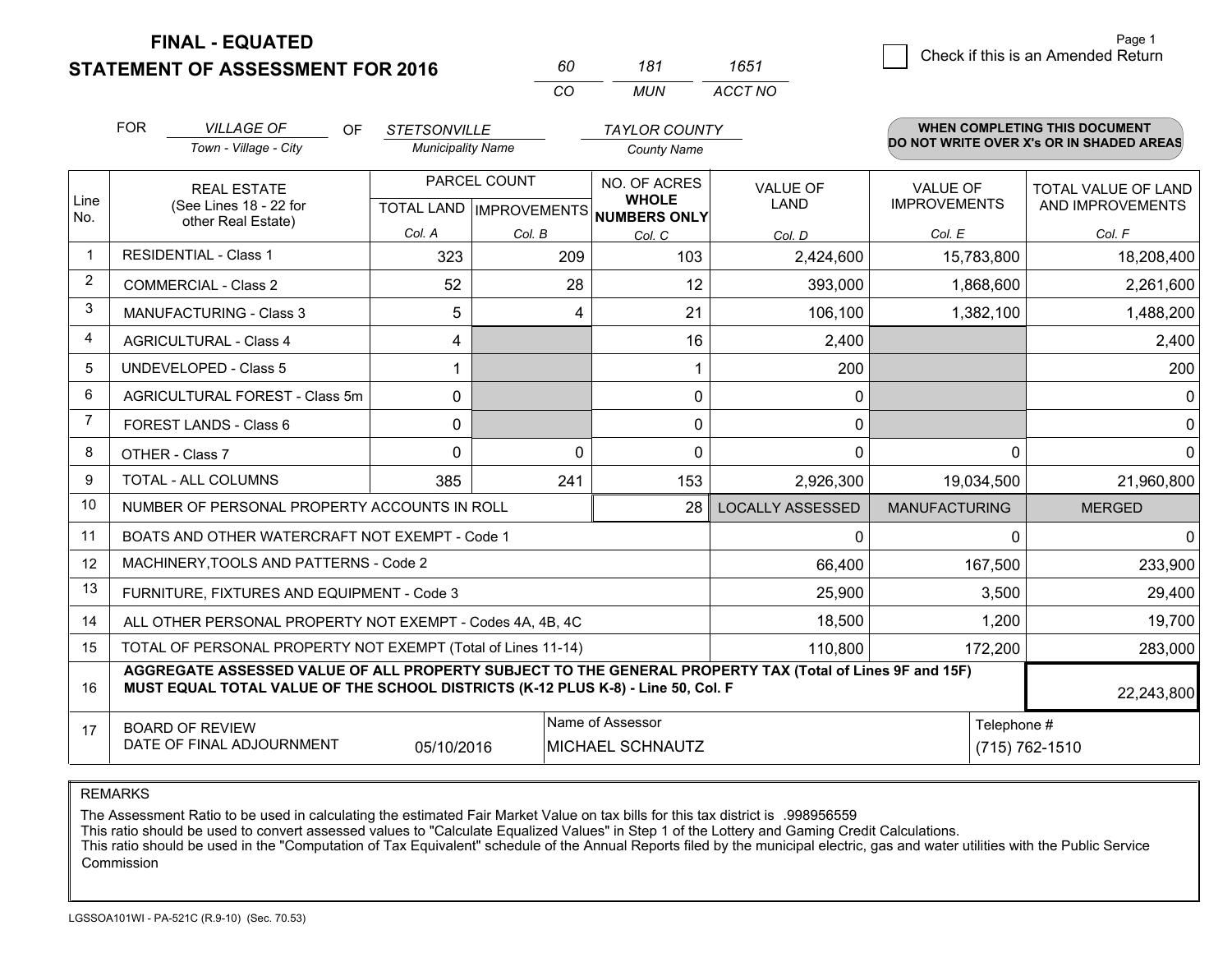*YEAR CO MUN ACCT NO* <sup>2016</sup> <sup>60</sup> <sup>181</sup> <sup>1651</sup>

Do not confuse FOREST LANDS (Line 7) with FOREST CROPS (in this section) - They are **NOT** the same

|    |                                                    |                                             |  | Private Forest Crop - Reg Class @ 10¢ per acre                                 |  |                                                                              | Private Forest Crop - Reg Class @ \$2.52 per acre                  |               |                    |
|----|----------------------------------------------------|---------------------------------------------|--|--------------------------------------------------------------------------------|--|------------------------------------------------------------------------------|--------------------------------------------------------------------|---------------|--------------------|
| 18 | (a) PARCELS                                        | (b) ACRES                                   |  | (c) ASSESSED VALUE                                                             |  | (d) PARCELS                                                                  | (e) ACRES                                                          |               | (f) ASSESSED VALUE |
|    | Private Forest Crop - Special Class @ 20¢ per acre |                                             |  |                                                                                |  | Entered Before 2005 Managed Forest - Ferrous Mining CLOSED @ \$8.27 per acre |                                                                    |               |                    |
| 19 | (b) ACRES<br>(a) PARCELS                           |                                             |  | (c) ASSESSED VALUE                                                             |  | (d) PARCELS                                                                  | (e) ACRES                                                          |               | (f) ASSESSED VALUE |
|    |                                                    | Entered Before 2005 Managed Forest - OPEN @ |  |                                                                                |  |                                                                              | Entered Before 2005 Managed Forest - CLOSED @ \$1.87 per acre      |               |                    |
| 20 | (a) PARCELS<br>(b) ACRES                           |                                             |  | \$.79 per acre<br>(c) ASSESSED VALUE                                           |  | (d) PARCELS<br>(e) ACRES                                                     |                                                                    |               | (f) ASSESSED VALUE |
|    |                                                    | Entered After 2004 Managed Forest - OPEN @  |  | \$2.14 per acre                                                                |  |                                                                              | Entered After 2004 Managed Forest - CLOSED @ \$10.68 per acre      |               |                    |
| 21 | (a) PARCELS                                        | (b) ACRES                                   |  | (c) ASSESSED VALUE                                                             |  | (d) PARCELS                                                                  | (e) ACRES                                                          |               | (f) ASSESSED VALUE |
|    |                                                    |                                             |  |                                                                                |  |                                                                              |                                                                    |               |                    |
|    | (a) County Forest Cropland Acres                   |                                             |  | (b) Federal Acres                                                              |  | (c) State Acres                                                              | (d) County (NOT FOREST CROP) Acres                                 |               | (e) Other Acres    |
| 22 |                                                    |                                             |  |                                                                                |  |                                                                              |                                                                    |               | 69                 |
|    |                                                    |                                             |  | Assessed Value of Omitted Property From Prior Years (Sec. 70.44)               |  |                                                                              | Assessed Value of Sec. 70.43 Corrections of Errors by Assessors    |               |                    |
| 23 |                                                    | (a) REAL ESTATE                             |  | (b) PERSONAL                                                                   |  |                                                                              | (c1) REAL ESTATE                                                   |               | (c2) PERSONAL      |
|    |                                                    |                                             |  |                                                                                |  |                                                                              |                                                                    |               |                    |
|    |                                                    |                                             |  | Manufacturing Equated Value of Omitted Property From Prior Years (Sec. 70.995) |  |                                                                              | Mfg. Equated Value of Sec.70.43 Corrections of Errors by Assessors |               |                    |
|    | (d) REAL ESTATE                                    |                                             |  | (e) PERSONAL                                                                   |  | (f1) REAL ESTATE                                                             |                                                                    | (f2) PERSONAL |                    |
|    |                                                    |                                             |  |                                                                                |  |                                                                              |                                                                    |               |                    |

## **SPECIAL DISTRICTS**

| Line<br>No. | Enter 6-digit<br><b>Special District</b> | <b>Account</b><br><b>Number</b> | <b>Special District Name</b> | <b>Locally Assessed Value</b><br>of Real Estate and | Mfg Value of Real Estate<br>and Personal Property | <b>Merged Value of</b><br><b>Real Estate and</b> |
|-------------|------------------------------------------|---------------------------------|------------------------------|-----------------------------------------------------|---------------------------------------------------|--------------------------------------------------|
|             | Code (Col. A)                            | (Col. B)                        | (Col. C)                     | Personal Property (Col. D)                          | (Col. E)                                          | Personal Property (Col. F)                       |
| 24          |                                          |                                 |                              |                                                     |                                                   |                                                  |
| 25          |                                          |                                 |                              |                                                     |                                                   |                                                  |
| 26          |                                          |                                 |                              |                                                     |                                                   |                                                  |
| 27          |                                          |                                 |                              |                                                     |                                                   |                                                  |
| 28          |                                          |                                 |                              |                                                     |                                                   |                                                  |
| 29          |                                          |                                 |                              |                                                     |                                                   |                                                  |
| 30          |                                          |                                 |                              |                                                     |                                                   |                                                  |
| 31          |                                          |                                 |                              |                                                     |                                                   |                                                  |
| 32          |                                          |                                 |                              |                                                     |                                                   |                                                  |
| 33          |                                          |                                 |                              |                                                     |                                                   |                                                  |
| 34          |                                          |                                 |                              |                                                     |                                                   |                                                  |
| 35          |                                          |                                 |                              |                                                     |                                                   |                                                  |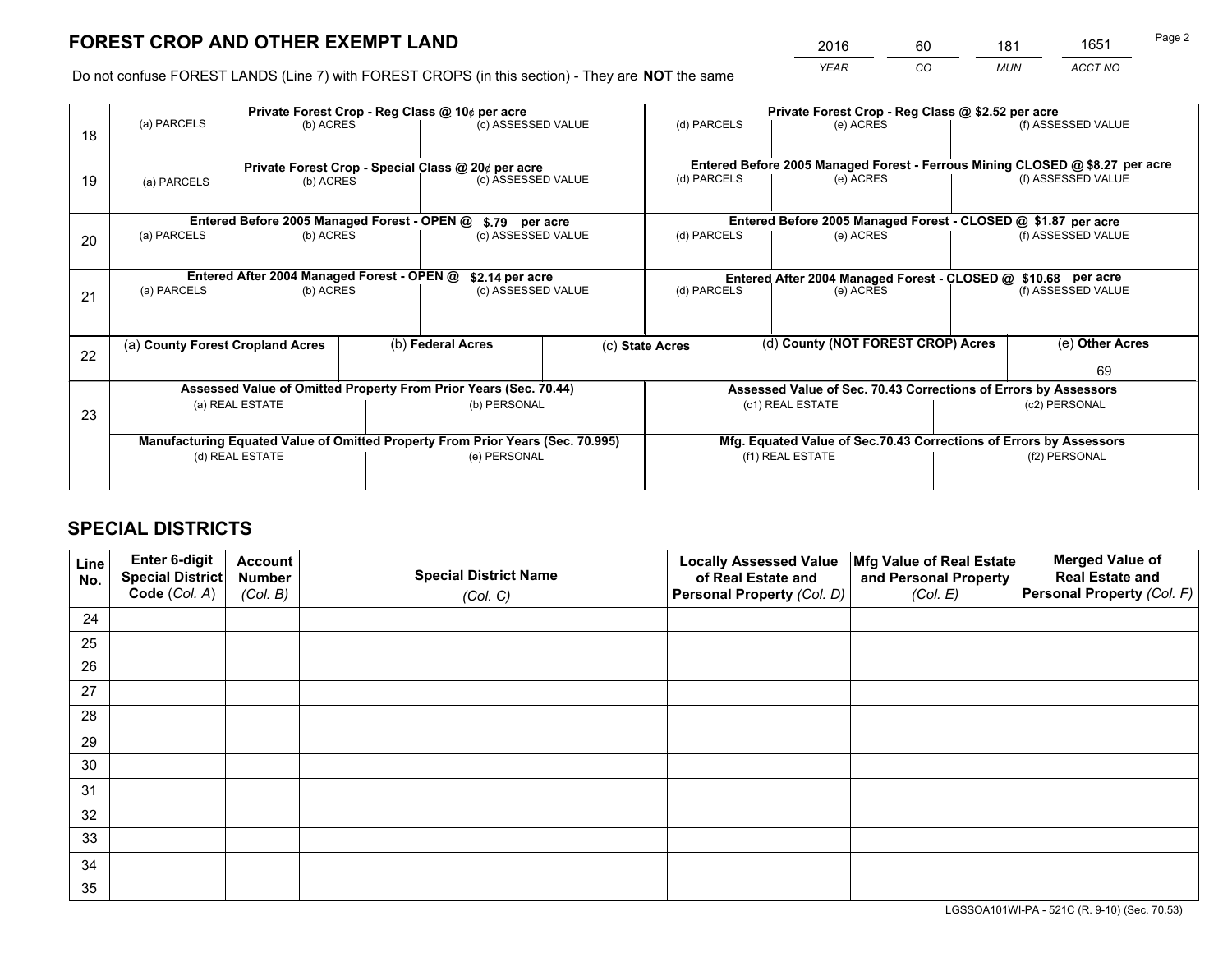|             |                                                                 |                                             |                                                         | <b>YEAR</b>                                                                       | CO<br><b>MUN</b>                                              | ACCT NO                                                                        |  |  |  |  |  |
|-------------|-----------------------------------------------------------------|---------------------------------------------|---------------------------------------------------------|-----------------------------------------------------------------------------------|---------------------------------------------------------------|--------------------------------------------------------------------------------|--|--|--|--|--|
| Line<br>No. | <b>Enter 6-digit</b><br><b>School District</b><br>Code (Col. A) | <b>Account</b><br><b>Number</b><br>(Col. B) | <b>School District Name</b><br>(Col. C)                 | <b>Locally Assessed Value</b><br>of Real Estate and<br>Personal Property (Col. D) | Mfg Value of Real Estate<br>and Personal Property<br>(Col. E) | <b>Merged Value of</b><br><b>Real Estate and</b><br>Personal Property (Col. F) |  |  |  |  |  |
|             | A. SCHOOL DISTRICTS (K-8 and K-12)                              |                                             |                                                         |                                                                                   |                                                               |                                                                                |  |  |  |  |  |
| 36          | 603409                                                          | 0356                                        | SCH D OF MEDFORD AREA                                   | 20,583,400                                                                        | 1,660,400                                                     | 22,243,800                                                                     |  |  |  |  |  |
| 37          |                                                                 |                                             |                                                         |                                                                                   |                                                               |                                                                                |  |  |  |  |  |
| 38          |                                                                 |                                             |                                                         |                                                                                   |                                                               |                                                                                |  |  |  |  |  |
| 39          |                                                                 |                                             |                                                         |                                                                                   |                                                               |                                                                                |  |  |  |  |  |
| 40          |                                                                 |                                             |                                                         |                                                                                   |                                                               |                                                                                |  |  |  |  |  |
| 41<br>42    |                                                                 |                                             |                                                         |                                                                                   |                                                               |                                                                                |  |  |  |  |  |
| 43          |                                                                 |                                             |                                                         |                                                                                   |                                                               |                                                                                |  |  |  |  |  |
| 44          |                                                                 |                                             |                                                         |                                                                                   |                                                               |                                                                                |  |  |  |  |  |
| 45          |                                                                 |                                             |                                                         |                                                                                   |                                                               |                                                                                |  |  |  |  |  |
| 46          |                                                                 |                                             |                                                         |                                                                                   |                                                               |                                                                                |  |  |  |  |  |
| 47          |                                                                 |                                             |                                                         |                                                                                   |                                                               |                                                                                |  |  |  |  |  |
| 48          |                                                                 |                                             |                                                         |                                                                                   |                                                               |                                                                                |  |  |  |  |  |
| 49          |                                                                 |                                             |                                                         |                                                                                   |                                                               |                                                                                |  |  |  |  |  |
| 50          |                                                                 |                                             | TOTAL ASSESSED VALUE OF SCHOOL DISTRICTS (K-8 and K-12) | 20,583,400                                                                        | 1,660,400                                                     | 22,243,800                                                                     |  |  |  |  |  |
|             | <b>B. UNION HIGH SCHOOL DISTRICTS</b>                           |                                             |                                                         |                                                                                   |                                                               |                                                                                |  |  |  |  |  |
| 51<br>52    |                                                                 |                                             |                                                         |                                                                                   |                                                               |                                                                                |  |  |  |  |  |
| 53          |                                                                 |                                             |                                                         |                                                                                   |                                                               |                                                                                |  |  |  |  |  |
| 54          |                                                                 |                                             |                                                         |                                                                                   |                                                               |                                                                                |  |  |  |  |  |
| 55          |                                                                 |                                             | TOTAL ASSESSED VALUE OF UNION HIGH SCHOOLS              |                                                                                   |                                                               |                                                                                |  |  |  |  |  |
|             | C.<br><b>TECHNICAL COLLEGE DISTRICTS</b>                        |                                             |                                                         |                                                                                   |                                                               |                                                                                |  |  |  |  |  |
| 56          | 001500                                                          | 0014                                        | NORTH CENTRAL TECHNICAL COLLEGE<br><b>WAUS</b>          | 20,583,400                                                                        | 1,660,400                                                     | 22,243,800                                                                     |  |  |  |  |  |
| 57          |                                                                 |                                             |                                                         |                                                                                   |                                                               |                                                                                |  |  |  |  |  |
| 58          |                                                                 |                                             |                                                         |                                                                                   |                                                               |                                                                                |  |  |  |  |  |
| 59          |                                                                 |                                             | TOTAL ASSESSED VALUE OF TECHNICAL COLLEGES              | 20,583,400                                                                        | 1,660,400                                                     | 22,243,800                                                                     |  |  |  |  |  |

60

181

 *I hereby certify, to the best of my knowledge and belief, this form is complete and correct.*

**SCHOOL DISTRICTS**

| Print name of preparer | Title                    | Date (MM/DD/CCYY) |  |
|------------------------|--------------------------|-------------------|--|
|                        |                          |                   |  |
| Signature of preparer  | Contact Telephone Number | E-mail address    |  |
|                        | $\overline{\phantom{a}}$ |                   |  |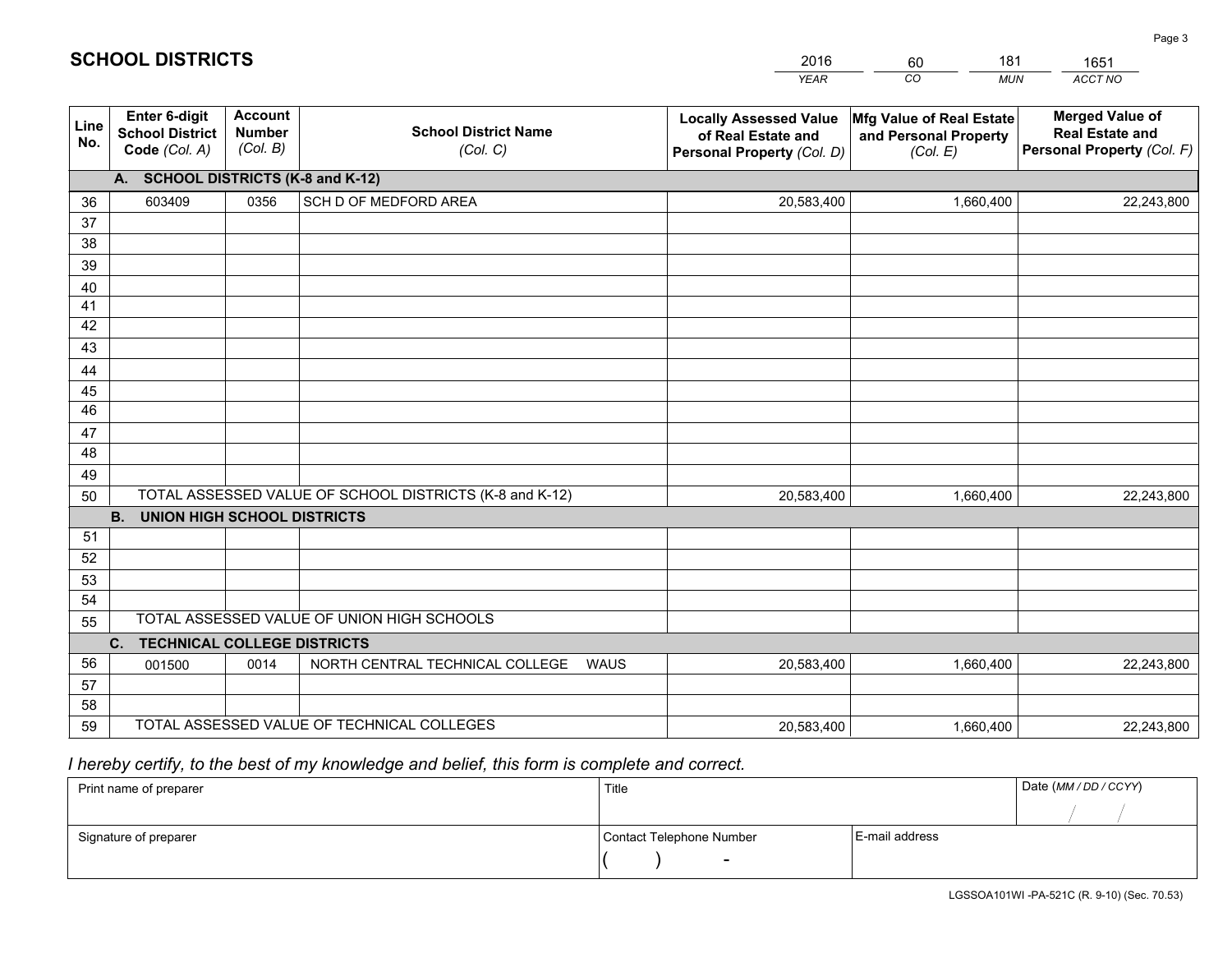### **HIGHLIGHTS**

- 1. Complete the Statement of Assessment after the Board of Review. Reflect any changes made there.
- 2. Use black ink to complete.
- 3. Line 16 must equal Line 50, Col D.
- 4. Line 55 must equal the total of K-8 schools listed on lines 36-49. Do not include K-12 schools in this comparision.
- 5. Line 59, Col. D must equal Line 16.
- 6. Special District, School District and Technical College District values must include both real estate and personal property. Examples of Special districts are: town sanitary districts, public inland lake protection and rehabilitation districts, and metropolitan sewerage districts.
- 7. DO NOT INCLUDE Manufacturing property values.DOR will print these values on the final SOA.

SHAWN SULLIVAN

SHAWN SULLIVAN

VILLAGE OF STETSONVILLE

VILLAGE OF STETSONVILLE

Ш

P O BOX 219

 $\Delta$ 

**OBOX219** 

STETSONVILLE, WI 54480

STETSONVILLE, WI

54480

 8. Accuracy of this form is very important. The values reported directly affect the equalized value DOR calculates for school and special districts.

### **Page 1:**

 If not prefilled, enter the tax year,county and municipal code,municipal type, municipal name and county name on the top of form.

Check the Amended box, if filing an amended / corrected SOA.

 Report the parcel count, acres and assessed value of taxable general property, total parcel count, (real and personal), total acres, and values from final figures set by the Board of Review.

- A. Real Estate land and improvements (buildings, etc.) is reported on lines 1 8, total line 9.
- B. Personal Property is reported on lines 11 14, Column D, total line 15.
- C. To complete this report, use the computer produced summary of the assessment roll that shows these amounts.
- D. Use whole numbers only.
- E. Add each line across and each column down to verify entries.

### **Page 2:**

- A. Report Special Items (not subject to general property tax).
- 1. Private Forest Croplands and Managed Forest Lands are reported on lines 18,19, 20 and 21. Be sure to report assessed values **NOT** taxes.
- 2. You should have copies of the orders of entry, orders of withdrawal, etc., to update your assessment roll.
	- 3. Show hundredths of acres (e.g. 39.75).
- 4. Tax exempt lands are reported on line 22.
- 5. Omitted property and sec. 70.43, Wis. Stats., corrections of errors by assessor are reported on line 23. Report real estate and personal property separately. These should be for **prior years**, not something found on the current assessment roll after the board of review.
- B. Special District (Lines 24-35) Include the value of both real and personal property.

 The Department of Revenue (DOR) preprints much of the information regarding names and codes for schools, special districts,etc. If a district is not listed, enter the name and value only, DOR will enter the proper code.

## **Page 3 School Districts:**

Include the value of both real and personal property.

Report School District (regular, elementary, union high school, and technical college).

- 1. Regular (K-12) and Elementary (K-8) school values are reported on lines 36-49, total on line 50.
- 2. Union High School (UHS) (use only if elementary schools are listed on lines 36-49) are reported on lines 51-54. UHS total value (line 55) must equal to the total **elementary school** values reported on lines 36-49. Do notinclude K-12 schools in this comparison.
- 3. Technical College values are reported on lines 56-58, total on line 59.
- 4. Use the computer summary that shows these amounts to complete this report.

#### **This form is due the second Monday in June. File this report only after your Board of Review is complete.**

 *If you have questions: Return forms to:*

Fax number: (608) 264-6887 PO Box 8971

 Email: lgs@revenue.wi.gov Wisconsin Department of Revenue Call: (608) 261-5341 Local Government Services Section 6-97Madison WI 53708-8971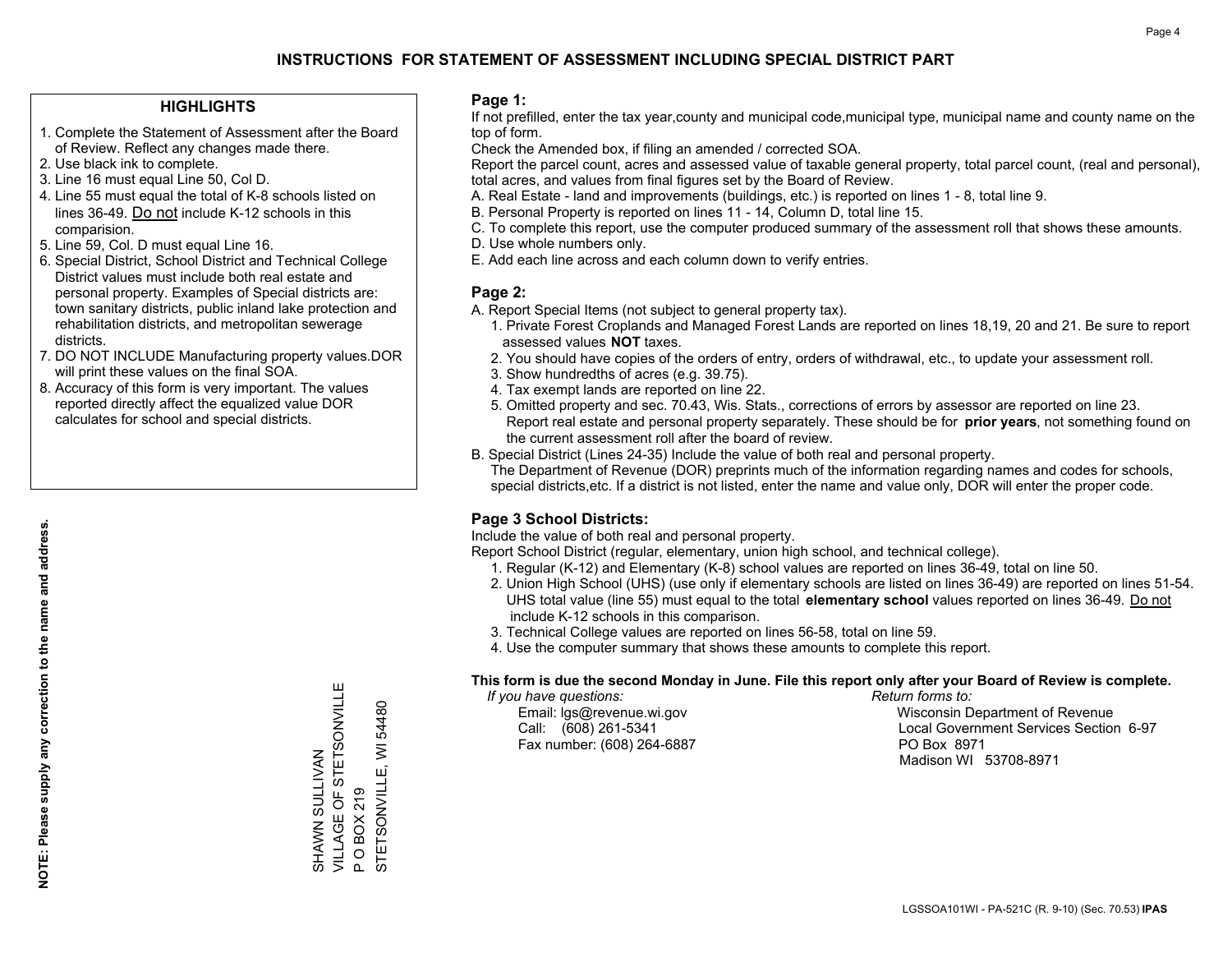**FINAL - EQUATED**

**STATEMENT OF ASSESSMENT FOR 2016** 

*CO MUN <sup>60</sup> <sup>251</sup> ACCT NO1652*

|                         | <b>FOR</b>                                                                                                                                                                                                  | CITY OF<br>OF                                                      | <b>MEDFORD</b>           |                           | <b>TAYLOR COUNTY</b>         |                         |                      | <b>WHEN COMPLETING THIS DOCUMENT</b><br>DO NOT WRITE OVER X's OR IN SHADED AREAS |  |  |
|-------------------------|-------------------------------------------------------------------------------------------------------------------------------------------------------------------------------------------------------------|--------------------------------------------------------------------|--------------------------|---------------------------|------------------------------|-------------------------|----------------------|----------------------------------------------------------------------------------|--|--|
|                         |                                                                                                                                                                                                             | Town - Village - City                                              | <b>Municipality Name</b> |                           | <b>County Name</b>           |                         |                      |                                                                                  |  |  |
|                         |                                                                                                                                                                                                             | <b>REAL ESTATE</b><br>(See Lines 18 - 22 for<br>other Real Estate) |                          | PARCEL COUNT              | NO. OF ACRES                 | <b>VALUE OF</b>         | <b>VALUE OF</b>      | <b>TOTAL VALUE OF LAND</b>                                                       |  |  |
| Line<br>No.             |                                                                                                                                                                                                             |                                                                    |                          | TOTAL LAND   IMPROVEMENTS | <b>WHOLE</b><br>NUMBERS ONLY | <b>LAND</b>             | <b>IMPROVEMENTS</b>  | AND IMPROVEMENTS                                                                 |  |  |
|                         |                                                                                                                                                                                                             |                                                                    | Col. A                   | Col. B                    | Col. C                       | Col. D                  | Col. E               | Col. F                                                                           |  |  |
| $\overline{\mathbf{1}}$ | <b>RESIDENTIAL - Class 1</b>                                                                                                                                                                                |                                                                    | 1,583                    | 1,342                     | 694                          | 25,169,200              | 107,338,400          | 132,507,600                                                                      |  |  |
| 2                       |                                                                                                                                                                                                             | <b>COMMERCIAL - Class 2</b>                                        | 405                      | 352                       | 560                          | 18,659,300              | 79,827,100           | 98,486,400                                                                       |  |  |
| 3                       |                                                                                                                                                                                                             | <b>MANUFACTURING - Class 3</b>                                     | 35                       | 27                        | 195                          | 2,239,700               | 24,753,400           | 26,993,100                                                                       |  |  |
| 4                       |                                                                                                                                                                                                             | <b>AGRICULTURAL - Class 4</b>                                      | 8                        |                           | 196                          | 31,700                  |                      | 31,700                                                                           |  |  |
| 5                       |                                                                                                                                                                                                             | <b>UNDEVELOPED - Class 5</b>                                       | 45                       |                           | 196                          | 271,700                 |                      | 271,700                                                                          |  |  |
| 6                       |                                                                                                                                                                                                             | AGRICULTURAL FOREST - Class 5m                                     | 1                        |                           | 8                            | 6,000                   |                      | 6,000                                                                            |  |  |
| $\overline{7}$          |                                                                                                                                                                                                             | FOREST LANDS - Class 6                                             | 18                       |                           | 154                          | 449,200                 |                      | 449,200                                                                          |  |  |
| 8                       |                                                                                                                                                                                                             | OTHER - Class 7                                                    | $\Omega$                 | 0                         | $\Omega$                     | 0                       | $\Omega$             | $\mathbf{0}$                                                                     |  |  |
| 9                       |                                                                                                                                                                                                             | TOTAL - ALL COLUMNS                                                | 2,095                    | 1,721                     | 2,003                        | 46,826,800              | 211,918,900          | 258,745,700                                                                      |  |  |
| 10                      |                                                                                                                                                                                                             | NUMBER OF PERSONAL PROPERTY ACCOUNTS IN ROLL                       |                          |                           | 365                          | <b>LOCALLY ASSESSED</b> | <b>MANUFACTURING</b> | <b>MERGED</b>                                                                    |  |  |
| 11                      |                                                                                                                                                                                                             | BOATS AND OTHER WATERCRAFT NOT EXEMPT - Code 1                     |                          |                           |                              | 0                       | 0                    | $\mathbf{0}$                                                                     |  |  |
| 12                      |                                                                                                                                                                                                             | MACHINERY, TOOLS AND PATTERNS - Code 2                             |                          |                           |                              | 4,431,600               | 7,840,100            | 12,271,700                                                                       |  |  |
| 13                      |                                                                                                                                                                                                             | FURNITURE, FIXTURES AND EQUIPMENT - Code 3                         |                          |                           |                              | 5,847,900               | 1,289,800            | 7,137,700                                                                        |  |  |
| 14                      |                                                                                                                                                                                                             | ALL OTHER PERSONAL PROPERTY NOT EXEMPT - Codes 4A, 4B, 4C          |                          |                           |                              | 1,607,300               | 1,595,400            | 3,202,700                                                                        |  |  |
| 15                      |                                                                                                                                                                                                             | TOTAL OF PERSONAL PROPERTY NOT EXEMPT (Total of Lines 11-14)       |                          |                           |                              | 11,886,800              | 10,725,300           | 22,612,100                                                                       |  |  |
| 16                      | AGGREGATE ASSESSED VALUE OF ALL PROPERTY SUBJECT TO THE GENERAL PROPERTY TAX (Total of Lines 9F and 15F)<br>MUST EQUAL TOTAL VALUE OF THE SCHOOL DISTRICTS (K-12 PLUS K-8) - Line 50, Col. F<br>281,357,800 |                                                                    |                          |                           |                              |                         |                      |                                                                                  |  |  |
| 17                      |                                                                                                                                                                                                             | <b>BOARD OF REVIEW</b>                                             |                          |                           | Name of Assessor             |                         | Telephone #          |                                                                                  |  |  |
|                         | DATE OF FINAL ADJOURNMENT<br><b>CINDY CHASE</b><br>10/05/2016                                                                                                                                               |                                                                    |                          |                           |                              |                         | (715) 820-0541       |                                                                                  |  |  |

REMARKS

The Assessment Ratio to be used in calculating the estimated Fair Market Value on tax bills for this tax district is .933353765<br>This ratio should be used to convert assessed values to "Calculate Equalized Values" in Step 1 Commission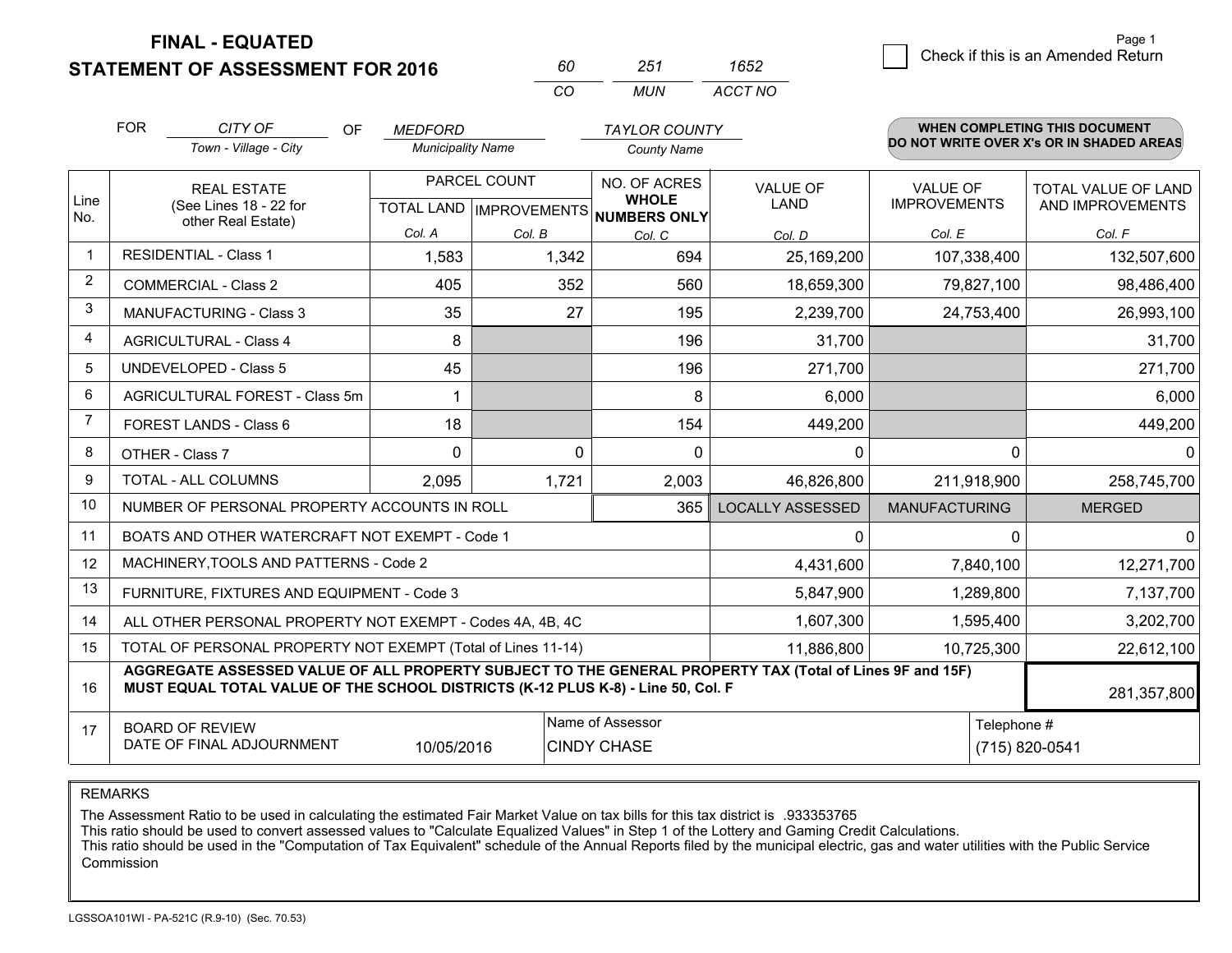*YEAR CO MUN ACCT NO* 2016 60 251 1652

Do not confuse FOREST LANDS (Line 7) with FOREST CROPS (in this section) - They are **NOT** the same

|    |                                                    |                                             |  | Private Forest Crop - Reg Class @ 10¢ per acre                                 |  |                                                       |  | Private Forest Crop - Reg Class @ \$2.52 per acre |                                                                              |                                                                    |
|----|----------------------------------------------------|---------------------------------------------|--|--------------------------------------------------------------------------------|--|-------------------------------------------------------|--|---------------------------------------------------|------------------------------------------------------------------------------|--------------------------------------------------------------------|
| 18 | (a) PARCELS                                        | (b) ACRES                                   |  | (c) ASSESSED VALUE                                                             |  | (d) PARCELS                                           |  | (e) ACRES                                         |                                                                              | (f) ASSESSED VALUE                                                 |
|    | Private Forest Crop - Special Class @ 20¢ per acre |                                             |  |                                                                                |  |                                                       |  |                                                   | Entered Before 2005 Managed Forest - Ferrous Mining CLOSED @ \$8.27 per acre |                                                                    |
| 19 | (b) ACRES<br>(a) PARCELS                           |                                             |  | (c) ASSESSED VALUE                                                             |  | (d) PARCELS                                           |  | (e) ACRES                                         |                                                                              | (f) ASSESSED VALUE                                                 |
|    |                                                    | Entered Before 2005 Managed Forest - OPEN @ |  | \$.79 per acre                                                                 |  |                                                       |  |                                                   |                                                                              | Entered Before 2005 Managed Forest - CLOSED @ \$1.87 per acre      |
| 20 | (a) PARCELS                                        | (b) ACRES                                   |  | (c) ASSESSED VALUE                                                             |  | (d) PARCELS                                           |  | (e) ACRES                                         |                                                                              | (f) ASSESSED VALUE                                                 |
|    |                                                    |                                             |  |                                                                                |  |                                                       |  |                                                   |                                                                              |                                                                    |
|    |                                                    | Entered After 2004 Managed Forest - OPEN @  |  | \$2.14 per acre                                                                |  |                                                       |  |                                                   |                                                                              | Entered After 2004 Managed Forest - CLOSED @ \$10.68 per acre      |
| 21 | (a) PARCELS                                        | (b) ACRES                                   |  | (c) ASSESSED VALUE                                                             |  | (d) PARCELS                                           |  | (e) ACRES                                         |                                                                              | (f) ASSESSED VALUE                                                 |
|    |                                                    |                                             |  |                                                                                |  |                                                       |  |                                                   |                                                                              |                                                                    |
| 22 | (a) County Forest Cropland Acres                   |                                             |  | (b) Federal Acres                                                              |  | (d) County (NOT FOREST CROP) Acres<br>(c) State Acres |  |                                                   |                                                                              | (e) Other Acres                                                    |
|    |                                                    |                                             |  | 2.65                                                                           |  | 32.81<br>111.3                                        |  |                                                   | 442.02                                                                       |                                                                    |
|    |                                                    |                                             |  | Assessed Value of Omitted Property From Prior Years (Sec. 70.44)               |  |                                                       |  |                                                   |                                                                              | Assessed Value of Sec. 70.43 Corrections of Errors by Assessors    |
| 23 |                                                    | (a) REAL ESTATE                             |  | (b) PERSONAL                                                                   |  | (c1) REAL ESTATE                                      |  |                                                   |                                                                              | (c2) PERSONAL                                                      |
|    |                                                    |                                             |  |                                                                                |  |                                                       |  |                                                   |                                                                              |                                                                    |
|    |                                                    |                                             |  | Manufacturing Equated Value of Omitted Property From Prior Years (Sec. 70.995) |  |                                                       |  |                                                   |                                                                              | Mfg. Equated Value of Sec.70.43 Corrections of Errors by Assessors |
|    | (d) REAL ESTATE                                    |                                             |  | (e) PERSONAL                                                                   |  | (f1) REAL ESTATE                                      |  |                                                   | (f2) PERSONAL                                                                |                                                                    |
|    |                                                    |                                             |  |                                                                                |  |                                                       |  |                                                   |                                                                              |                                                                    |

## **SPECIAL DISTRICTS**

| Line<br>No. | Enter 6-digit<br><b>Special District</b> | <b>Account</b><br><b>Number</b> | <b>Special District Name</b> | <b>Locally Assessed Value</b><br>of Real Estate and | Mfg Value of Real Estate<br>and Personal Property | <b>Merged Value of</b><br><b>Real Estate and</b> |
|-------------|------------------------------------------|---------------------------------|------------------------------|-----------------------------------------------------|---------------------------------------------------|--------------------------------------------------|
|             | Code (Col. A)                            | (Col. B)                        | (Col. C)                     | Personal Property (Col. D)                          | (Col. E)                                          | Personal Property (Col. F)                       |
| 24          |                                          |                                 |                              |                                                     |                                                   |                                                  |
| 25          |                                          |                                 |                              |                                                     |                                                   |                                                  |
| 26          |                                          |                                 |                              |                                                     |                                                   |                                                  |
| 27          |                                          |                                 |                              |                                                     |                                                   |                                                  |
| 28          |                                          |                                 |                              |                                                     |                                                   |                                                  |
| 29          |                                          |                                 |                              |                                                     |                                                   |                                                  |
| 30          |                                          |                                 |                              |                                                     |                                                   |                                                  |
| 31          |                                          |                                 |                              |                                                     |                                                   |                                                  |
| 32          |                                          |                                 |                              |                                                     |                                                   |                                                  |
| 33          |                                          |                                 |                              |                                                     |                                                   |                                                  |
| 34          |                                          |                                 |                              |                                                     |                                                   |                                                  |
| 35          |                                          |                                 |                              |                                                     |                                                   |                                                  |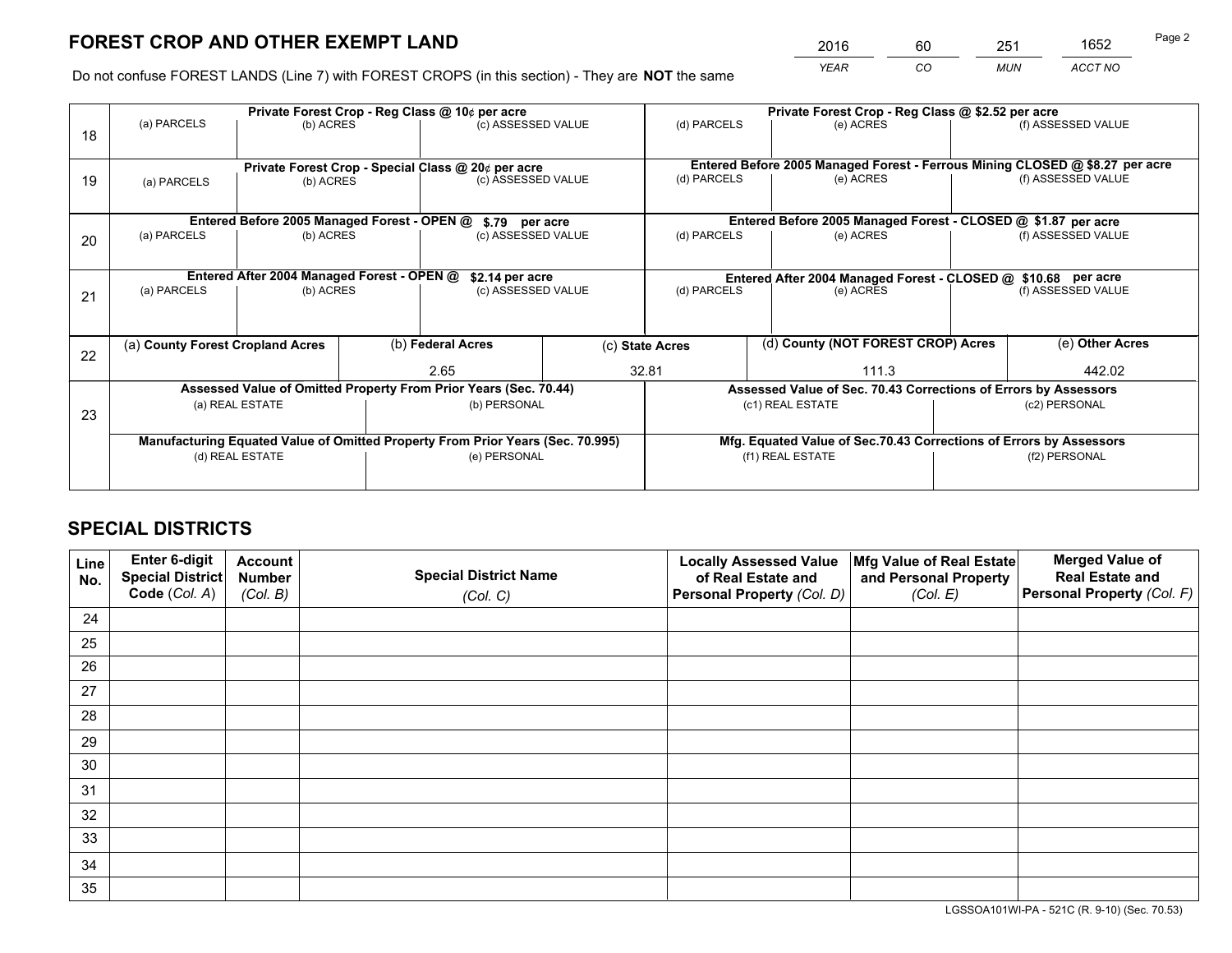|             |                                                                 |                                             |                                                         | <b>YEAR</b>                                                                       | CO<br><b>MUN</b>                                              | <b>ACCT NO</b>                                                                 |
|-------------|-----------------------------------------------------------------|---------------------------------------------|---------------------------------------------------------|-----------------------------------------------------------------------------------|---------------------------------------------------------------|--------------------------------------------------------------------------------|
| Line<br>No. | <b>Enter 6-digit</b><br><b>School District</b><br>Code (Col. A) | <b>Account</b><br><b>Number</b><br>(Col. B) | <b>School District Name</b><br>(Col. C)                 | <b>Locally Assessed Value</b><br>of Real Estate and<br>Personal Property (Col. D) | Mfg Value of Real Estate<br>and Personal Property<br>(Col. E) | <b>Merged Value of</b><br><b>Real Estate and</b><br>Personal Property (Col. F) |
|             | A. SCHOOL DISTRICTS (K-8 and K-12)                              |                                             |                                                         |                                                                                   |                                                               |                                                                                |
| 36          | 603409                                                          | 0356                                        | SCH D OF MEDFORD AREA                                   | 243,639,400                                                                       | 37,718,400                                                    | 281,357,800                                                                    |
| 37          |                                                                 |                                             |                                                         |                                                                                   |                                                               |                                                                                |
| 38          |                                                                 |                                             |                                                         |                                                                                   |                                                               |                                                                                |
| 39          |                                                                 |                                             |                                                         |                                                                                   |                                                               |                                                                                |
| 40          |                                                                 |                                             |                                                         |                                                                                   |                                                               |                                                                                |
| 41          |                                                                 |                                             |                                                         |                                                                                   |                                                               |                                                                                |
| 42          |                                                                 |                                             |                                                         |                                                                                   |                                                               |                                                                                |
| 43          |                                                                 |                                             |                                                         |                                                                                   |                                                               |                                                                                |
| 44<br>45    |                                                                 |                                             |                                                         |                                                                                   |                                                               |                                                                                |
| 46          |                                                                 |                                             |                                                         |                                                                                   |                                                               |                                                                                |
| 47          |                                                                 |                                             |                                                         |                                                                                   |                                                               |                                                                                |
| 48          |                                                                 |                                             |                                                         |                                                                                   |                                                               |                                                                                |
| 49          |                                                                 |                                             |                                                         |                                                                                   |                                                               |                                                                                |
| 50          |                                                                 |                                             | TOTAL ASSESSED VALUE OF SCHOOL DISTRICTS (K-8 and K-12) | 243,639,400                                                                       | 37,718,400                                                    | 281,357,800                                                                    |
|             | <b>B.</b><br><b>UNION HIGH SCHOOL DISTRICTS</b>                 |                                             |                                                         |                                                                                   |                                                               |                                                                                |
| 51          |                                                                 |                                             |                                                         |                                                                                   |                                                               |                                                                                |
| 52          |                                                                 |                                             |                                                         |                                                                                   |                                                               |                                                                                |
| 53          |                                                                 |                                             |                                                         |                                                                                   |                                                               |                                                                                |
| 54          |                                                                 |                                             |                                                         |                                                                                   |                                                               |                                                                                |
| 55          |                                                                 |                                             | TOTAL ASSESSED VALUE OF UNION HIGH SCHOOLS              |                                                                                   |                                                               |                                                                                |
|             | C.<br><b>TECHNICAL COLLEGE DISTRICTS</b>                        |                                             |                                                         |                                                                                   |                                                               |                                                                                |
| 56          | 001500                                                          | 0014                                        | NORTH CENTRAL TECHNICAL COLLEGE<br><b>WAUS</b>          | 243,639,400                                                                       | 37,718,400                                                    | 281,357,800                                                                    |
| 57          |                                                                 |                                             |                                                         |                                                                                   |                                                               |                                                                                |
| 58          |                                                                 |                                             | TOTAL ASSESSED VALUE OF TECHNICAL COLLEGES              |                                                                                   |                                                               |                                                                                |
| 59          |                                                                 |                                             |                                                         | 243,639,400                                                                       | 37,718,400                                                    | 281,357,800                                                                    |

60

251

 *I hereby certify, to the best of my knowledge and belief, this form is complete and correct.*

**SCHOOL DISTRICTS**

| Print name of preparer | Title                    |                | Date (MM / DD / CCYY) |
|------------------------|--------------------------|----------------|-----------------------|
|                        |                          |                |                       |
| Signature of preparer  | Contact Telephone Number | E-mail address |                       |
|                        | $\sim$                   |                |                       |